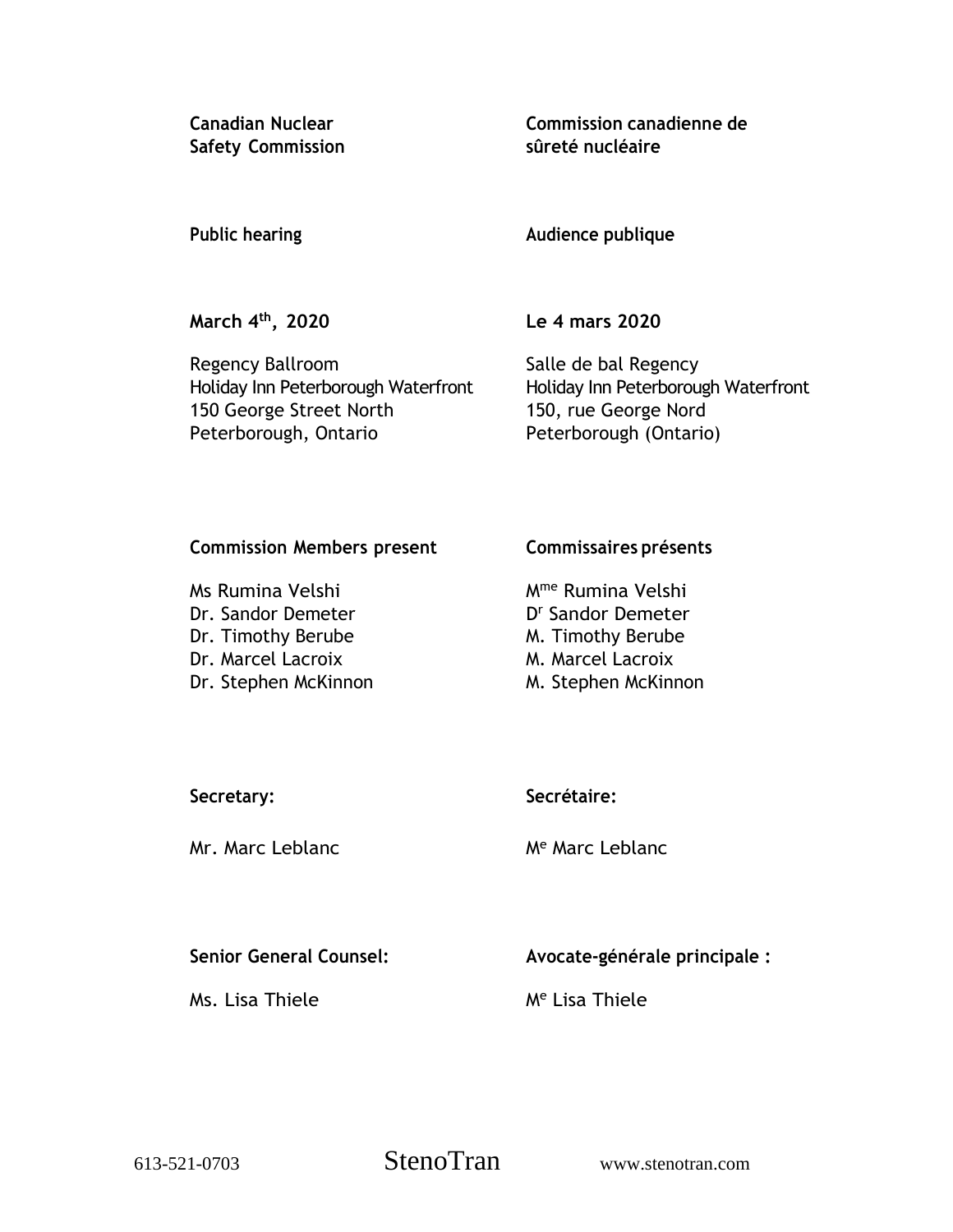## **TABLE OF CONTENTS**

|                                                                                                                                              | <b>PAGE</b>  |
|----------------------------------------------------------------------------------------------------------------------------------------------|--------------|
| Opening Remarks                                                                                                                              | $\mathbf{1}$ |
| CMD 20-H2.1/20-H2.1A<br>Oral presentation by<br>BWXT Nuclear Energy Canada Inc.                                                              | 6            |
| CMD 20-H2/20-H2.A/20-H2.B<br>Oral presentation by CNSC staff                                                                                 | 43           |
| CMD 20-H2.104/20-H2.104A<br>Oral presentation by the<br>Canadian Association of Physicians for the Environment                               | 93           |
| CMD 20-H2.122/20-H2.122A<br>Oral presentation by<br>Justice, Peace and Integrity of Creation Office<br>of the Sisters of St. Vincent de Paul | 132          |
| CMD 20-H2.85<br>Oral presentation by Angel Hamilton                                                                                          | 161          |
| CMD 20-H2.116<br>Oral presentation by Sue MacKay                                                                                             | 189          |
| CMD 20-H2.157<br>Oral presentation by Deirdre McGahern                                                                                       | 221          |
| CMD 20-H2.184/20-H2.184A<br>Oral presentation by Trista Gilbert                                                                              | 243          |
| CMD 20-H2.211<br>Oral presentation by Christiaan Beyers                                                                                      | 261          |
| CMD 20-H2.143<br>Oral presentation by Women in Nuclear Canada                                                                                | 287          |
| CMD 20-H2.138/20-H2.138A/20-H2-138B<br>Oral presentation by Ruth Bishop                                                                      | 301          |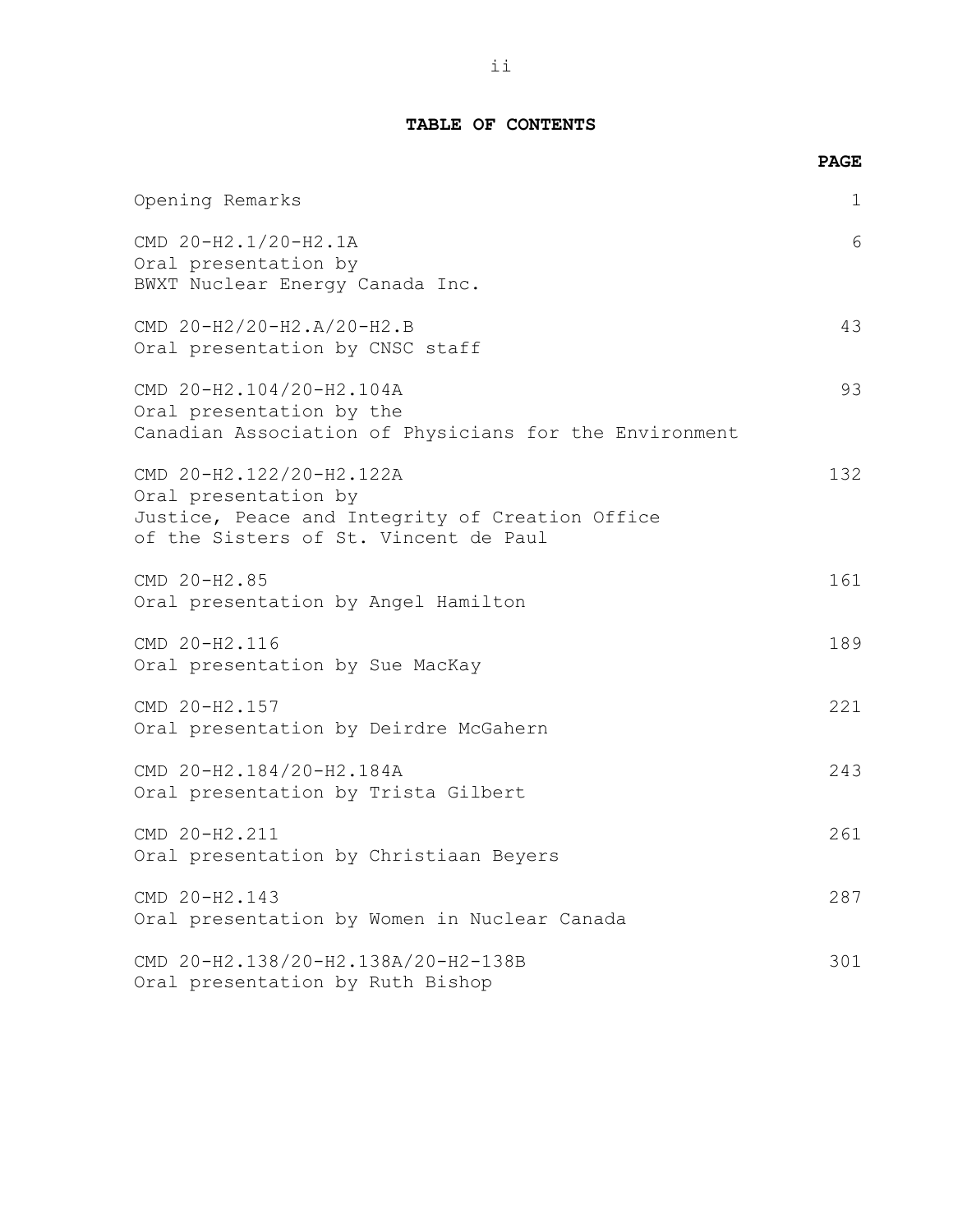### **TABLE OF CONTENTS**

|                                                                | <b>PAGE</b> |
|----------------------------------------------------------------|-------------|
| CMD 20-H2.57<br>Oral presentation by Bill Templeman            | 322         |
| CMD 20-H2.244/20-H2.244A<br>Oral presentation by Julian Aherne | 342         |
| CMD 20-H2.82<br>Oral presentation by Lara Griffin              | 358         |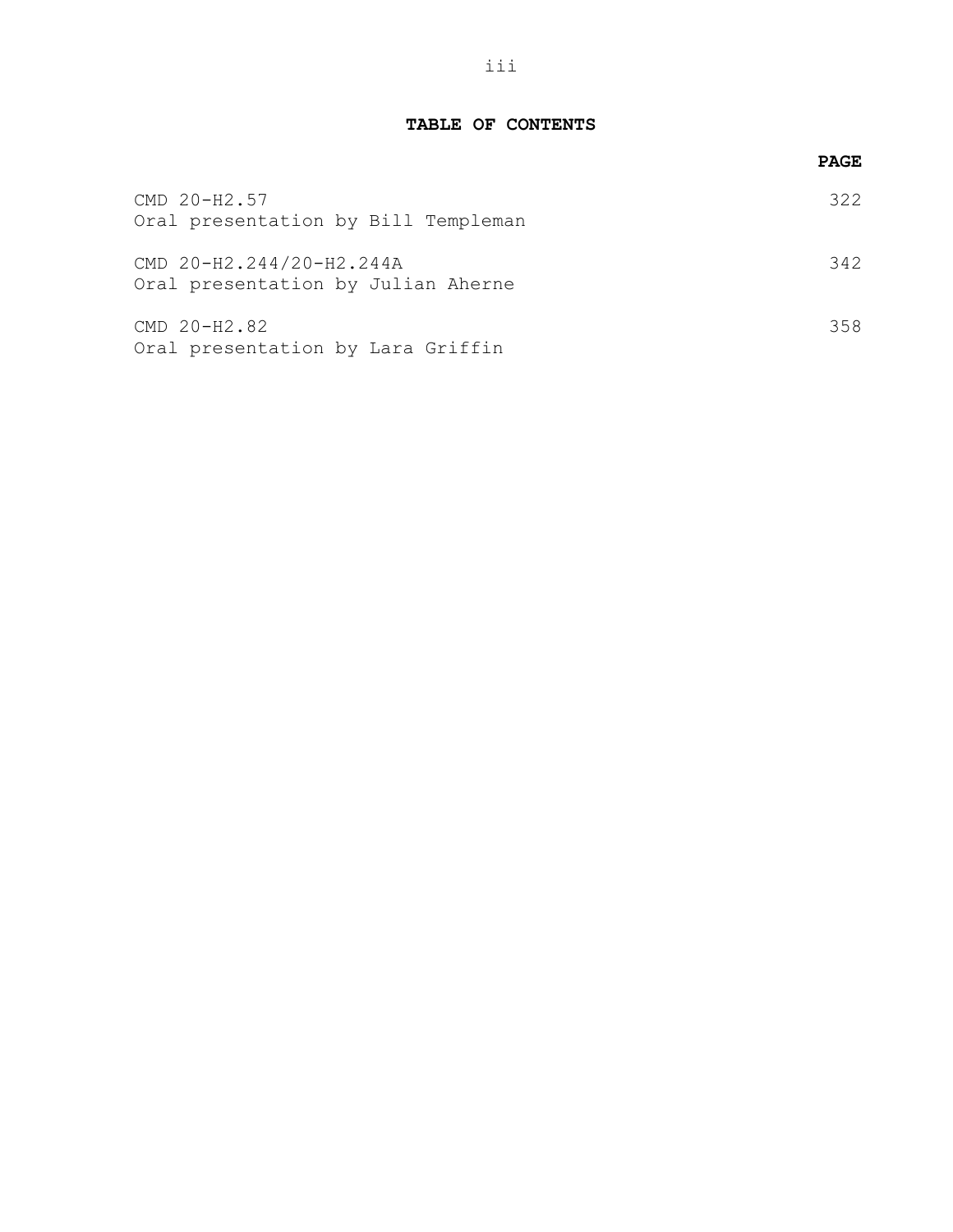Peterborough, Ontario / Peterborough (Ontario) --- Upon commencing on Wednesday, March 4, 2020 at 1:00 p.m. / L'audience débute le mercredi 4 mars 2020 à 13 h 00

### **Opening Remarks**

**THE PRESIDENT:** Good afternoon, everyone, and welcome to the continuation of the public hearings of the Canadian Nuclear Safety Commission on the licence renewal application of BWXT.

Mon nom est Rumina Velshi. Je suis la présidente de la Commission canadienne de sûreté nucléaire.

I would like to begin by recognizing that the land we are gathered on is the traditional territory of the Mississauga Anishnabeg peoples and the territory is covered by the Williams Treaties.

Je vous souhaite la bienvenue and welcome to all those joining us via webcast.

First of all, on behalf of the Commission let me tell you we are very happy to be in Peterborough for the next three days.

We enjoy the opportunity to hold hearings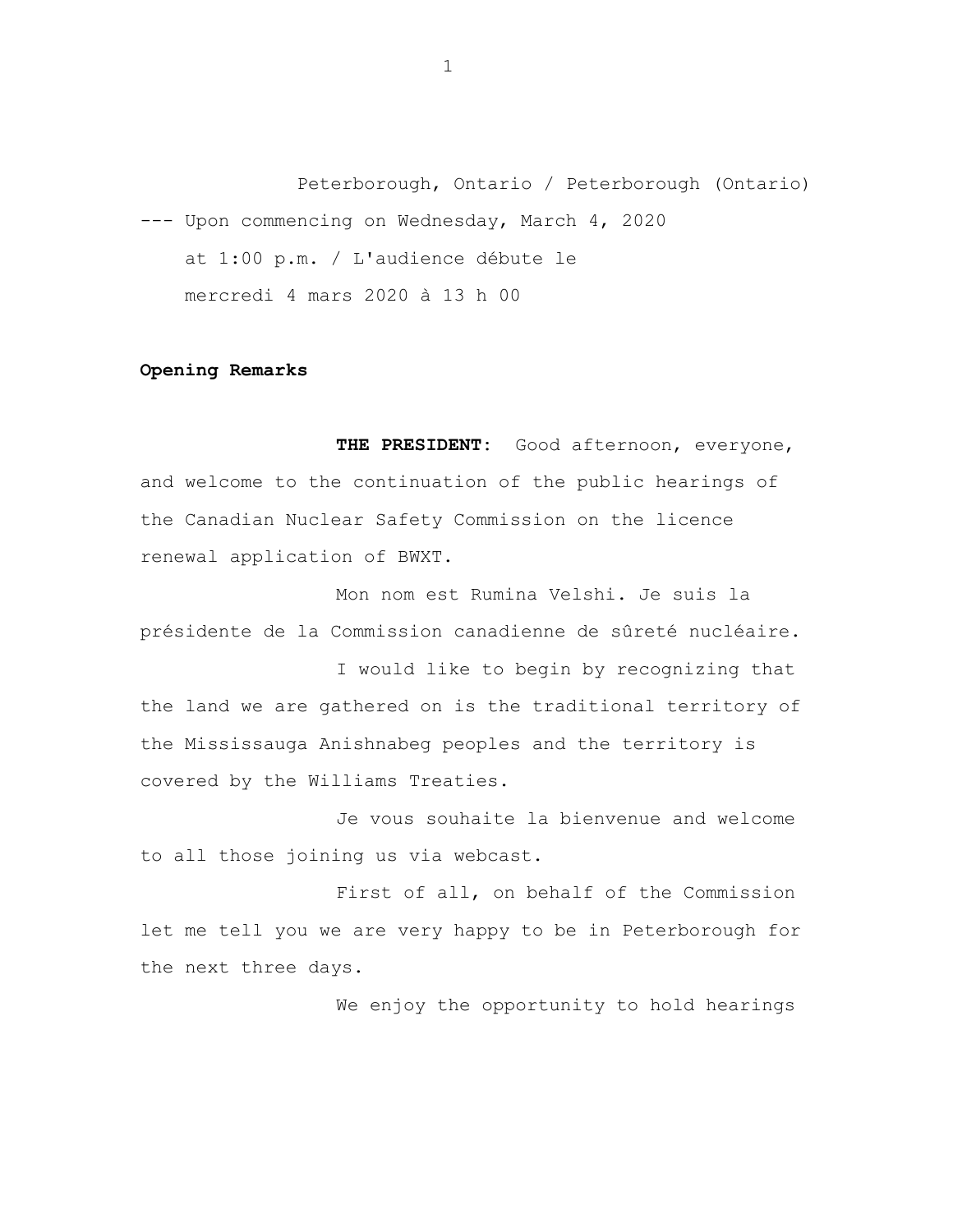in the community and provide citizens with the chance to participate by intervening or observing the hearings.

Thank you very much to all those who have made our presence here possible and to the staff of the Holiday Inn Waterfront for helping us in terms of accommodating our needs.

I would like to introduce the Members of the Commission that are with us today.

On my extreme right is Dr. Sandor Demeter; to my left are Dr. Stephen McKinnon, Dr. Marcel Lacroix and Dr. Timothy Berube.

Ms Lisa Thiele, Senior General Counsel to the Commission, and Mr. Marc Leblanc, Secretary of the Commission, are also joining us on the podium today.

As we are conducting our Commission proceedings in a facility and an environment that is new for many of us, I would like to take a moment to discuss a few safety considerations.

Please take note that in the event of an emergency there are five emergency doors scattered throughout this hall, so please make a note of the one closest to you.

In the event of a medical emergency, I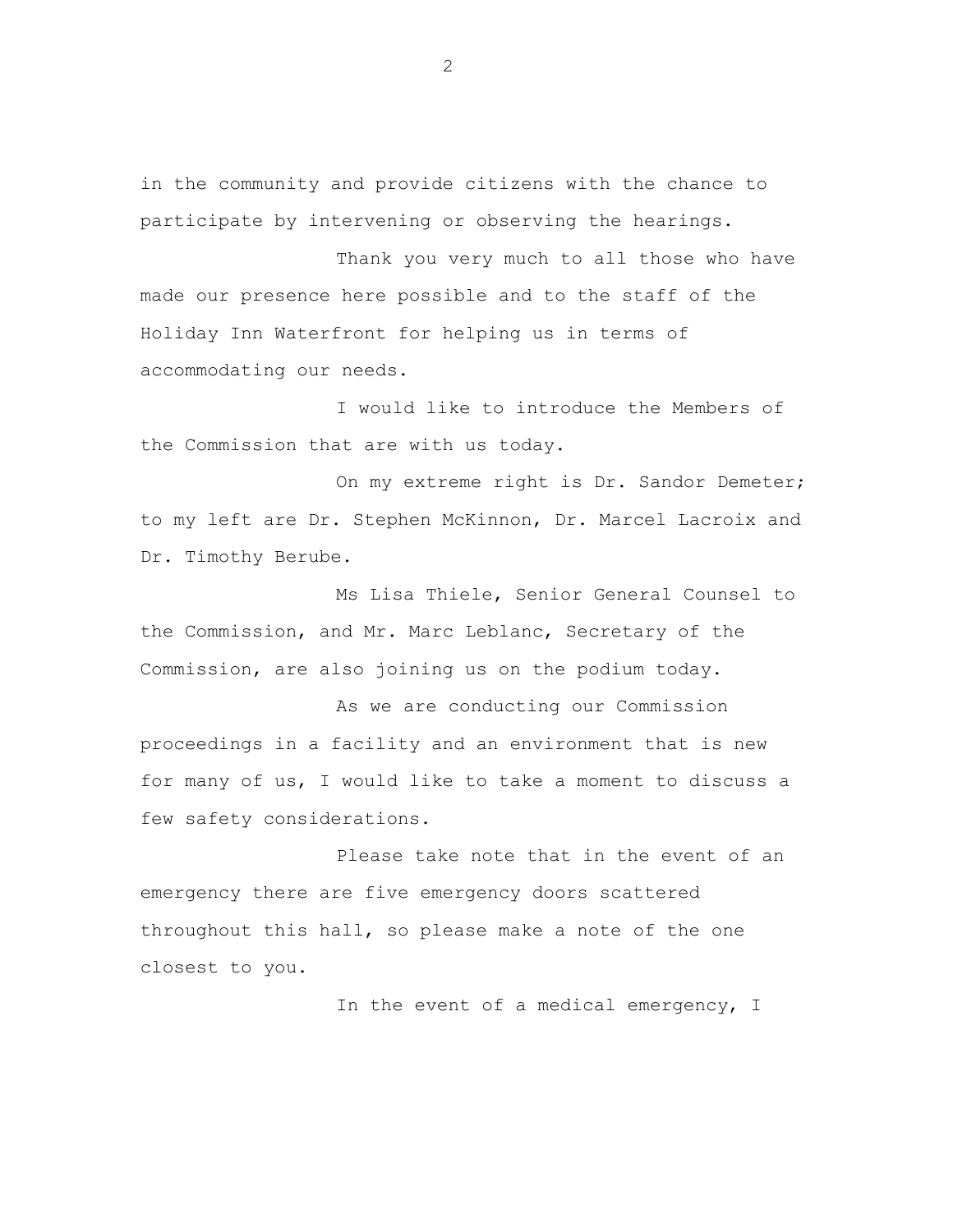would like to know by a show of hands if there are any medical doctors in the room. We have a couple. First responders? Holders of up to date first aid certification? Oh, quite a few of those. We are in good hands. Hopefully we won't need your services.

There is a defibrillator at the front desk also if one is required.

I will now turn the floor to Mr. Leblanc for a few opening remarks.

Marc...?

**MR. LEBLANC:** Thank you, Madame la Présidente. Bonjour, Mesdames et Messieurs.

The Canadian Nuclear Safety Commission held two days of hearings in Toronto on the application by BWXT Nuclear Energy Canada Inc. for the renewal of the licence for the Toronto and Peterborough facilities.

We are here to listen to the oral presentations by intervenors who registered to present in Peterborough and review the written submissions from residents of or that are related to the Peterborough area.

This is a single hearing conducted in two communities. All the evidence that will be received in Peterborough and was received in Toronto will be part of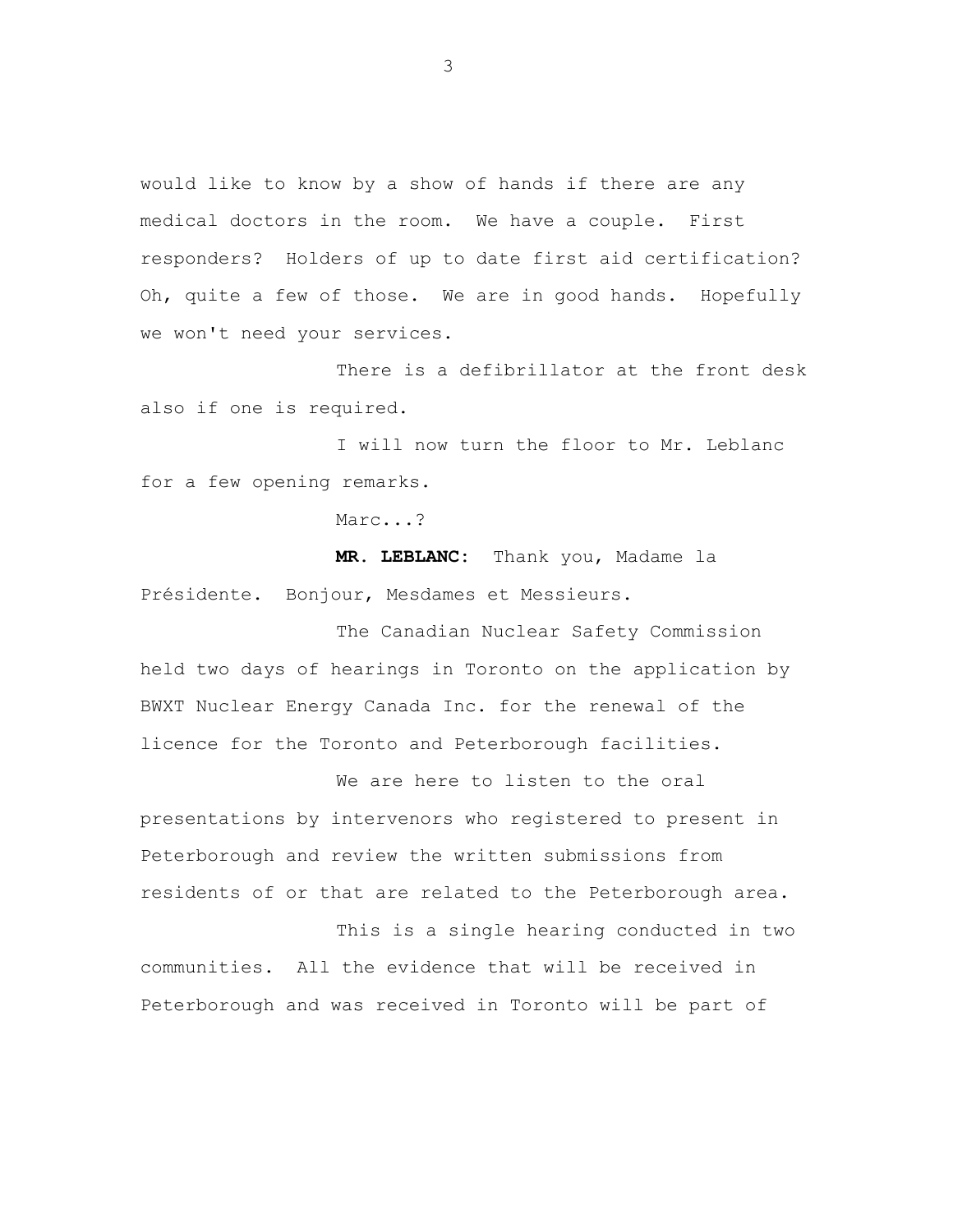the record for consideration by the Commission Members.

The way that they will proceed is that we will begin with presentations from BWXT and CNSC staff. Those presentations were already made in Toronto but will be made again for the benefit of the Peterborough community.

After that, we will very likely take a health break and reconvene after for the presentations by the intervenors, following the order that is listed on the agenda.

Time allowing, after the oral presentations scheduled for this evening, we will proceed with written interventions listed on the agenda for the hearing in Peterborough.

The break for dinner will be at around 5:30 p.m., after which we will resume with an evening session.

To give you a sense of the scope of the next three days, there will be 55 oral presentations, which is a lot, and there will be also the consideration of 123 written submissions.

During today's business, we have simultaneous interpretation. La version française est au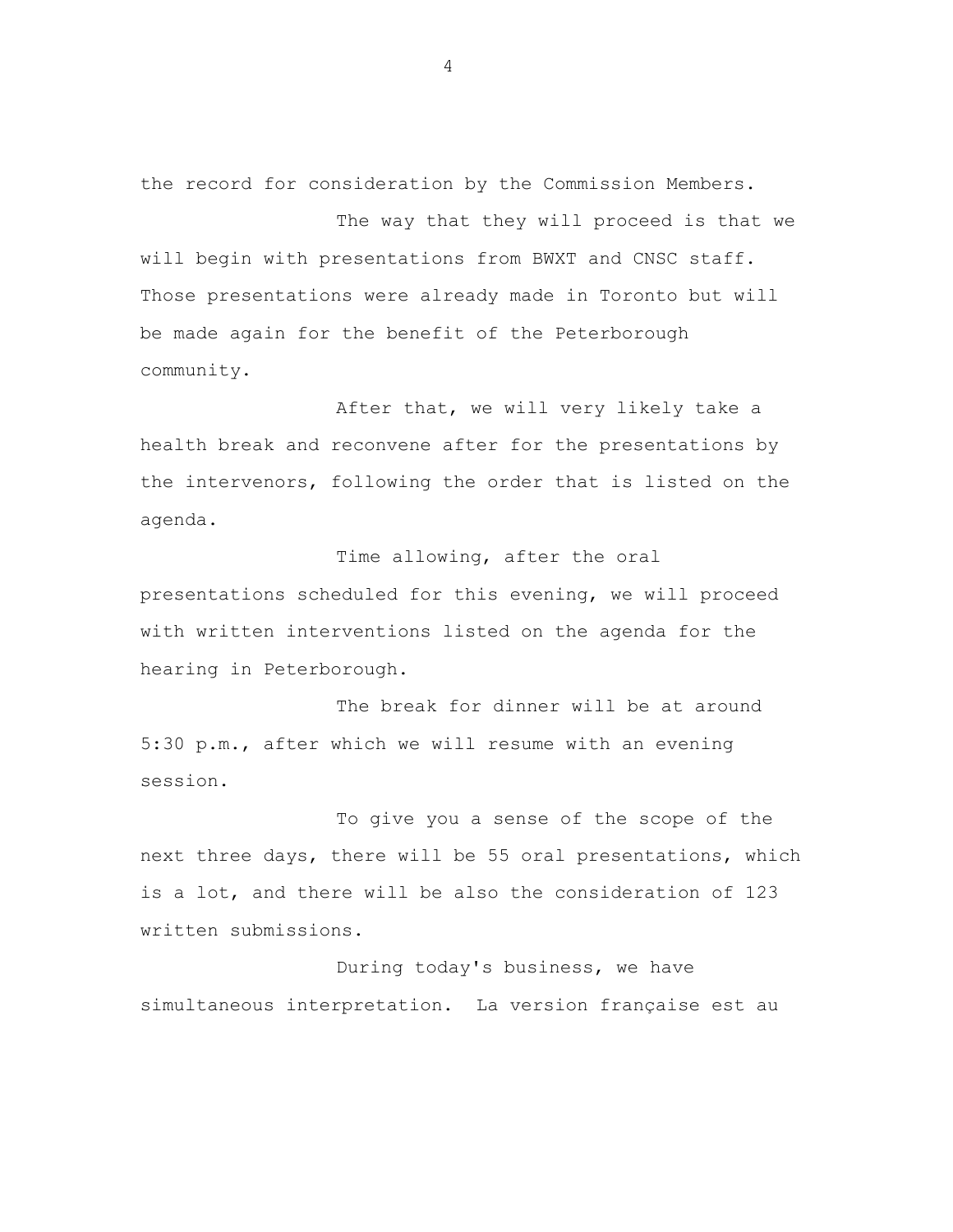poste 2, and the English version is on channel 1. Headsets are available at the reception.

Should there be more people than this room can accommodate, we have another room in the hotel that can accommodate another 100-plus persons, with a big screen, and if you have to do some work or you have to move around, that may be also a good alternative in this regard.

Please keep the pace of your speech relatively slow so that the interpreters have a chance to keep up.

Transcripts will be available in approximately two weeks. To make the transcripts as meaningful as possible, we would ask everyone to identify themselves before speaking.

I would also like to note that this proceeding is being video webcast live and that the proceeding is also archived on our website for a three-month period after the close of the hearing.

As a courtesy to others in the room, please silence your cell phones and other electronic devices.

As I mentioned, there is a second meeting room.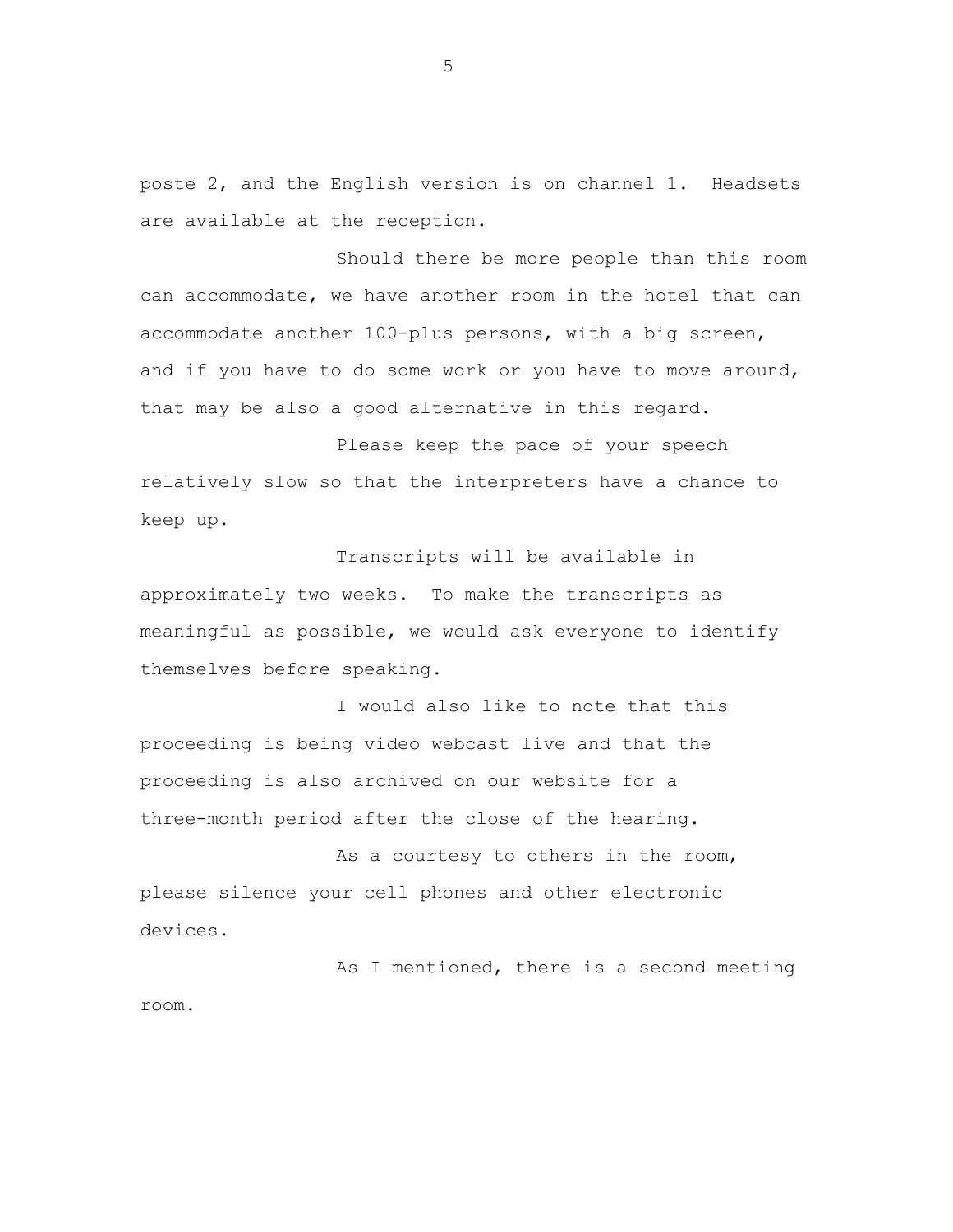To support the CNSC's efforts in being an environmentally responsible organization, copies of the submissions are no longer distributed as they are available electronically on our website.

Your key contact persons will be Ms Louise Levert and Ms Julie Bouchard, who are behind the screen for me, at the reception area. Please go and see them if you want to know about when your presentation will take place and what is the order of presentation and timing.

Ms Velshi, back to you.

**THE PRESIDENT:** I would like to start the hearing with the presentation from BWXT Nuclear Energy Canada Inc., as outlined in CMDs 20-H2.1 and 20-H2.1A.

I will turn to Mr. MacQuarrie for his presentation.

Mr. MacQuarrie...?

**CMD 20-H2.1/20-H2.1A**

**Oral presentation by**

**BWXT Nuclear Energy Canada Inc.**

**MR. MacQUARRIE:** Thank you. So I am John MacQuarrie, I am President of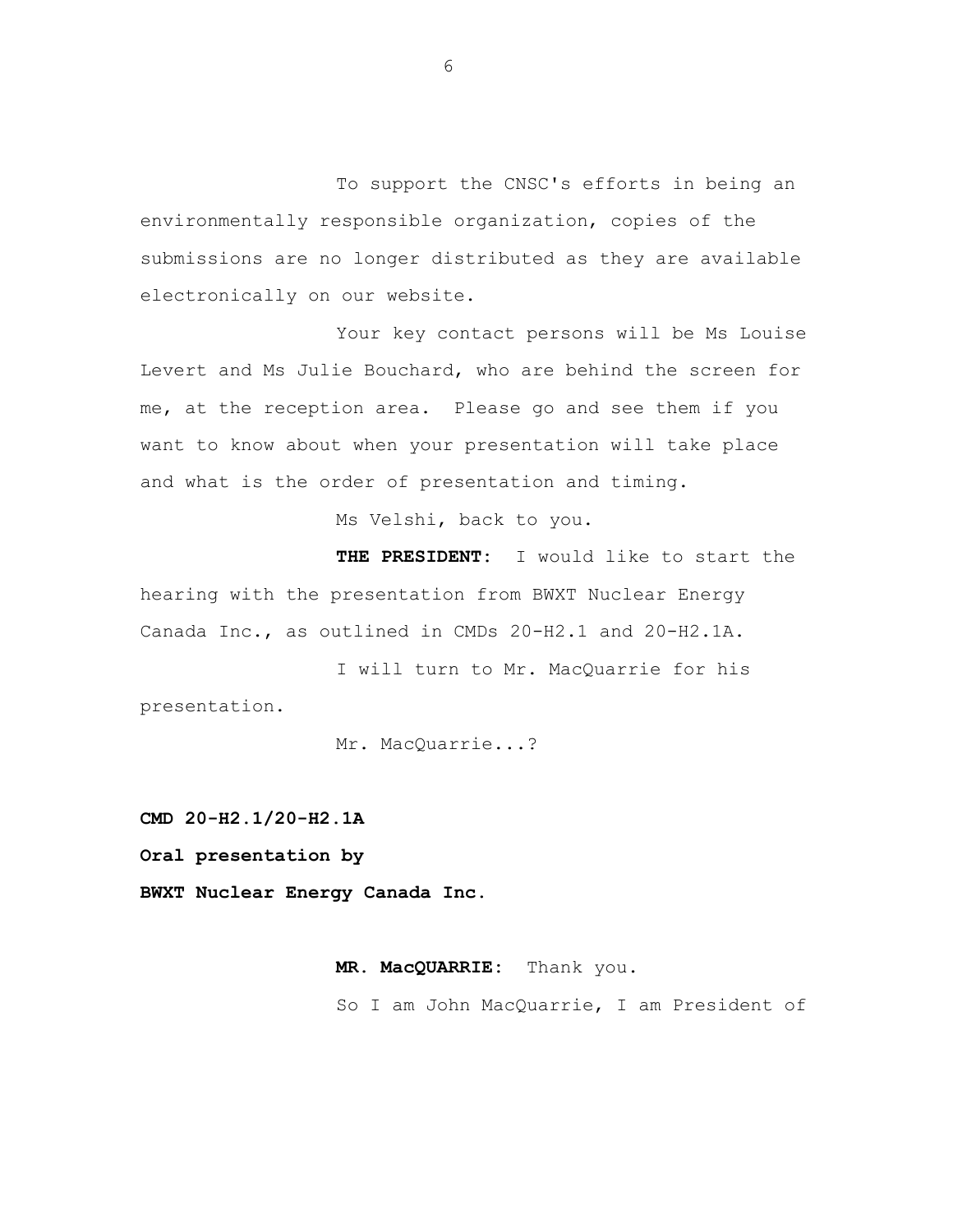BWXT Nuclear Energy Canada.

With me today representing BWXT are: Natalie Cutler, to my left, who is Director of Communications and Government Relations; and to my right is David Snopek, who is Director of Environmental Health and Safety and Regulatory; behind me, to my left, is Min Lee, who is Director of Quality and Operational Excellence; directly behind me is Ted Richardson, who is Director of Fuel Operations; and behind me, to my right, is Doug Chambers, who is a consultant to BWXT and he is a Vice President of Arcadis.

So I would like to start my presentation by providing a brief overview of our company.

BWX Technologies is a publicly traded company listed on the New York Stock Exchange. The website provides a great deal of information about our company.

There is a summary here on this page that is being presented, about 6,300 employees, just under \$2 billion in revenue annually in U.S. dollars. We have 12 significant manufacturing locations, all in North America. There are about eight in Canada. The facilities in Canada tend to be a bit smaller than the ones in the United States. We have been in the nuclear business for about 60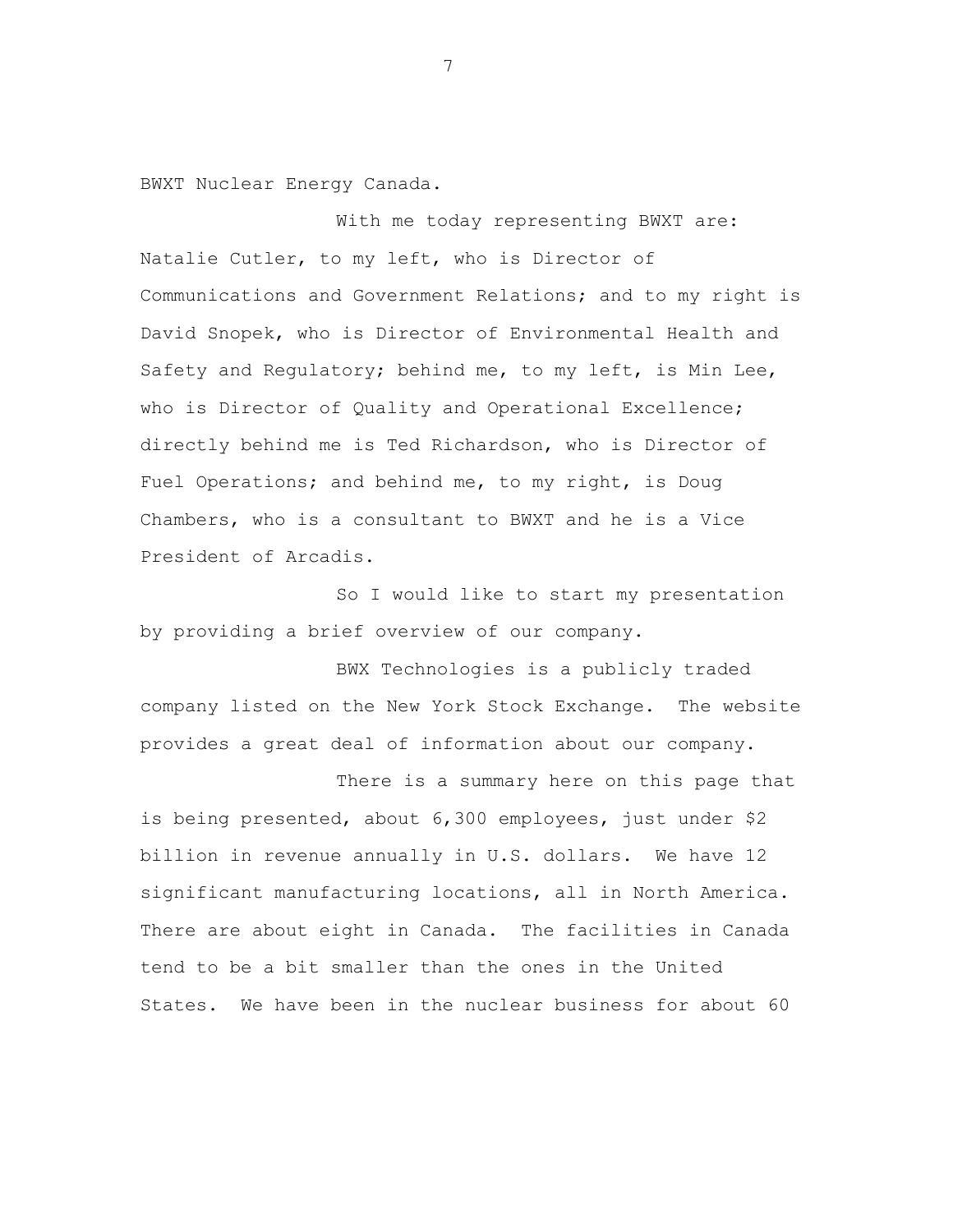years and we are entirely a nuclear energy company.

In Canada we have made significant nuclear components for the Candu nuclear industry, including, as noted here, more than 300 steam generators, not just for the Candu plants but also other reactors in the United States and around the world. We have made more than 1.5 million fuel bundles for Candu plants.

We operate facilities, significant nuclear facilities and other facilities for the United States government, primarily at 14 different locations in the United States, and we are the sole supplier of fuel to the United States Navy for their fleet, having provided over 8,000 fuel elements over time.

We operate transparently in three divisions, so when we report our results and talk about our business we talk about three segments of our business that are depicted here on this page. The names that you see here are essentially internal identifiers to these groups.

The first one that we see here on the left is the Nuclear Operations Group, as we call it. Essentially this is a supplier of naval nuclear reactors and fuel for those reactors as well as research reactor fuel for research reactors around the world.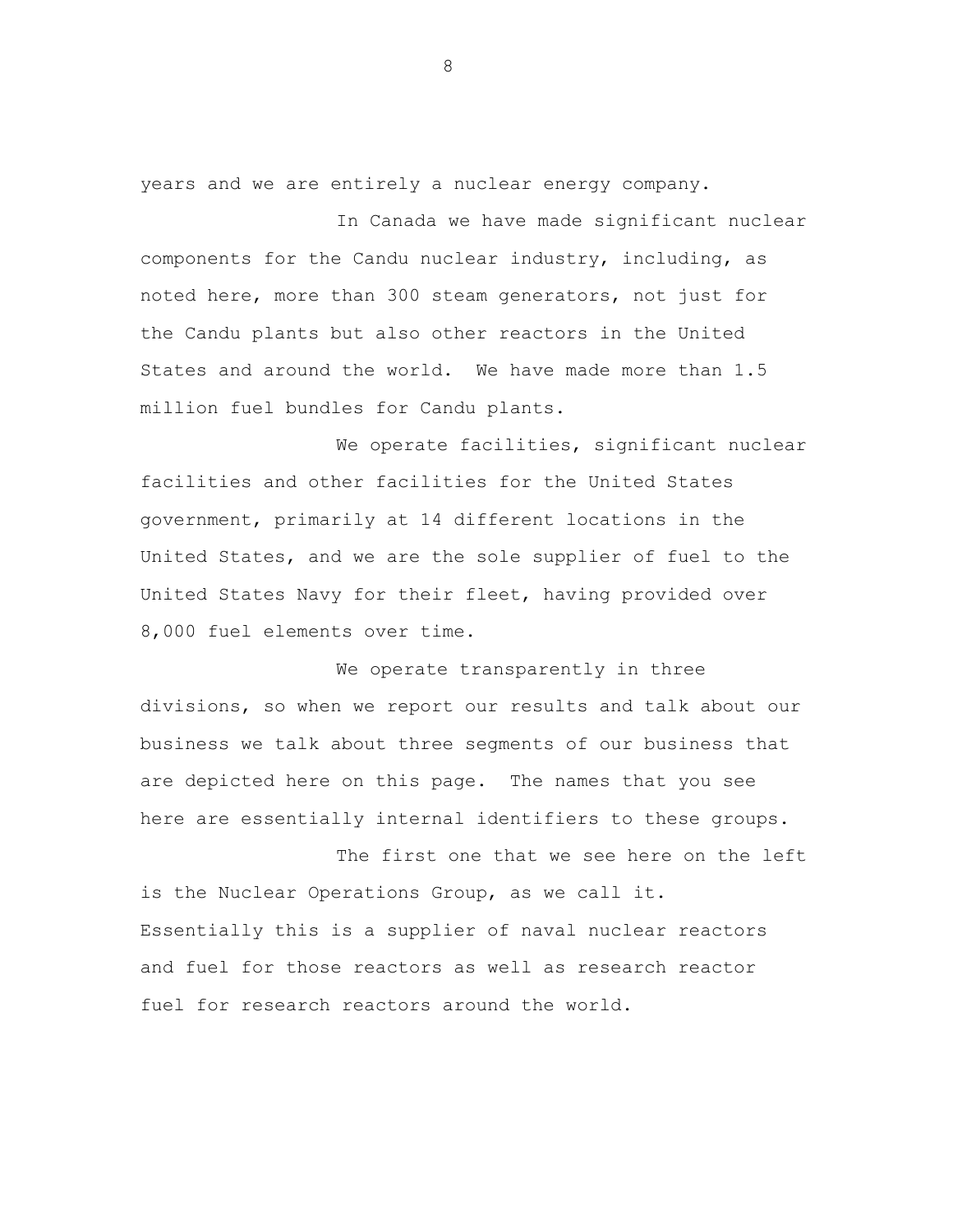In the centre of this chart is the Nuclear Power Group. This is the group that I am President of. It includes a variety of nuclear entities in Canada. We produce products and services for nuclear power plants as well as medical isotopes.

And then on the right of this chart is our Nuclear Services Group, and this is the group that, as I mentioned on the previous slide, manages and operates facilities for the United States government and is also an advanced technology group for ourselves developing new technologies.

Focusing in on the Nuclear Power Generation Group that we are all a part of here representing BWXT today. So we have three significant entities in Canada. First is BWXT Canada Limited, which is headquartered in Cambridge, Ontario, and has been there for over 175 years. So in that location we are a nuclear component designer, a manufacturer of things like steam generators, as I mentioned before, and we also provide a considerable amount of field services for Candu plants in Canada and around the world.

BWXT Nuclear Energy Canada is described in the centre of this page, headquartered here in Peterborough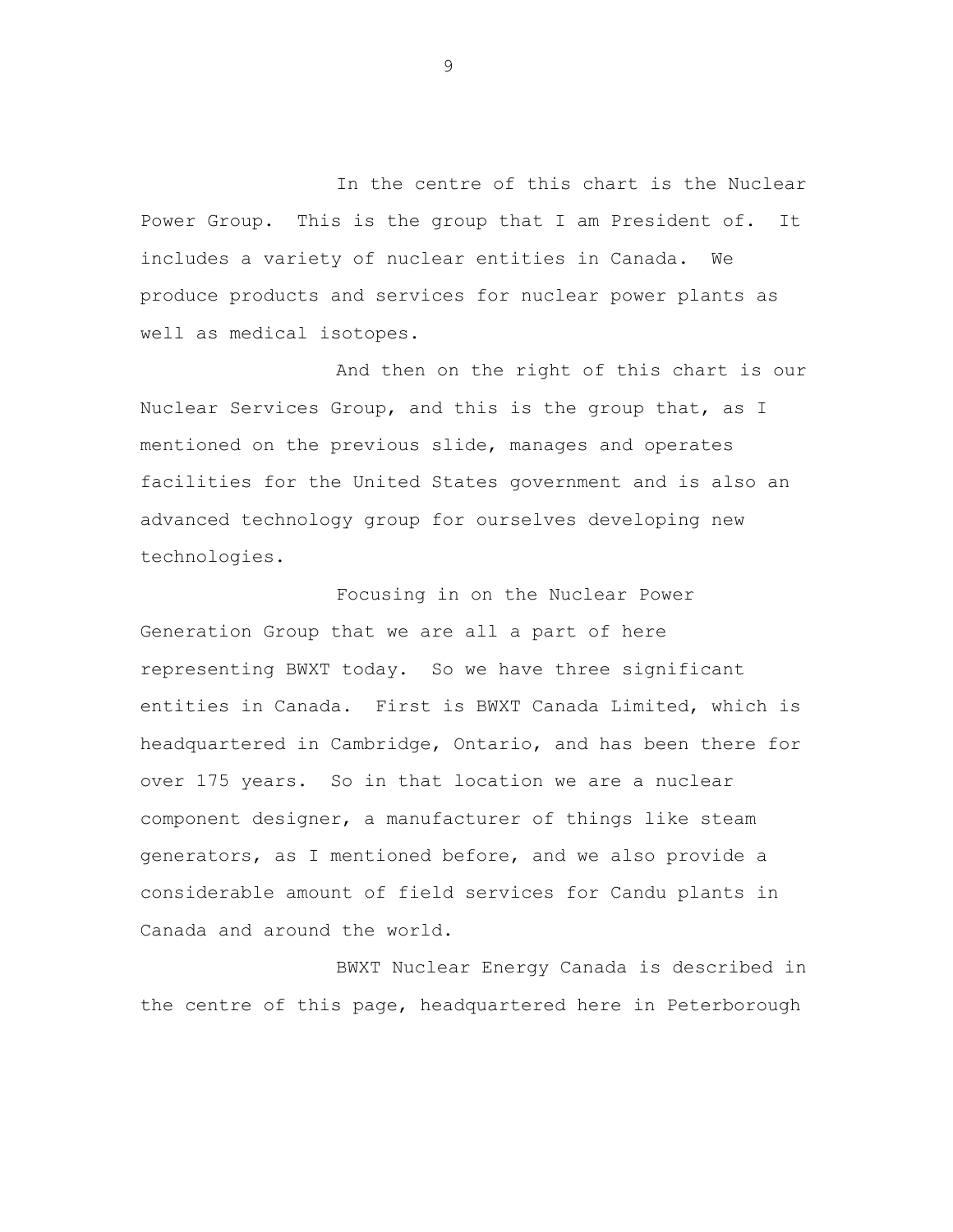but has facilities of course in Toronto and Arnprior, provides fuel and fuel handling systems for Candu plants as well as other engineering services.

We also have BWXT Isotope Technologies Group, or ITG Canada, which is headquartered in Ottawa, in Kanata. Medical isotope production at that facility as well as in Vancouver, as well as contract radiochemical manufacturer.

So on this chart is the summary of the products and services that BWXT designs, manufactures and supplies to the Canadian nuclear industry. So we have a depiction of a simplified view of a Candu plant here and across the bottom you can see some images and names of some of the products we provide, everything from steam generators, waste containers, various reactor components like fuel channel components and fuel handling machines and heat exchangers, and we provide services on all of those, plus some other aspects of the plant.

Now, I would like to talk briefly about our licensed operations.

So first, of course, we have our facility in Toronto which is shown there. The location is shown there on this image. This facility is in the Davenport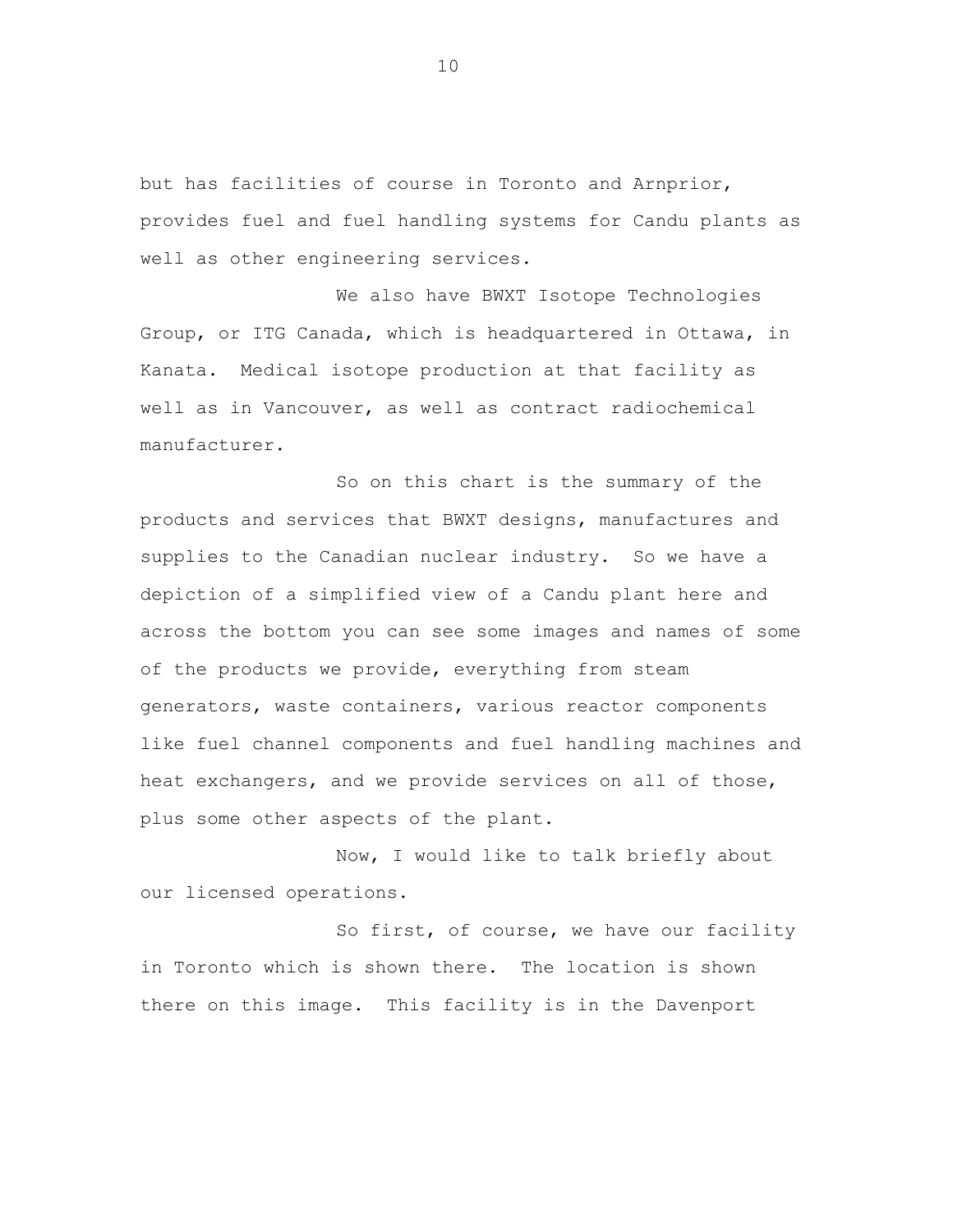neighbourhood of Toronto. There are two buildings on this property. The building in the foreground -- that is a four-storey building -- is where we manufacture the pellets and the smaller building in the background is essentially a warehouse for storage.

In terms of how we make pellets, I just wanted to provide a brief overview of the process.

So we receive the UO2 powder from our supplier in the drums that are shown there in the picture that is labelled as "Receiving". That is how we receive them. They are transported in a transport truck, a specialized trailer, to that facility in Toronto. Inside that drum is the powder inside a bag. We then take that, mix it with a chemical that is zinc stearate and after it's blended we compact that mixture in a two-stage compaction, eventually pressing it into pellets.

Those pellets then are put into what we call boats, which are pictured in that image, which is a container of pellets that is entering a furnace. In that furnace they are heated at temperature in a hydrogen environment and eventually, after they are done with that environment, they are discharged, they are cooled and then we move them to a grinding operation where we precisely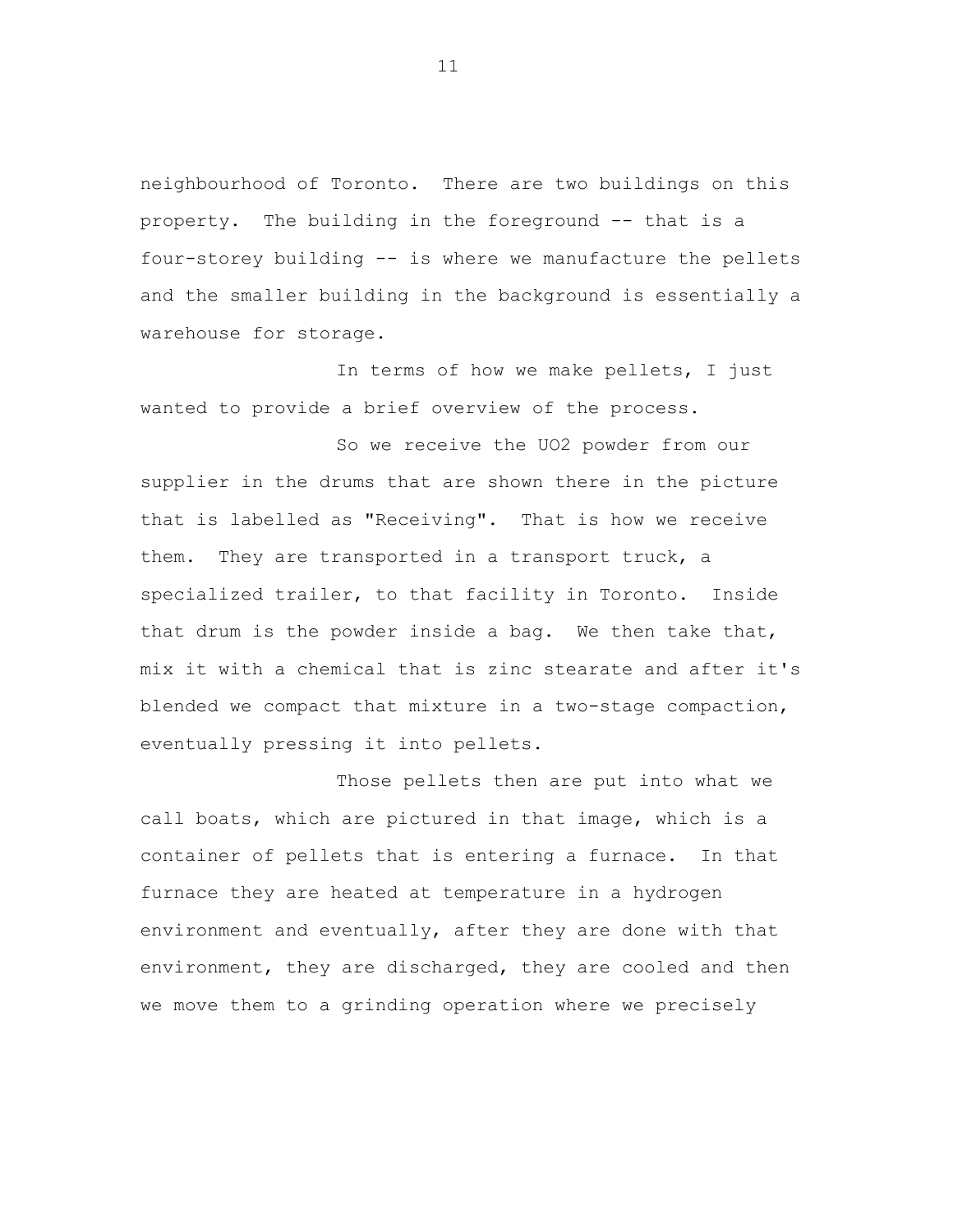control the diameter of those pellets.

After that grinding is complete, they go for inspection. So they are all visually inspected and you can see in that picture that is labelled "Inspections" they are sitting on rollers so you can see the entire periphery of the pellet and the ends of the pellet to verify that they are in good condition in accordance with our quality requirements.

Once that is complete, they are packaged on plastic trays that are stacked, wrapped in plastic and banded and put on a metal skid. As you can see, the picture that's labelled "Shipping" there is our special transport truck that is dedicated to transporting the pellets from that facility in Toronto directly here to our facility in Peterborough.

So that's pellet-making.

Now, turning to our facility here in Peterborough.

Of course you can see where we are located, relatively central to the City of Peterborough. We are on a complex that is owned by General Electric and we lease the facilities that we operate in here, which are circled in red in the figure you can see here.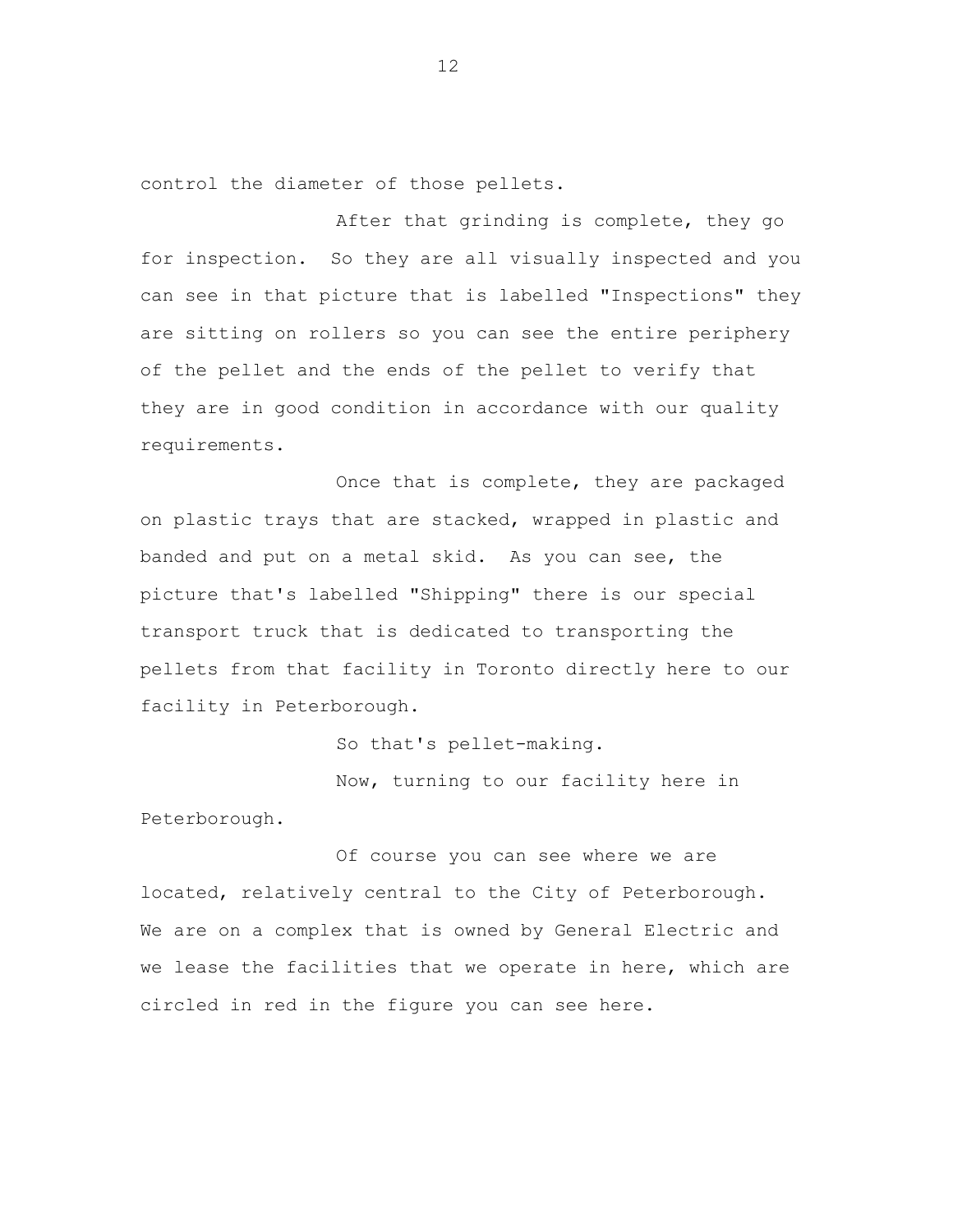In the figure that is labelled "BWXT Peterborough" you can see there is a red dot on one of the buildings. That is a building where we actually assemble the fuel bundles. And some of the other buildings here are dedicated to our service business that I spoke about as well as warehousing for storage of fuel bundles.

In terms of how we make fuel bundles, a fairly highly automated process. So first we receive the zirconium tubes from our facility in Arnprior, which is a tube mill. So that's the tubes that are depicted here.

We then attach zirconium pads to that, which are depicted in this figure. They are either spacers to space the elements or bearing pads that the bundles sit on when they are in the reactor.

To accomplish the attachment of these appendages, there is a very thin layer of beryllium that is bonded onto these attachments and then they are attached to the tube in a process called brazing, which essentially heats them up and allows them to melt the beryllium to join the appendage to the tube.

After those tubes are complete in that way, we coat the inside of them with a graphite coating, a very thin graphite coating, and then we install the pellets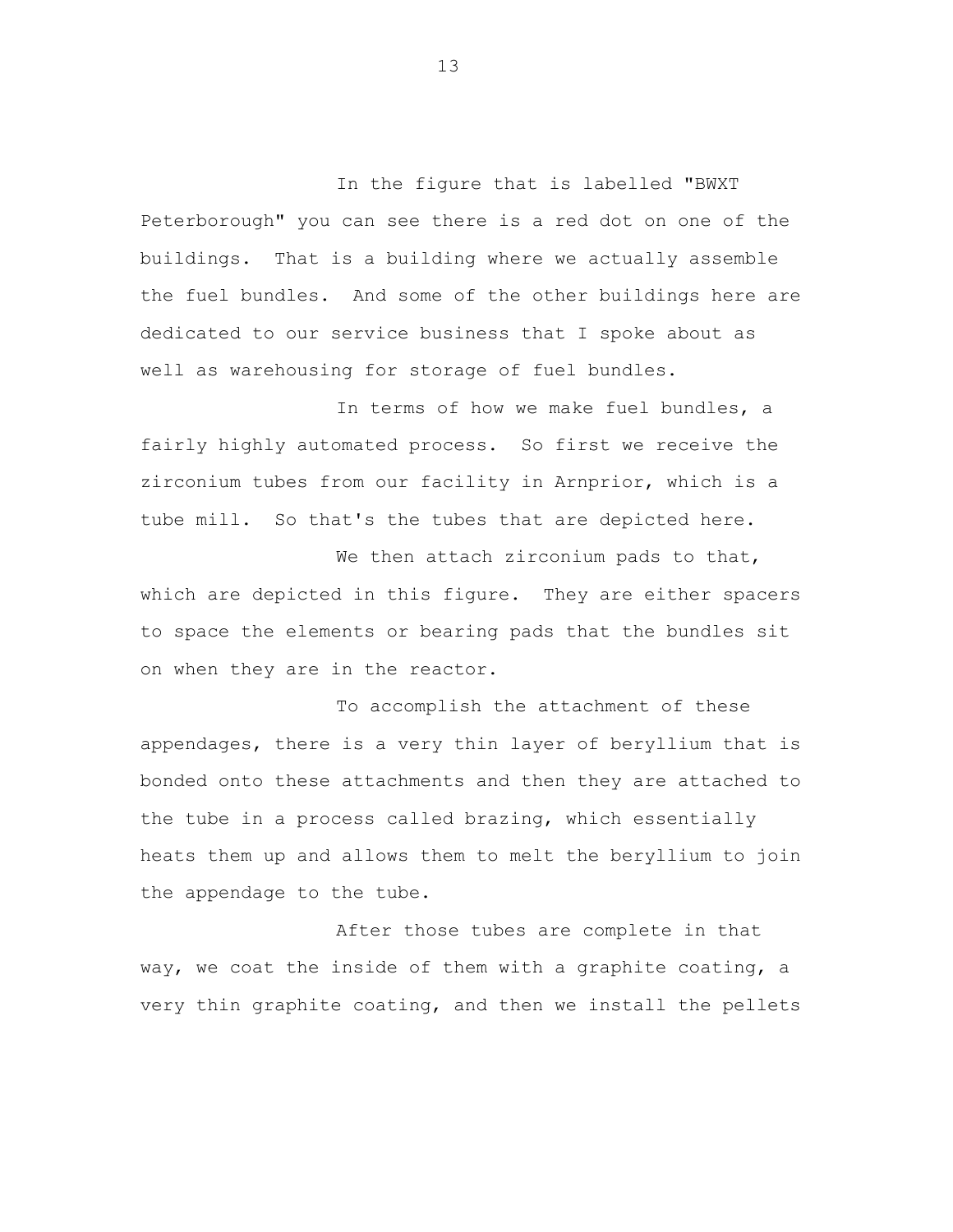that we have received from our Toronto facility, which are depicted there in light grey.

And then we weld on end caps onto the tube to seal that tube, seal the uranium inside that tube. It is an evacuated environment and filled with -- and they are checked to ensure that there's no leaks in these elements by a helium leak check process. So each of those are checked once the fuel is assembled.

The fuel elements are assembled into a fuel bundle. You can see a picture there. There is an automated welding assembly facility to attach the end plates to the elements. And then after various operations, including inspection, they are packaged up into a special pallet assembly and they are stored in our facility here.

And then eventually we transport them to either the Pickering or the Darlington Nuclear Generating Stations.

Okay. Now, turning to the topic of our licence renewal.

Our current licence started January 1st, 2011 and expires at the end of this year. It authorizes us to produce fuel with natural and depleted uranium, making the pellets in Toronto and fuel bundles here in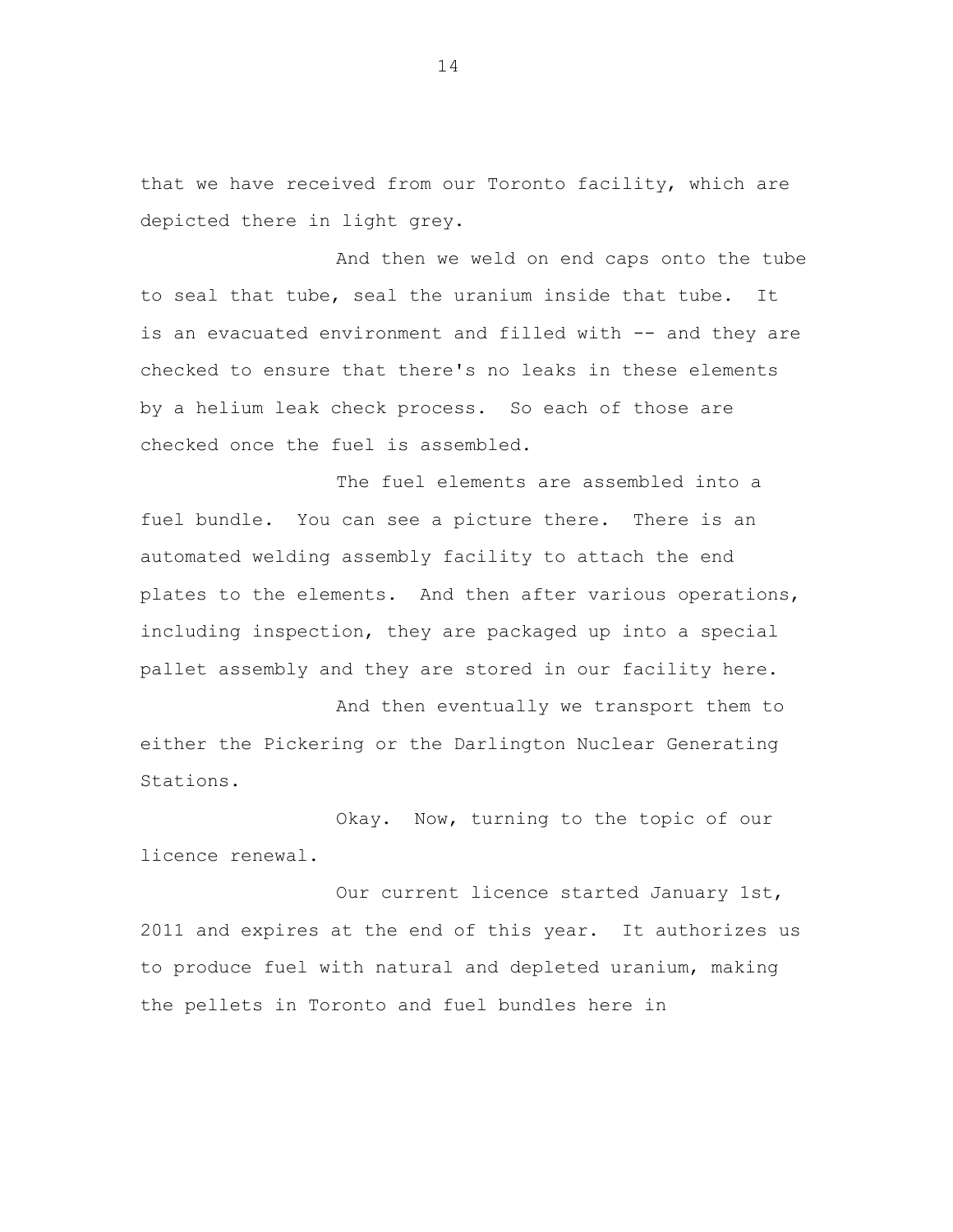Peterborough. We are allowed to process up to 150 megagrams of uranium at each facility in any calendar month and possess up to 1,500 megagrams in Peterborough and 700 megagrams in Toronto at any one time.

We also have in our licence the ability to receive, repair, modify and return contaminated equipment, and that's specific to Peterborough. So that would be equipment that comes from a nuclear plant that we repair and return to the plant.

So with regard to our renewal application, we submitted our application in November 2018. We are not requesting any changes to possession or processing limits. We are requesting another 10-year licence period and we have also asked for authorization to produce pellets here in Peterborough.

So with regard to the duration of the licence, we view the 10-year licence period as important. It provides -- so I think we have demonstrated that our production processes are stable and predictable, but for us it provides longer-term certainty to our operation.

We do make significant investments from time to time in equipment, as I mentioned, a fairly highly automated operation, and those take a longer term to pay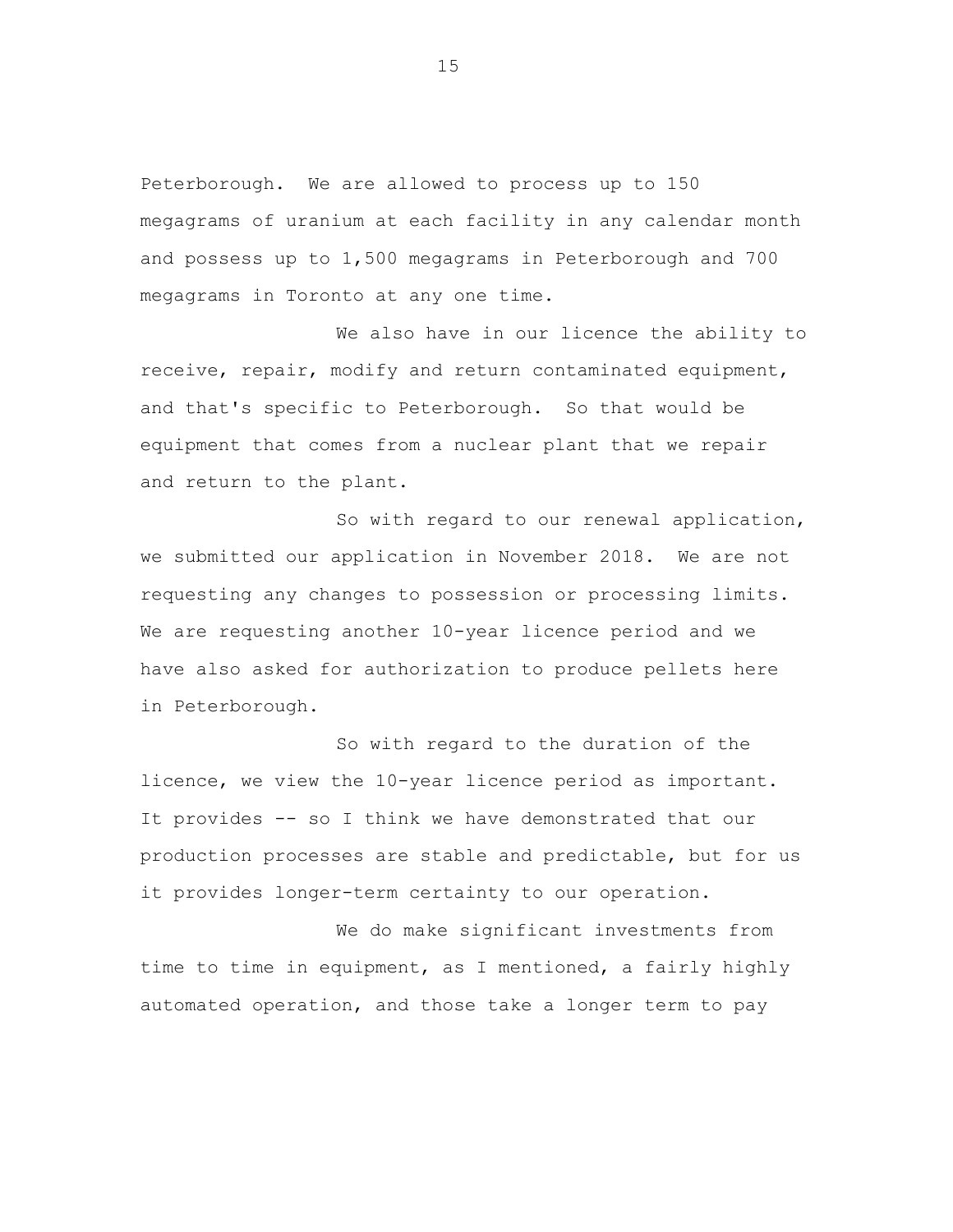back. It also stabilizes our operations over a period of time and gives some comfort to our customers who obviously require us to give them some certainty about our ability to produce for them.

In terms of why we are asking for authorization to produce fuel pellets here in Peterborough, we recognize that over the coming licence period there may be changes in our business environment. Particularly one concern is that we understand that the Pickering Generating Station will come to its end of life during this time period and we may be faced with the need to consolidate our operations.

If we had to do that, we would prefer to do so here in Peterborough. And so not an increase in our production capability, it would be a movement of the facility from Toronto here into Peterborough. And, you know, given that situation, it would be important to be able to do so to maintain our viability as a business.

So talking about our operational performance over the licence period.

The safety and control areas that are defined in our licence are reflected in our management system. There are 14 safety and control areas. We have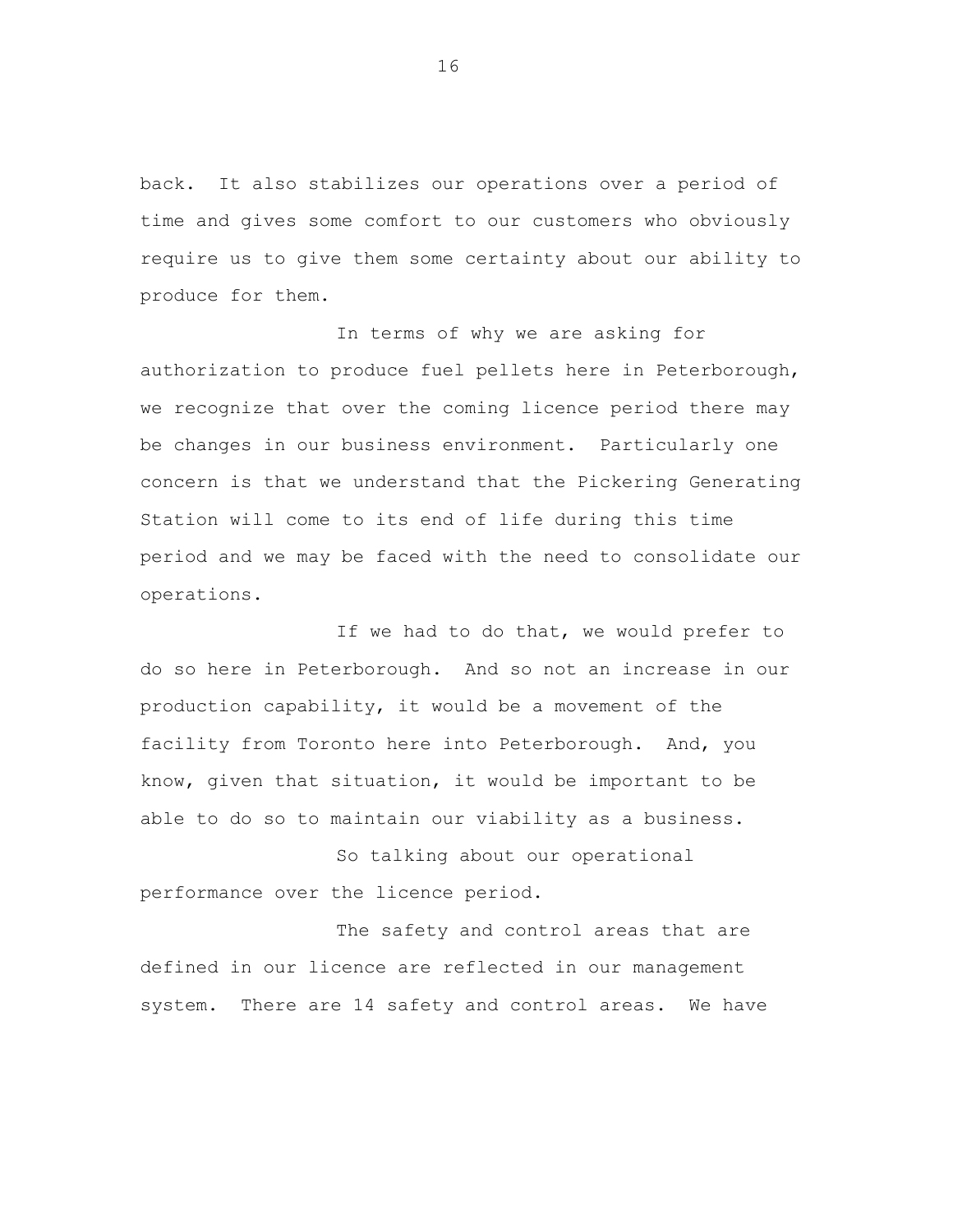consistently been rated satisfactory throughout the licence period by CNSC staff on how we have complied with those licence requirements. Over the period of time there have of course been changes in standards and licence requirements and we have successfully adapted to all of those.

So I want to just briefly present our performance in the areas that we have highlighted on this chart, which are radiation safety, environmental safety and industrial safety.

So first, radiation protection of our people, in this chart, in the case for Toronto. So what we are showing here is our performance over time since the beginning of the current licence. This is the total effective dose equivalent over the time period and we are showing two pieces of data, the maximum that any individual received, which is the blue bars, and the green line is the average of that total effective dose equivalent. So what we are showing on the vertical axis here is the unit of measure is millisieverts and, as you can see, fairly stable, both maximum and average.

The red line is what we call an action level, so that is a level related to monitoring how we are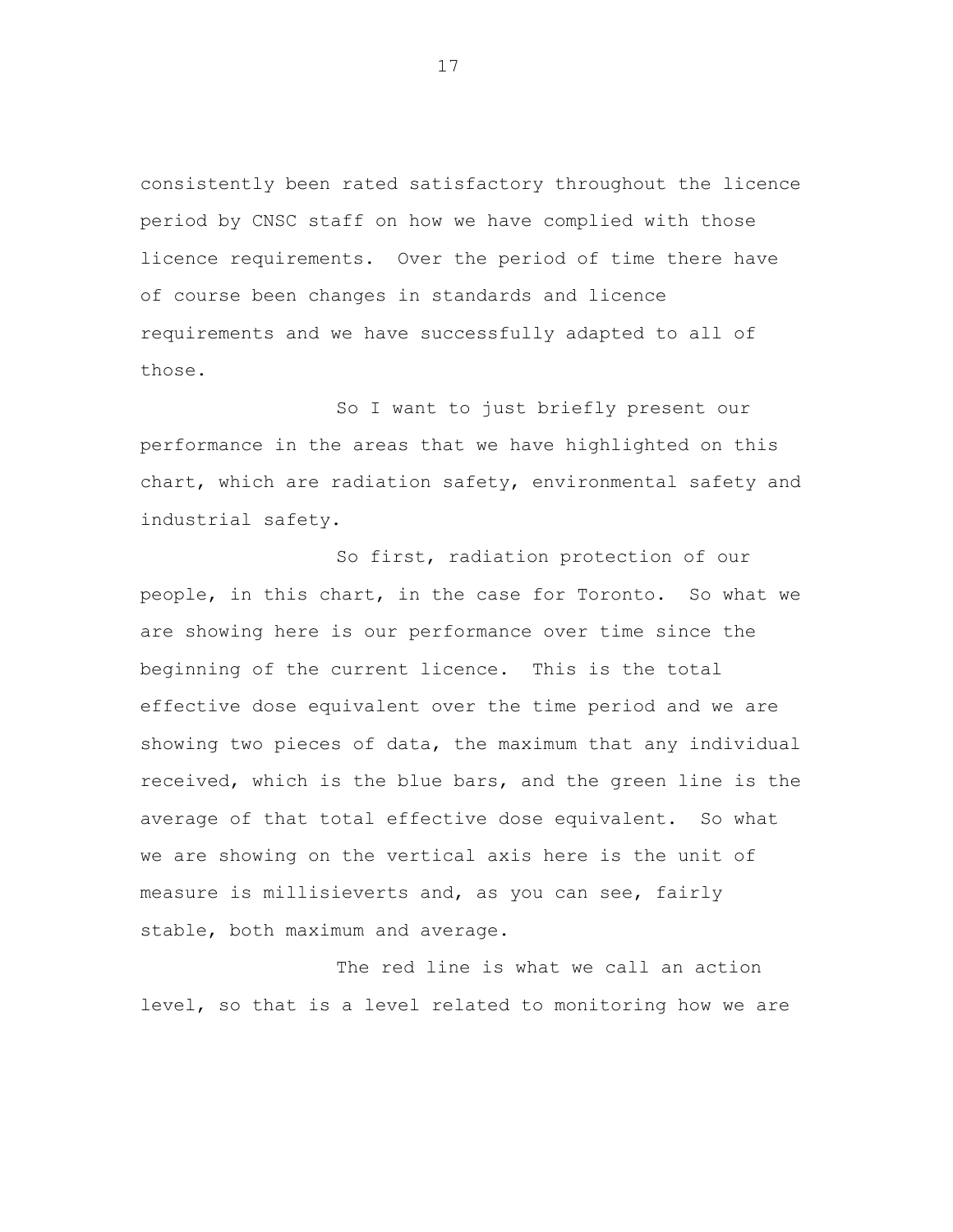in control of this and we are comparing ourselves to that to show that we are never getting to that action level.

The actual limit in our licence is depicted in that teal-coloured box, which is 50 mSv. It's not on this chart, but we wanted to be able to show the scale of the data a little bit better, so we left it off this chart.

The next chart is the same information, so radiation protection for our people here in Peterborough, and so a similar depiction of millisieverts versus our performance in each year. Again, the blue bars are maximum total effective dose equivalents over time and the green line is the average. And again, the annual limit is 50 mSv here. So the average is on the order of 2 mSv and has been decreasing. You can see the maximums are below 10, so well below the licence limit and consistently below our action level.

Now, changing to radiation protection for the public, so first in Toronto. Now, you can see again this is millisieverts and the top of the chart here is 1 mSv, which is the regulatory dose limit for a member of the public. And what we are showing here in the blue bars are the estimated doses to members of the public in each year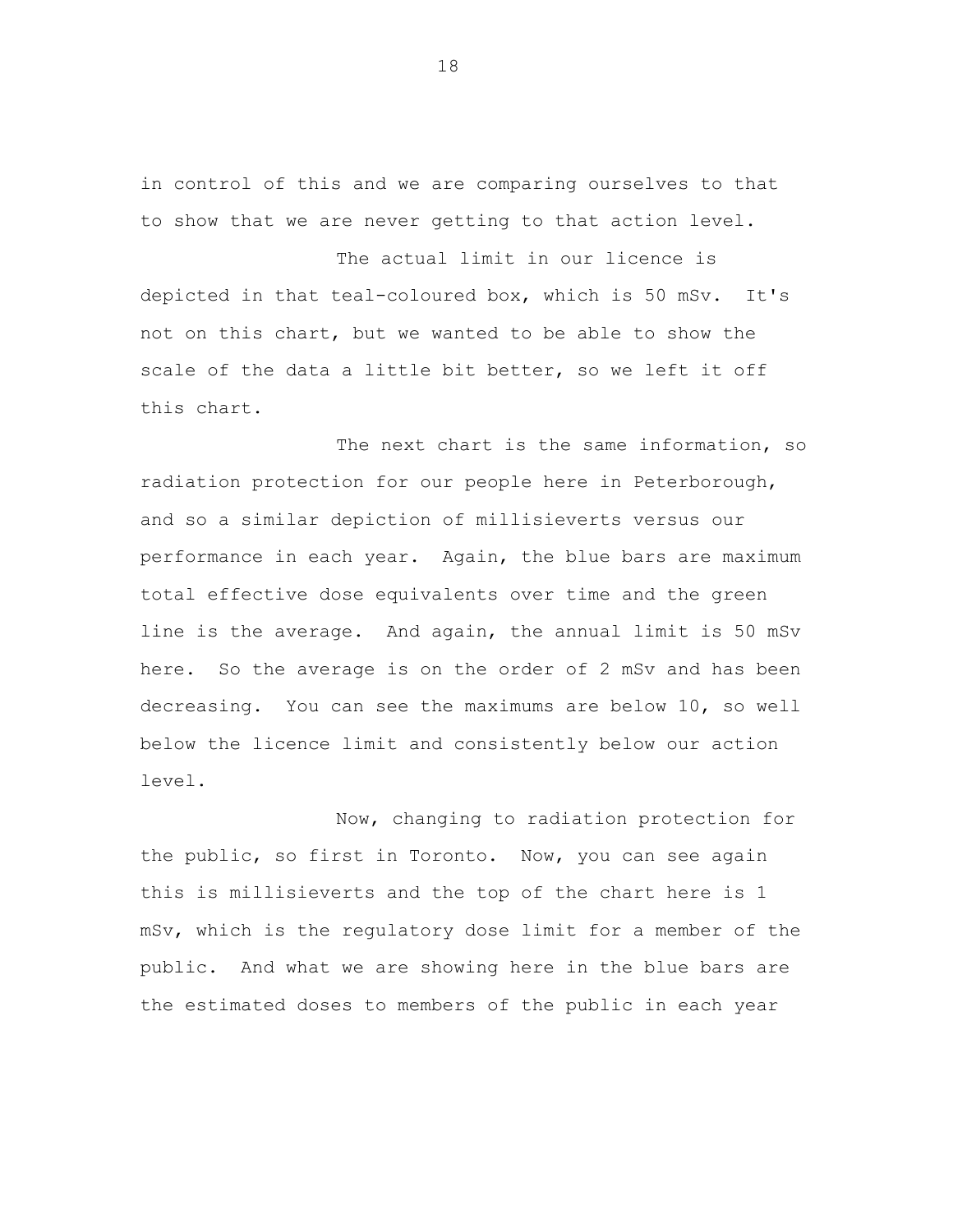of our operation and you can see that they are quite low, with the 2018 full year was essentially zero. So that's for Toronto.

And then for radiation protection for the public in Peterborough. Again, same units, same scale. In this case, you can see that it's extraordinary low doses that we are estimating that we are giving to members of the public, far below the regulatory limit.

Turning to environmental protection in Toronto.

So first, uranium emissions to air. We do have uranium emissions to air. The units on this chart are in grams and this is a logarithmic scale. So you can see the blue bars here are annual uranium emissions to air in grams. The last few years have been about 6 grams per year, 6 or 7 grams per year. The licence release limit is 760 grams in a year.

Similar data but for uranium to water here, so and now this is in kilograms. Again, a logarithmic scale, and you can see that our releases are less than a kilogram, on the order of 0.9 kilograms in 2018, and our licence limit here was 9,000 kilograms, so well below that.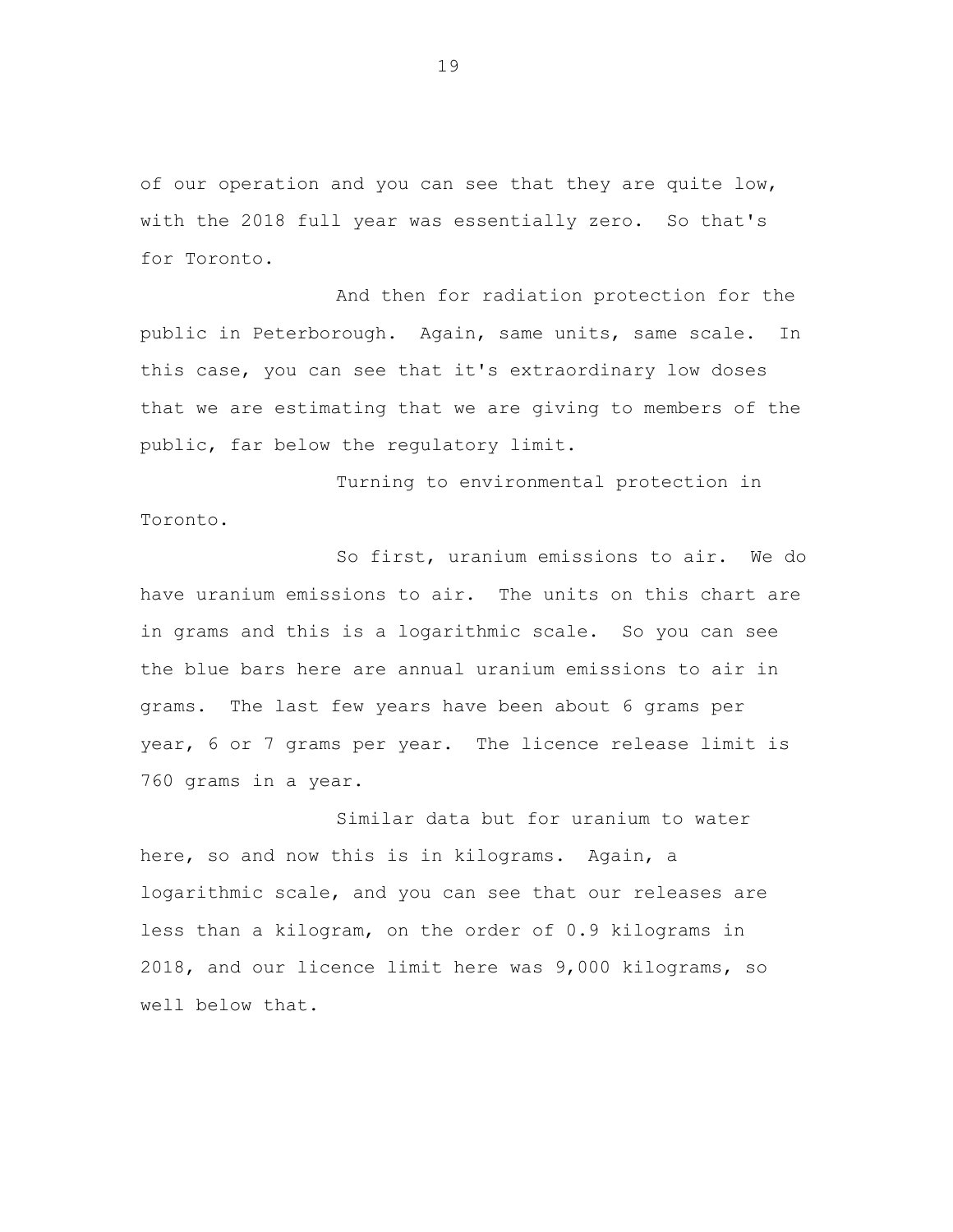Now moving to Peterborough for environmental protection and uranium releases to air. This is in grams, and you can see that in 2018 it was 0.002 grams, so very, very small emissions to air. And the licence limit there is 550 grams, so well below that.

And then also in Peterborough but uranium emissions to water, here same units of measure, grams, and again very low emissions here. You can see in 2018, 0.01 grams relative to a licence release limit that is far higher.

And finally in Peterborough, here, beryllium emissions to air. So these are in units of micrograms per cubic metre, and we've got the maximum concentrations measured in our stack as well in the blue bars, and on the green line we've got the average concentrations again measured in our stack in micrograms per cubic metre. And so the last few years, you can see that the maximums are both 0.001 micrograms per cubic metre, and the averages are below that.

And then industrial health and safety. So you can see here the number of lost-time injuries that we've experienced over the licence period both in Toronto and Peterborough. Happy to report that over the last five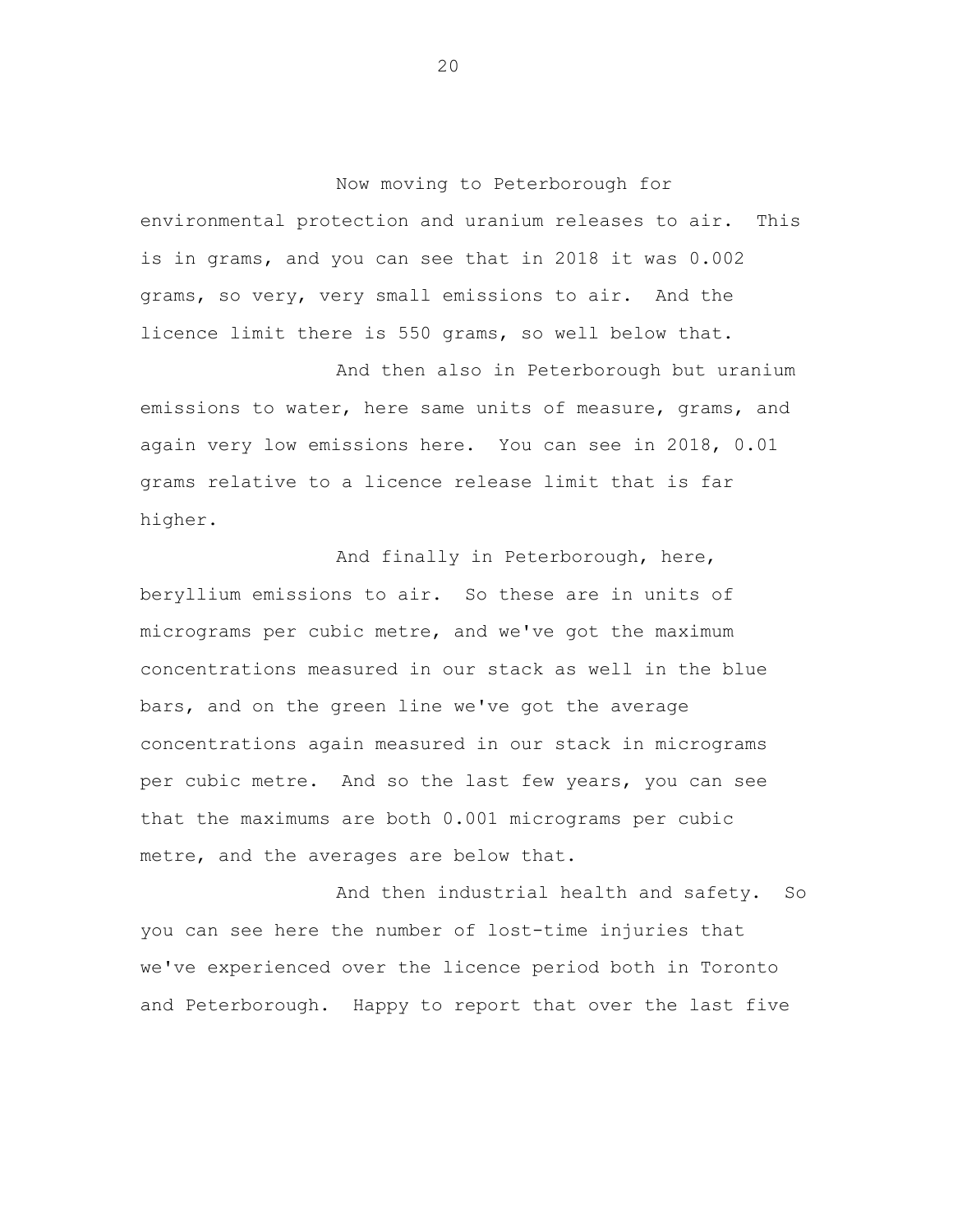years there's been no lost-time injury in our business. During the licence period we made a number

of improvements to our systems and equipment over that period. And so listed on this chart are a number of things that we have done, examples of improvements. So updates to safety analysis, decommissioning plans, risk assessments, emergency plans, particularly made a significant upgrade to our Toronto emergency plan and the plan for Peterborough is going through an update right now. We've fully implemented a systematic approach to training and made improvements to our change management program to ensure that we have rigorous control over change. And so these programs have been updated to make sure that they reflect the current applicable standards and regulatory documents.

So for the remainder of my presentation here, I wanted to specifically address community concerns that we've heard from interventions. On this chart I've got a summary of the various concerns that we've heard about. And so I'm going to talk about each one of these specifically.

First transportation. So wanted to start by first describing how we transport our product. So we are transporting uranium dioxide powder, which comes into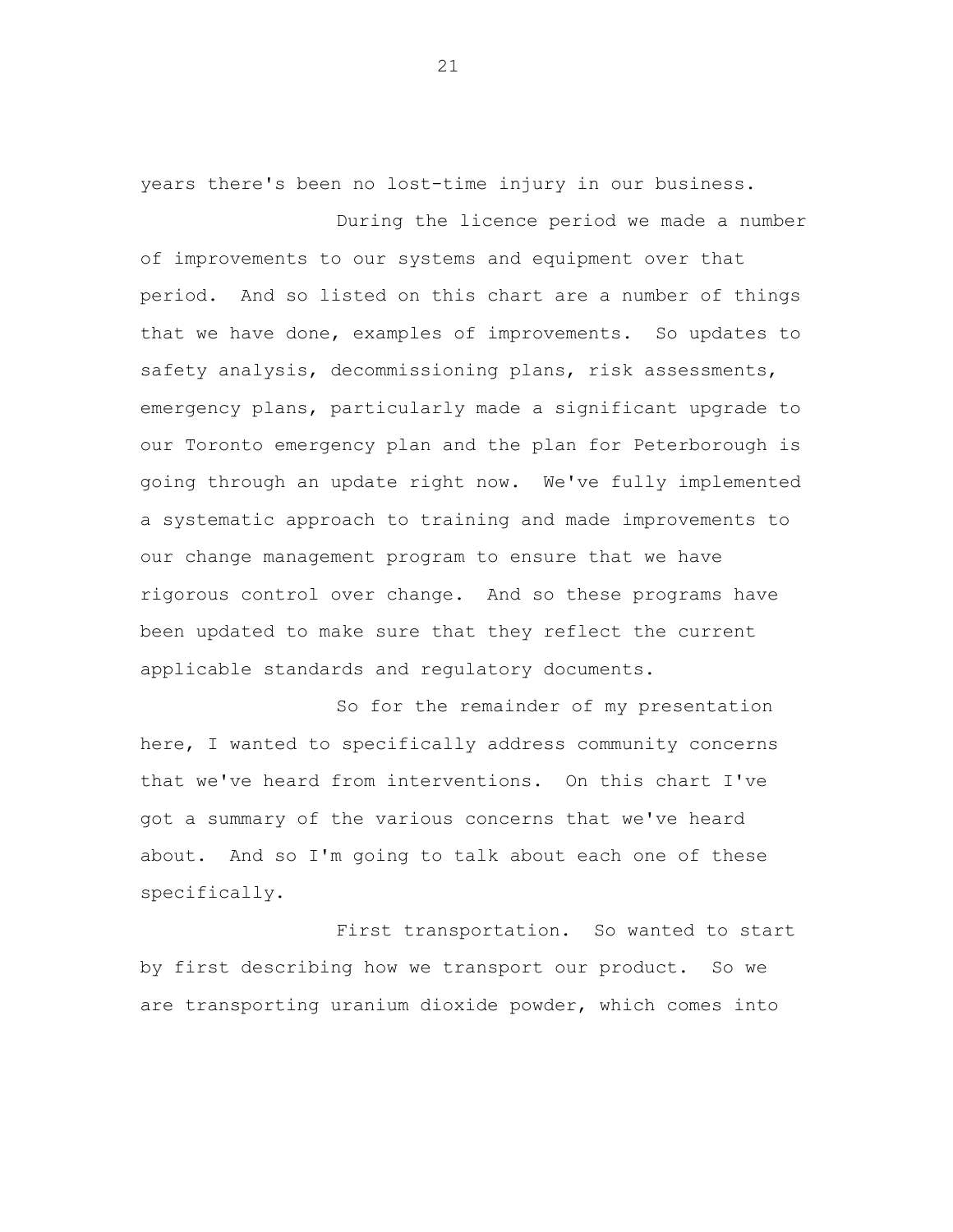our Toronto facility. And if you look at the figure in the top centre of the page here, you can see the drums that it's transported in. Those drums are -- they're steel drums, about 55 US gallons. They are more or less full of powder, and they have a closure mechanism on the top that makes them fairly robust.

They're transported in a truck by road transport. It's a dedicated trailer that we own. And we contract with a special-purpose transportation company that is trained by us.

Once the powder is converted into pellets, we transport those in another trailer that we own from Toronto to Peterborough, here in Peterborough, in the form of UO<sup>2</sup> pellets. So you can see that depicted in the top right. So again, they're on plastic trays. They are plastic-wrapped and sealed, and then they have the banding around them. And those drums and each of those skids of pellets weight approximately 350 kilograms or something like that.

So everything's done by road. We have tracking features on our trailers so we know where they are.

Public dose from these transports are very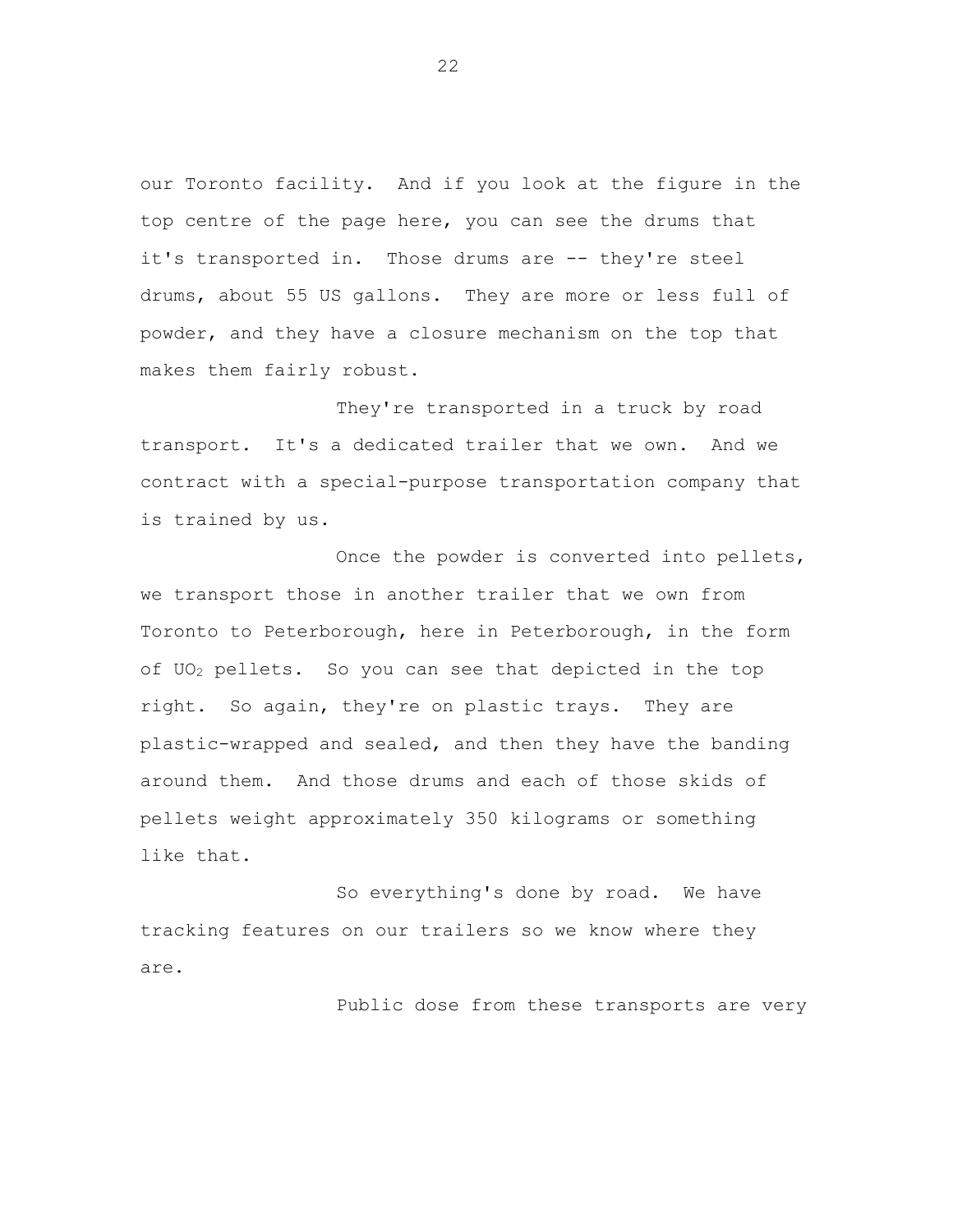low. The drivers are not nuclear energy workers, not required to be monitored.

We have looked at various scenarios, emergencies, or accidents that could happen, and we have an assistance plan in place with Transport Canada to deal with those. We have not had any significant events, but we have looked at worst-case transport events, which, in our estimate, would be a very severe collision that could perhaps result in a fire or a spill of that material.

And as I said, in 50 years we've never experienced anything like that. We have seen a minor collision, but nothing more than that. In the event that we did have one of these severe events, in our analysis of that, supported by our consultants, it would be contained and cleaned up and would not result in health consequences to the public or the environment.

Decommissioning. There's been a number of concerns expressed about decommissioning and understanding more about that, so we wanted to describe what that looks like.

So we do lease both the facility in Toronto and the one here in Peterborough from General Electric. And we would be decommissioning facilities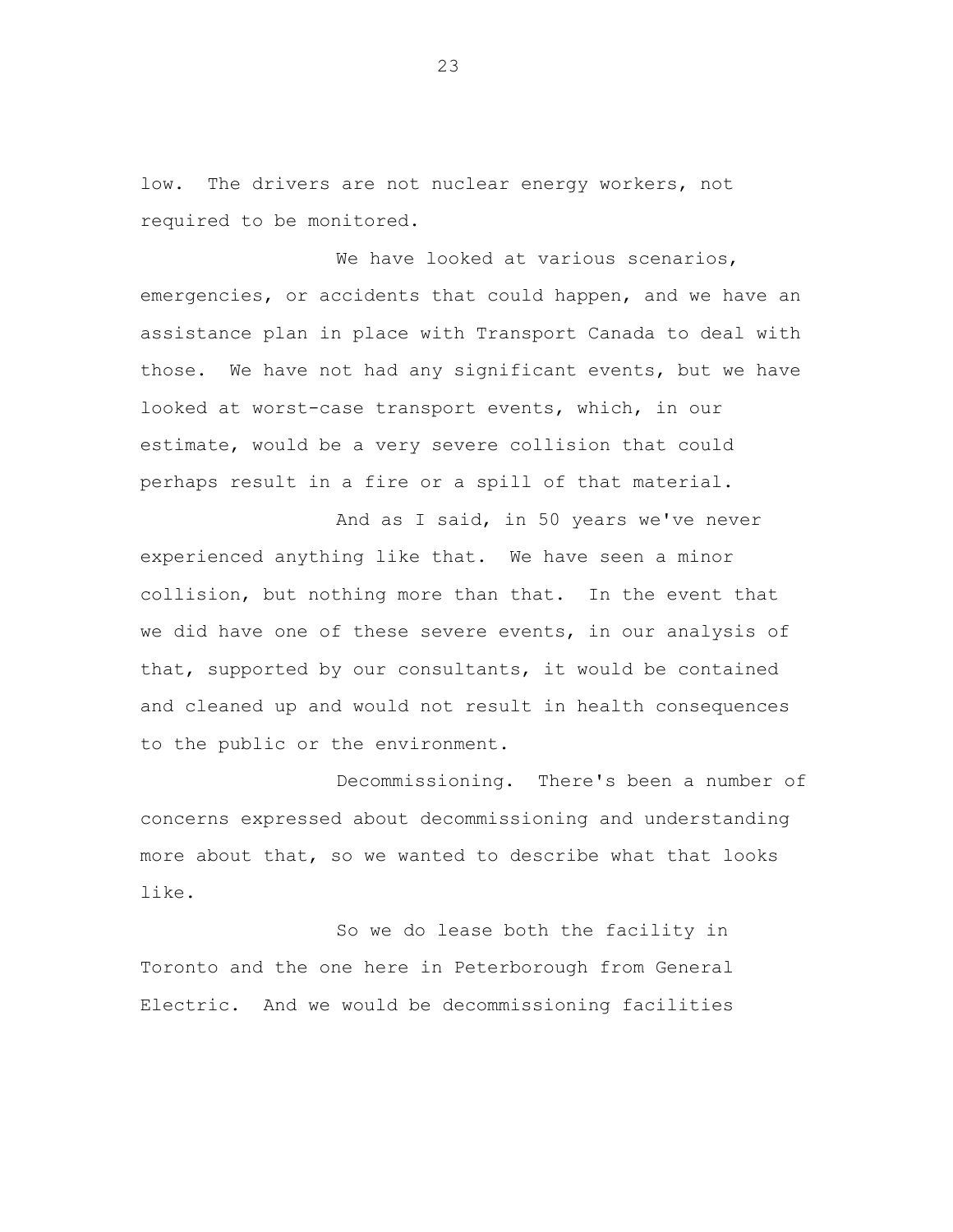whenever we cease operations, as soon as we cease operations.

Decommissioning involves removal of the equipment that we're using and all hazardous materials. There's no plan to remove the buildings. Those structures, we would leave them as they are in place and return the properties to General Electric.

We have plans for this, preliminary plans for this. They're prepared for us by a third party. That third party estimates the cost of doing this work, which is their area of expertise. And we have, as we're required by our licence, fully funded financial instruments that guarantee the funds that are needed to accomplish this decommissioning.

Our objective, of course, is to bring these properties back to an unlicensed state for future use, however our landlord would choose to use these properties. So we would return them essentially to an industrial facility standard.

Insurance. So due to the nature of our operations, we're not required to maintain nuclear liability insurance. However, we are a reasonably large, financially stable, capable organization, as I mentioned.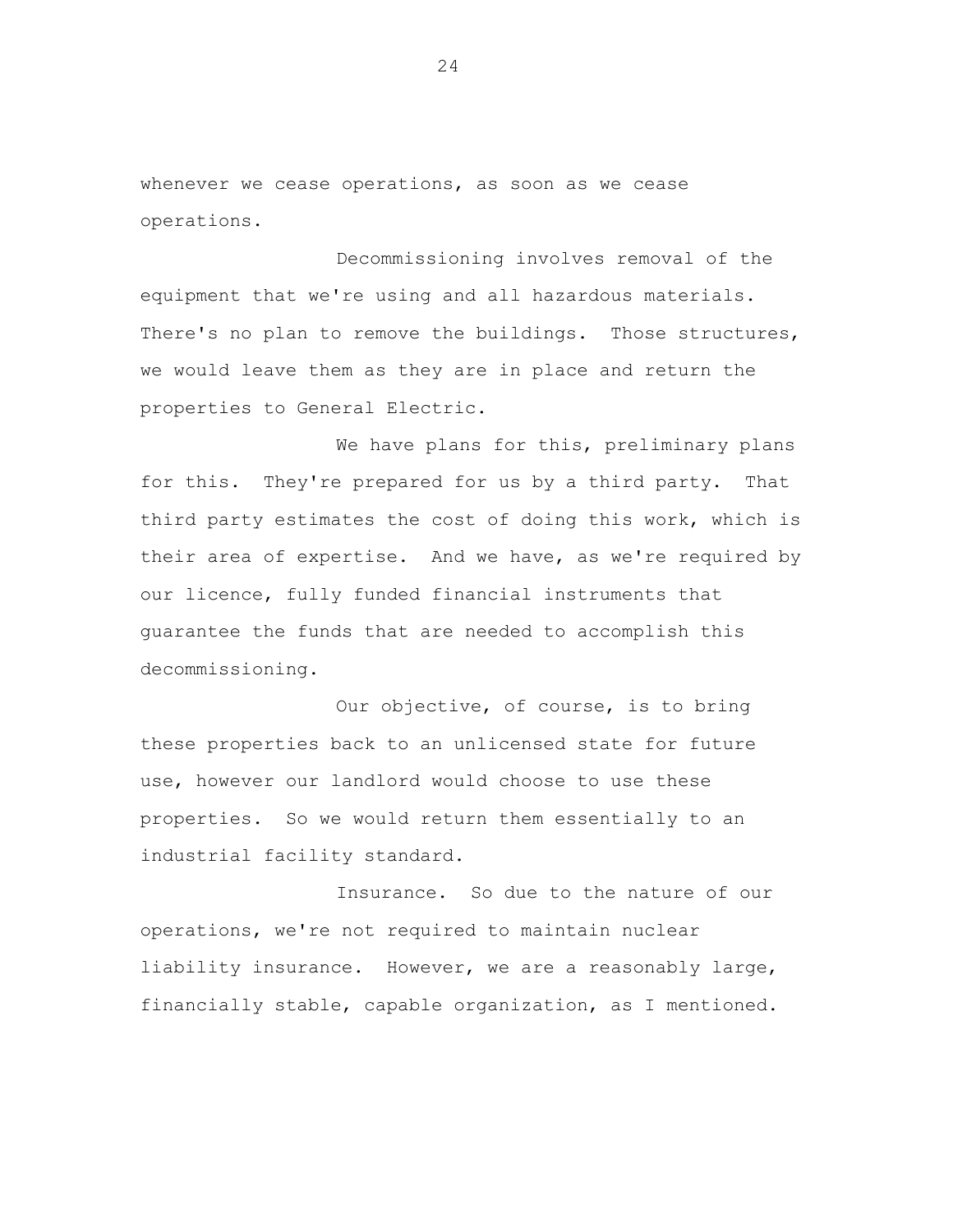You can view a great deal about us on BWXT.com, where all of our financial information and a whole lot more is communicated there. As a company, we've operated for over 175 years in Canada successfully, and in the case of our nuclear fuel business, over 50 years of event-free, significant-event-free fuel manufacturing operations.

We do maintain a diversified portfolio of insurance. Third parties would and have told us that we maintain quite a conservative posture from an insurance perspective, and so that is appropriate to the scope of our operations. We do have public liability insurance for off-site damages and injuries. It is a group of companies that insure us, and they are very large companies, and it's a significant amount of insurance that we maintain.

Emergency preparedness. We feel we're well prepared for any emergency. We've done safety analyses for both facilities, Toronto and Peterborough, and analyzed a wide variety of potential events, including severe weather, floods, lightening strikes, things like that, fire, airplane crash, train derailment in the case of Toronto, and of course focused on the hazard sources that we have, so UO<sub>2</sub> powder or pellets, beryllium, hydrogen in the case of Toronto.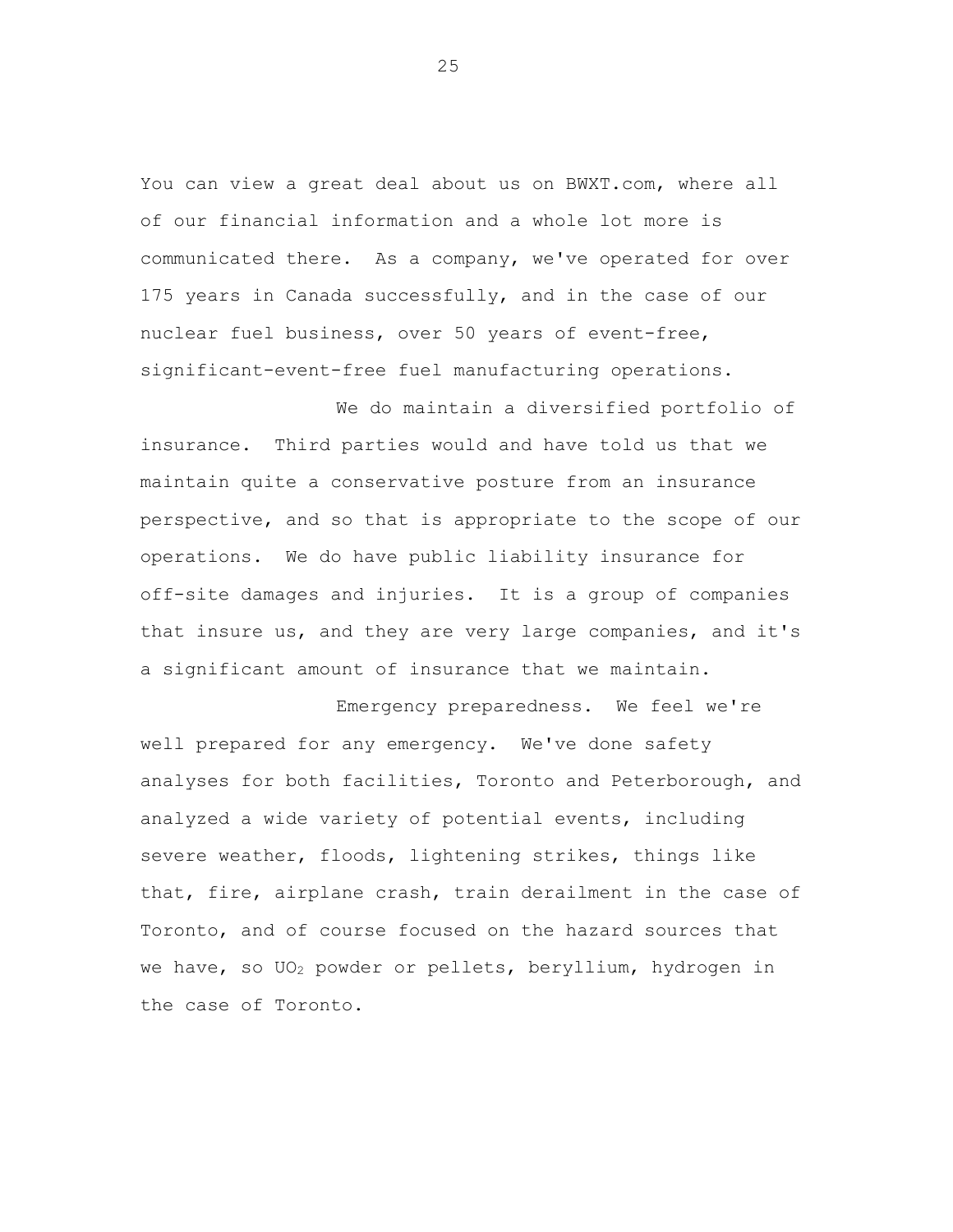All these hazards were analyzed, screened, and we did do or our consultants did do quantitative analysis of these events. And safety analysis concluded in all of these events that the radiological facility risks are low to the public. No scenarios that we have analyzed required evacuation or sheltering of the public due to a radiological risk.

So to expand on this a bit more, we wanted to look at some of the worst-case or maximum-impact scenarios. So on this chart we've got a table that describes what we would view as the two most serious events.

So first event would be catastrophic fire. So this is a very significant fire that affects a significant portion of the facility in the most vulnerable areas. The potential frequency is just -- it's a probabilistic analysis that says what is the potential of that happening. So you can think of that in the catastrophic fire cases, potentially once in 1,400 years.

And then through a calculation, we determine the maximum concentration of uranium dioxide that could accumulate in an off-site location in terms of concentration, so milligrams per cubic metre. You'd see in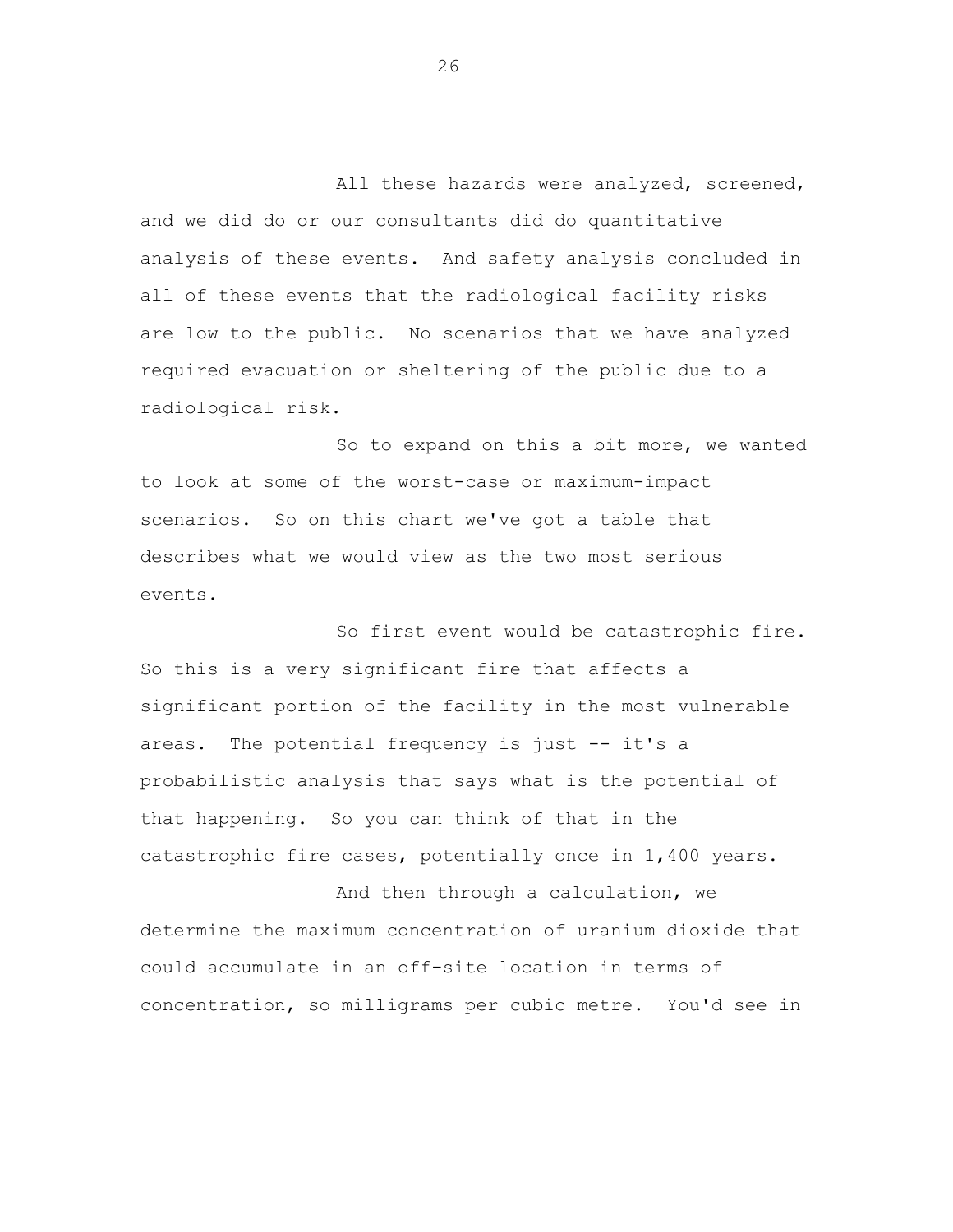this case of catastrophic fire -- and this is specific to Toronto -- 6.1 milligrams per cubic metre. And when you analyze that following international guidelines for the need to either shelter or evacuate, this doesn't meet the criteria for needing to have the public either evacuate or shelter.

And the other one that we analyze would be a structural collapse of the entire facility in Toronto. So you can think of that as a very severe earthquake or something like that. And you see the frequency there. In this case, the lower maximum concentration of  $UO<sub>2</sub>$  in an off-site location, and again, so it does not meet the criteria for evacuation or shelter.

Okay, changing to Peterborough and looking at the hazards here. Same two situations, either a catastrophic fire or a structural collapse of all or a significant portion of the facility. Again, very low likelihood of these events.

In the case of the catastrophic fire, which we would consider the worst-case maximum concentration of uranium dioxide off site would be 7.1 milligrams per cubic metre. And again, that doesn't meet the threshold criteria radiologically for shelter or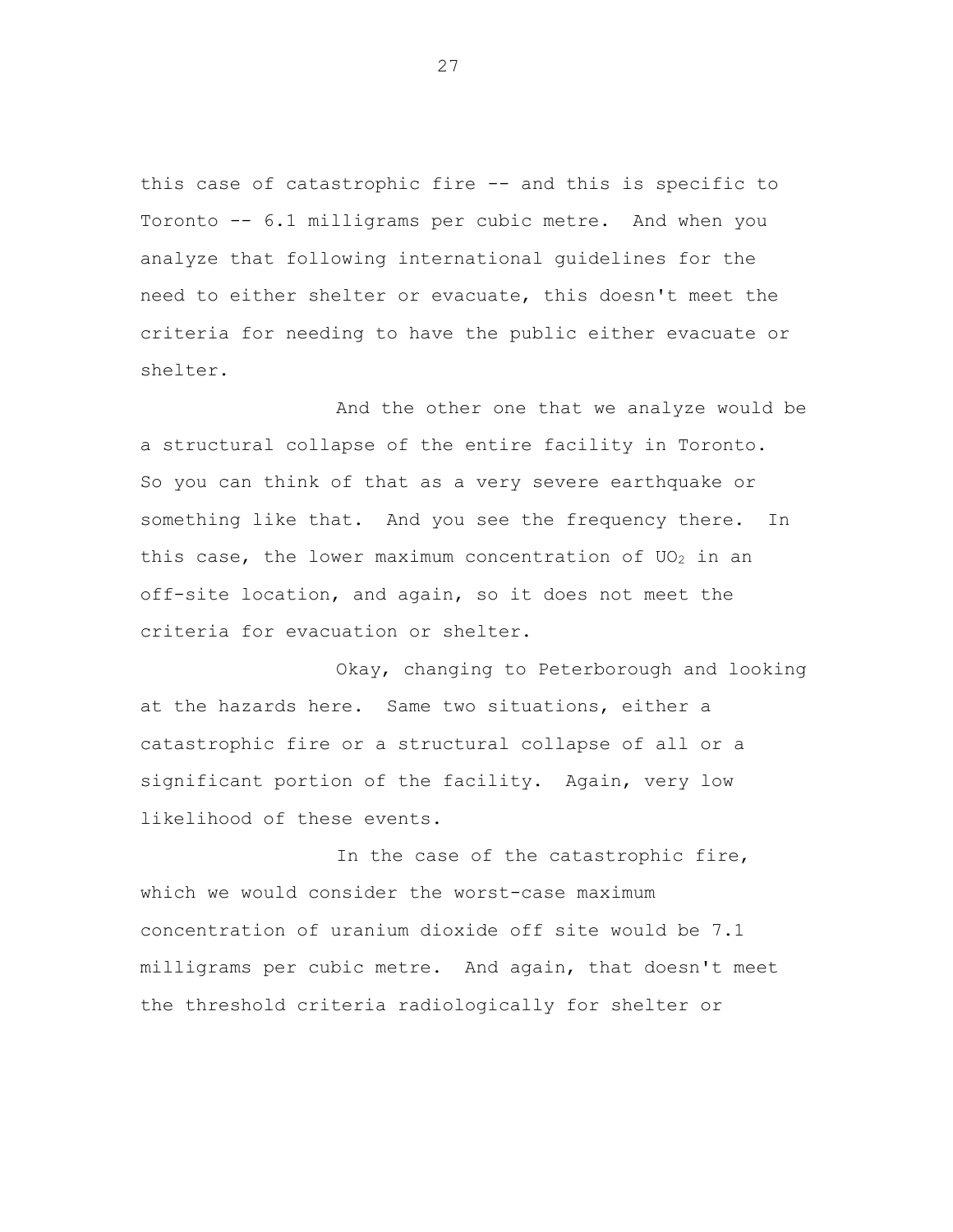evacuation.

We also look a beryllium in the case of Peterborough, because we have that here. It's not in Toronto. And we analyzed that, but due to the small quantities that we have it at any given time here on the site, when we looked at that scenario in these worst-case situations, the emissions that we would have are very small, and so they are considered less severe than the scenarios that are presented here.

Hydrogen storage particularly is of concern to some of the intervenors in Toronto and I think is of concern to people here in Peterborough if we were to move operations. So if you look at the photograph there, you can see that we have a 9,000-gallon tank of liquid hydrogen that is shown by the blue arrow on that image. So it's in our -- relatively speaking close to the centre of our yard. It is surrounded mostly by a curb. It is surrounded entirely by a fence. It's got bollards or posts that there are around it for impact protection. And we don't allow vehicles in the yard to park near that.

It's a cryogenic liquid tank, relatively low pressure, 1,500 psi. It's owned and operated not by us but by a supplier, who brings periodically a tanker truck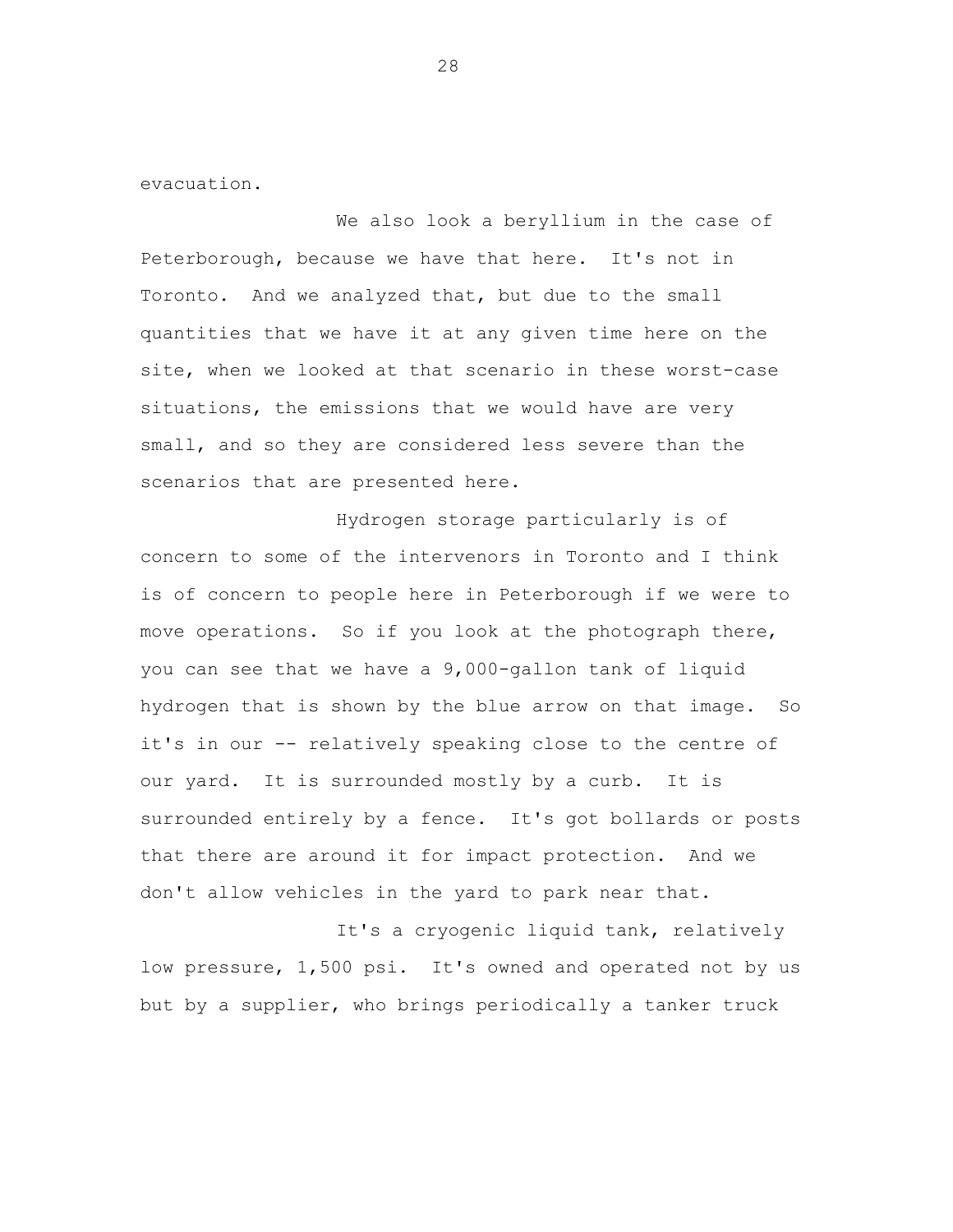of liquid hydrogen into the facility and fills that tank periodically.

So we looked at the sort of the credible accident scenarios that could happen. And so it would be viewed as severe but low frequency. And in all cases, we saw no structural damage to the buildings on our property or around or adjacent to our property, no significant release of uranium from any of these significant events. And no injuries of person from a pressure wave from the tank, from fire or explosion. There's potential for broken windows, in the most severe events, that would likely happen to our facility and to the adjacent buildings. And due to the generation of heat, there's a possibility of injury from exposure to that heat on the property but certainly off the property as well, immediately adjacent to the facility.

So uranium emissions both to the air and water were concerns expressed, so first of all, we use natural uranium or depleted uranium. These are naturally occurring elements which is present at low levels in the environment in Canada. It's natural uranium and depleted uranium, weakly radioactive, not known to be carcinogenic. Primarily the concern is chemical toxicity and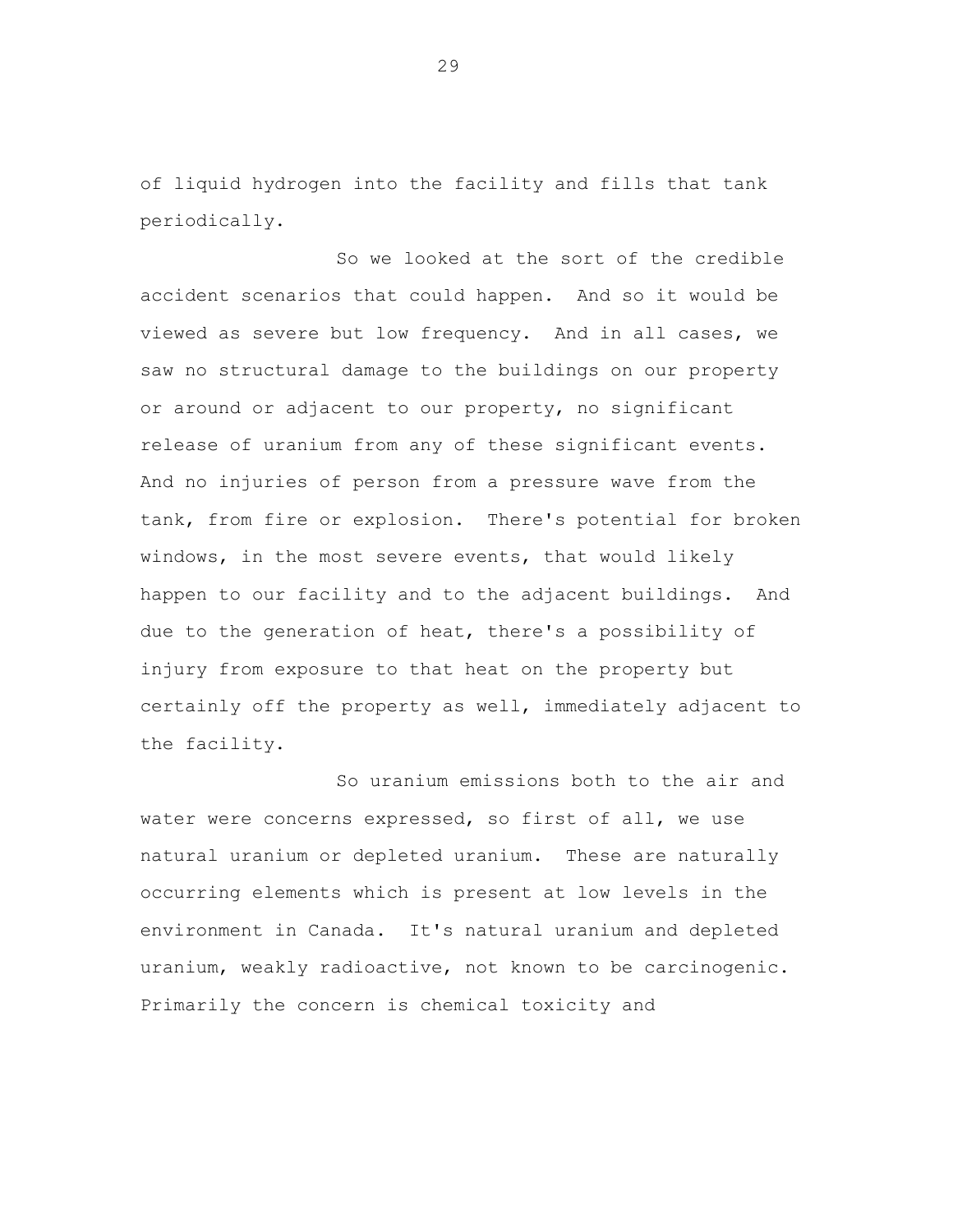concentration in the kidney and kidney damage at high exposure.

In Peterborough, emissions are less than one per cent of the regulatory limit, and Toronto emissions are about one per cent of the regulatory limit. And we have a series of engineered defences and administrative controls in place that give us a defence-in-depth approach to ensure that we are controlling our uranium emissions.

So and this is specific on this chart to how we control emissions in Toronto where our emissions are higher than they are in Peterborough. And so you can see again in this chart how we receive the material. That material then is -- when it's unloaded, it's done so into specially designed process equipment that allow us to mix the zinc stearate with us and start the compaction process and the pressing process. All of that is done inside a room that has negative air pressure, and then the entire building is a contained -- form of containment with negative air pressure and filtration with very high efficiency particle filters.

And around that we have all of the highly trained people that are following our specialized procedures that we've had in place for quite some time.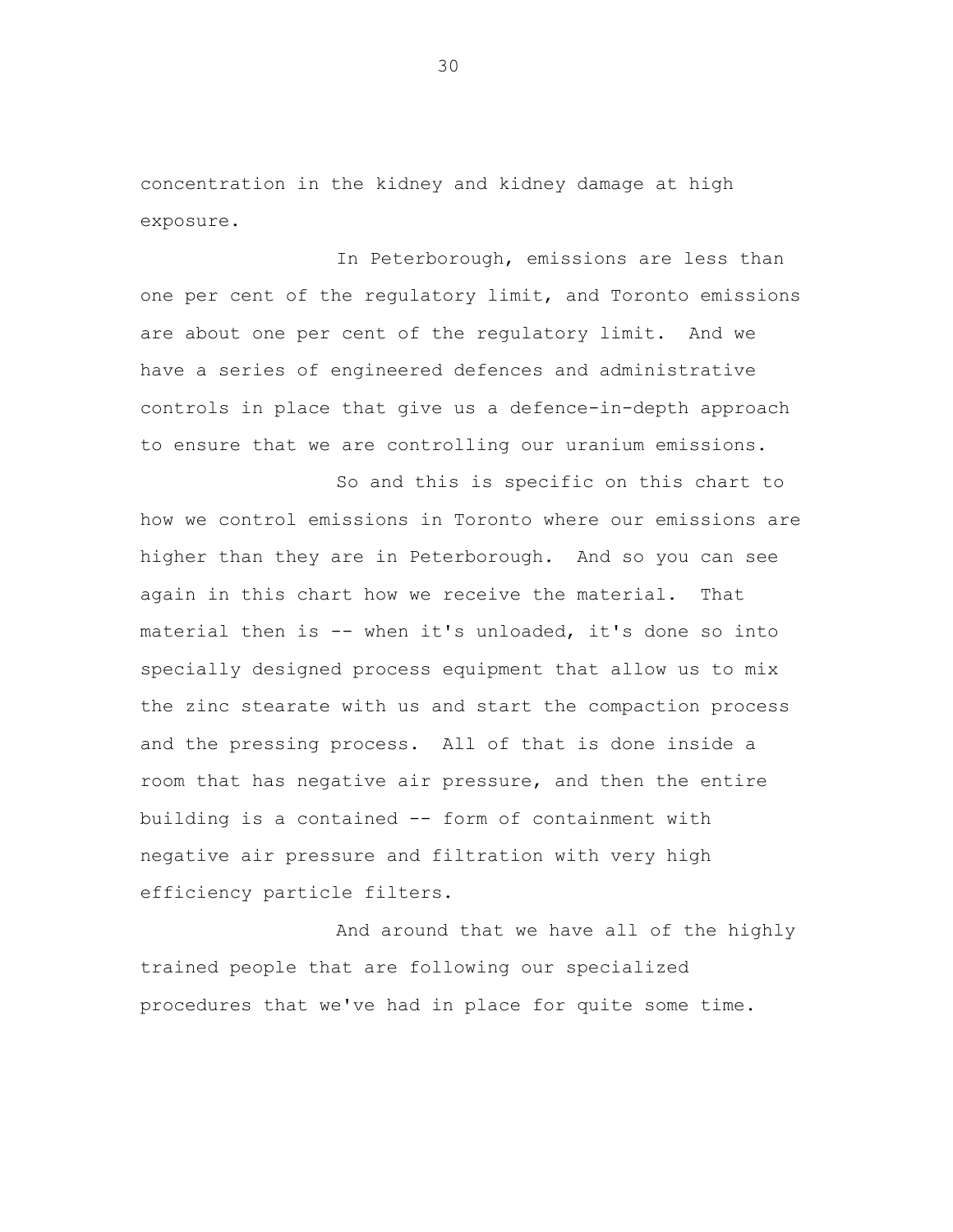And they're finding that we are getting what we expect. We do various monitoring of the uranium emissions, so we have monitoring our stack continuously and checking that daily. We have boundary air monitors around our property which we're checking -- they're sampling all the time or checking them weekly. And then we do soil sampling once a year in 49 sites around our property.

Another concern that we've seen expressed is if we're to move pellet production to Peterborough. So we're not planning to do this, and so hoping that this is not what we will have to do. But there are circumstances where we would want to do this, and so that's why we're asking for authorization.

But we want to say that production would be the same as we currently produce. We have a good process for producing pellets. It's well understood, well characterized, very stable. And so we would do so within the existing licence space, so not planning to build any buildings. We have space in the buildings that we already lease from GE.

We did do our environmental risk assessment taking into account if we were operating in Peterborough. So on our website we've got a summary of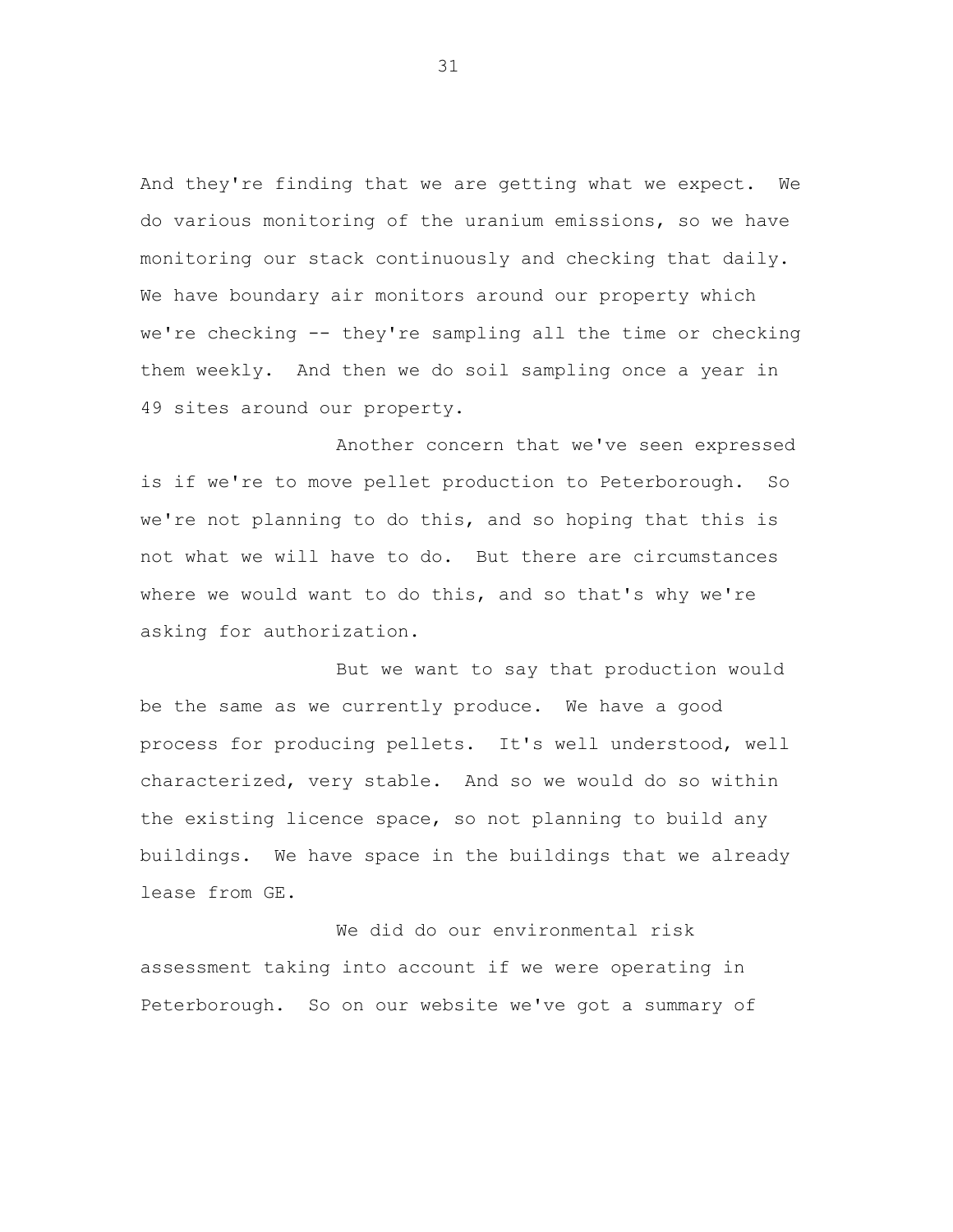that, and you can see that there's no significant risk to the environment for either humans or to the environment. And we expect the emissions would be similar to our Toronto operations, which are about one per cent of the licence limit.

And of course if we do this, we'd do the same environmental monitoring that we currently do in Toronto.

Beryllium emissions. Okay, so this is specific to Peterborough, of course. So as I mentioned earlier, and you can see in this picture, there's a thin layer of beryllium that gets deposited on all of the appendages that are attached to the fuel tube sheath so that they can be brazed or fused onto that sheath. The beryllium in terms of how we use it is vapor-deposited in a small room in our facility onto sheets, small sheets of zirconium. These zirconium sheets are -- we fuse that beryllium onto those sheets, and then they're converted into appendages, so stamped or coined into appendages. These appendages are tacked onto the tube and then they're brazed, so it's an operation where we heat up the local zone on the tube where the appendage is, and it fuses onto the tube and forms a very strong bond.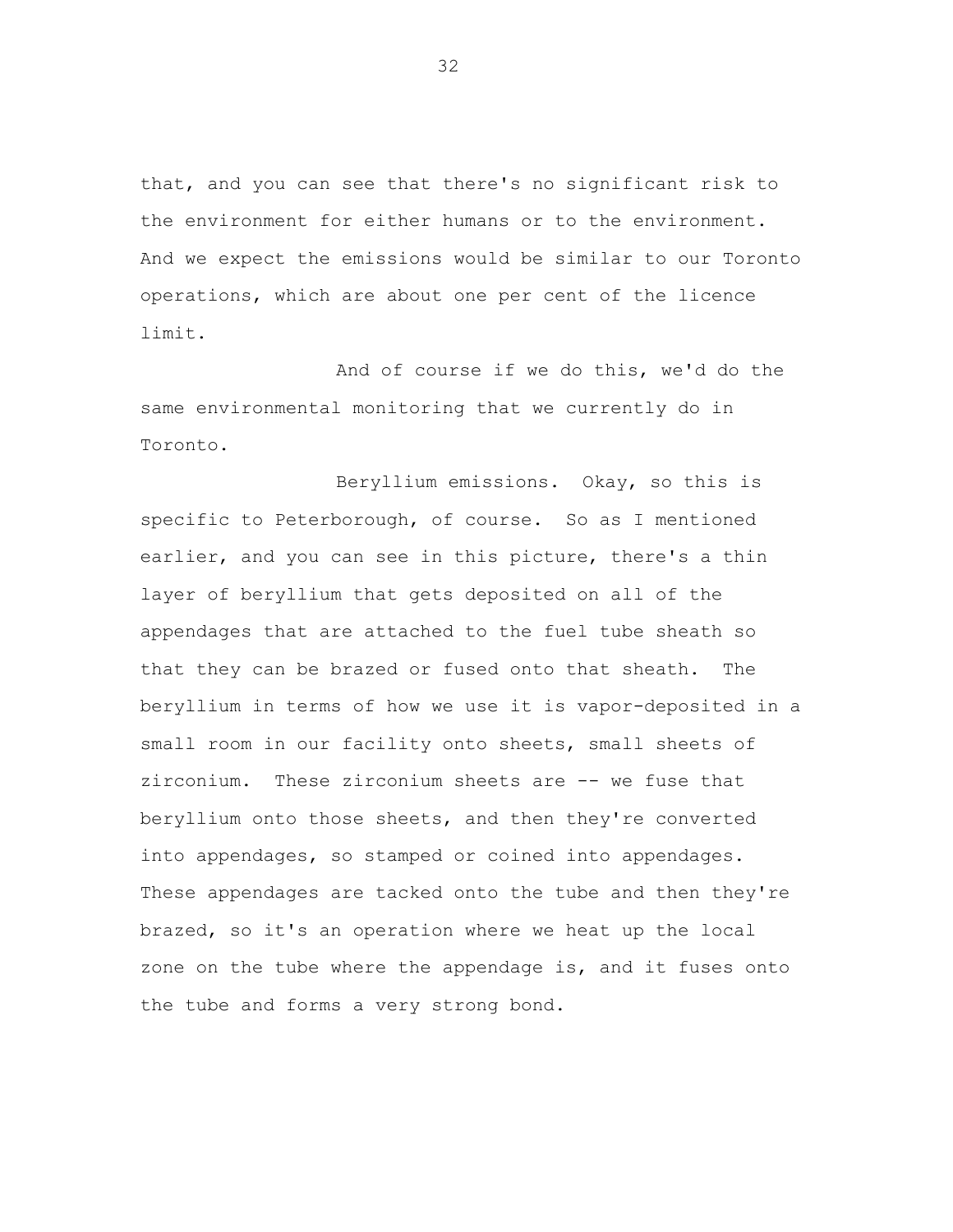And we utilize about 20 kilograms of beryllium per year in Peterborough. And we know, of course, the vast majority of that goes onto the product.

So health concerns. Beryllium's known to be carcinogenic. Primary concern is inhalation into the lung. And our highest risk operations are posed during vapour deposition in that specialized room or just small particles in the air from the other operations we undertake.

So in terms of how we control beryllium, very careful controls in place here. Again, it's a defence-in-depth kind of approach. The vaporization occurs in a secure part of our facility that only specially authorized and trained people enter. It's about 500 square feet. The employees there have quite specialized training. They wear respirators and other -- and a suit over their person.

The facility is kept at a negative air pressure. Specialized ventilation that is unique to that operation. The air inside our facility is frequently sampled. Employees wear sample devices.

Ventilation is a two-stage ventilation process. The second stage or the final stage of that is a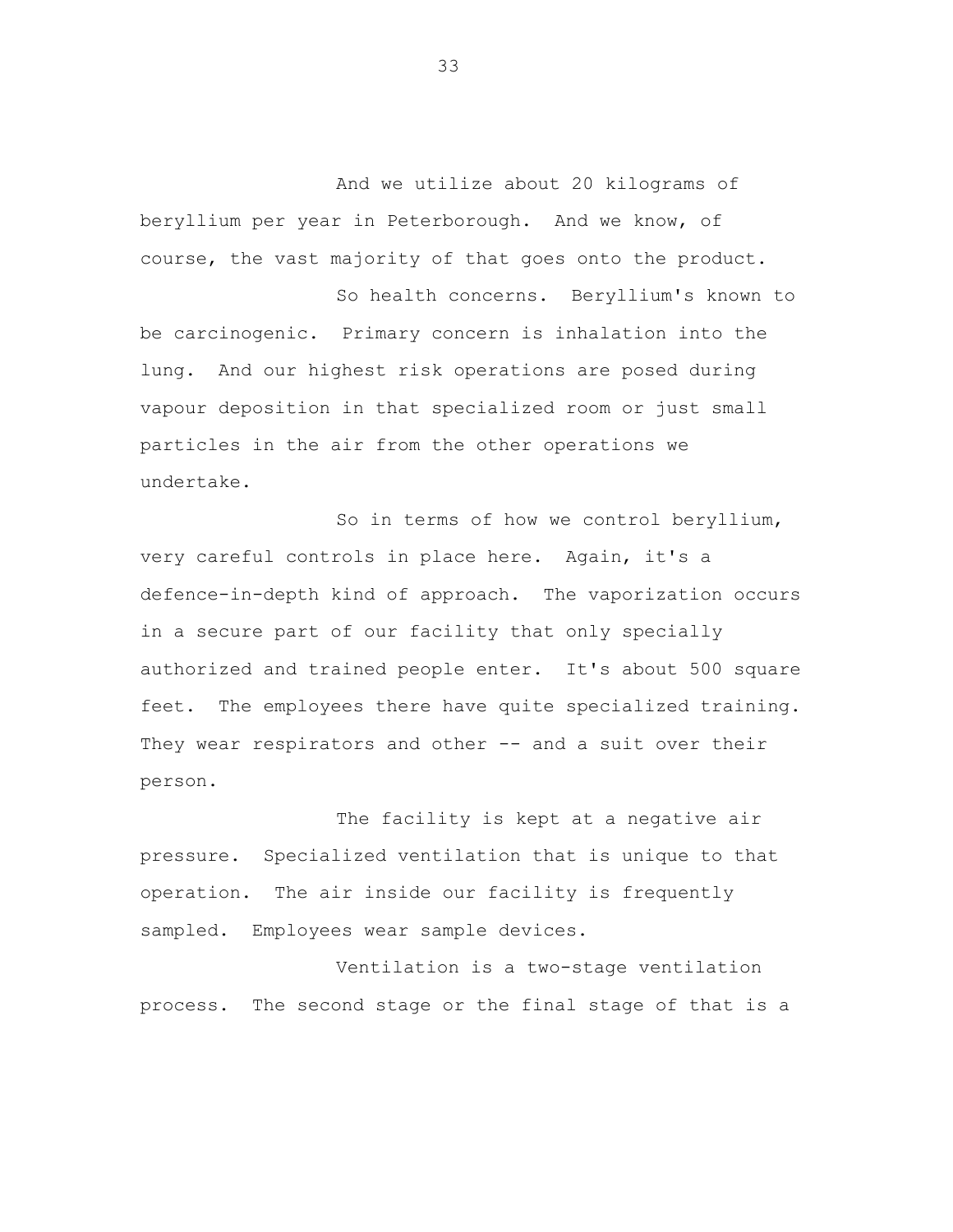high efficiency particulate air filter. These filters are capable of trapping the vast majority of the fine particles, and they're very efficient and proven to be so at removing small particles. And then we continuously monitor the exhaust from this stack that exhausts all of the air from the areas of our facility where we have beryllium operations.

The emissions, as you saw from what I presented earlier, are low, about 15 milligrams to the air per year. And the concentrations in our stack, which is where we measured, so this is after the filter, are about 50 times lower than the Ministry of Environment limit at the fence line. So that's measured in our stack, before any dilution.

On the topic of environmental monitoring, so the CNSC staff conducts monitoring, and they did so in 2014, 2018, 2019, monitoring air, water, and soil. Air results for all years were below the detection limits. No beryllium was detected in the water samples that were taken.

Concentrations in the soil are all below acceptable guideline limits. There was a measurement at the Prince of Wales School which has increased, and the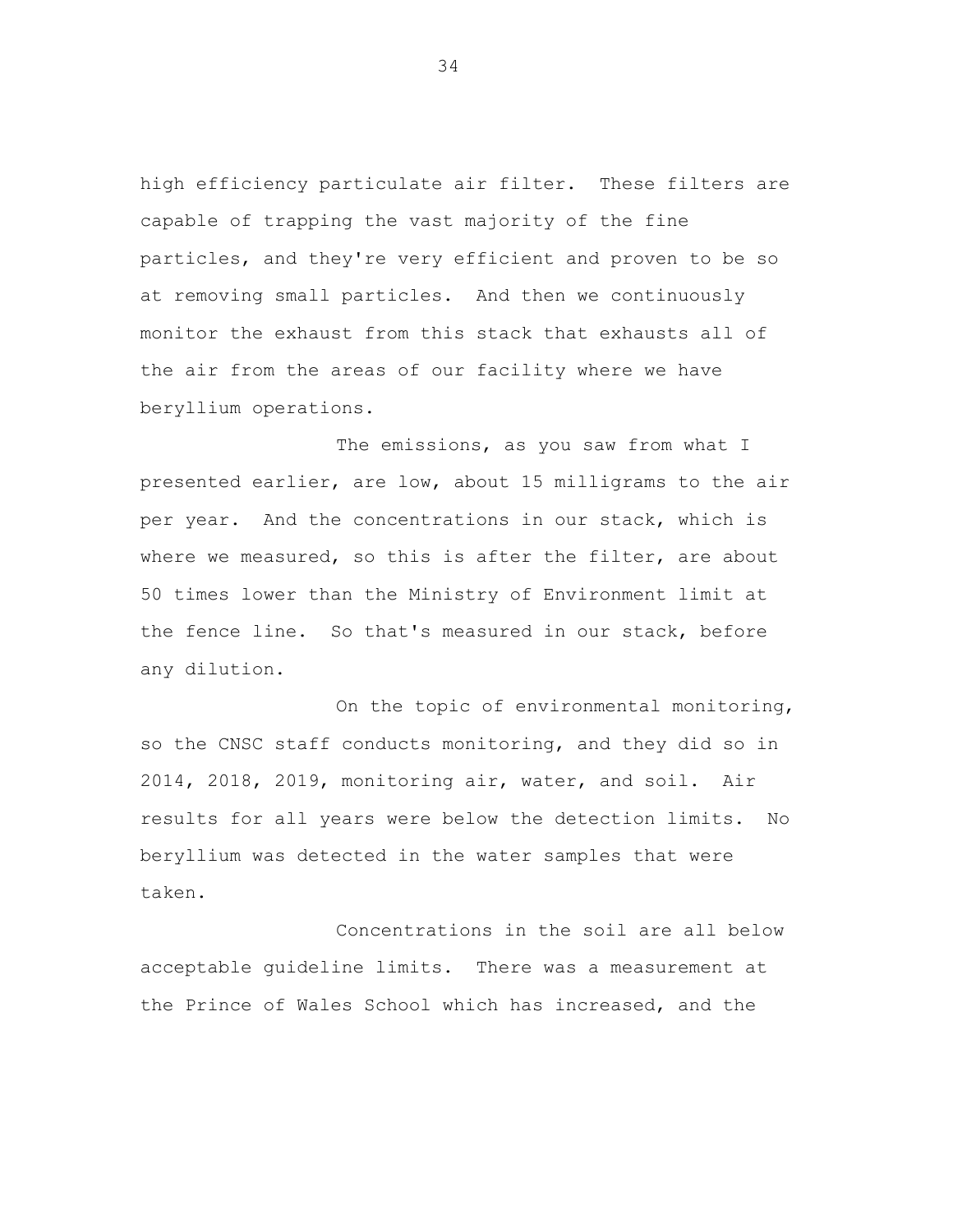measurements are provided there for 2018 and 2019, so 1.27 milligrams per cubic metre in 2018, and that increased to 2.34 in 2019.

So we looked at that carefully, because that is a significant increase between 2018 and 2019. And we looked at our systems and looked at -- to make sure they're working properly and make sure we could confirm all of the results in terms of what we measure that we emit. We also are going through a roof repair right now, so we took roof samples off of our roof on the building where we have these operations. And we've confirmed that in our view there's no way that what we're emitting could account for that increase.

So but nevertheless, we understand that there is an increase that's been measured there. And so as far as path forward, our intention is to conduct soil monitoring ourselves using an independent third party. Intend to do that this summer. And the results would be made available to the public and published on our website.

So turning to the topic of our public information program. We had a fair bit of discussion about this program the last couple of days in Toronto.

And so on this first chart, we've got a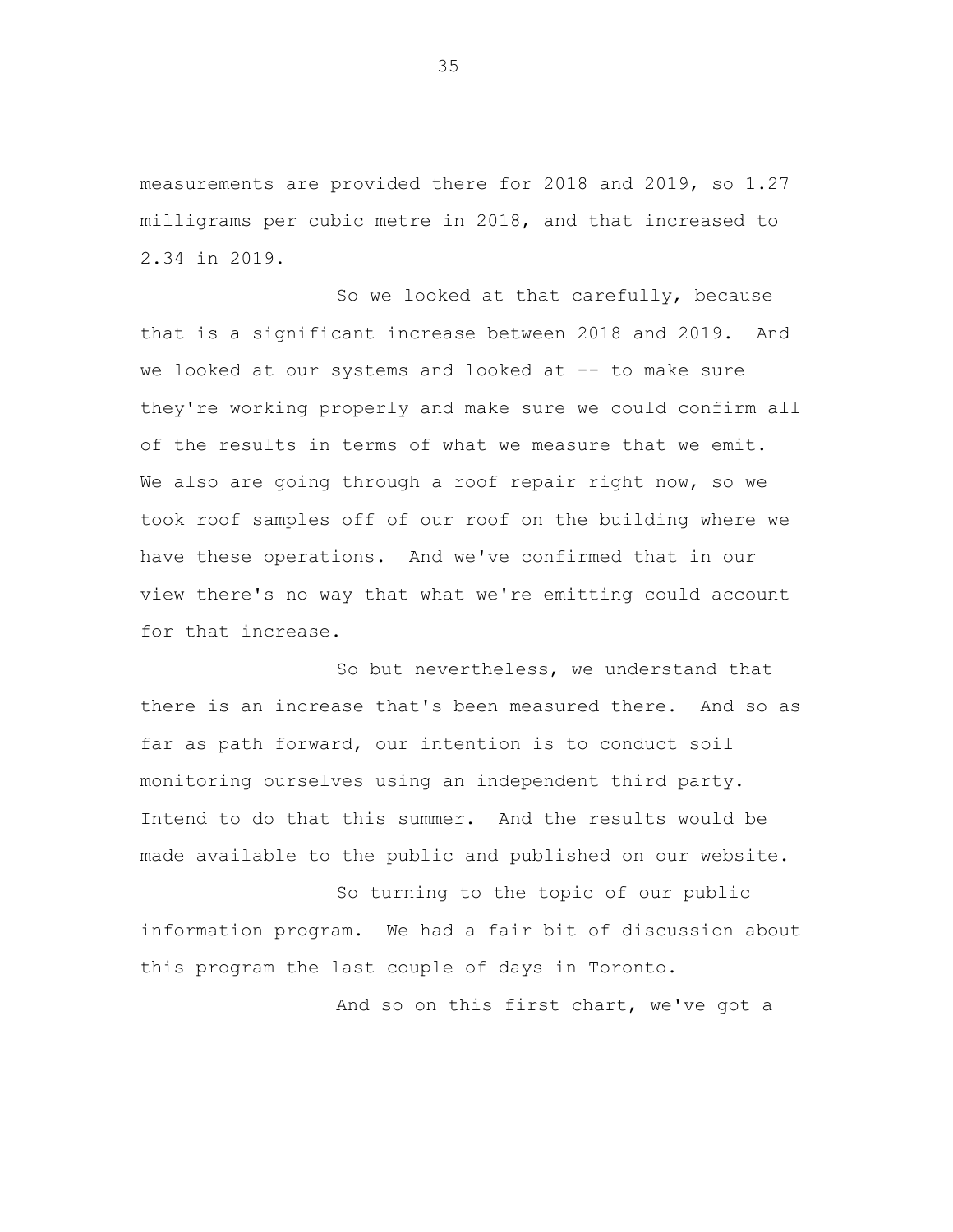description of the types of things that we do in this program. So we are committed to being as timely as we can be, transparent. Engagement with our communities, that's important to us.

We do have a dedicated web site for these operations which has a significant amount of information, and we're increasing that information.

We do have a toll-free number and a dedicated email address which is monitored daily, and we've been working diligently to build relationships with our communities.

We provided more tours in the last year than probably have been provided for many years. We've had various events. We've met with community members, organizations.

We have been providing emailed updates to elected officials, indigenous communities and others who registered and want to be on our mailing list.

We provide newsletters in the community, about 4,000 in each community, three times a year. These are on our web site.

We use -- utilize social media. We have community events like barbecues, information nights.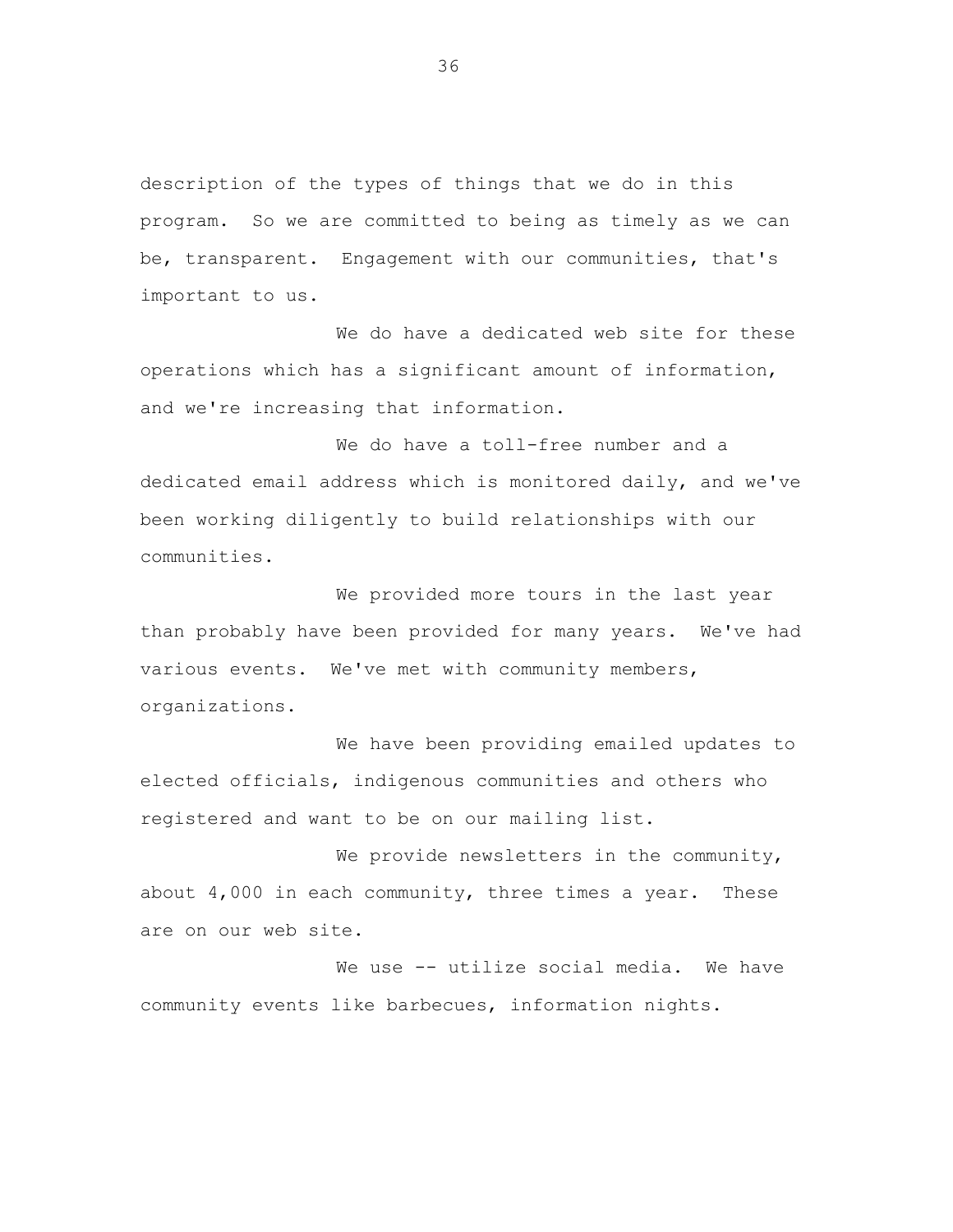We sponsor various events and have booths there where people can learn about our business and talk to our people.

And so, you know, we continue to work towards increasing our transparency.

We do have a dedicated effort on improving our indigenous relations. We've been working to build meaningful relationships with indigenous communities, and we recently, in 2017, joined the Canadian Council for Aboriginal Business. And we're currently in Phase 3 of what they call the Progressive Aboriginal Relations Program, which is a structured program that describes how companies can build productive relationships with indigenous communities.

Our employee committee meets every six weeks and they and we as leadership undergo cultural awareness training, and we continue on our journey to become more open to indigenous communities and to understand their concerns about our operations.

We're active in the community in terms of volunteering and providing some investments. Employees are afforded the time to volunteer for local causes. There's a volunteer committee and they select what they spend their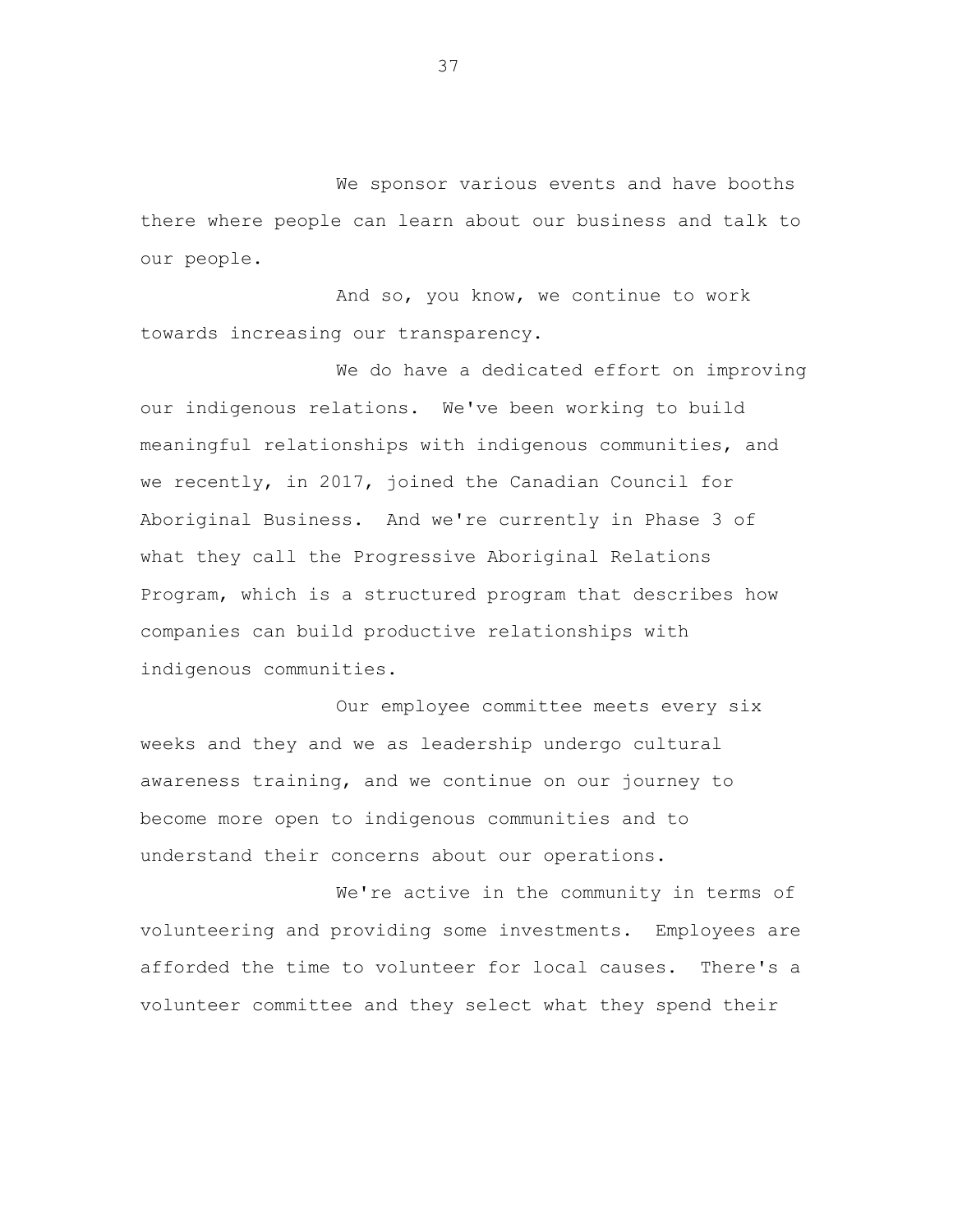time on.

And the company supports a range of community groups and initiatives, bursaries, scholarships, focus on hospitals and things like that generally by a charitable giving committee that looks at what we might be able to support. And so we're pleased that we're able to support our communities in this way.

We do have a community liaison committee in Toronto. It's existed since 2013.

This is a committee that gives us advice as community members on how we can improve our relationships and communication to the communities. We have not had one in Peterborough, but we are recruiting now for one in Peterborough. We look forward to establishing that.

We hold -- have held and will hold three or four meetings a year in each community of these committees. We found them to be productive and have given some good input and advice on how to engage better with the communities.

In fact, the barbecues that we hold are an example of a suggestion that came to us to try and encourage people to get to know us better.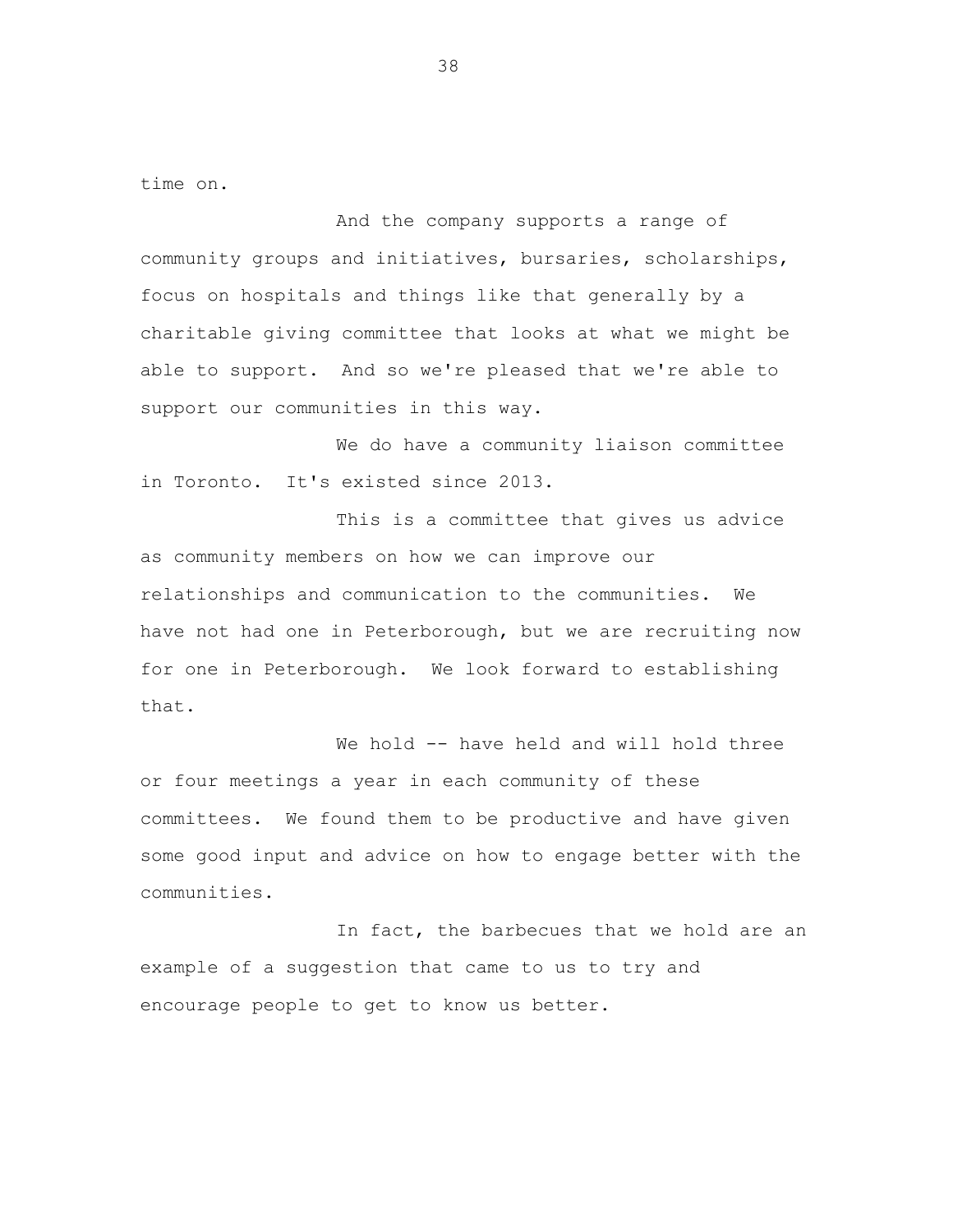So these committee members receive orientation about our business, tour our operations, tour both Toronto and Peterborough, and we recruit new members annual. And so there's some turnover of those committees. We did conduct a public attitude survey.

It was undertaken in both Peterborough and Toronto in October-November 2018. It was done by phone call and web to residents targeting near our facilities.

Three hundred and fifty-two (352) surveys were completed, 149 in Toronto and 203 in Peterborough.

And so just a brief summary of the results of those surveys.

So in Toronto, we found that 30 percent of the people that were surveyed were knowledgeable about our business. About 17 percent had heard about us through - directly through our newsletter, flyer or some event that we had held.

The majority of those that were polled preferred digital information to other forms. And 40 percent of those knowledgeable had rated us as either excellent, good or a good impression overall of our business.

When we look at Peterborough and those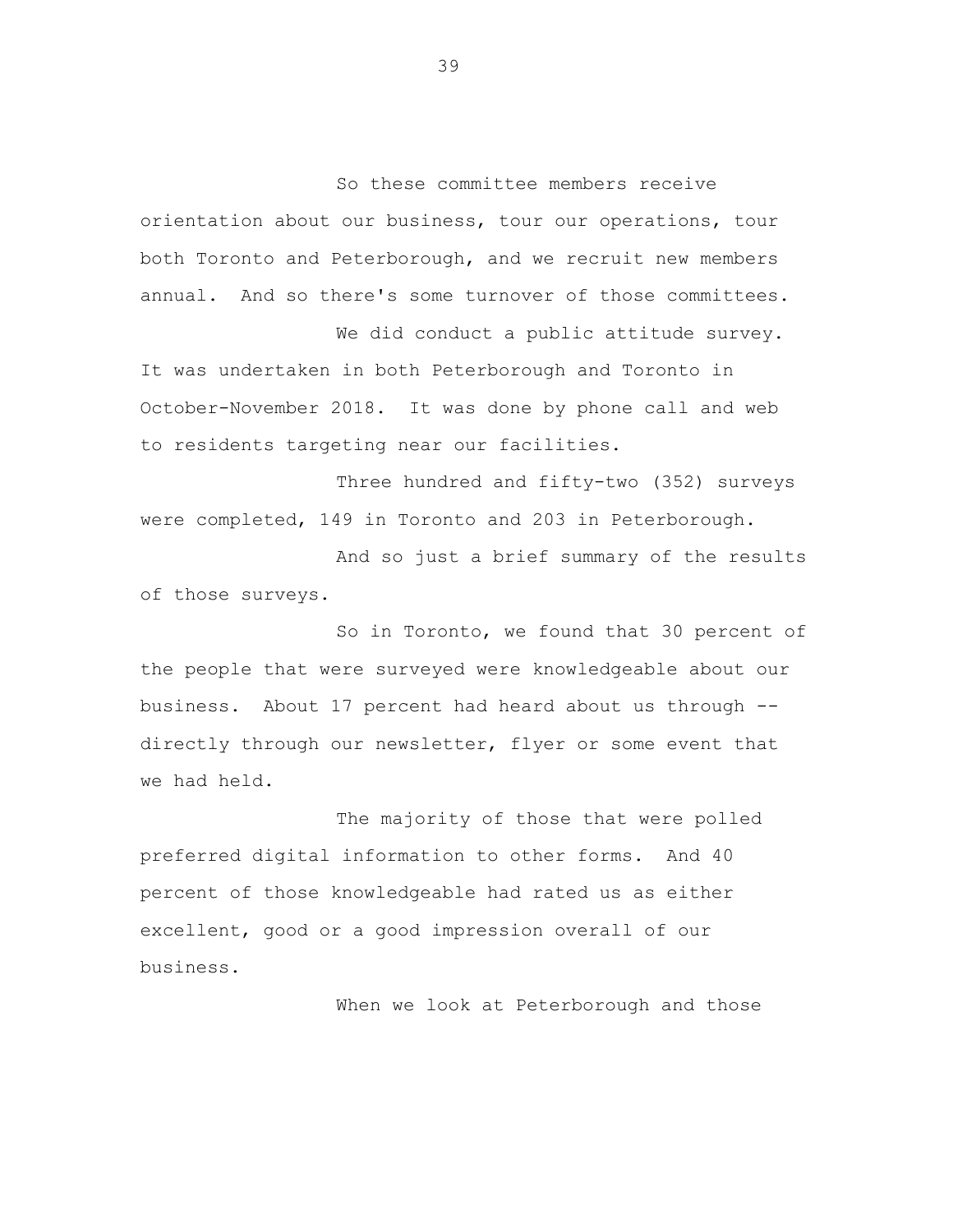survey results, so about 40 percent were knowledgeable about BWXT. About 25 percent had heard about us through - directly through newsletter, flyer or other means.

The majority of those polled preferred direct information, so a newsletter or whatnot, so not a digital means of communication. And the 50 percent of those that were knowledgeable of our business had rated us as excellent, very good or good.

So we're going to resurvey -- as I mentioned, in Toronto yesterday, we're intending to -- we said here in 2021, but we're planning to resurvey earlier than that, so we were planning to change that.

So I'd like to just conclude my presentation and -- so started by saying that I believe we've demonstrated throughout our licence period safe performance, what we would categorize as a safe -- a strong safety record and we're pleased to be rated satisfactory across all the safety and control areas by CNSC Staff.

We're compliant with all regulations. We feel we have a robust safety culture, which is behaviours of our people and how they go about doing their jobs, and good human performance programs.

We've worked to diligently continuously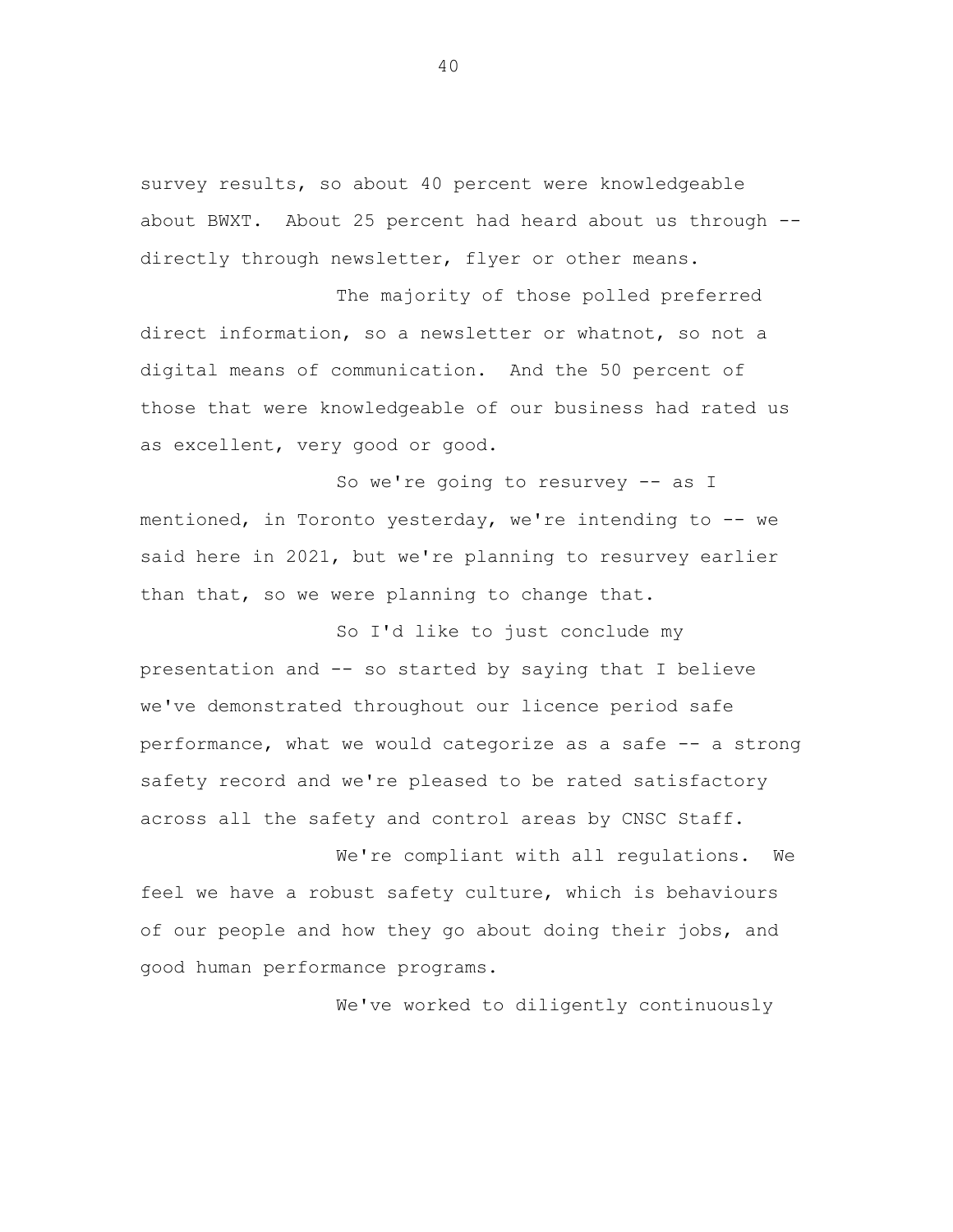improve our health and safety of our employees and as well as the public and environment.

Radiation exposures, as I presented, have remained low, well below limits -- licence limits and the emissions and public doses have remained fractions of the regulatory limits.

And of course, as I said, we've had really good safety of our people, and especially over the last five years where we've had no lost time events or no other significant events.

Finally, I'd just like to summarize our view of the benefits of our business as a nuclear fuel manufacturer and nuclear energy generally in the Province of Ontario.

We feel that we contribute to the clean air that we all enjoy as Ontarians. Nuclear energy, nuclear power is emissions-free power, or generally emissions-free power, helps avoid 45 million tonnes of  $CO<sub>2</sub>$ annually, which is the equivalent to removing 10 million cars off the roads.

It is low cost. It is very reliable, and it is affordable electricity. And in the case of nuclear power, it's the second-most affordable according to the ISO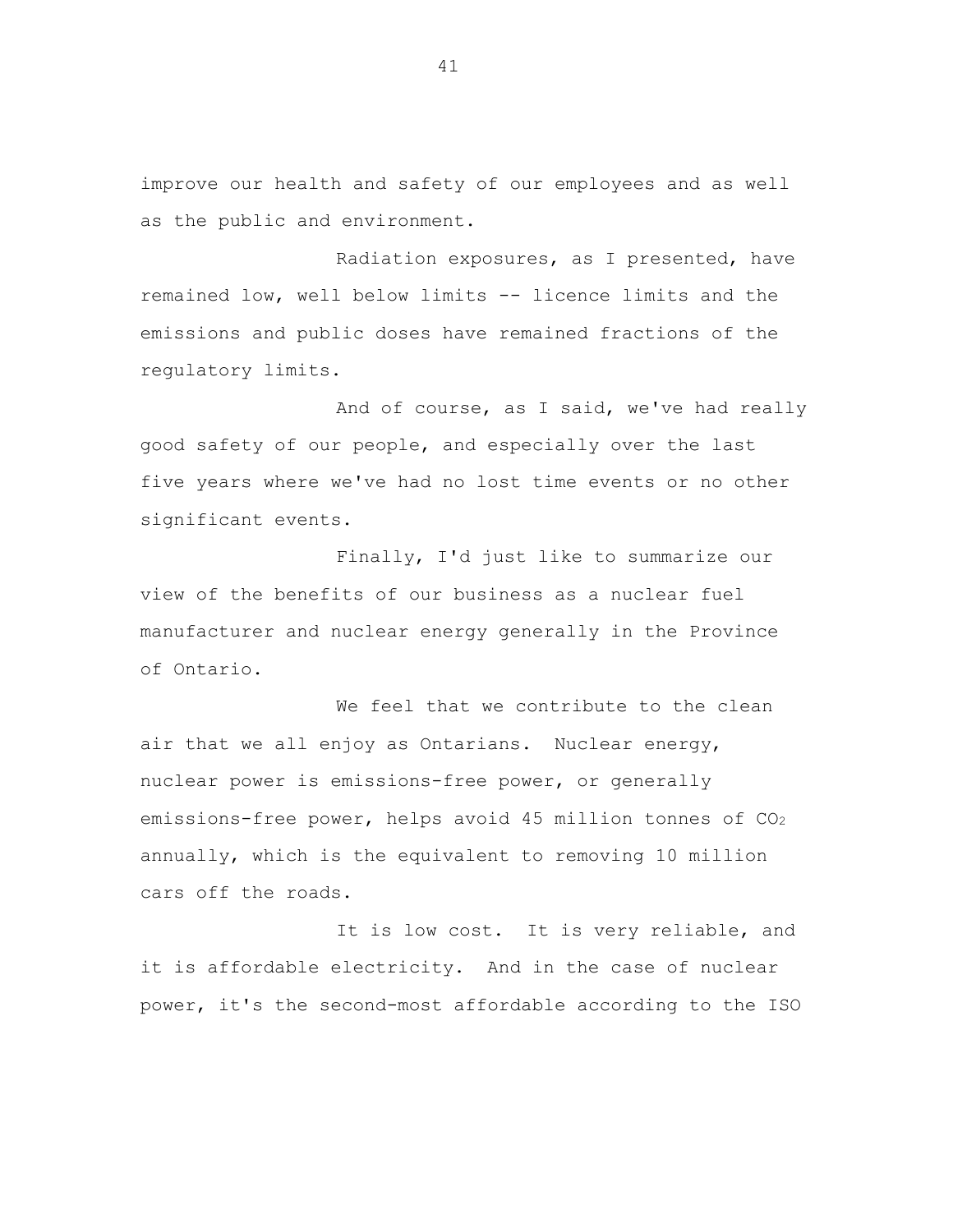for the Province of Ontario.

We do have highly-skilled, very talented people working for us, and these are good jobs that we believe help boost the economy. Between Peterborough and our plant in Toronto, we have about 400 people engaged in our business, in BWXT Nuclear Energy Canada.

And these are high-tech jobs in manufacturing, engineering and other support positions.

And we are involved, as I mentioned early in my presentation, with nuclear medicine. It's a significant part of our business.

We are a leading supplier of medical isotopes in the Canadian market and supply outside of Canada significantly, and we are working on supplying the most significant diagnostic -- nuclear diagnostic product, which is technecium-99. We are working on building a supply of that in North America, which there hasn't been for some time, since the NRU reactor in Chalk River was shut down.

And so that concludes my presentation about our company. Thank you for the opportunity to present.

**THE PRESIDENT:** Thank you, Mr. MacQuarrie.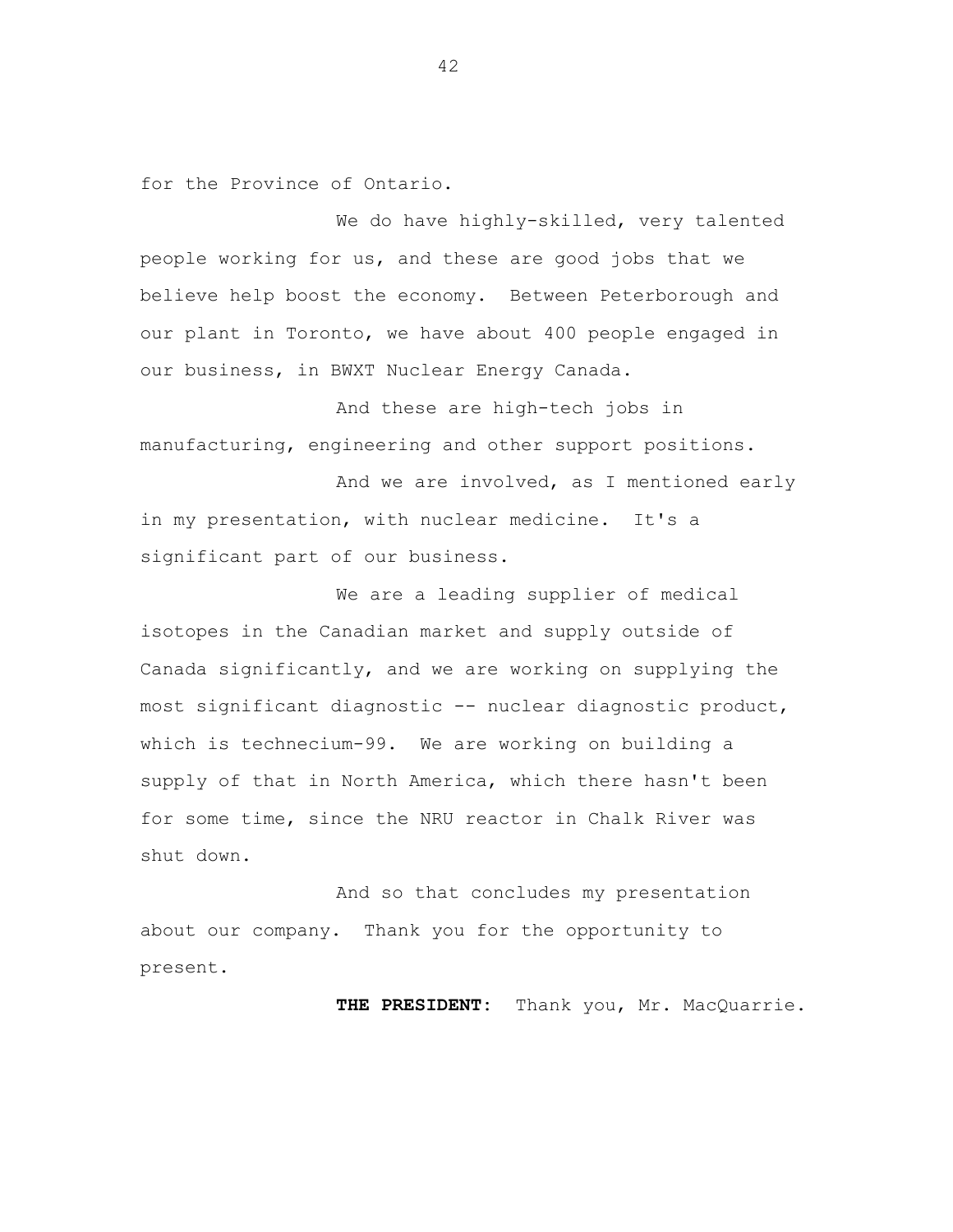We'll now turn to a presentation from CNSC staff as outlined in CMDs 20-H2, 20-H2.A and 2.B. Ms Tadros, over to you, please.

**CMD 20-H2/20-H2.A/20-H2.B**

**Oral presentation by CNSC staff**

**MS TADROS:** Thank you, and good afternoon, President Velshi and Members of the Commission.

My name is Haidy Tadros. I am the Director General of the Directorate of Nuclear Cycle and Facilities Regulation.

With me today for our presentation, to my right are my colleagues, Dr. -- to my left are my colleagues, Dr. Caroline Ducros, Director of the Nuclear Processing Facilities Division, and to her left, Mr. Julian Amalraj, Senior Project Officer from within the same division.

We are here to present CNSC Staff's assessment of BWXT's application to renew its fuel fabrication operating licence for the Toronto and Peterborough facilities.

Also with us here in the room and in our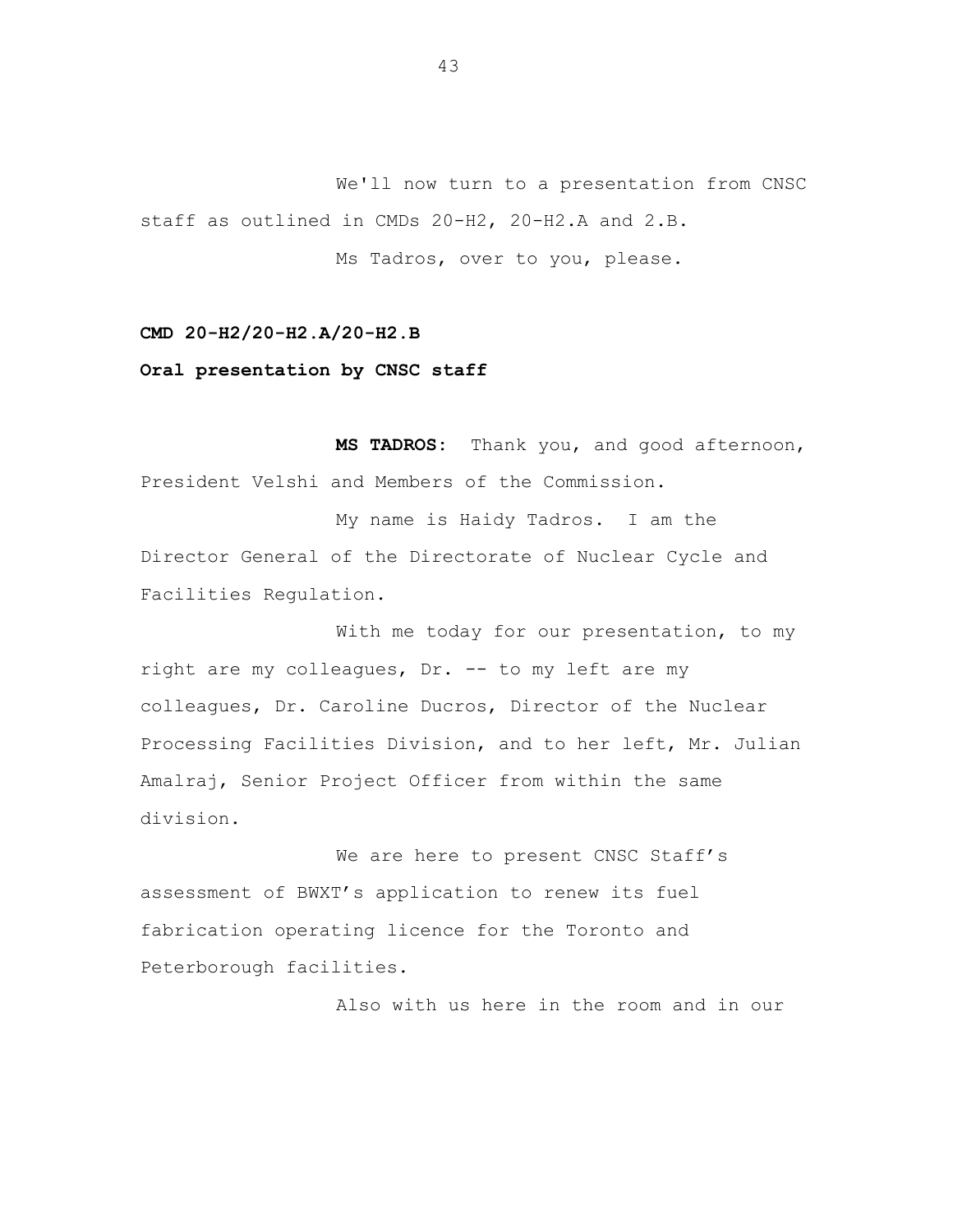Ottawa office are CNSC specialists who have been involved in the technical assessment, the environmental protection review, the compliance oversight of BWXT. They are available to answer the Commission's questions will have.

Our presentation, identified as CMD 20-H2.A, summarizes CNSC Staff's written submissions found in CMD 20-H2 and supplemental CMD 20-H2.B. Staff's supplemental CMD provides our assessment and responses to the themes found in the interventions received.

From the start, CNSC staff would like to acknowledge the unprecedented number of interventions received on this file. We would like to thank all the intervenors for expressing their thoughts, ideas and concerns on this file.

We recognize the importance of respecting and not discounting people's thoughts of risk and fear levels. We all have different perspectives and perceptions of risk.

It is clear by the questions and concerns received we need to bring more awareness and understanding to what we do as Staff, how we do it, as well as better explain radiation and its health impacts using science and data.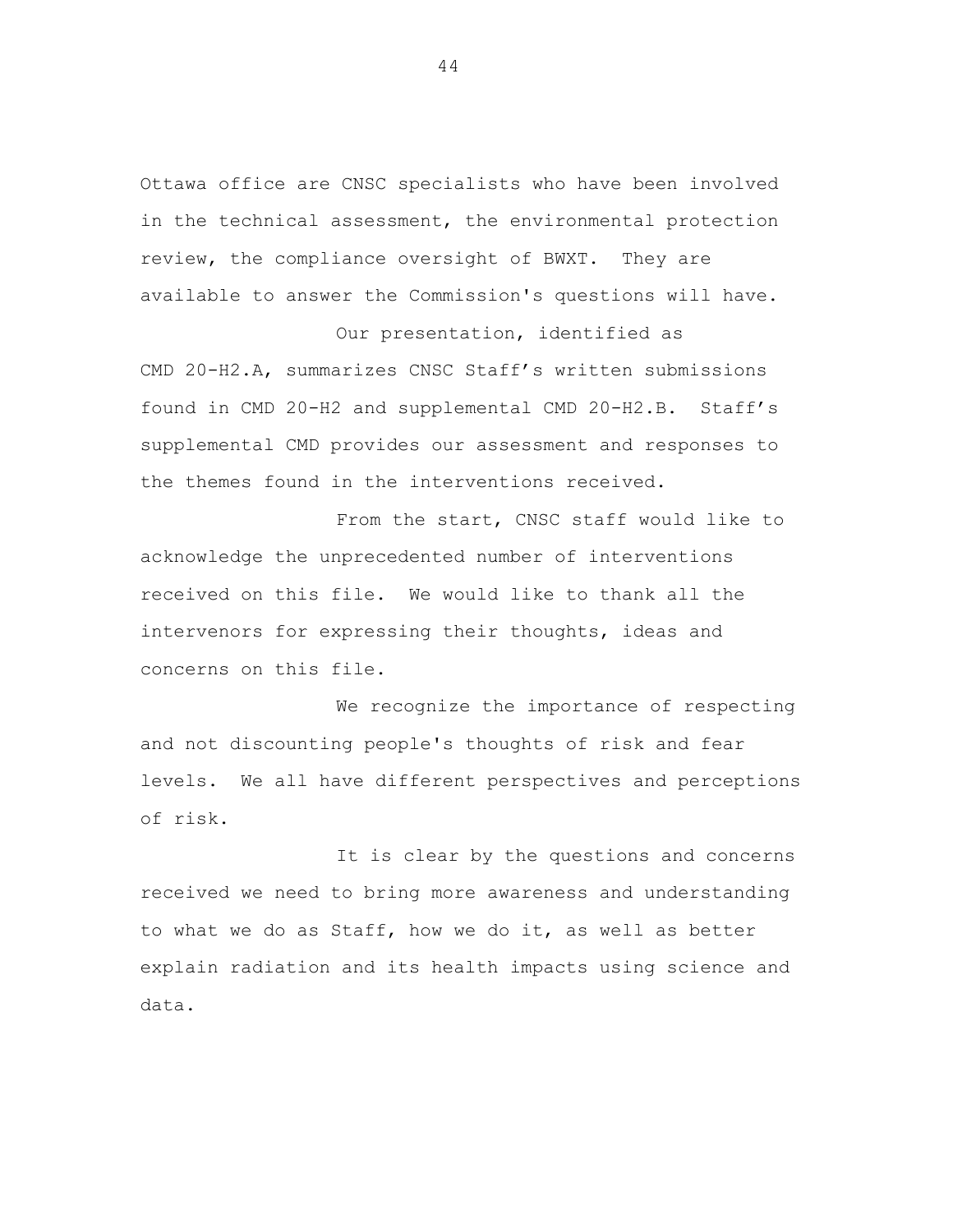On this slide, we would like to point out a couple of corrections to the published CMD 20-H2.

In Section 3.5.5 on page 28, there is an error in the licence condition numbers. They should read 5.1 and 5.2, not 15.1 and 15.2. Also, in the licence change table on page 97, the wording of licence condition 15.1 should be the same as that provided in the draft proposed licence.

This slide provides an outline of our presentation today.

We will start by providing what has been requested by BWXT in their licence application, followed by a brief overview of BWXT's operation and CNSC Staff's regulatory oversight activities.

We will then provide a summary of CNSC Staff's technical assessment of BWXT's application.

In the next section of the presentation where we highlight CNSC Staff's public engagement and funding provided under the CNSC's participant funding program, we will outline the main themes from all the interventions we received.

The presentation will end with CNSC Staff's overall conclusions and recommendations to the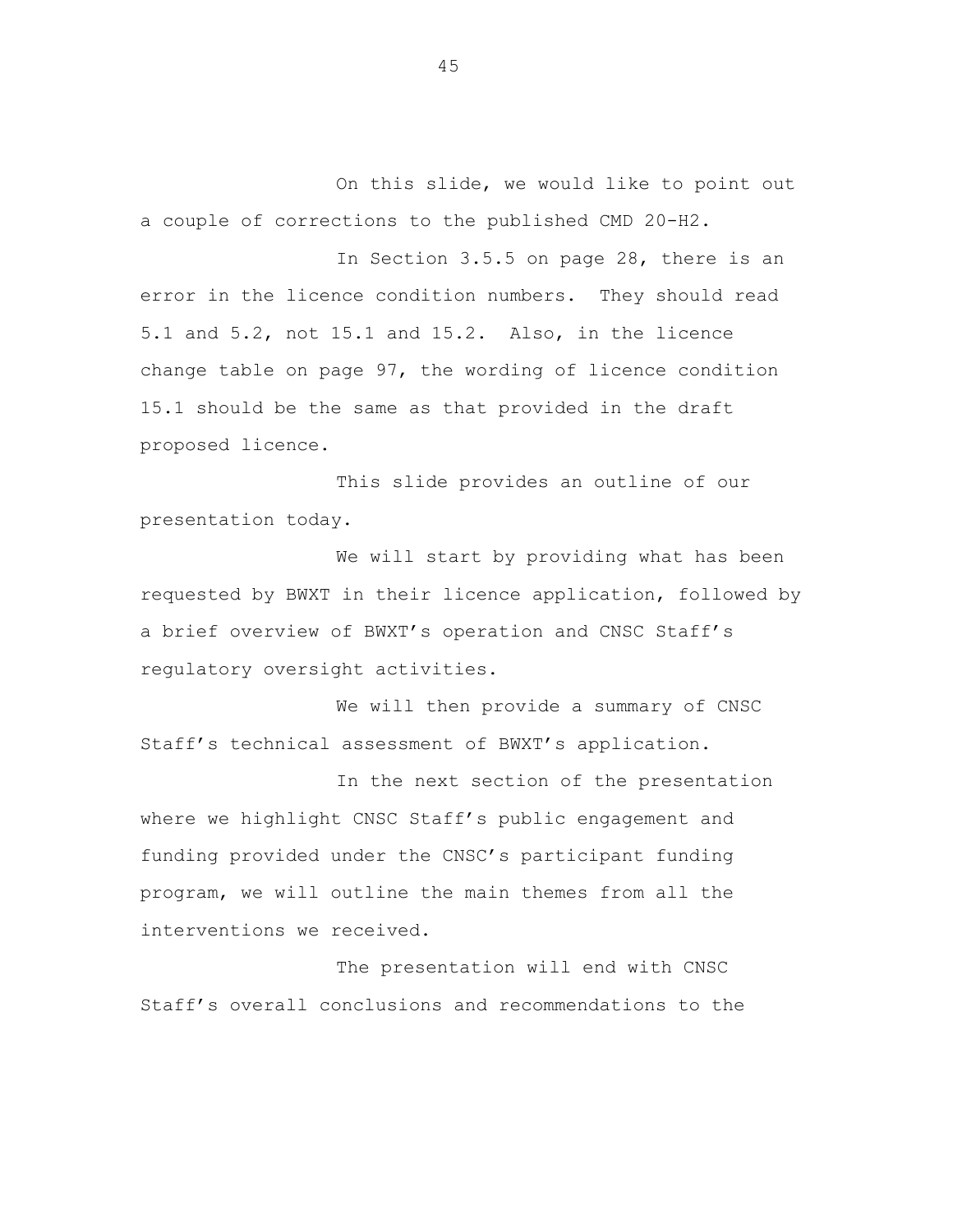Commission on BWXT's licence renewal request.

As has been outlined, in November 2018, BWXT submitted a licence renewal application for operating its fuel fabrication facilities.

In its application, BWXT requested that the Commission renew its current operating licence to allow continued licensed activities for a period of 10 years.

BWXT also requested that the Commission allow the production of fuel pellets at the Peterborough facility. This activity is currently licensed at the Toronto facility under the same licence.

BWXT indicated that there will not be an increase in the production of fuel bundles at Peterborough if the request to conduct pelleting is authorized by the Commission.

BWXT also requested acceptance by the Commission of a revised financial guarantee through two new instruments, a surety bond and a letter of credit.

I will now pass the presentation to Dr. Caroline Ducros.

**DR. DUCROS:** For the record, I'm Dr. Caroline Ducros, Director of the Nuclear Processing Facilities Division. I will continue the presentation with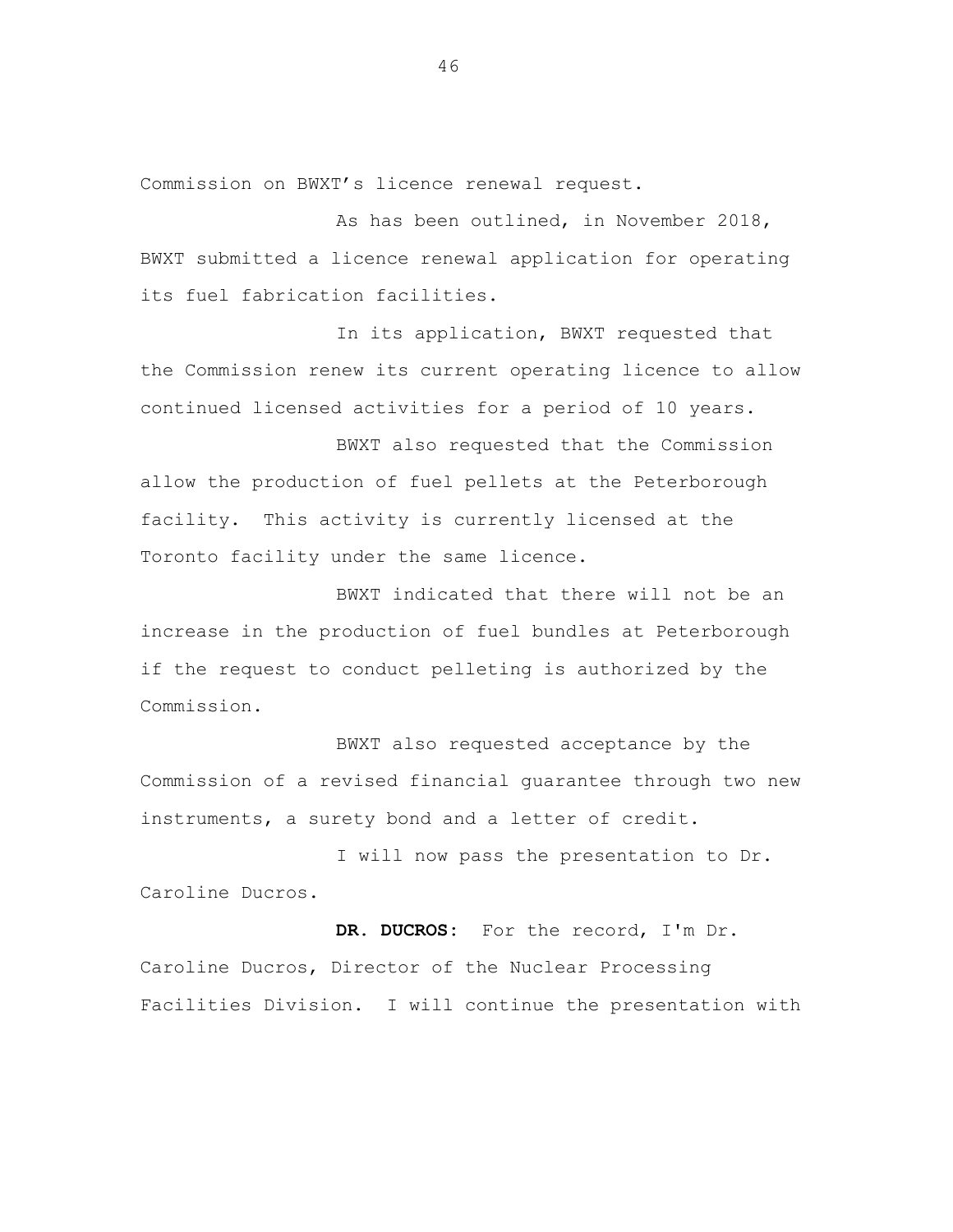the facility overview and an overview of CNSC's regulatory oversight.

BWXT is a fuel fabrication facility that operates out of Toronto and Peterborough.

The two facilities together manufacture CANDU fuel bundles. The fuel bundles are used in Canada's CANDU power reactors, specifically Pickering and Darlington nuclear power plants.

BWXT processes ceramic grade natural and depleted uranium dioxide.

The processing of uranium at BWXT is an industrial operation. In other words, the uranium is processed just like any other industrial substance and the facility operations do not include any nuclear reactions.

Also, there is no enriched uranium processing carried out, eliminating any possible criticality events.

As an industrial operation, the primary hazards are conventional hazards related to processing; namely, fire, occupational injury and potential exposure to hazardous chemicals, and radiological hazards from exposure to natural uranium. All hazards from operations have mitigation measures in place to protect workers, the public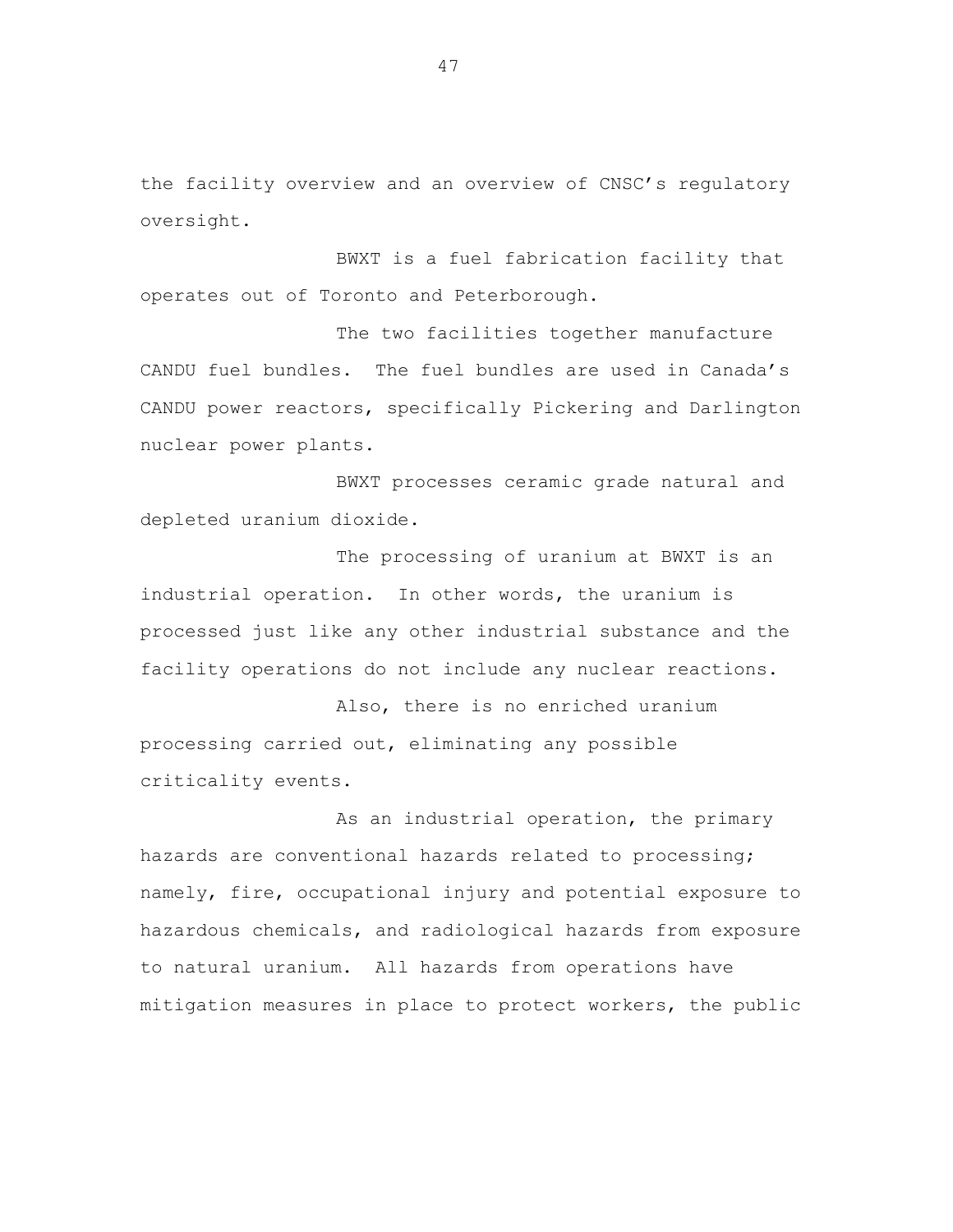and the environment.

The Toronto facility consists of two buildings within a fenced site with access control.

The building marked "1" on the picture is the main processing plant and the building marked "2" on the picture is a warehouse that stores, segregates, packages and ships contaminated waste from BWXT's operations for disposal.

The Toronto facility processes natural and depleted uranium into pellets and is licensed to posses up to 700 Mega grams of uranium and to process up to 150 Mega grams of uranium per month.

The facility is located in an industrial zone surrounded by residential and commercial buildings including several high-rise buildings.

The site is owned by GE Canada and is leased by BWXT, and the lease requires the licensee to maintain the current industrial zone designation.

The white tank in the middle identified as number 3 in the picture is a hydrogen tank that is located at a distance from all surrounding buildings. The hydrogen in this tank is used as part of BWXT's pelleting process. The facility has operated safely at this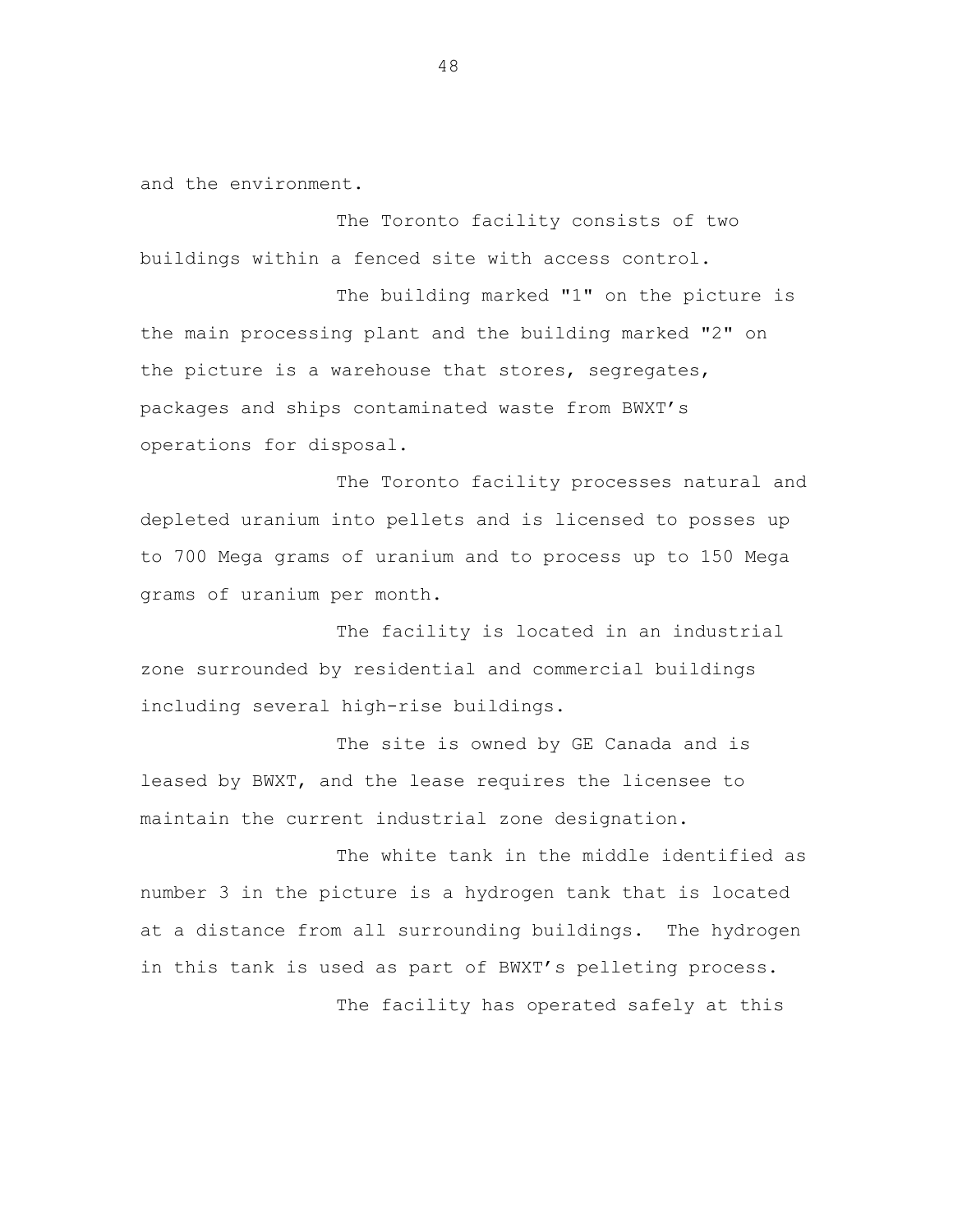location with no impact to public and the environment since 1965.

The Peterborough facility manufactures fuel bundles using pellets from Toronto and zircalloy tubes manufactured in house.

The building marked "1" on the picture is the main processing building. The building marked "2" is the main storage area. And the building marked "3" on the picture, with the long green glass top, provides conventional reactor services, which include handling contaminated equipment received from off-site nuclear facilities.

The Peterborough facility is licensed and capable of storing and handling up to 1,500 Mega grams of uranium. Most of the uranium on site is stored uranium powder for the purpose of ensuring continuity of operations and finished fuel bundles to ensure supply security for the nuclear power plants.

The actual quantity of uranium processed on a daily basis into fuel bundles is well below the operational limits the site is licensed to handle.

The facility is located in a designated industrial zone with residential buildings and a school on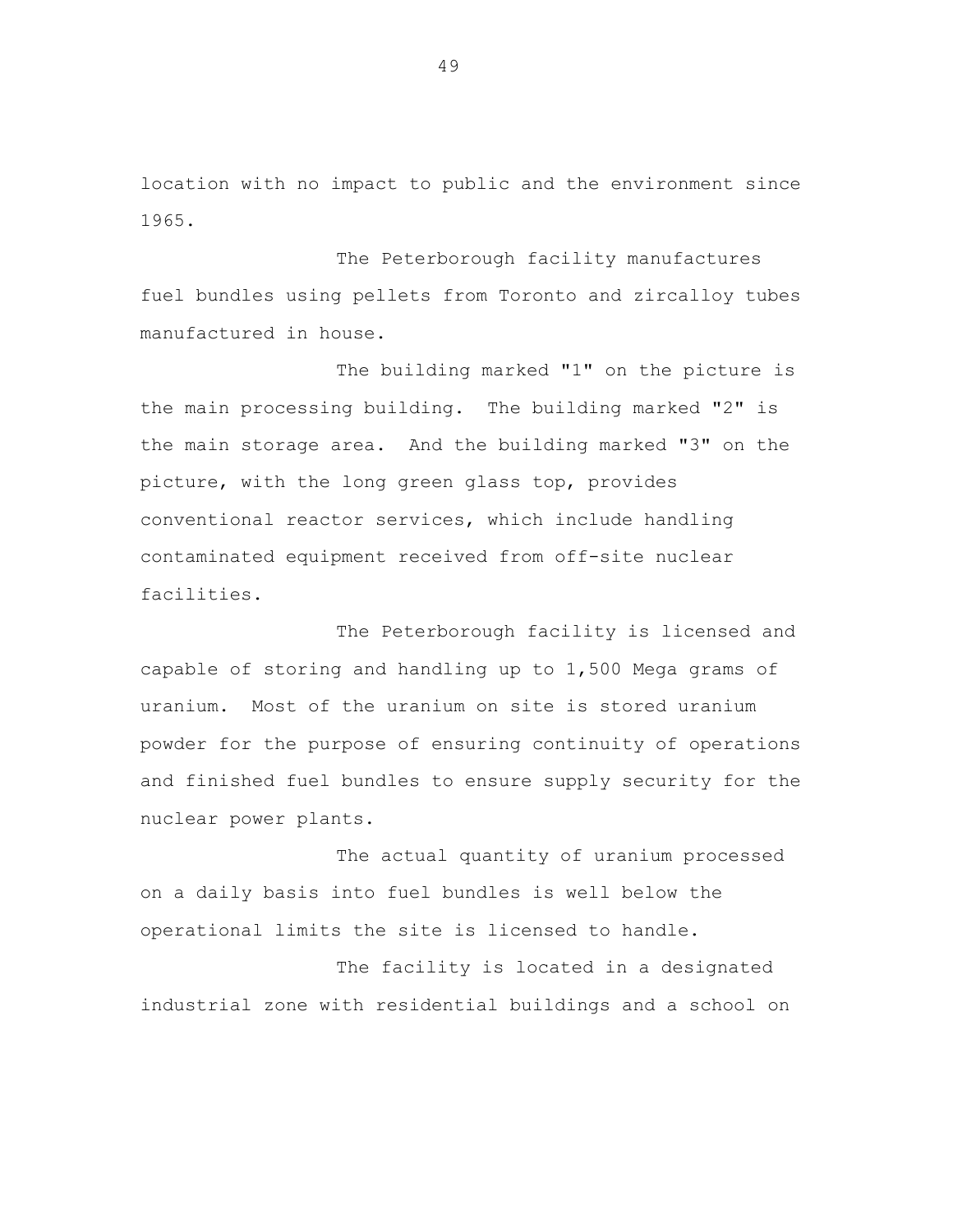one side and the GE industrial complex on all other sides. BWXT leases the facilities from GE Canada, and the lease requires the licensee to maintain the current industrial zone designation.

The facility has operated safely with no impacts to the public or the environment since 1965.

In late December 2010, after a two-part renewal hearing, the Commission issued a single combined licence for both the Toronto and Peterborough facilities. The single licence was issued to provide greater consistency of regulatory oversight and to improve administrative efficiency.

And in December 2016, Commission transferred this single licence to BWXT.

The reasons for which the Commission issued a single combined licence continue to be valid today.

Both facilities operate under a single management system with clear responsibilities for the licensed activities at both sites. The CNSC's Licence and Licence Conditions Handbook framework requires the licensee to provide CNSC Staff with prior notification of facility modifications in an efficient, documented and transparent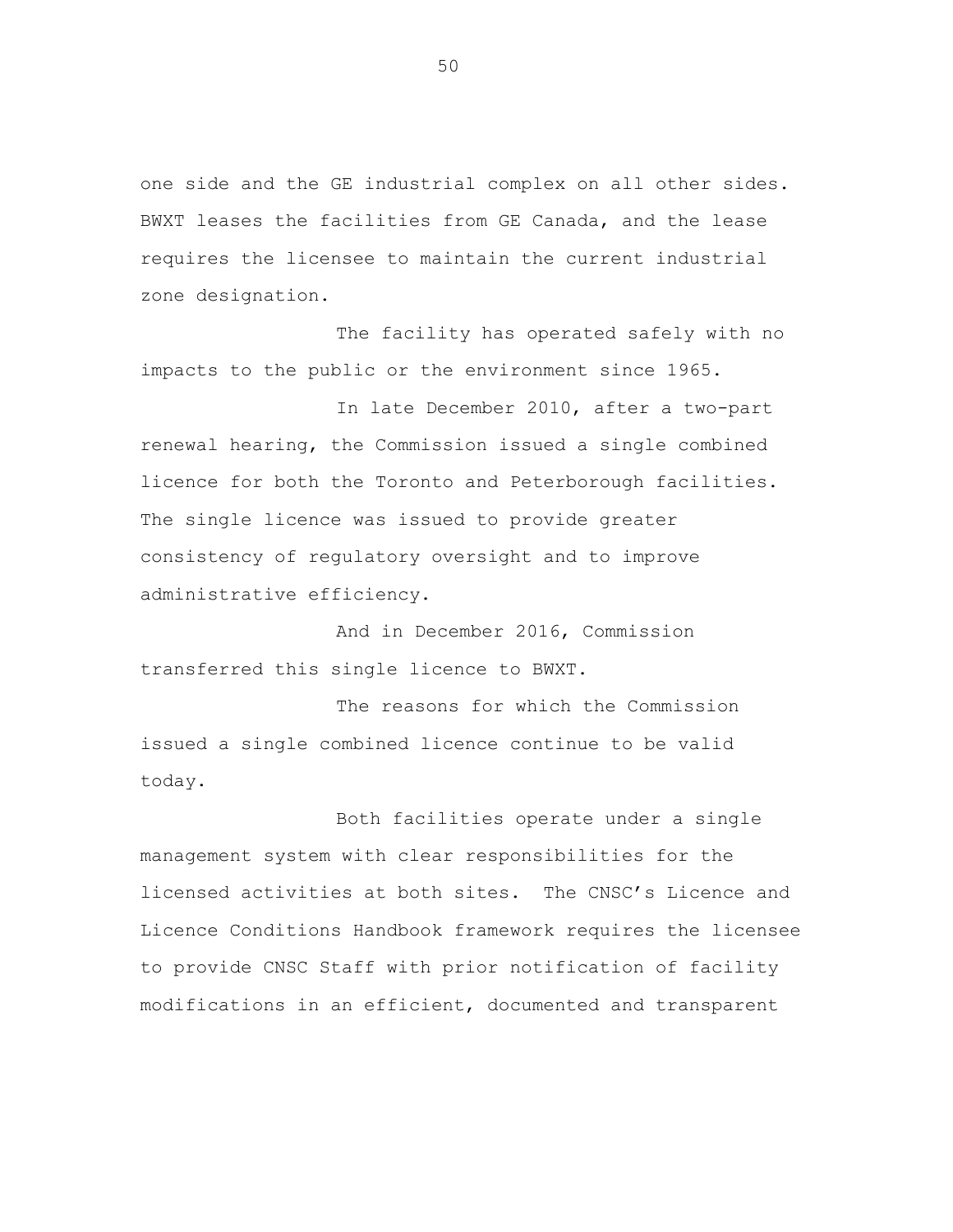manner and provides common compliance verification.

Annual performance has been reported to the Commission in public meetings since 2012. These Commission proceedings provide information dissemination on operations, identify any changes at the facilities, and allow for public participation.

Because of this, Staff recommend that the Commission maintain a single licence for these two facilities.

The CNSC has a robust regulatory framework in place and regulatory oversight is provided by CNSC Staff to verify that licensees operate in a safe manner and in compliance with the requirements of the *Nuclear Safety Control Act* and associated regulations, the licence and Licence Conditions Handbook.

Regulatory documents include several CSA standards. These standards outline requirements for licensees' operations.

The International Atomic Energy Agency (IAEA) has safety standards that are incorporated in CNSC regulatory documents and CSA standards provide clarity on expectations with regard to the design and operation of fuel fabrication facilities like BWXT.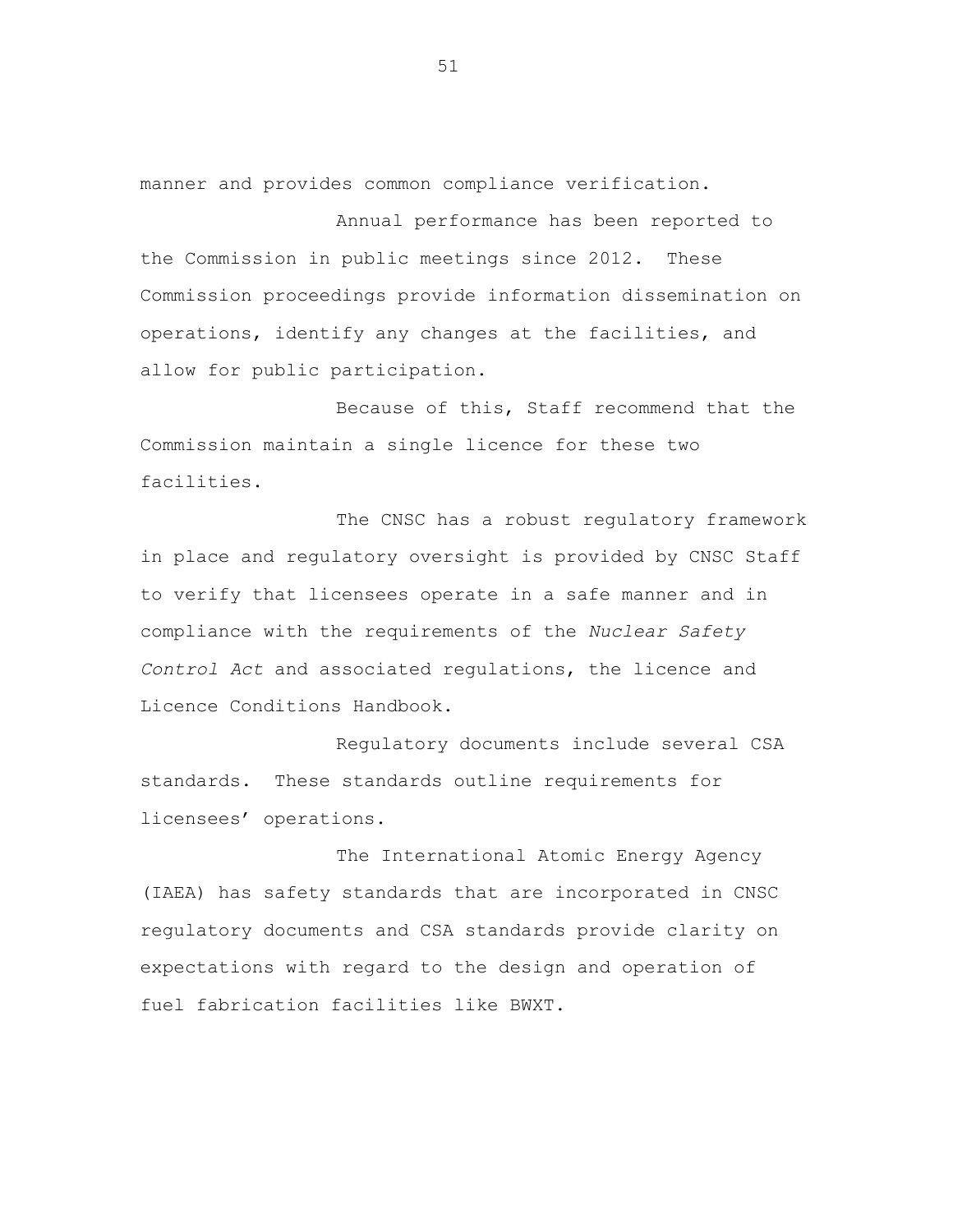BWXT's performance is reported annually to the Commission through the regulatory oversight report for uranium processing and nuclear substance processing facilities.

BWXT's performance for the last reported year, 2019, was rated as satisfactory.

CNSC compliance verification includes desktop reviews, inspections, event reviews and the assessment of annual performance reports. The CNSC has a dedicated Facility Assessment and Compliance Team for the oversight of all licensed activities at these facilities.

CNSC Staff direct effort for compliance verification for the BWXT licence, has been approximately 350 person days, or the equivalent of 1.5 full-time employees, per year.

This slide provides the breakdown of the compliance oversight activities carried out by CNSC Staff outside of desktop reviews that were conducted at BWXT during the past licence period. These included 30 on-site inspections.

CNSC inspections assessed all aspects of the facility operations in all 14 Safety and Control Areas. The inspections included planned inspections as part of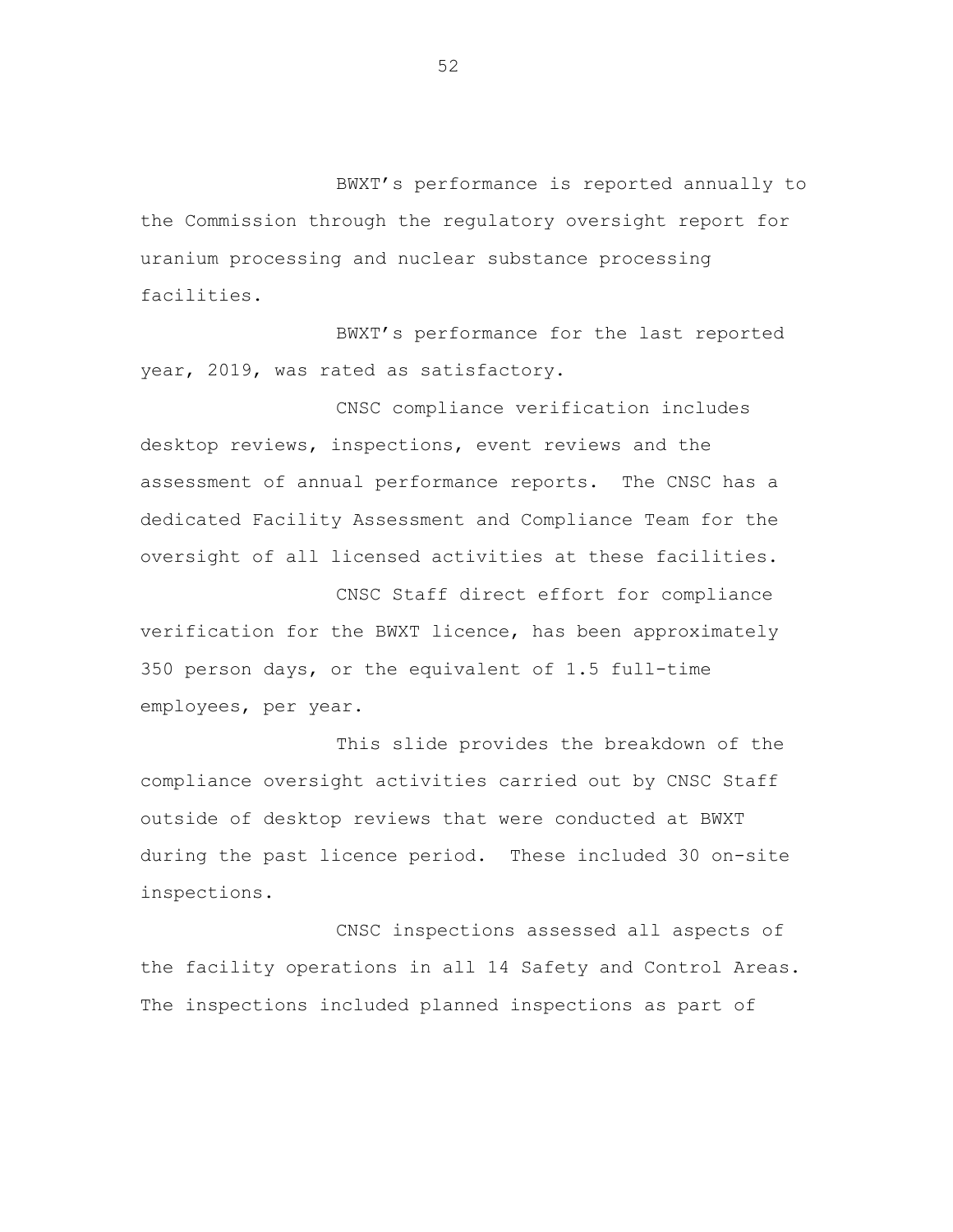regular compliance and reactive inspections to address any specific events or issues.

The International Atomic Energy Agency (IAEA) conducted 38 safeguards inspections at the two licensed facilities. The increased number of safeguards inspections in 2017, 2018 and 2019 was due to the revised state-level safeguards approach for bulk handling facilities.

BWXT reported a total of 21 events over this licence period. CNSC Staff assessed the corrective actions taken by BWXT from the lessons learned from these events and found that to be satisfactory.

CNSC Staff also issued three information requests to BWXT under paragraph 12(2) of the General Nuclear Safety and Control Regulations.

The 12(2) information requests covered lessons learned from Fukushima in 2011, a review of reporting requirements in 2016, and improvements to beryllium handling as a response to the beryllium event reported by BWXT in 2017.

I will now pass the presentation to Mr. Julian Amalraj, senior project officer at the CNSC.

**MR. AMALRAJ:** Good afternoon, President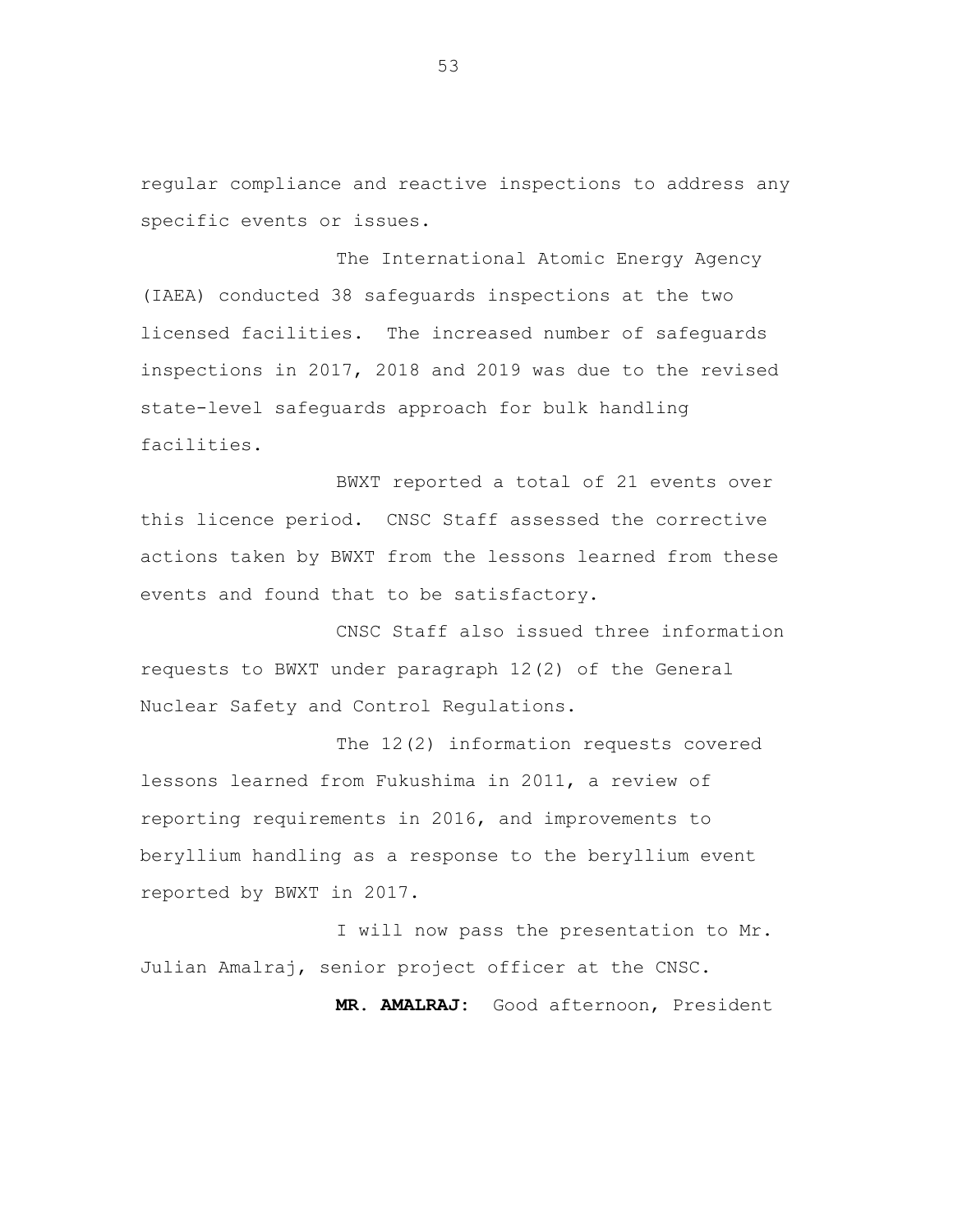Velshi and Members of the Commission.

My name is Julian Amalraj. I am a Senior project officer and a Designated Inspector in the Nuclear Processing Facilities Division of the CNSC.

I am responsible for the licensing and compliance oversight of BWXT Nuclear Energy Canada and have been the single point of contact for this facility since 2014. I, along with the technical specialists assigned to this facility, form the Facility Assessment and Compliance Team that conducted the various technical assessments of BWXT's licence renewal application.

On this slide is an outline of the licensing process that has been followed by CNSC Staff for BWXT's licence renewal. The process begins with the licensee's submission of an application.

CNSC staff review each licence application in the context of the *Nuclear Safety and Control Act* and the regulations that apply to the activities requested in the application. The review includes a sufficiency check wherein CNSC staff ensure that the application contains all the information needed to meet the regulatory requirements of the *Act* and the associated regulations.

CNSC staff also undertake a determination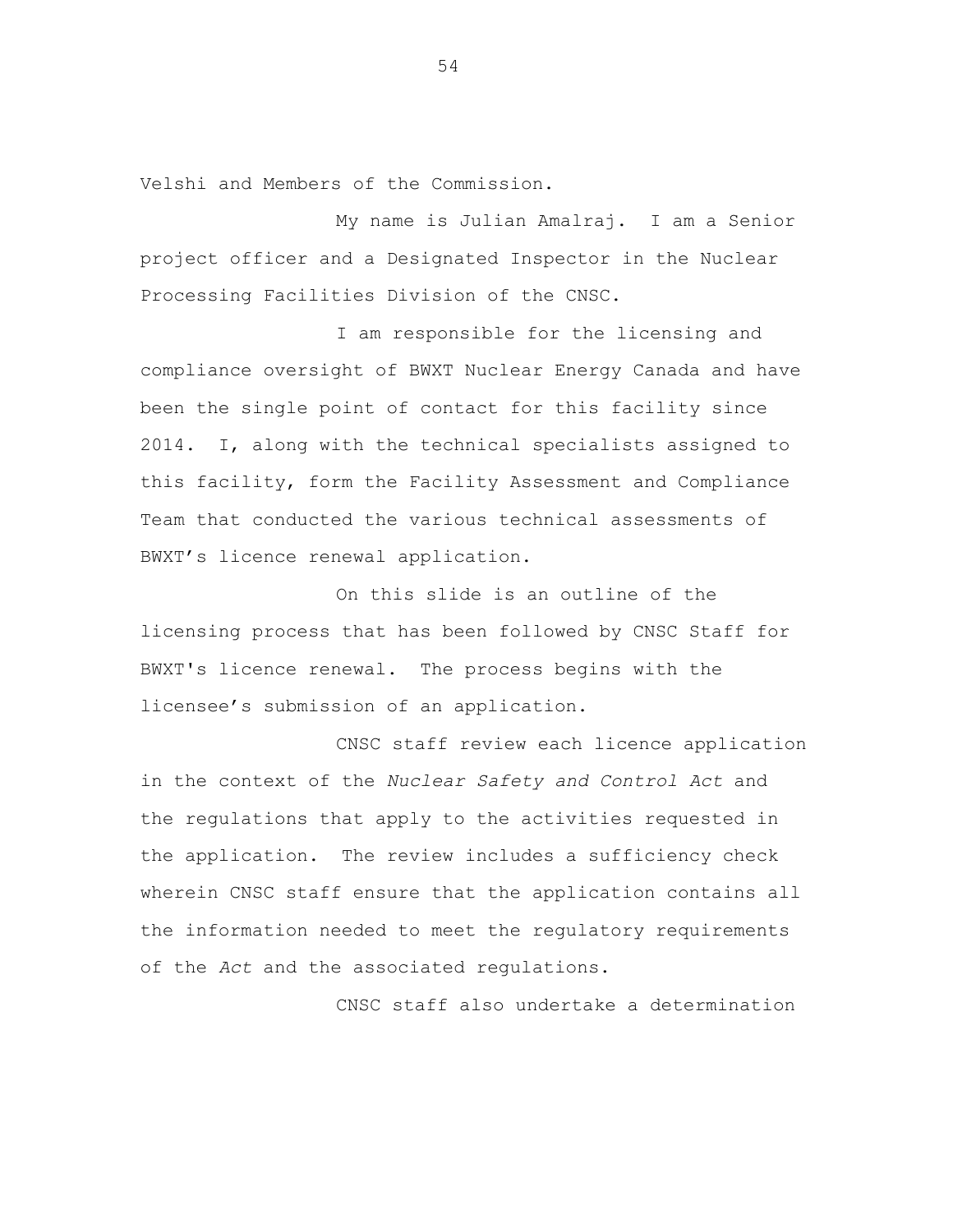as to whether the proposed activities require an environmental assessment under the applicable federal acts at the time of the application.

A full technical assessment of an application is only carried out by CNSC staff once it is satisfied that all information requirements are met and that the information is sufficient and of good quality.

Following the technical assessment CNSC staff provide a Commission Member Document with the results of its review of all aspects of the regulatory framework and recommendations to the Commission. The Commission Member Document includes a draft proposed licence and any facility-specific conditions for the Commission's consideration.

CNSC staff's assessment is risk informed and based on credible scientific evidence. It also includes other matters of regulatory interest, including Indigenous consultation and engagement, public consultation, financial guarantees and cost recovery.

CNSC staff conducted an environmental protection review under the *Nuclear Safety and Control Act* and the associated regulations for this application. This report can be found in staff's CMD 20-H2, Appendix D.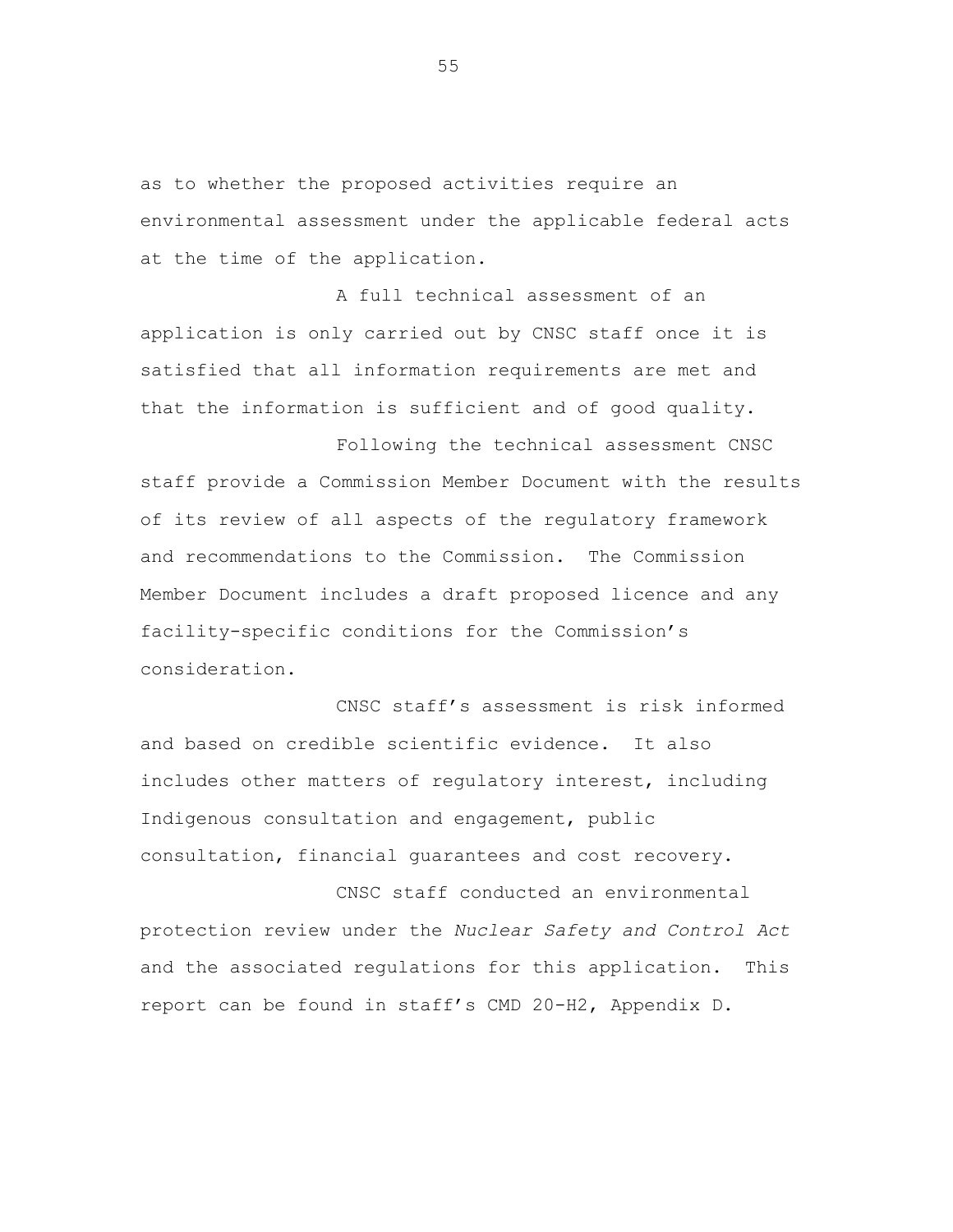The environmental protection review report included an assessment of the application, environmental effluent and emissions, a site-specific environmental risk assessment that details the human health assessment and the ecological impact of the current operations, as well as considers the consolidated impacts of the proposed pelleting operations and the fuel bundling manufacturing at Peterborough.

The assessment of human health inherently includes the most vulnerable critical receptors, like children. The report also takes into consideration BWXT's compliance performance over the past licence period and results from CNSC's independent environmental monitoring program and other regional monitoring data in proximity to Toronto and the Peterborough facility.

The environmental protection review concluded that BWXT has and will continue to make adequate provisions for the protection of the environment and the health of persons.

CNSC staff use a well-established safety and control area framework to evaluate BWXT's licence application. CNSC staff's written submission, CMD 20-H2, Appendix C, contains a description of the safety and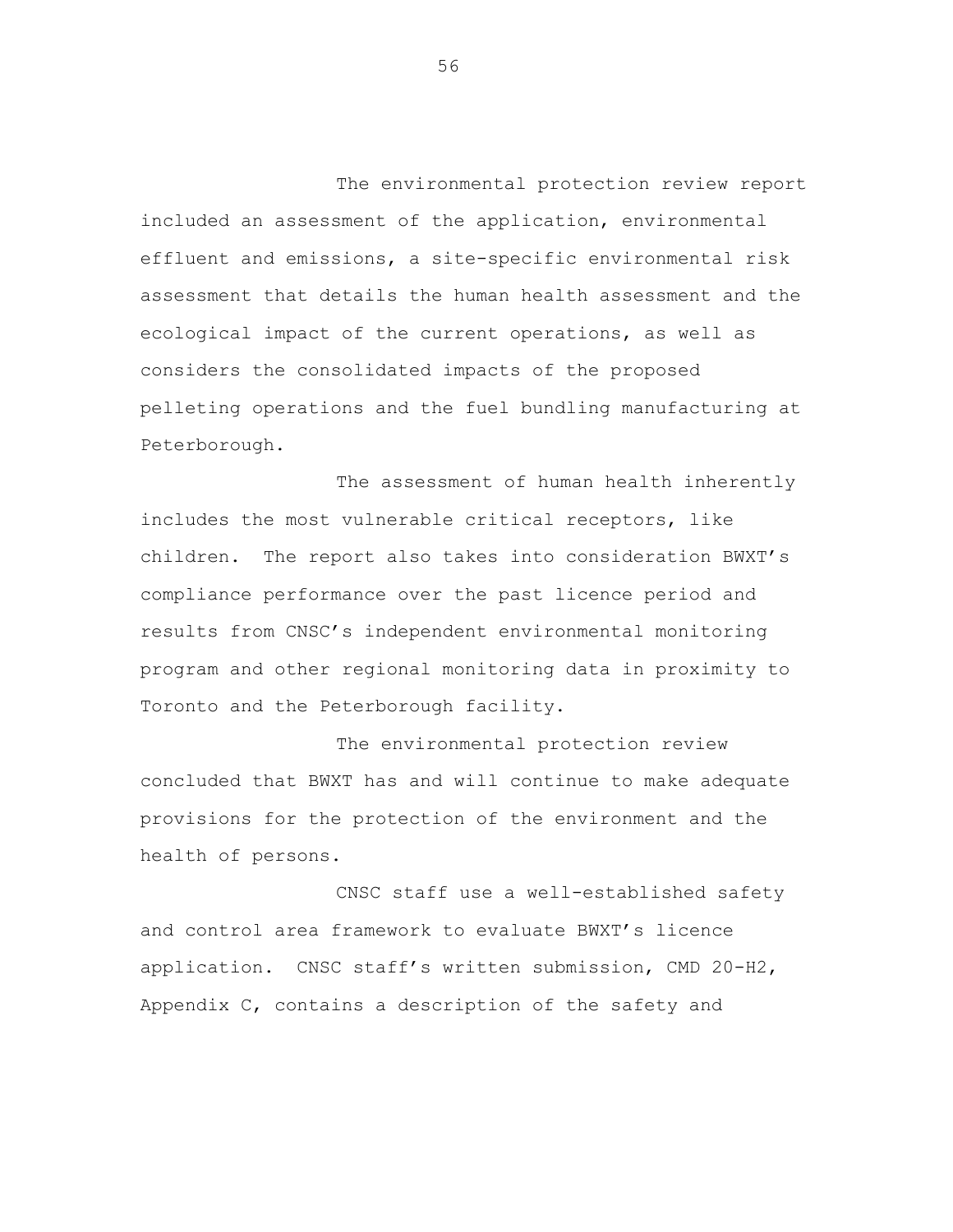control areas and the specific areas assessed. Appendix B.1 of the CMD provides the regulatory basis of what the requirements are for a Class 1 fuel fabrication facility and Appendix B.2 of the CMD provides the technical basis of what standards and regulatory documents were used as references for the assessment itself.

CNSC staff assessed BWXT's implementation of all its programs and procedures against requirements and verified their effectiveness through compliance performance over the current licence period.

CNSC staff concluded that BWXT's programs in all safety and control areas meet regulatory requirements.

CNSC staff will now provide a summary of selected safety and control areas that support the overall conclusions and recommendations.

CNSC staff's assessment confirmed that BWXT has a robust management system that is compliant with the requirements of CSA N286-12 Management Systems for Nuclear Facilities.

CNSC staff verified that BWXT's management periodically reviews the facility's safety and performance. In addition, CNSC staff verified that internal audits were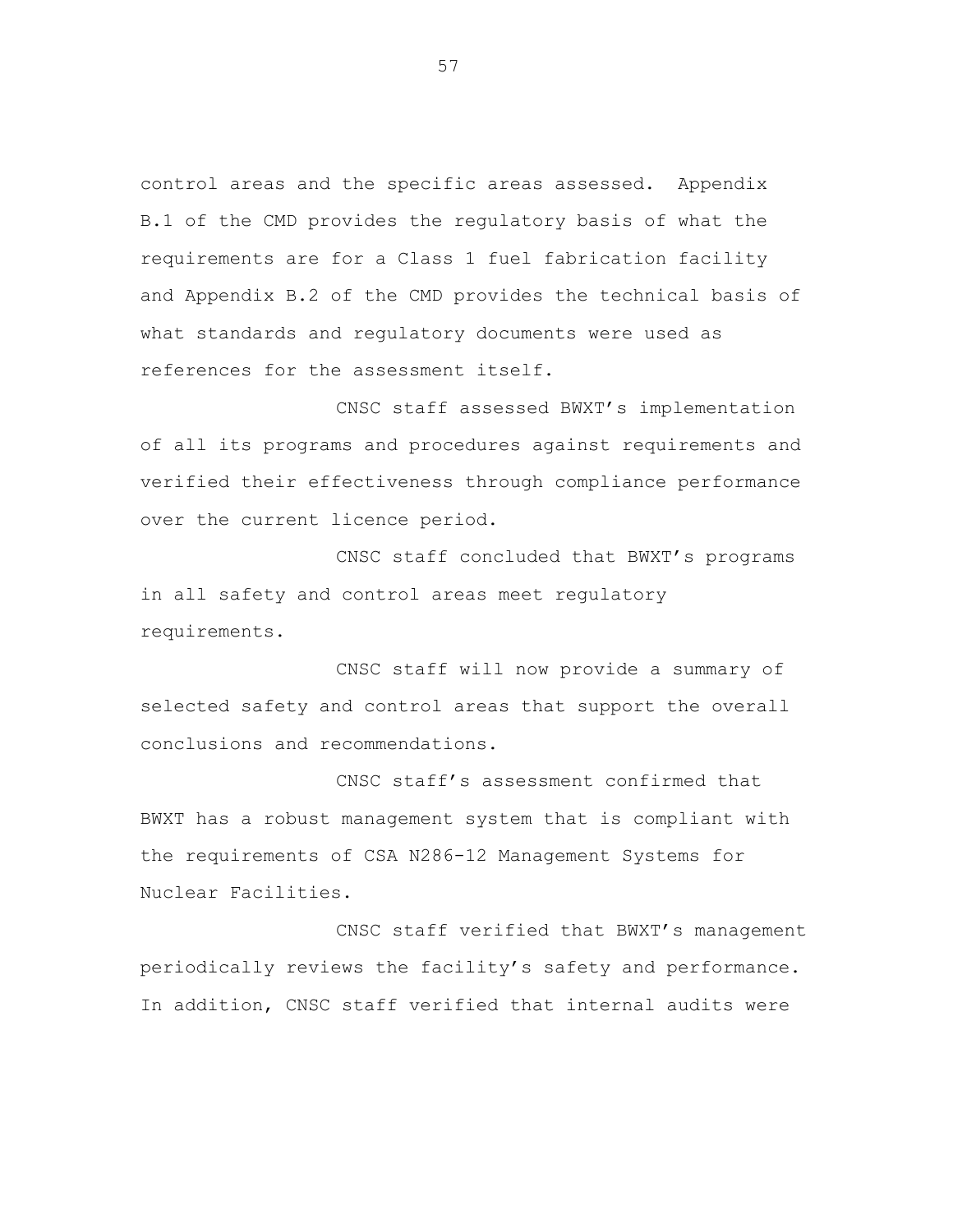conducted on the performance of BWXT's management system and concluded that BWXT's management system and audits meet CNSC requirements.

CNSC staff confirmed that BWXT maintains a robust change management and records management process that includes all aspects of changes to the facilities and equipment.

CNSC staff concluded that BWXT also met requirements under REGDOC 2.1.2 Safety Culture, and observed good practices while conducting inspections.

Overall BWXT's management system meets requirements and governs all aspects of licensed activities.

BWXT's licence renewal application was supported by updated safety analysis reports for the Toronto and Peterborough facilities. These reports identified hazards along with engineered barriers, administrative controls and emergency procedures to detect, intercept and mitigate any abnormal occurrences. In addition, BWXT analysed the progression of postulated events, consequences and documented mitigation measures in place.

BWXT has also conducted several related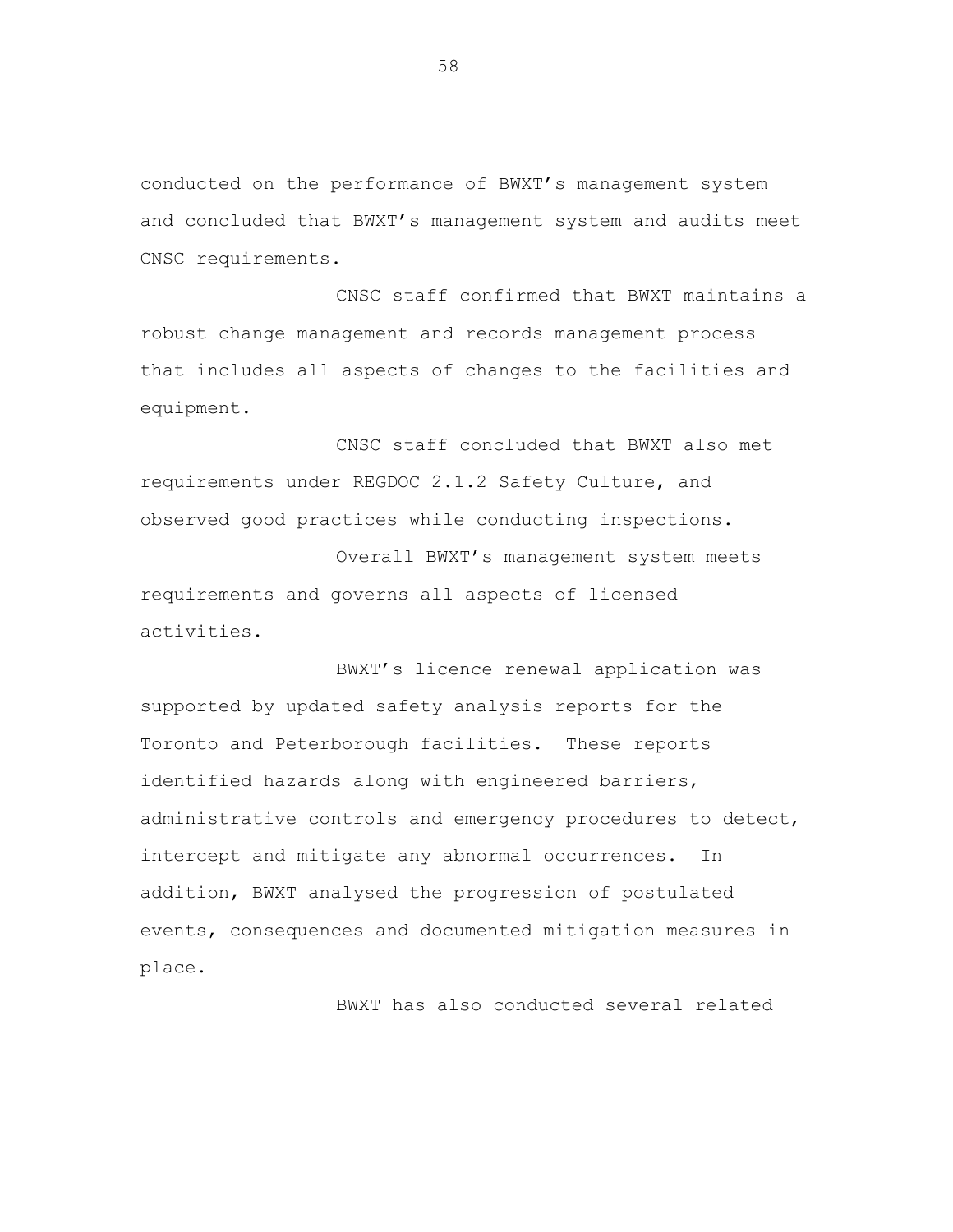assessments and studies for externally initiating events, including earthquake risk analysis, assessment for aircraft impacts, flooding risk analysis and potential events due to proximity of the railway line near its Toronto facility.

Accident conditions that have potentially severe consequences have been analysed using probabilistic approaches to demonstrate safety in very unlikely scenarios and that mitigation measures are in place for adequate protection of the environment and health and safety of persons due to the operation of these facilities.

CNSC staff concluded that BWXT has adequately assessed the hazards associated with licensed activities and has demonstrated safety throughout.

The facility's safety analysis reports meet requirements and CNSC staff rated BWXT's safety analysis program performance as satisfactory.

CNSC staff confirm that BWXT's facility physical design complies with all applicable codes and standards as listed in CNSC staff's submission CMD. These codes and standards ensure that building structures, heating, ventilation and equipment, including pressure bearing components, are appropriately constructed, conditioned and operated.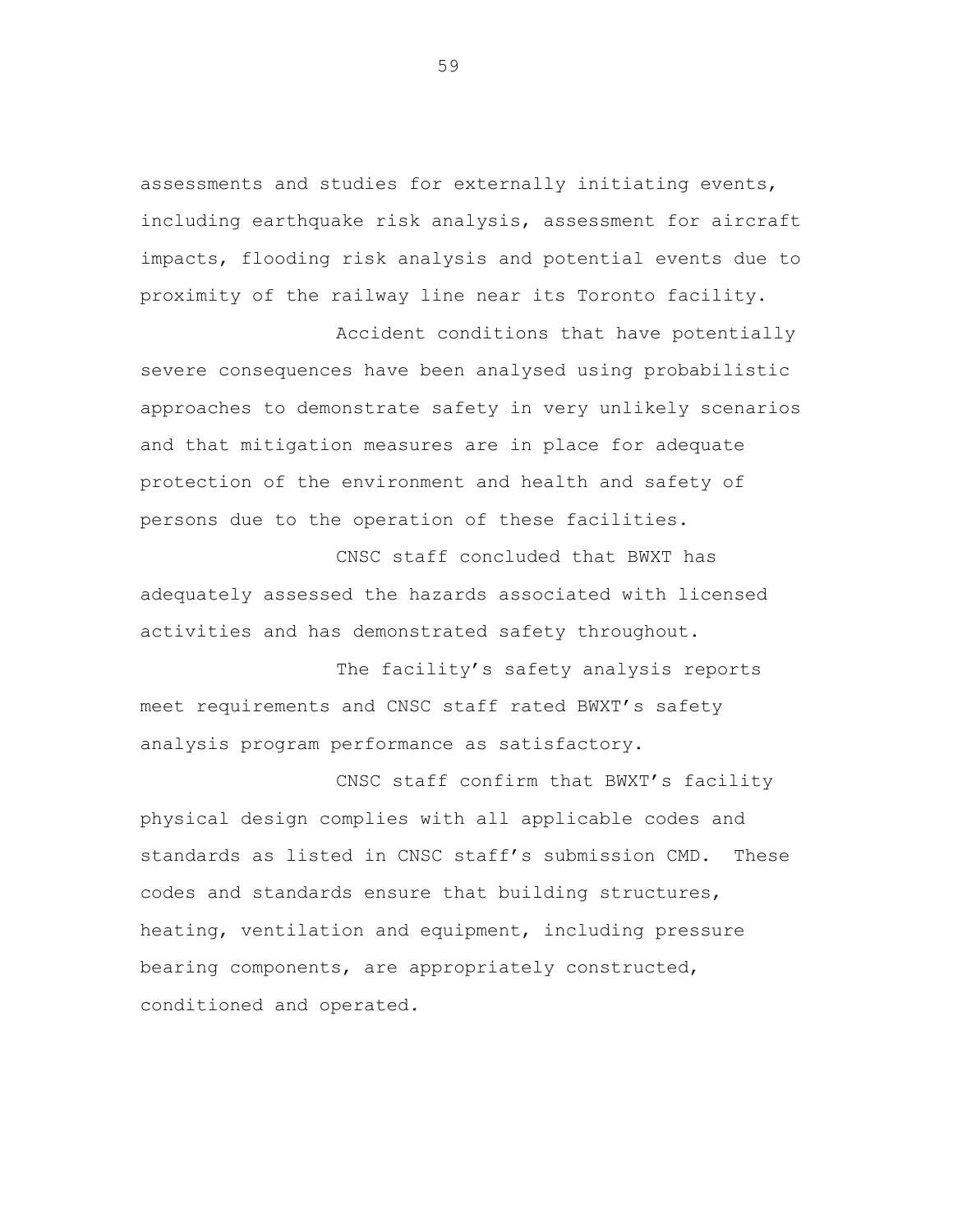The BWXT fuel fabrication facility design is in line with International Atomic Energy Agency documents Safety Standards Requirement 4, Safety of Fuel Cycle Facilities, and International Atomic Energy Agency document SSG-6, Safety of Uranium Fuel Fabrication Facilities. These standards and guides ensure consistency of operation with the latest operating experience gained internationally.

BWXT is requirement by its licence to notify the CNSC of significant changes to its fire protection program and to submit accompanying third party reviews for compliance with the applicable codes and standards. CNSC staff confirm that all operational changes are assessed, managed and documented by BWXT through the change control program and procedures under its management system. All changes must remain within the licensing basis.

CNSC staff concluded that BWXT's physical design program meets requirements under the *Nuclear Safety and Control Act* and associated regulations.

If the Commission authorizes pelleting operations at the Peterborough facility and when BWXT is ready to proceed with pelleting at the Peterborough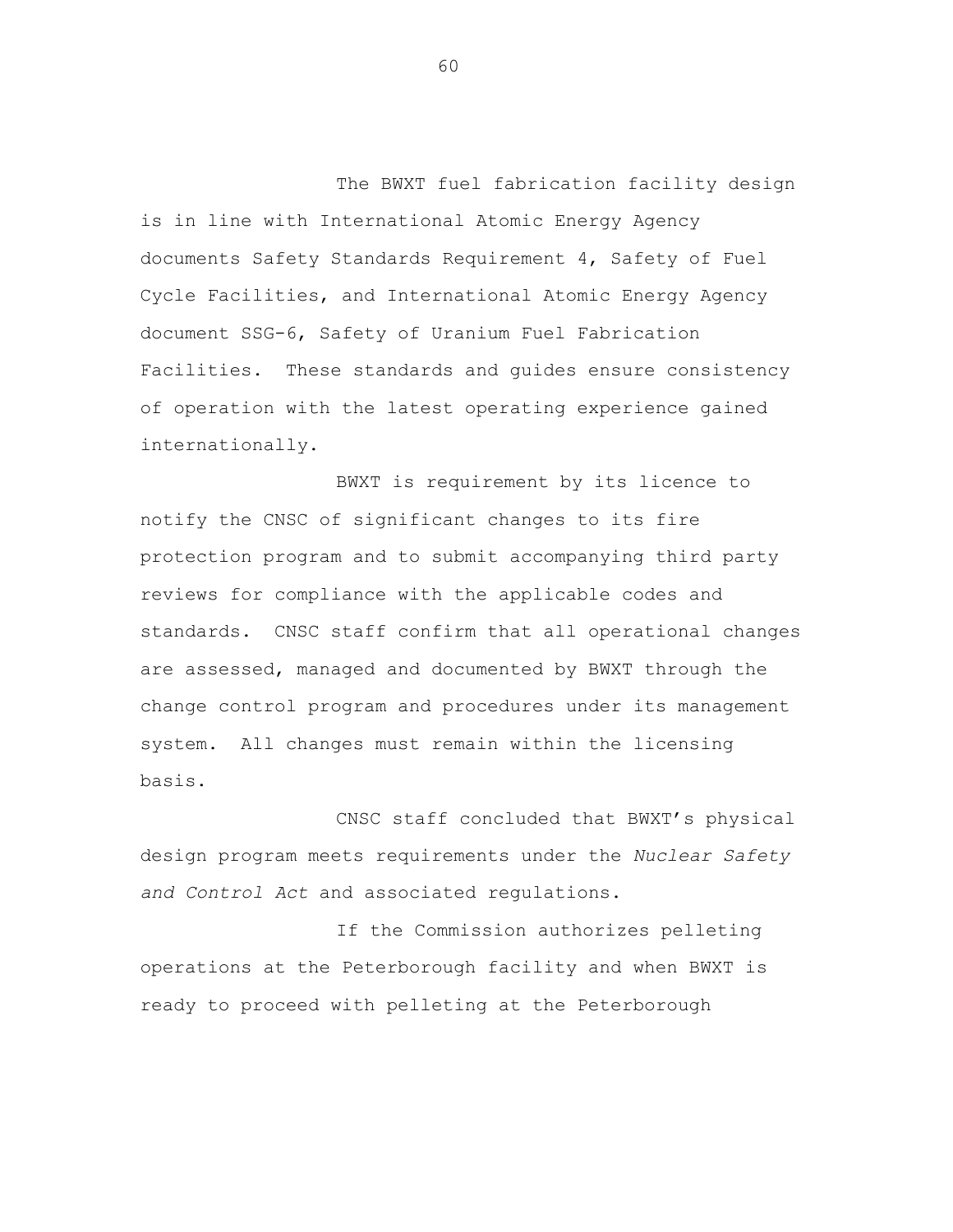facility, BWXT will be required to make facility modifications.

Pelleting operations involve several sub-operations like grinding, sintering and pellet pressing. The design and safety performance of these operations are well understood and documented.

CNSC staff assessed and concluded that the proposed activity can be conducted safely within the existing operating limits of the Peterborough facility.

CNSC staff recommend a facility-specific

licence condition 15.2 requiring BWXT to submit a commissioning report prior to conduct of pelleting at the Peterborough facility. Upon reviewing the commissioning report CNSC staff would confirm that the safety measures associated with each sub-operation are present and that the pelleting activity remains within the licensing basis as approved by the Commission.

CNSC staff have requested delegation of authority for the facility-specific licence condition and will report on BWXT's facility modifications and associated verifications to the Commission in the annual Regulatory Oversight Report in a public meeting.

CNSC staff confirm that BWXT has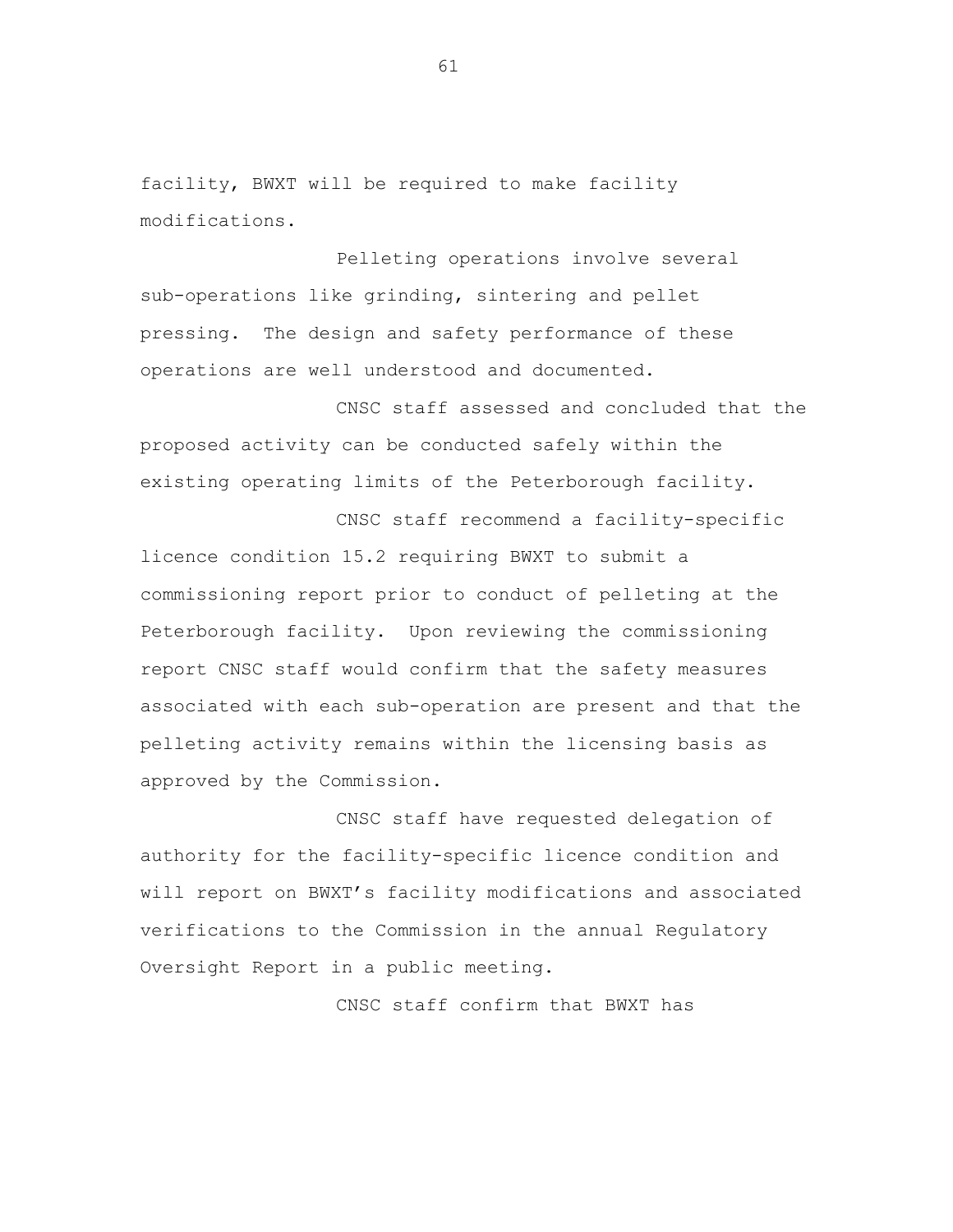implemented and continues to maintain a radiation protection program that ensures contamination levels inside the licensed facilities and radiation doses received by individuals are monitored, controlled and maintained as low as reasonably achievable.

CNSC staff verified that BWXT's radiation protection program is implemented effectively. Action levels are set appropriately with multiple levels of control, with quarterly and annual action levels based on the type of exposure.

CNSC staff confirm that BWXT has an ALARA committee which establishes annual radiation program goals and initiatives for reducing worker doses.

CNSC staff conclude that the radiation protection program meets CNSC regulatory requirements and is protective of the workers at both facilities.

This graph shows the average and maximum doses of individuals at the Toronto and Peterborough facilities, along with the annual action levels at each facility against the red line, which is the regulated dose limit for a nuclear energy worker.

The annual maximum individual doses over the current licence period were between 7.8 and 11.8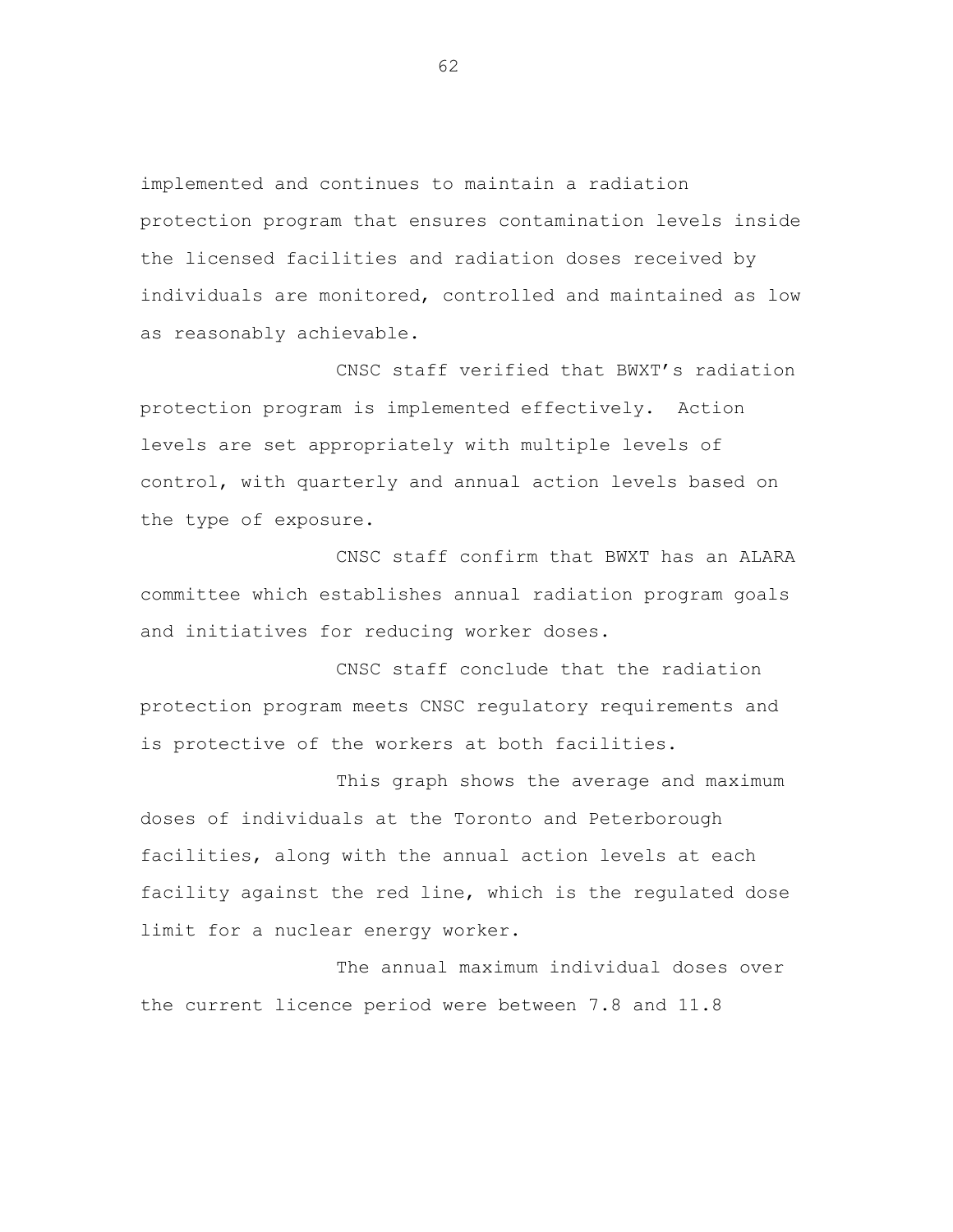millisieverts, which is less than a quarter of the annual dose limits set in the *Radiation Protection Regulations*. In general, the dose is proportional to the amount of nuclear material processed at any given time, with some variations that account for work activities.

Exposure to workers can result from beta or gamma radiation sources outside the body or alpha, beta and gamma radiation taken into the body as a result of inhalation, ingestion or absorption of uranium through the skin.

The primary radiological hazard in BWXT's operations is radiation dose due to external gamma radiation and dose to the lungs from inhalation of uranium dioxide, which is an insoluble form of uranium.

BWXT's dosimetry program includes assessment and monitoring techniques that account for both external and internal exposures and corresponding dose assignment. The charts provide the total effective dose assigned to workers, which is the sum of the external whole body dose, as measured by a dosimeter, and the internal dose determined by calculations for exposure.

This slide shows the estimated potential radiation doses received by the public from BWXT's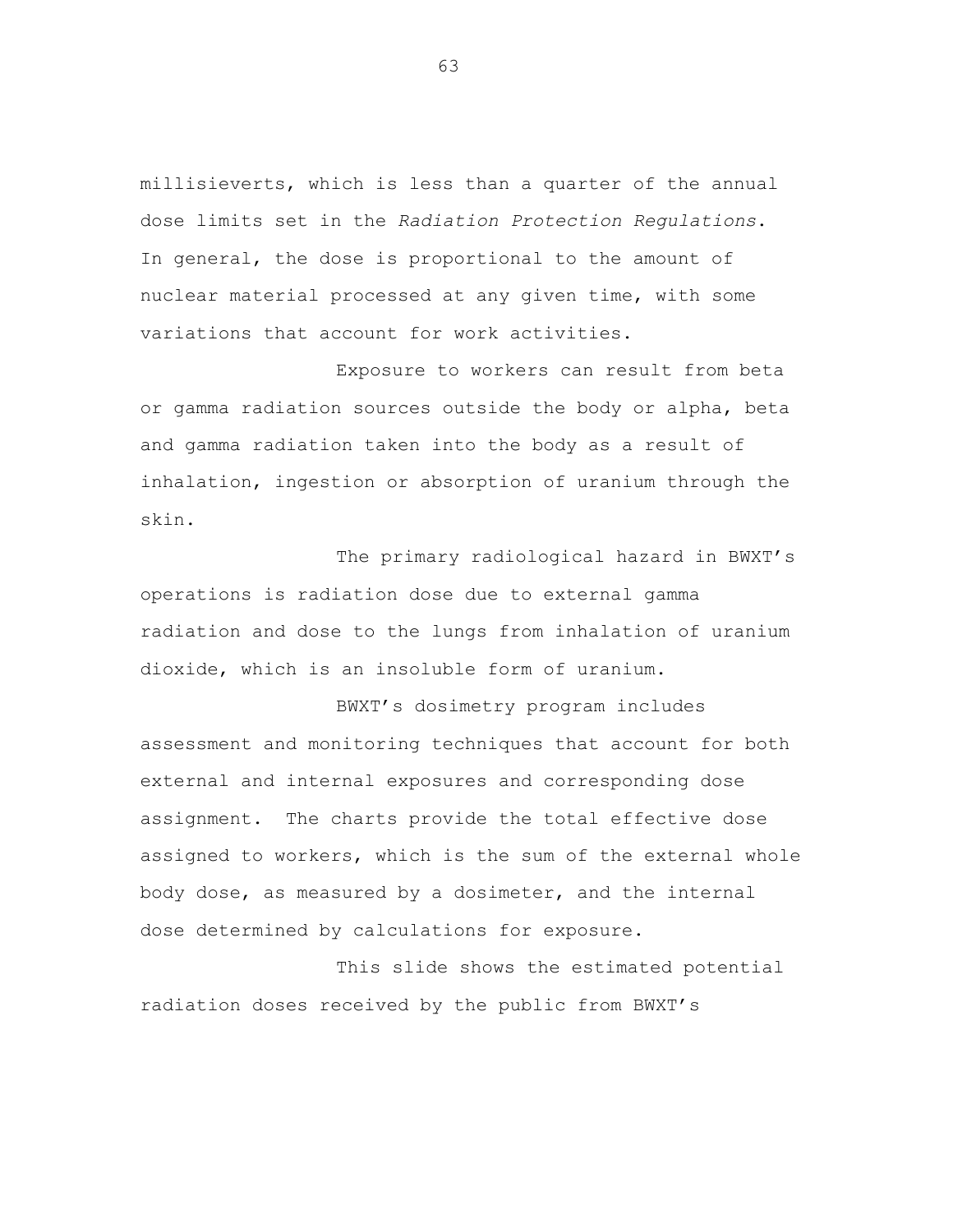facilities. Both the Toronto and Peterborough facilities have very little annual releases of any radioactive material into the environment. Both facilities monitor for the presence of gamma radiation above natural background by environmental dosimeters places at the plant boundaries.

The Toronto facility also has receiving environmental air samplers to measure releases from the facility. Since the inception of this monitoring program, all the measured doses at the Peterborough facility boundary have been below detectable limits and the Toronto facility measured doses have been very low.

To put the radiation dose to public from BWXT's operations into a broader context, CNSC staff would like to draw attention to a comparative schematic of various activities a member of the public might undertake and the associated radiation doses they might expect from these activities.

The public dose limits prescribed in the *Radiation Protection Regulation* is one millisievert and the average dose from natural background radiation in Canada is 1.8 millisieverts. Comparatively, a member of the public living near a nuclear facility like BWXT for a full year is predicted to get a radiation dose that is less than the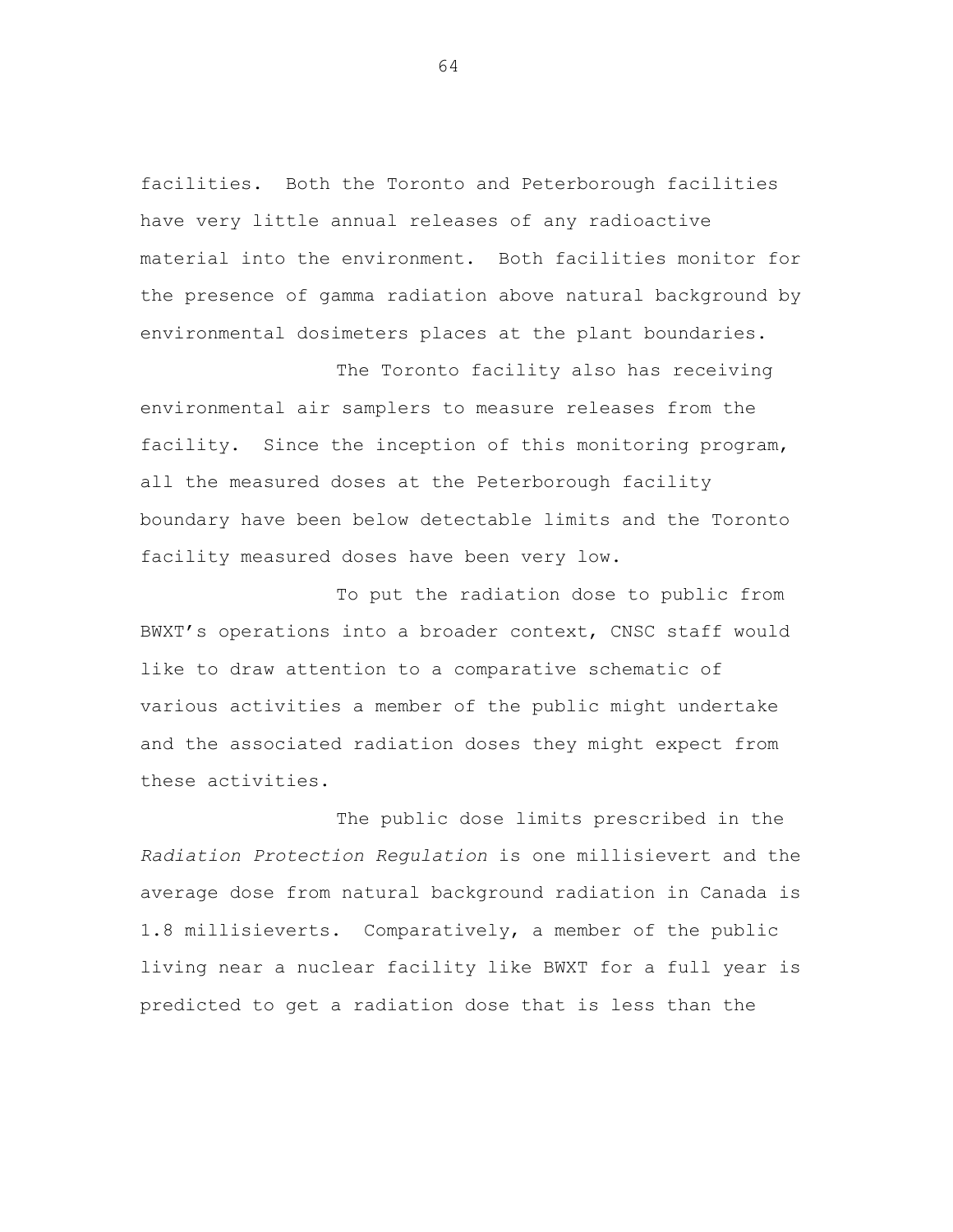dose received from a dental x-ray or a cross-Canada flight journey.

BWXT's dose to public from operations are typically one-hundredth of the public dose limits and well below natural background. On this basis CNSC staff concluded that there is no impact nor health risks to public and public safety from BWXT's continued operations.

CNSC staff confirm that BWXT's conventional health and safety program is effectively implemented and complies with the Canada Labour Code and the associated *Canada Occupational Health and Safety Regulations* for hazardous chemical exposure.

CNSC staff confirm that BWXT monitors air concentrations inside its facility to assess occupational exposure to hazard chemicals and uranium. In addition, workers performing operations with beryllium wear personal protective equipment and personal air samplers for protection and to assess occupational exposure.

BWXT reported one significant event to the Commission during the current licence period, which involved an occupational exposure limit exceedance of two workers to beryllium. The event was presented to the Commission in CMD 17-M53. CNSC staff verified that BWXT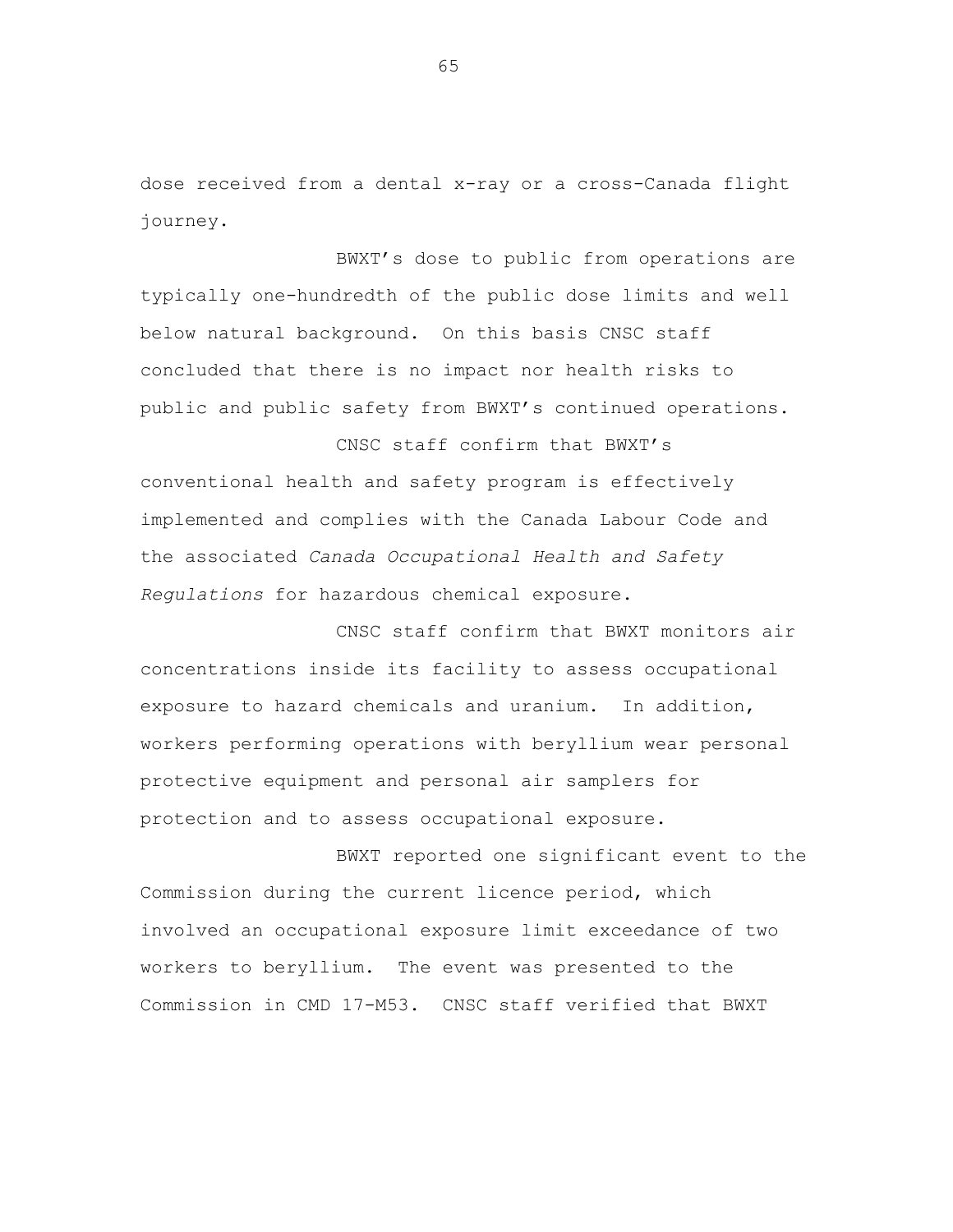addressed this event satisfactorily and the event was closed.

CNSC staff as part of this licence renewal evaluated and concluded that BWXT's program and performance for conventional health and safety meets requirements.

BWXT has developed, implemented and maintained an effective environmental protection program at the Peterborough and Toronto facilities that protects the environment and the public in accordance with CNSC regulatory requirements.

During the current licence period releases to the environment were well below the release limits specified in the CNSC licence. At Toronto uranium releases along with ambient air and soil monitoring show that there is no health risk to the public from licensed activities. At Peterborough uranium and beryllium releases show that there is no health risk to the public from licensed activities.

Uranium air emissions and liquid effluents from the Toronto and Peterborough facilities are provided on this slide. Uranium air emission levels at the Peterborough facility are expected to increase to a level similar to those of the Toronto facility if pelleting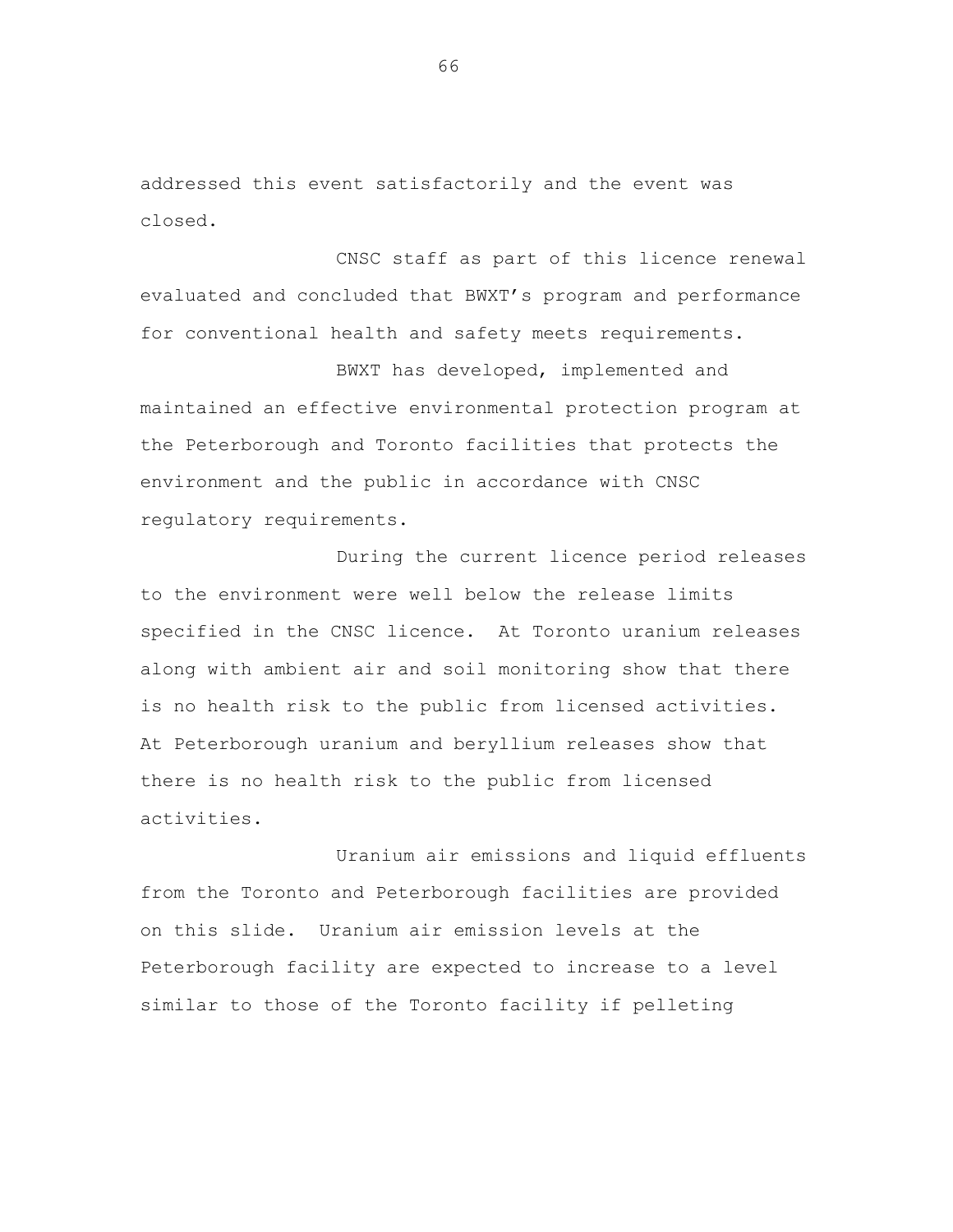operations are implemented.

The monitoring demonstrate that uranium air emissions are effectively controlled and emissions from BWXT's operations have remained consistently low during the current licence period.

CNSC staff confirm that effluent releases from BWXT's operations remain well below licence limits. It should be noted that the water effluent releases have additional restrictions based on best available treatment of liquid effluents. At BWXT's facilities wastewater is collected, treated or filtered and tested for uranium prior to its release into municipal sanitary sewers. Because of this, irrespective of the licence release limits, all liquid effluent releases are kept as low as technologically possible, and the facilities are designed to hold significant water to ensure no uncontrolled releases happen.

Of note, throughout the current licence period beryllium concentrations in air emissions and liquid effluents from the Peterborough facility have been negligible.

CNSC staff have reviewed the monitoring results for all releases from the licensed facilities and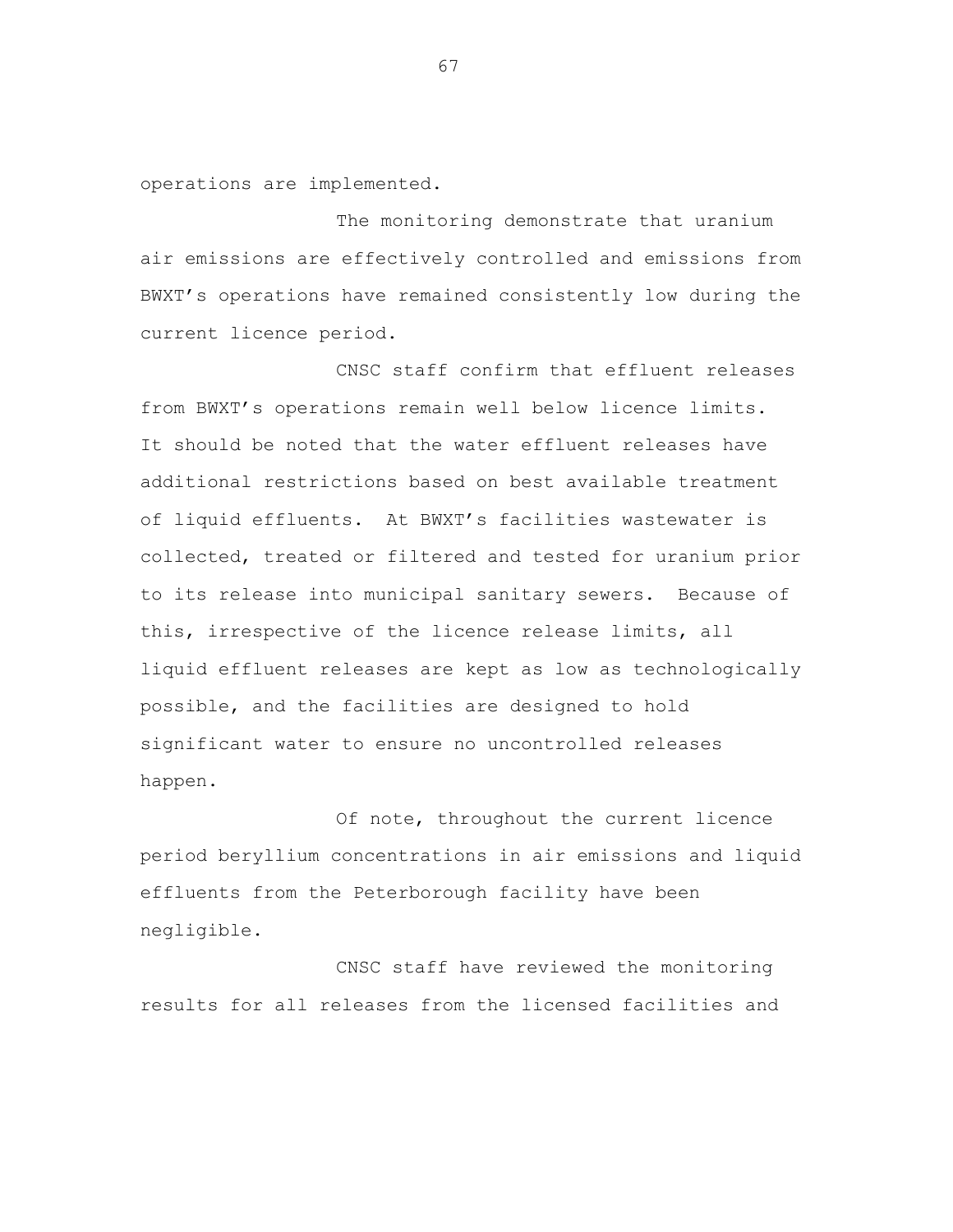found the levels to be consistently low, acceptable and conclude that the releases have no health risk to the public and the environment.

As part of this licence renewal CNSC staff required BWXT to propose new licence limits. The new limits, called exposure based release limits, or EBRLs, take into consideration chemical toxicity and protection of aquatic life along with radiotoxicity. EBRLs impose the most stringent criteria for all releases. This slide provides the new EBRLs calculated for the two licensed facilities. The EBRLs are concentration based and are set at the point of release.

There are no changes to the action levels for releases from the current licence period, and BWXT continues to implement a store, treat, test and release process for the uranium liquid effluents.

BWXT has sufficient capacity to store wastewater during upset conditions as earlier stated. BWXT only discharges batches when the samples are below 3 milligrams per litre, significantly less than the EBRLs for uranium liquid effluents.

This slide provides additional information on how the exposure based release limits were set. BWXT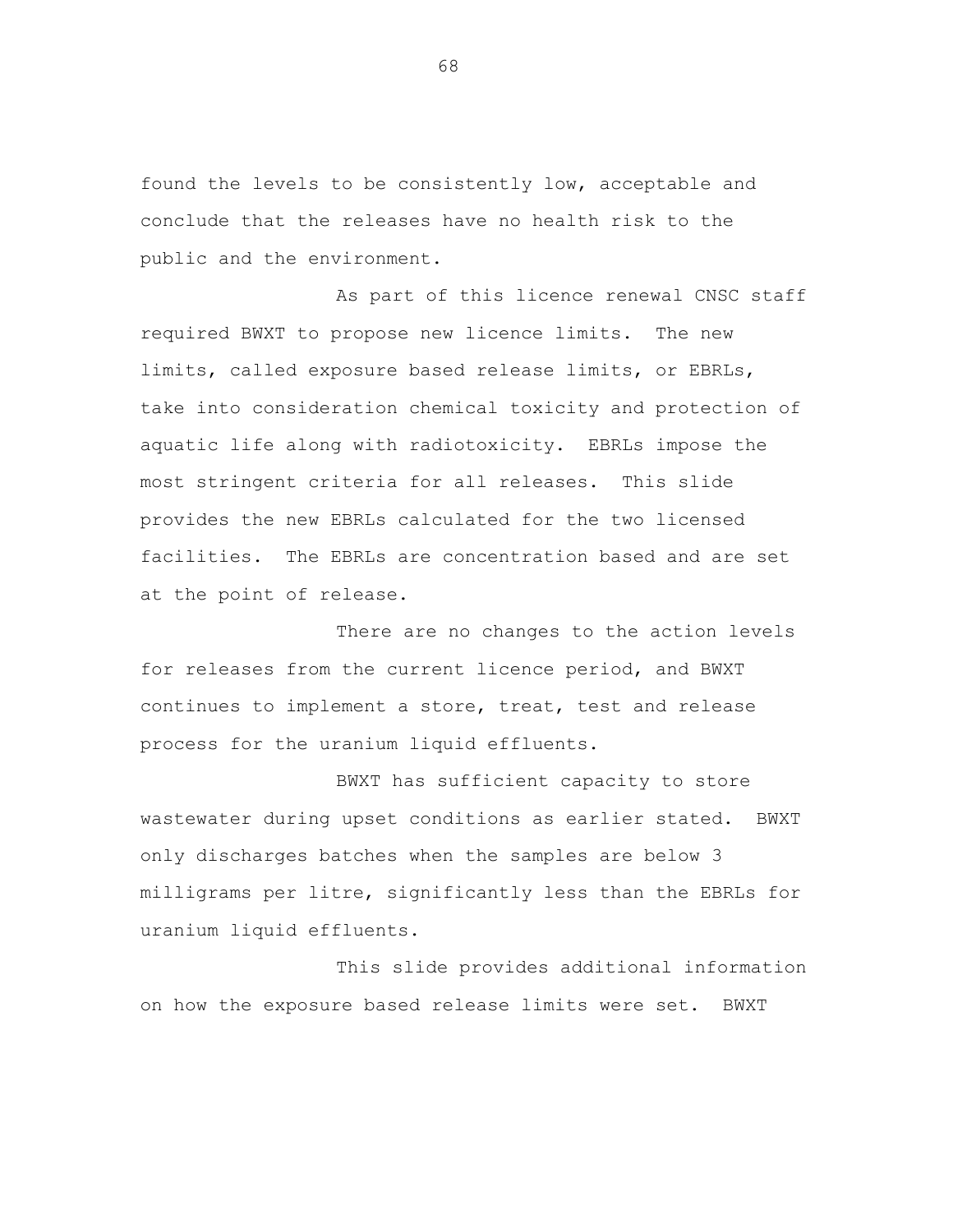harmonized the air release limits with the provincial air quality standards under Ontario Regulation 419-05, Air Pollution for Local Air Quality, and calculated exposure base release limits that apply at the stack based on meeting the applicable air quality standards at the point of impingement.

As earlier stated, for air emissions BWXT calculated release limits for each stack that are based on concentration per unit cubic meter of air emitted from the facility. For releases to water BWXT calculated exposure based release limits by deriving the release limit based on the Canadian Council of Minister of the Environment Protection of Aquatic Life Guidelines.

The liquid effluent exposure based release limits also take into consideration the annual flows into the Toronto and Peterborough municipal wastewater treatment plants, as well as the annual average of treated water discharged from the Toronto wastewater treatment plant where discharges are routine and frequent and the Peterborough facility where discharges are infrequent.

The new limits in effect reduce the current limits by approximately one-firth for liquid effluents and by one-half of the current air emissions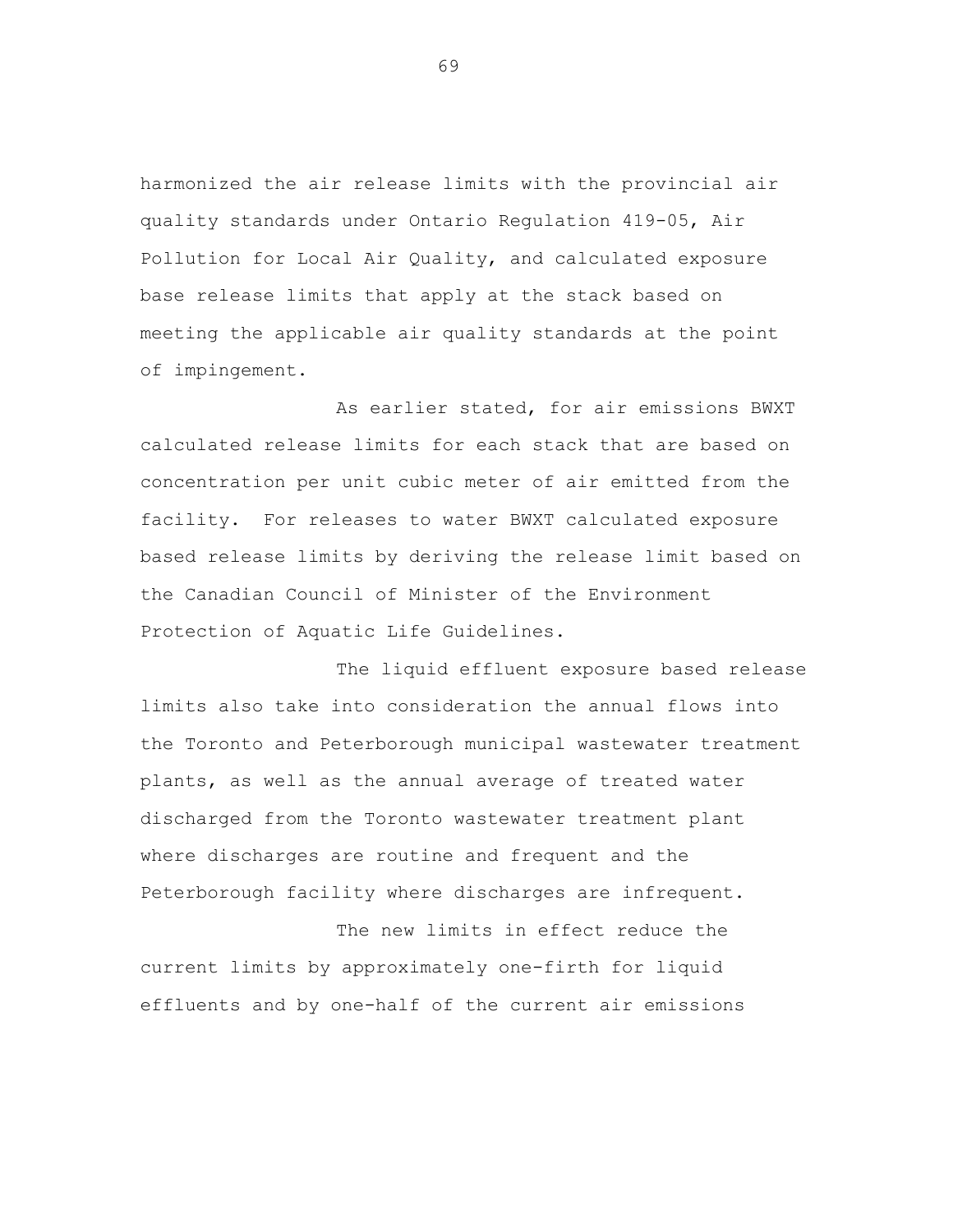release limit.

The Toronto facility measures uranium in ambient air at five locations around the facility to confirm the effectiveness of emissions abatement systems and to monitor the impact of the facility on the environment. The results from these monitoring locations show that uranium in air as suspended particulates has consistently remained very low throughout the current licence period.

The highest annual average concentration among all sampling stations of uranium in ambient air during the current licence period was 0.001 micrograms per meter cubed. This is well below the Ministry of Environment Conservation and Parks standard for uranium in ambient air of 0.03 micrograms per meter cubed.

BWXT also conducts soil sampling on an annual basis at 49 locations on BWXT's Toronto site on commercial property located along the south border and in nearby residential neighbourhoods.

The average uranium in soil concentrations over the current licence period was well below the applicable Canadian Council of Ministers of the Environment Soil Quality Guidelines for the protection of the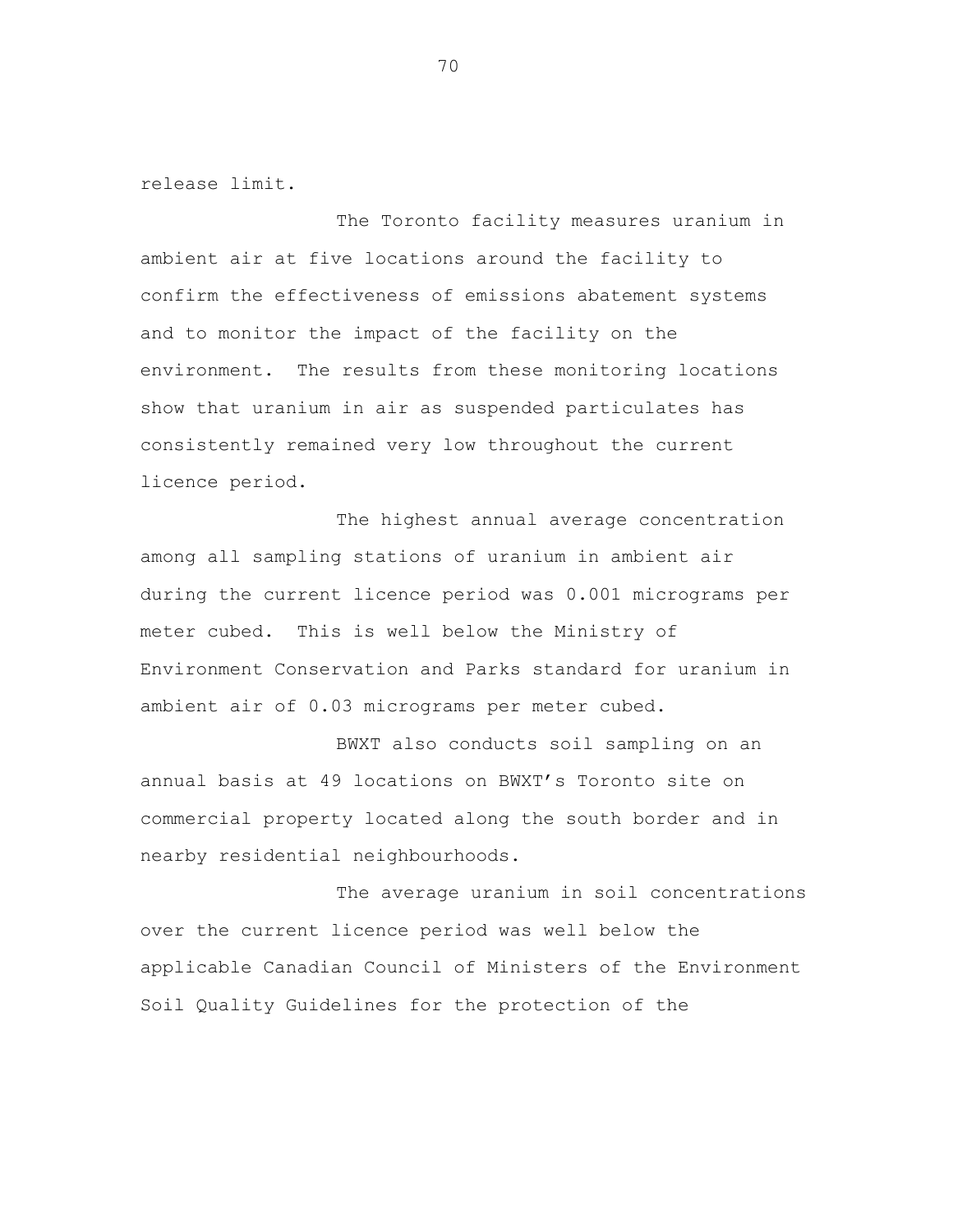environment and human health for industrial, commercial and residential part-time use.

This data demonstrate that the Toronto facility's operation does not contribute to the accumulation of uranium in surrounding soil and that no adverse impacts to relevant human and environmental receptors are expected.

The most frequent emissions discharged from the Peterborough facility already meet the Ministry's annual standard of 0.03 micrograms per meter cubed at the point of release, eliminating the need for additional ambient air and soil monitoring.

CNSC staff require BWXT to implement ambient air and soil monitoring at the Peterborough facility similar to the Toronto facility if the Commission grants authorization for the addition of pelleting operations at the Peterborough facility.

A facility-specific licence condition 15.1 has been included in the proposed licence for this purpose. The proposed conditions will ensure monitoring continues to meet CNSC regulatory requirements.

A number of intervenors have raised concerns regarding an apparent trend of beryllium in soil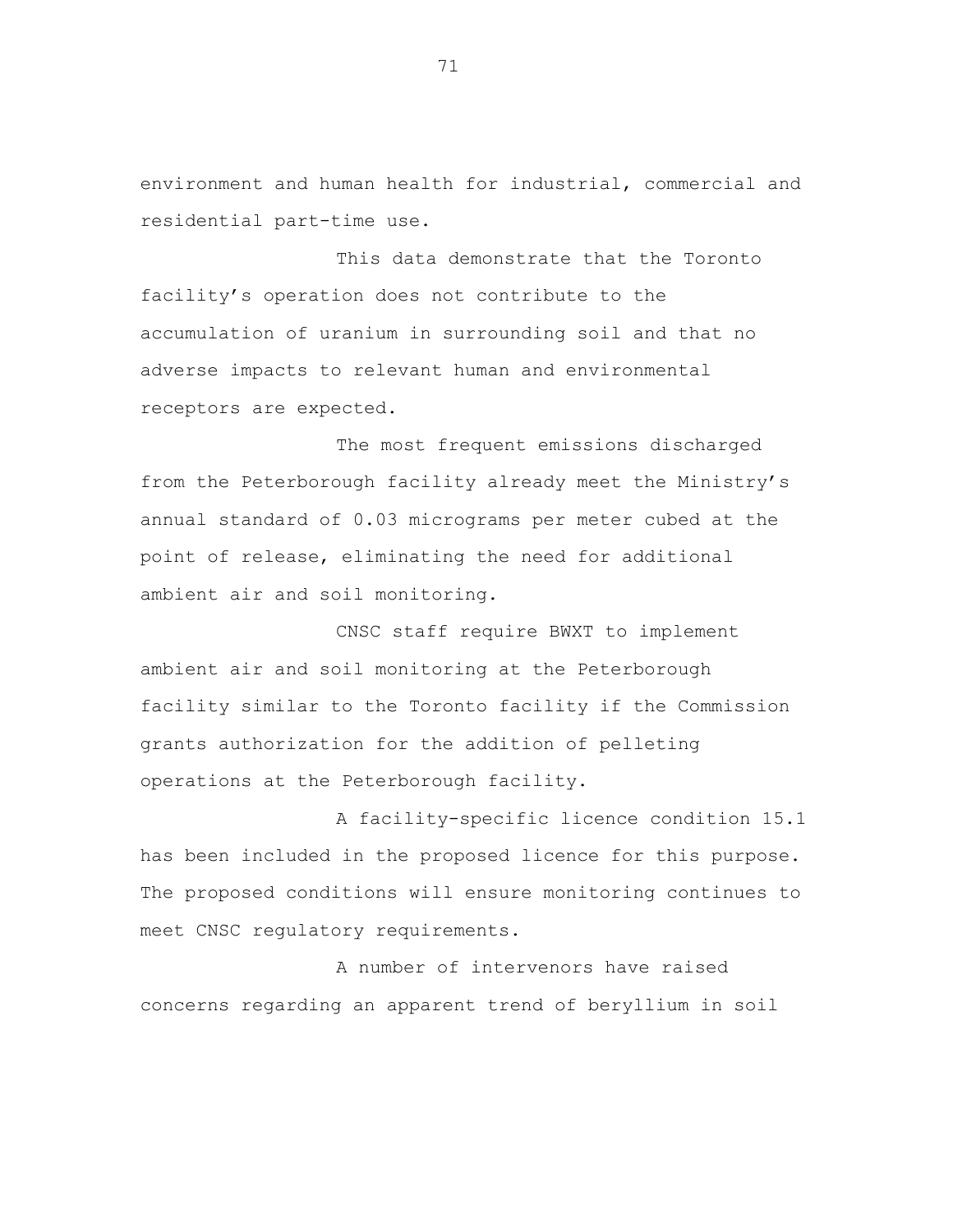from the CNSC's independent environmental monitoring program around the Peterborough facility.

The CNSC conducted its environment --Independent Environmental Monitoring Program of IEMP sampling campaigns in 2014, '18 and '19 in Peterborough. Sampling included air, soil and water samples that were analysed for uranium and beryllium content.

The IEMP is a program that samples the ambient environment to confirm the effectiveness of existing data monitoring programs and provide a snapshot of air, soil and water quality around nuclear facilities.

CNSC staff review the data collected with established screening levels and take action where appropriate.

This slide provides a graph of the data for beryllium in soil collected around Peterborough. The actual values, the analytical uncertainties associated with each campaign and the range of measured values are provided in the table on the right-hand side.

The CNSC's sampling analysis techniques have improved continuously over the years. Sampling collection techniques were improved after 2014. Furthermore, at the CNSC laboratory analysis methodologies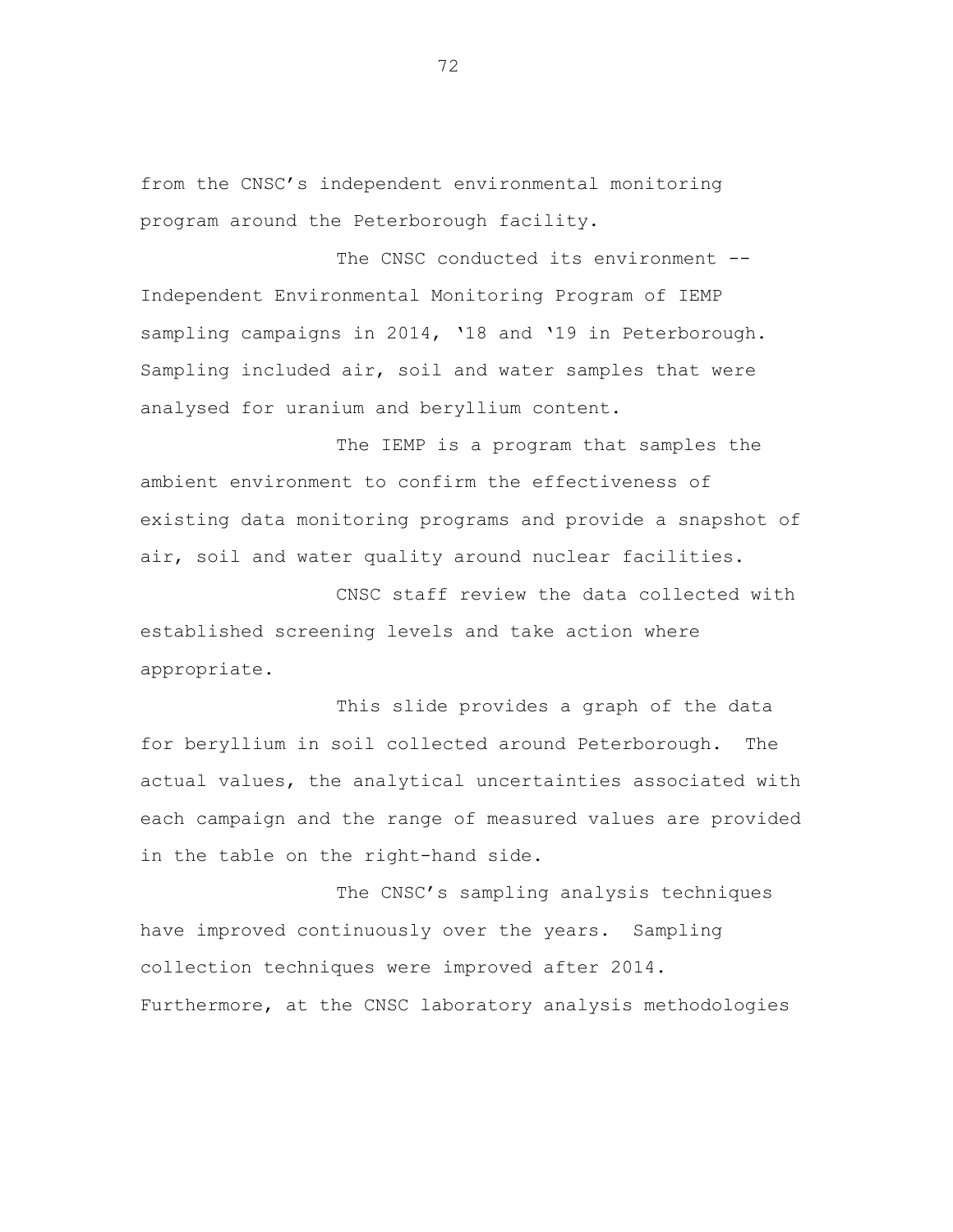were improved from a 40 percent uncertainty in 2014 to a 10 percent uncertainty in 2019. We also note that there is a natural variation in soil as well, potential deposition from BWXT's beryllium air emissions. All of these factors have likely contributed to the values observed.

BWXT has in stack continuous monitoring for beryllium air emissions that show very little to no releases. Reported concentrations range from 0.000 micrograms per meter cubed to 0.009 micrograms per meter cubed of beryllium from this facility.

CNSC staff's review of all available data including stack sampling data and the IEMP air sampling data demonstrate that there is no correlation between the air concentrations measured and the perceived increase in soil concentrations.

BWXT's facilities are also under negative pressure at all time to ensure there are no fugitive emissions.

Finally, as evident from the graph, all values observed are within background values and generally in the same range as that observed 18 kilometers from the facility. These levels are protective of the environment and human health.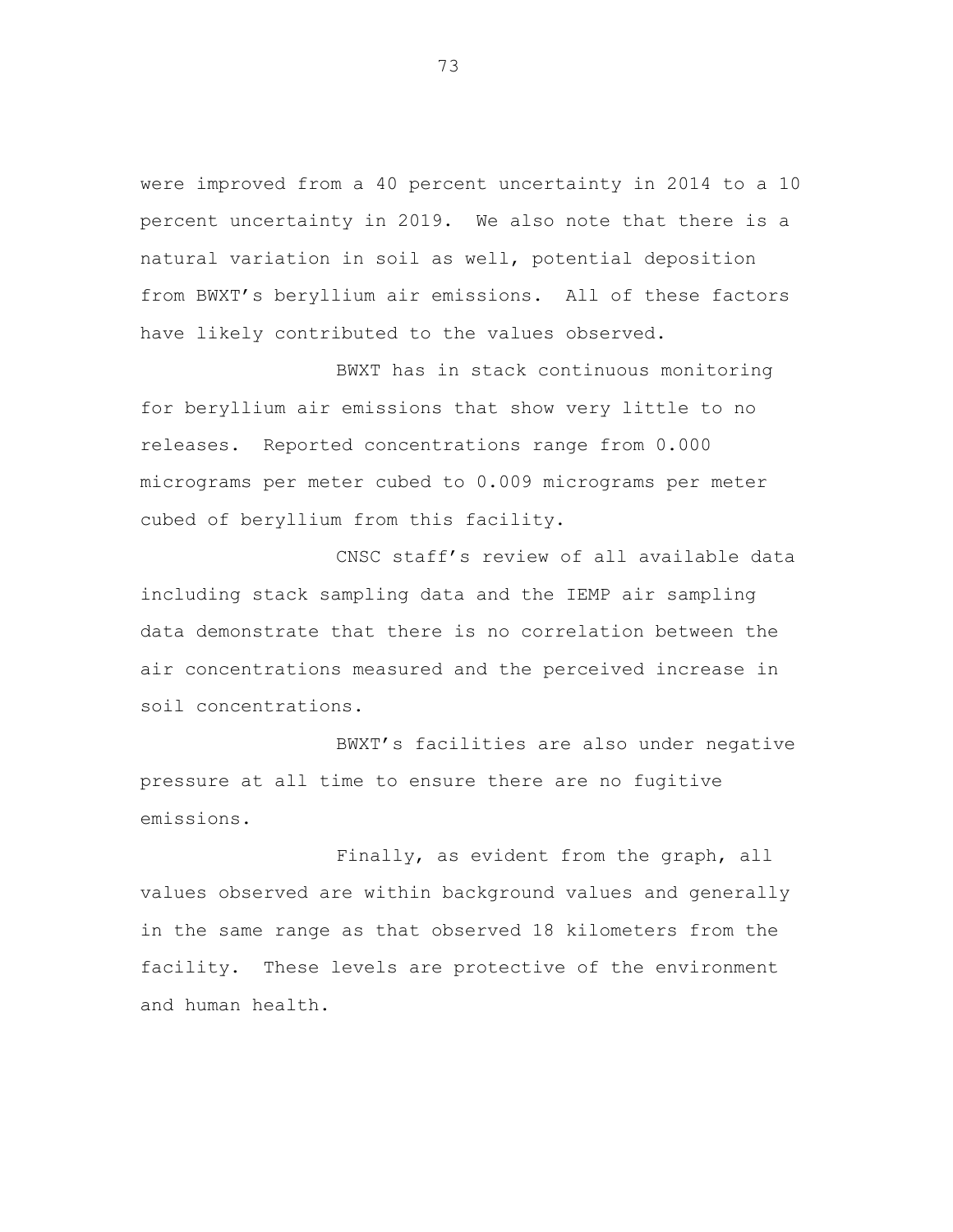The IEMP data from the previous slide is graphically presented here to show the impact of beryllium in soil concentration values from a perspective of human health. As earlier mentioned all soil sample results are within background levels and below the CCME environmental health guidelines of 4 milligrams per kilogram that is also used as a conservative screening level by CNSC staff to take any appropriate action with respect to IEMP results.

However, it is important to note that as per the CCME guidelines, the guideline for protection of human health is actually 75 milligrams per kilogram. The observed values are at lease an order of magnitude lower than this.

CNSC staff, based on this data, concluded that the health of person at the locations sampled continue to remain protected and there is no impact to human health or the environment due to beryllium concentrations observed in soil around BWXT's licensed facilities.

CNSC staff recognize and acknowledge the community concern around this issue, especially the single higher value of 2.34 milligrams per kilogram observed at the Prince of

Wales School. CNSC staff propose to take action in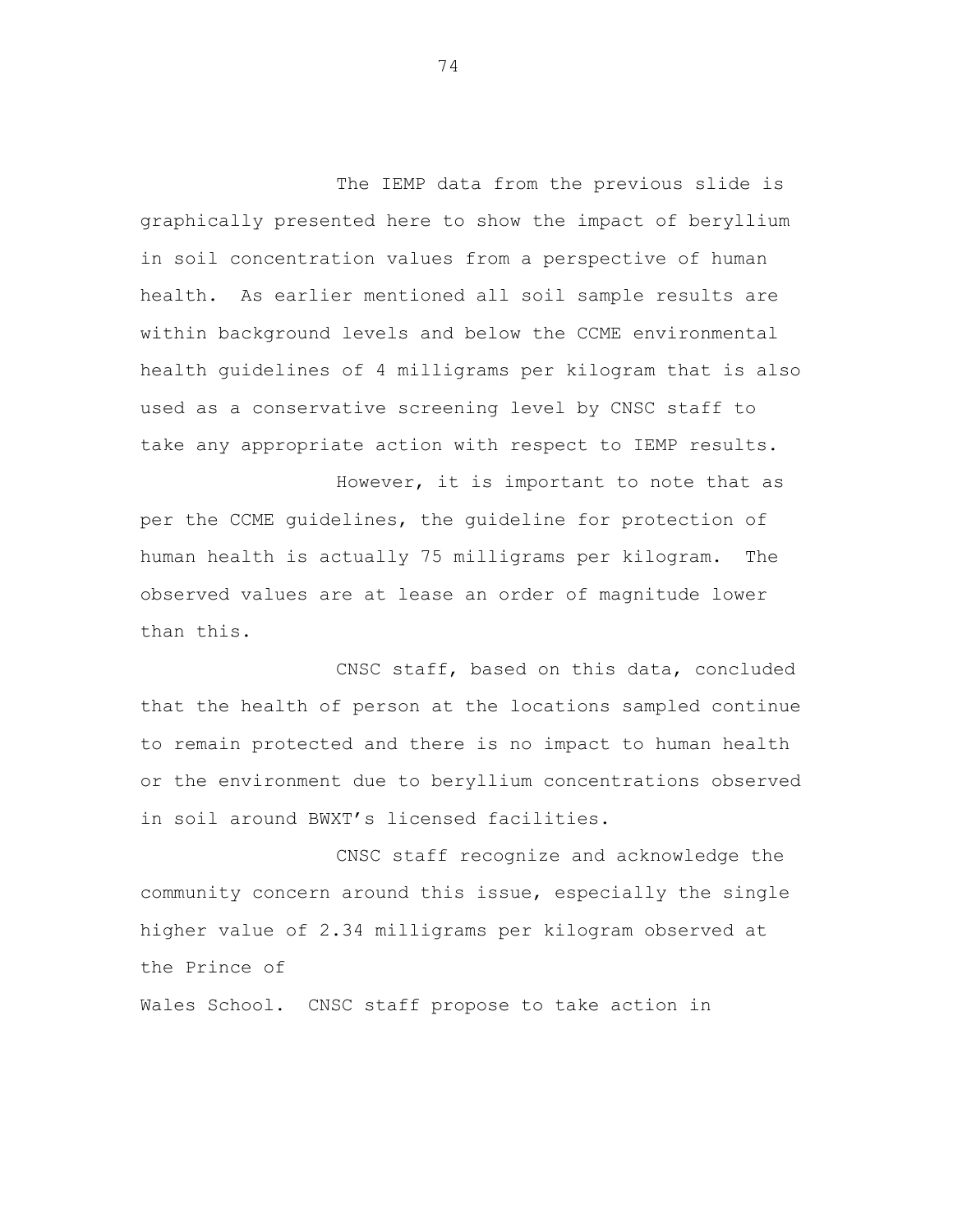response to not only the need for additional environmental monitoring data to address this, but also public inquiries and concerns regarding beryllium in soil. To this effect, CNSC staff will conduct additional IEMP soil sampling in 2020. Additional details will be finalized once CNSC staff take public feedback on this issue.

CNSC staff will work with BWXT on its commitment to conduct dedicated environmental testing for uranium and beryllium to confirm levels remain within the background and are protective of the public and the environment.

As stated in the Peterborough Public Health Intervention, CMD 20-H139, CNSC staff support BWXT establishing a community liaison committee in Peterborough to improve public information and provide more participation of the public towards information dissemination.

CNSC staff have been active observers and participate in this mechanism at Toronto and will work with the community liaison committee in Peterborough to improve and address public information needs of the local community.

Continuing with CNSC staff's summary of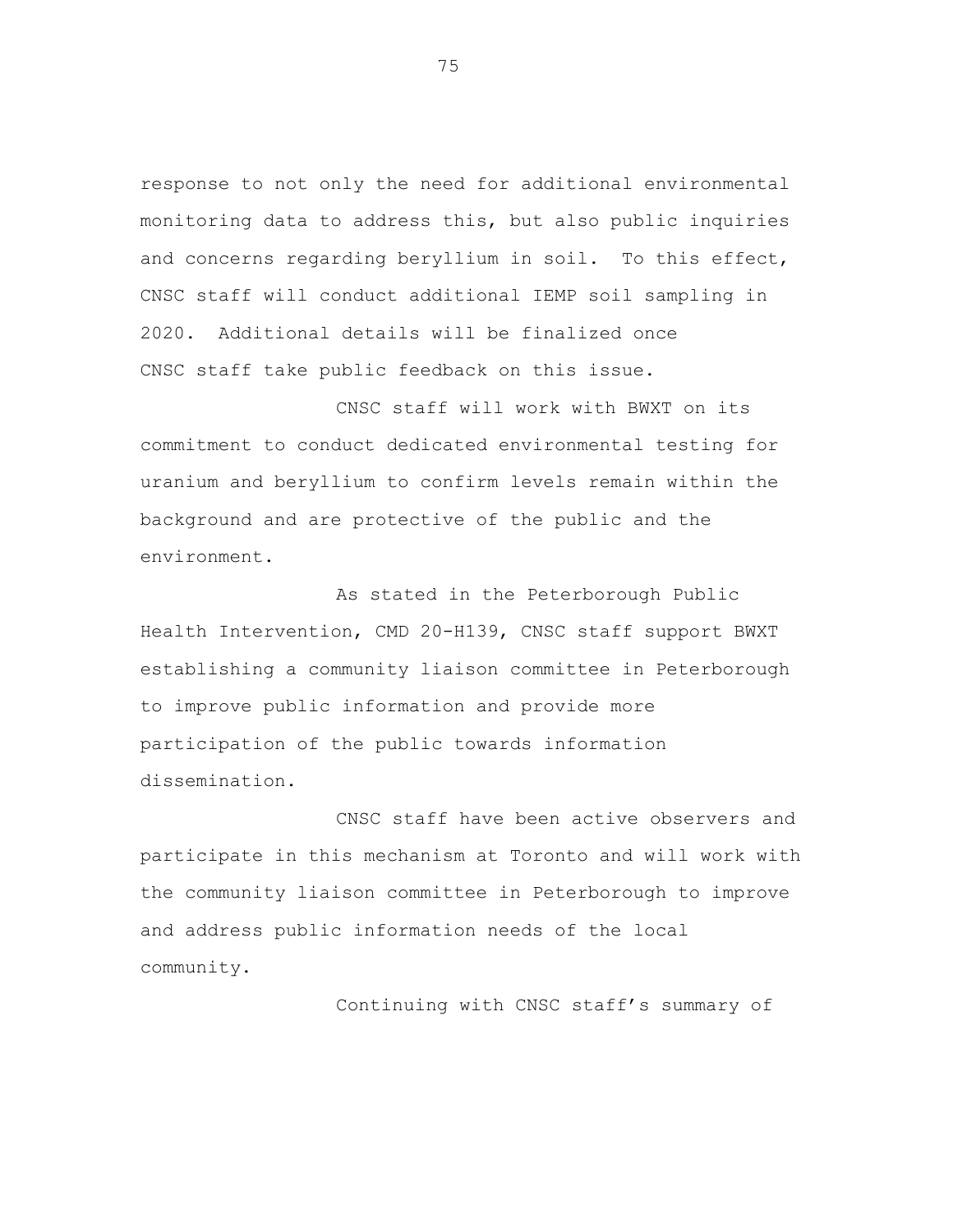the safety and controlled areas assessed, CNSC staff assessed and concluded that BWXT's emergency preparedness program is in compliance with the CNSC Regulatory Document REGDOC 210.1 Emergency Response.

BWXT tests emergency preparedness periodically as per requirement and has arrangements in place with local fire, emergency management services and the local police for emergency response. Off-site response organizations receive training and facility familiarization tours to ensure all response staff are familiar with the operation and hazards at the BWXT's facilities.

CNSC staff verified through inspections that BWXT has in place various fire protection systems that include detection, suppression systems and administrative controls to minimize the likelihood of a fire and its consequences, which is the most significant hazard present due to the licensed activities.

CNSC staff assessed and concluded that BWXT's fire protection program meets requirements.

CNSC staff conducted two focussed inspections on Emergency Preparedness in 2016 and 2018 on emergency response and verified that BWXT's emergency plan addressed all credible accidents and meets requirements for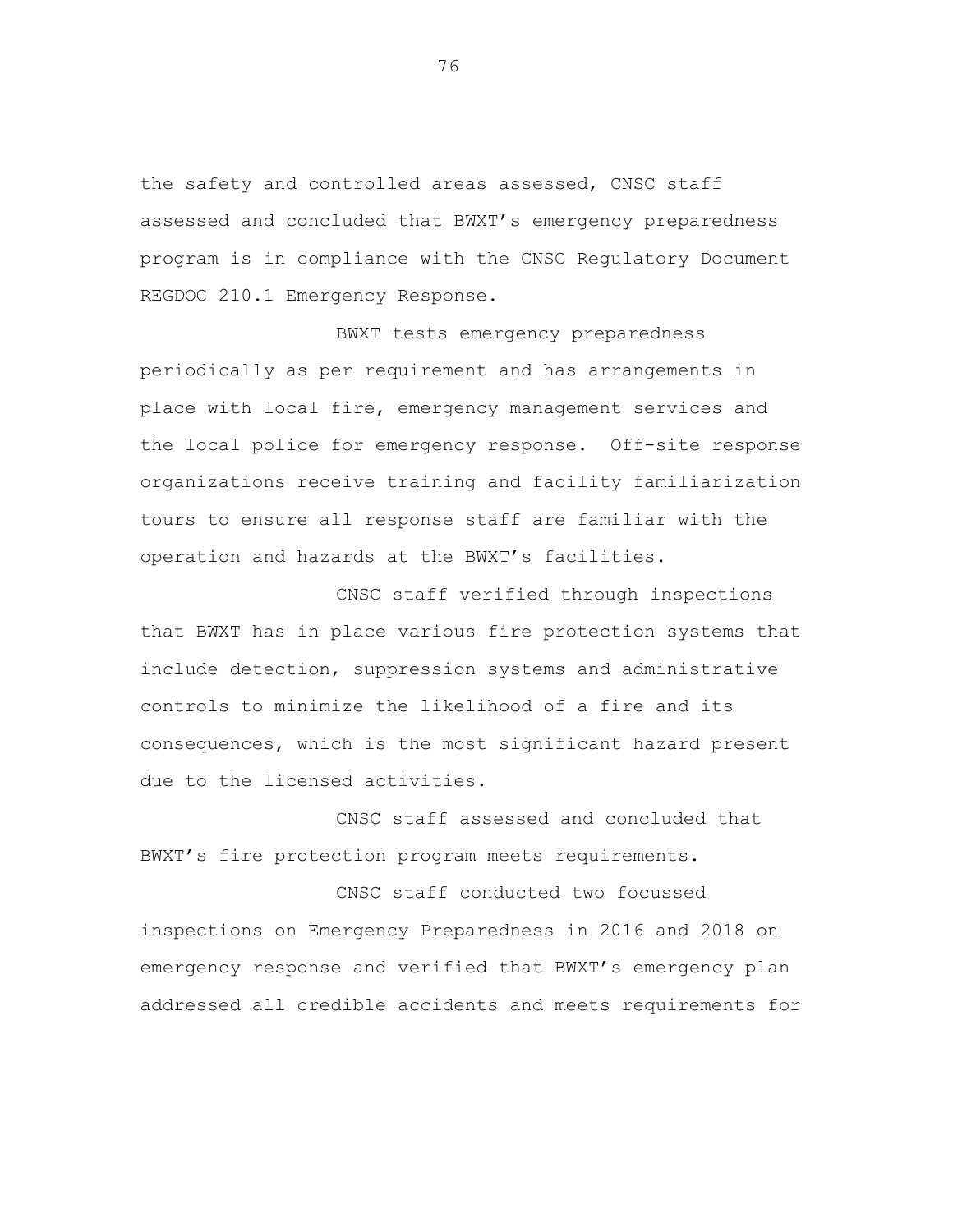the type and risk of the facility licenced.

In March 2019 BWXT submitted an updated preliminary decommissioning plan for both the Peterborough and Toronto facilities as part of licence renewal. CNSC staff have assessed the updated submissions and find that it meets the applicable regulatory requirements and provides an acceptable decommissioning cost estimate.

BWXT's preliminary decommissioning plan captures strategies, activities and cost estimates for decommissioning Toronto and Peterborough facilities. The targeted end state for the two facilities is unrestricted industrial release.

The CNSC requires that BWXT submit a detailed decommissioning plan and obtain authorizations from the Commission before any actual decommissioning of the two facilities.

As part of this licence application BWXT has proposed a financial guarantee of approximately \$48.1 million for the decommissioning of both licensed facilities combined.

CNSC staff have assessed the cost estimate against the requirements of CNSC *Regulatory Guide G-206, Financial Guarantees for the Decommissioning of Licensed*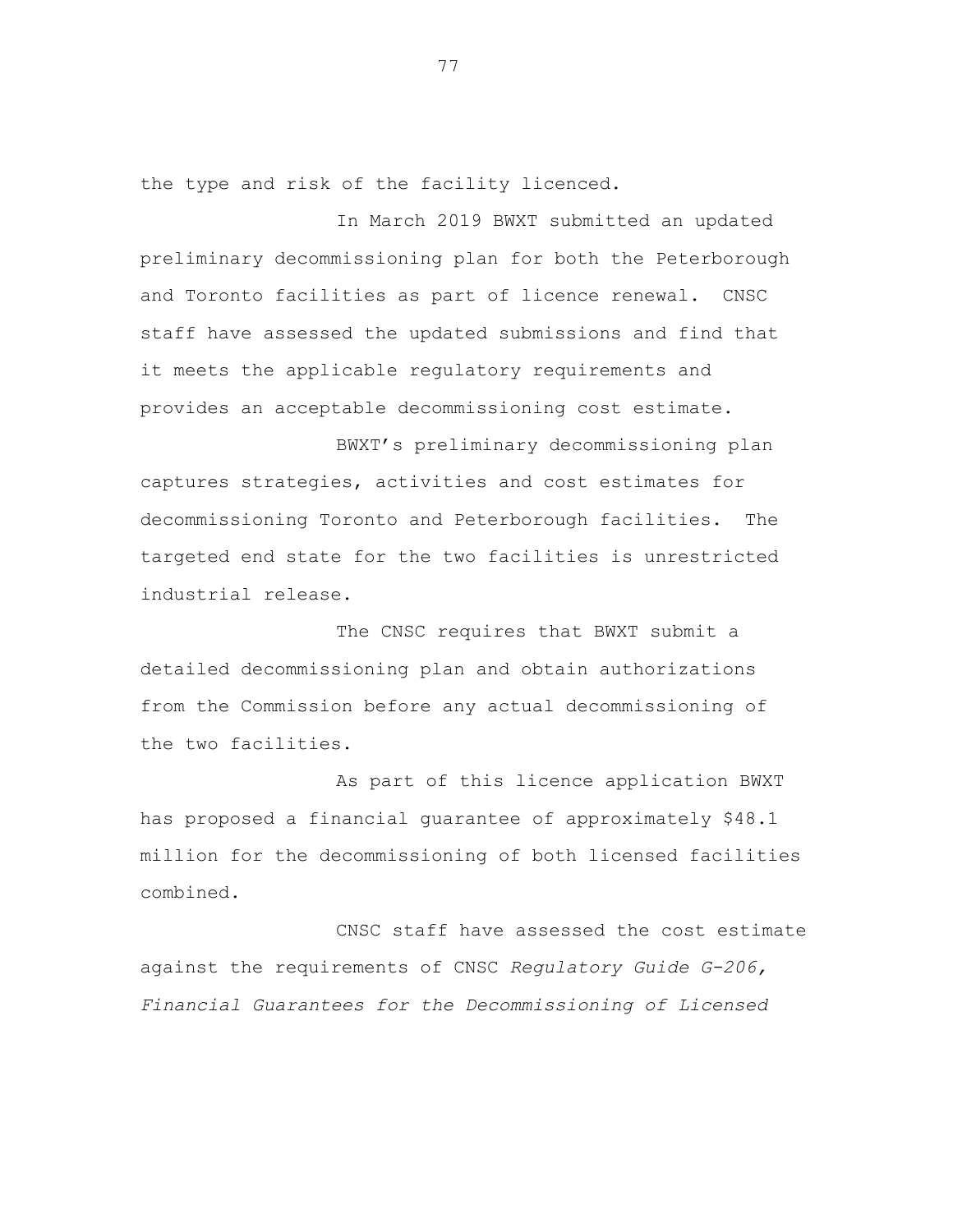*Activities*, and considered the proposed amount to be adequate and credible.

BXWT is proposing the use of a combination of a letter of credit and a surety bond to fund its financial guarantee. The letter of credit in the amount of \$2 million, payable immediately upon demand, covers the cost -- covers the initial cost of decommissioning activities as well as the disposal costs of waste stored on site. And the remainder of decommissioning is covered by the surety bond for approximately \$46.1 million.

CNSC staff find BWXT's estimates to be credible and recommend to the Commission that the proposed amounts and the proposed instruments be accepted.

Please note that there is a transcription error in the second bullet of the slide which should state 24 -- subsection 24.6 and not section 6.

A number of intervenors have raised concerns regarding accident coverage and liability insurance for off-site events. BWXT is required to maintain industrial insurance to cover any liabilities from its operations. BWXT is not required to maintain insurance under *the Nuclear Liability and Compensation Act,* as it processes natural or depleted uranium that is not capable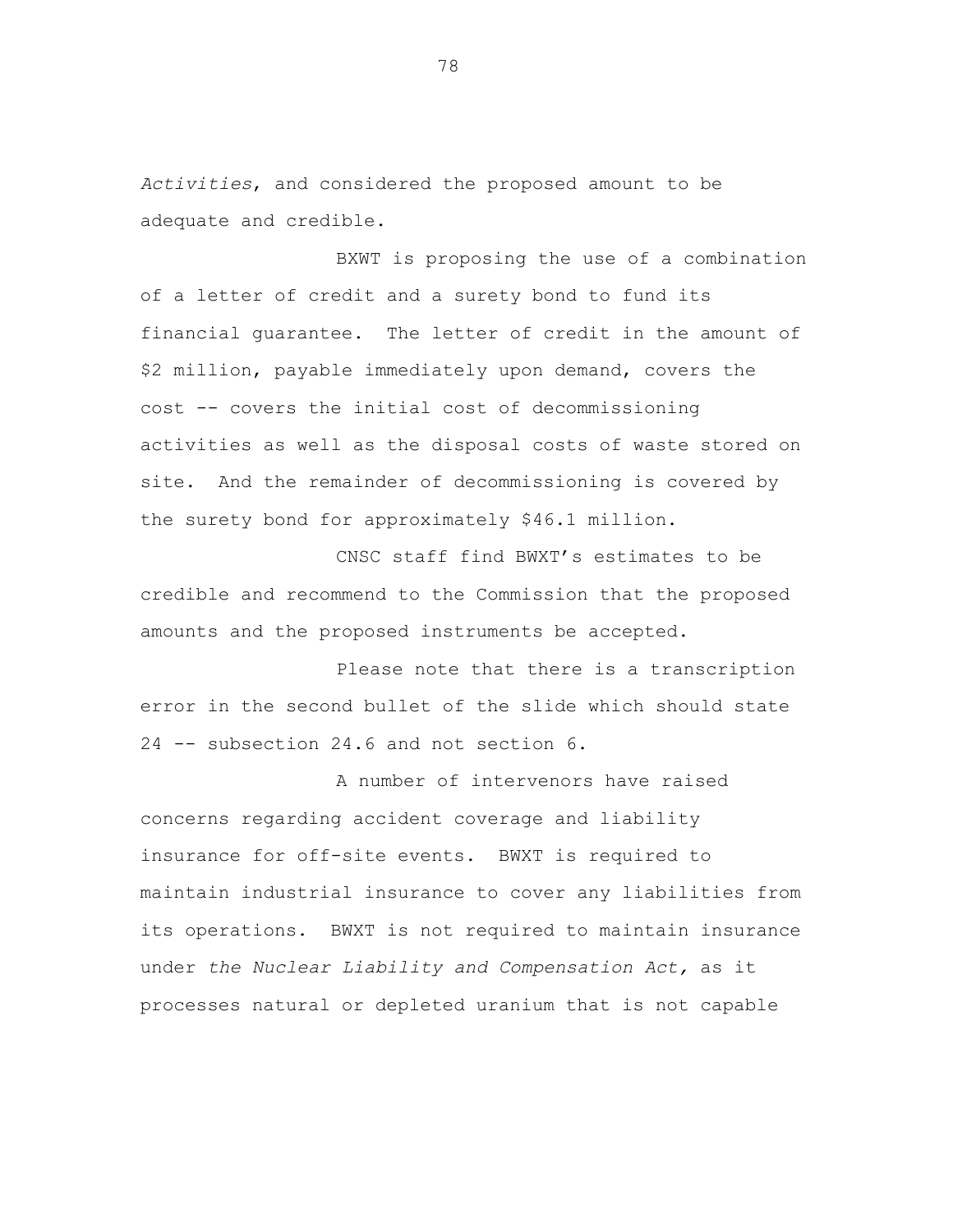of self-sustaining nuclear reaction.

In a very unlikely scenario of an off-site event, BWXT is responsible under the *Nuclear Safety and Control Act* for any remediation.

The Commission reviewed this topic in detail during the December 2013 Commission meeting and CNSC staff would like to point to the minutes from this meeting, specifically paragraphs 100 to 106 which included an action for the licensee to provide confirmation of liability insurance. After the meeting the licensee provided a letter to the Commission confirming accident coverage.

CNSC staff note that accident coverage should not be confused with the current financial guarantee in place accepted by the Commission for the purpose of decommissioning the nuclear facilities at Peterborough and Toronto.

To complete our technical assessment portion of the presentation this slide provides a summary of CNSC staff's assessment of BWXT's request for authorization to conduct pelleting at the Peterborough facility. CNSC staff assessed this request and concluded that the conduct of pelleting operations at the Peterborough facility would remain within the overall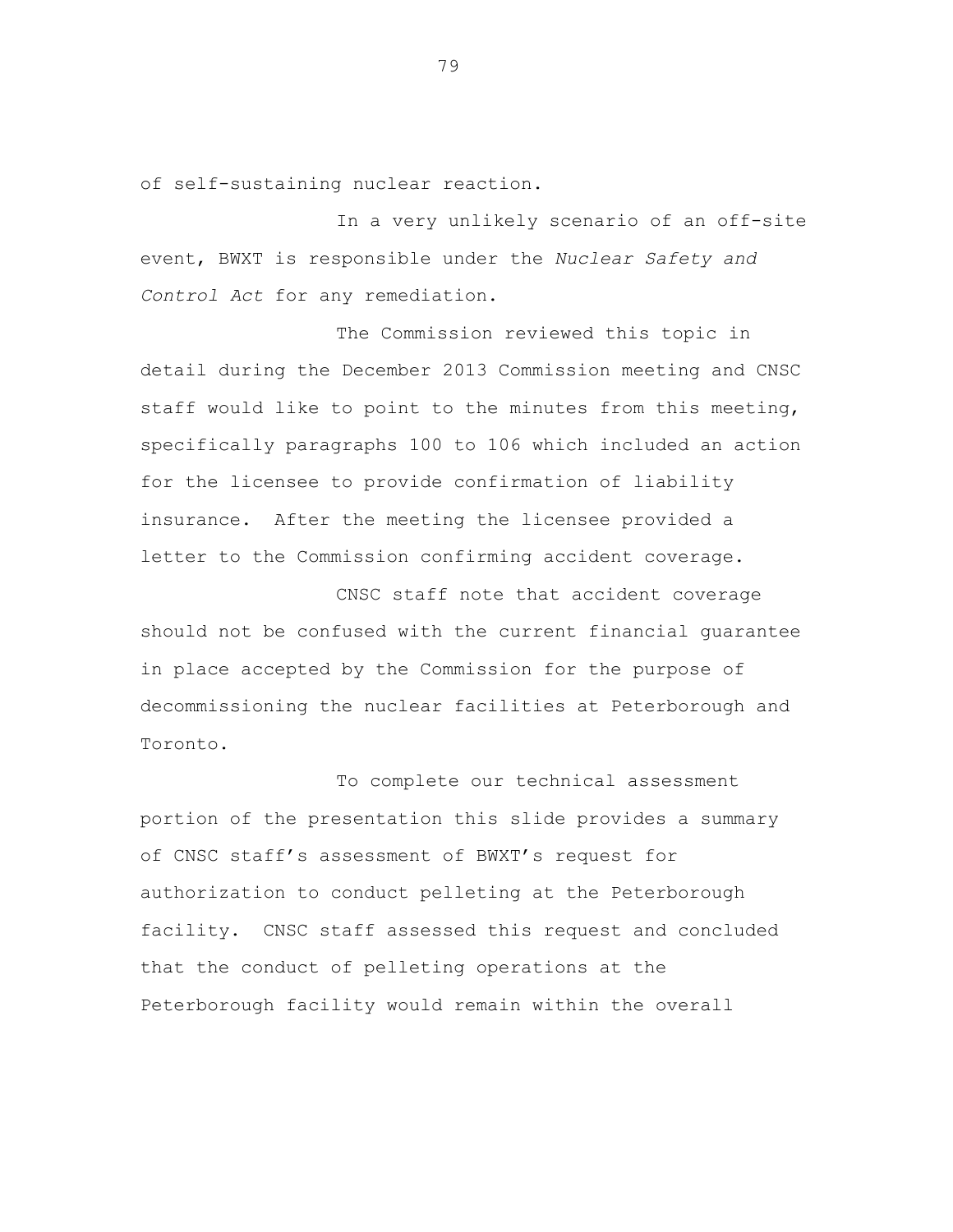safety case for the Peterborough facility.

CNSC staff also assessed the potential effects to the environment from this operation and conclude that BWXT has and will continue to make adequate provisions for the protection of the environment and the health of persons.

CNSC staff assessed that BWXT is capable and qualified to safely implement these changes while ensuring the protection of the public and the environment.

BWXT's current license allows it to design, modify, commission and operate new and existing equipment, including building structural modifications and supporting systems.

BWXT regularly carries out equipment maintenance and commissioning activities. These modifications and examples are listed in CMD 20-H2. For example, the addition of sintering furnace controllers for fitness of service and the construction of a reactor refurbishment facility at Peterborough.

The two facility specific licence conditions that CNSC staff recommend for the Commission's consideration is based on the risk of these changes and the administrative aspects of maintaining adequate regulatory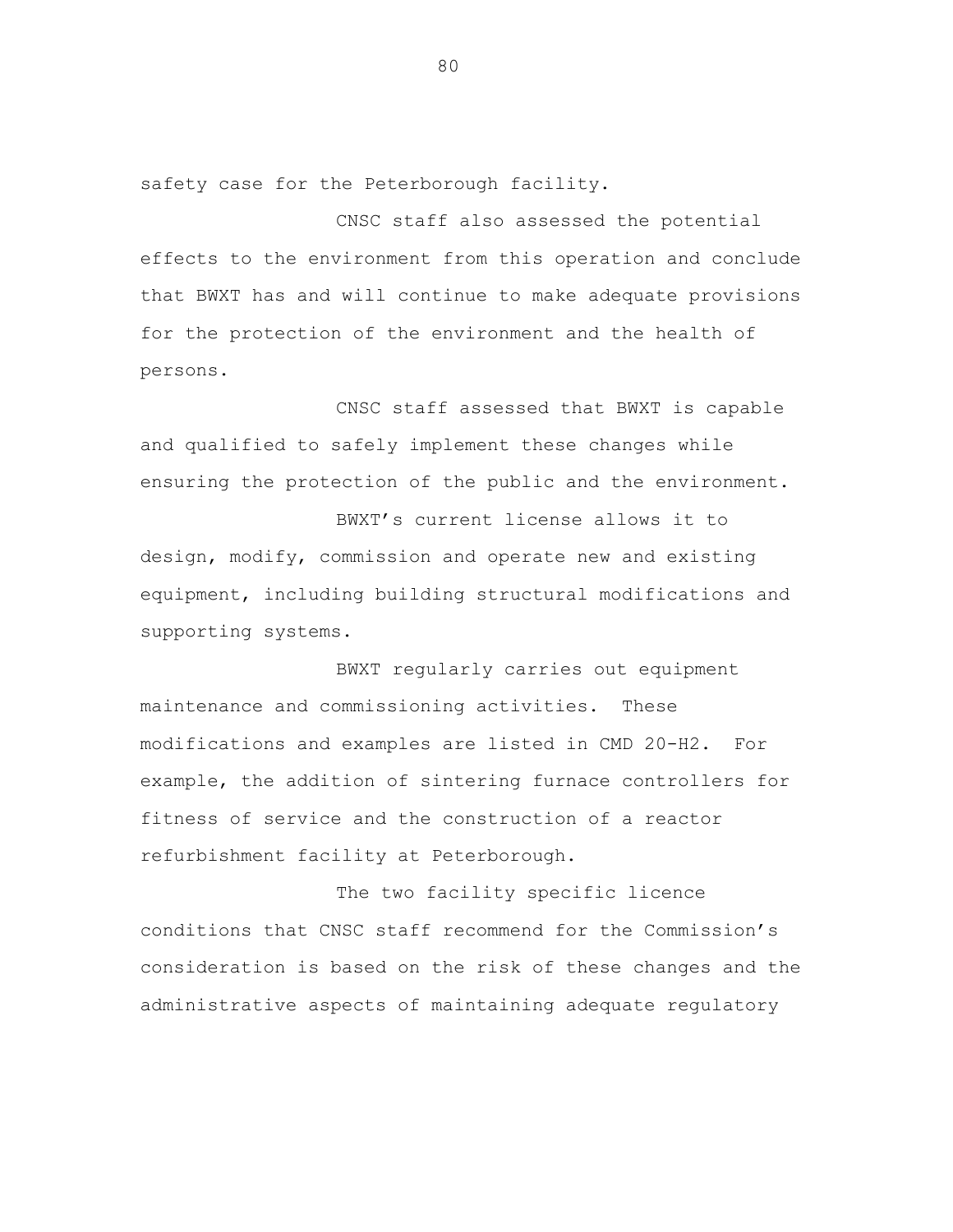oversight. The two conditions will ensure additional environmental monitoring, as well provide adequate regulatory oversight of these proposed changes, if BWXT's request is permitted by the Commission.

The conduct of pelleting is an authorized activity under BWXT's current license and the licensee is capable of making the requisite changes at Peterborough safely.

With that, I will now pass this to Dr. Caroline Ducros who will continue with the presentation. **DR. DUCROS:** Caroline Ducros, for the

record.

I will now provide an overview of the public outreach that was carried out and the participant funding that was awarded, and then I will walk through an outline of the key themes we heard from the interventions received.

A Public Information and Disclosure Program is a regulatory requirement for licence applicants and licensees of Class 1 nuclear facilities, uranium mines and mills, and certain Class 2 nuclear facilities. These requirements are found in REGDOC 3.2.1 *Public Information and Disclosure.*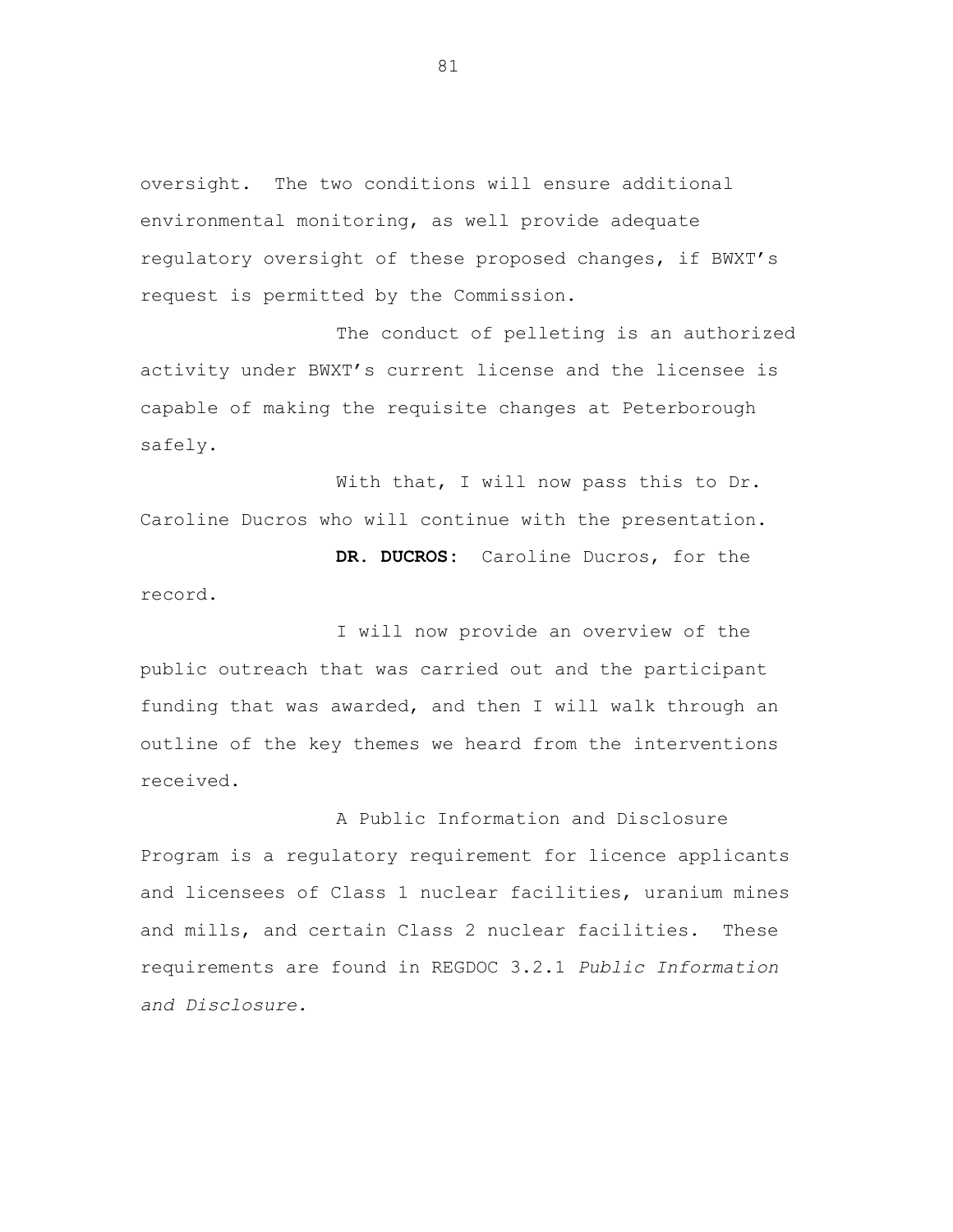CNSC's expectations of a licensee's public information program and disclosure protocol are commensurate with the level of risk of a facility as well as the level of public interest in the licensed activities.

In December 2013 the Commission held a

meeting in Toronto where the licensee's operational performance was discussed. A number of intervenors expressed concerns about the safety of the facility and a lack of public information and awareness. Having heard those concerns the Commission directed the licensee to take action to improve its public information program.

CNSC staff conducted an inspection of the licensee's public information program in June 2014 with enforcement actions directing the licensee to improve the assessment of target audience needs, improved communication products and their frequency, and program improvements related to public feedback.

The licensee took several actions including appointing a dedicated communications manager, creating a new community liaison committee, organizing public outreach and facility tours, additional newsletters targeting local community, an updated website with more information on activities.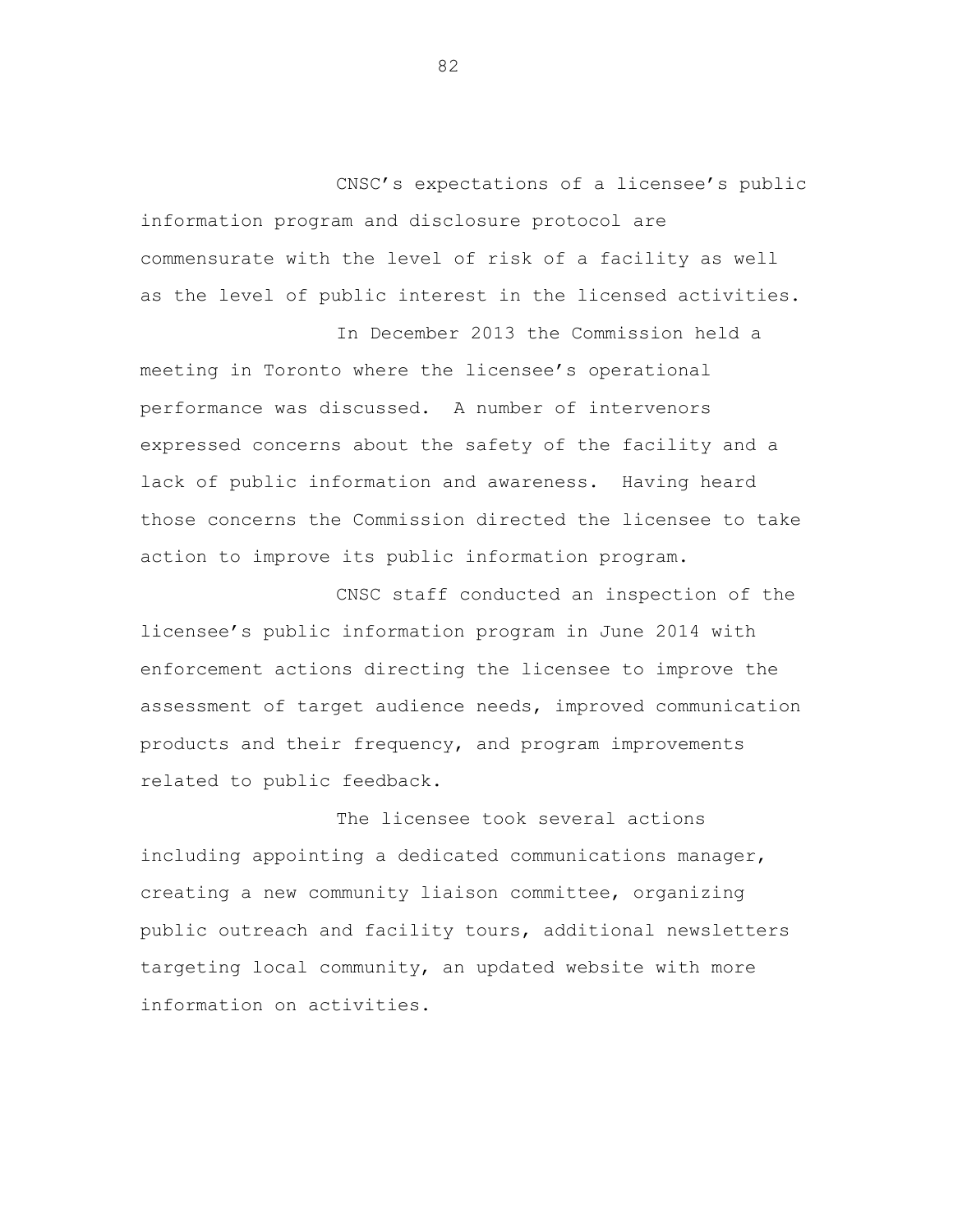The improved PIDP has been in place since 2015 and CNSC staff reported on the progress and subsequent closure of all actions to the Commission as part of the Regulatory Oversight Reports in respective years.

CNSC staff continue to closely monitor the effectiveness of the public information program and the implementation of the action plan as per licensee's commitments to the Commission in November of 2013 Commission Meeting.

Given the concerned citizens in the immediate communities to the operations in Toronto and Peterborough, CNSC staff have an active public engagement plan, including verification of licensee's activities and outreach through the annual compliance reports, participation in most licensee outreach activities including observing community liaison committee meetings, active participation with a dedicated space during licensee community barbeques, visible independent environmental monitoring program campaigns and engagement with local public health officials including the Toronto Public Health and the Peterborough Public Health and the Ministry of Environment and Conservation and Parks to ensure awareness and adequate response to public concerns.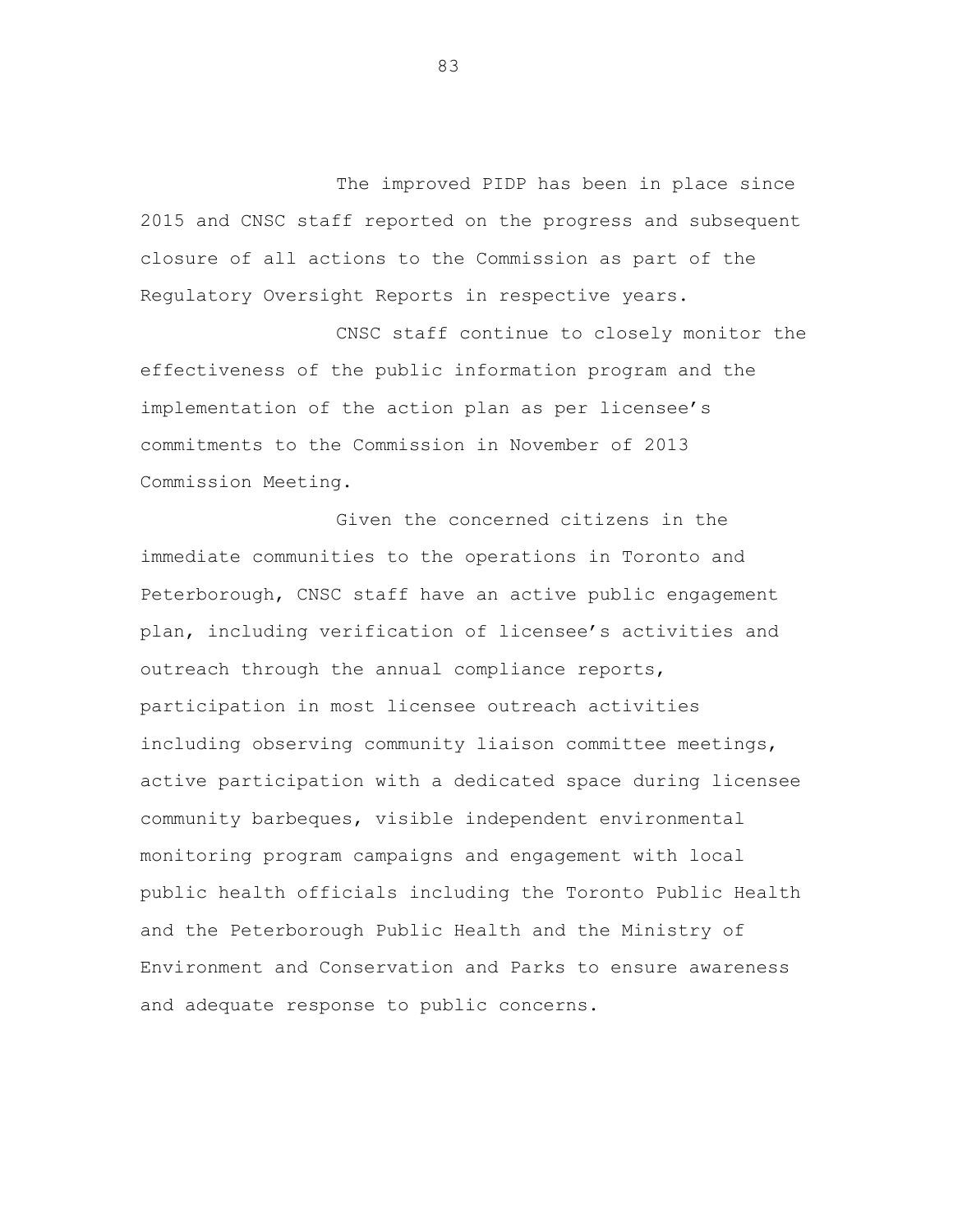CNSC staff will continue to ensure that BWXT's PIDP meets the changing public information requirements to address safety concerns and information requirements.

CNSC staff, as part of this licence renewal, have been conducting regular public outreach throughout the renewal time period in 2019 and 2020. This included notification of the renewal hearing in June 2019.

CNSC staff participated during licensee's summer barbeques in June in Peterborough and Toronto, and again in October during the licensee open houses, also both in Peterborough and Toronto. CNSC staff met several of the intervenors and concerned citizens during these events and have answered questions and provided information on the operations and regulatory oversight of the two licensed facilities.

CNSC staff conducted a webinar in early January and hosted Meet the Nuclear Regulator sessions in both Toronto and Peterborough in the third week of January 2020.

Staff have also provided a significant volume of information through answering questions addressed directly to CNSC staff and information requests provided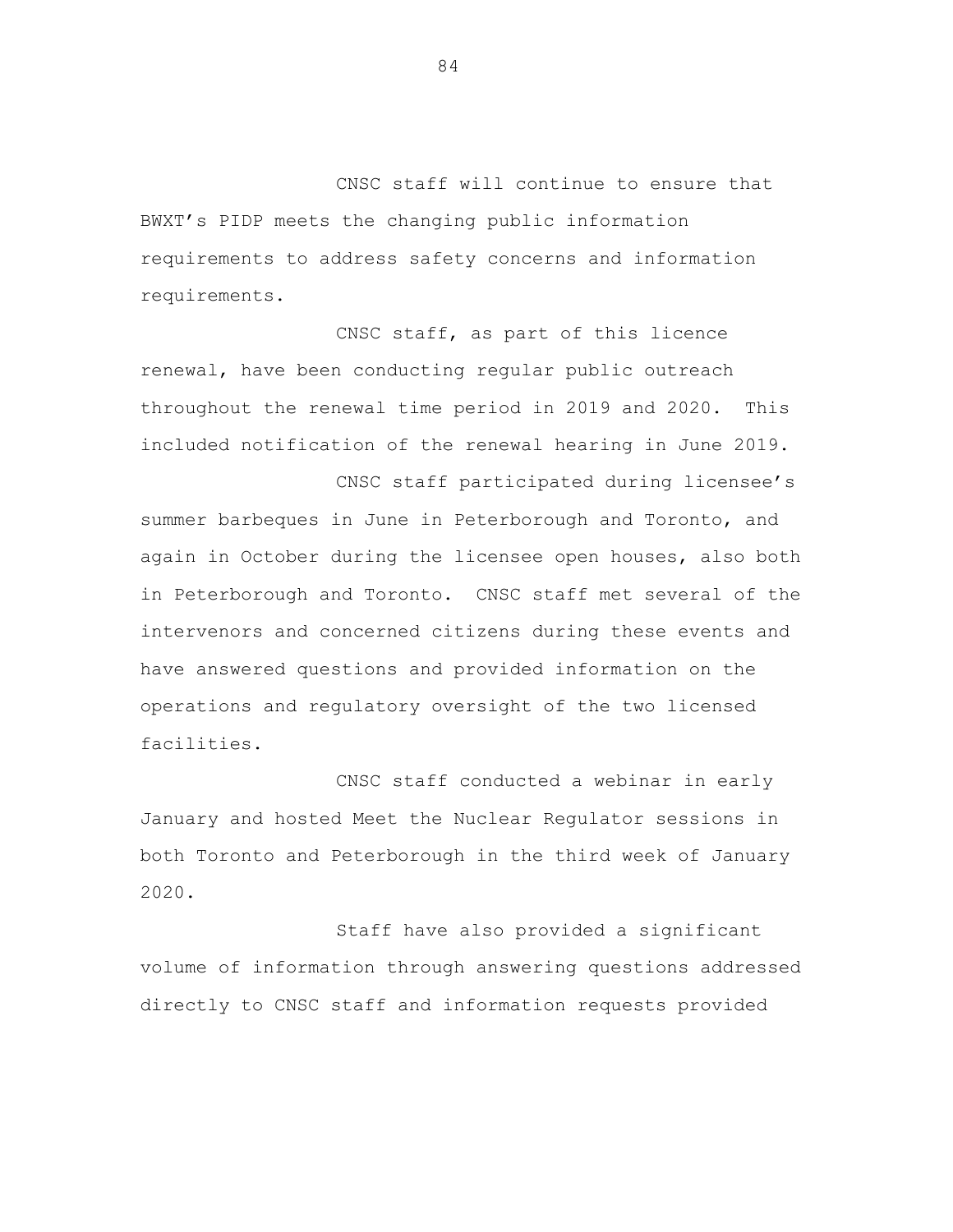and document requests through the information account or through the Secretariat.

CNSC staff have been in regular contact with the staff of peer agencies like the MECP and Peterborough Public Health providing information on any questions or concerns about BWXT's operations.

In addition, CNSC staff have regular communications and interactions with interested indigenous groups who have an interest in CNSC regulated facilities and activities.

The BWXT sites in Toronto and Peterborough are situated on the traditional and treaty territories of many indigenous groups including the Williams Treaties First Nations, Mississaugas of the Credit First Nation, Mohawks of the Bay of Quinte and the Metis Nation of Ontario.

CNSC concluded that the proposed renewal application would not result in any adverse impacts to any potential or established indigenous or treaty rights.

However, CNSC staff conducted a number of engagement activities to ensure that interested indigenous groups could participate in the BWXT license renewal process, including the Commission hearings. This included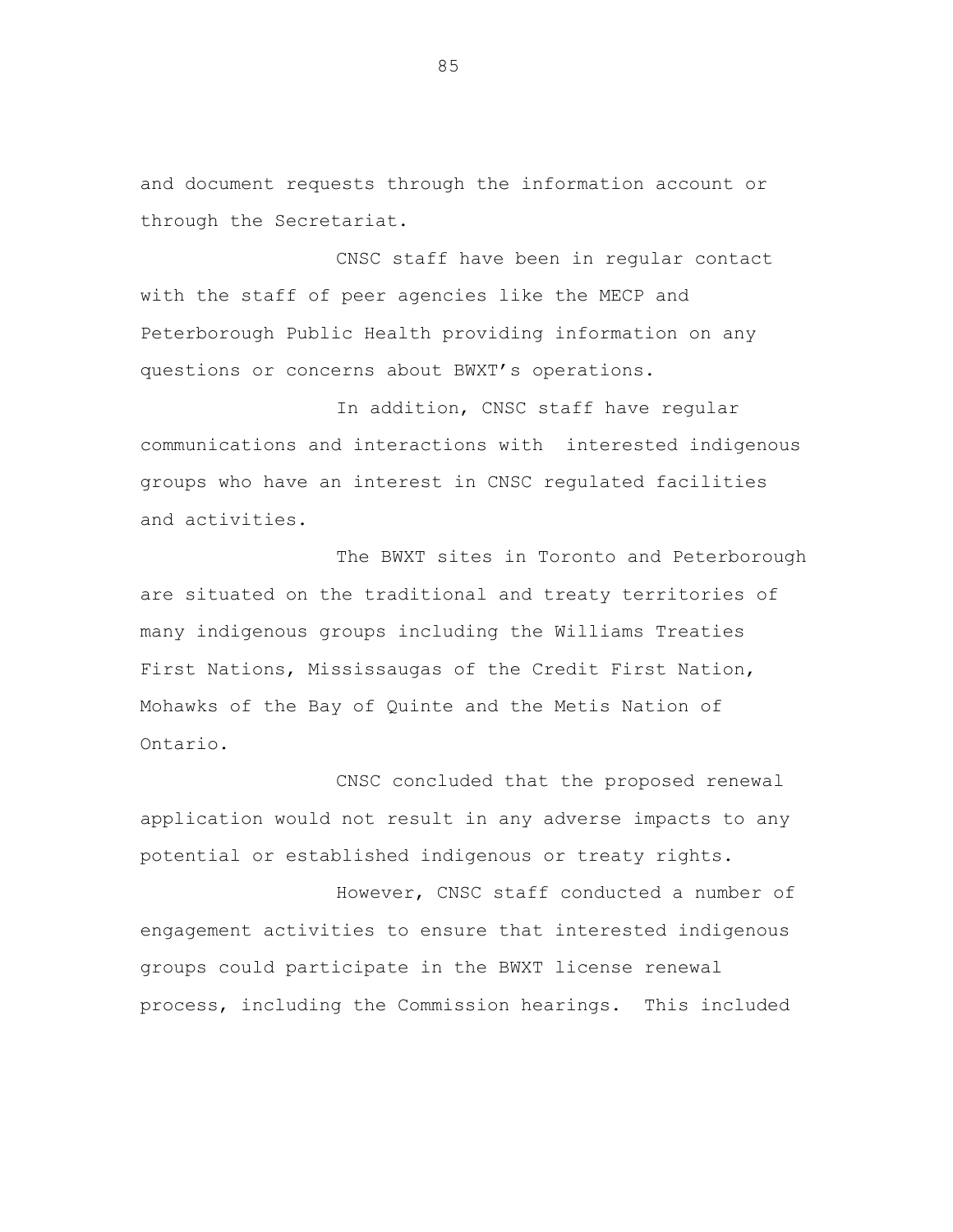letters sent to indigenous groups in April 2019, meeting with interested groups and provision of the Commission member document, and independent environmental monitoring program results, when available, to indigenous groups.

The CNSC Participant Funding Program, or PFP has been implemented to assist members of the public, indigenous groups and other stakeholders in providing value-added information to the Commission through informed and topic-specific interventions. The CNSC awarded \$37,000 to four funding recipients, listed on this slide, to participate in the BWXT licence renewal regulatory process. The PFP recipients are: Citizens Against Radioactive Neighbourhoods, Lake Ontario Waterkeeper, Curve Lake First Nation, Canadian Nuclear Workers Council.

The Secretariat received 248 interventions for this licence renewal application. CNSC staff reviewed each intervention carefully and created a supplemental CMD 20-H2.B which identifies key things present in many interventions. In the annex to the CMD CNSC staff provide responses for many of key themes presented. The general themes are noted and listed on this slide.

I will now pass the presentation to Ms. Haidy Tadros for the CNSC staff conclusions and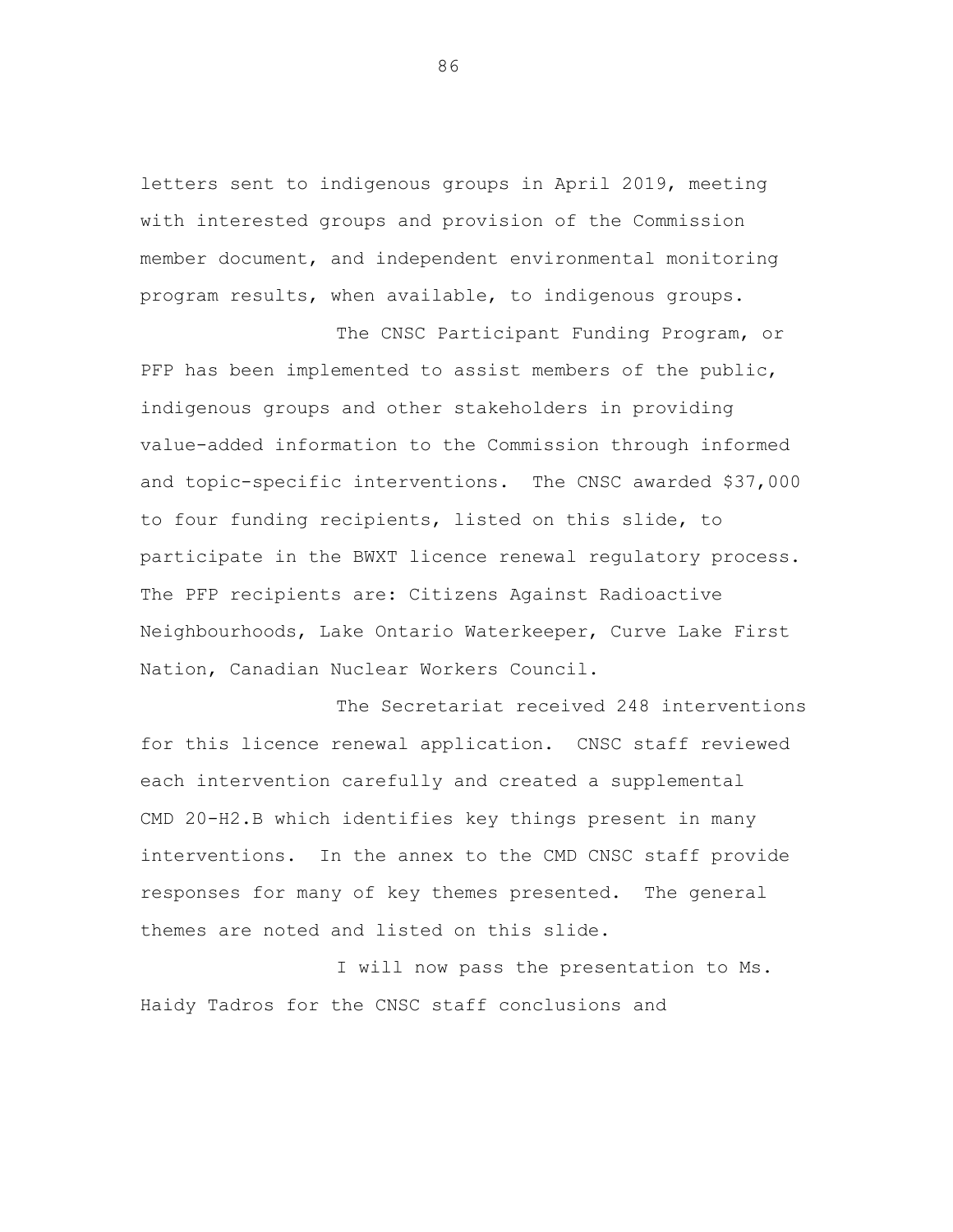recommendations.

**MS TADROS:** This is Haidy Tadros, for the record.

CNSC staff conclude, based on our technical assessment of BWXT's application and supporting information, that BWXT is qualified to carry on the activities requested in its renewal application, and that BWXT's request for authorization to conduct pelleting operations at the Peterborough facility is acceptable.

We are confident that this activity is acceptable for the purposes of the *Nuclear Safety and Control Act* because: the requested activities are within this facility's current operating limits; BWXT has the required management system to implement pelleting operations at the Peterborough facility; the hazards associated with the proposed activities are well characterized and controlled; and, BWXT's operations would remain protective of the public and the environment.

CNSC staff also conclude that: based on the cost estimate for the decommissioning plans that have been reviewed and assessed by CNSC staff, BWXT's proposed financial guarantee and the financial guarantee instruments are credible and acceptable.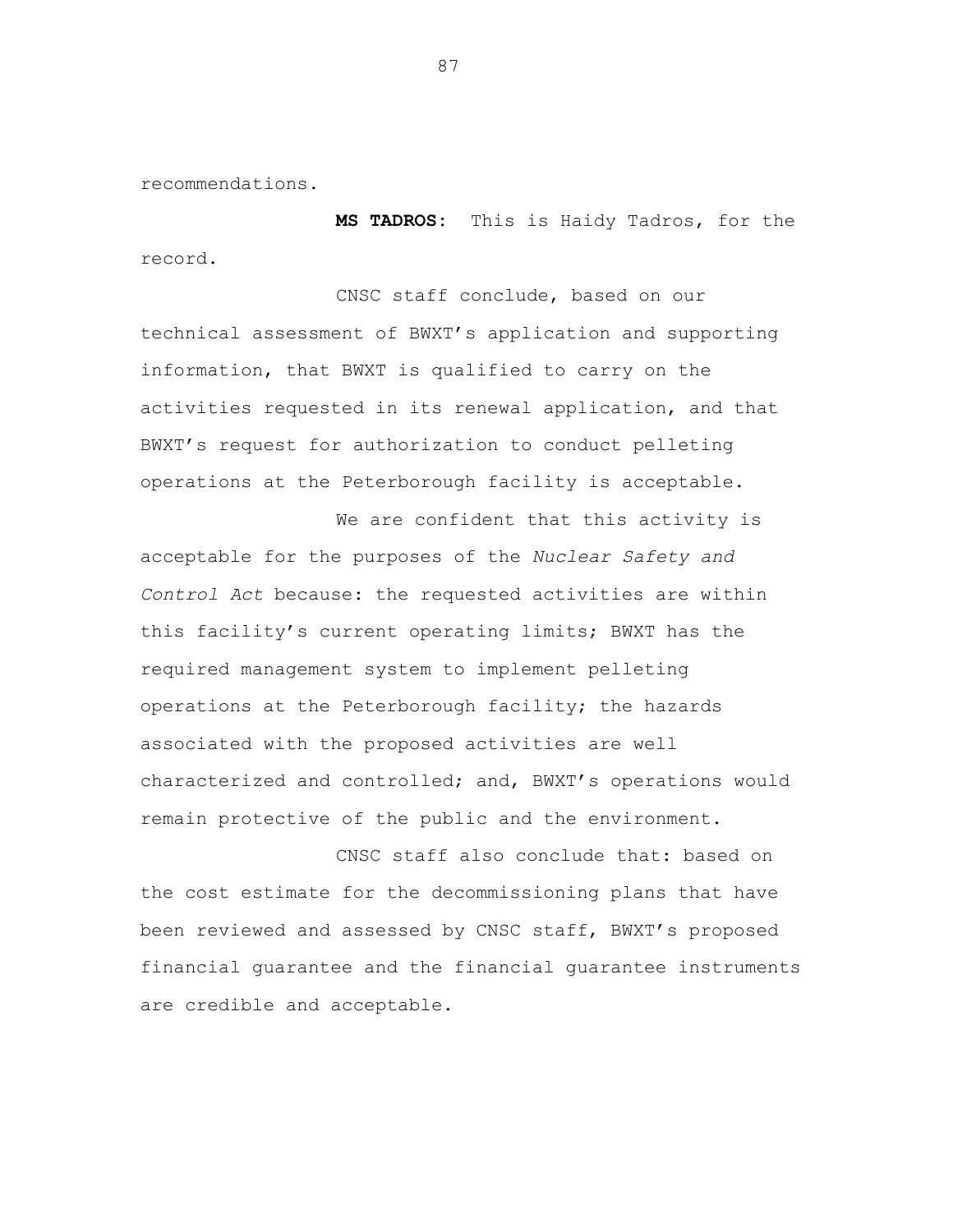Based on the aforementioned conclusions CNSC staff recommend that the Commission renew BWXT's nuclear fuel facility licence for a ten-year period with the proposed licence conditions.

We also recommend that the authorization to conduct the pelleting operations of Peterborough facility be granted.

We recommend the authorization, the delegation of authority as set out in Staff CMD 20-H2, as well as accept the proposed financial guarantee and direct BWXT to provide the original financial instruments within 90 days of the issuance of a decision on this matter.

Thank you very much for your attention. We are available for your questions.

**THE PRESIDENT:** Thank you for the presentation.

We'll take a 15 minute break and then resume with the interventions. So, we will be back at 3:15.

Thank you.

--- Upon recessing at 2:58 p.m. / Suspension à 14 h 58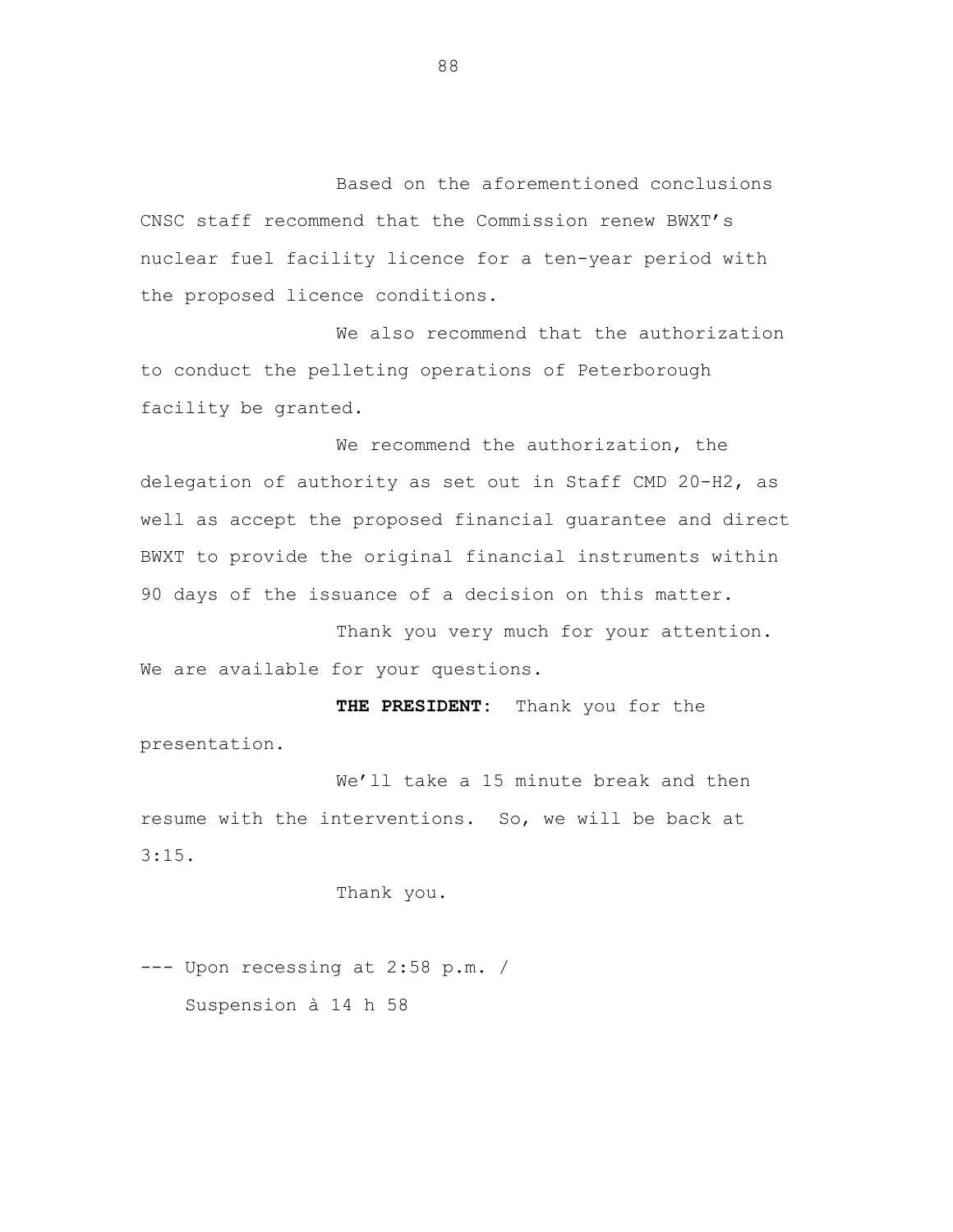--- Upon resuming at 3:15 p.m. / Reprise à 15 h 15

**THE PRESIDENT:** Before we move to the interventions, I would like to make a few additional remarks and clarify a few things.

I wish to emphasize that the Commission is a quasi-judicial administrative tribunal and that consequently it is independent from any political, governmental or private sector or industry influence. In fact, each Commission Member is independent of one another and also independent of the CNSC staff.

Submissions filed for this hearing include recommendations to the Commission. CNSC staff also make recommendations to the Commission, but it is the Commission Members who will render a decision based on all the evidence presented in the context of the hearing process.

The Commission Members are appointed by the Governor in Council on the basis of their achievements in their respective fields of endeavour as well as their excellent reputation amongst their peers.

Our mandate is simple: ensure that the use of nuclear is done in a manner that protects the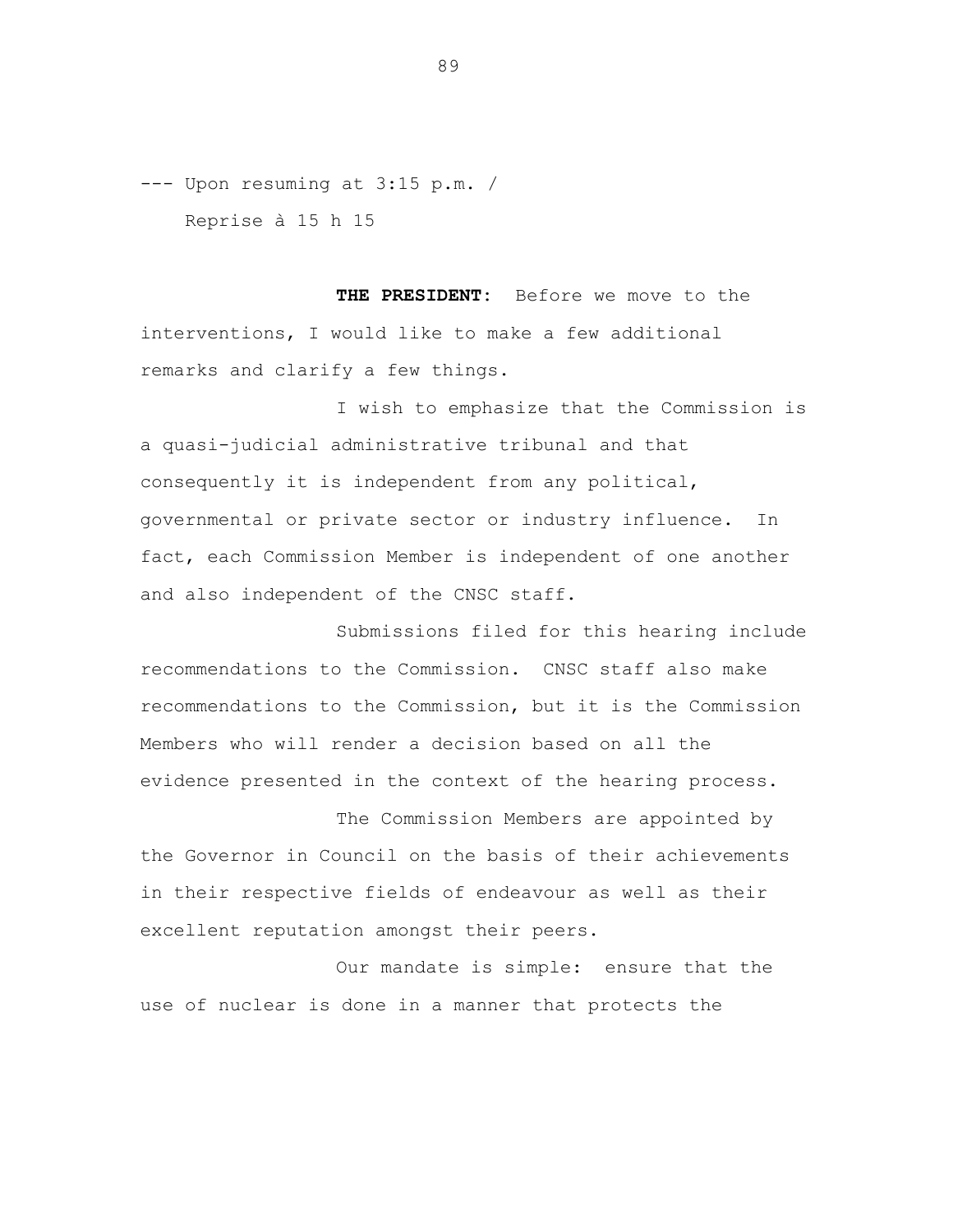environment as well as the health, safety and security of the workers and the public.

I would also like to emphasize that the CNSC has no economic mandate and will not base its decision on the economic impact of a facility. The mandate of the Commission also does not include a requirement that licensed activities have community support, local buy-in, social licence or social acceptability.

While it can be understandable that certain intervenors would seek to require social licence from the companies who wish to operate in their communities, the Commission is not mandated to adjudicate social licence considerations. What the Commission does regulate, with respect to community understanding at least, if not social support or social licence, is the licensee's disclosure to and informing of the local population of the nature of the licensed activities. The hearing will address BWXT's efforts in this regard and the adequacy thereof will be a matter for the Commission's consideration.

Finally, as I stated earlier, the Commission is an administrative tribunal. We are pleased to conduct this hearing in the communities that host the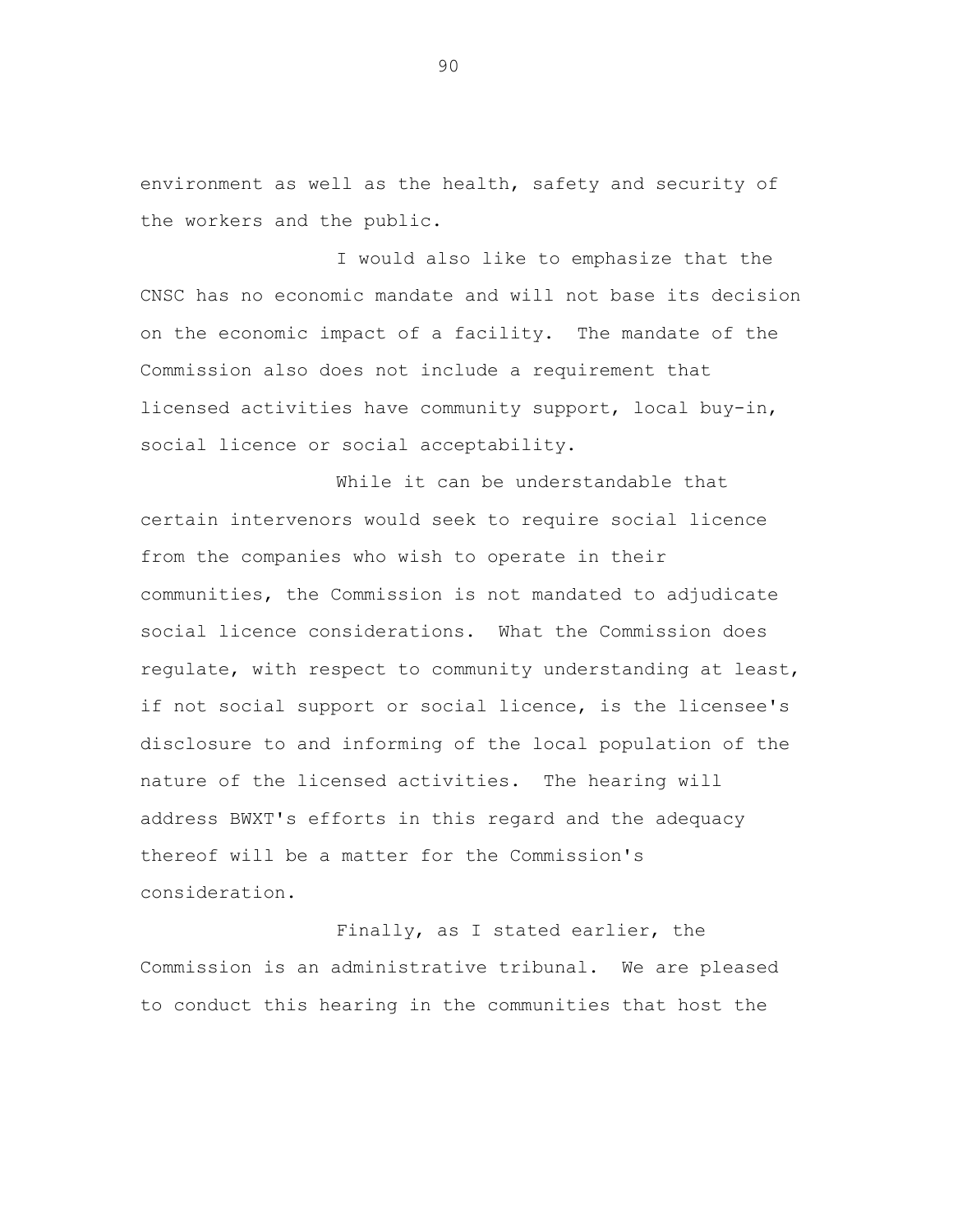facilities where we can listen firsthand to the views and submissions by members of the public and interested persons and probe the issues on the matters we must decide.

The Commission means to conduct a fair, efficient and transparent hearing. To achieve this and in order to hear from everyone who wishes to be heard and to address the issues the Commission must consider, the Commission will insist on a respectful process. As President of the Commission, I want to set the tone from the outset so that we can all be assured of this.

The Commission will treat all participants with respect and courtesy and expects the same from all hearing participants towards all other participants. Please respect the order of proceedings and the importance of one person speaking at a time. I will expect participants to address their questions and comments through me and not to address each other.

There is much ground to cover and the Commission will not tolerate clapping, disparaging personal remarks, disruptive or disrespectful behaviour. The Commission will take the measures it considers necessary to maintain order during the hearing, including limiting the participation of or ejecting from the hearing room any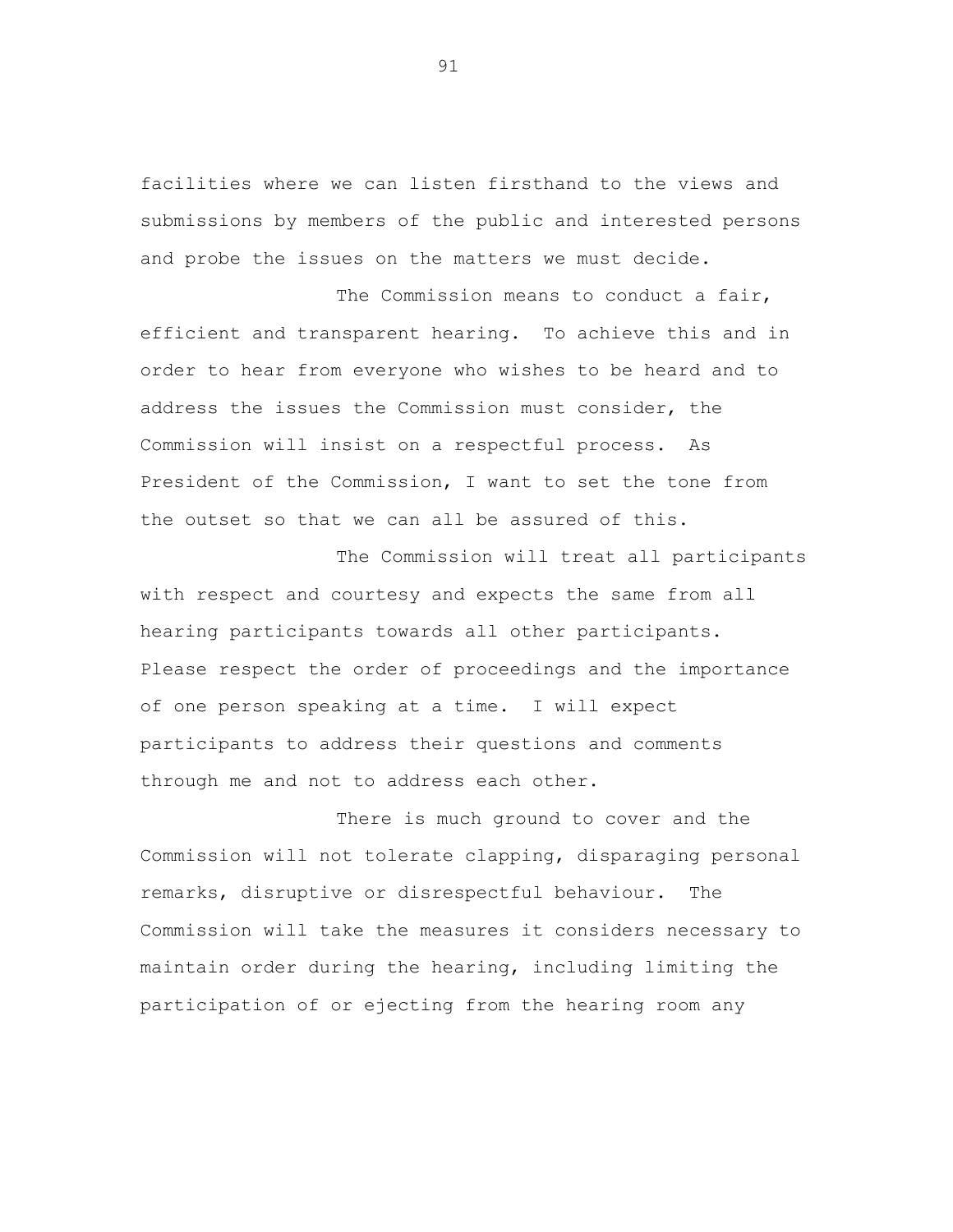person who disrupts the hearing.

The code of conduct for attendance at Commission proceedings is posted and provides clarity on how we will all conduct ourselves. The important issues that have brought us all here will be best able to be fully addressed through an orderly and respectful hearing process.

With those introductory remarks, we will now move to the interventions.

**MR. LEBLANC:** Thank you, Madame la Présidente.

I would like to remind intervenors appearing before the Commission today that we have allocated 10 minutes for each oral presentation and that a question period will follow each of those presentations, for which no time period is ascribed. So I would appreciate your assistance in helping us to maintain that schedule so that we can hear from all 55 oral intervenors.

Your more detailed written submission has already been read by the Members and will be duly considered. There will be time for questions, as I mentioned earlier, after each presentation.

To help you in managing your time, a timer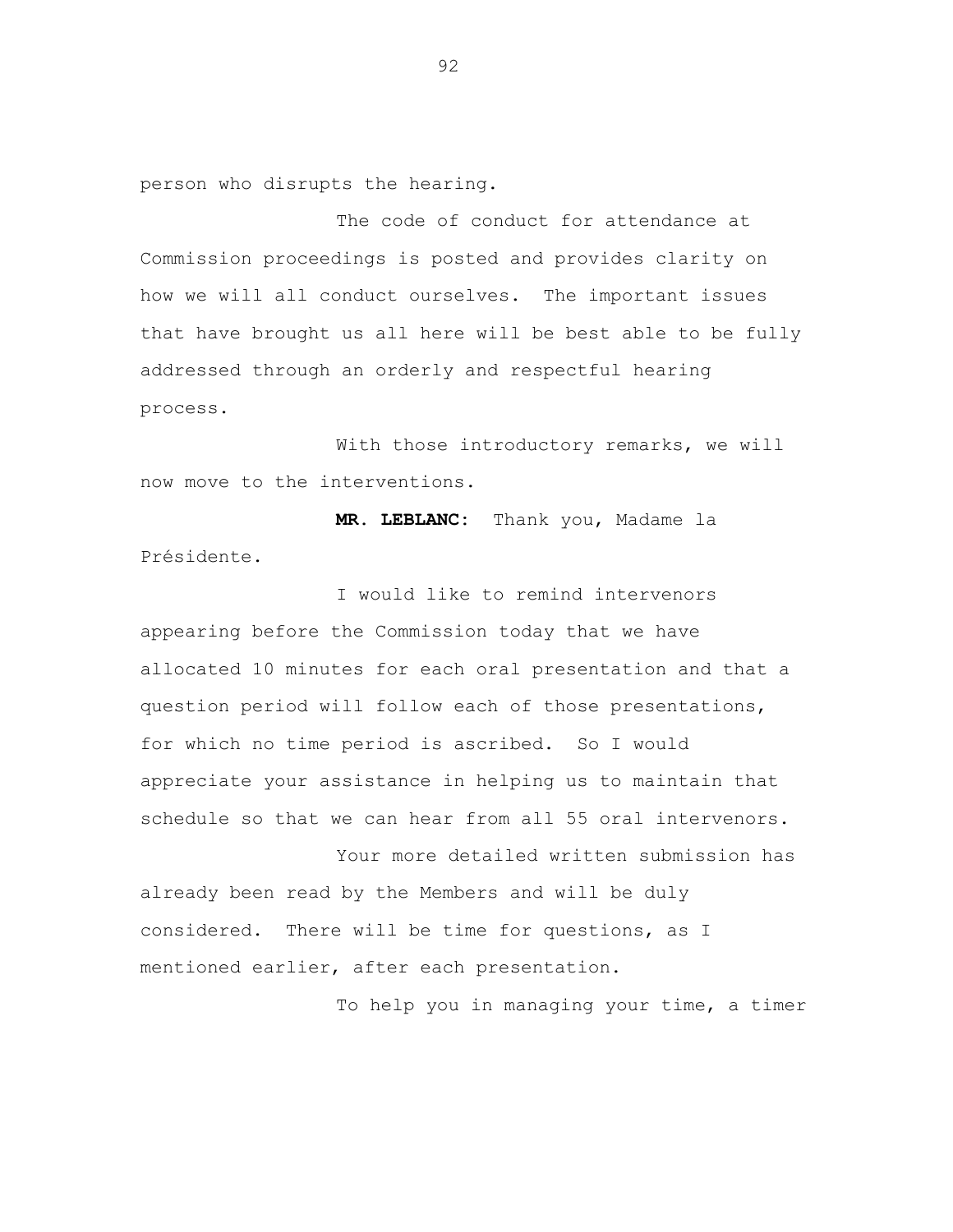system is being used today. The light will turn yellow when there is one minute left and turn red at the 10-minute mark. Thank you.

Madame la Présidente.

**THE PRESIDENT:** The first presentation is by the Canadian Association of Physicians for the Environment, as outlined in CMD 20-H2.104 and 20-H2.104A.

I understand that Dr. Cathy Vakil will present this submission.

Over to you, Dr. Vakil.

## **CMD 20-H2.104/20-H2.104A**

## **Oral presentation by the**

**Canadian Association of Physicians for the Environment**

**DR. VAKIL:** Thank you for the opportunity to participate in these hearings. I am a family physician in Kingston, Ontario and Assistant Professor in the Department of Family Medicine at Queen's University. I am also a Board Member of the Canadian Association of Physicians for the Environment and one of their specialists in the area of nuclear energy and health.

I would like to express concerns about the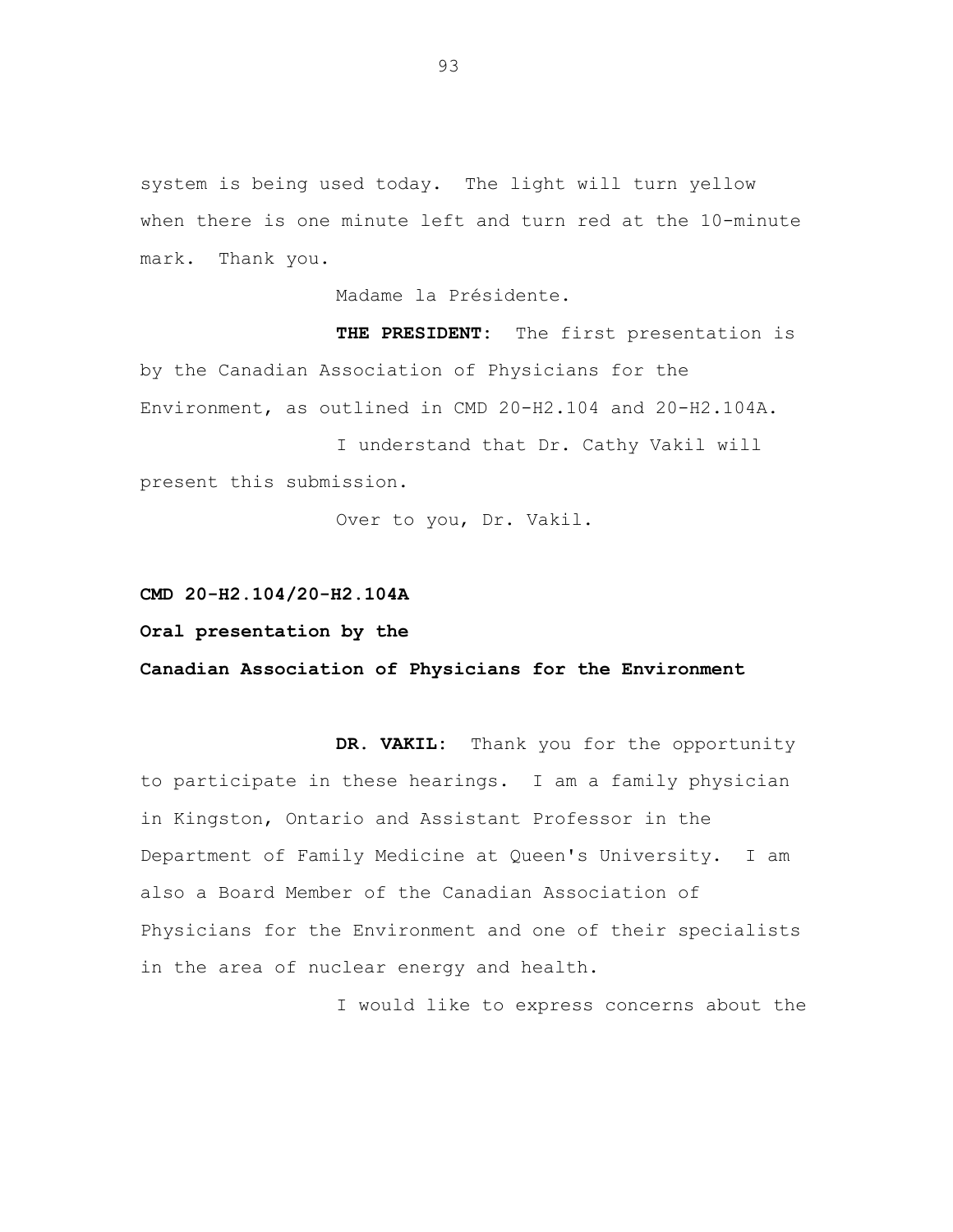recommendation of the CNSC staff to recommend extension of the licence of BWXT Nuclear Energy Canada for 10 more years for their nuclear facilities in Toronto and Peterborough as well as their decision to include uranium pellet production at the Peterborough site.

As I speak, I will address directly the CNSC staff document from February 24th, 2020 because I believe there are false reassurances and false statements in this document and I do have references for studies that I refer to.

Firstly, the CNSC staff minimizes the danger of radiation and especially the radiation emitted by uranium. See items 1 to 4 in the CNSC staff document.

Uranium is an alpha emitter and all alpha emitters are carcinogens. Therefore, uranium is a Group 1 carcinogen according to the IARC. A study done in 2017 on nuclear workers exposed to alpha emitters concluded that alpha emitters, including uranium, are associated with an increased risk of lung cancer even at very small doses.

In many places in the CNSC staff documents, items 1, 2, 11, 12, 14 and 17, health studies that do not show increased rates of illness are mentioned in order to reassure the public that the activities of BWXT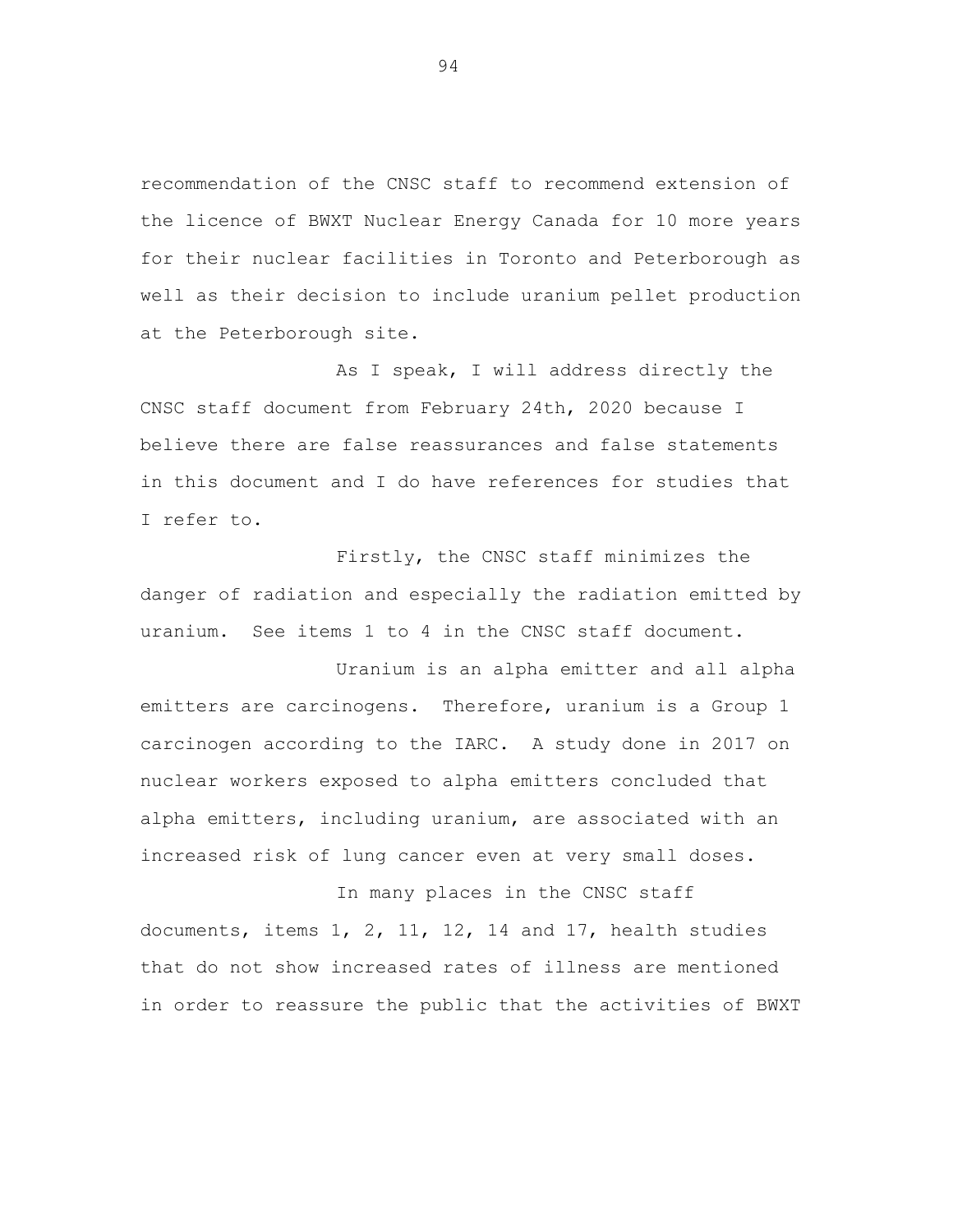are of no risk to them. It requires significantly elevated rates of illness to show up in epidemiological studies due to methodological issues, especially small numbers, so a negative study or lack of statistical significance does not rule out that an exposure is causing illness in a population.

Item 2 states that human health studies do not show a measurable increase in cancer at exposures under 100 mSv, which is false. There have been a number of studies showing elevated risk of cancer in exposures under 100 mSv, including the lifespan study of atomic bomb survivors in Japan. Elevated childhood cancer rates in children X-rayed prenatally at exposures under 10 mSv are well studied.

Two more studies are referenced below, one on U.K. occupationally exposed workers and one a review study with many references of other studies confirming the increased risk of cancer in doses under 100 mSv.

In addition, I have included a link to a website that lists a number of studies that show elevated cancer risk in doses under 100 mSv.

Most importantly, there are no studies on the health effects of uranium in children, who are known to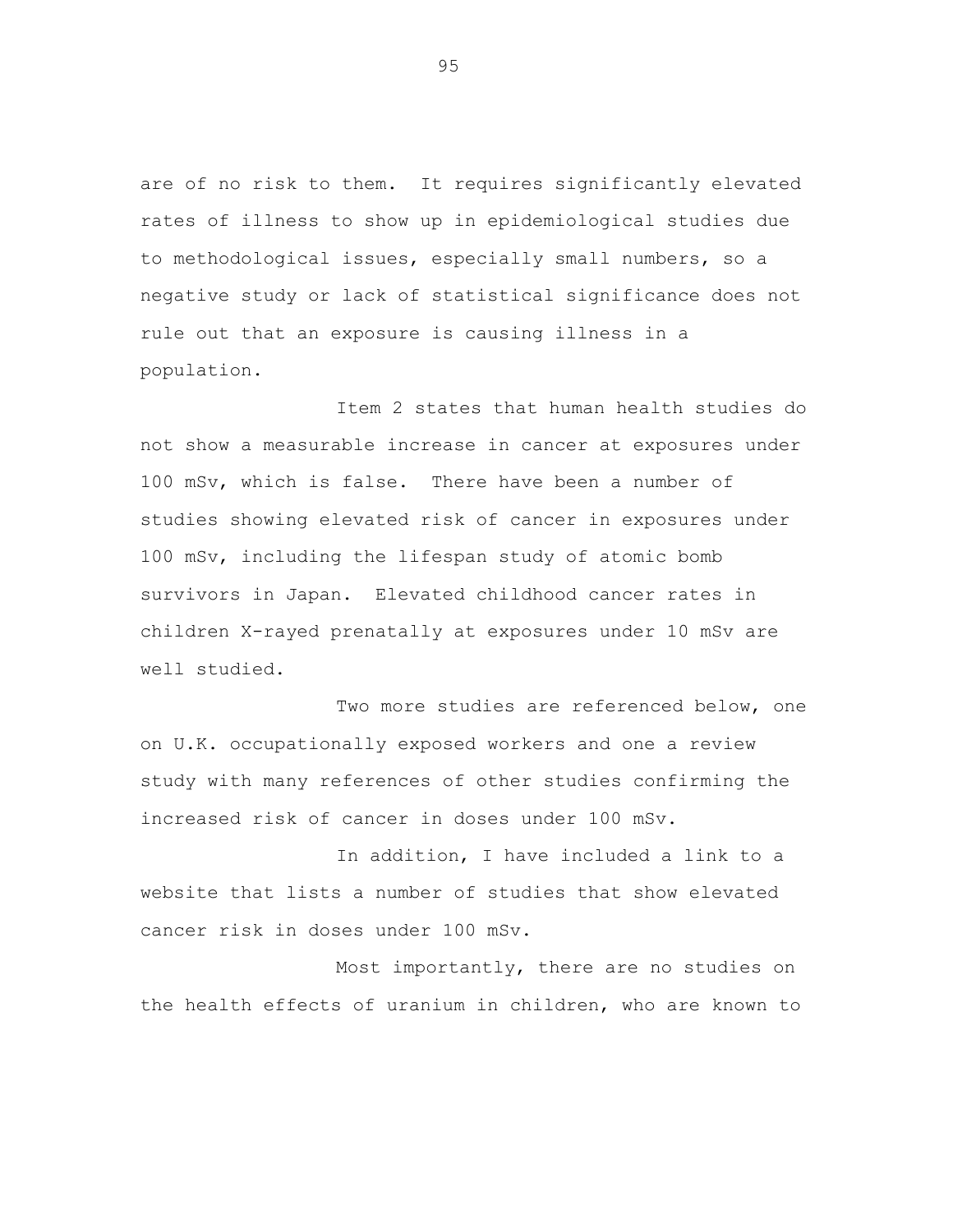be more radiosensitive than adults. Even one DNA breakage from an alpha particle emitted by a uranium atom in the lung can precipitate cancer which may not manifest for decades. All cancers arrive from damage to a single cell, even when the carcinogen concentration is well under the regulatory level, and it is known that even small doses to a foetus can result in childhood cancer.

Item 11 states that no studies show higher risk of cancer in populations living close to nuclear processing facilities. A recent study by the CNSC staff concludes that there are "no large differences in cancer incidences" in Port Hope compared to other Canadian populations. Because of small numbers the study cannot detect small increases in risk, which for people living in these locations are extremely important.

Importantly, the study showed a statistically significant increase in lung cancer in women, which is dismissed in the discussion as being due to smoking, ignoring the fact that exposure to some radionuclides causes lung cancer.

Because of small numbers they combine children 0 to 14 years old together, which would dilute any increase in leukemia in children under five who have been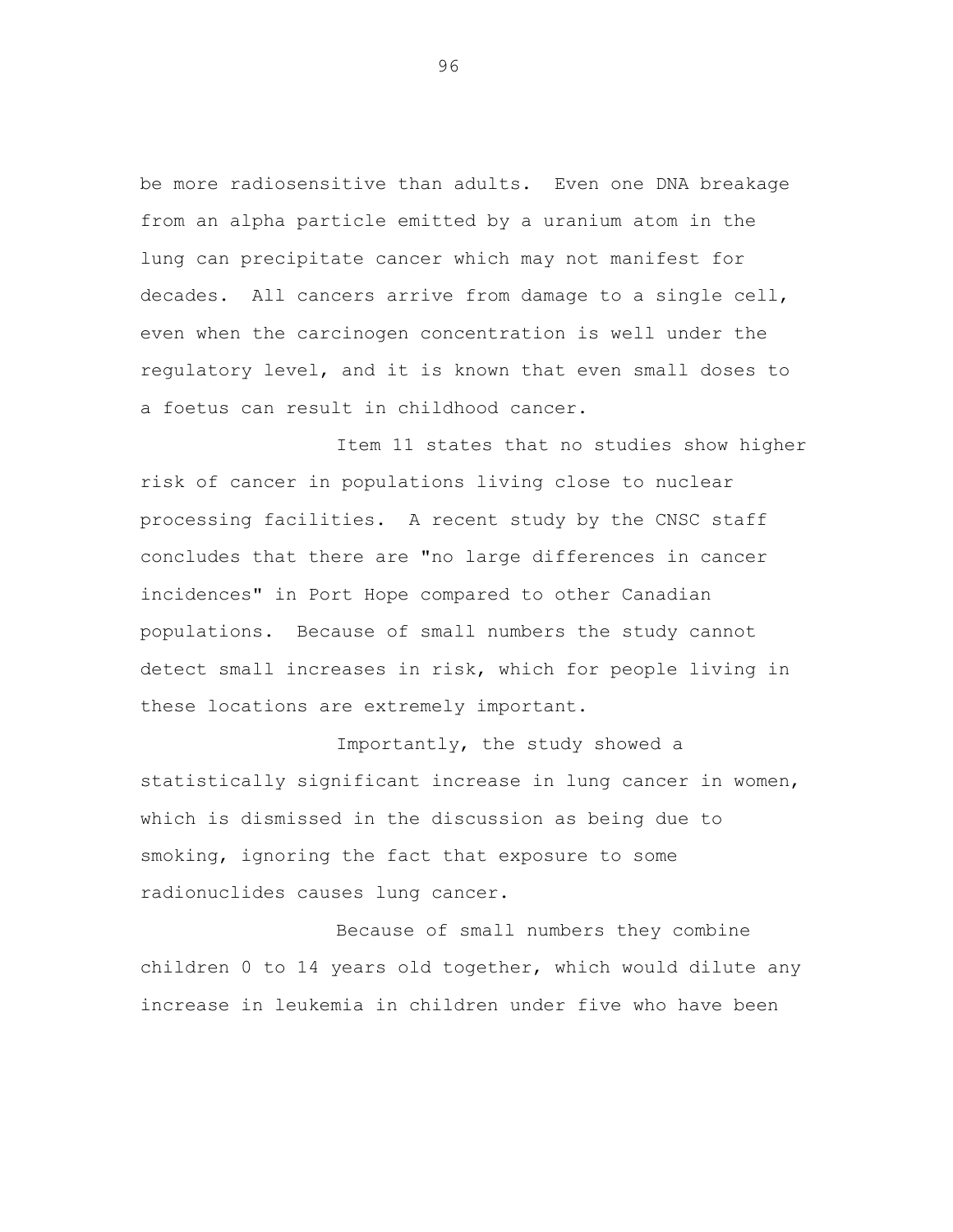shown in other studies to be at increased risk if they live near nuclear reactors.

They also counted cases within 25 kilometres of the nuclear facility when the increase in cancer, especially in children under five, has been demonstrated in studies of populations living within 5 kilometres of a nuclear reactor. So this large radius would dilute any increase present within 5 kilometres.

These limitations make the conclusion that there are no adverse health effects attributable to the nuclear processing facility in Port Hope a false statement.

The legal mandate of the CNSC is to protect human health first and foremost. One of the basic principles of radiation protection is that all unnecessary exposures to ionizing radiation should be eliminated unless there is clear justification. The residents surrounding the BWXT facilities in Toronto and Peterborough are being forced to accept increased health risks with no benefit to them at all, which clearly contradicts basic principles of radiation protection.

Beryllium is also of concern regarding children's exposure to BWXT's emissions in Peterborough. Like uranium, it has not been studied in children. Chronic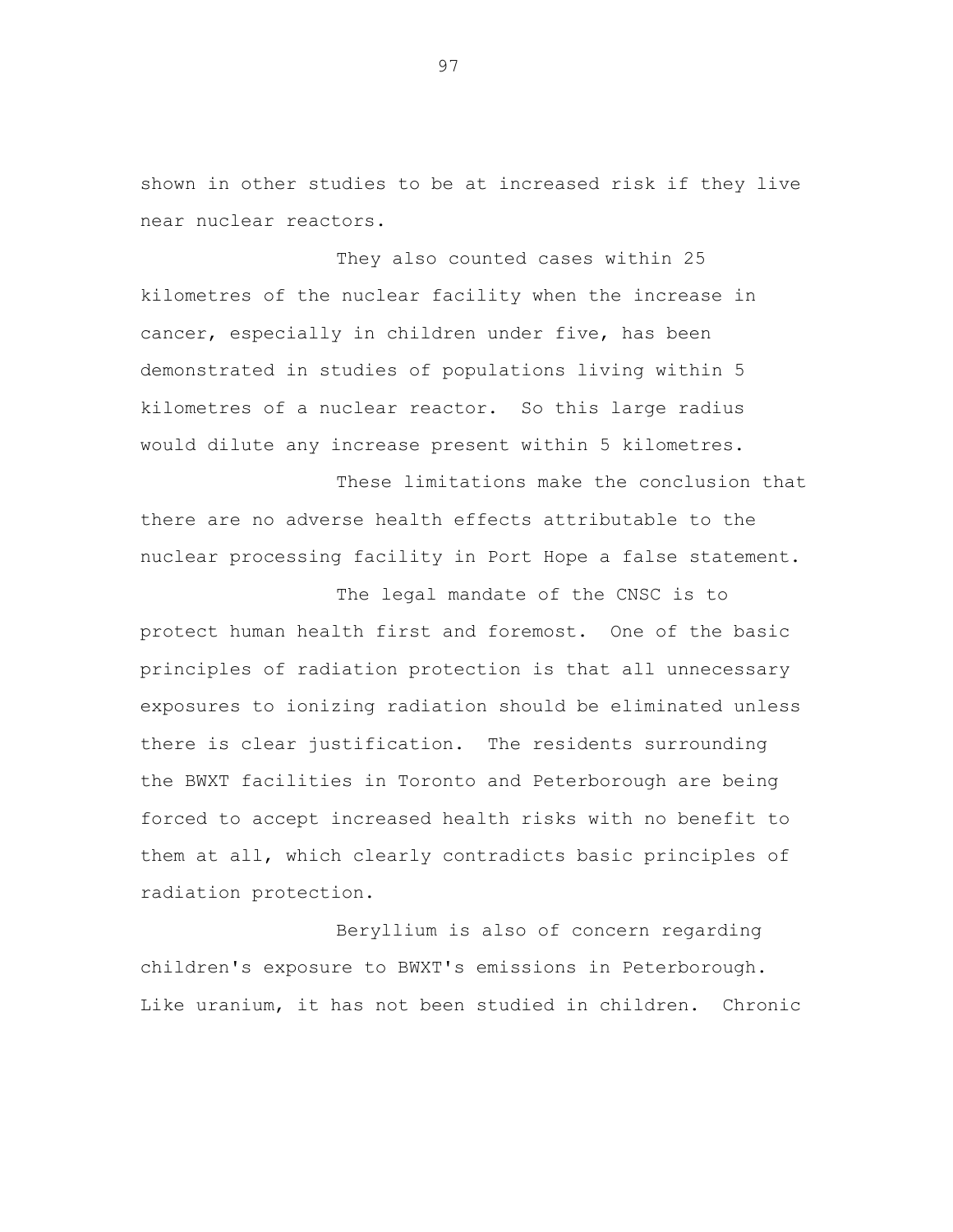beryllium disease is often fatal and can declare itself many decades after exposure ceases. Beryllium is also toxic to the kidneys, liver, heart and nervous system. Based on multiple occupational health studies, the IARC considers beryllium to be a Group 1 carcinogen.

Items 14 and 17 statements about beryllium not causing cancer in exposed workers is false as there are many studies that show this. Community-acquired CBD has been described in some studies in residents living up to 8 kilometres from a beryllium facility. This is concerning, considering the presence of a beryllium facility such as BWXT in the middle of a neighbourhood, as is the case in Peterborough.

For physiologic and behavioural reasons, children are at more risk than adults in almost every toxic exposure. Therefore, items 12 and 15 are of great concern. The CNSC staff admit there were no studies of beryllium in children, that it is unknown whether there is an increased risk for children compared to adults, and that animal studies are inconclusive. They then say that the levels found, though they do not actually monitor them, are protective of human health, including children, and insist there is no risk to children at the Prince Of Wales Public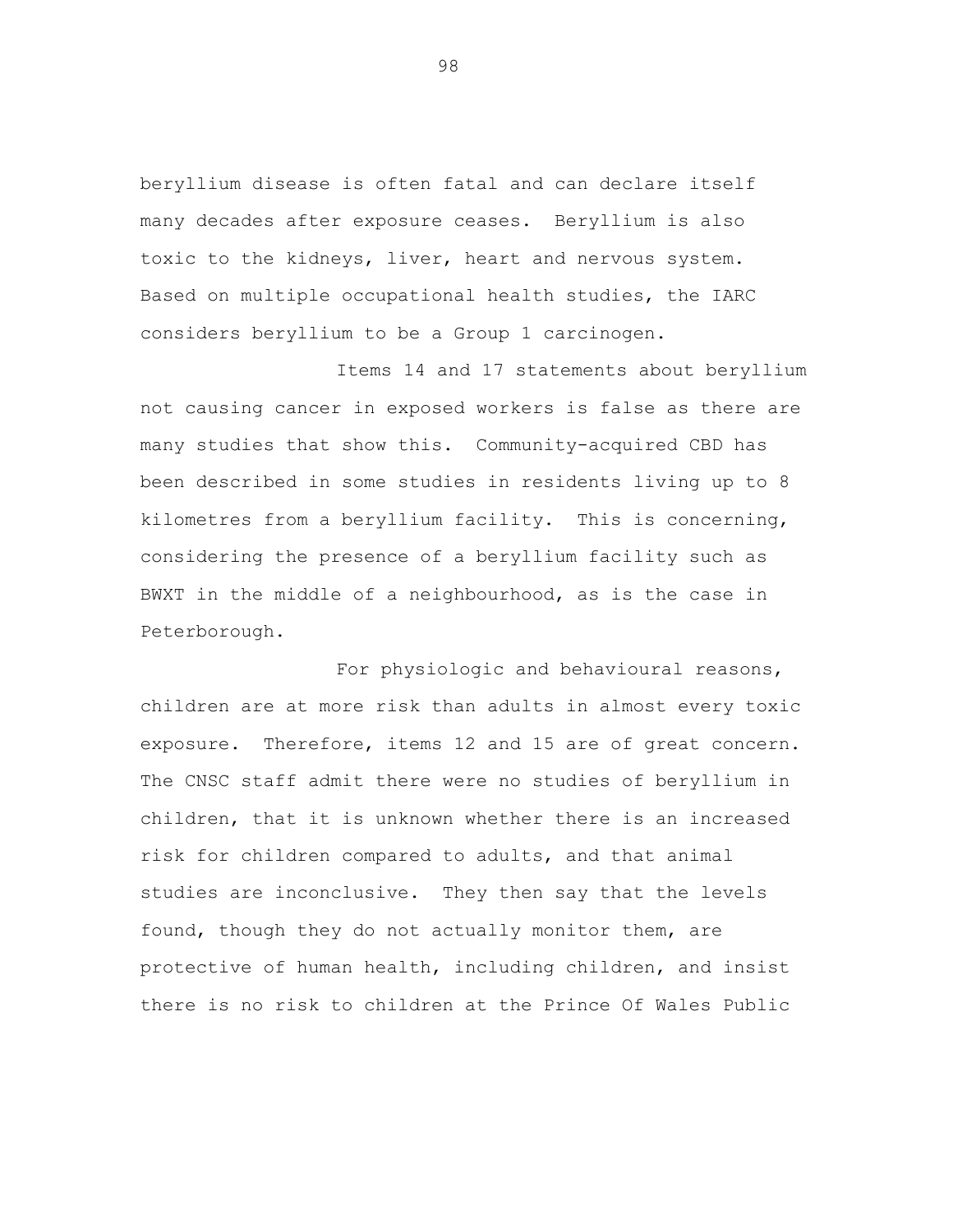School. How can we know that levels are safe if there are no studies in children and if there is no monitoring of soil levels? This is not logical and not reassuring.

As mentioned above, BWXT does not measure beryllium levels in the soil in the surrounding neighbourhood in Peterborough. The only levels taken in the past five years are few measurements done by the IEMP -- by the CNSC in 2014, '18 and '19. These show a concerning increase in soil concentration, particularly the measurements at the school yard.

The CNSC staff say that any accumulation of beryllium in the soil is not from the BWXT facility, Item 32, but give no explanation as to what may be causing it. If this doubling trend were to continue, levels would be over the "safe limit" in a few years, making ongoing monitoring extremely important.

Whatever the cause is of these increased soil levels, it is mandatory that this is explored and corrected, and what is absolutely necessary is that ongoing, frequent monitoring is essential to make sure these children are safe. Because we know nothing about the effects of beryllium on children, caution is mandatory. Uranium levels are measured at the BWXT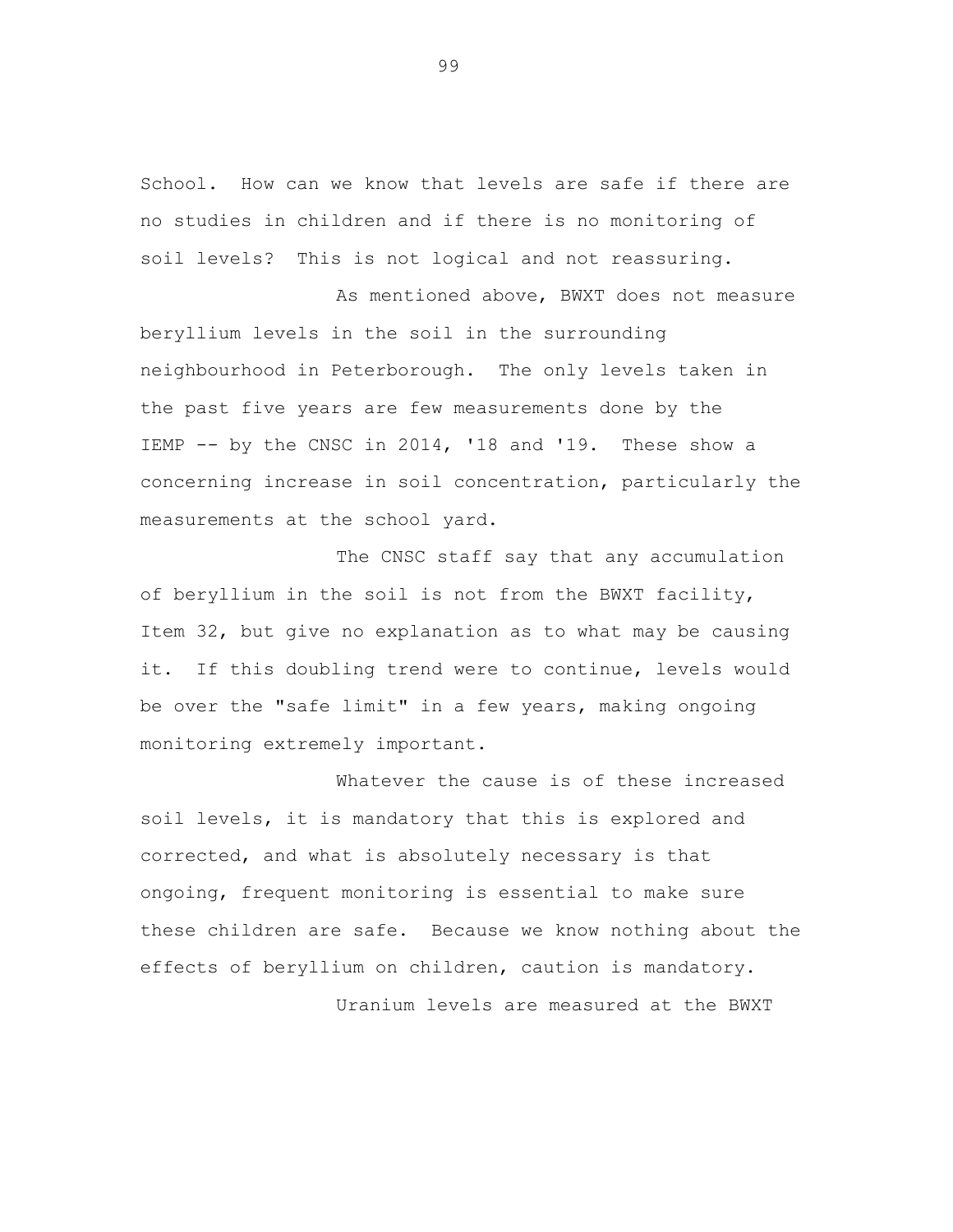plant in Toronto and in the neighbourhood soil surrounding it. According to BWXT's annual compliance monitoring reports, in Toronto soil levels are measured once a year in only 14 locations in the residential neighbourhood surrounding BWXT and the exact locations are not evident in the report. It is very possible that this method of measurement could miss a large reading somewhere in the residential area which could cause an increase in health risk to local residents.

> **MR. LEBLANC:** Excuse me, Dr. Vakil -- **DR. VAKIL:** Yes...?

**MR. LEBLANC:** -- I am going to give you a few more minutes, but if you could just diminish the pace, the interpreters cannot follow you.

> **DR. VAKIL:** Oh, okay. Sorry. **MR. LEBLANC:** Okay. Sorry. **DR. VAKIL:** Sorry. **MR. LEBLANC:** So I will stop the clock and

let you go.

**DR. VAKIL:** Okay.

**MR. LEBLANC:** Thank you.

**DR. VAKIL:** Although I have talked about the importance of monitoring here, the fact is that if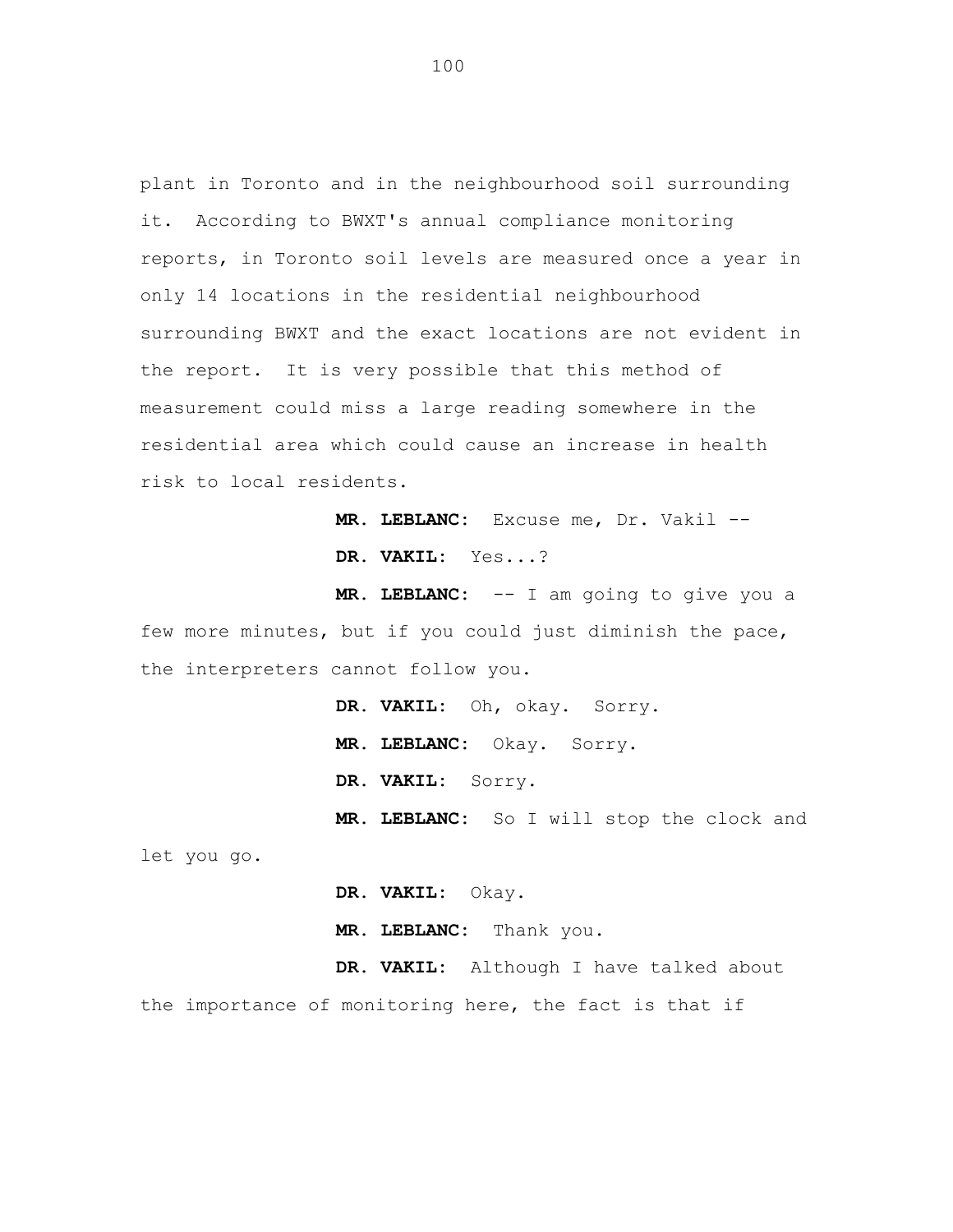there is a breach in the emissions barriers of beryllium or uranium in the stacks and a subsequent elevation of air and soil concentration in the neighbourhood, monitoring is too late, the exposure has already happened. The fact is that breaches occur, accidents happen and mistakes are made.

Examples are Shield Source Inc. in Peterborough where the company underreported tritium emissions manyfold for 10 years and levels reached more than double allowable levels. Similarly, at SRB Technology in Pembroke, local groundwater and soil tritium levels reached up to 80 times allowable levels in 2006 due to error.

These errors caused increased exposure to tritium in local populations and the health effects may never be known. If a mistake is made regarding the in-stack beryllium or uranium measurements and there is inadequate or no soil monitoring in the neighbourhood, the public would be exposed to high levels of beryllium or uranium until the mistake is noted and rectified, which would be too late.

## Recommendations:

The CNSC should deny BWXT a licence until it presents a reasonable plan for regular frequent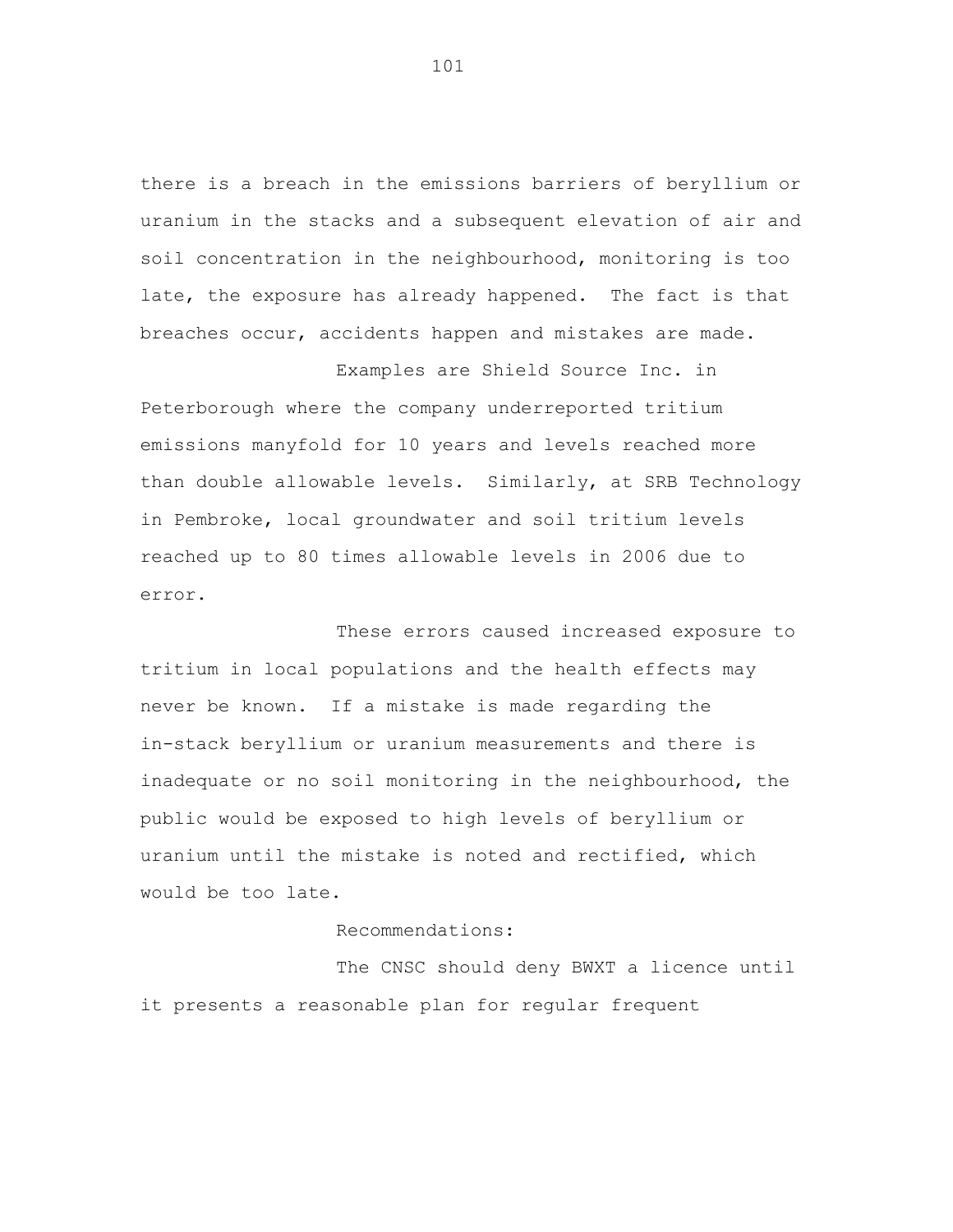monitoring of beryllium soil levels in the neighbourhood surrounding the facility of the Peterborough site, especially on the school grounds.

BWXT should also be required to present an explanation for the increased soil levels of beryllium on the schoolyard found by the CNSC IEMP and to reveal a plan to immediately remediate the cause of this increase in soil levels.

The CNSC should deny BWXT a licence until it presents a reasonable plan for regular frequent monitoring of uranium in the neighbourhood surrounding the facility at the Toronto site, especially at playgrounds and schools in the vicinity, and similarly at the Peterborough site if uranium pelleting should occur there.

The CNSC should consider moving all nuclear operations, including uranium pelleting and fuel bundle assembly to sites far away from where people live, similar to what is done in other countries, instead of in the middle of cities, in residential neighbourhoods and near schools.

Thank you.

**THE PRESIDENT:** Thank you for the presentation.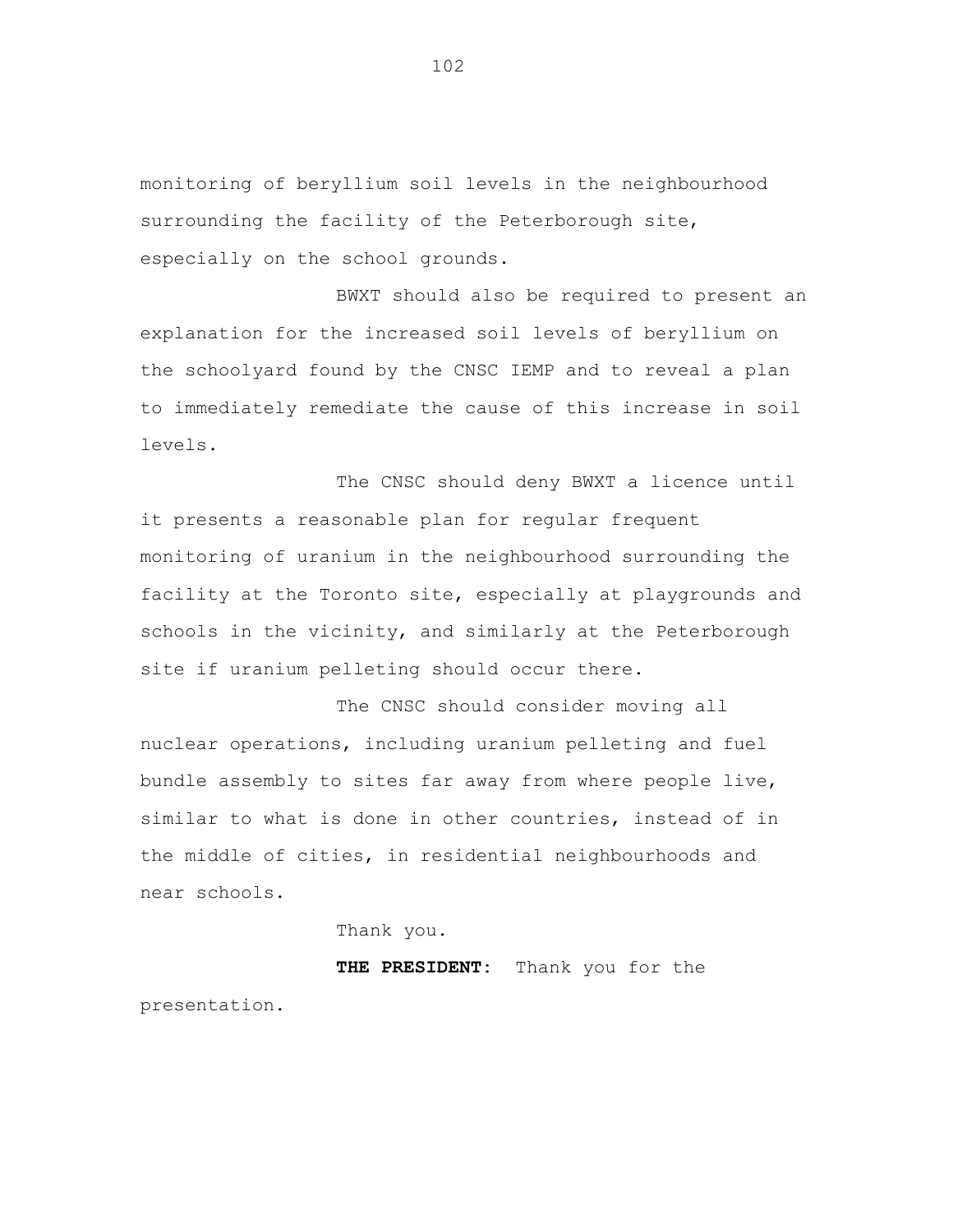We will start with you, Dr. Demeter.

**MEMBER DEMETER:** Thank you very much. Thank you for your presentation. The beryllium issue I will be discussing at length through many of the intervenors and asking questions related to the same themes that you brought up.

I wanted to put some perspective on radiation dose and I think it's important to understand how the radiation dose was calculated to the public for this facility. Maybe if CNSC could speak to how that was calculated and if it included gamma, alpha and beta, and whether it included source -- specifically for uranium and the biokinetics. And then after they tell us how that was -- what the methodology was, then we will talk about the published result in the CMD and give that some perspective on what amount of radiation that is compared to other things that people can understand.

So maybe if CNSC could walk through how they calculated the public dose, both internal and external.

**MS TADROS:** Haidy Tadros, for the record. So I think your question is in two parts. The first one is with regards to how we calculate the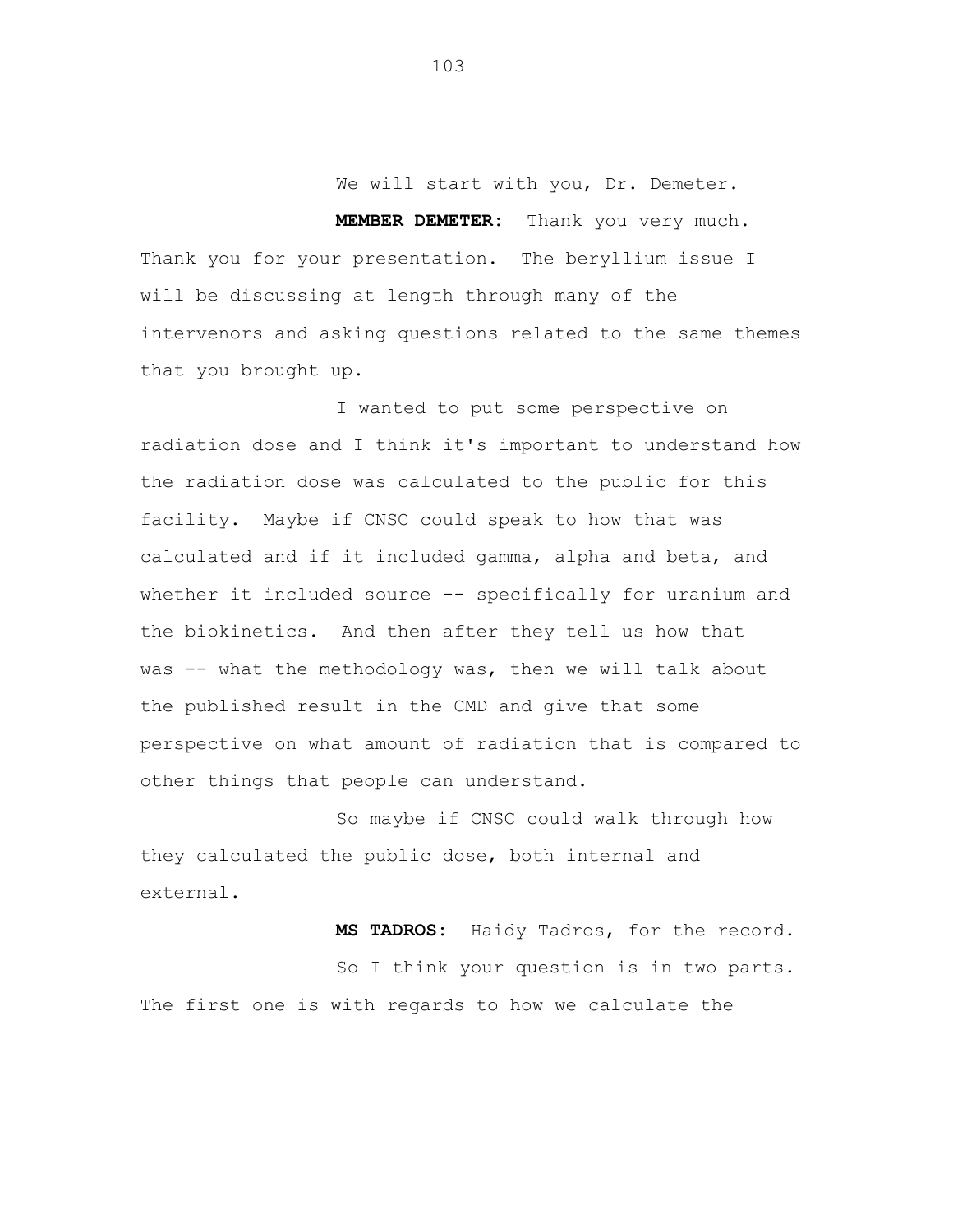public dose and the second one was the biokinetics of uranium.

**MEMBER DEMETER:** I wanted to get some specificity that the public dose includes both an external component and an internal component and that internal component is specific to the compounds that are coming out of this plant, uranium for example, and that includes the biokinetics. Confirm that.

**MS TADROS:** Thank you. Haidy Tadros, for the record.

So I will ask our environmental protection specialist to take the public dose and how that is calculated and what is included in that. And we may need to also call for our internal dosimetrist who is in Ottawa to complement that response as well.

**MS SAUVÉ:** Kiza Sauvé, for the record.

So I'm going to give the overview and then we will turn to our dosimetry specialist in Ottawa.

But the public dose includes the gamma at the fence line -- and I have lost my train of thought. So we are going to turn to Bert and then we can come back and add on anything more. So if we can go to Ottawa, please.

**MR. THÉRIAULT:** Bertrand Thériault, for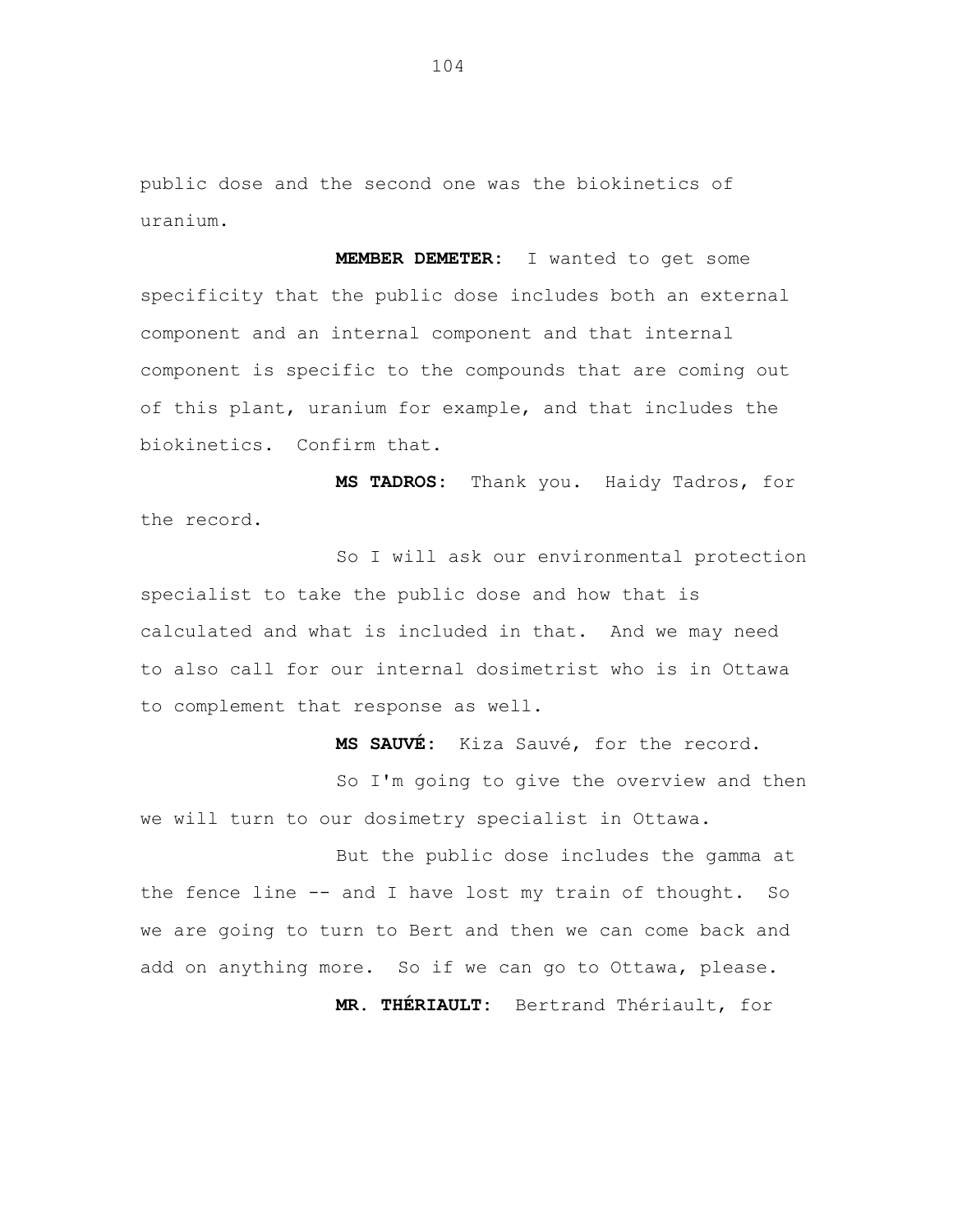the record. I am a dosimetry specialist with the CNSC. So the way the public dose is calculated

for the BWXT facilities is, on the one hand, to consider the external dose, that is dose to a person that is assumed to remain at the fence line 24 hours per day, 365 days per year, external dose from material onsite. In addition to that, the dose is also calculated for the intake, that is, the inhalation of UO2 particles released from the site.

This assumption also -- those calculations also assume that a person remains at the fence line 24 hours per day, 365 days per year. The doses are calculated for different age groups, infants, toddlers and adults, and in this case the most limiting dose is that to the toddler, 2-to-5-year-old. This is because of the dose per unit intake or the dose received per becquerel taken into the body in addition to their breathing rate.

So once taken into the body, when inhaled uranium is retained in the lung, the UO2 is an insoluble alpha emitter. So the dose takes into account all alpha particles released, beta particles, gamma radiation once they get into the body.

As they are absorbed in the lungs and absorbed -- and taken up by blood and deposited in the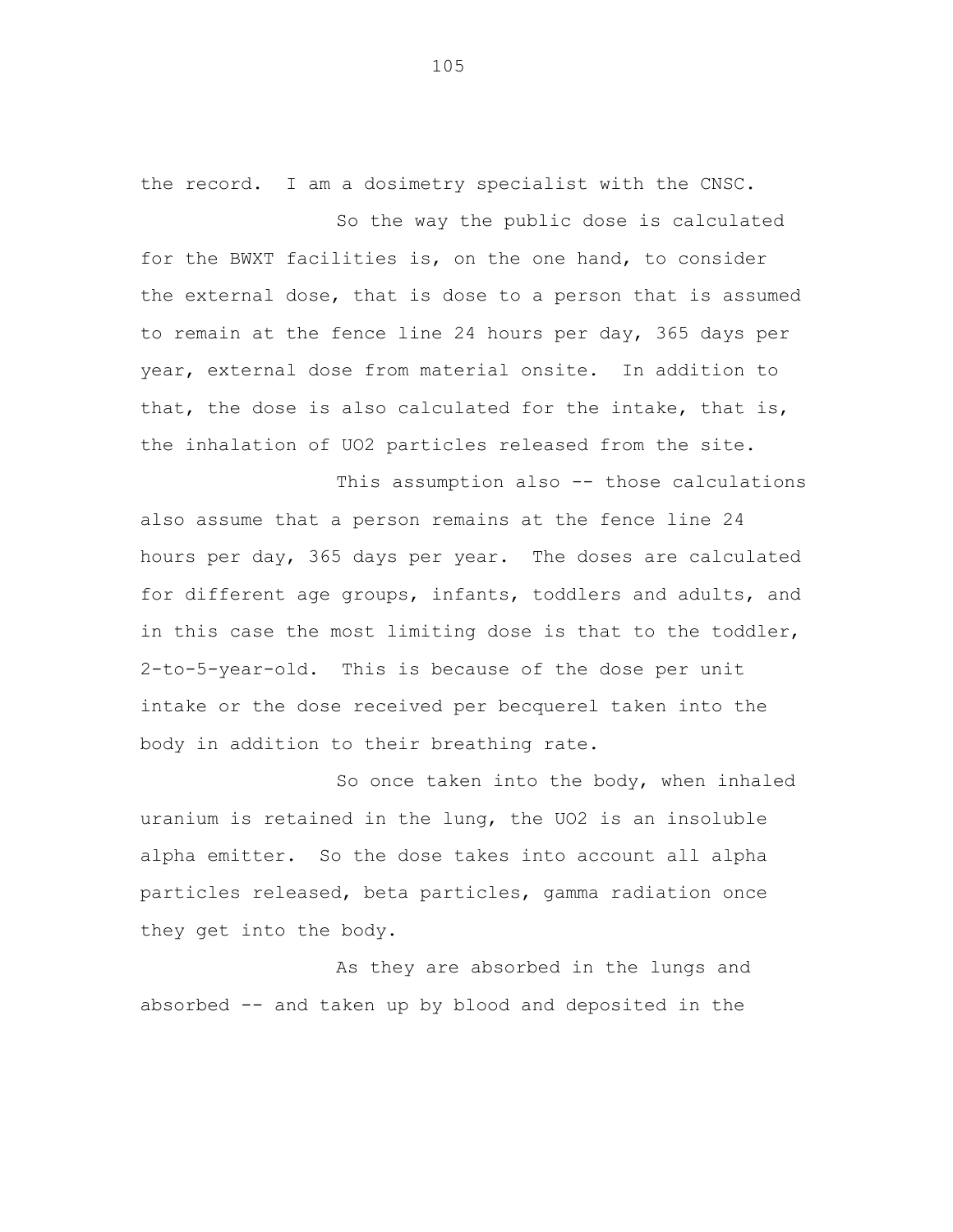various organs and tissues, the biological effectiveness of each of these types of radiation is taken into account. So a radiation weighting factor of 20 is used for the alpha particles as well as their distribution over time after the material is taken into the body. So there is an integration period of 50 years for the adults and up to age 70 for infants and toddlers.

### **MEMBER DEMETER:** Thank you.

And so I just want to, for the audience, put that in some perspective.

As I understand it, the dose at the fence for someone that is there 365 days a year, 24 hours a day is less than .001 mSv, and based on my profession in diagnostic imaging that's the dose you would get from a hand X-ray. That's the public dose that someone that's sitting on that fence for 24 hours a day all year, taking into account the alpha particles, the internalization, the 50 to 70 years of integration.

So I have to put that dose into perspective, because that's the data we have and we have made it on the worst-case scenario based on the most vulnerable person, the dose of an extremity X-ray. So I'm not sure -- and unfortunately, I didn't have any of the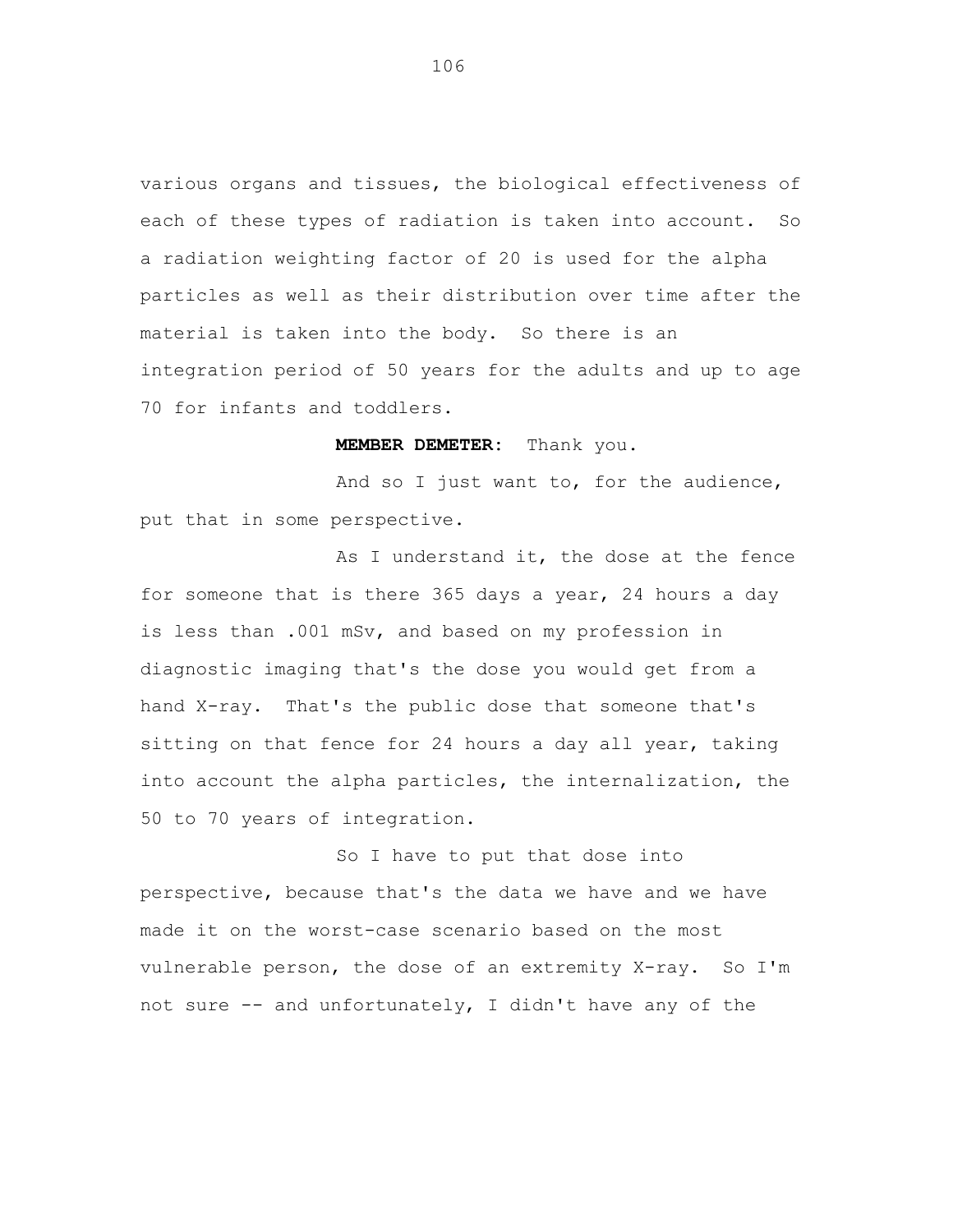studies that you talked about in your -- you didn't have a bibliography or reference list.

**DR. VAKIL:** I just made this up recently, but in response to last week's email --

#### **MEMBER DEMETER:** Yes.

DR. VAKIL: -- about the new CNSC staff document.

**MEMBER DEMETER:** So I can't speak to the references that you brought up verbally, but I can speak to the health effects that staff have commented at the fence line is equivalent to a hand X-ray, which I'm sure you order on individuals without giving them concerns about the one photon that will break one DNA particle from that.

**DR. VAKIL:** No, I do actually. I do, because I take radiation very seriously and I think that any extra health risk due to uranium or beryllium emissions is unjustified. Because the people in the area, particularly in Peterborough -- well, in Toronto as well, they are being forced to accept an extra health risk without any justification, because they don't benefit from this.

In addition, I also am concerned about there being no -- very -- either no or inadequate soil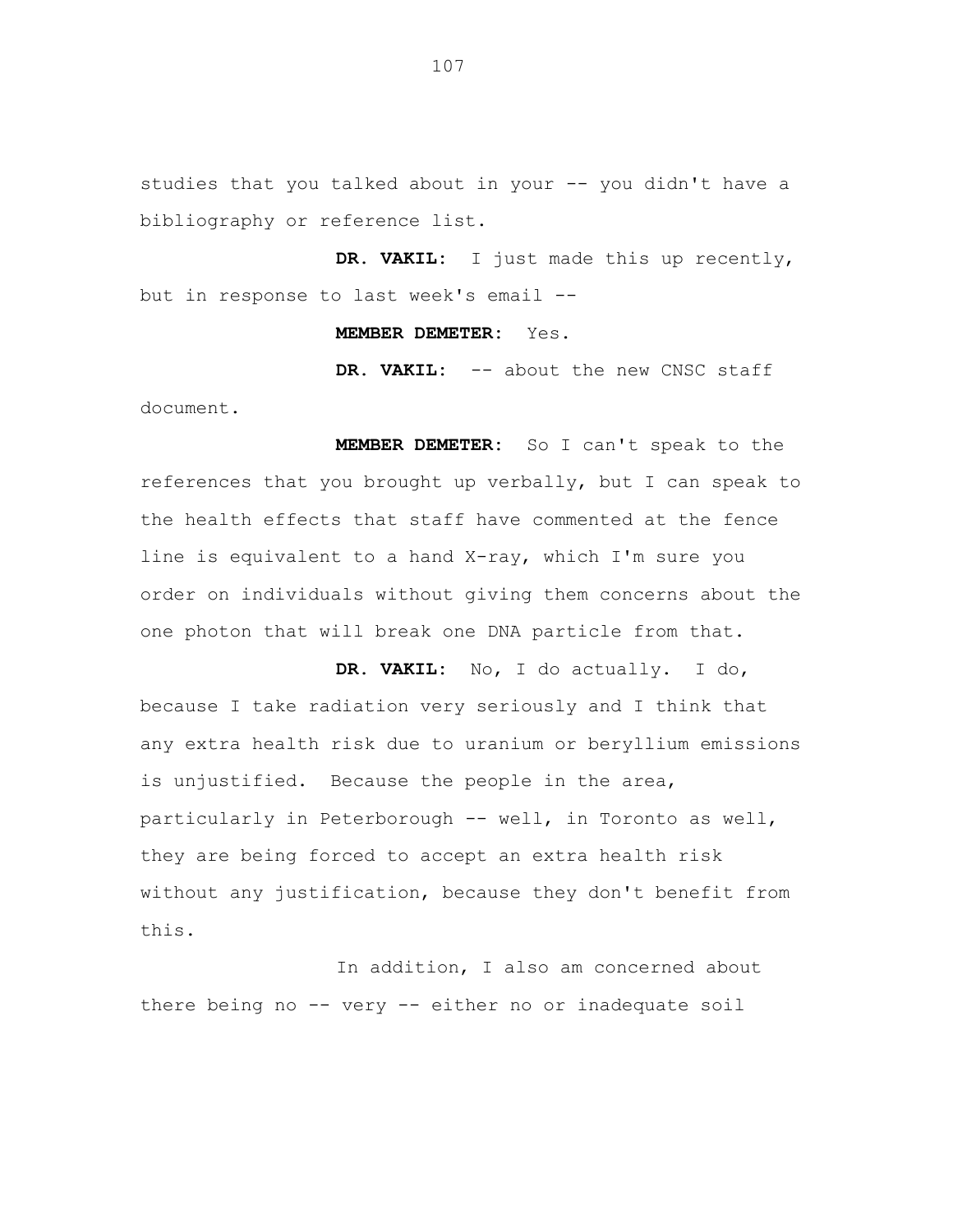monitoring, which is I assume a result of the air monitoring. And if there is some kind of error also in the air monitoring, then, as has happened before, I gave the example of Shield Source and SRB in Pembroke, the device for measuring was faulty. If this were to happen in Peterborough or in Toronto, then the resulting exposure to the public is much more elevated than anybody knows. And if you are not monitoring the soil on a regular basis, you wouldn't know this.

**MEMBER DEMETER:** Thank you, yes. I will hold my other questions till --

**THE PRESIDENT:** Well, why don't we follow up on those concerns. Maybe staff can share with us. How do you oversee that what BWXT is reporting is correct as far as emissions?

So maybe I can tie in the logic of what we require for monitoring and then make a comparison to I think where the intervenor correctly identified some faulty monitoring for Shield Source as an example.

**MR. RINKER:** Mike Rinker, for the record.

So generally, and if we use Toronto as an example, we require monitoring of effluent uranium going out the stack and the results of that inform how far we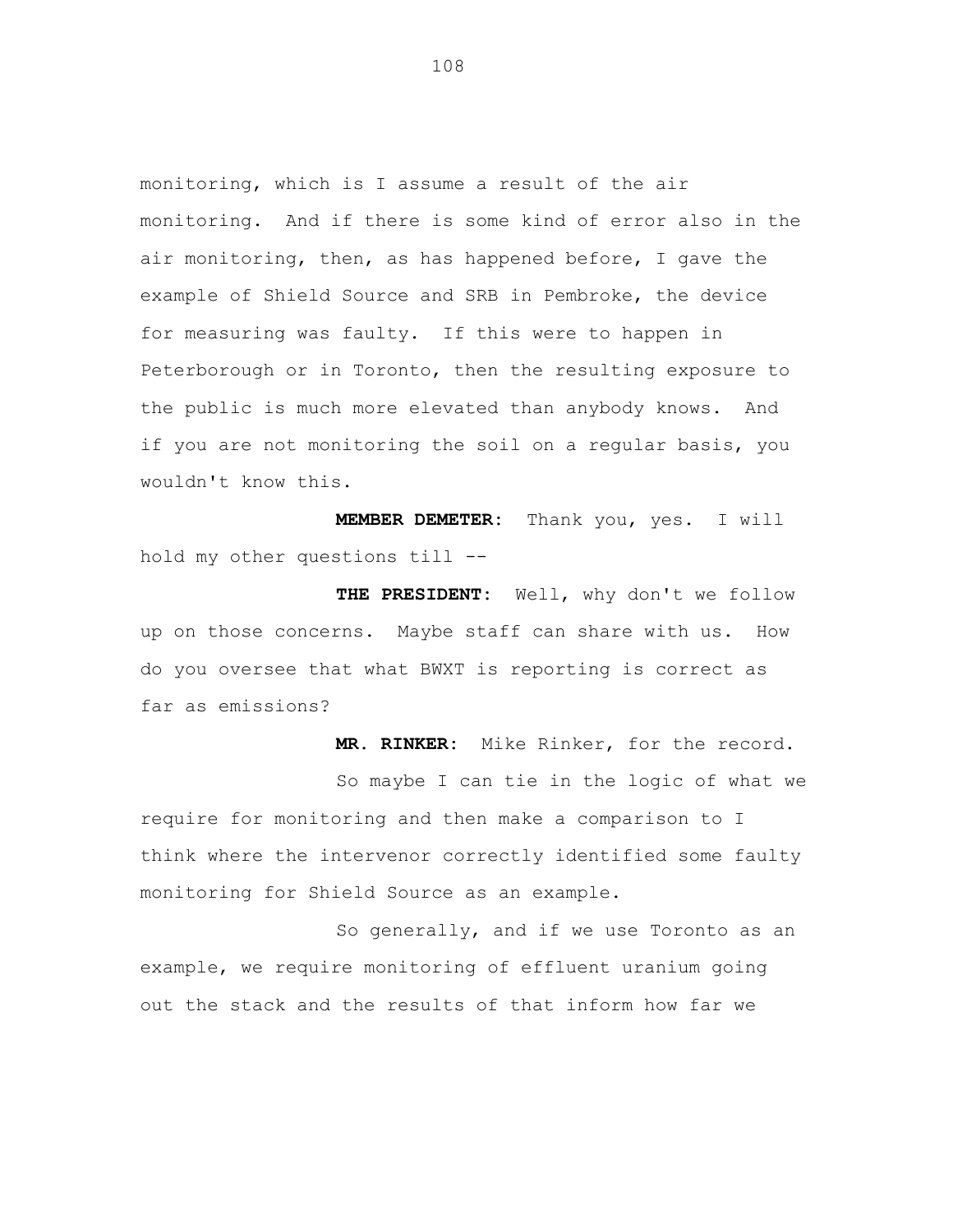require monitoring. So we require ambient air monitoring because there is measurable uranium in the stack.

The ambient air monitoring outside the perimeter of the facility shows measurable uranium below the standard, so safe levels but present, and so we require that facility to go one step further and to measure soil. And in soil, the facility has been there since 1955, we do not see an accumulation of uranium in the soil. It's still at background levels that you would find anywhere else in Toronto. So we don't require the next step, to go to groundwater monitoring for example.

In Peterborough, measuring emissions are already meeting the criteria for ambient air monitoring. So we do require ambient air monitoring for confirmation, but we don't go the extra step of requiring soil monitoring in this case.

**THE PRESIDENT:** But if you can go one step further and share with us, how do you confirm that what is being reported as emissions is actually correct, that we don't have a Shield Source where 10 years went by -- I think you said 10 years where there was faulty reporting happening and that the CNSC had not picked that up?

**MR. RINKER:** Mike Rinker, for the record.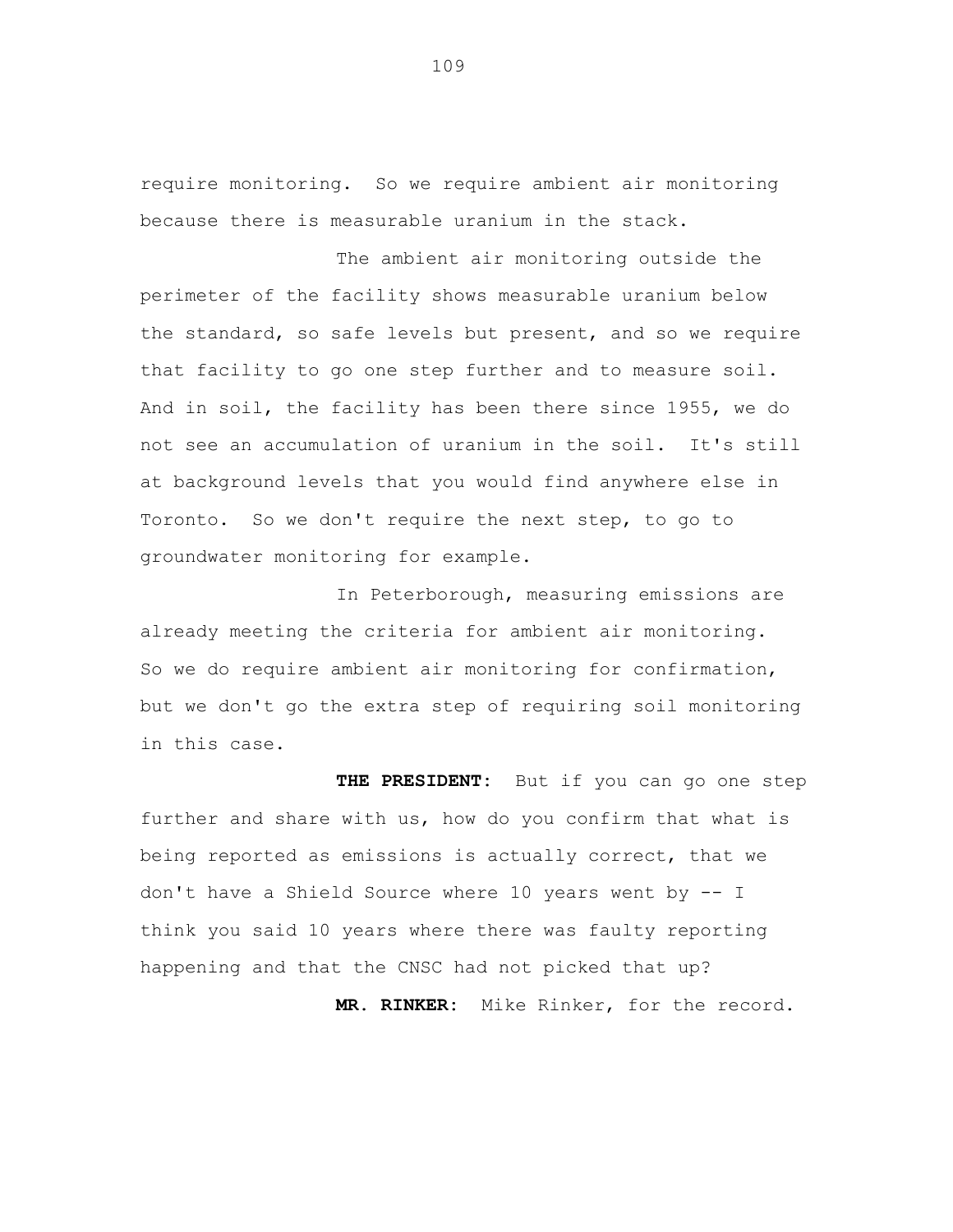So we did from the onset understand that there was a disconnect between, at Shield Source, what was going up the stack and what was being measured in the environment. We tried variations in modelling and we couldn't understand the disconnect, so we did not rely on the air emissions to calculate public dose, we relied on the ambient air in the water samples. So the public dose was always calculated correctly, but there was the disconnect and trying to figure out why there wasn't a match.

So we do get a match. We can understand using the standard for public dose calculation that stack emissions should relate to ambient air monitoring, which should relate to soil concentrations, and if there is a disconnect between what we observe and what is modelled, then we investigate. And in this case with BWXT we do not see that disconnect.

**THE PRESIDENT:** And is there either by the CNSC or any other third party that looks at how those emissions are calculated, how the stack is sampled and is that accurate, is that done?

> **MS TADROS:** Haidy Tadros, for the record. Perhaps we can ask our Inspector that goes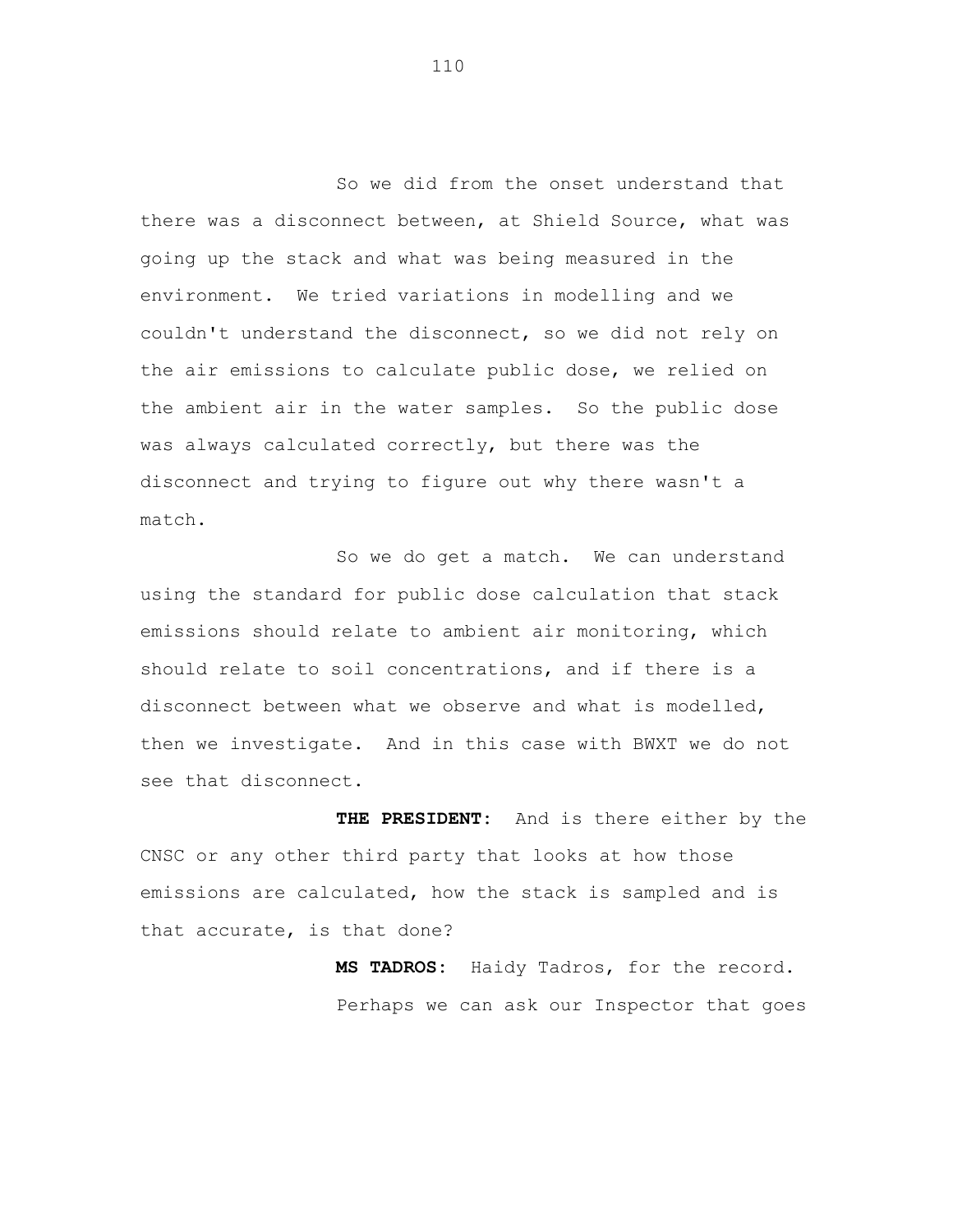to BWXT in terms of your questions around verification and how staff verify not only the programs but that the programs meet requirements.

**MR. AMALRAJ:** Julian Amalraj, for the record. I am the Inspector of the facility there.

So the program aspect of what is monitored and how it should be monitored is established by the Environmental Protection Program, based on the environmental risk assessment and associated justification. Once the program is established, CNSC verifies that the licensee is in compliance with the program and the associated activities through our Compliance Verification Program and onsite inspections.

During this process we actually take a very systematic approach where we first look at the equipment, the associated calibrations, the flow rates that are mandated, the ranges that are supposed to happen as well as any independent calibration, like for example the uranium through a delayed neutron activation analysis from a third party which is not the licensee. And those provide us the requisite defence in depth in terms of assuring us that the program as designed is appropriate and is monitored as what it is supposed to be.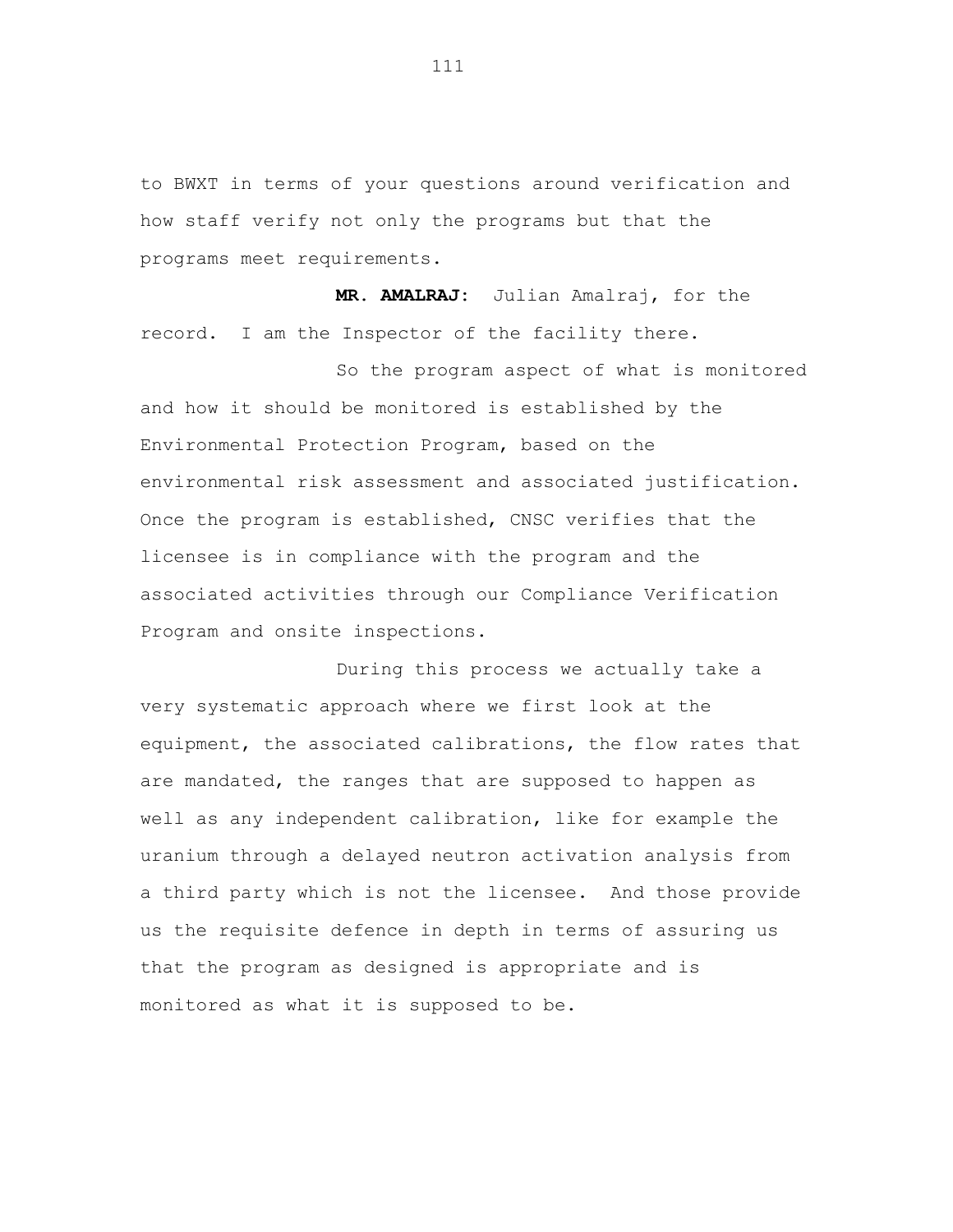On top of that, on a periodic basis the licensee is also requested to do a complete third-party review of stack emissions through an independent third party and we can confirm through our inspections that the licensee has done that.

**MS TADROS:** So Haidy Tadros, for the record.

Maybe just to complement one last point is the Independent Environmental Monitoring Program that then overlays a lot of the activities we do offsite to ensure, as Mr. Rinker explained, that the consequences of what we are seeing onsite are again monitored and overseen offsite.

So with that, I would ask Kiza Sauvé to explain the Independent Monitoring Program and how it complements the compliance verification activities.

**MS SAUVÉ:** Kiza Sauvé, I am the Director of Health Sciences and Environmental Compliance Division.

So the Independent Environmental Monitoring Program is a program CNSC staff complete on a periodic basis around the facilities that we regulate, every two to three to four years, and it's a spot check. So we do go out and we do some air and water and in some cases soil or sediment sampling to look at what we are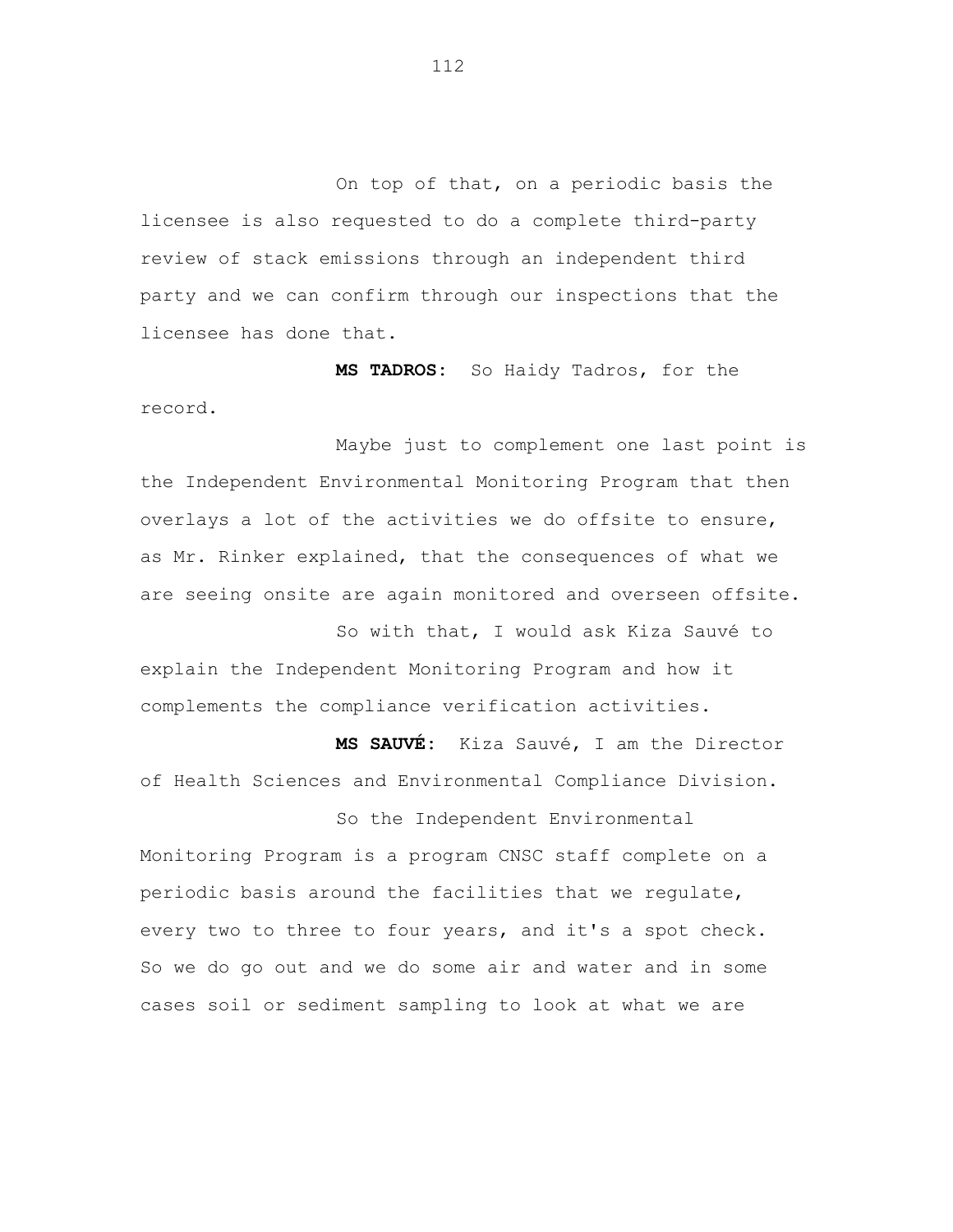seeing in the environment and so we can correlate that back to see if the emissions are what we're expecting to see in the environment. And we compare those results to a sampling program, if the licensee has it. We compare those results to any typical background ranges that might exist in Ontario or where the facility is located.

And to add one more thing to the discussion we've been having, BWXT is also required to have environmental compliance approvals for their emissions from the Ministry of the Environment, Conservation and Parks. So they're required to submit all their documentation to the Ministry of the Environment, Conservation and Parks, so they have those compliance approvals as well. So there is another party also looking at their emissions.

### **THE PRESIDENT:** Thank you.

BWXT, did you have anything you wanted to add to this?

**MR. SNOPEK:** Dave Snopek, for the record.

Just that we have reviewed in particular our beryllium stacks and the monitoring that we do on those as part of the review. When the 2019 IEMP results came out, we looked at the monitoring equipment, we looked at calibrations, we looked at the calculations. We do that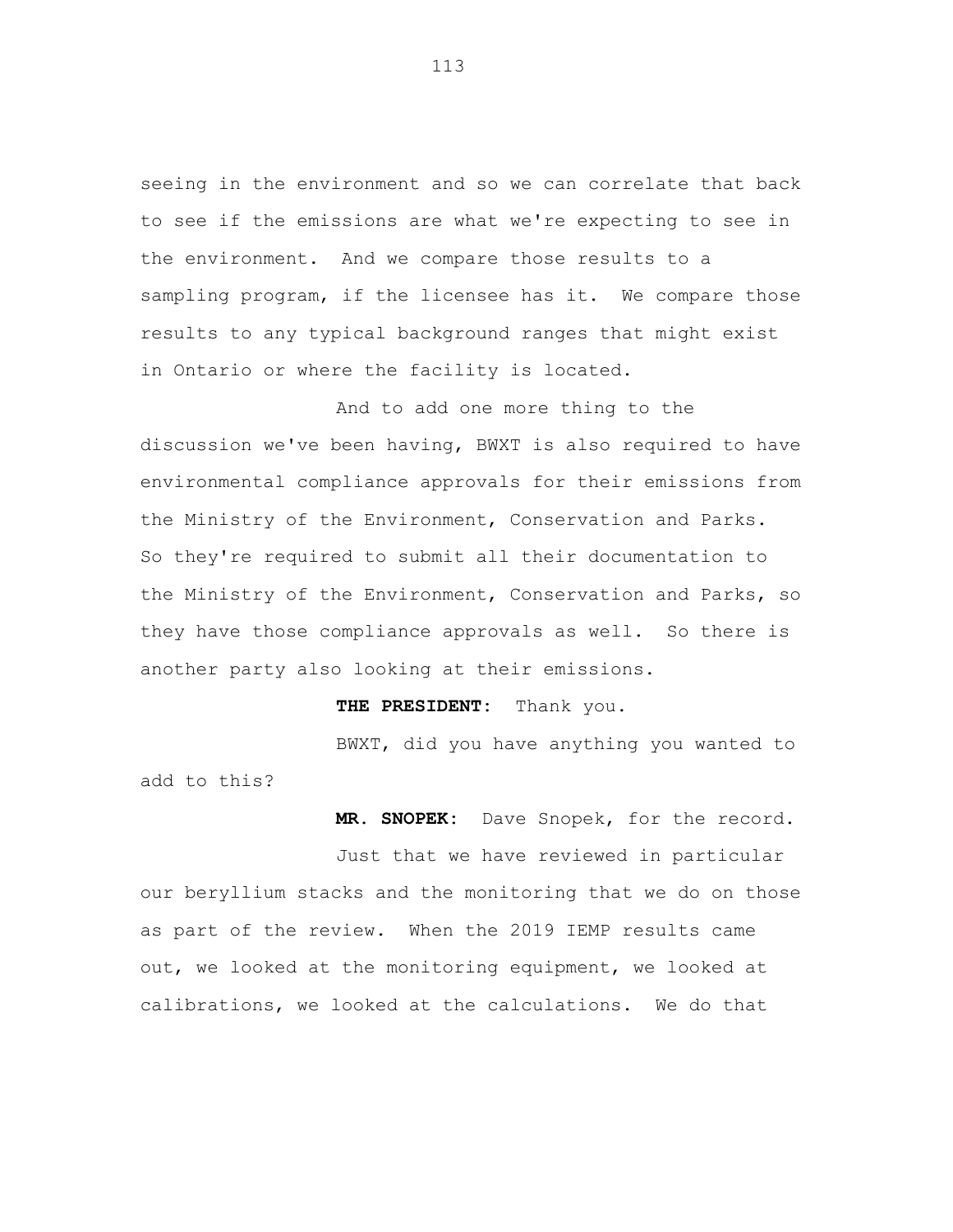periodically, but we looked at it specifically in this case and we have confidence that things are being measured as they should and we have confidence in the results that we have reported for the licence period.

**THE PRESIDENT:** Thank you.

Dr. Berube...?

**MEMBER BERUBE:** Thank you very much for your intervention. It's always good to have experts come and offer their advice as to what we should be looking at during these hearings and how we protect the safety of the public. That's what we're here for.

What I have been hearing for the last couple of days from all the intervenors actually is really the question: What is the safe dose limits? So I want to get into this really quickly, because in every science there is ambiguity. There's one study that says one thing, there's a bunch of studies that say something else, and so I'm going to ask CNSC: How do you come about deriving safe dose limits and exposures? Is it based on meta-analysis, based on years of experience? How do you actually filter through all of that information and then derive what is something that is safe to the public?

**MS TADROS:** Haidy Tadros, for the record.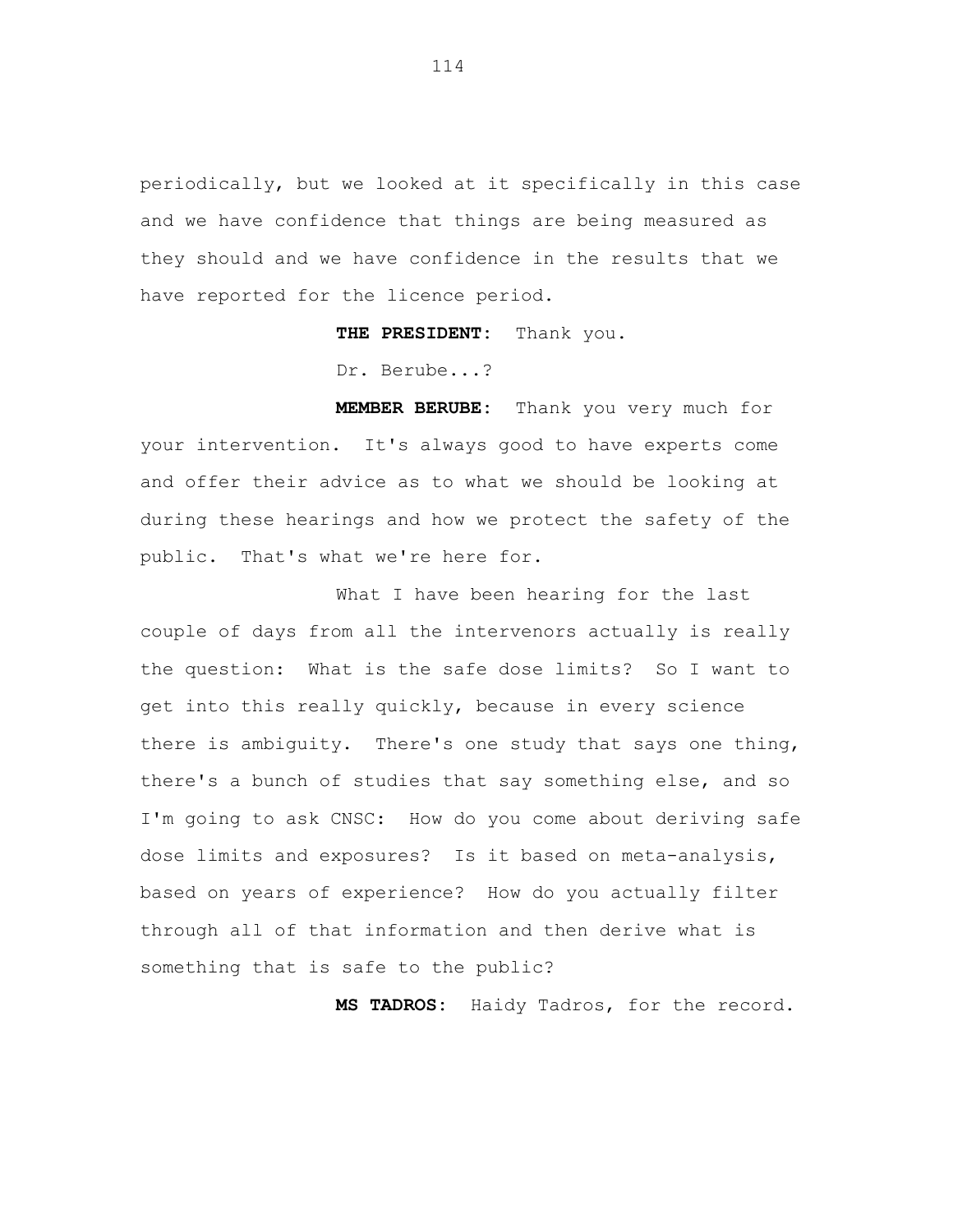So I will ask our radiation protection specialists to describe their work with regards to the international research that is done through UNSCEAR and the International Commission on Radiation Protection, how internationally dose rates and dose levels are established and then how we use that within our regulatory framework in our *Radiation Protection Regulations*.

**MS PURVIS:** Good afternoon. It's Caroline Purvis. I am the Director of the Radiation Protection Division, for the record.

With respect to the dose limits that are prescribed in the *Radiation Protection Regulations*, these are taken -- are derived essentially by various international bodies, which Canada adopts their recommendations.

The United Nations Scientific Committee on the Effects of Atomic Radiation study the literature and look at the science in determining effects of radiation. Their outcomes are shared with the global community.

And the next international body, which is the International Commission on Radiological Protection, or the ICRP, bring together experts from across the world to look at a number of different domains, but in doing so they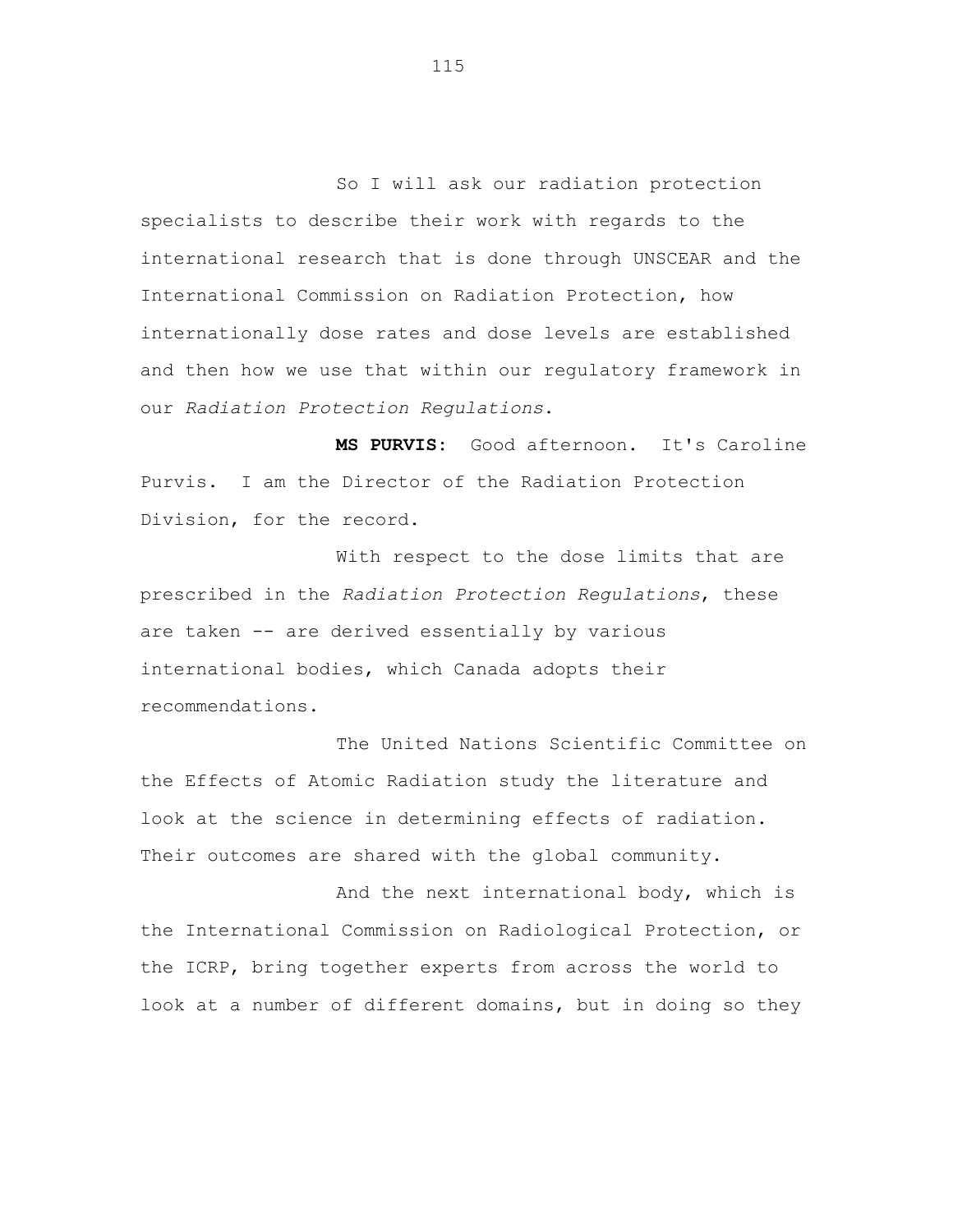bring forward what are called their recommendations. Their recommendations look at the science that is published by UNSCEAR in developing a system of -- or a framework of radiation protection, as it were, and they put forward recommendations for dose limits.

Internationally then countries that belong are member states of the International Agency -- the IAEA, so the International Atomic Energy Agency. They essentially publish and look at the science produced by UNSCEAR and ICRP and come to a global consensus on standards for radiation protection worldwide, with the hopes that member states will adopt those standards within their national legislation.

So with respect to Canada, the CNSC looks at the work of all these international bodies. We have representatives that sit on those various committees and we bring forward recommendations to adopt those standards into our national legislation. Our *Radiation Protection Regulations* currently align with international recommendations in this regard for the protection of workers and the public.

**MEMBER BERUBE:** So if I could just expand on that very quickly. Is this based on the work of 10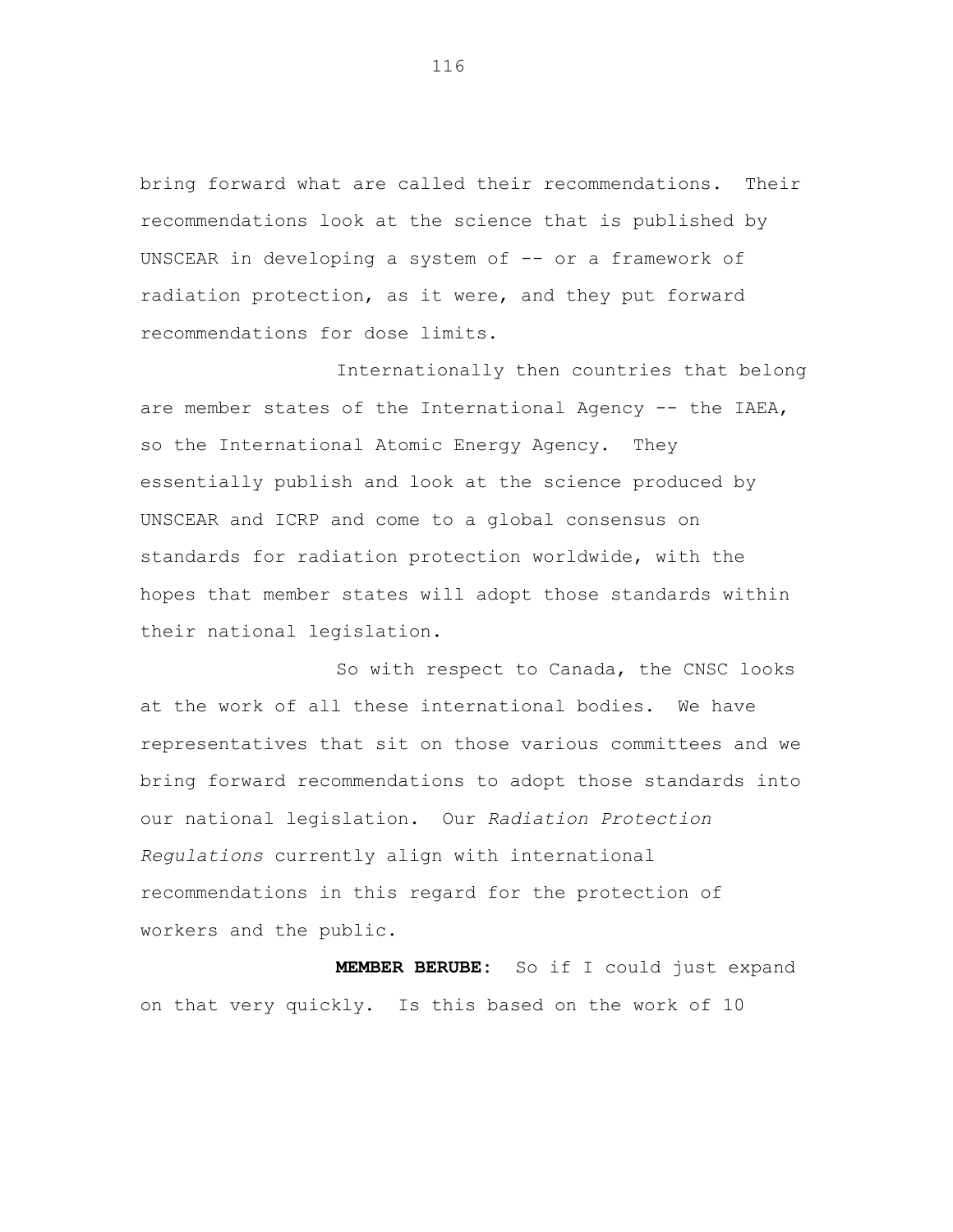studies, 100 studies, 10,000 studies, 100,000 studies? What are we looking at when these kinds of recommendations are being made? Are we talking a handful or are we talking thousands or tens of thousands and how many people are really involved in this, how many people are really making -- taking a good look at this and saying this is reasonable?

**MS PURVIS:** Caroline Purvis.

So I sit on the Radiation Safety Standards Committee, which is representing Canada's interests at the IAEA. We do have affiliations with ICRP, and myself, I haven't sat at UNSCEAR, but taking my experiences and those of my colleagues, what I can say is that it's based on thousands of literature reviews, hundreds of internationally highly-regarded experts and many, many years of science and implementation coming forward and bringing together a holistic and robust framework of radiation safety.

**THE PRESIDENT:** Dr. Lacroix...?

**MEMBER LACROIX:** Thank you, Dr. Vakil, for your presentation.

I would like to know, what is berylliosis? How do you pronounce it, berylliosis?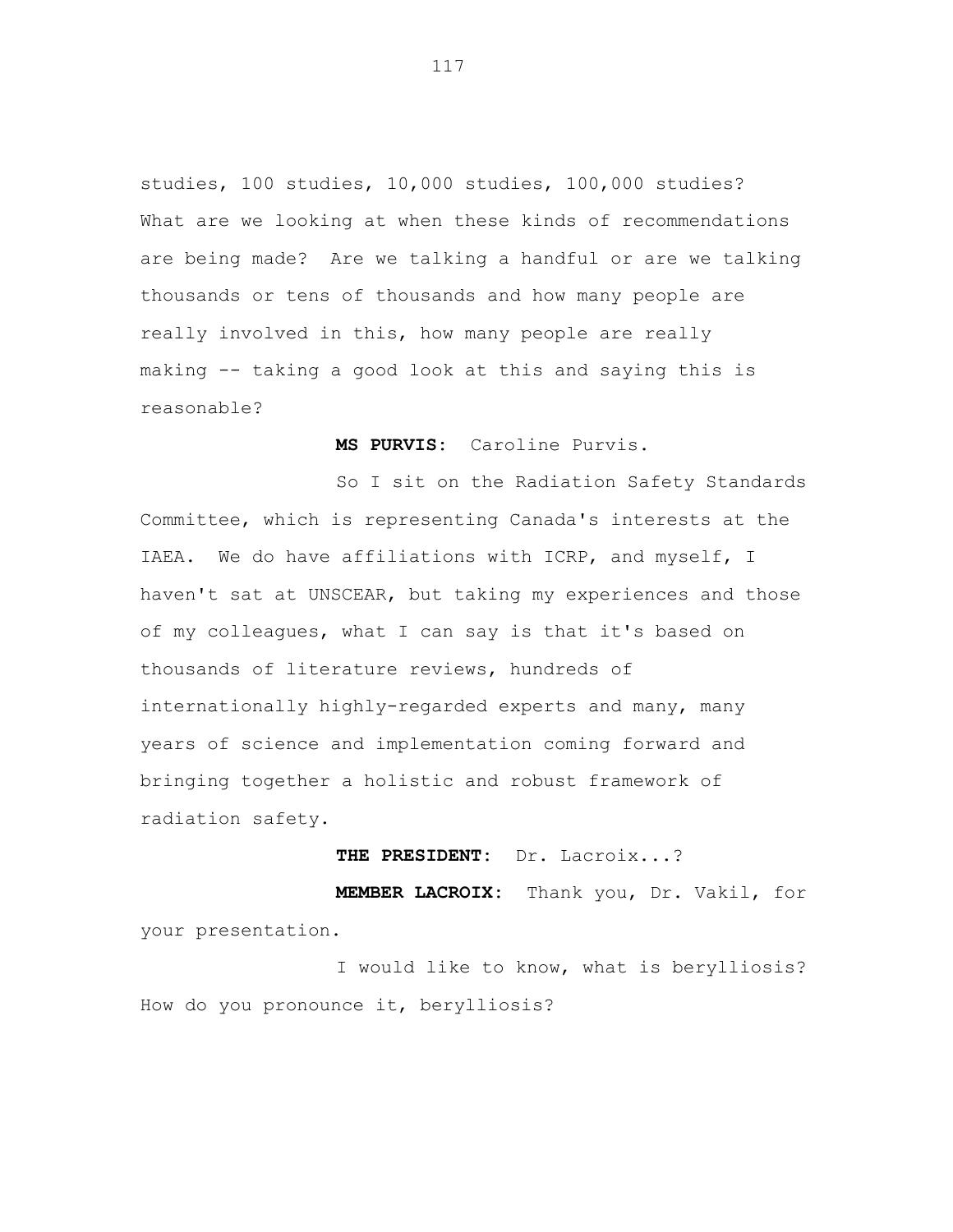**DR. VAKIL:** Berylliosis. It's from exposure to beryllium, chronic exposure to beryllium.

**MEMBER LACROIX:** Okay. How do you catch it, I mean through exposure to --

**DR. VAKIL:** It's from inhalation.

**MEMBER LACROIX:** Inhalation essentially?

**DR. VAKIL:** Yes. And almost always it's from occupational exposure.

### **MEMBER LACROIX:** Okay.

**DR. VAKIL:** But it has been shown in some -- a few studies found chronic beryllium disease -that is the other name for it  $-$ - can manifest decades later in people surrounding a beryllium facility as much as 5 miles away, who have nothing to do with the facility. And that is why I brought that up here, because this has a bearing on what is going on in Peterborough, because most of these facilities are not in the middle of cities.

**MEMBER LACROIX:** It is essentially a lung disease?

> **DR. VAKIL:** It's a lung disease. **MEMBER LACROIX:** I see.

**DR. VAKIL:** It's not -- yes. And it's often fatal. It requires usually steroid treatment for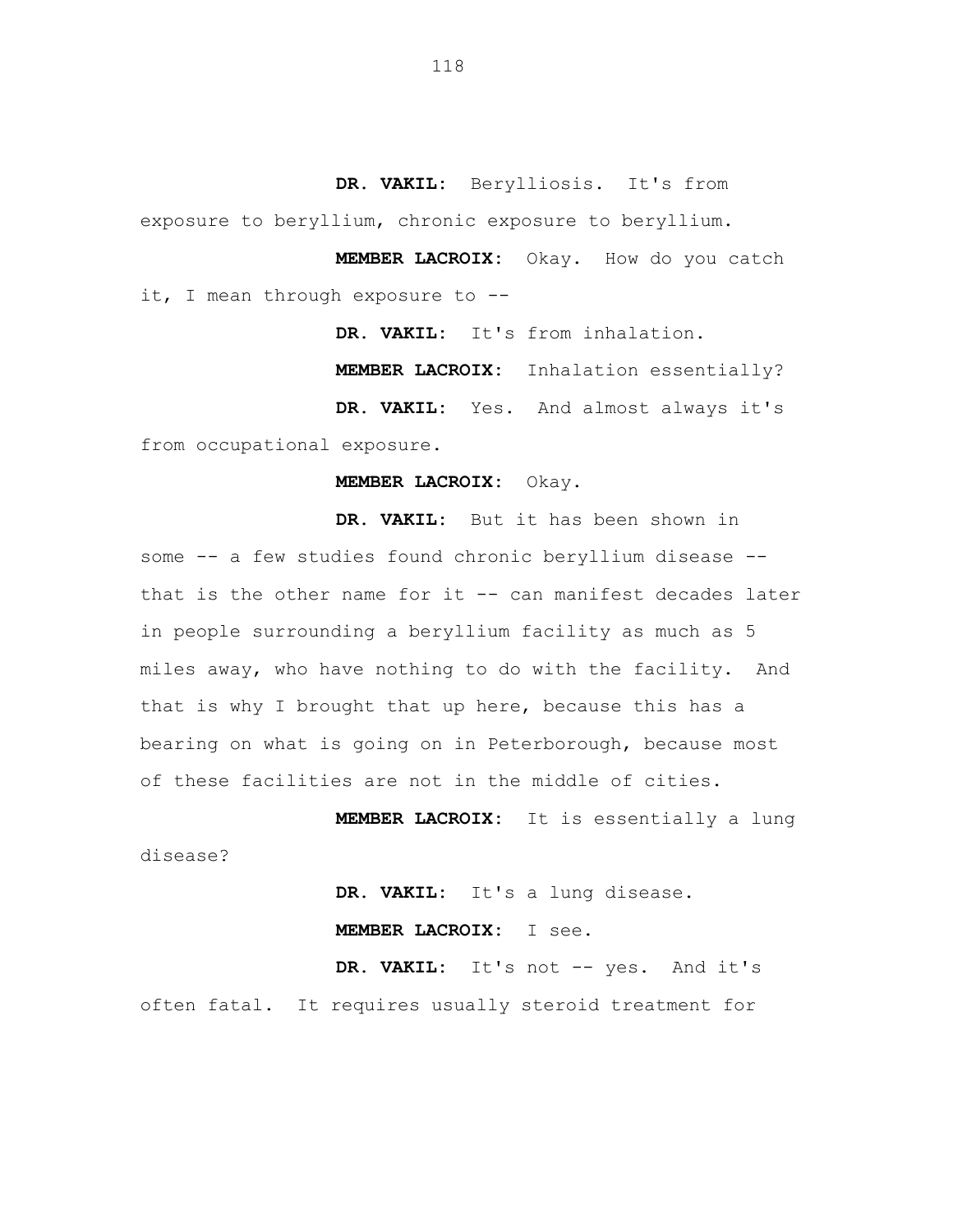many years and it's progressive.

**MEMBER LACROIX:** Have you ever had a patient that was --

**DR. VAKIL:** No. Where I work there is no beryllium facility. It's really just from beryllium exposure and it's almost always occupational.

# **THE PRESIDENT:** Dr. McKinnon...? **MEMBER McKINNON:** Yes.

Thank you for your questions. I would like to return to your point about soil. These have been addressed earlier, but there are actually many, many issues related to soil sampling and we will be returning to them with future intervenors as well.

But your particular concerns that you mentioned in your written submission and you mentioned now, how do you know you are getting the right readings and the right locations and can you miss some significant event. So I will talk generally about, you know, the source in the industrial process and then how it is dispersed and then how it settles and how we measure it.

So there's a very interesting slide in BWXT's presentation, number 40, which shows the emissions monitoring is done daily, the water -- the air at the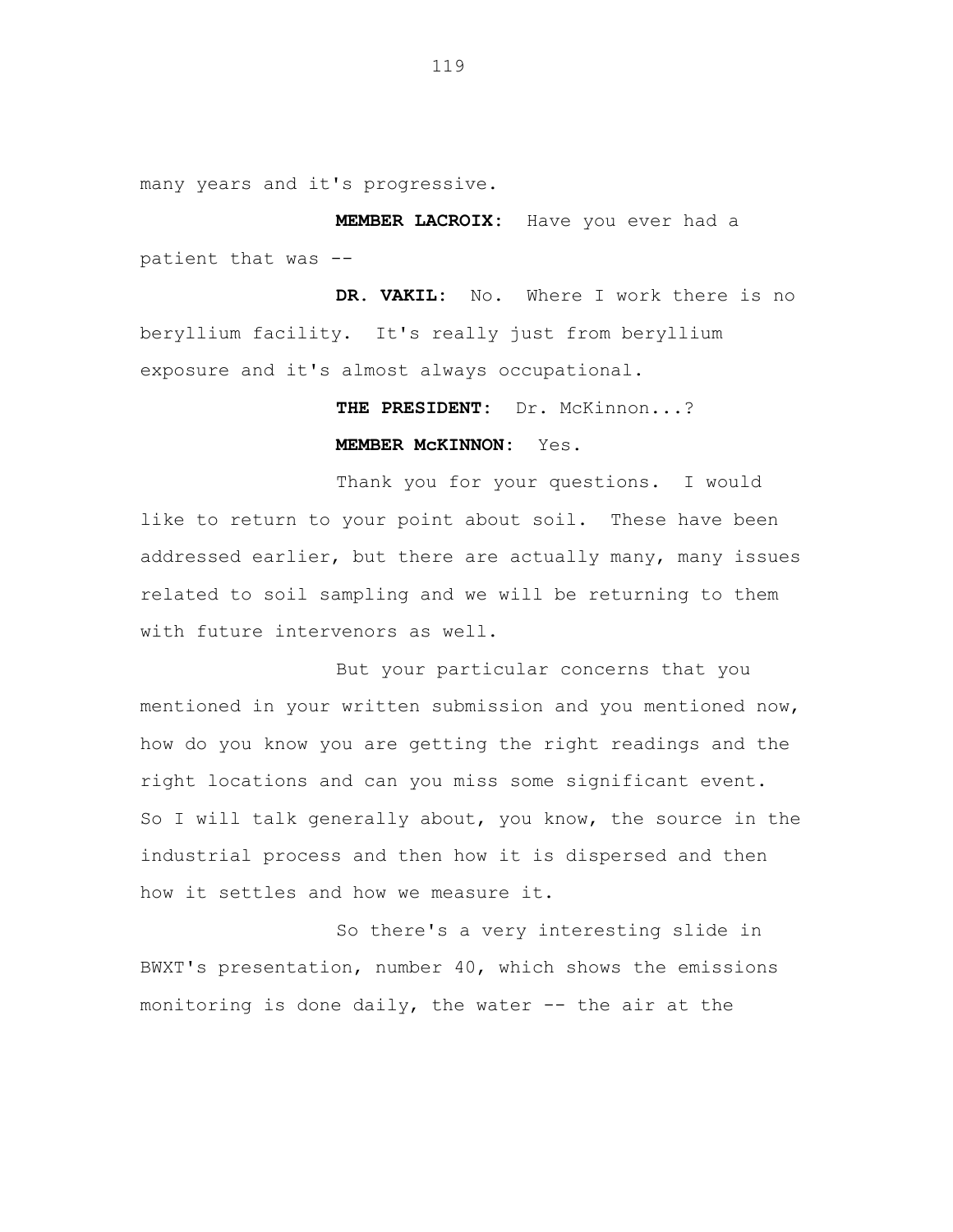boundaries weekly and soil sampling is done annually. So this reflects changes in the frequency.

So my first question is to CNSC staff. It's related to establishing an adequate representative frequency to make sure that you are picking up the correct variations that are representative of the process in the facility and whether you're detecting, you know, frequent emissions that might occur or spikes versus the longer-term trends that may occur further away.

Could you address that issue of frequency and how you determine that for the different types of measurements?

**MR. McALLISTER:** Andrew McAllister, Director in the Environmental Risk Assessment Division.

So with any kind of monitoring program there needs to be an objective. So we take a step back with respect to what we're seeing in the environmental risk assessment. There were minimal risks being identified from the soil perspective. As Mr. Rinker mentioned, findings were within background levels, below the most restrictive guidelines of 23 milligrams per kilogram. That's residential or park land use.

The objectives of the soil program are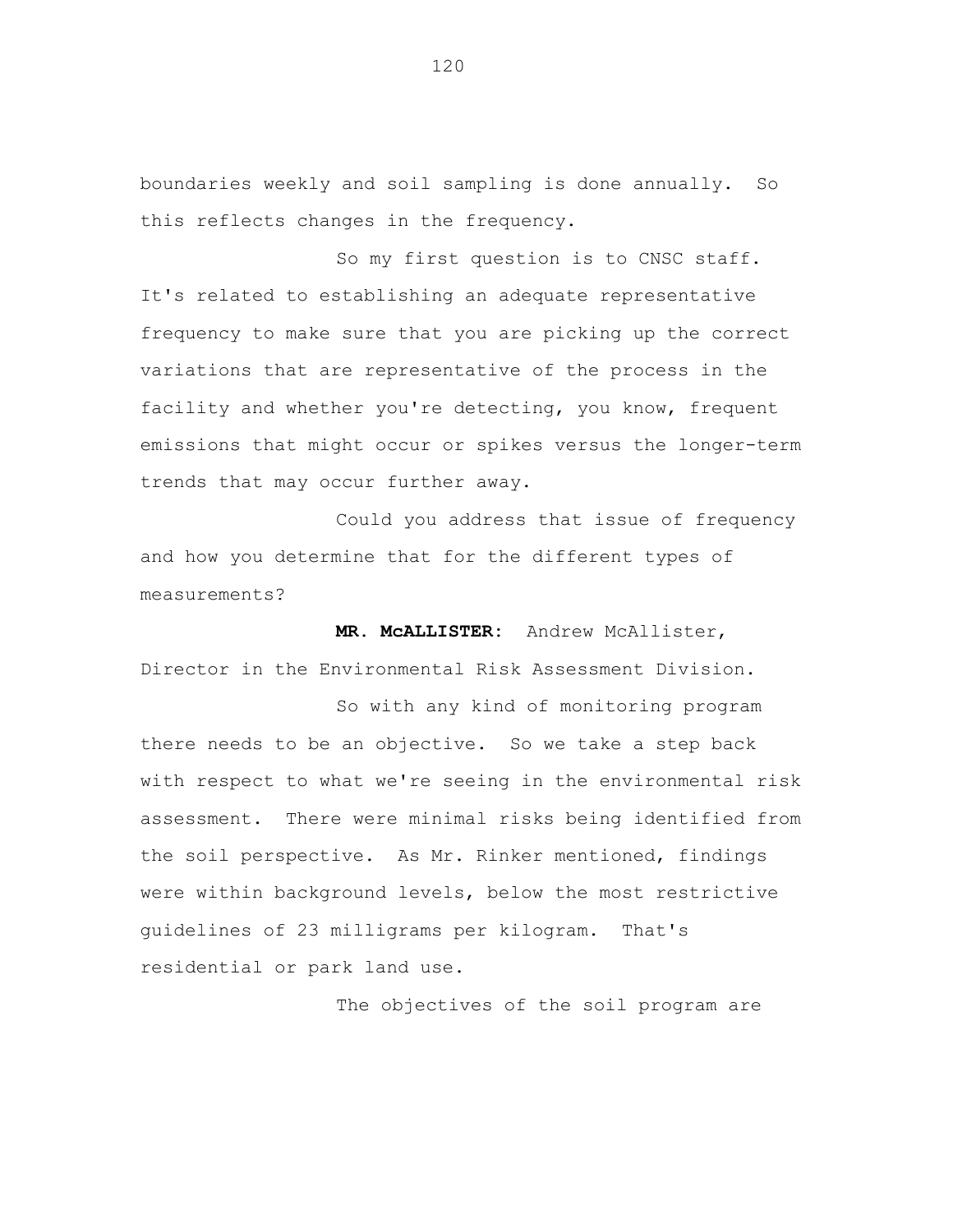largely, as you alluded to, related to is there an accumulation over the long term of uranium and it's structured in such a way as to be able to detect those kinds of trends. That's why when we see results for example like we've seen in the Independent Environmental Monitoring Program, one shouldn't infer long-term trends from sort of very limited data.

So in the case of what the intervenor raised, the goal is the long-term --sort of the accumulation looking at the long term. If we look at the findings from BWXT Toronto, if you look at that time series, you do see variations within the dataset. If we were to randomly block out a couple of years, you may look at it and go, oh, there's an increasing trend happening there, but when you actually compete your time series you're seeing that, okay, it is part of sort of natural variability that we are seeing, that we are expected to see when looking at a program like that.

What I will say is we have Dr. Michael Ilin, who is in Ottawa, who is an Environmental Risk Assessment Specialist who has years of experience dealing with soil monitoring programs both at BWXT Toronto as well as the Port Hope area, and perhaps if Dr. Ilin can add any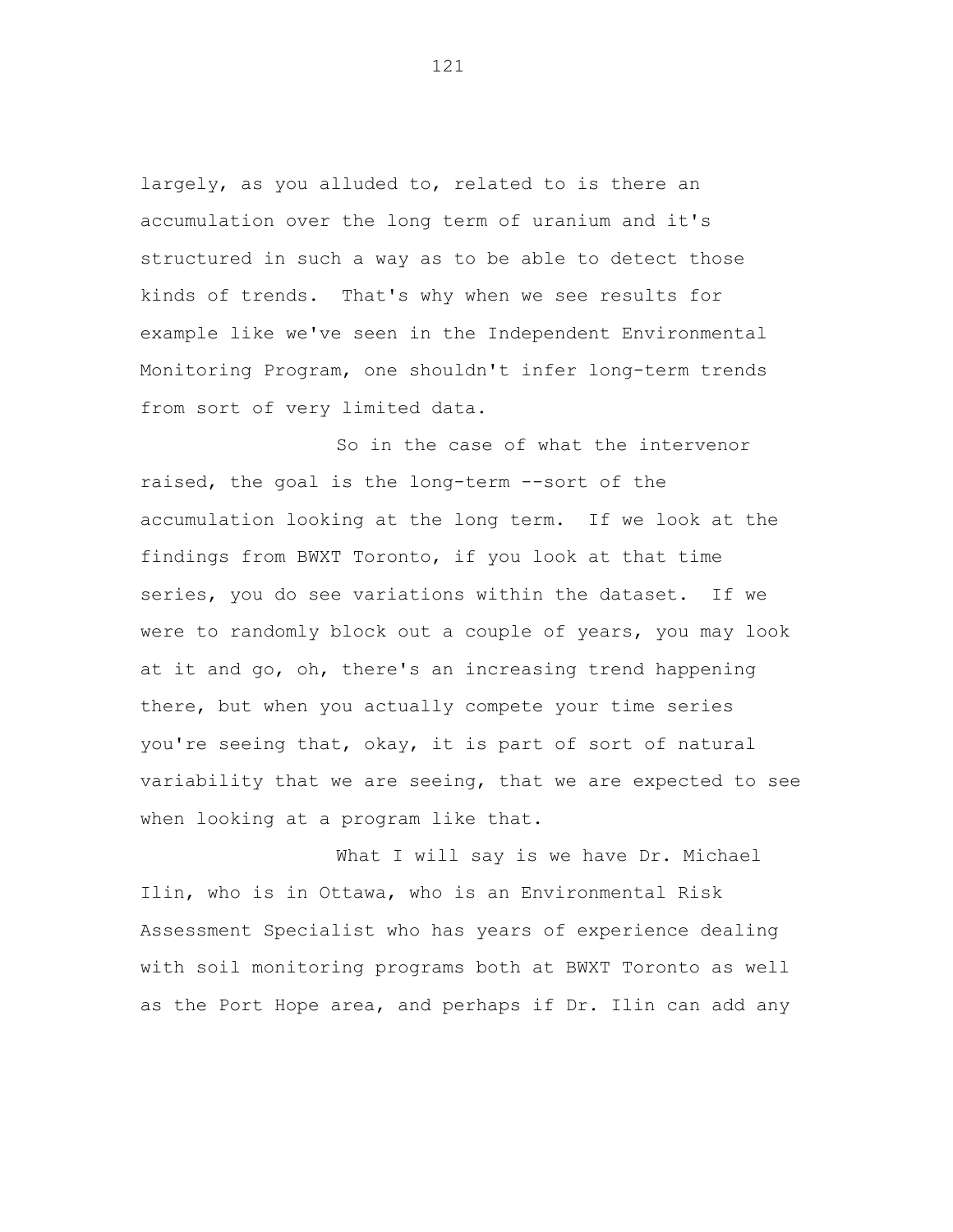other information to my response.

DR. ILIN: Good evening. For the record, my name is Michael Ilin. I am an Environmental Risk Assessment Specialist.

It is perhaps important to clarify what the accumulation in soil is. The soil concentration at a particular location from airborne deposition is determined by many factors such as distance to the source of emission, wind frequency and wind direction, local topography, presence of vegetative cover, varying removal process due to the chemistry and soil types for example, particle size and their solubility and the soil disturbance, et cetera.

Accumulation or build-up of soil concentrations occur when deposition of contaminants from the air is not compensated by the process of their removal from the surface soil. In general, this process is very slow. It depends on site-specific conditions. Given the time frame, it's not always possible to detect statistically significant changes in small concentrations of uranium and beryllium from year to year, and therefore, there is no regulatory requirements for the, for example, frequency of sample.

Monitoring is typically for determining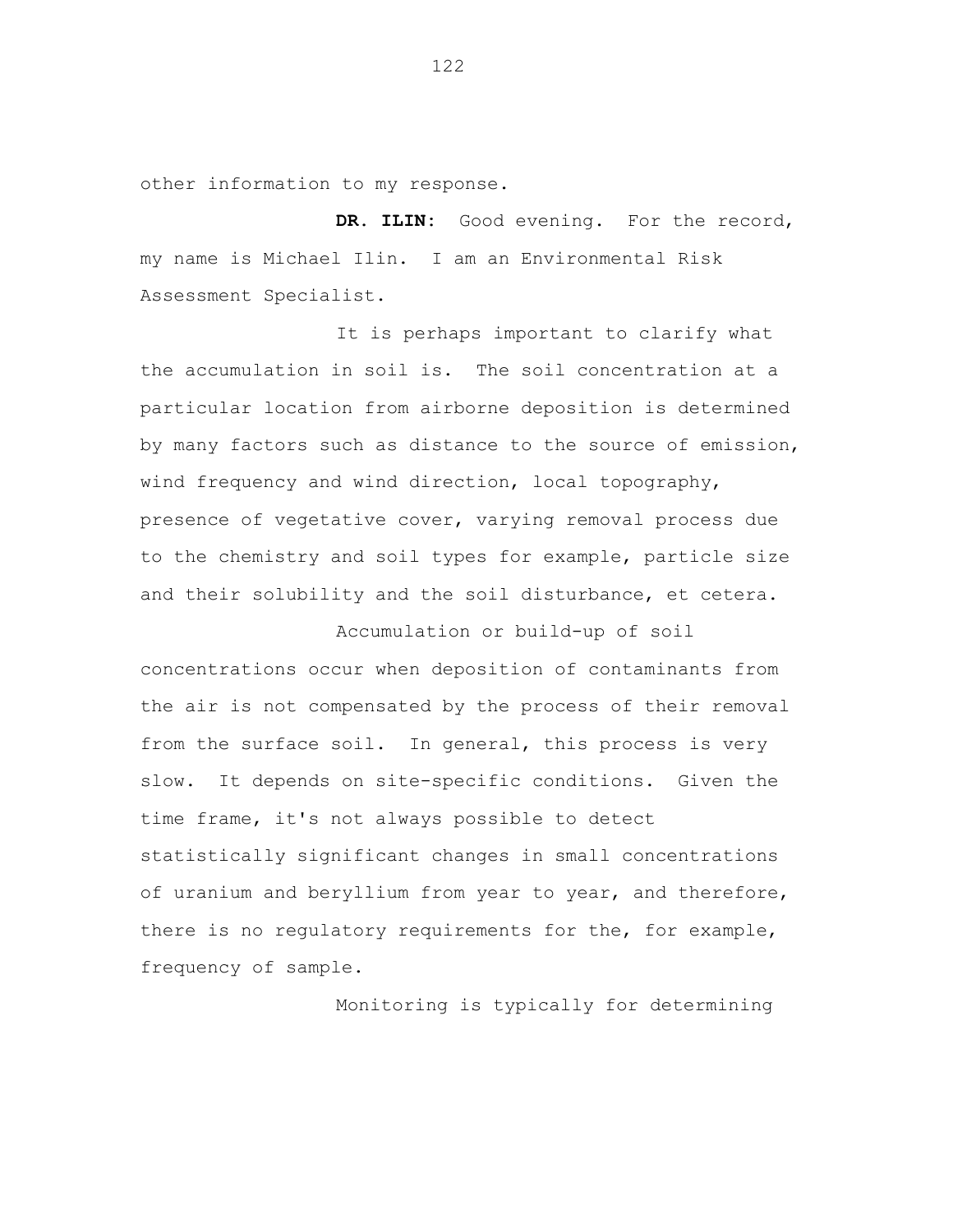long-term patterns of uranium accumulation rather than measuring routine variation over short term, for example, annually.

Thank you.

**MR. JAMMAL:** Dr. McKinnon, it's Ramzi Jammal, for the record, here.

I think we like to put it in envelope, what it means with respect to the monitoring and why we're going in such depth.

No licence is issued without environmental determination. Part of the environmental determination, there is the environmental risk assessment by which we determine the bounding elements that the licensee must comply with. As part of the licence, they must have an environmental program in place by which imposes in the monitoring and the verification again what was the bounding elements to ensure that the operations and the operation they conduct is within the approval and the EA determination.

So there is a lot of processes in place and programs in order to ensure that the licensing basis determination that was done at the time the licence was issued and ongoing -- it's not just once, it's ongoing all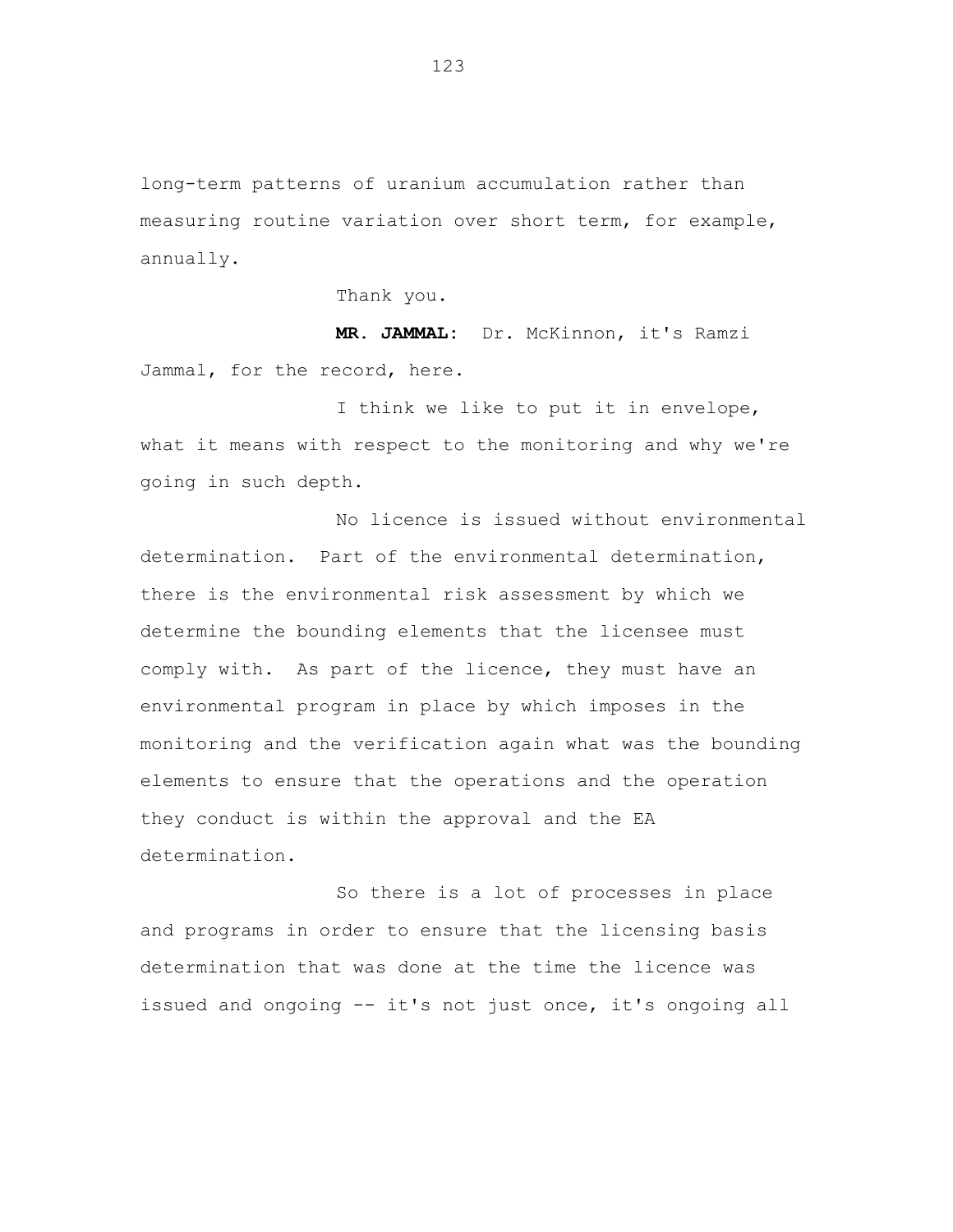the time verification being done. That's what we impose on the licensee verifications. So if someone puts that slide as it was on the screen where they have daily verification, they have weekly verification, and they have an annual verification.

In addition to these verification, to ensure that the limits and the bounding elements are controlled by the licensee, as we discussed in Toronto, we impose on them action levels, administration levels to determine any variability.

So if the bounding element at the stack is controlled, the emission from site or beyond the stack is negligible. So that's why my colleagues were saying there's no regulatory requirements, because if you measure the stack and you don't pick up any releases, then it's a determination. So it becomes a sampling issue that rises on regulatory requirements for that verification.

And that's key to put all of this into perspective. It's not just one point. It's a whole process from the beginning, ongoing. And they are required to establish an EA program that my colleagues are talking about in specific details.

**MEMBER McKINNON:** Yeah, thank you for that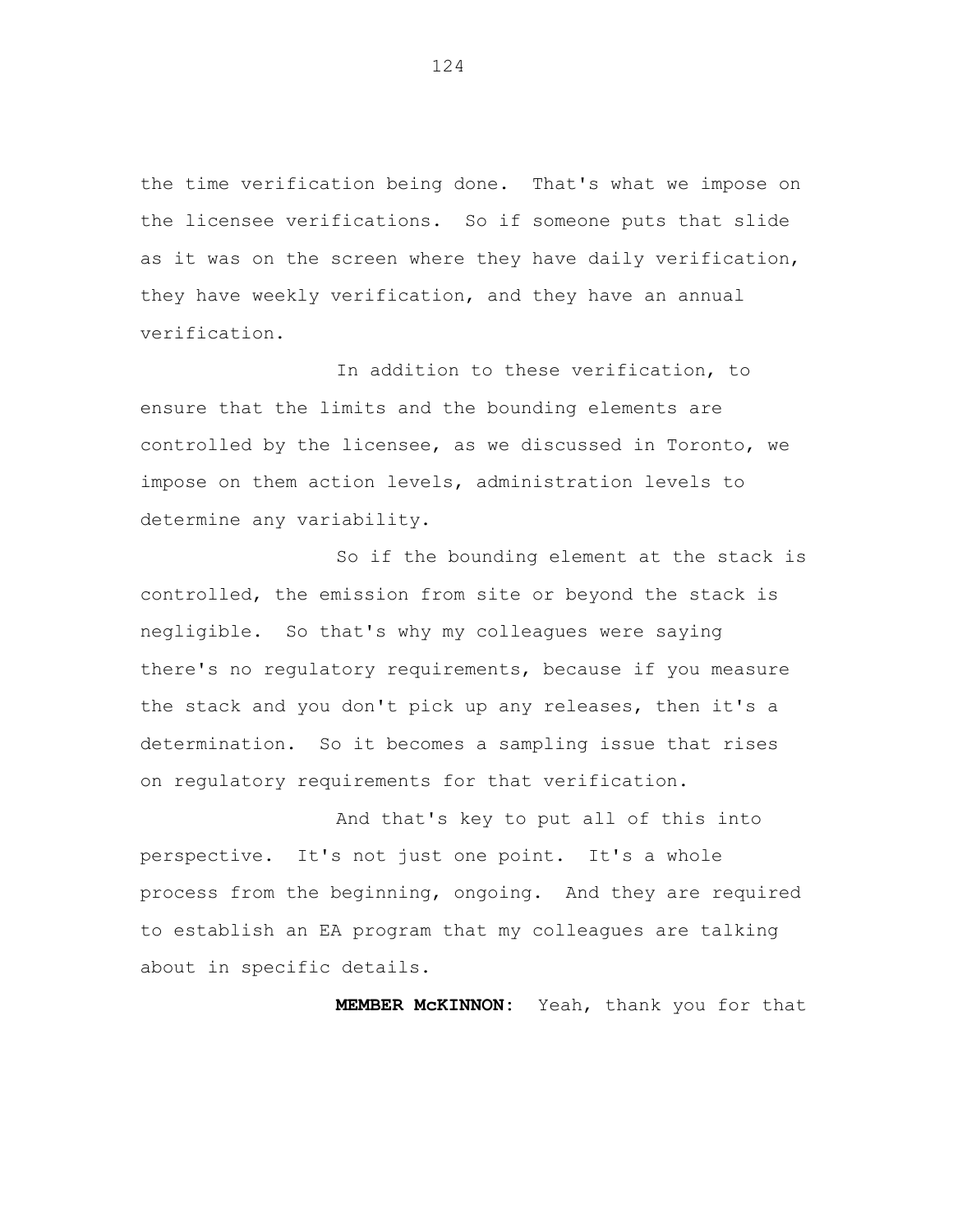clarification.

Really what I was looking for is an explanation of the methodology, the underlying methodology. I understand, you know, the actual measurements are well, you know, below thresholds. But should anything occur, is there a good overall methodology in place to detect that?

Which brings me to my follow-on question for the company, and again in connection with the monitoring program. Instruments fail, there is wind directions, lots of factors. How do you build in redundancy of measurement in your monitoring program? Could you give some examples?

**MR. SNOPEK:** Dave Snopek, for the record. Maybe we can put the slide up. I think, John, is it slide 30?

--- Off record discussion / Discussion officieuse

**MR. SNOPEK:** Slide 30, I believe, in the presentation.

**MR. MacQUARRIE:** Forty.

**MR. SNOPEK:** Forty, thank you.

So this is talking about Toronto. In terms of the barriers that are in place, we've talked about those in terms of containing process -- material within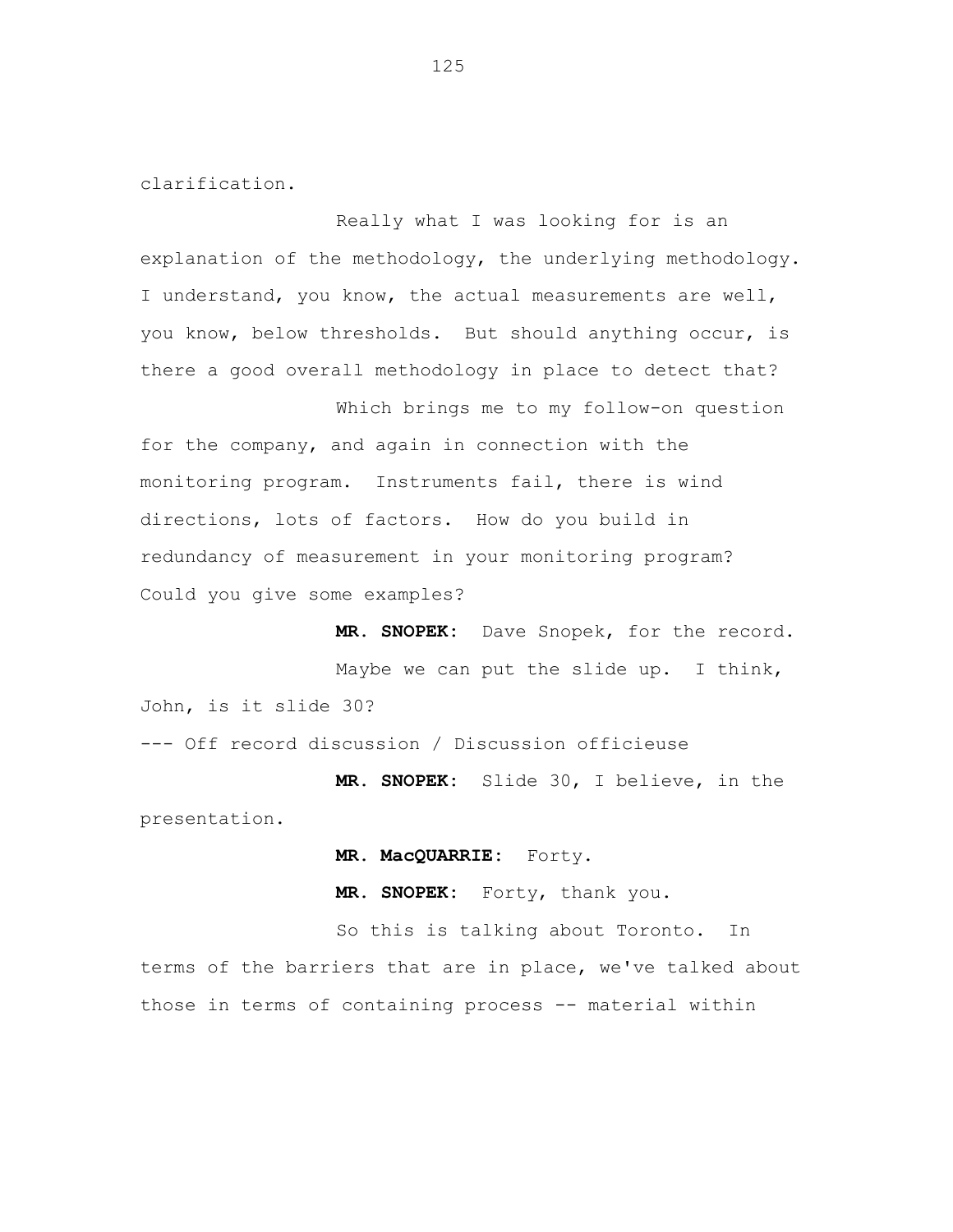process equipment within the room and within the building. We also do the monitoring of the emissions

in the stack. We monitor those stacks on a daily basis. So we get a result every day. So there's somebody going to that equipment on a daily basis that's taking the filter paper out, but also verifying the flow on the sample tray.

Additionally, we do a calibration of the sample flow on a periodic basis. So for small variations in, you know, in pump draw and whatnot, those get changed on a periodic basis and recorded, so that we understand what the sample flow rate is at each of those locations.

We also do checks of the bulk flow rate of the stack.

So there are several opportunities over the course of maintaining and collecting the data, actually, where we're checking on that equipment and the health of that equipment. So we would identify actually on a daily basis if, for example, a pump had failed, because we have the ability to see what the draw flow is on each pump. And if it's failed, there would be none, and we would then intercede and go and change that pump out.

**MEMBER McKINNON:** And just one final point. You've mentioned, like, how you check each piece of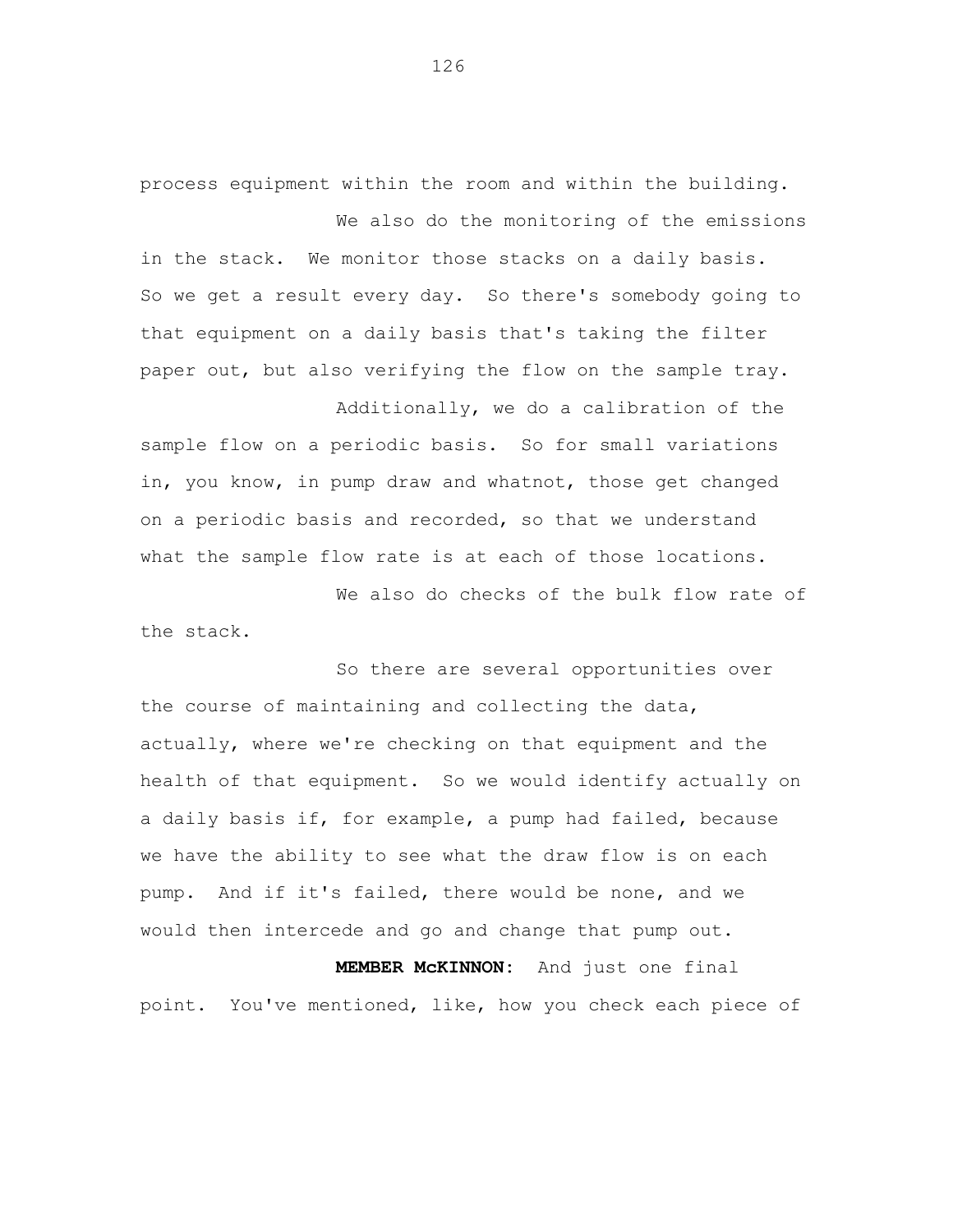equipment and, you know, look at the individual readings. But do you also sort of correlate them so if you have a reading in one location, you might expect something at another location, and the data shows that, do you do an overall sort of integration of your different data types to make sure they're telling the consistent story?

**MR. SNOPEK:** Dave Snopek, for the record.

There are certainly opportunities to do that. For example, we have five boundary monitors around the facility in Toronto on the fence line that are drawing air, again, through filters. If there was an abnormal result and we were investigating on, for example, one of those boundary monitors, we would be looking at the results of the neighbouring and in fact all of the boundary monitors at the facility to see if that's something that's observed on all of them.

We would then also be correlating to stack emissions -- you know, did we see anything unusual in terms of the stack emissions -- as well as operations -- were there any unusual operations that were occurring at the facility that might have the potential to lead to any sort of a release.

So we look at all of the monitoring data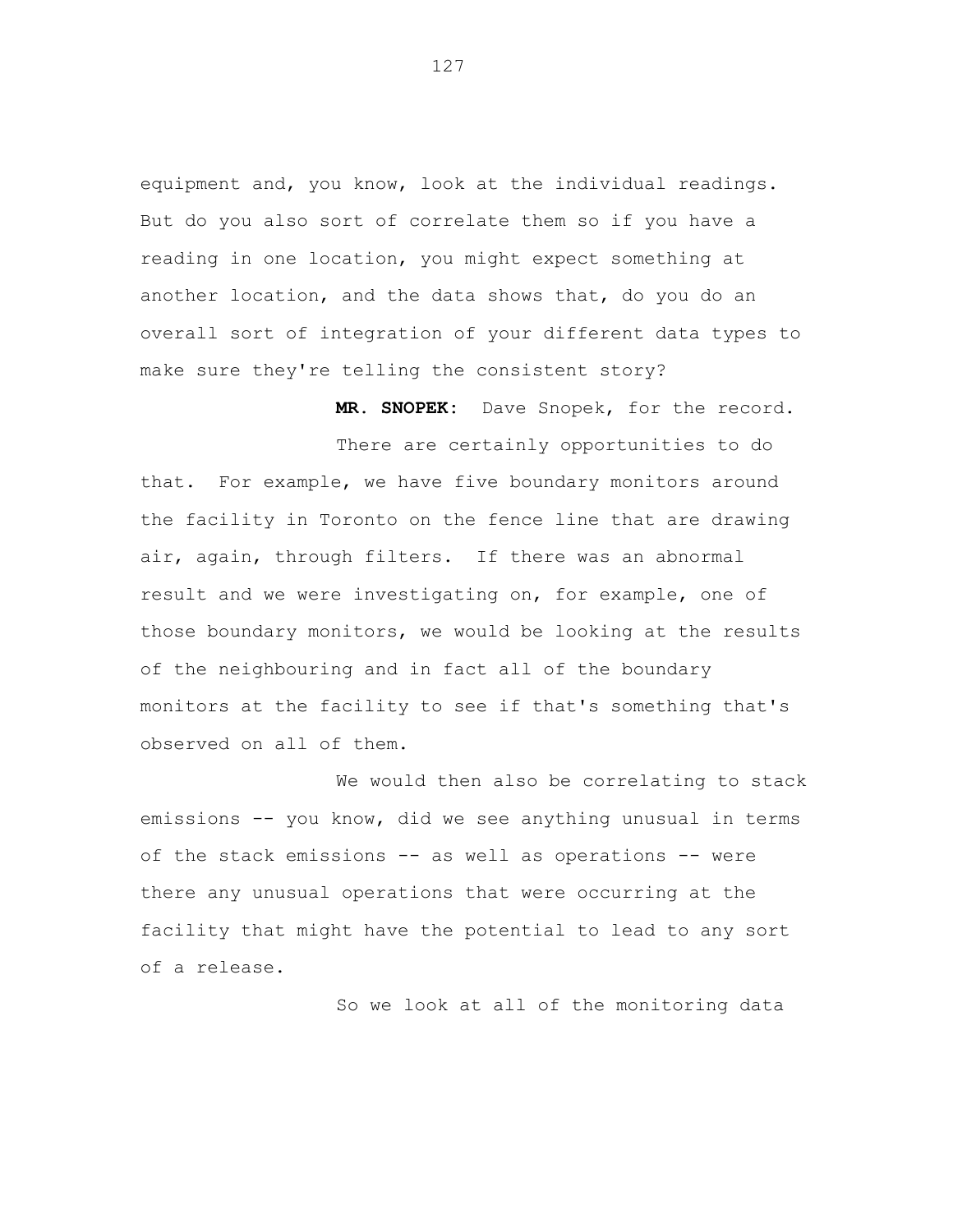that we have when we're doing an investigation as well as all the operational data that we have.

**MEMBER McKINNON:** Thank you.

Did that address some of the concerns about the sampling program?

**DR. VAKIL:** Well, I would say there's absolutely no beryllium soil sampling going on in Peterborough. It was the IEMP that picked up this increase of 134 per cent. And yes, it's under the regulatory level, which of course we don't know what that really is for children, by the way, and this was on the schoolgrounds.

But it should not be the IEMP that picks this up and then continues to monitor it. This should be ongoing, regular, frequent, all over the neighbourhood, especially the school by BWXT. And that should be mandated.

**THE PRESIDENT:** So we'll get to the whole beryllium issue later. We were right now with your intervention looking at the uranium and the sampling.

And even for the uranium, you did say -- I think I heard you say that there are no studies of the impact of uranium on children. And if the most critical receptor is the child, and in Toronto facility where the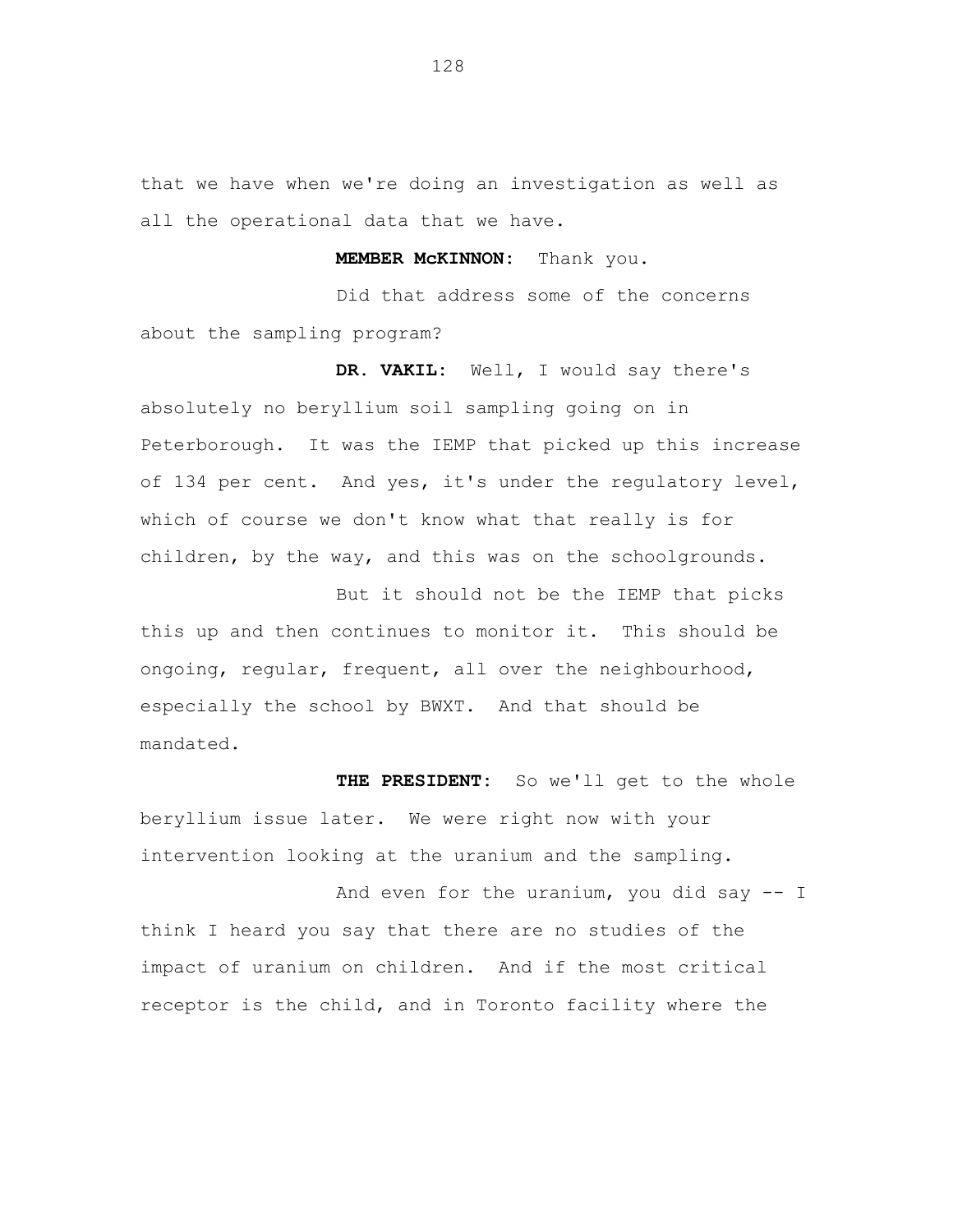air emissions are about one per cent or so of the limit, is that true that there really isn't any studies around impact of uranium exposure on children?

**MR. RINKER:** Mike Rinker, for the record. So I think that that was actually the intervenor talking about beryllium and our dosimetrist, Bert Thériault, did talk about, you know, the impacts on children for uranium and what those studies were based on.

**THE PRESIDENT:** So let me just confirm that with the intervenor, because I actually made a note for both, no studies of uranium impact on children as well as  $-$ 

**DR. VAKIL:** The epidemiological studies on uranium are largely adult males, because they're on uranium workers.

**THE PRESIDENT:** So, staff, any comment on that?

**MS RANDHAWA:** Kristi Randhawa, radiation and health sciences officer.

So in terms of uranium, we do have studies on workers. We also have Gulf War veterans. But we also have environmental studies which look at populations who live near uranium processing facilities, which can include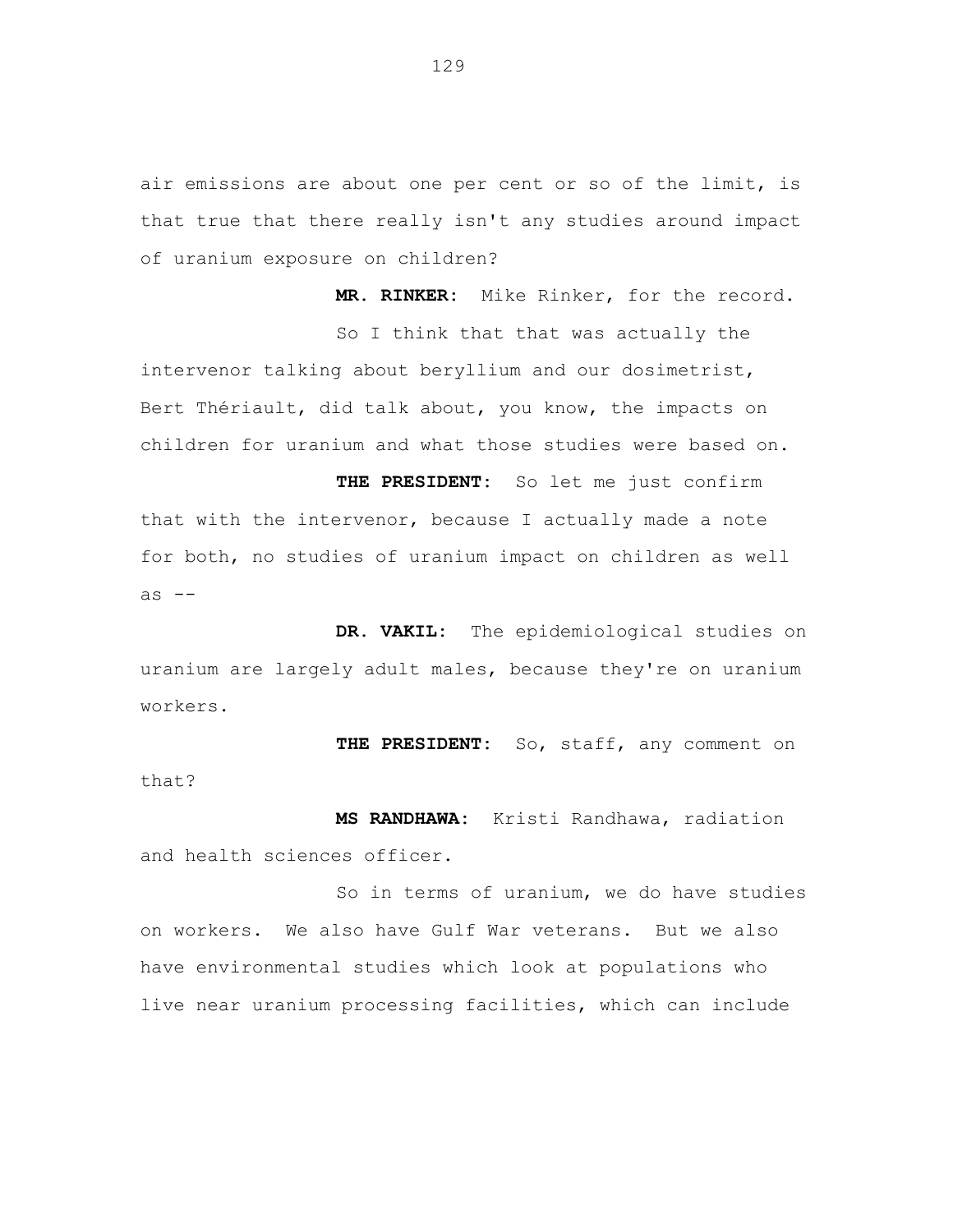children. And we also have drinking water with elevated uranium levels, which includes children as well.

So from these studies, all that we have seen is alterations in kidney functions. As the intervenor mentioned, there has been some evidence of lung cancer in workers, but these have been weak associations and have not been proven to be causal.

However, as an epidemiologist, I do recognize that there are limitations in epidemiology studies. But for example, the United Nations Scientific Committee on Atomic Radiation or Effects of Atomic Radiation do include in vivo, in vitro, and epidemiological studies to determine the health effects due to uranium. So all of these are taken into consideration.

> THE PRESIDENT: Thank you. So --**DR. VAKIL:** Can I just say one more thing,

The epidemiological studies largely looking at uranium workers and people that live near uranium mines, the numbers are always very small, and the numbers of children are very small. And as I said right from the beginning, and the epidemiologist would know this very well, you need very large numbers to show slight

though?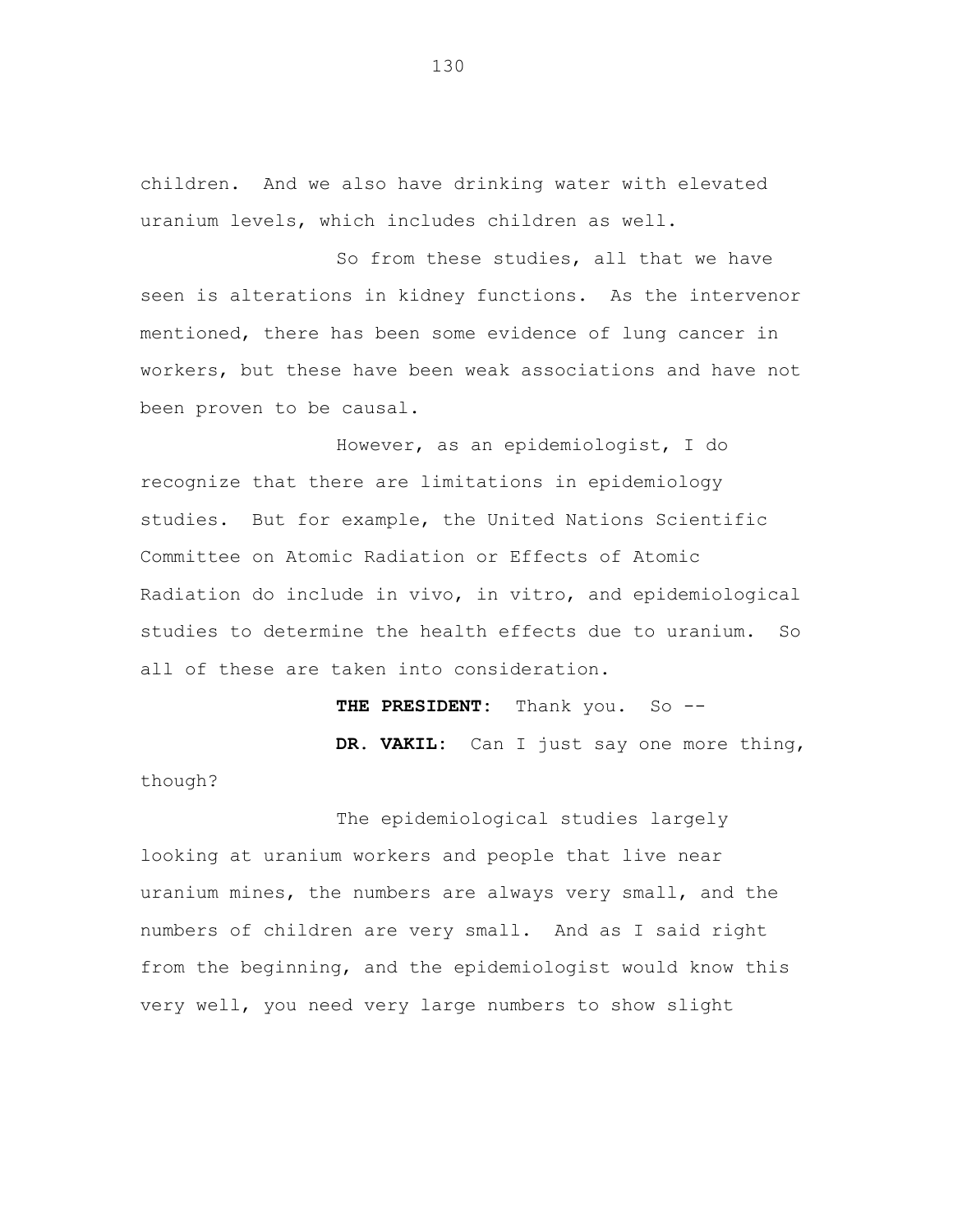increases in disease. And that's why there are no studies done in children.

**THE PRESIDENT:** Thank you.

So any final comments from you, Dr. Vakil?

**DR. VAKIL:** Well, I would just say that nobody can say that there is no impact -- health impact on the public. You can say there is no measurable impact on the public, because basically all international regulatory agencies, radiological, agree with the LNT, which is the linear no-threshold model, which means that all radiation is harmful, even slight amounts, as are emitted in Toronto from the BWXT.

And also from beryllium, there are beryllium emissions; they are above background. So these are all having a health impact, even if they're not measurable.

And the only way to correctly say there is no health impact is to not have these facilities in the middle of neighbourhoods in the middle of cities near where children are.

**THE PRESIDENT:** Thank you for your intervention.

The next presentation is by Justice, Peace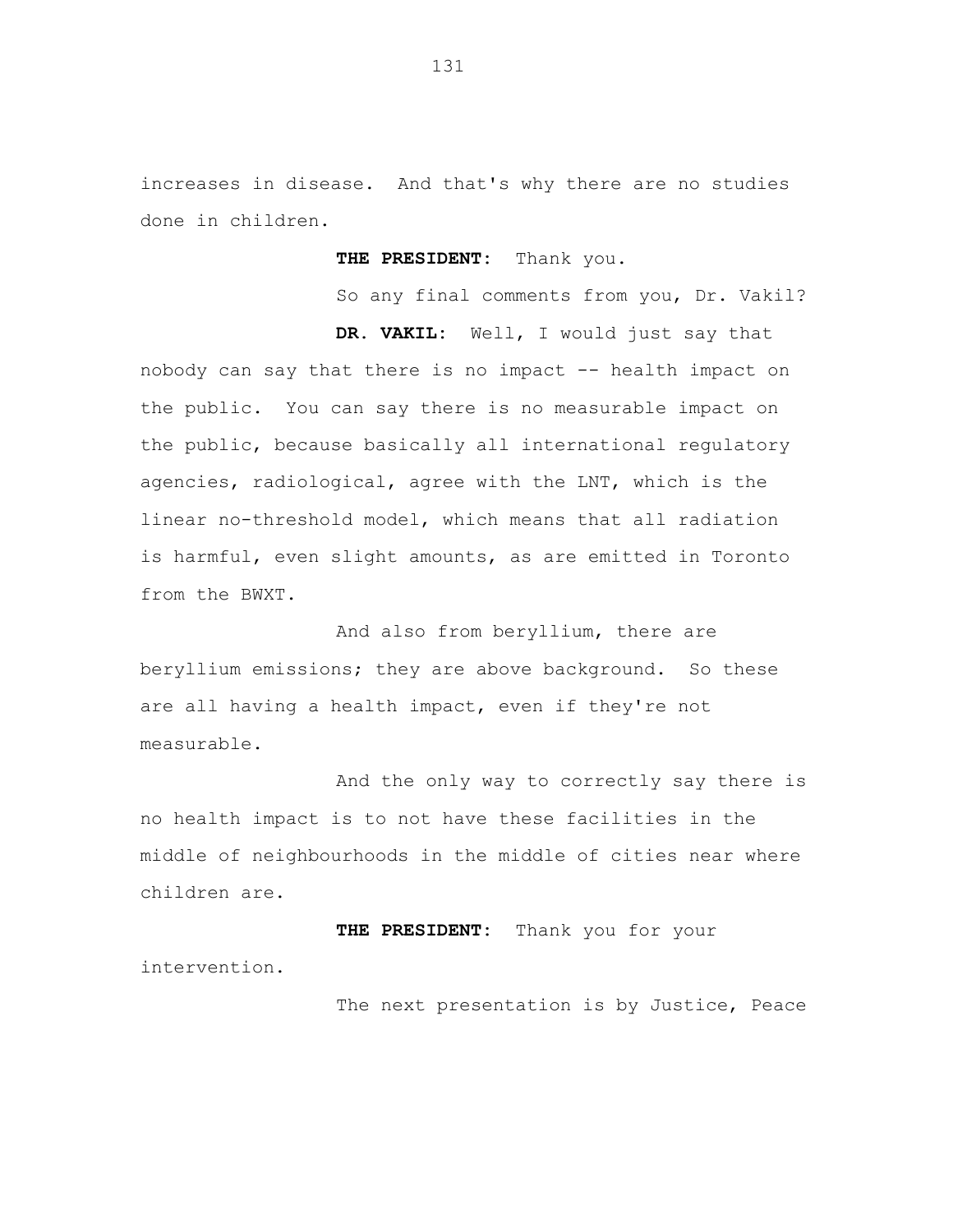and Integrity of Creation Office of the Sisters of St. Vincent de Paul, as outlined in CMD 20-H2.122 and 122A. Dr. Jeremy Milloy will present this submission.

Dr. Milloy, the floor is yours.

**CMD 20-H2.122/20-H2.122A**

**Oral presentation by**

## **Justice, Peace and Integrity of Creation Office of the Sisters of St. Vincent de Paul**

**DR. MILLOY:** Thank you very much. Thank you for giving us the opportunity to be part of this process and speak here today.

A brief note about who we are. The Sisters of Providence of St. Vincent de Paul are an order of women religious founded in 1861 in Kingston, Ontario. Dr. Vakil and I could have perhaps carpooled, but I didn't know that we were both coming at the same time.

The sisters as an order are founded as a community-minded order as opposed to, say, a monastic order. So that means that they've always been very active in their local community and have expanded to provincial, federal, and internationally over the years. And their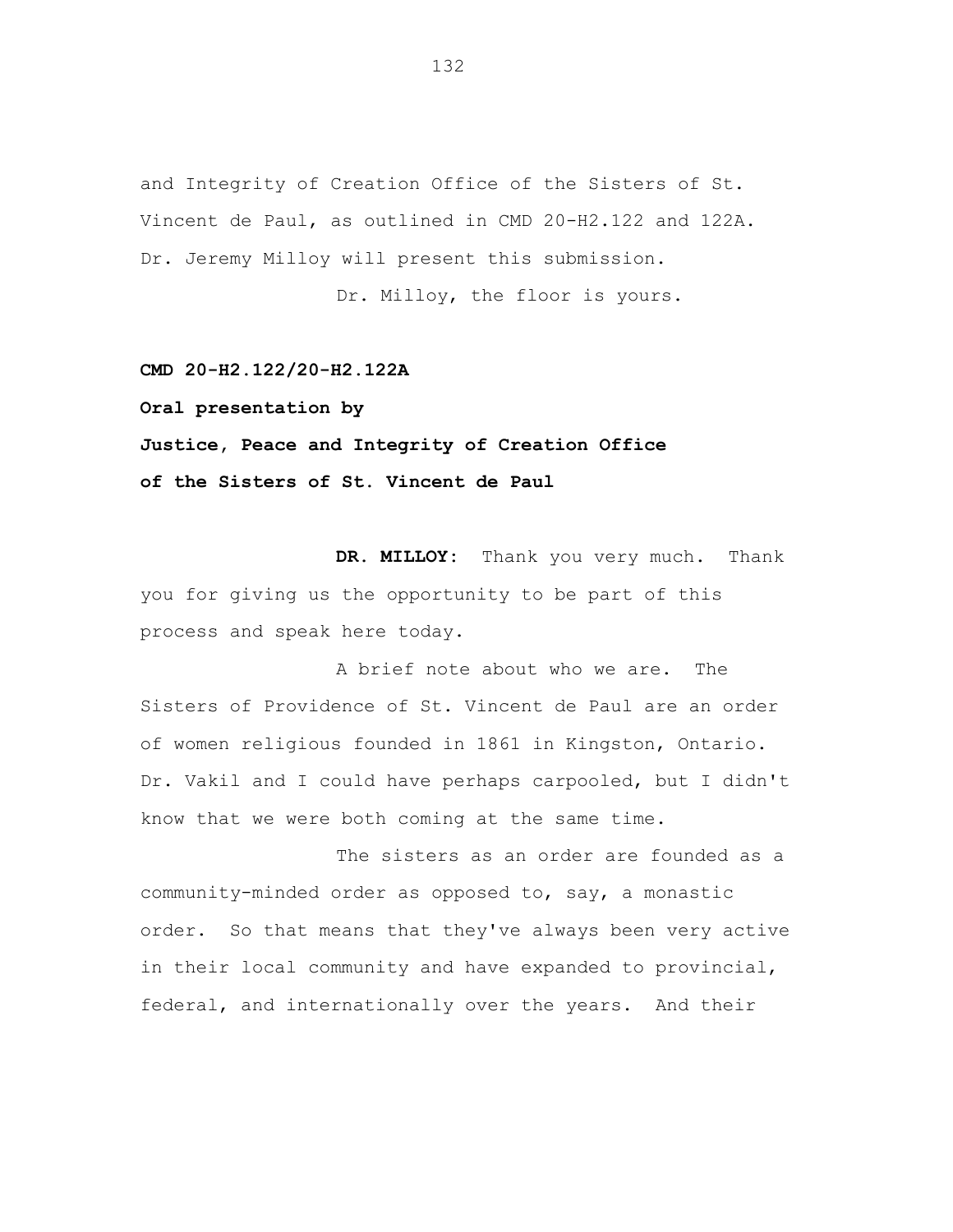focus has been to seek to empower others, especially the poor and oppressed, to achieve a quality of life in keeping with their human dignity.

So as that went on in the mid-1990s, the sisters founded the Justice, Peace and Integrity of Creation Office to advance their work on peace, social justice, ecology, education, wellness, and spirituality on an ongoing permanent basis in communities. And as I said, we are active municipally, provincially, and federally.

In 2019, the Sisters created a new position, Lead Integrity of Creation and Climate Change, to advance this work. So in that role, I educate, organize, and advocate for climate change mitigation, adaptation, and climate justice at those three levels.

Just to be very specific, my intervention -- our intervention today will only focus on the climate change aspect of this proposed licence renewal, and it will also focus on that part of the licence renewal which speaks to BWXT's proposed Peterborough operations.

So in 2019, the City of Peterborough declared a climate emergency. And in response to this emergency, the city and other regional stakeholders have created a climate action plan, aiming to increase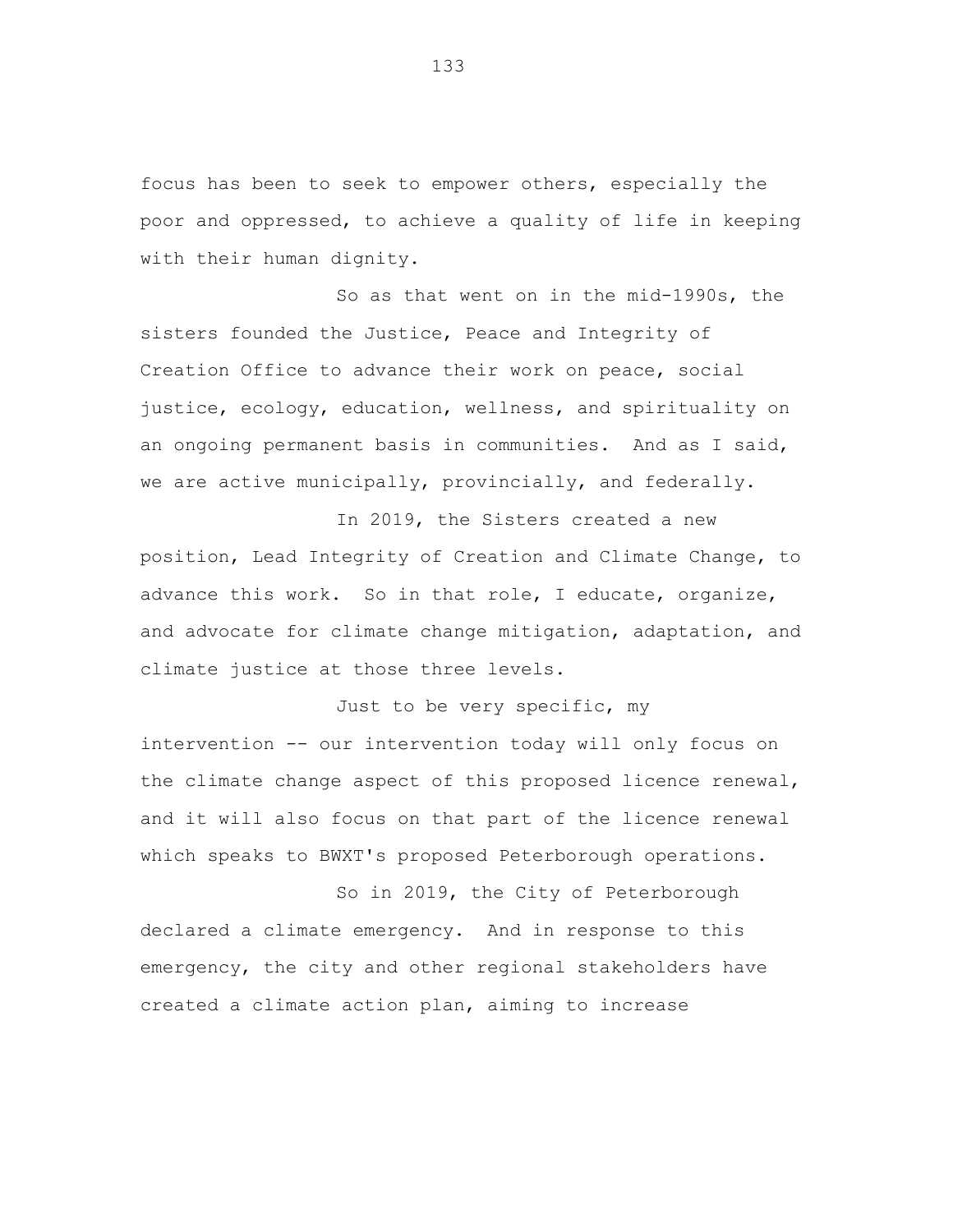sustainability across all 10 municipalities, the Curve Lake First Nation, and Hiawatha First Nation.

So as we know, change in climate requires mitigation, and I think a lot of the focus of climate change awareness discussion is on the mitigation piece; right? What can we do to reduce emissions, to move towards greener energy, and to avoid, you know, warming below 2 or 2.5 or 3 degrees Celsius this century, and the catastrophic impacts that we know that would create.

However, we also know that we have already changed our climate. We have a certain amount of climate change that is baked in that is coming, and we have a certain amount of climate change that we are already living through currently. So while much of the focus is on mitigation, climate adaptation is also incredibly important.

The City's own plan notes that provincial data shows that the average temperature is up 1.4 Celsius over the past 60 years and that provincial temperatures could rise between 2.5 and 3.7 degrees Celsius by 2050. These rising temperatures will, if US studies are any guide, create greater risk of transportation accidents. They will also create an increased probability of extreme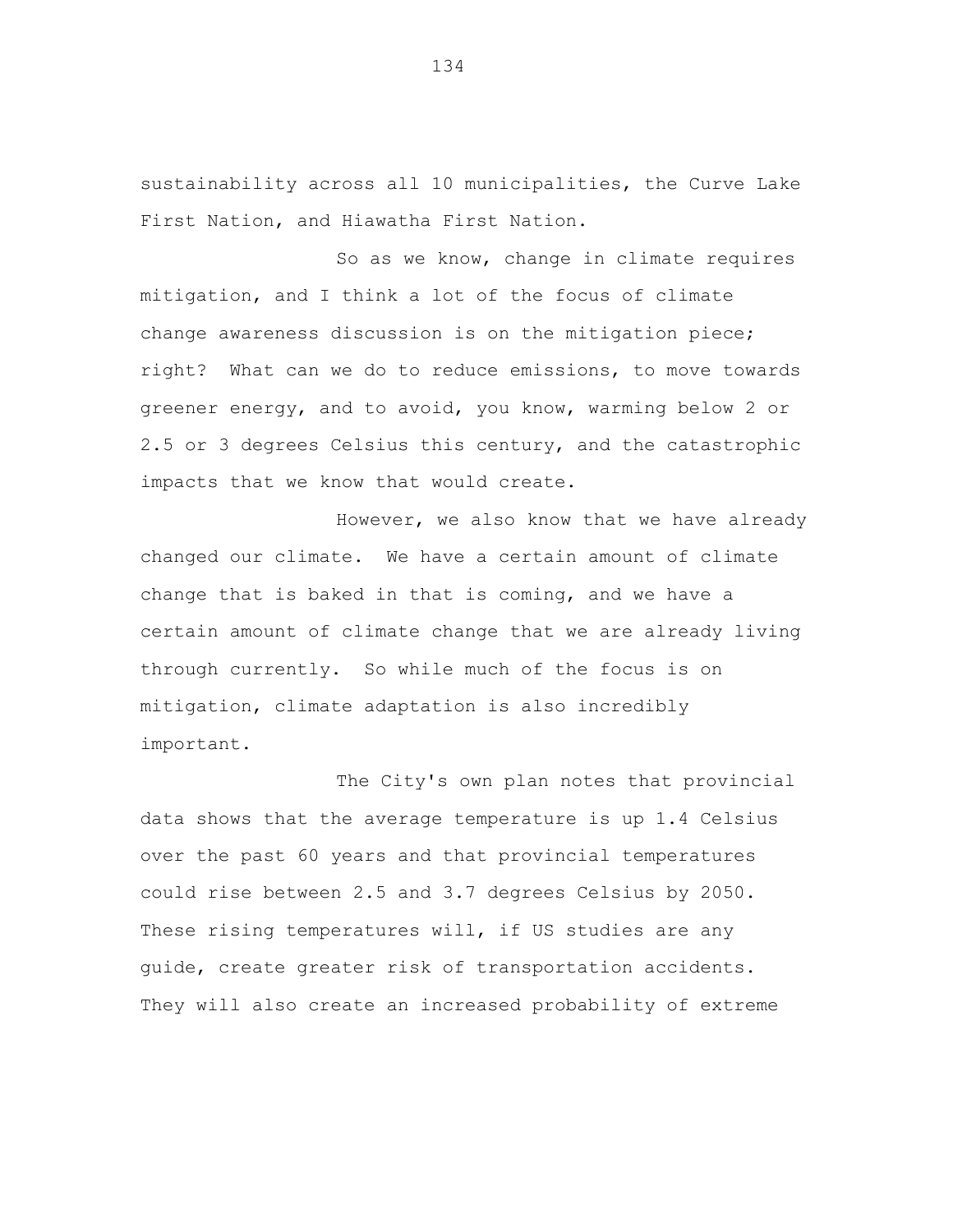heat, flooding, and extreme wind events in Ontario communities.

Of course, the local community here is certainly familiar with extreme weather events and the destruction that they can wreak on the local community. As somebody who grew up in Peterborough, I certainly remember the 2004 storm that dumped 14 billion litres of water on Peterborough, causing severe flooding, particularly because I tried to ride my bicycle to school that morning.

Here's where we come to the core of our intervention. The reality of a changing climate in the Peterborough region and the local First Nation regions, commitments to climate change adaptation resilience, I would argue, require any application such as this to be looked at afresh to see how climate change affects the overall risk envelope of the activities being applied for.

And it is our view that the BWXT licence renewal application does not pay sufficient attention to what a changing climate demands of its proposed Peterborough operations.

And I've had the opportunity, of course, to review some of BWXT's documents and some of staff's recommendations. And I've learned more by listening to the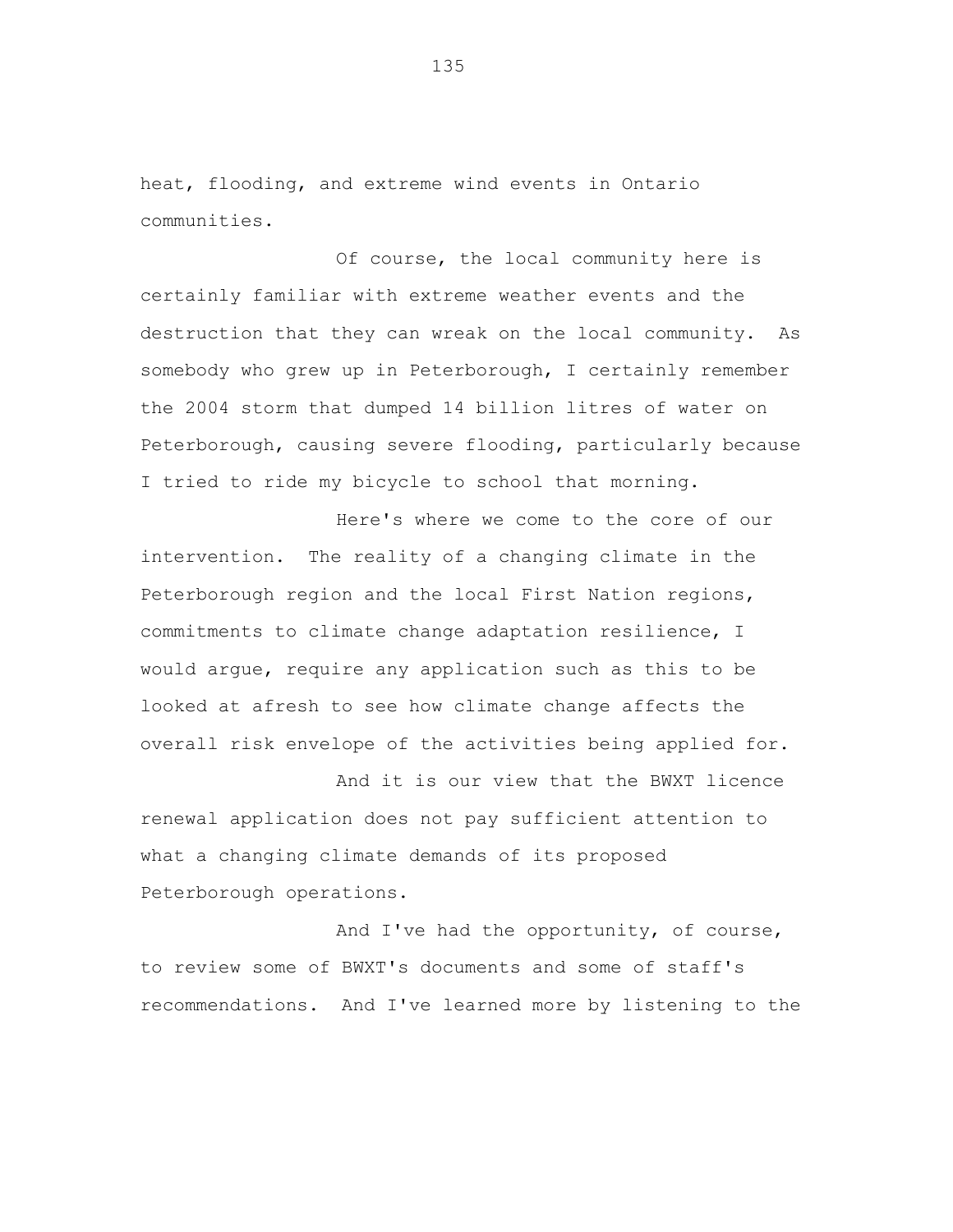submissions here today. So I've gotten certainly an education in some of the environmental monitoring, environmental risk assessment that goes on.

However, in any of these written or oral materials that I've reviewed, climate change and, you know, the possible risk change does not seem to be front of mind in terms of possibilities.

So what do those emissions look like? BWXT's environmental risk assessment and application do not specifically address sustainability as it relates to climate change adaptation and neither do they integrate adaptive management as a frame work to ensure safe operations that are responsive to -- and I'm only going to focus on number one here  $--$  I'm aware of, you know, the particular parameters of our hearing today -- a changing climate and its increased occurrences of extreme weather and natural disasters.

And that changing weather, I'd like to point out, you know, we have models for what that looks like. But these kinds of things are, by their nature, unpredictable and so, I would argue, require the ability to be adaptive, to be mobile, and to be responsive as a changing climate demands.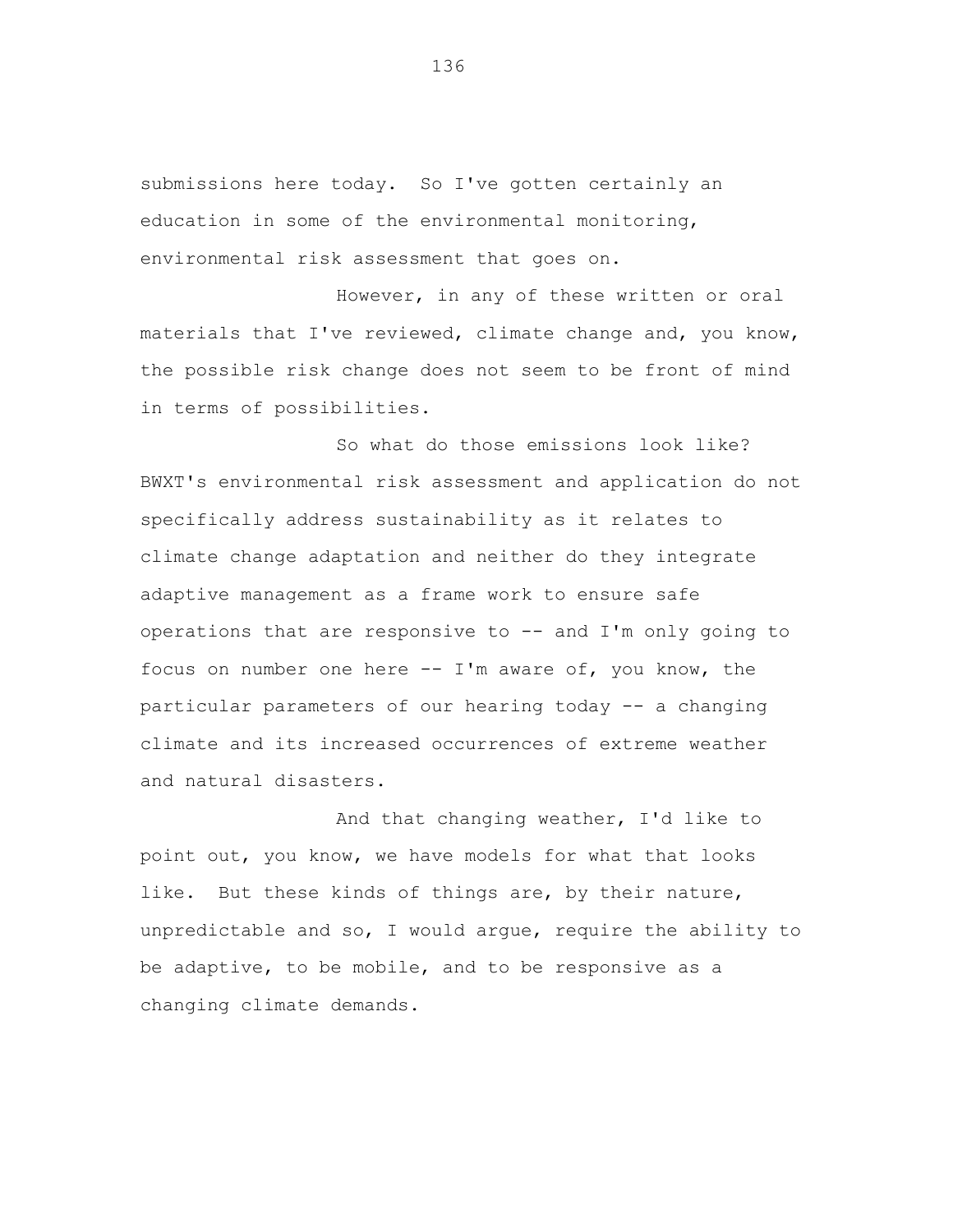So to that end, the environmental risk assessment's temperature, wind, and precipitation data only cover 1981 to 2015. So this does not account for how our region's climate may change over the next 30 years. Also the ERA in its entirety does not consider how climate change affects the project's possibility environmental impacts.

This is an example from the Climate Atlas of Canada on current warming trends, the amount of heavy precipitation days, for example, over the next 60 years.

If you want, you can also go onto the Climate Atlas website, type in Peterborough, take a look at what it says in terms of, you know, extreme weather events, extreme precipitation, et cetera.

I'd like to conclude with our recommendations.

First, we recommend that the request for a 10-year renewal be denied, because such a time frame is too inflexible to assess and address changing local climate and changing environmental concerns brought up by a warming climate and underlined in the community's own climate action plan.

JPIC also supports CARN Peterborough's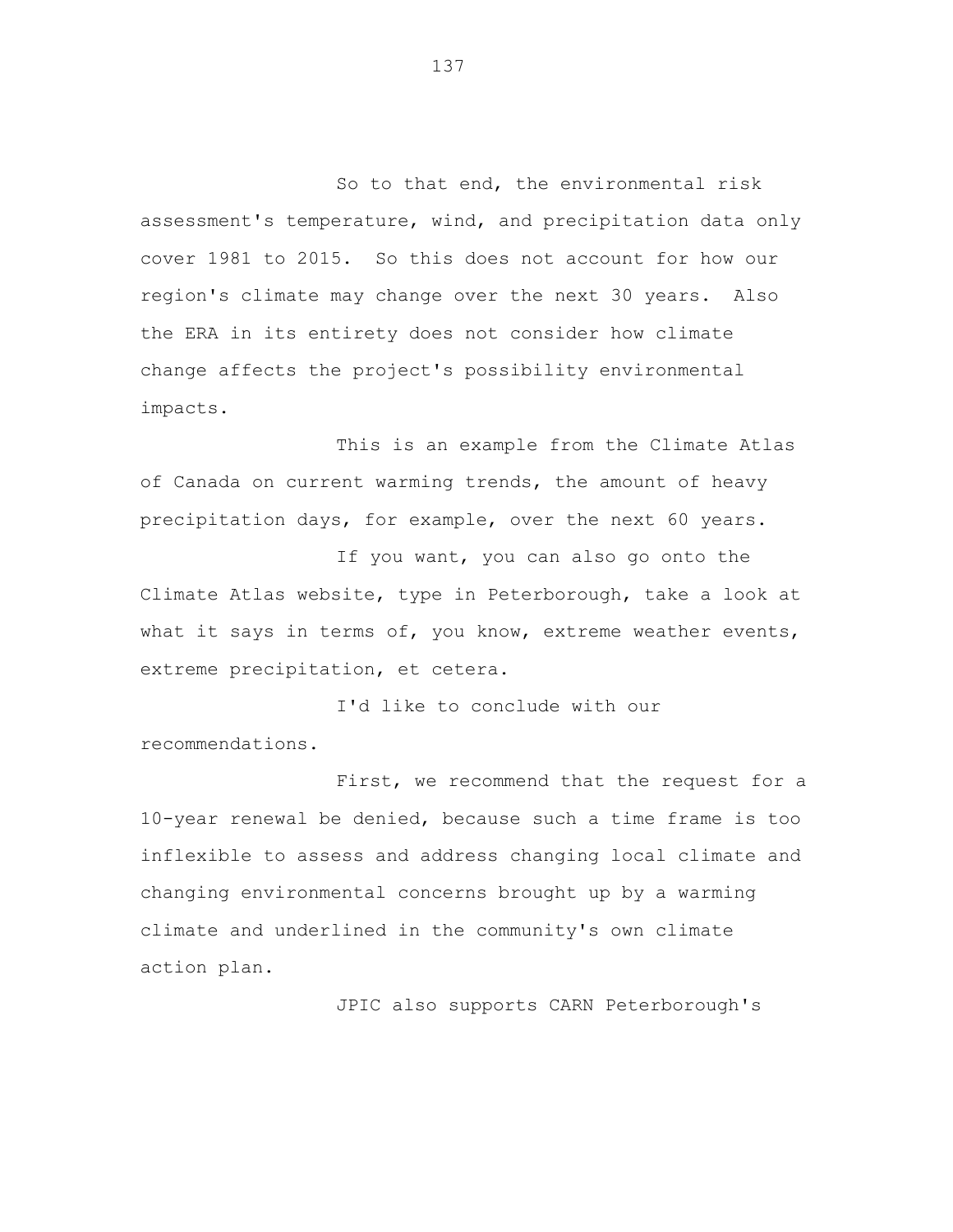recommendation that the CNSC must require BWXT to provide a detailed explanation of how the guiding principles of sustainability, precaution, and adaptative management were applied in this analysis with particular attention to the impacts of a changing climate and the known unknowns that a changing climate presents us with.

And finally, JPIC also supports the recommendation that a greater range of nuclear projects and facilities should be designated for review under the new federal *Impact Assessment Act* so that we can have a more robust consideration of how these facilities and the communities that house them can best adapt to a changing climate.

Thank you very much for your attention. **THE PRESIDENT:** Thank you for your submission, Dr. Milloy.

Dr. Lacroix?

**MEMBER LACROIX:** Thank you very much for your statement.

I'm a little bit confused, here. You do not recommend a 10-year licence. But on the other hand, the time scale of climate change is at least of the order of decades. So it seems that you're dealing on two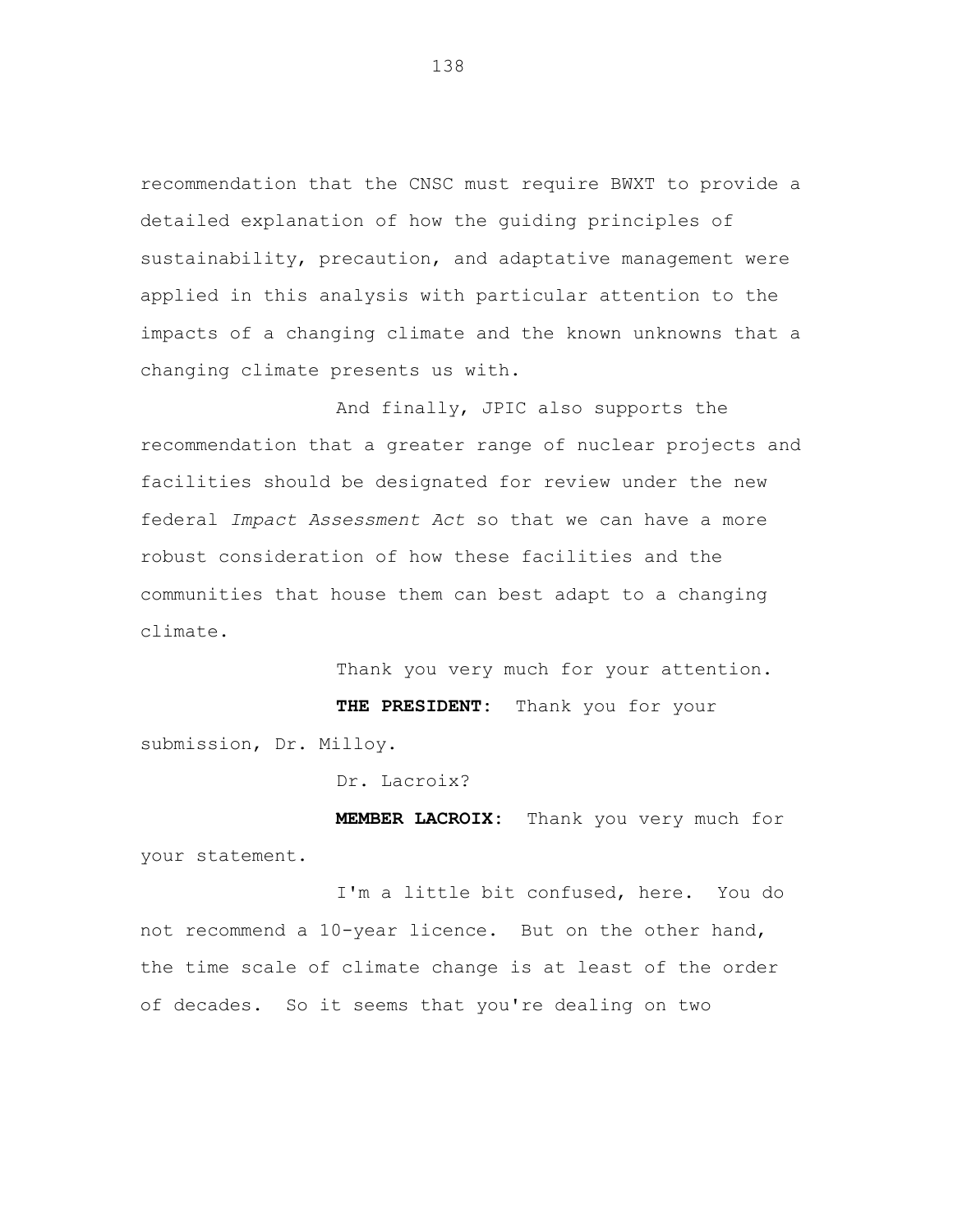different time scales here, depending on your point of view. So could you elaborate on this?

**DR. MILLOY:** Absolutely. You know, as a trained historian employed by the Catholic Church, you know, usually we think in centuries (laughs) or even longer time frames than that.

But with respect to that, I mean, obviously climate change is, yes, something that will affect us, unfortunately, for at least the next century. However, what I think that requires, because there are so many factors that affect a changing climate and, thus, so many possible outcomes, right, I believe often the public and the discourse around climate change can treat it like it's a light switch. Like we're either going to have climate change, or we're going to save the day and not have climate change, when really everything we do to mitigate emissions and to prepare pushes us in a positive direction; everything we do to delay and increase emissions pushes us in a negative direction.

So what I'm saying is even though it's going to happen over a century or more, there is such a wide range of possible outcomes and possible changes in the near term, that I think it's of the utmost importance that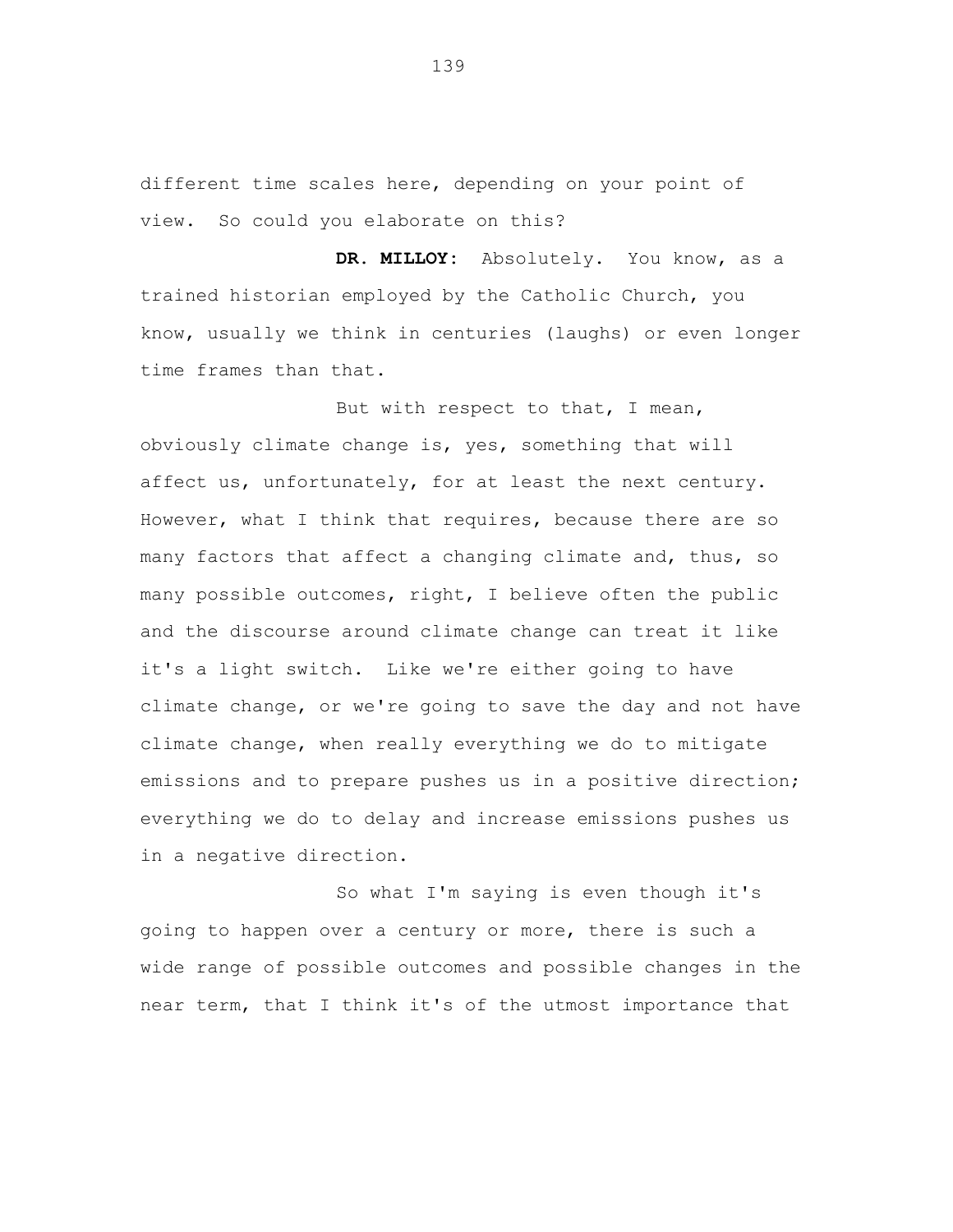projects like this are able to respond quickly.

And thus I worry that a 10-year licence is going to bake in things at a certain level. And if things change within five, six, seven years, we're not well-placed to address those.

#### **THE PRESIDENT:** Dr. McKinnon?

**MEMBER McKINNON:** Yeah, thanks for

bringing up some interesting points. I think the time scale and extremes -- very interesting.

So I'd like to relate that to the emissions. So what's going on in the plant will be more or less constant or within certain bounds. But what happens to the emissions once they exit could be affected by wind and rainfall and so on.

I know in the submissions that there have been things such as dispersion models, for example, based on wind. So when the modelling is done -- so my question would be, first of all, is it CNSC does the dispersion modelling? Or is it the company?

**MS TADROS:** Haidy Tadros, for the record. So it would be BWXT that provides, according to the requirements of having the programs in place, to submit information to the CNSC. But CNSC staff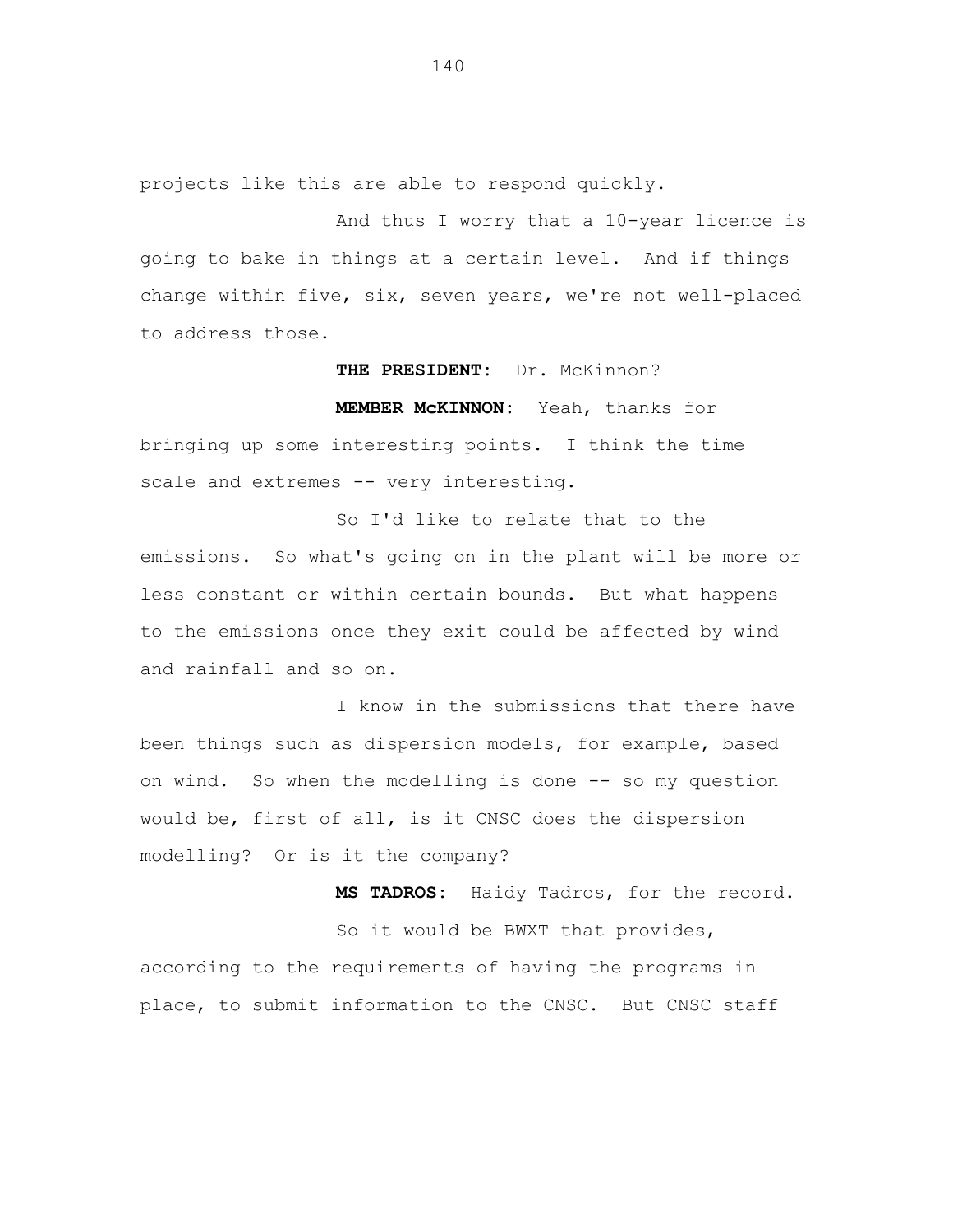do their own verification and independent modelling of the information provided by the licensee.

**MEMBER McKINNON:** Thank you. So I will direct the question to the company.

When you're planning your monitoring program, both air emissions and the soil sampling, to look at the locations and the frequencies and so on, when you're doing your modelling, what range of conditions do you incorporate? And would they be sufficiently broad in range to accommodate some of the variations that were brought up by the intervenor?

**MR. SNOPEK:** Dave Snopek, for the record.

We do dispersion modelling at both our Toronto and Peterborough facilities as part of our MOECP -- Ministry of Environment, Conservation and Parks - environmental compliance approval. We do that dispersion modelling for uranium and beryllium. And it's done in accordance with the air mod methodology that's outlined by the MOE and under our environmental compliance approval. So it uses the data set that is kind of prescribed for that purpose. It includes the meteorology for the area that should be used for that sort of modelling, and that's what we use.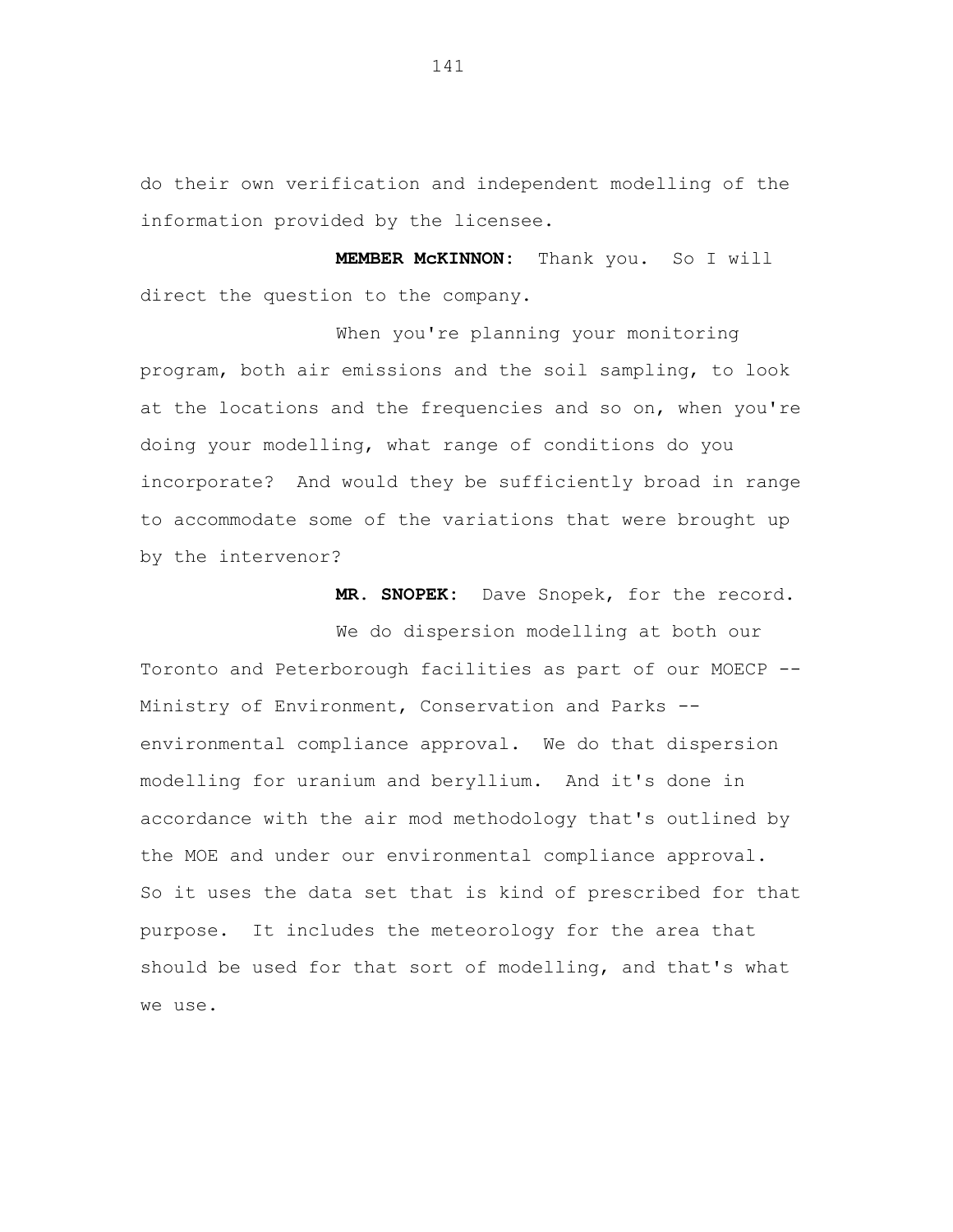**MEMBER McKINNON:** Okay. So how does that account for certain historical record or departures from that that, you know, might cover a greater range at all? **DR. MILLOY:** Doug Chambers will take that

question.

**MR. CHAMBERS:** Doug Chambers, for the

record.

I apologize. I can't quite see you.

The meteorological data sets, the defaults one are prepared by the Ontario Ministry of Environment. I don't think they're here today.

And because the meteorology changes from location to location, they prepare them for different portions of the province.

For example, if you were using a standard air mod model in northwestern Ontario, you would have a different data set.

So basically, routine analyses you obtain the meteorological data set which does look at -- it's like the climate. Normal almost, it's based on averages over time, but it does reflect wind speed and wind direction and atmospheric stability, which are the major factors.

And Emily would have to speak to it, but I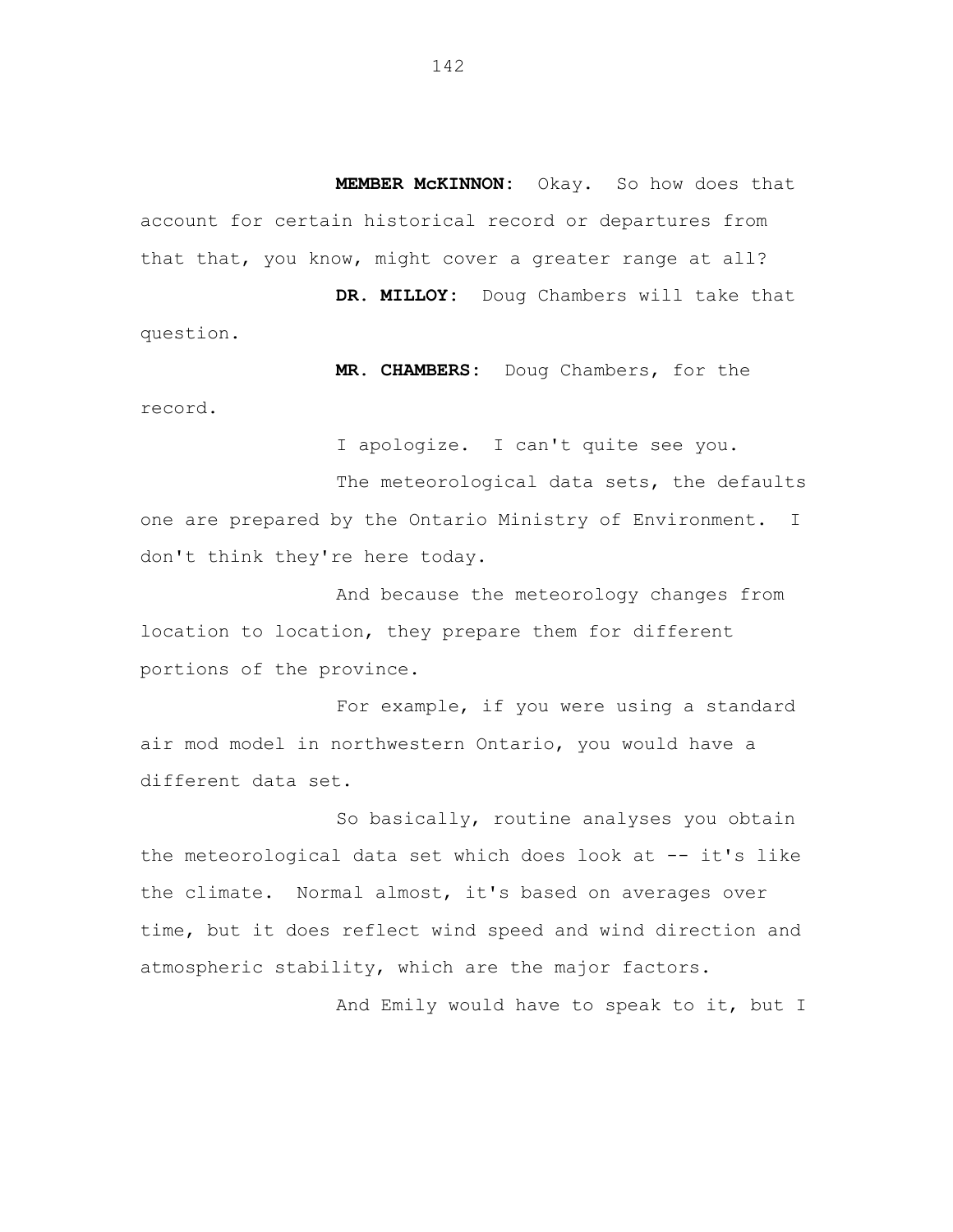believe they update those periodically. If you're doing a special analysis, then you can develop a very specific data set for particular analysis.

But in answer to your question, yes, all the factors you mentioned are taken account of in developing and applying the meteorological data set for modelling at a specific location.

> **MEMBER McKINNON:** Thank you very much. **THE PRESIDENT:** Dr. Demeter.

**MEMBER DEMETER:** Thank you for your intervention. Very interest.

I understand your recommendation that the company puts whatever they're doing -- look at it through a climate change lens from a policy point of view.

Given that, though, are you concerned or aware of anything specific that they're doing that doesn't fit best practice with regards to climate change models?

**DR. MILLOY:** So with that, I've got a two-part answer.

Number one, I believe the application for an extended 10-year licence is not within best practices in terms of being responsive to a changing climate.

And the second part of it, I would just  $-$ -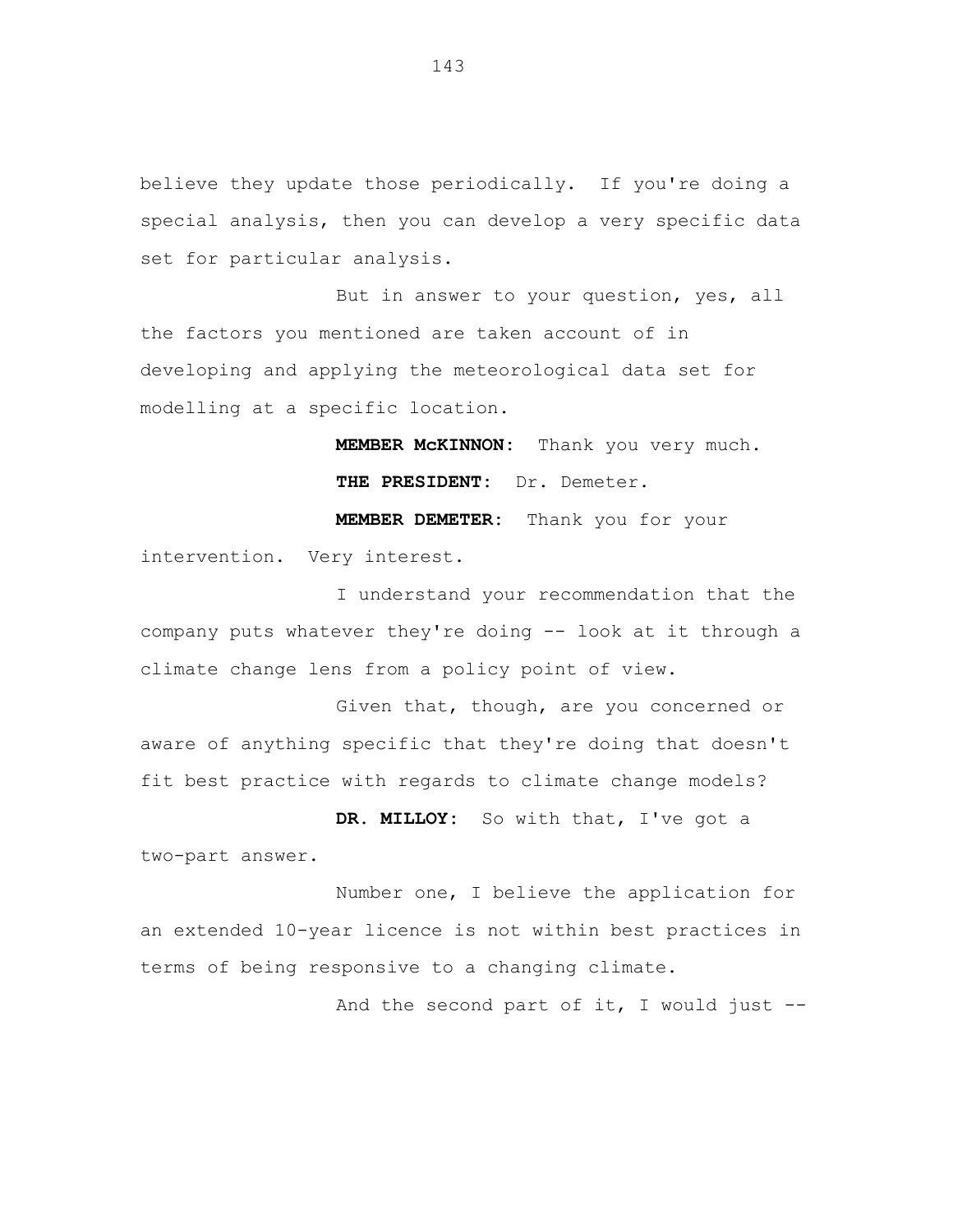my primary issue is I'm not -- I don't think any of us have been properly or substantially informed enough about how these --BWXT's operations in Peterborough are going to be conducted with climate risks in mind to accurately make a distinction on that because, you know, in reviewing the ERA, in reviewing the submissions, it's just very, very scarce or almost non-existent in terms of what is being in place.

So a lot of the standards that are in there and are very exhaustively documented are kind of what we've already established as what practices should be, right, and how we have done things up until now. But what my concern is, things have changed and we are operating in a different context than we were in 1980 or 1990 or even 2005.

So while I understand to some extent within the ability of my limited knowledge how what is being proposed meets, you know, the way we have traditionally done things, the central argument of my intervention is that there needs to be kind of an extra or not even extra, just an awareness of a changing context and thus, for safety and for community safety and for safe operations, a robust and deep understanding of how they are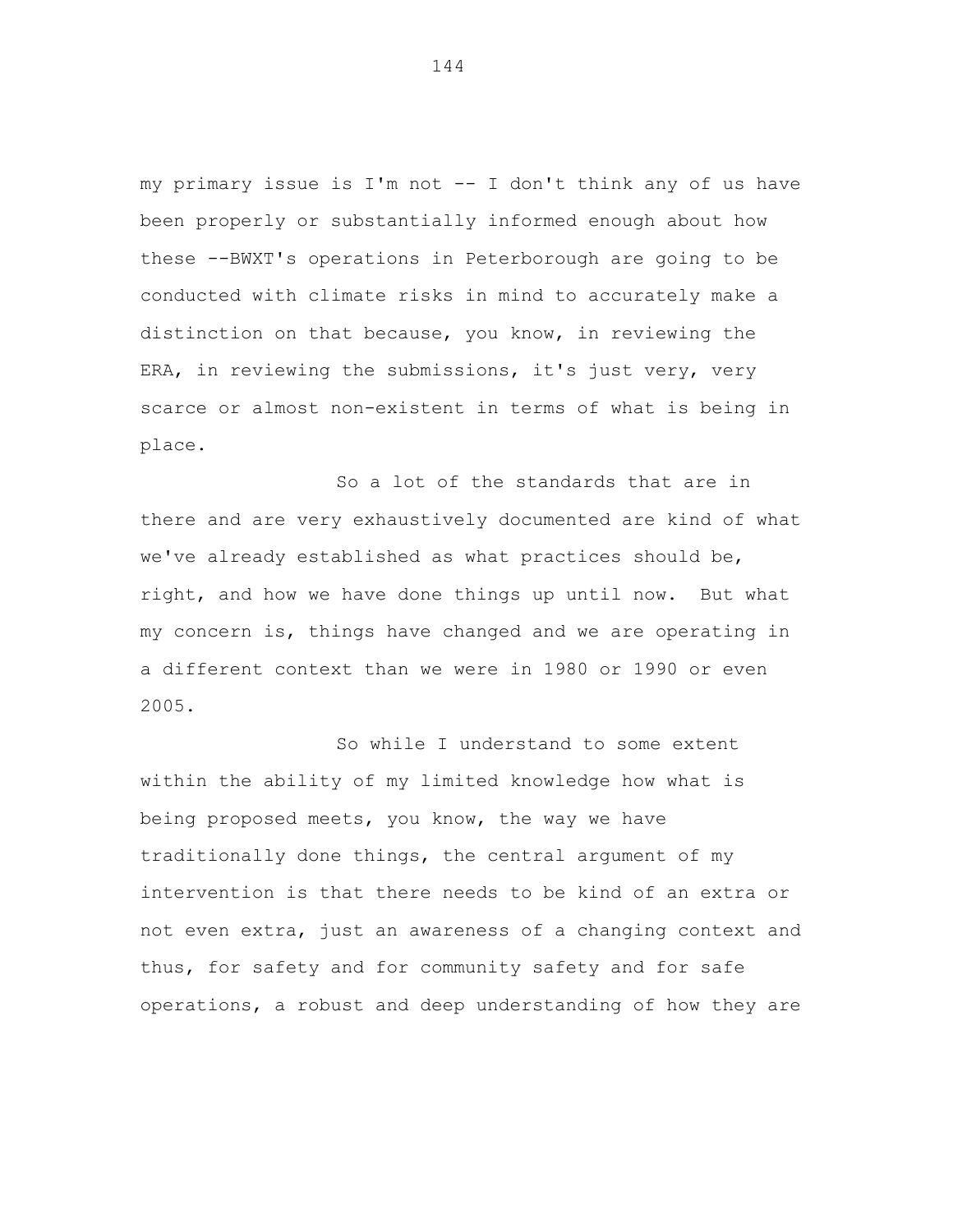planning to adapt to a changing climate and the risks it presents.

much.

**MEMBER DEMETER:** Okay. Thank you very

**THE PRESIDENT:** So on that note, which is your recommendation number 2, that BWXT provide a detailed explanation on how climate change or adaptive management have been addressed in your environment risk assessment, can you comment on that, please?

**MR. CHAMBERS:** Doug Chambers, for the record.

I'm going to comment on a more general situation.

We've had several discussions about Canadian Standards Association. Since the mid-1970s, they've had an environmental set of standards and a variety of people participate in developing the standards, including the Canadian Nuclear Safety Commission and its predecessor, the Ontario Minister of Environment, the federal Ministry of Environment, Fisheries and Oceans and basically a whole cast of characters.

And the Canadian standards are reviewed on a periodic basis, and I've been privileged to be involved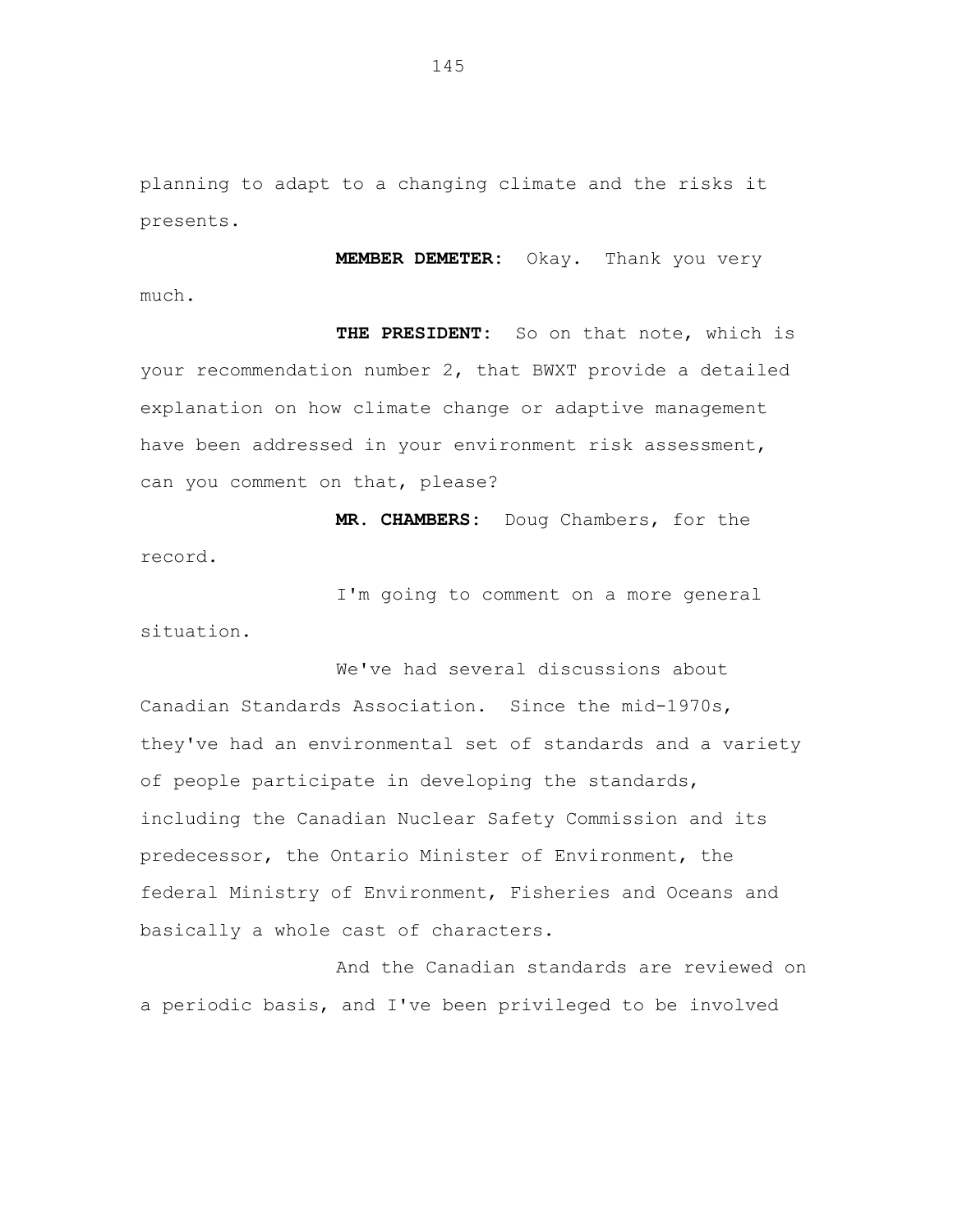in that, so they basically don't go more than about five years before they're reviewed by a whole bunch of people with different perspectives, including those who are very concerned directly with climate change.

So yes, the standards that we used are the current ones, but they're quite recent. They're within the last few years, and these standards are always being updated as new information becomes available.

So I'll let BWXT talk about their specific project, but I thought it was important, for the record, that everyone realized the standards aren't stationary, they're reviewed by a wide group of people with different perspectives, including those who are concerned very much, which should be everybody, of course, with the impacts of climate change.

Thank you.

**MR. SNOPEK:** Dave Snopek, for the record. And maybe I'd just add, you know, we saw in particular in Peterborough in 2004 -- we saw a flood that was 100 years flood for 24 hours. We saw it in about an hour. It was a massive rain event.

There was no significant impact to the facility, but as a result of that, in terms of adaptive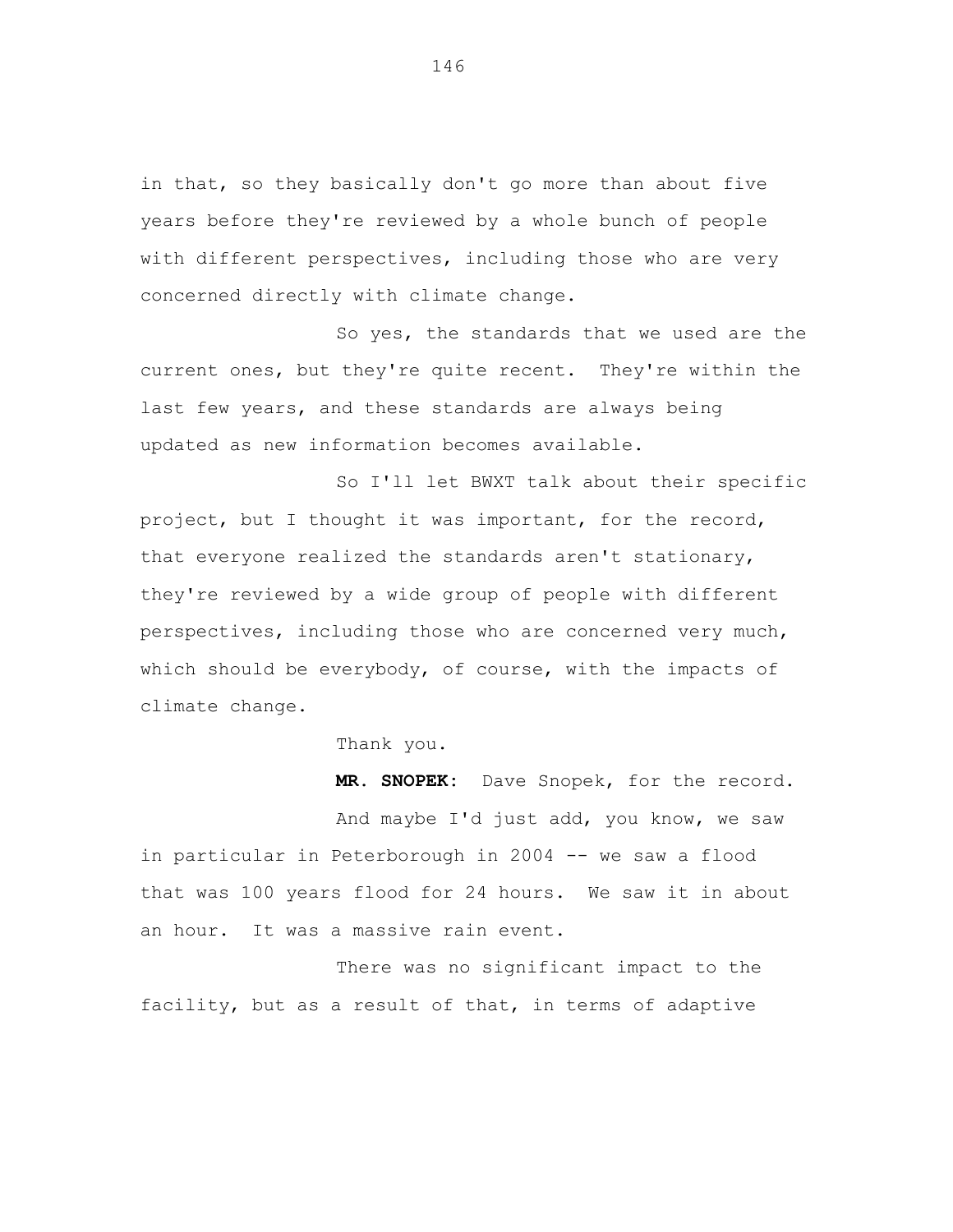management, we looked at that event and looked at how we can improve. And we put in place several measures, the most significant of which was berming the area around where we do our pellet work, where we insert the pellets into the tubes where we're handling loose pellets. And that berm was -- one of the purposes of that berm was to exclude flood water.

If we had a similar event or perhaps even event that was worse, now we've got a berm around that part of the facility that would exclude the water from running into it.

More recently, we saw a very significant rain event in Toronto in the summer of 2018, and we managed through that event, but we realized -- as we do with every event, we look at what happened, we look at how we can respond better and we made changes there in our ability to contain more water even if there was a larger event, that we would be able to handle a larger amount of water in future should that come up.

So we're always looking at those events and learning from those events and making improvements based on what we've learned.

**THE PRESIDENT:** So the intervenor shared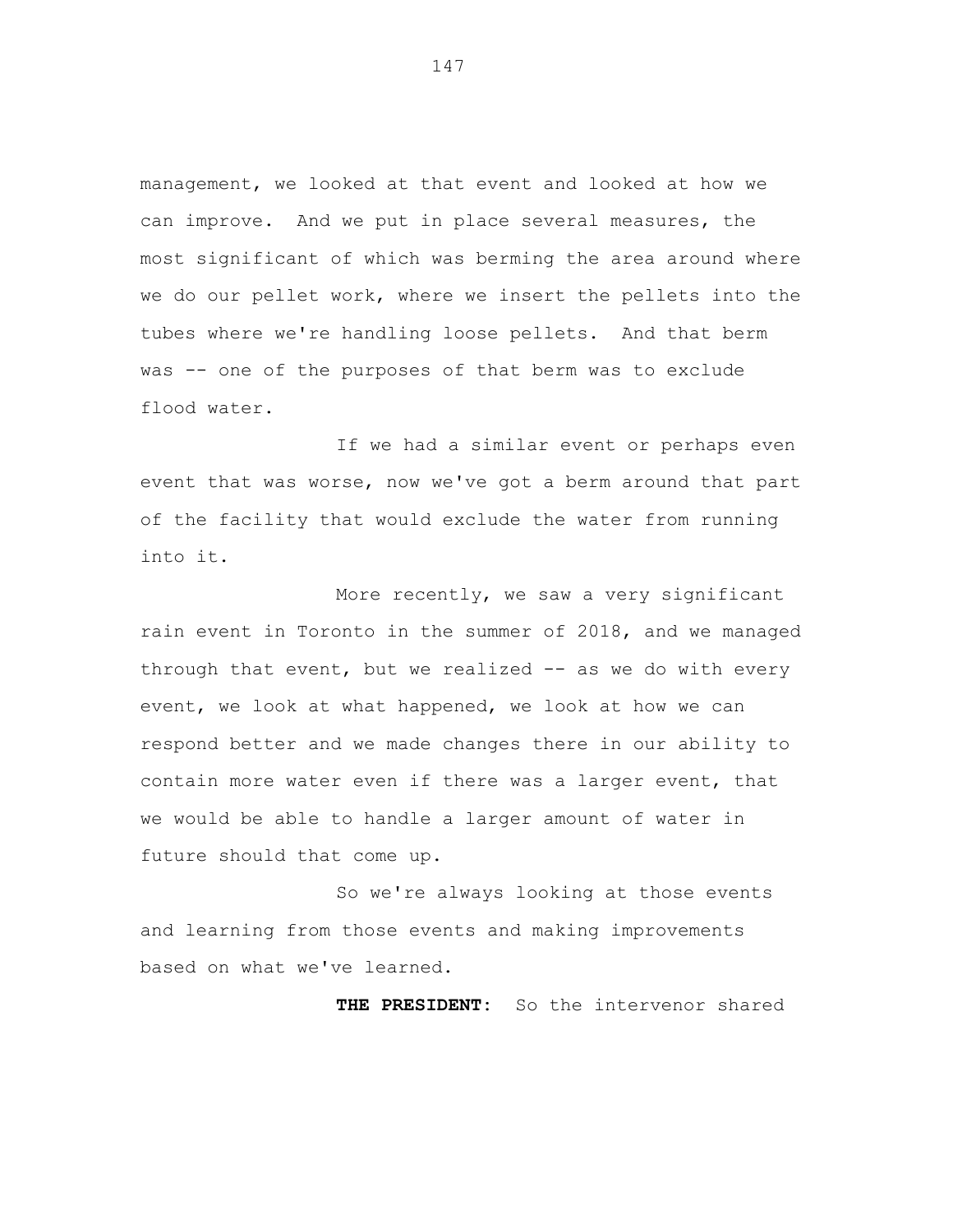with us this graph on slide number 10 on heavy precipitation days and what's been forecast, what may be expected for Peterborough.

Was your analysis for your environmental risk assessment, did it look at data like this and see how you can be more proactive in addressing what may unfold in the future?

**MR. SNOPEK:** I think -- Dave Snopek, for the record.

I think largely we looked at the rain events that we have had and, like I said, we have had a couple of very significant rain events, much bigger than, in the case of Peterborough, the one in 100 year return frequency, and we would not have an issue should that happen again.

And as a matter of fact, in 2004 when it happened, we had a small amount of water run through the facility. That water was not contaminated, so we rode through that event okay at the time, but we -- there's a significant improvement with the introduction of the berm since that time.

**THE PRESIDENT:** So as I look at this graph, whatever may have happened in 2004, what's happening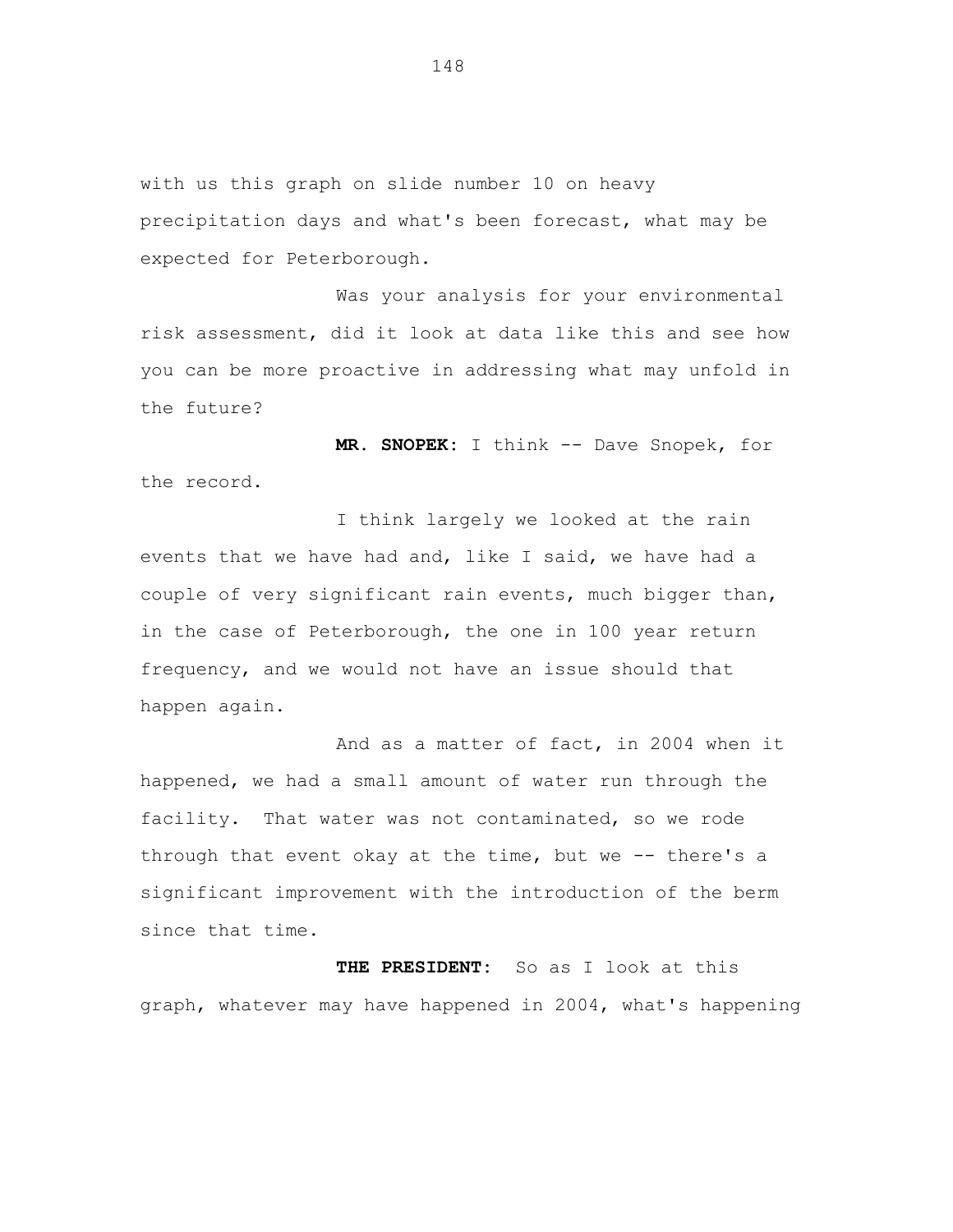in the future is a whole lot worse than that.

**MR. JAMMAL:** Madam Velshi, it's Ramzi Jammal, for the record.

I'm not going to bail out the licensee. They have to look after themselves, but I would like to put in perspective what we do from a regulatory process, and we fully agree with the intervenor that climate change did take effect.

So we take a lot of lessons learned from many events. It doesn't matter if it's the Fukushima event itself, which we requested a review of the safety analysis of that facility.

And it's an ongoing process with respect to determination, so if we can get connection back to Ottawa, we will provide you with more detail.

But the safety analysis is reviewed based on the information we get for events that occurred.

I'll start with the fact that the Canada and CNSC was the -- one of the very first regulators to require uranium mining and processing facilities to look at their safety analysis based on the lessons learned already from Fukushima.

With respect to the floods, we know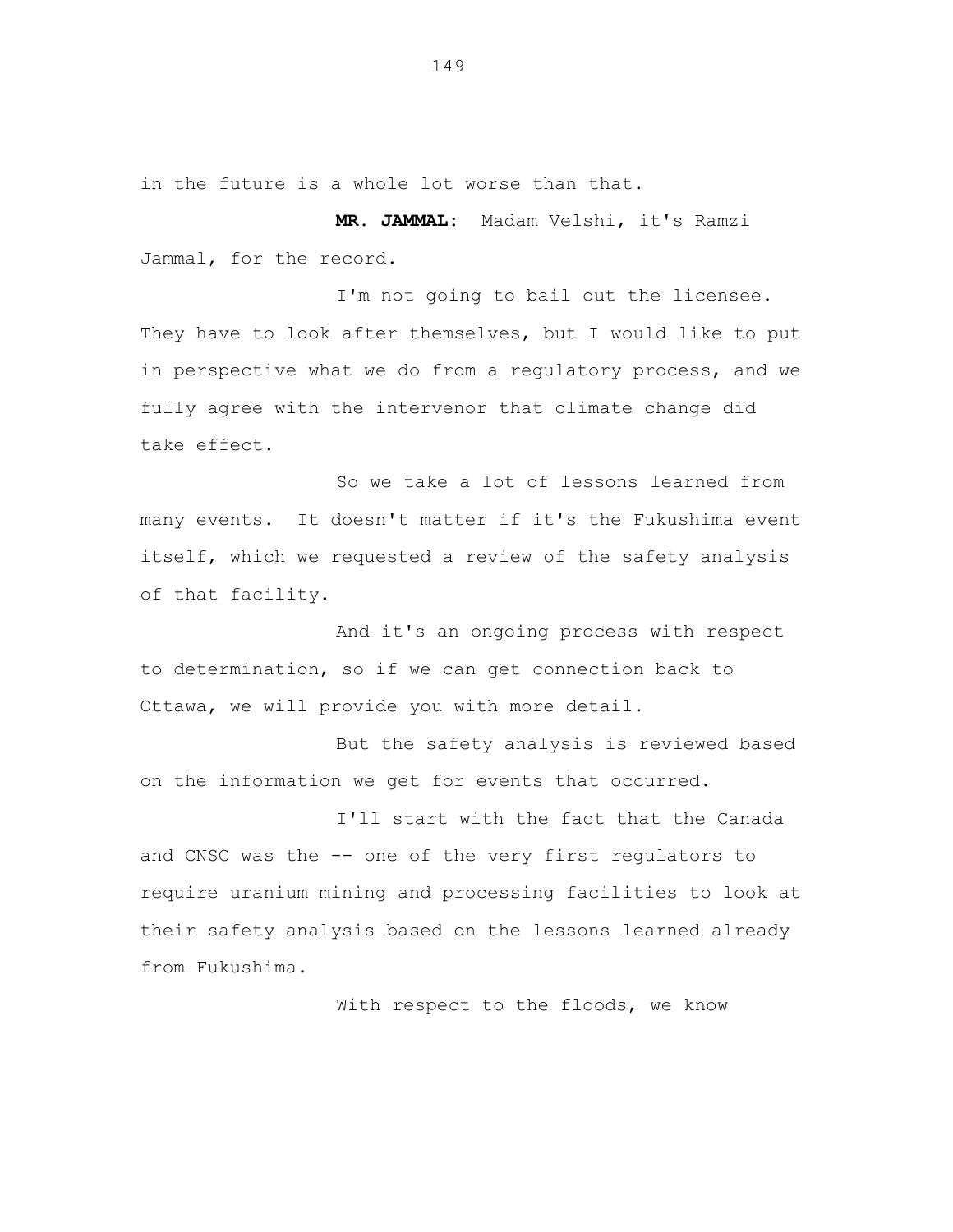there's no criticality issue, but -- with respect to the floods.

I will pass it on to either Andrew, Mr. McAllister, in order to give you the details associated with the safety analysis, but the safety analysis is reviewed on a periodic basis taking into account many of the elements and lessons learned associated with our regulatory oversight.

Andrew?

**MR. McALLISTER:** I'll say a couple remarks and I see Ottawa there, so they can complement my answer.

And I noted the intervenor's concern about being able to respond quickly, so I just want to give assurances that you heard about some of the standards we look at being updated on a regular basis. You heard Mr. Jammal say that the safety analysis gets updated on a regular basis.

And when it gets updated, it's also looking at what's the new science telling us. You know, is that an appropriate external event to look at with what impacts it may have on your facility?

Likewise, the environmental risk assessments get updated on that five-year basis.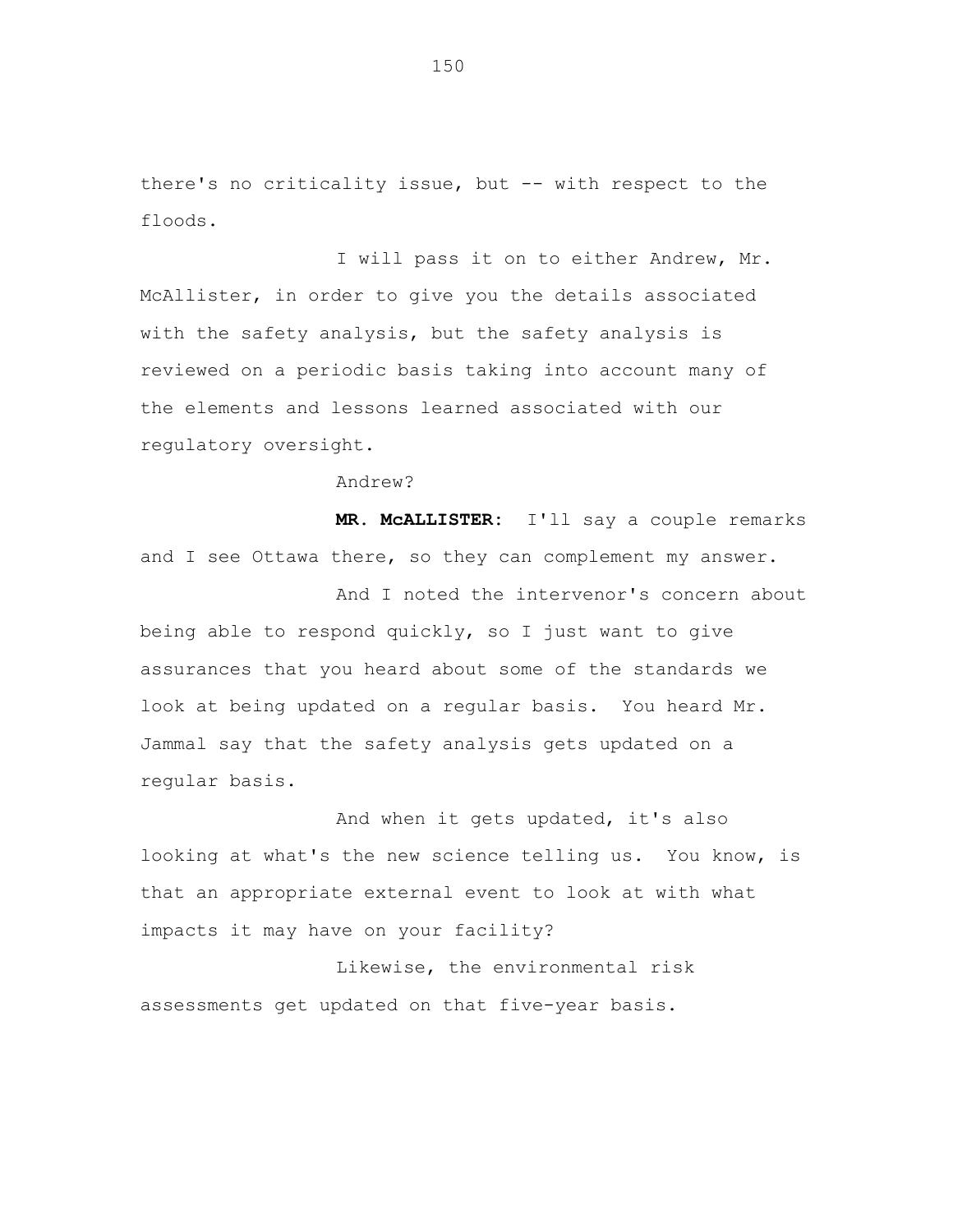So there was concerns expressed by the intervenor about it only looked at meteorological data to a certain timeframe. The next one will have that additional data, meteorological data, have additional environmental monitoring data, and it will help inform do we need to make any changes to the effluent monitoring, to the environmental monitoring.

If the science changes around other aspects, that's another expectation, that the science gets updated in the environmental risk assessment.

So I just wanted to be clear that the way our framework is set up, we are able to -- we are agile, we are able to respond quickly to changes through the sort of periodic updates on key safety features.

And so with that, I'll pass it back to Ottawa if they have anything else to add.

**MR. LEI:** For the record, my name is Shizhong Lei.

Sorry, we have probably missed about 10 minutes of webcasting, so we didn't know what was already discussed. But the intervenor was correct to say that mitigation, adaptation is an important part when we deal with climate change.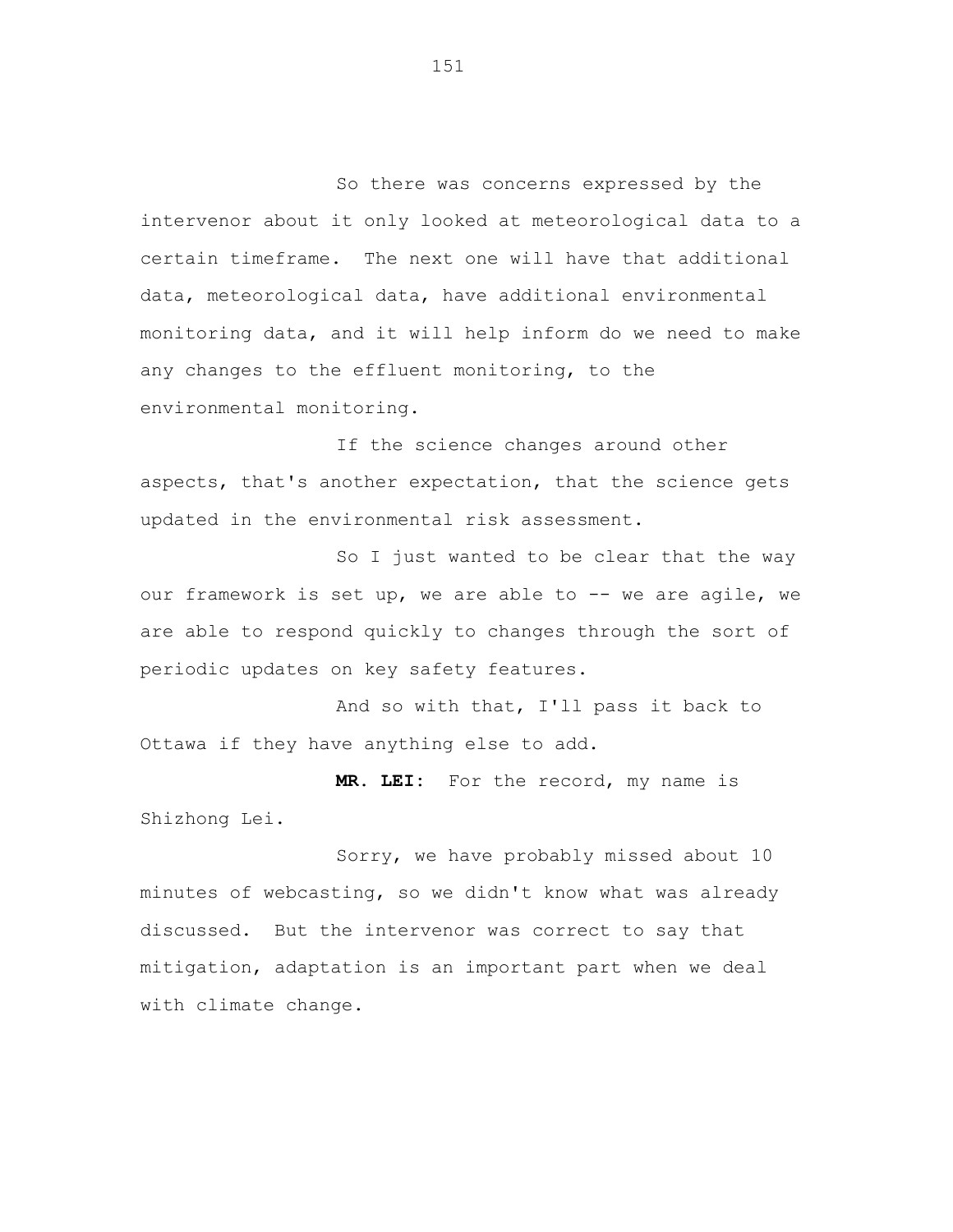However, the first part, in order to be adaptive, in order to mitigate any effects of the climate change, we first have to know what's the effect of climate change and specifically, for example, the frequency of extreme flood and the magnitude of extreme precipitation. And those are very complex issues.

What's -- the Intergovernmental Panel on Climate Change, we published the report based on hundreds of experts around the world, but mostly focused on the global scale change of temperature. How to translate the change of temperature into the change of, for example, extreme flooding, that takes lots of effort.

And CNSC Staff is always keeping abreast of the development in the climate change science.

We also work in collaboration with national and international organizations, for example, and CNSC Staff is participating in Environment Canada and Climate Change's strategic assessment of climate change.

We are also participating in nuclear energy agencies working group on external hazards.

And in our -- in the working group, for example, the climate change is a very important topic of our attention. And we -- internationally, we not only look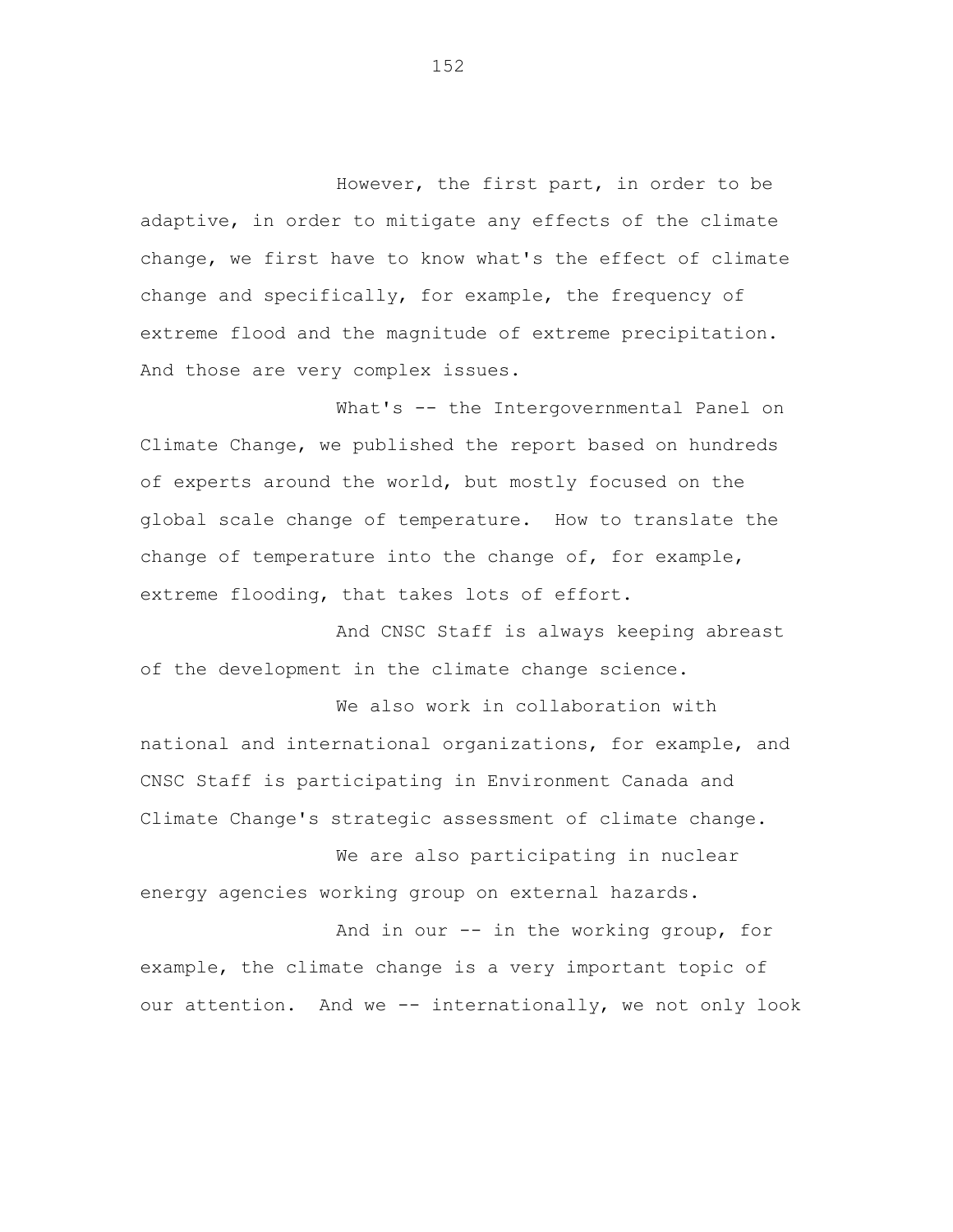at the extreme events, for example, the flooding, we also look at the combination effects, how different external hazards, if they happen at the same time or if they have a causal relationship. And all those studies and researches are still doing.

CNSC also conduct on our own research. For example, through CNSC's research and support program we're currently conducting a study on how climate change is impact the magnitude of extreme precipitation, especially in Canada, especially around places where there is current and the potential future nuclear operations.

And in addition to what my colleagues mentioned earlier, for example, risk assessment and safety analysis are updated regularly and -- every five years, and any changes that's observed would be reflected in those updates.

And the CNSC's licensing process also ensure that licensees have contingency plan in case something, for example, a flood which is bigger than the protection capacity, happens.

## **THE PRESIDENT:** Thank you

**MR. LEI:** So we ensure that's -- the safety and the environment is still protected.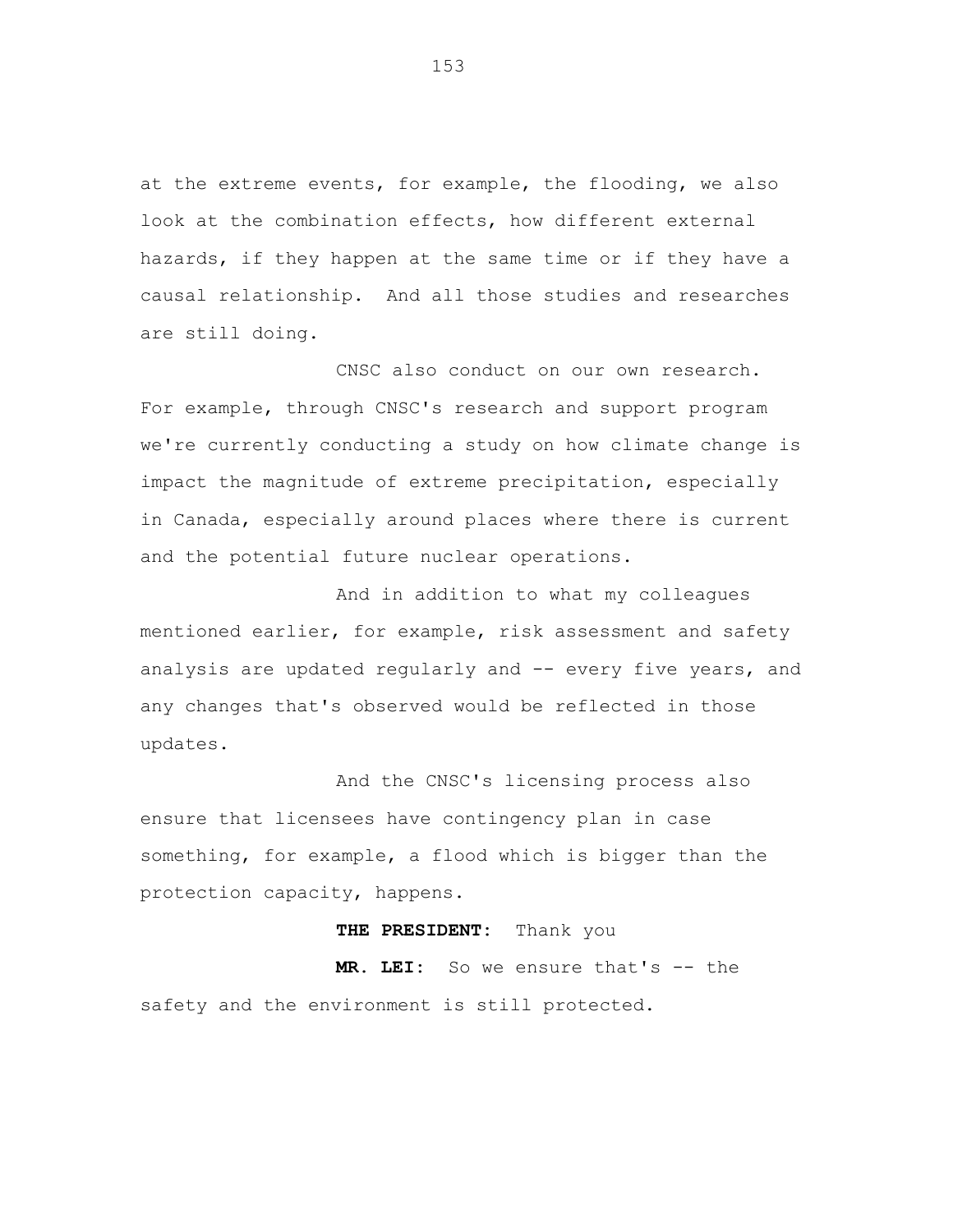**THE PRESIDENT:** Thank you.

Dr. Berube.

**MEMBER BERUBE:** Well, I`d like to thank you for coming. This is a topic of personal interest to me, and I'm pretty aware of the limitations of the way we're dealing with it, of course. And you deal with that every day, of course.

I'd also like to, on the basis of what you told us about the sisters and their work, to congratulate them on that. It's a tremendous and very important endeavour and undertaking that they're doing, and that's something that we need.

So thank you for that.

You've asserted that basically there's a -- there's a number of things that are missing, you know, here in terms of climate change adaptation in terms of the application you've seen and also the materials that are produced by CNSC.

Could you just give us a couple examples, specific examples of what you think is missing from this application?

## **DR. MILLOY:** Thank you.

One specific example, staff -- the last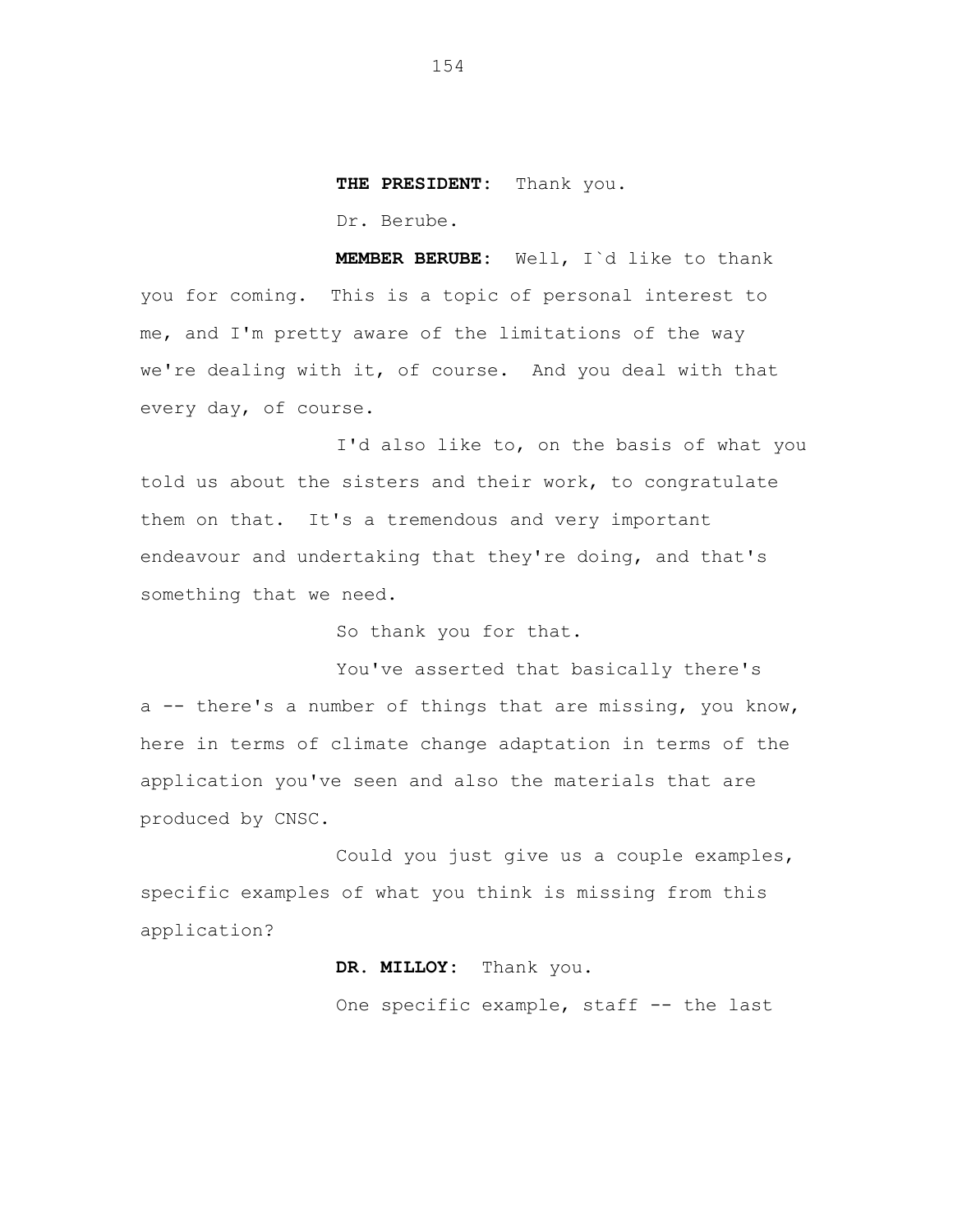staff member who spoke I think gave a very good explanation of how complex the reality of a changing climate is and how many factors, and just -- I used the phrase known unknowns before because, you know, you change one variable and we can have a different outcome which is, again, earlier why I suggested that that 10-year is inappropriate because, you know, things are going to change rapidly.

So with that in mind, when Mr. McAllister spoke earlier, you know, it's heartening to hear that the data will be updated for 2020, but something that I don't see, for example -- also, Mr. Snopek about, you know, lessons learned from previous flooding events, which is super important.

One of the things I don't see is -- in terms of this data will be changed. This data is observational data, which is important, but one question I have is, is there modelling being done internally by BWXT by saying, okay, well, with this certain amount of warming or with these amount of effects, with this amount of extreme weather because there are several possible scenarios on the table climate-wise.

And I would be  $-$  I would hope that there are contingency plans and ways of adaptively managing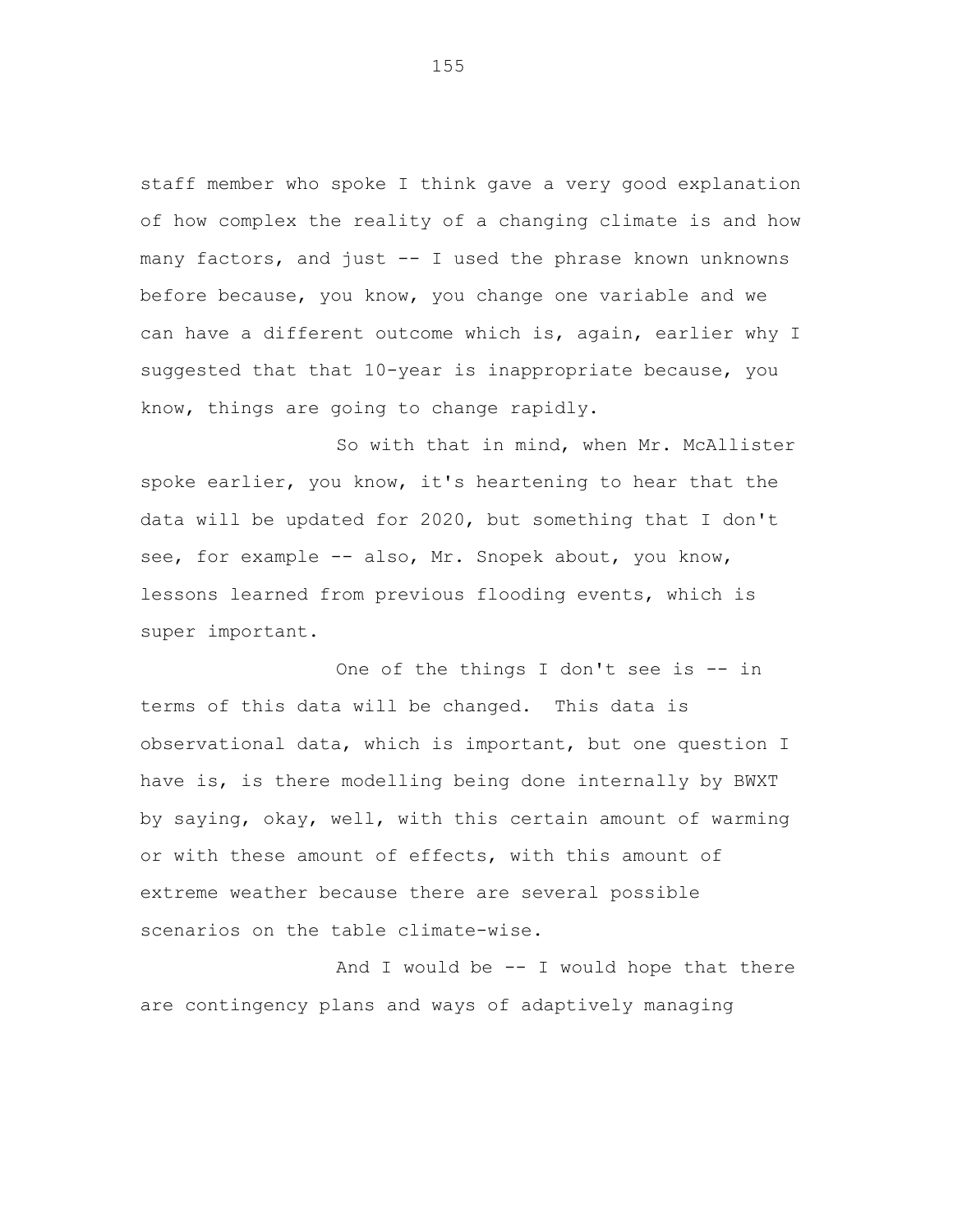operations in a changing climate that are not just reactive, but proactive in the sense that plans are being made for various different climate scenarios of the kind that staff just spoke to, and the possible different effects or tipping or cascading effects which will produce different climate outcomes.

So I would like to see not to be reactive, but there's also kind of a proactive element. And that's something I didn't see in the materials.

Thank you.

**MEMBER BERUBE:** So CNSC Staff, let me ask you this question.

Given the high level of ambiguity in climate change and especially in modelling, we know that basically that's an ongoing effort and these things are dynamic and evolving, and also knowing that the regulatory environment and the legal argument tend to be reactive, not proactive, how do you take into account a lot of uncertainty with regard to climate change when you're reviewing an application in terms of, you know, what's there and what you think might need to be there given what you know?

**MS TADROS:** Haidy Tadros, for the record.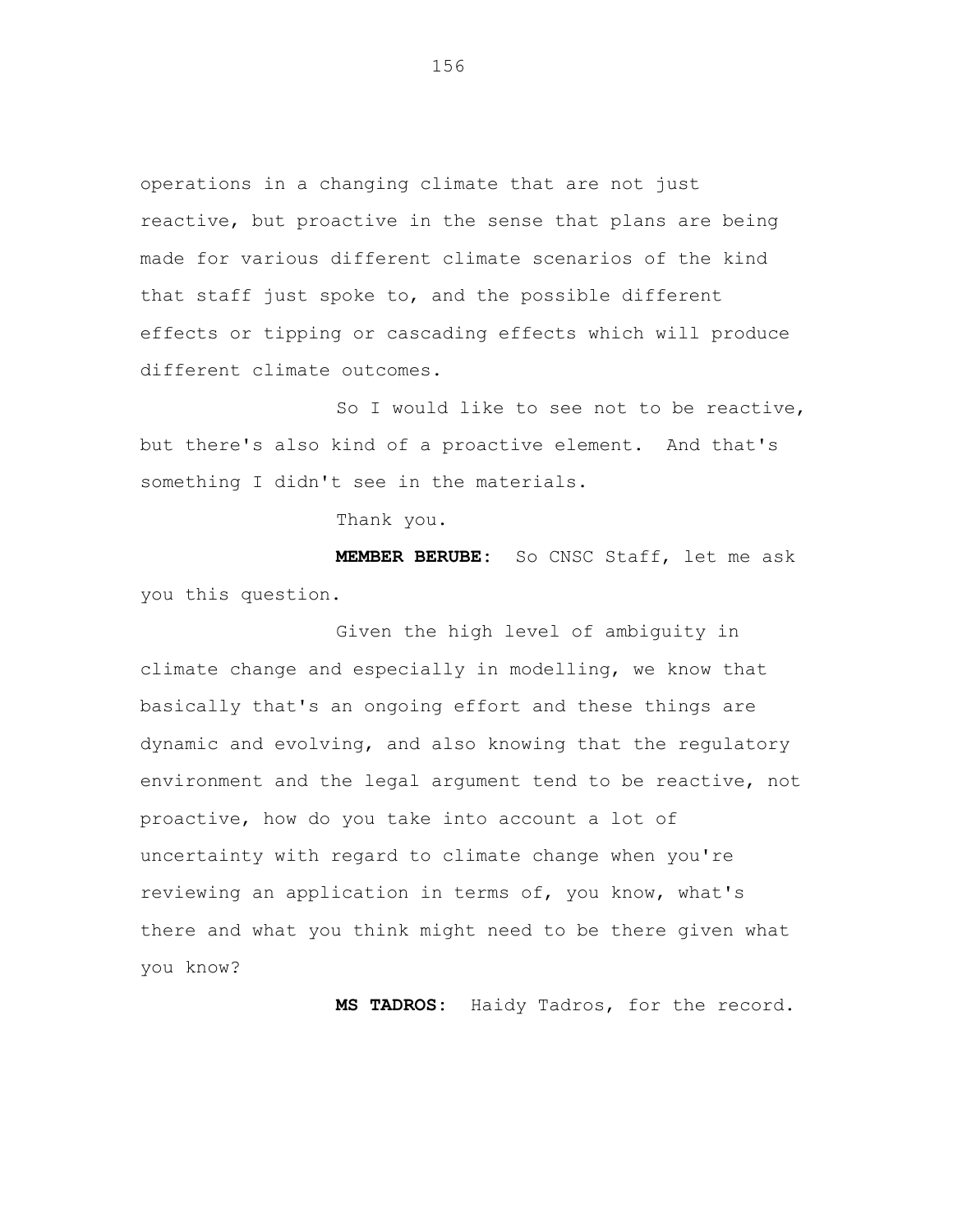So I'll pass this back to Mr. Andrew McAllister to give you a feel for how the review is done when we look at the ERA and then perhaps Mr. Julian Amalraj can speak to the safety analysis report.

But you've heard CNSC Staff say, based on this program and other programs, that we use kind of a conservative approach. We use -- we look at information as though it was a credible worst-case scenario that we look at.

And it would be no different when you look at external hazards as well.

But I'll let Mr. McAllister and Mr. Amalraj explain what is done in this particular case.

**MR. McALLISTER:** Andrew McAllister, Director in the Environmental Risk Assessment Division.

So I'll start the answer and my colleagues can complement things.

I think we're -- you know, when we look at the terms of timeframes as well, I think it's always an important thing to examine when looking at climate change and looking at a facility, one might look at a facility such as this in a slightly different manner than you would look at, say, a mining project that's going to be going on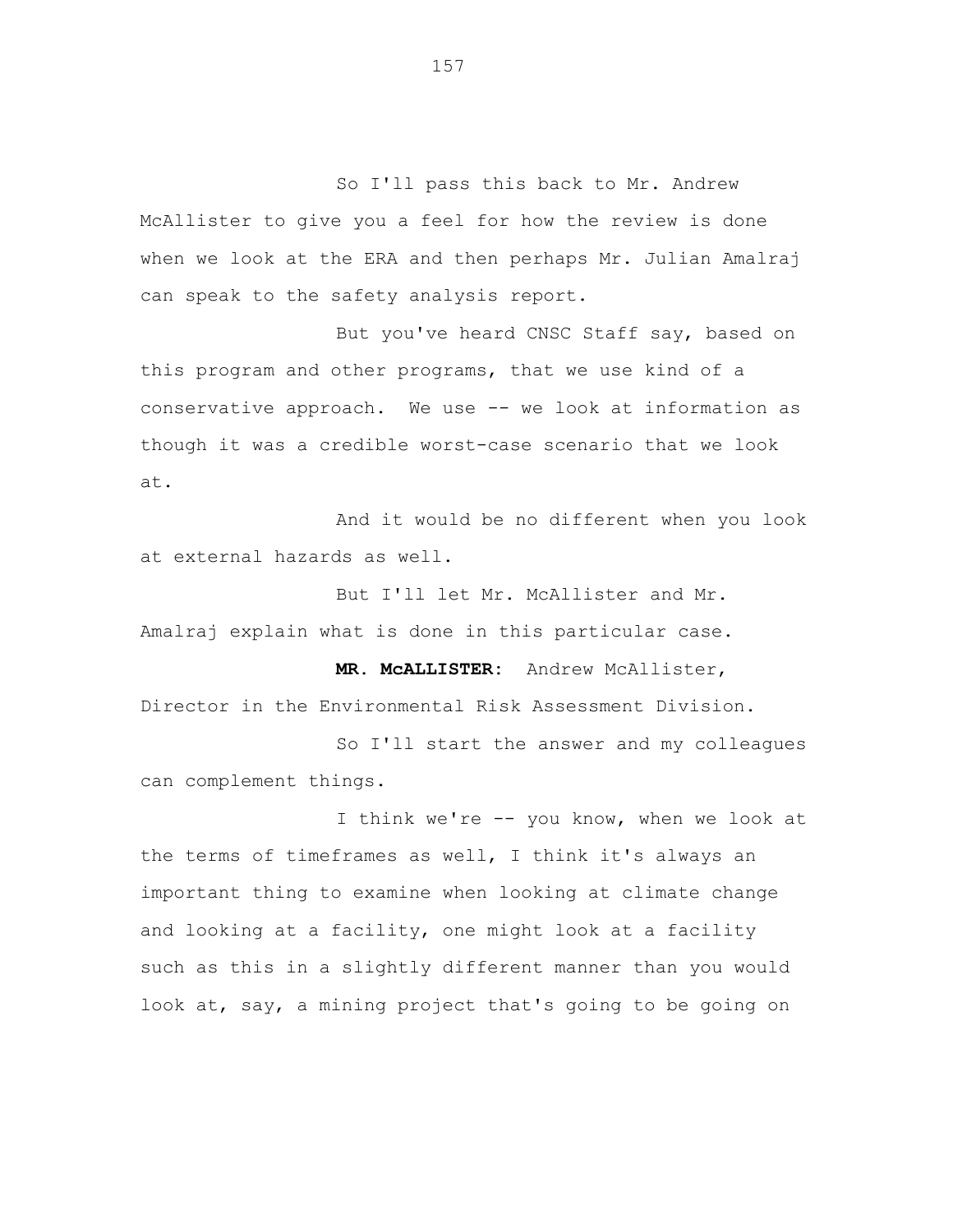and be ultimately decommissioned and remediated.

When looking at longer-term predictions where the realities of climate change are more likely to be felt, we do look at how are the longer-term impacts modelled, what are the conservatisms that they have in the model to really account for those uncertainties associated with climate change.

When we back up the timeframe that we're looking at, there still is conservatism in nature in some of the modelling -- the modelling that's being done, but the time scales for that modelling is obviously shorter and, through use of the safety analysis that we mentioned where the science gets updated with respect to external events and those aspects, provide a useful means to look at these -- to look at these hazards with consideration of climate change and those sorts of conservatisms when looking at those analyses.

And if other colleagues have other things to add, I'll pass it on to them.

**MR. AMALRAJ:** Julian Amalraj, for the record.

I'll try to address the part about the combination effects or extreme events.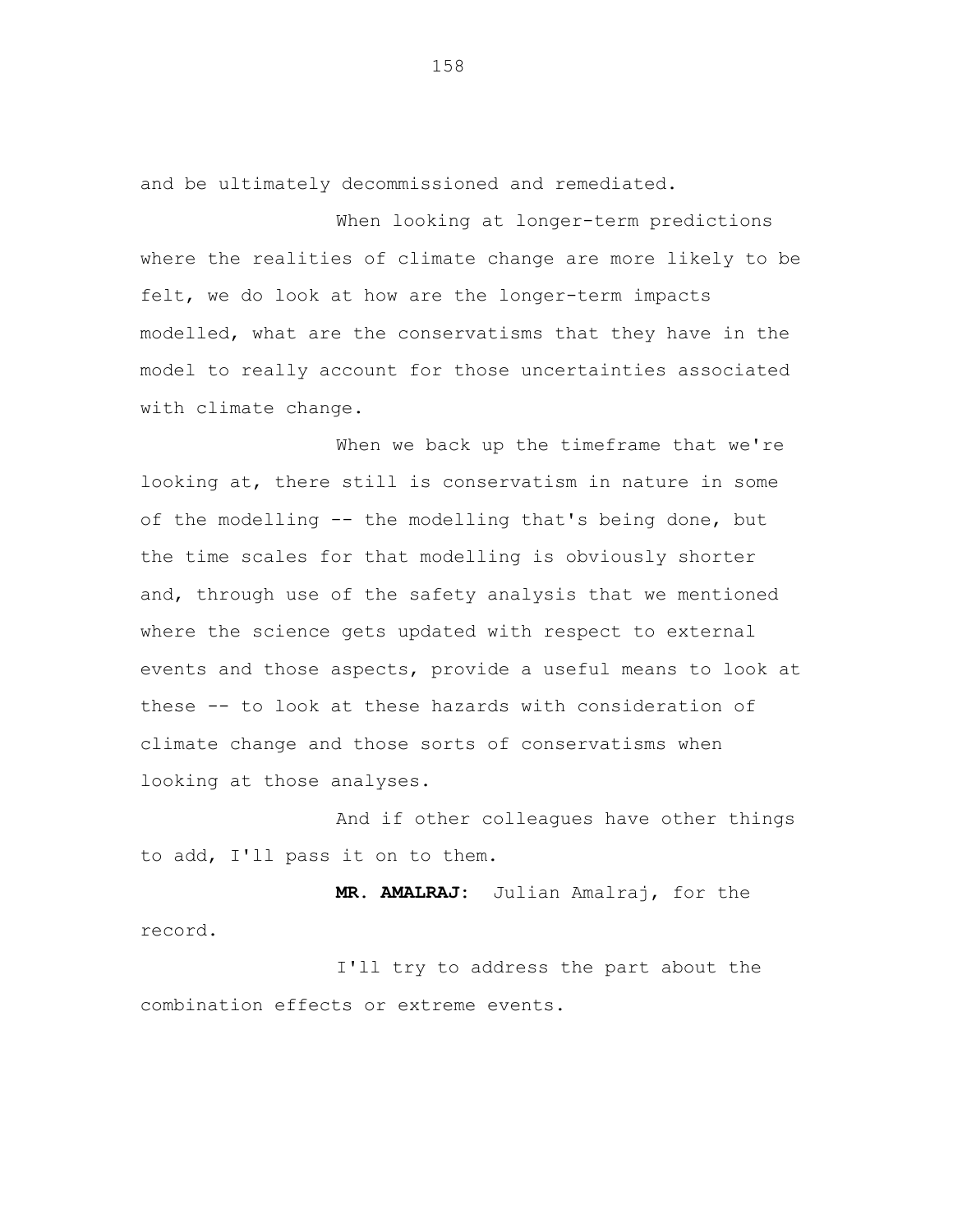While the frequencies are extremely low, in terms of the focus from a safety analysis side is the design and the barriers built in terms of facilities. One of the points that the licensee mentioned about the 2018 power outage was reported event, and CNSC Staff did review that.

In that particular case, there was significant water that was ingressed into the facility, but nothing left the facility. And the licensee still had significant capacity if there were any other events or anything that happened in putting fire water or any other event.

So it is not like a one particular event, even though it was an extreme event that happened, it did stretch the resources, but it's not something that it breaks. So that is a point that I do want to make.

And the licensee does have the capacity to handle additional any events on top of events, so it is something that we review, we review on an ongoing basis.

There's a five-year review period for the safety analysis report itself, and we do require the licensees to make corresponding adjustments. And based on any event that happens, we expect the licensee to do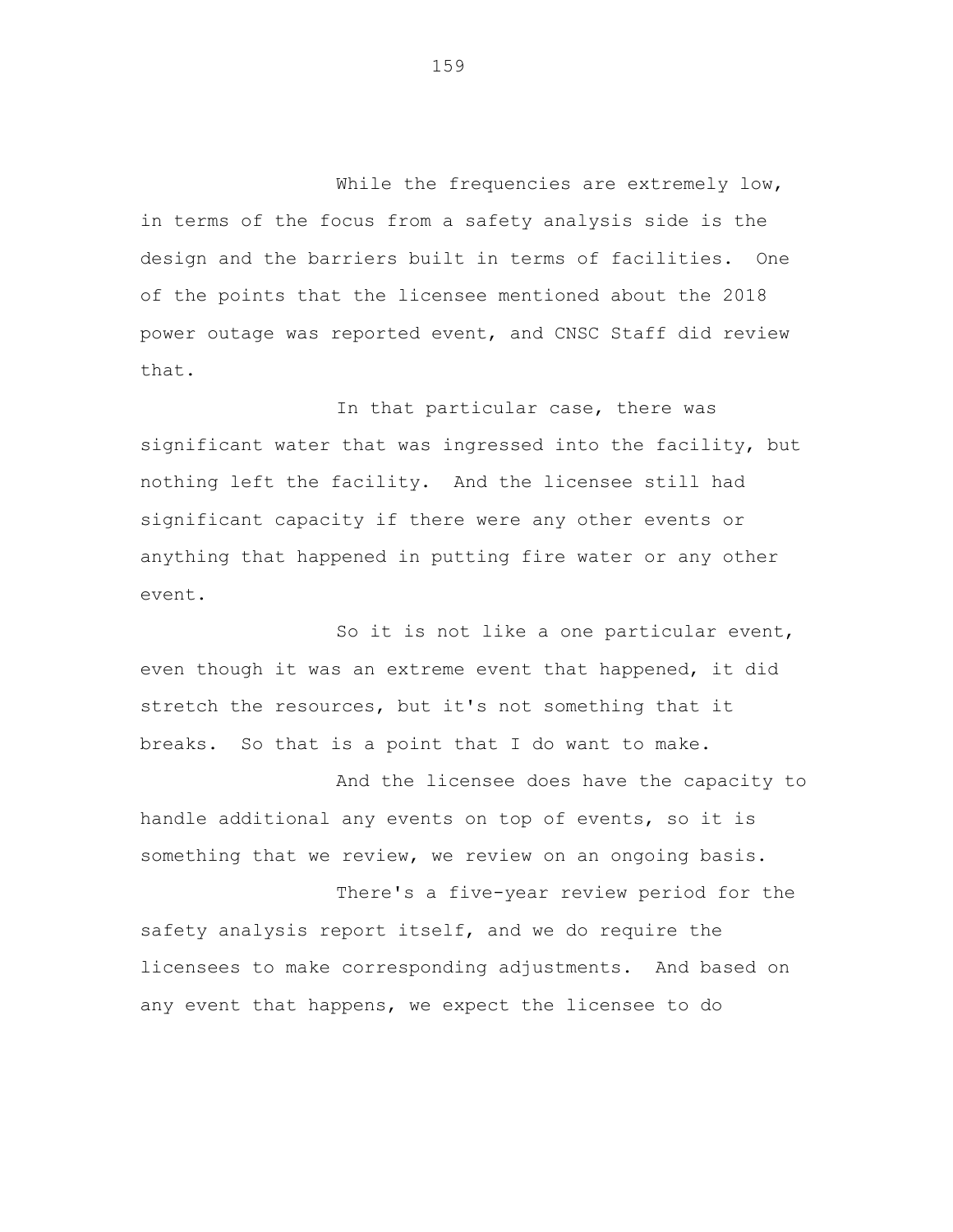corrective actions, lessons learned associated with the OpEx of that event and take corrective measure immediately going forward. And CNSC Staff review that very closely.

And the 2018 event was a good example of that in that yes, there -- the system was stretched, but it did not end up in a situation where there was a break. And they did have capacity to additionally deal with any other events if it had happened in a situation.

> **THE PRESIDENT:** Okay. Well, thank you. Thank you for your intervention.

**DR. MILLOY:** Sorry. If I may just follow up just briefly.

**THE PRESIDENT:** Okay.

**DR. MILLOY:** Sorry. I have one question just to follow up with Mr. Berube's question -- Dr. Berube's question.

So that was just one of the specific things that were unanswered. Just quickly, most of the extreme weather events that we have discussed here today have been floods, which is obviously important, but you know, you asked if there were other specific things not mentioned.

And one of the things I want to mention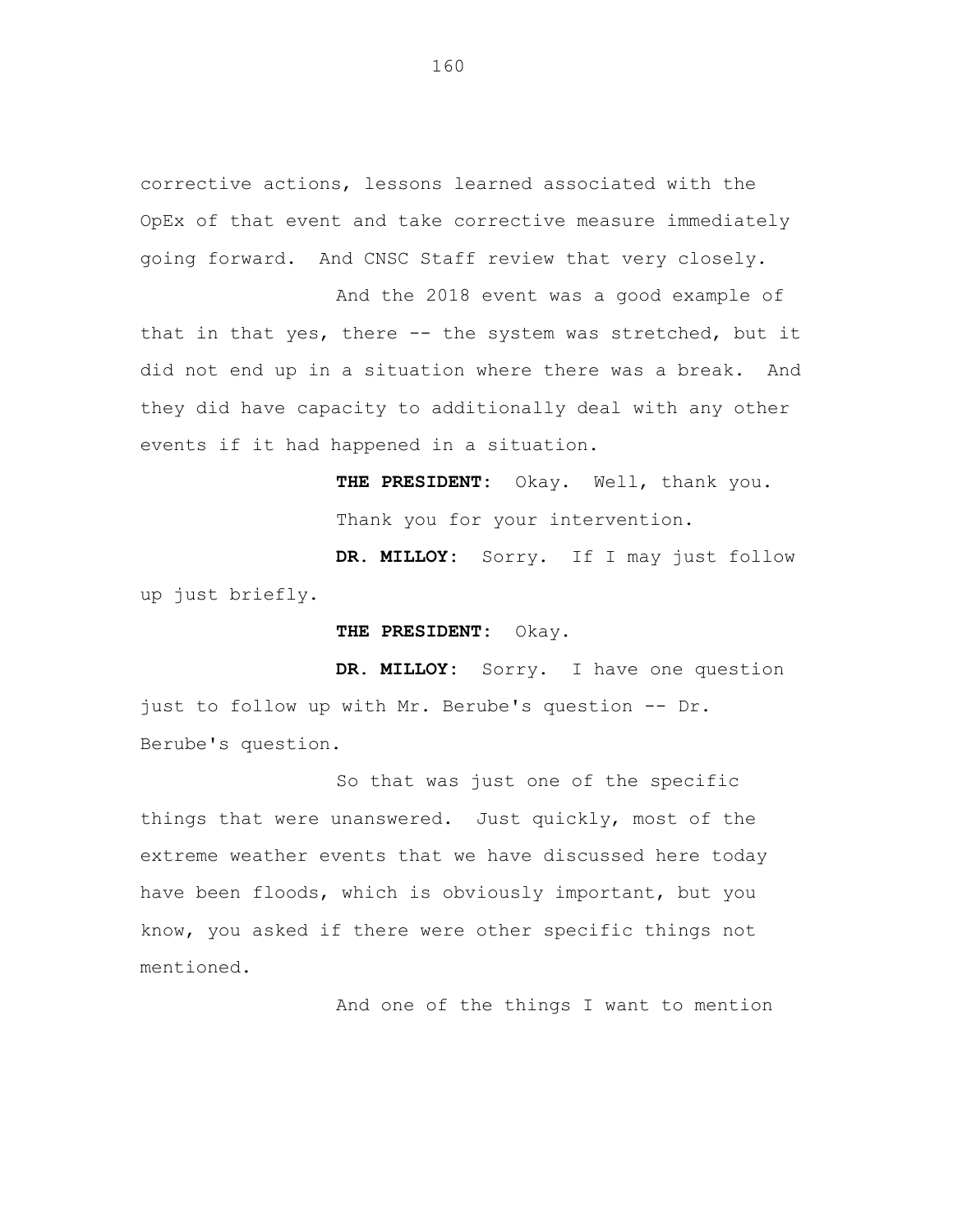was the possibility of increased frequency or severity of ice storms, greater possibility of transport accidents, which happens in conditions of extreme heat or extreme temperature changes, and also the possibility of an inability to procure necessary materials for safe operations because of climate impacts perhaps somewhere else in the country or overseas.

Those would be my final kind of climate related events that I don't feel have been specifically addressed so far that I would love to hear a bit more about.

Thank you very much for the generous time that you have shared with us.

**THE PRESIDENT:** Thank you.

Our next presentation is by Ms Angel Hamilton, as outlined in CMD 20-H2.85.

Ms Hamilton, the floor is yours.

**CMD 20-H2.85**

**Oral presentation by Angel Hamilton**

**MS HAMILTON**: Hello, good afternoon. Thank you for having me.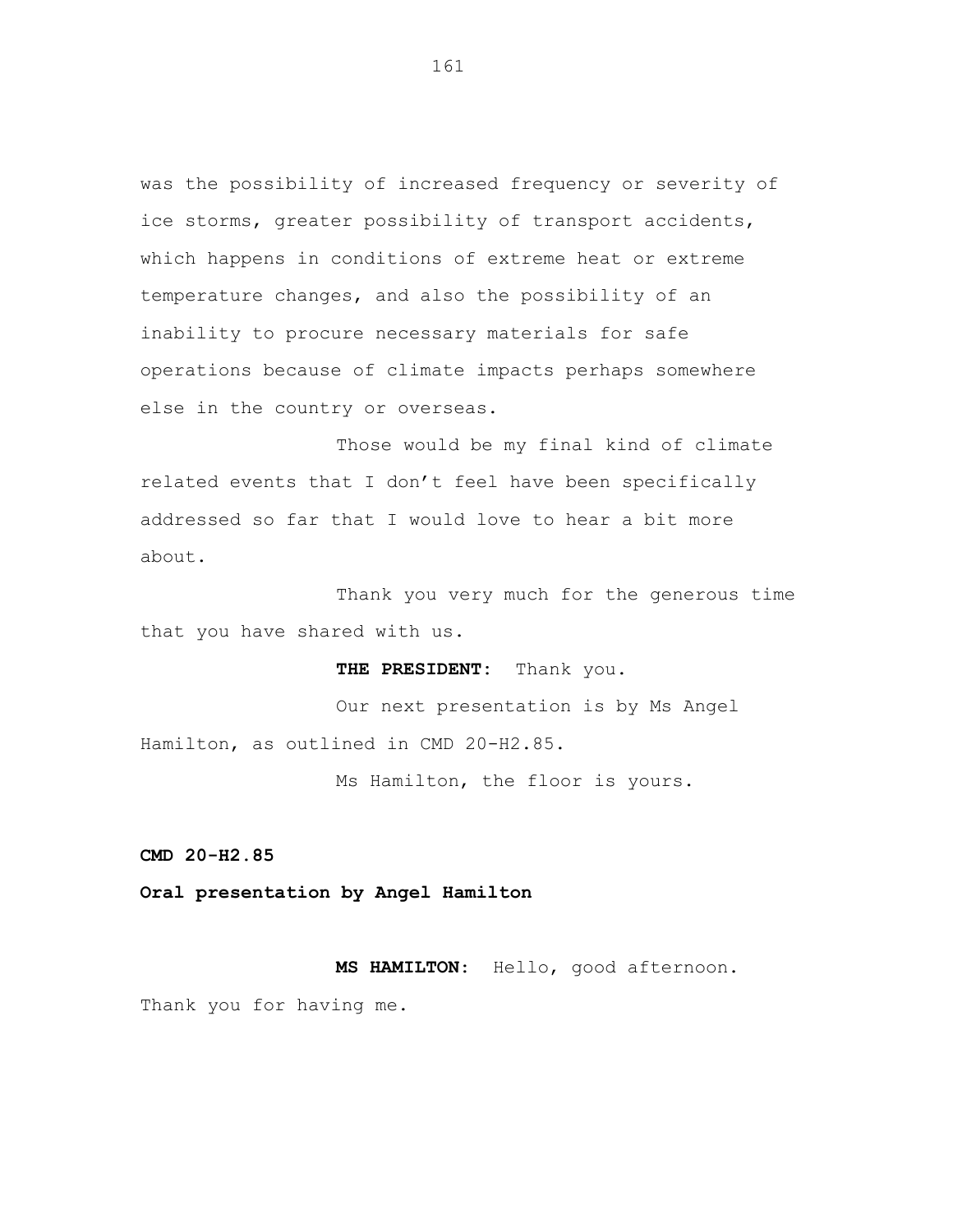I'm a Peterborough resident for 40 years. I live in the neighbourhood of BWXT. My best friend for my entire life, her daughter Sepheria, who is 12 years old, goes to Prince of Wales. So that's how I found out about this topic.

First of all, I would like to say that my concern for the health of children and vulnerable populations in Peterborough isn't just about my relationship with my best friend's daughter, it's also about the fact that I went to Trent University and took medical anthropology with Dr. Anne Keenleyside, who is an amazing forensic anthropologist. And she was the one who first enlightened me in 2008 in regard to cancer causing contaminants and endocrine disruptors in regard to how it affects human health. And I went on to study that during my Honours while I was attending Trent.

And I went to Vancouver and became an independent documentary filmmaker. And particularly Rob Viscardis is one of my colleagues. He's a bit of a geographer and editor pertaining to two of my feature films that I've produced that have been at ReFrame Film Festival. So particularly the topic of GE has been

of interest to me, particularly since he started that film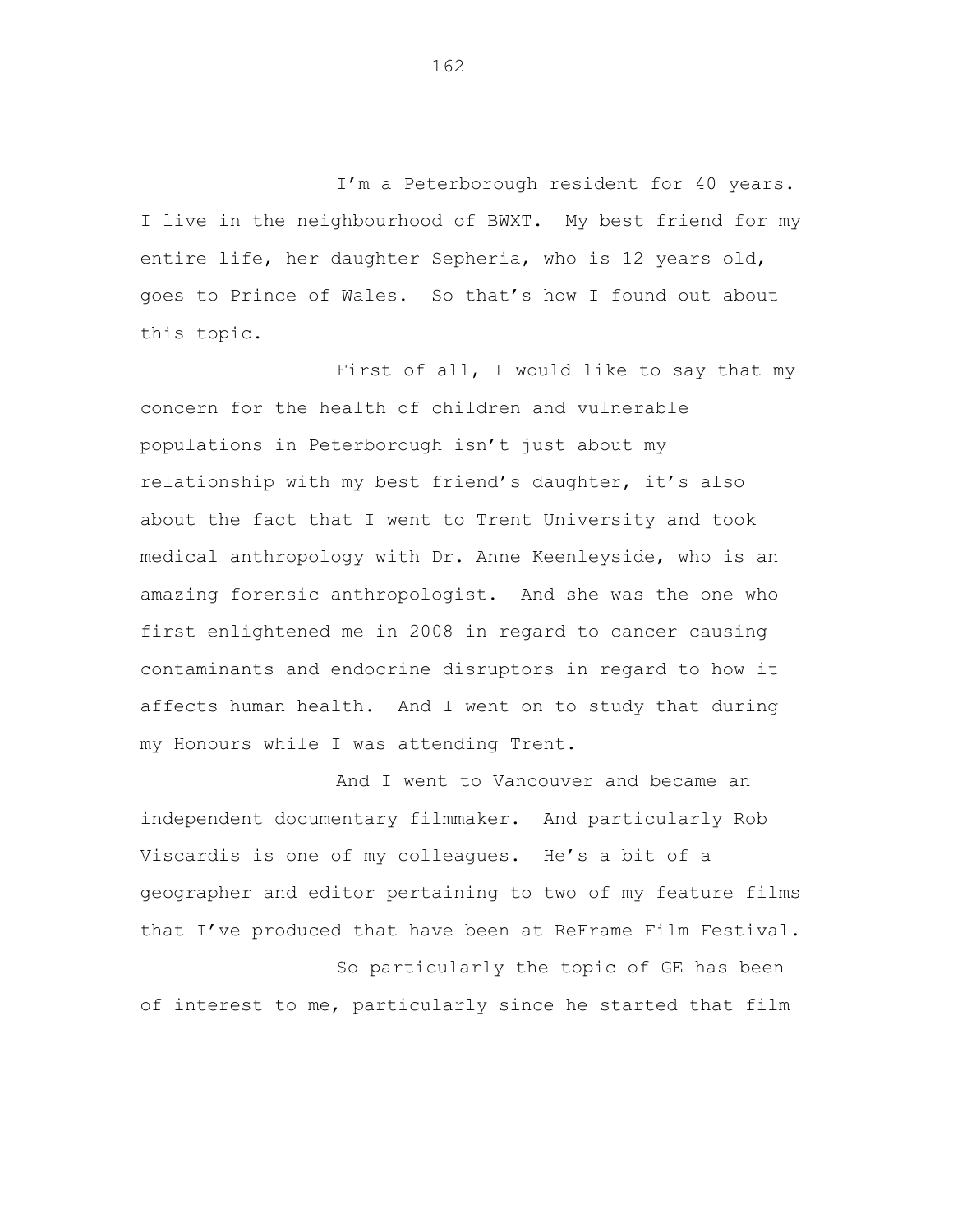because we had a meeting to discuss some of the research surrounding the documentary.

The thing is is that I also work at a health food store. I work there fulltime in supplements, so I've got a lot of training from a lot of different naturopathic doctors and what have you; not formally, though, just more in like a casual manner.

I've always been really reluctant to speak to the matter of GE and contaminants given that most of my uncles, as well as my friends and dads, have worked for GE for a very long time. So I kind of put a blind eye to BWXT considering that my employer has –- like my manager who's in charge of my job, their husband works for BWXT. So does my cousin and family.

So it was really hard for me to come here, given that conflict. But I believe the lack of transparency and discussion with the public of Peterborough and the Kawarthas has been very, very low to the point of well nothing. I'm just appalled.

The exposure when it comes to beryllium and when it comes to particularly uranium is deeply concerning to me. I know that there is a value of world views here. There's 400 jobs. People are hungry for jobs.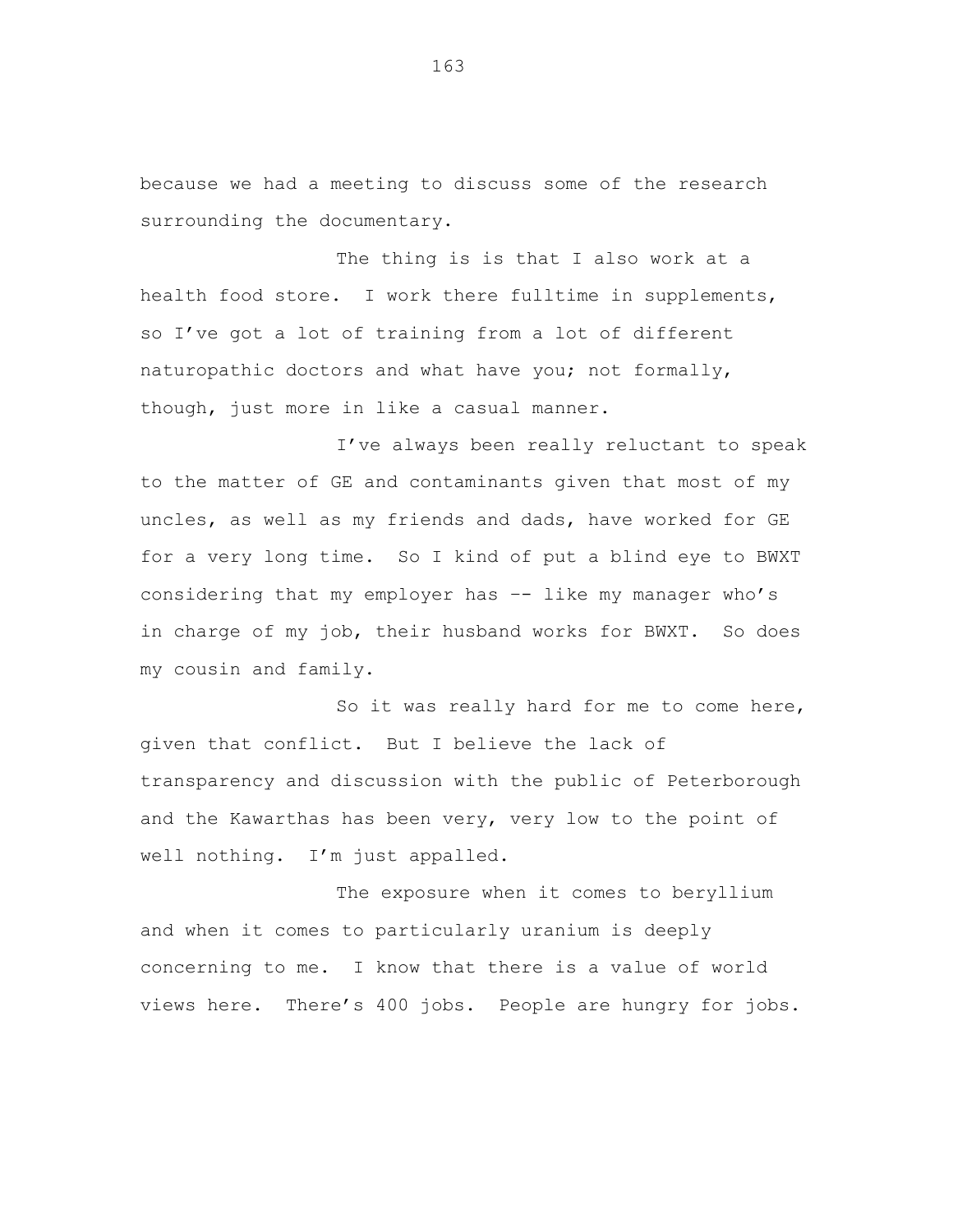So there's value of economy and value of the Canadian economy. I understand that. But at the expense of human health, especially over long period of time.

And that's what I came to know when I was at school at Trent, is that you look at how the different kinds of toxic contaminants affect the body over a long period of time and exposure.

In my opinion the recommendation is to not only not give BWXT the licence for uranium pelleting but also to actually in my personal opinion that any miniscule amount of uranium oxide and powder, as well as beryllium, is unacceptable risk and is not precautionary principle and is unethical, deplorable, unacceptable for especially small children.

When it comes to  $--$  one of my friends, Lillian, who is three years old, four years old, who just moved to Peterborough about a year ago, who's at Prince of Wales, her dad is actually my sound engineer for three of my feature documentary projects. They moved here from Toronto. Of course he's very upset about this because her future in regards to potential of having children, potential -– and these are all things that are discussed in different peer review journals and what have you.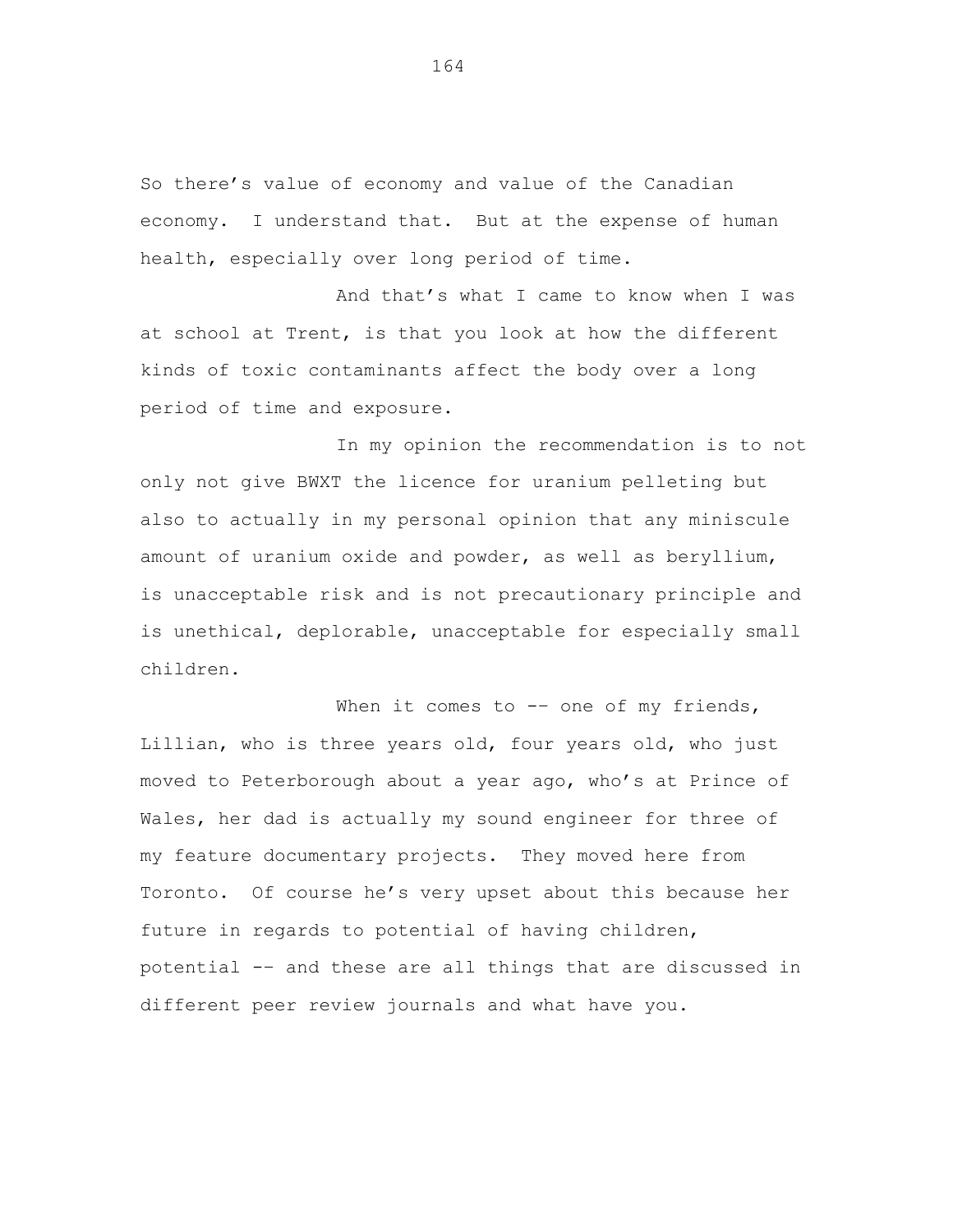But there isn't a lot of science in regards to small children precisely because we haven't actually had the time, as medical anthropologists, to look at the longitudinal studies of the impact, of the health impact, on small children.

And of course I'm concerned about the water because it's one thing in Toronto to have the kind of beryllium and uranium in the Great Lakes but considering I come from the Kawarthas, I come from Omemee, I come from Norwood, Atwaker(ph) Farm and Mallard Bay, I know first-hand that the aquifers and the situation with the ecosystem is quite delicate and quite small.

Little Lake has already been contaminated by GE for a very long time. I see that watershed in jeopardy, given this licence for uranium pelleting.

I would further add that we must exercise caution with these emissions. It is so dangerous, given if there is any kind of tornado. And I've lived through two tornadoes in Omemee when I was growing up and in Bridgenorth. It completely destroyed the town.

So those kinds of things do come to mind. I am worried about the water, the drinking water. I think any particulate both in air, soil and water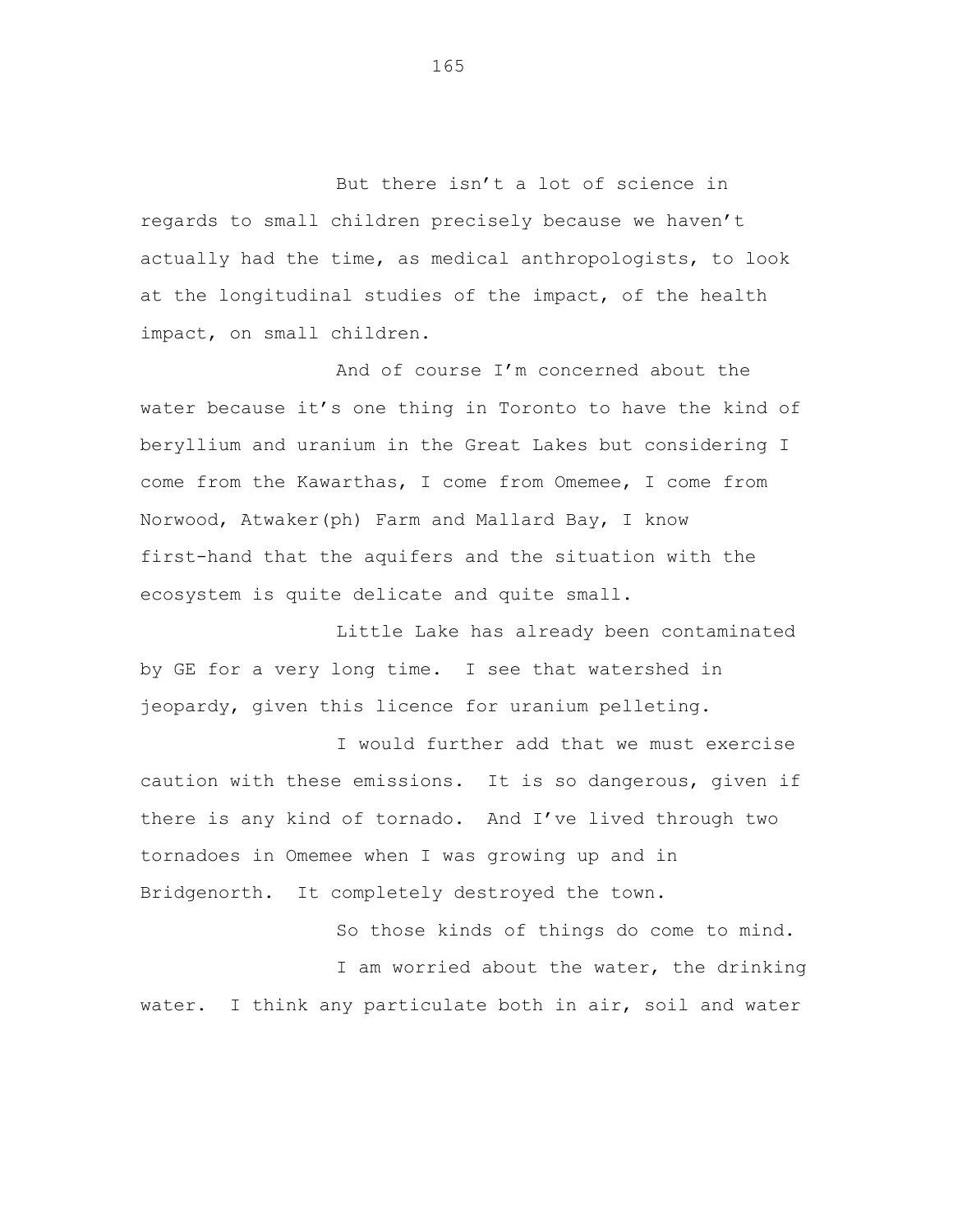is completely unacceptable. It doesn't matter how small, it is not good for human health, in my personal opinion.

I furthermore think that hazardous nuclear chemicals has no place beside a school with small children and with mothers that have foetuses, unborn foetuses within their bellies, and the potential for the airborne uranium dust is extremely dangerous in a residential neighbourhood for all of the elders that live in the neighbourhood as well, that already have susceptibility to different kinds of cardiovascular and diabetes, are already have vulnerable health outcomes for poverty and impoverished town like Peterborough which for way too long has had high levels of cancer.

I worked in the hospital for five years as a housekeeper and witnessed first-hand the kind of suffering that can happen from the kind of heavy metal toxics that you just can't take out with a good diet and supplements.

It's really, I think, important for everyone to understand that throughout the world there's been lots of different situations whereby –- what comes to mind is in the –- actually I want to mention that I was really quite upset to find out the BWXT hid something. I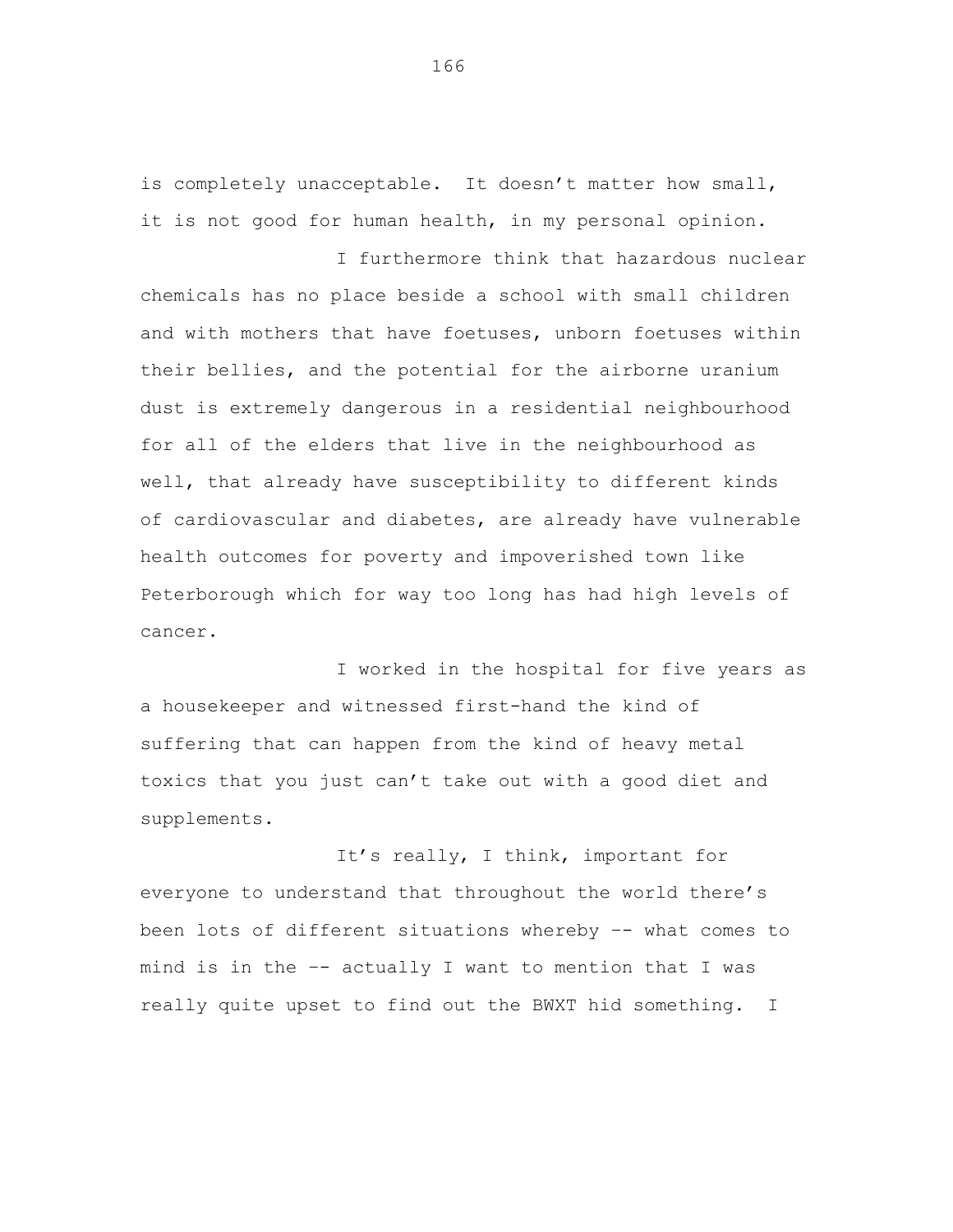felt lied to. I felt it was not transparent of them to talk about the situation with Pike County, Ohio, given that they're implicated in a lawsuit in regards to a school. I forget the name of the school at the moment, but I found it on Google and I couldn't believe my eyes when I read about that and that BWXT was part of that and they never spoke about it in Peterborough and the Kawarthas.

The children actually were taken out of the school. The school is still closed. It's still in the courts yet to be decided whether uranium dust from the pelleting from BWXT was in fact part of that situation unfolding there.

So I still have questions about that. I would like to know: Were there any children's health affected? From my understanding of reading the document that there has been accusations that thyroid cancer did impact some of the children in that school.

I'm very interested to find out more in regards to how does BWXT have a plan in place when it comes to dealing with compensation for occupational diseases for the workers, for fulltime workers, especially women, especially women who are dealing with infertility and dealing with endocrine disruptors and dealing with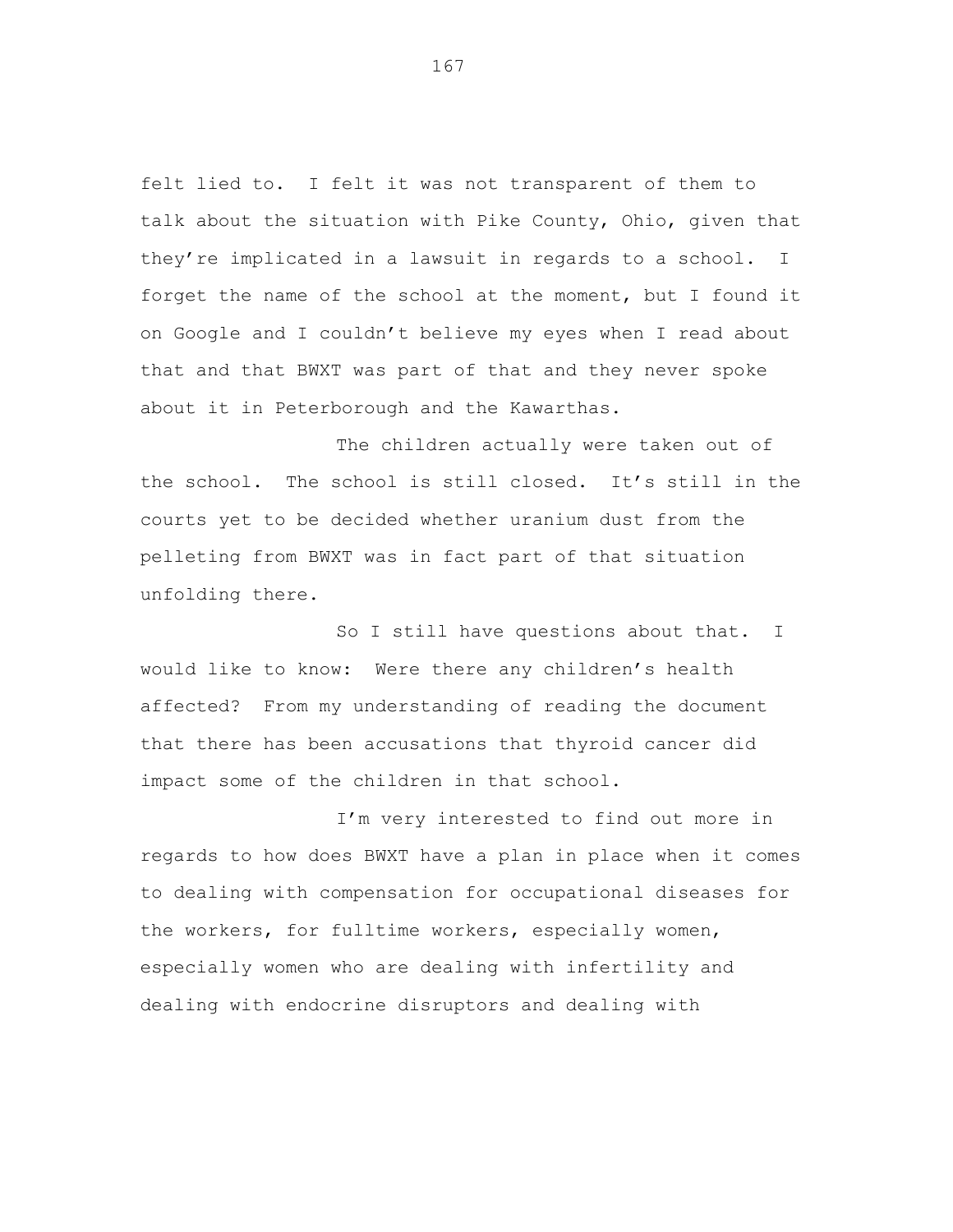different kinds of contaminants that we don't really know fully how it affects the hormones? How does it affect the brain, cognition, the focus, the concentration, the assimilation of memories and the ability to have a life, a quality of life?

I would really like to know about how the diminished life chances and health outcomes of that risk, how would they compensate for that, because certainly when you have a population like Peterborough, especially with GE leaving, not having access, equitable access and distribution of resources when it comes to nutrition, when it comes to the kind of –- already their health is impacted with the stress of this, and I think it's just going to further exacerbate their health outcomes.

So I'll just leave it at that. I have 11 seconds.

> So thank you for your time. **THE PRESIDENT:** Thank you. Thank you for your intervention. Dr. McKinnon.

**MEMBER McKINNON:** Yes, thank you for your comments.

I would like to address your concern about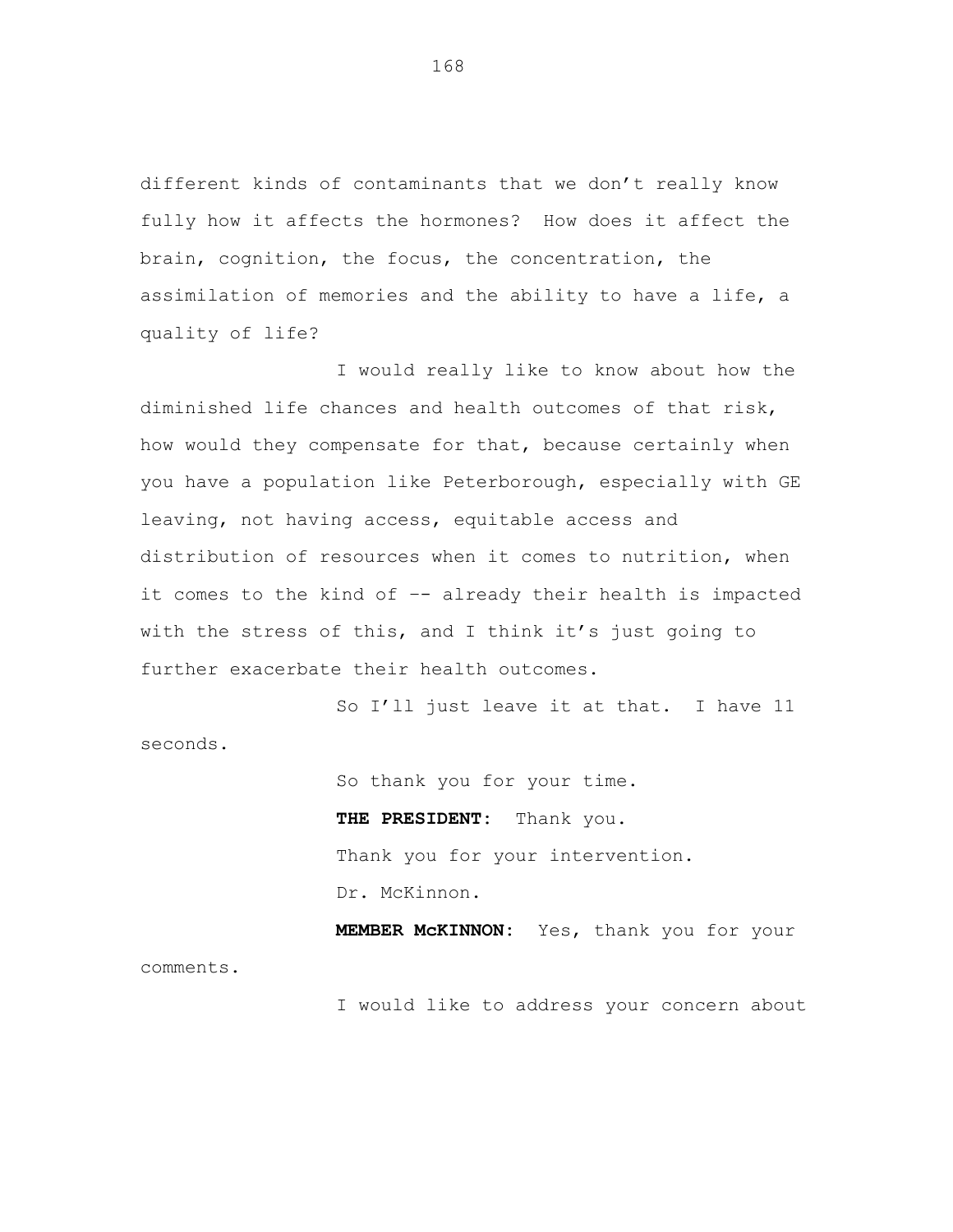the contaminants reaching the water system around the area. You mention in your intervention the Ontonabee River and Little Lake.

So I wonder if CNSC staff –- there are some measurements of the uranium to water emissions and beryllium to water emissions more locally. Could the staff comment on the concentrations that may reach these waterbodies which are mentioned, such as Little Lake, but to put it in perhaps the context of how it might compare to background levels, just as a comparison?

**MS TADROS:** Haidy Tadros, for the record.

**MR. McALLISTER:** Andrew McAllister,

I will pass this to our environmental protection specialists who have looked at that information.

Director, Environmental Risk Assessment Division.

So the information I can provide was also provided in BWXT's environmental risk assessment for the consolidated operation. So for people who have an interest, they are able to find that. It is posted online.

What was looked at was that they looked at the consolidated operations with respect to their effluent discharge to the sewer and then looked at what the estimated concentration would be in the receiving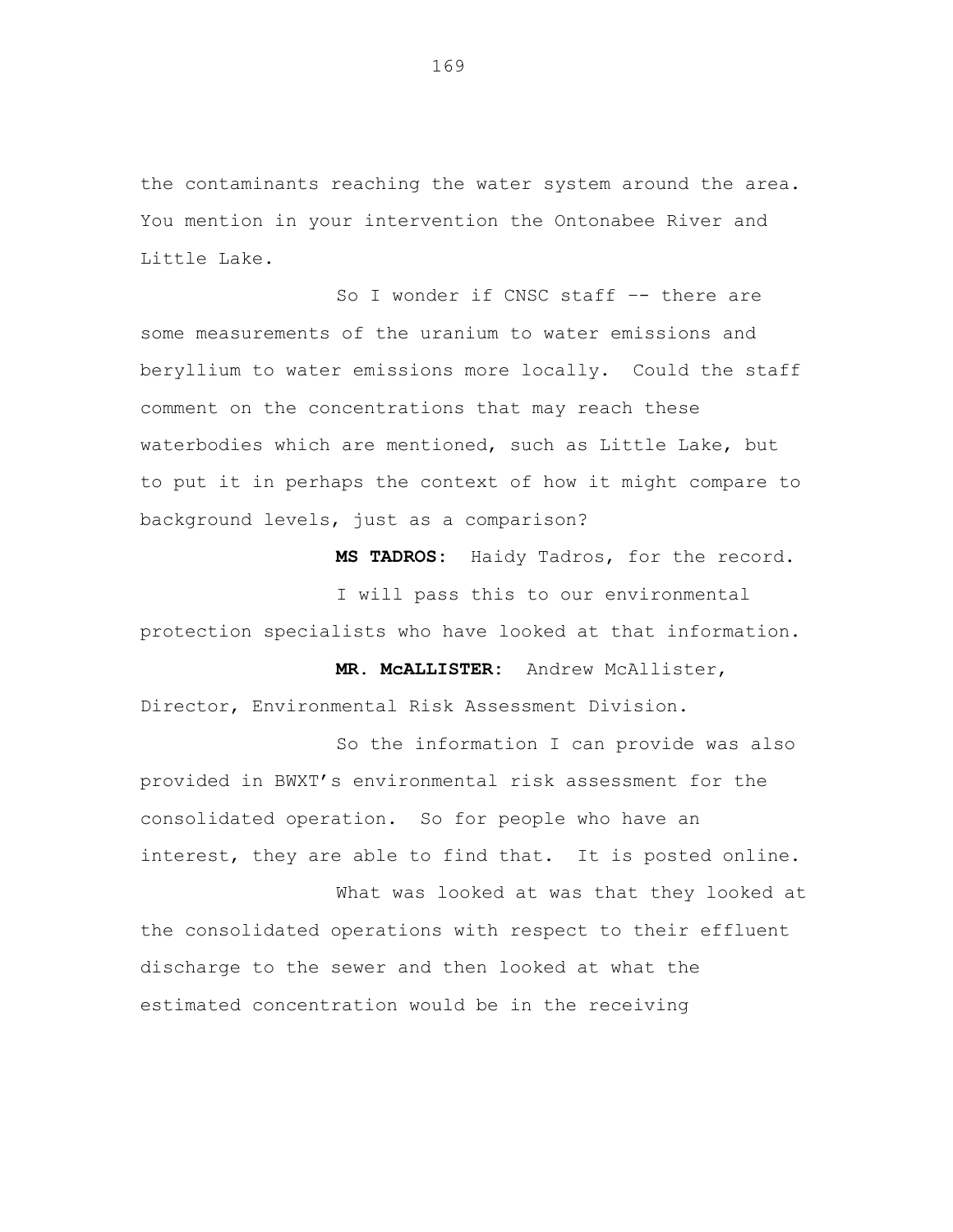waterbody.

For uranium using the drinking water maximum acceptable concentrations for drinking water of 0.02 milligrams per litre as a comparative point, the estimation was 0.0002 milligrams per litre.

Similarly with respect to beryllium, beryllium will remain unchanged as a result of the potential consolidation of operation. They have a couple of screening criteria of 4 micrograms per litre and 12 micrograms per litre. The estimated effluents from the wastewater is 0.0004 micrograms per litre.

So the way an environmental risk assessment works is you look at potential releases and you compare those to sort of screening criteria. If it's meeting those criteria then you don't undertake further analysis. Those screening criteria are meant to be protective of human health and the environment.

So based on those findings we're not seeing an impact from this operation on the health of the Ontonabee River or Little Lake.

In addition, I will turn to my colleagues here.

I made mention of it, I believe, yesterday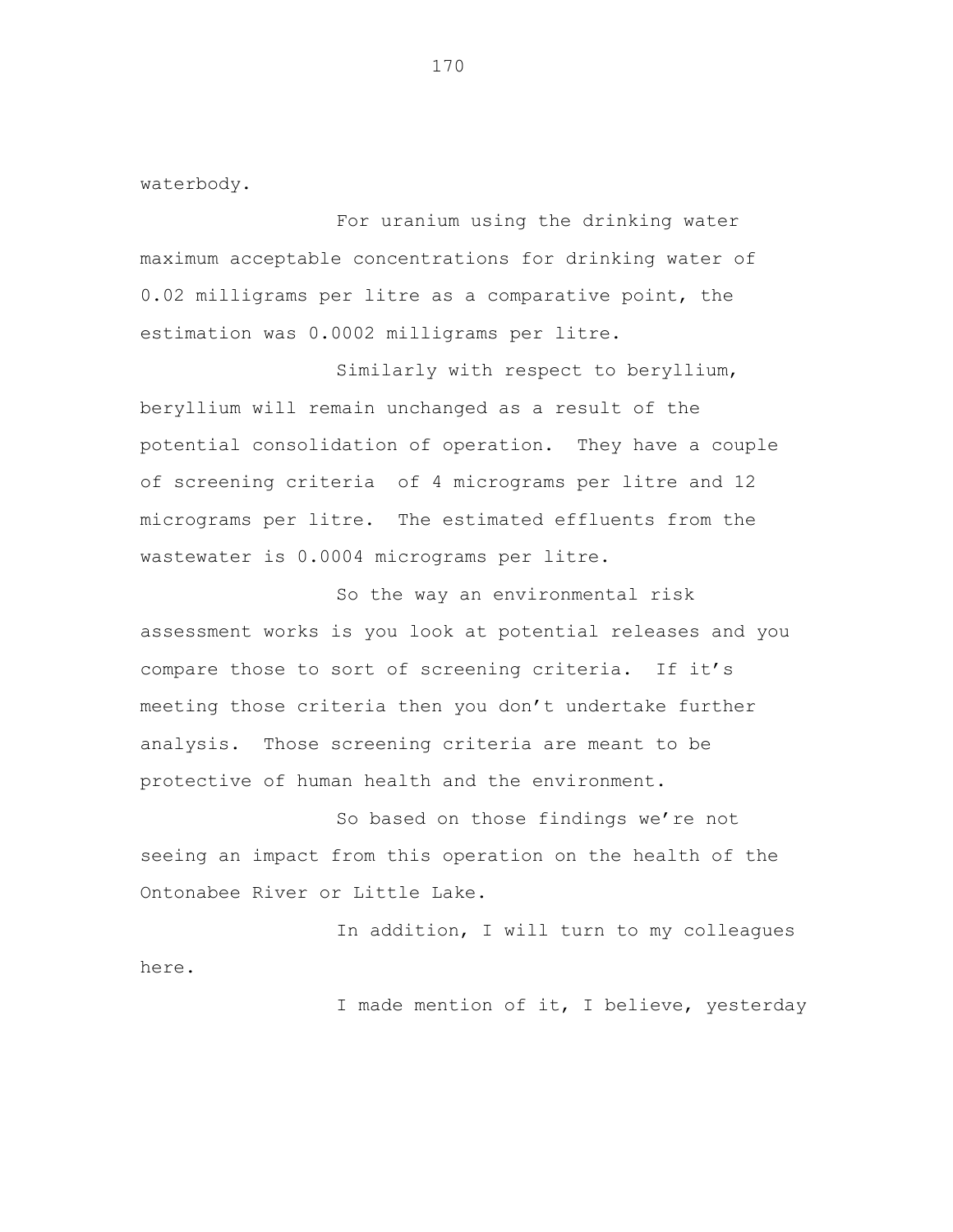or the day before but there is provincial water quality monitoring that does happen in those associated watercourses.

I will pass it to my colleague who can provide a bit more detail on that.

**MS SAUVE:** Kiza Sauvé, for the record.

This information is also in the environmental risk assessment which is available.

So based on the data from the provincial water quality monitoring network -- and there's also the Ontonabee Region Conservation Authority that also does monitoring in the area.

The maximum concentration for uranium -and this was in a waterbody within a kilometre of the facility -– was 3.63 micrograms per litre, and I would compare that to the Water Quality Guideline for Protection of Aquatic Life of 15 micrograms per litre.

For beryllium the maximum concentration was 0.104 micrograms per litre and the comparison there would be the U.S. EPA drinking water regulation of 4 micrograms per litre.

And the Protection of Aquatic Life Guideline for beryllium is 11 micrograms per litre.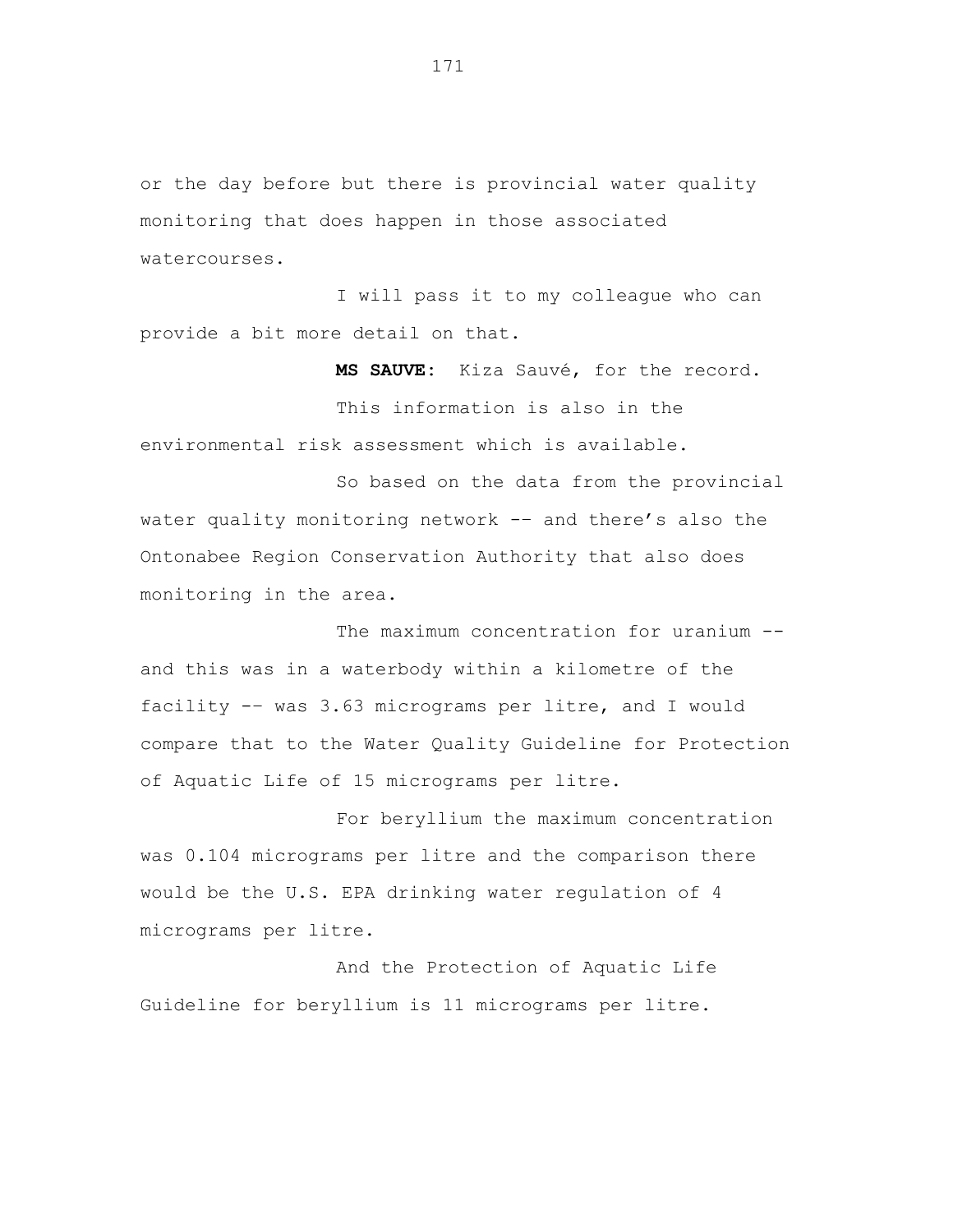We also did sample water in the IEMP. That was done in the Ontonabee River, and our results for uranium was .34 micrograms per litre, so much lower than any of the screening criteria.

**MEMBER McKINNON:** I didn't keep in my mind the estimated versus the measured. Were they comparable, the numbers that you just mentioned?

**MR. McALLISTER:** I'm going by what Ms Sauvé just said. From what I could tell, the numbers estimated here would be lower than what Ms Sauvé reported as receiving environment numbers from the provincial water quality monitoring network and the IEMP.

> **MEMBER McKINNON:** Thank you. **THE PRESIDENT:** Dr. Berube? Dr. Demeter, sorry.

**MEMBER DEMETER:** Thank you.

Thank you for your intervention. I'm going to take what you said and drill down on one of your concerns.

If staff slide from their presentation, slide 30, could be put up, I think this is a good time to manage a question I have about this.

I'll wait until it comes up.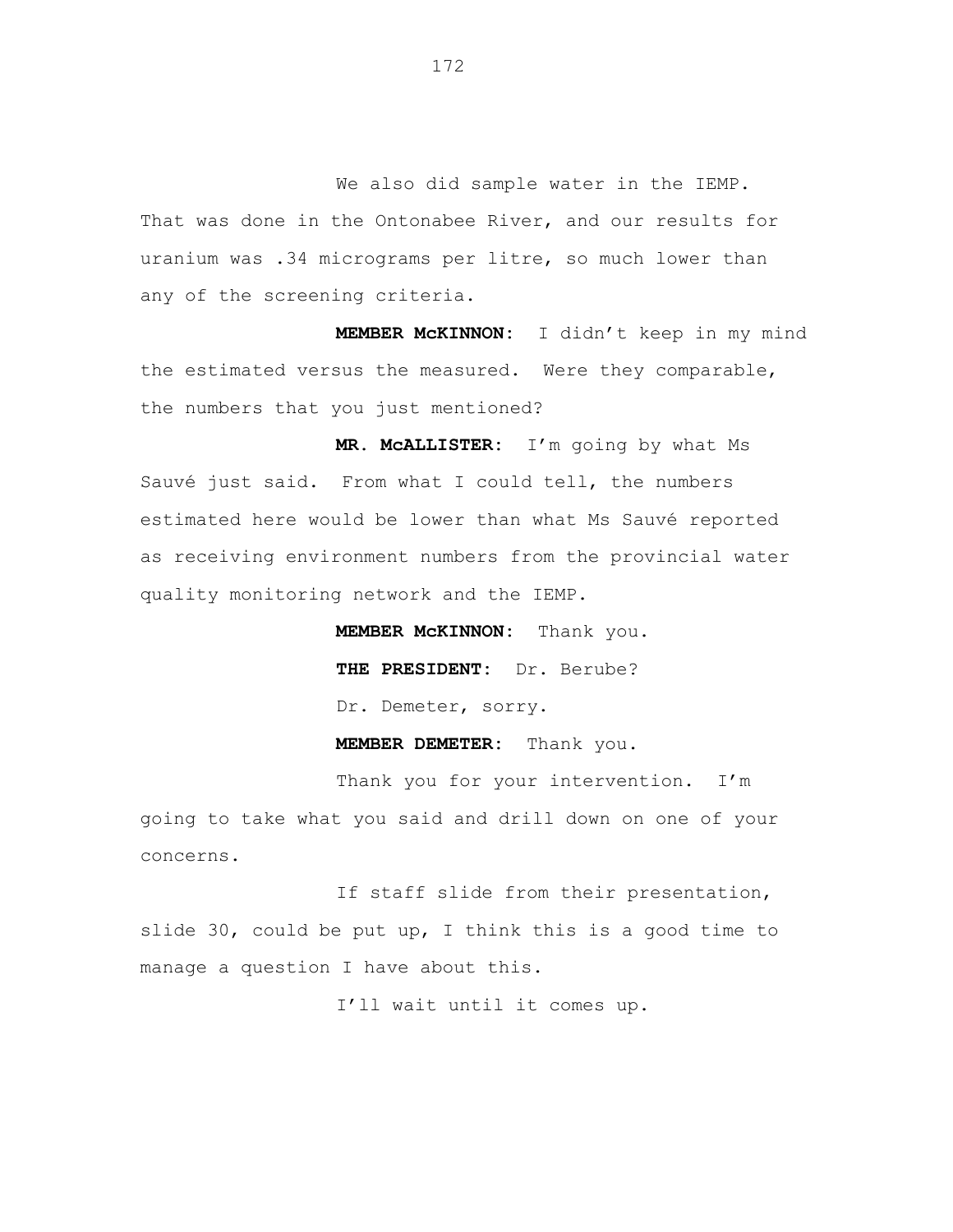There you go.

When I first looked at this, understanding the background range and the guideline and the human health, with the exception of site 3, all other sites show a trend over those three data points for which I have a bit of confusion as to why it went from 2014 to 2018 and 2019. The sequence doesn't quite make sense.

And visually it looked like a trend, knowing that they have some uncertainty, which I suspect is one standard deviation. I'm not sure was the plus/minus 40 sits in.

So to me it all looks like a trend and we could do the regression analysis and decide whether it's significant or not. But visually it's a trend and by the data table it's a trend.

I haven't heard an explanation yet that can account for this trend, because you've said that the emissions don't correlate to the trend or the increasing levels. If it's a natural background, it should be in the form of steady state or equilibrium, unless you have some geohydrological phenomena that's causing it to change. And I haven't heard that.

I'm concerned that the level for No. 5 in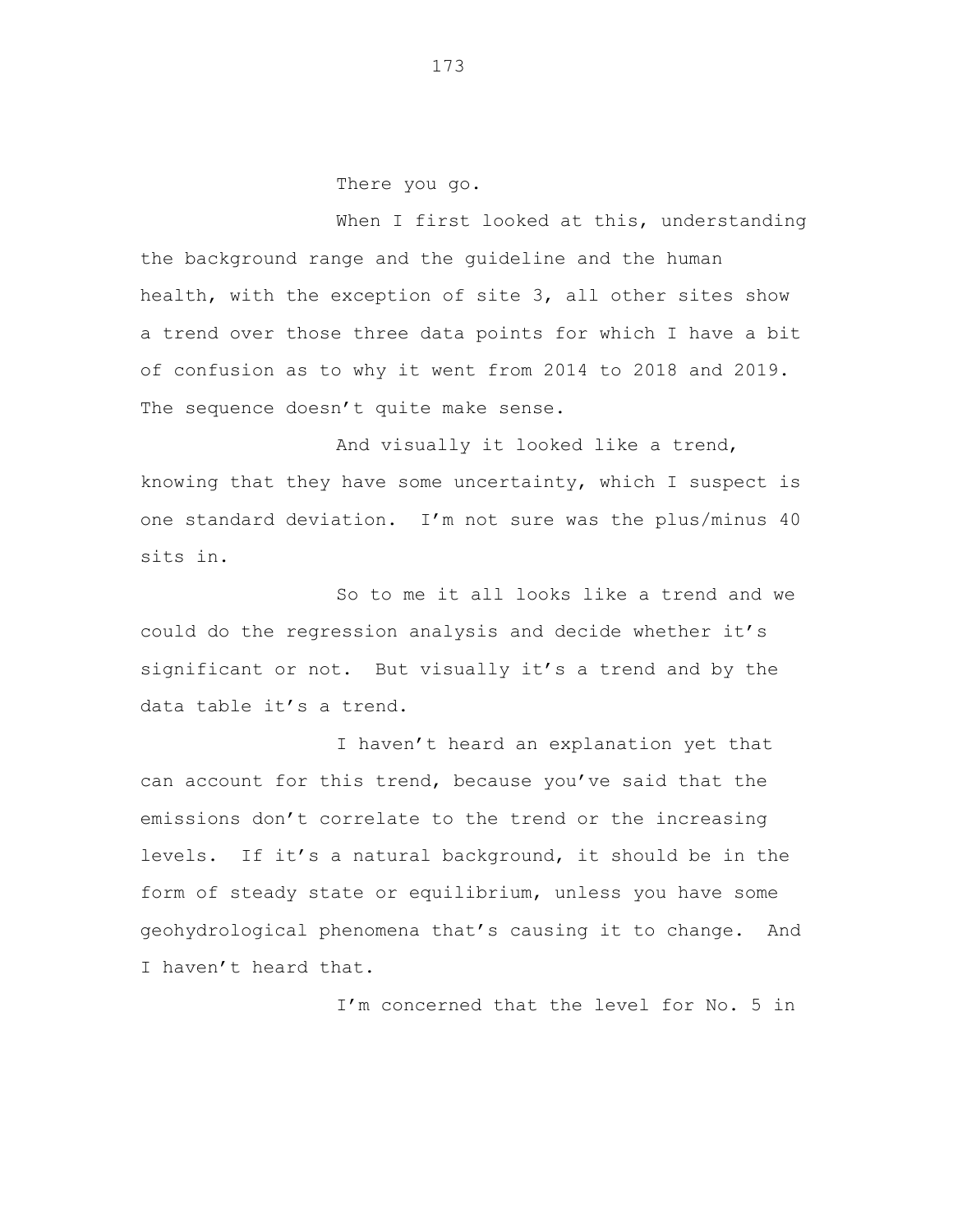2019 is approaching background levels. And this is at the school, I think, this one.

I'm a bit cautioned by previous historical events with other metals in soil relative to paediatric health. What we've learned through time with some of those other examples, such as lead, is that the safety level as we learn more and more about effects on infants goes down.

So I still need an explanation as to why this trend is there, real or perceived, and what we're going to do if it continues. It begs the question as to whether we're actually capturing all the emissions or there's some fugitive emissions we're missing that's going into the soil. Or is there some other phenomena?

Until I think we get an answer as to why this trend is there, it leads to work that needs to be done to understand it.

This probably will take both BWXT and CNSC to answer. I'm not sure who wants to go first.

**MS TADROS:** Haidy Tadros, for the record. I would ask that we go first because these are IEMP results that we have in our program determined.

So I would ask Ms Kiza Sauvé to speak to the IEMP results that are there and to also speak to what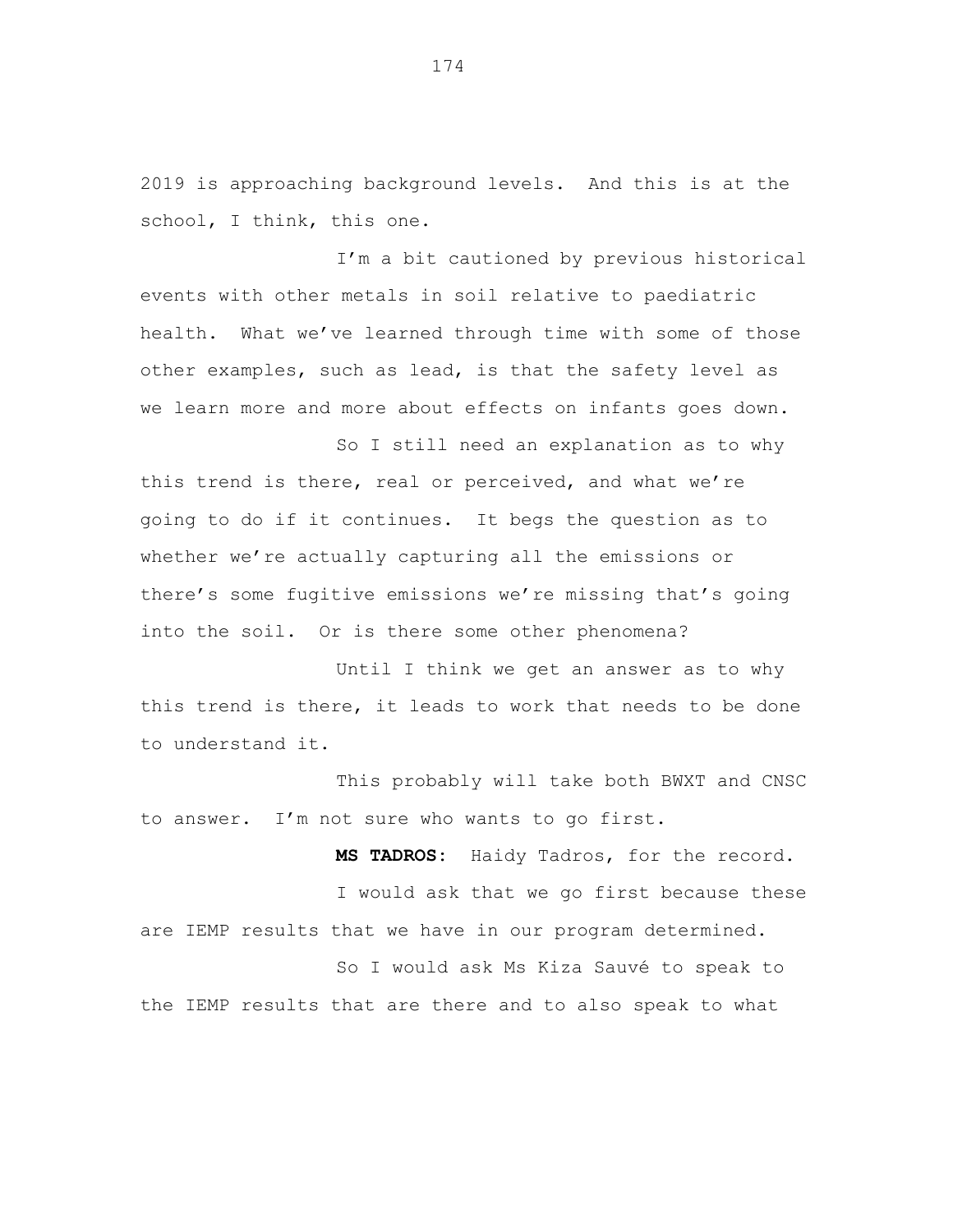CNSC staff have done once we have realized that these numbers exist in the current environment.

**MR. RINKER:** So it's Mike Rinker. I'm the Director General responsible for Environmental and Radiation Protection at the CNSC.

I think the observation is an important one and we will hear it some more in some interventions, and the CNSC takes it quite seriously.

There are some cautions to calling it a trend that I want to emphasize.

First of all, the data is from the CNSC's Independent Environmental Monitoring Program. This is a fairly new program and we've refined our techniques over the previous five or six years.

The uncertainty that is presented in the slide going from 40 percent down to 5 percent –- I think it's down to 5 percent –- represents a change in methodologies that are conducted at our lab. So we've refined our ability to analyze uranium in a more precise way because we do inter-lab comparisons and we are on a continual learning exercise.

Also, the manner in which we've collected samples in the past is different than they are today.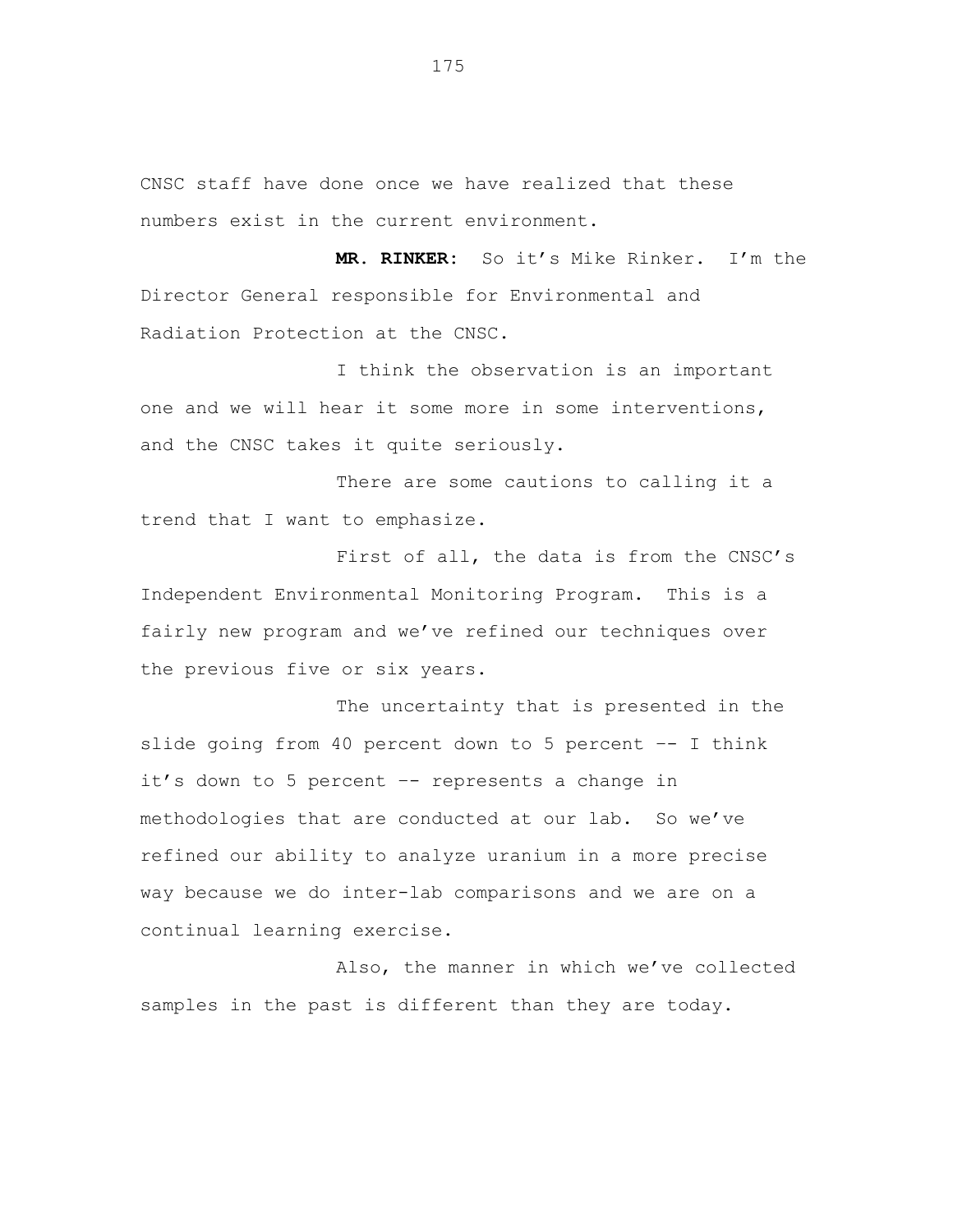I want to make sure it's clear that there are other variables that could account for this that we need to investigate, as well as the possibility that our understanding of what's leaving the facility could be impacting the soil. Or it may not be.

In order to cause an increase of one milligram per kilogram in the soil, you would need to release in the range of kilograms of beryllium up the stack.

So we would need to be wrong from understanding that there's 15 milligrams being released per year to maybe there's 15 kilograms. That's a big difference in order to cause that sort of observation. So we have a lot of caution in terms of: Is the data showing significantly difference in the two data points or is there a significant difference in terms of what the beryllium is in the soil at the school?

Those are very different questions.

Yes, you can do the stats and come up with a statistical analysis that two data points are different from each other, but we do have the appropriate data to say: Is the soil concentration at the school different than what it was five years ago?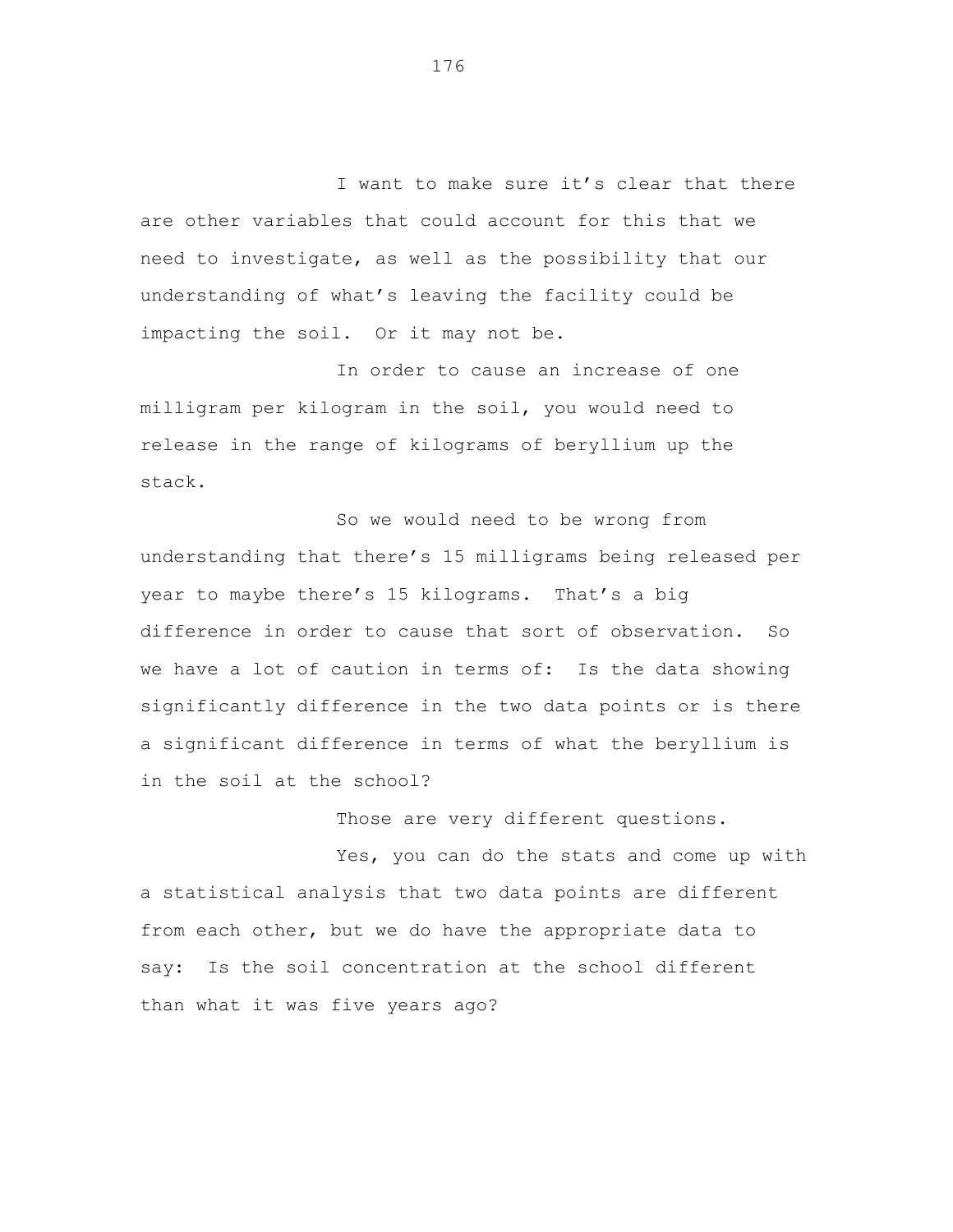These are two very different statistical tests.

So the results of the IEMP are not as powerful as the data that we get from the licensees. And we take any signal that we get that would be unexpected as a need to follow up and investigate. And that's what we are planning to do. We will be going back looking more seriously, particularly at the school, because it matters to us and it matters to members of the public that we want children to be unconditionally, 100 percent certain protective.

And in order to build the trust, we want to do this in a very public way. We will be announcing when we're coming back to Peterborough in the summer. We would be happy to get participants from the community to come and join us, learn what it means for soil sampling and why we're doing it and how we're doing that.

I think over the next couple of days what we're looking for is how do the citizens of Peterborough want to be engaged in this process? We understand different communities want to be engaged in different ways, and we heard in Toronto knocking on the door and leaving pamphlets in mailboxes was effective. I'd like to hear, in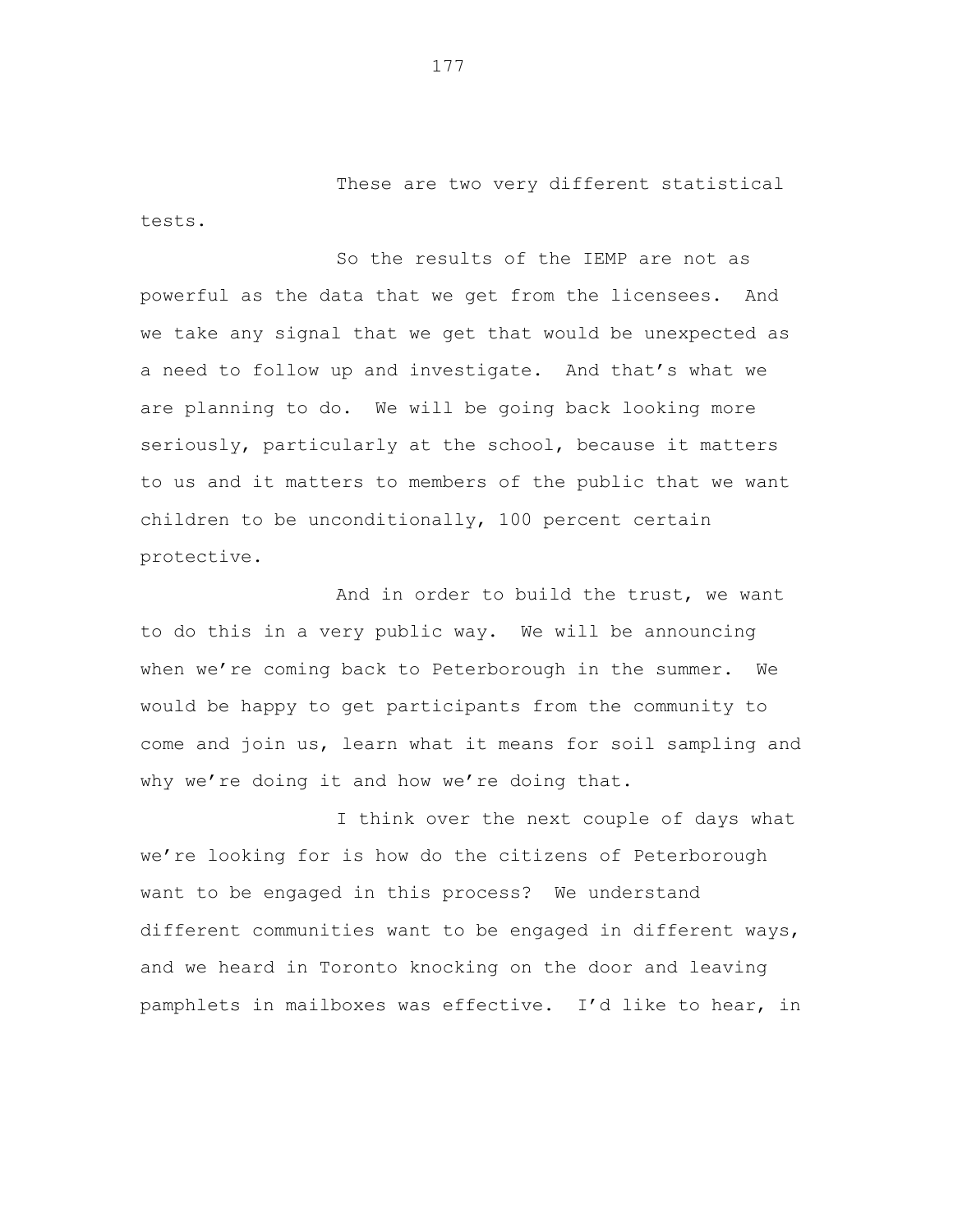Peterborough what's the effective way of doing that.

So there's so main points that I want to make, is, that we've picked up an observation that everyone else has seen. It's still within the range of background, so that means that every school in Ontario has values that are similar.

We have a very conservative way of analysing all constituents in soil. We look at total digestion, which is going to be a higher number than what the province would look at, which is a partial bioavailability digestion. So, when we say it's within Ontario ranges, our numbers will always be higher than what the province measures because we do a different analytical technique.

And, nevertheless, we will follow up and investigate.

**MEMBER DEMETER**: Is there some -- given the samples, the one that's the highest and the one that's in the school, is there some merit to increasing the sample frequency at that site, and also the number of  $-$ - I suspect, to be consistent, you re-sample the exact same place every time to make sure you're -- but can you spread the sampling out maybe to make it a five-sample slot versus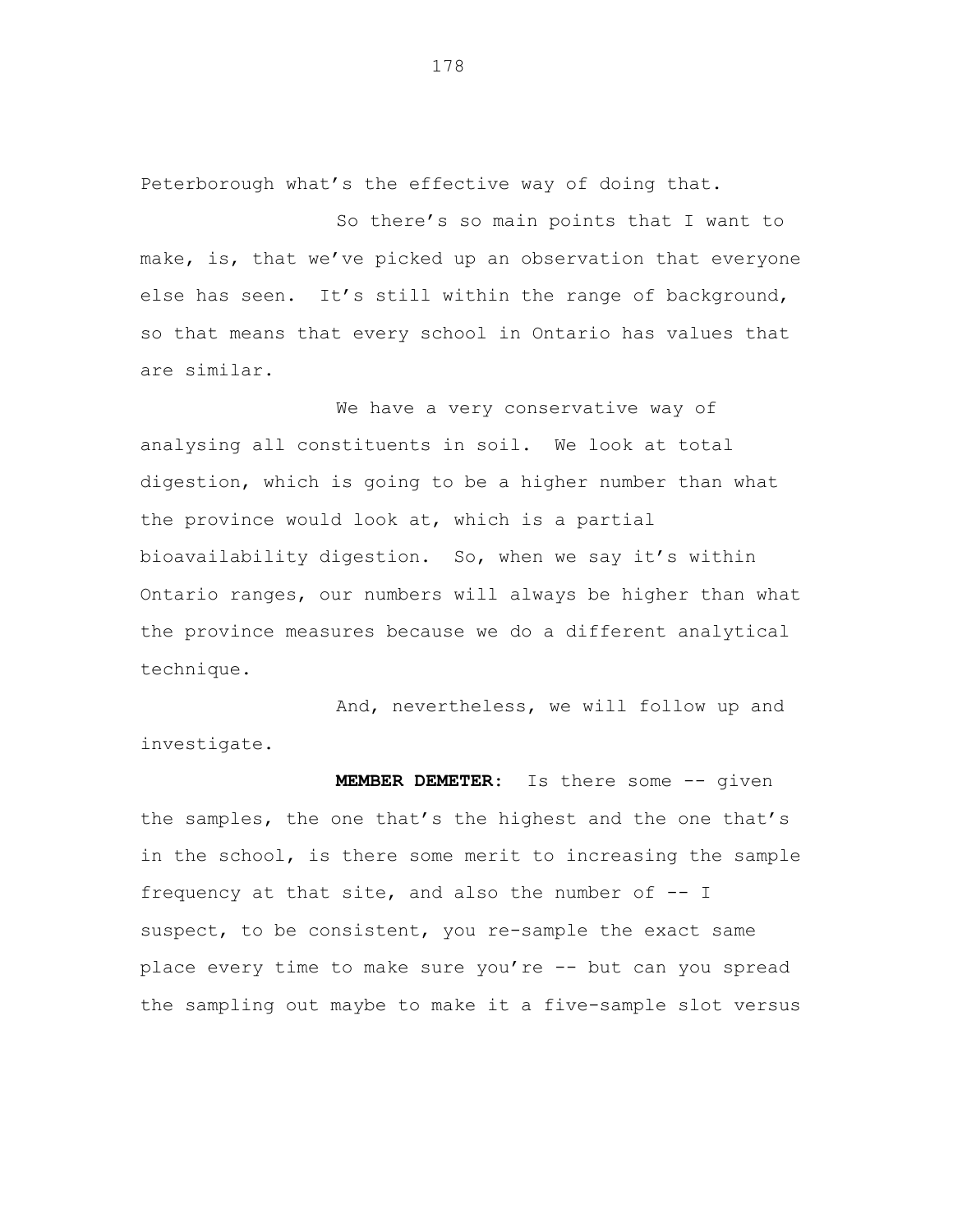a one-sample? I'm not sure how many samples, if this is an average number or if this is a single sample. But frequency and number of samples, I think are  $-$ - could they be enhanced to hone in whether or not there's a trend?

**MS SAUVÉ:** Kiza Sauvé, for the record.

So I want to continue. I'm going to add one layer -- and then I'll answer your question -- is, we are all air sampling when we do our soil sampling, and so our air sampling results are coming back undetectable, at the time.

But we also know that soil is -- you know, the air goes into the soil, and that's where it can accumulate.

So in terms of answering frequency, we wouldn't expect to see much variation over the -- from one year to the next, in soil. Obviously we did from 2018 to 2019 which is why we are going to go back in 2020 to do some more confirmation sampling.

The way that we do do our sampling for -when you see one sampling spot, it's actually like a  $-$  we take -- if you picture a dice and a number 5 on a dice, we actually take five and composite those together.

What we're looking at possibly doing at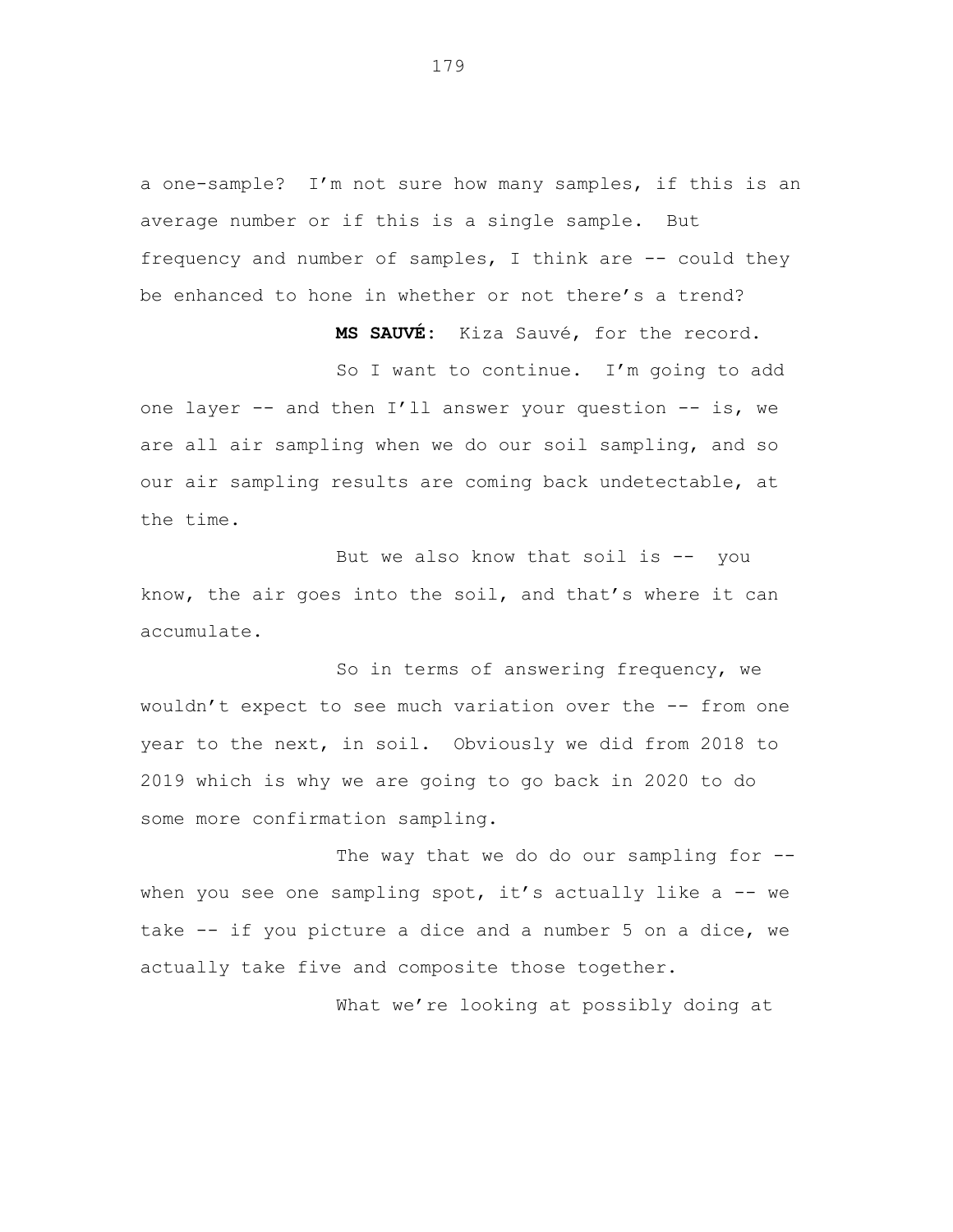the school this year would, say, do a 5 dice pattern in the schoolyard on each of those sites take five and composite you know each one, so we might have five. We are taking core samples so we're also aware of not wanting to do too much aeration of their - their yard.

BWXT has committed to sampling at the same time, so also doing their own sampling and possibly continuing sampling; those are discussions.

What's also interesting about this one is this is one of the -- a location where the IEMP is in place even though, based on the emissions under any of the guidelines there is no requirement for the licensee to do environmental monitoring, and yet we're doing IEMPs, so it's one of those ones where we don't have the licensee's results to compare to, whereas, normally, at other facilities there might be some licensee results. So we look forward to having that: two sets of people sampling, this summer.

**THE PRESIDENT**: Let me follow up on a few of the points that you had made. One, is just around the timing of your results being made public. And it was a bit too late for intervenors to really react to it, or when they had information sessions to get an understanding of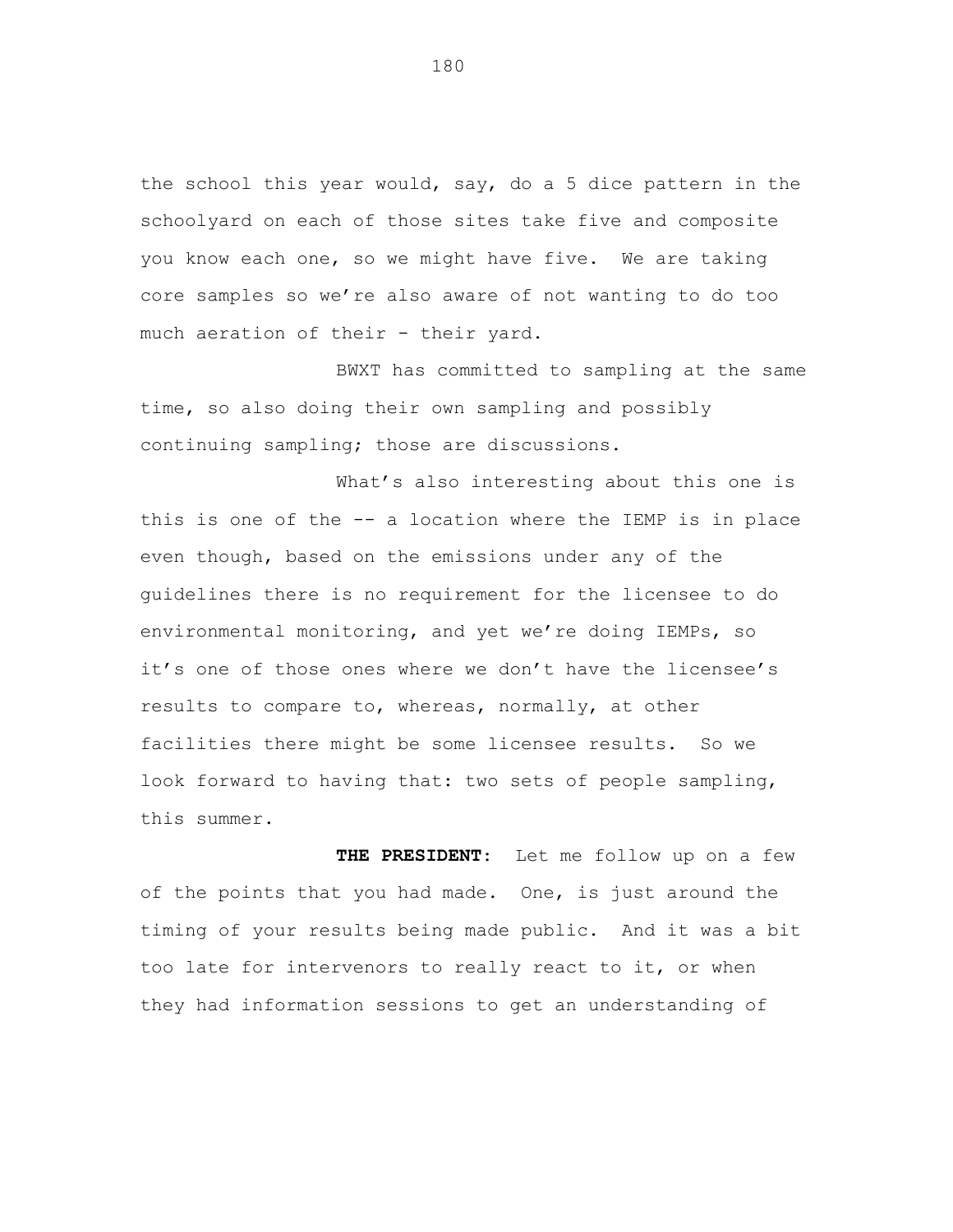what those numbers meant.

Did you give any consideration as to, 'Hey, there's a licensing hearing coming up, let's make sure all the information that the public or intervenors would need is available to them early enough for them to understand what's happening in the environment, and they can react accordingly,' because this did come out rather late and took many by surprise?

**MS SAUVÉ**: Kiza Sauvé, for the record.

So when we were planning our sampling we were looking at the 2018 results being used for the 2020 licence renewal. It so happened in our planning period it seemed that it would be best to go back to Peterborough and Toronto in 2019, but it was really the 2018 that we were looking at having those results available for the 2020.

When we saw that we had results in time, because it generally does take a couple of months at the lab and then a time for us to have to review the results, and we saw that we did have results ready we actually rushed the process to get those available and online. So we were counting on the 2018 results for the licence renewal; that's generally how our planning goes.

**THE PRESIDENT**: So hopefully from this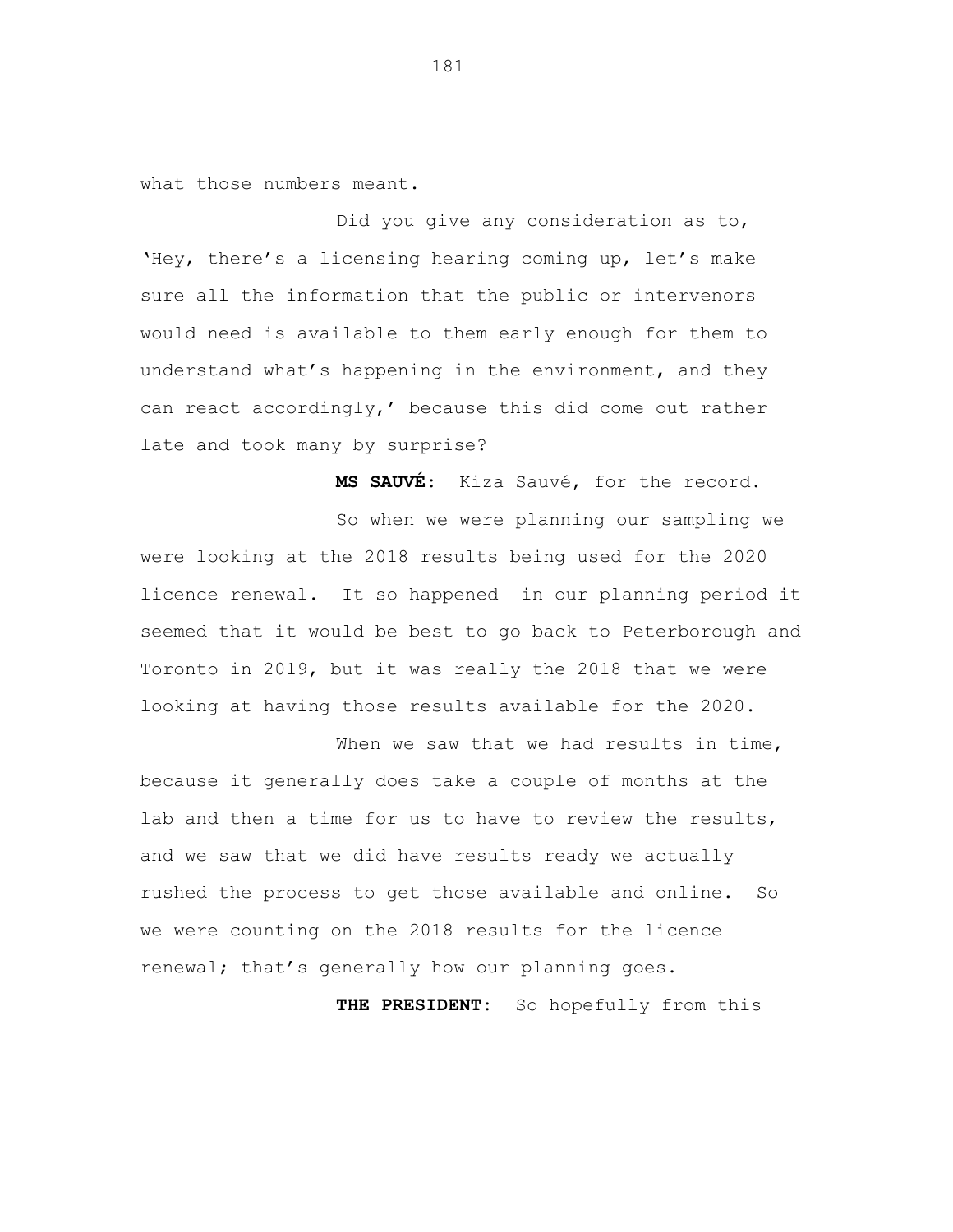we've learned to -- the CNSC staff have learned things, like be prepared for the unexpected and then make sure there's adequate time for people to understand.

My second point is around, you said you are planning on coming out in the summer and then it takes a few months to do the analysis and confirmation and so on. So the next set of results won't be available till much later in the year, is that correct?

**MS SAUVÉ:** Kiza Sauvé, for the record.

We like to come around the same time period each year, and I believe it was June that we were here, definitely, when school was in session last year. So we would look to come back during that time. And we would be rushing these results to ensure they are ready for the regulatory oversight report in December.

It likely won't make it into the draft report that goes out for public review, but we will do our best to get them online you know a good time before we come in front of you.

**THE PRESIDENT**: So what's so critical about doing it at the same time of the -- like, why not go out next month?

**MS SAUVÉ**: Kiza Sauvé, for the record.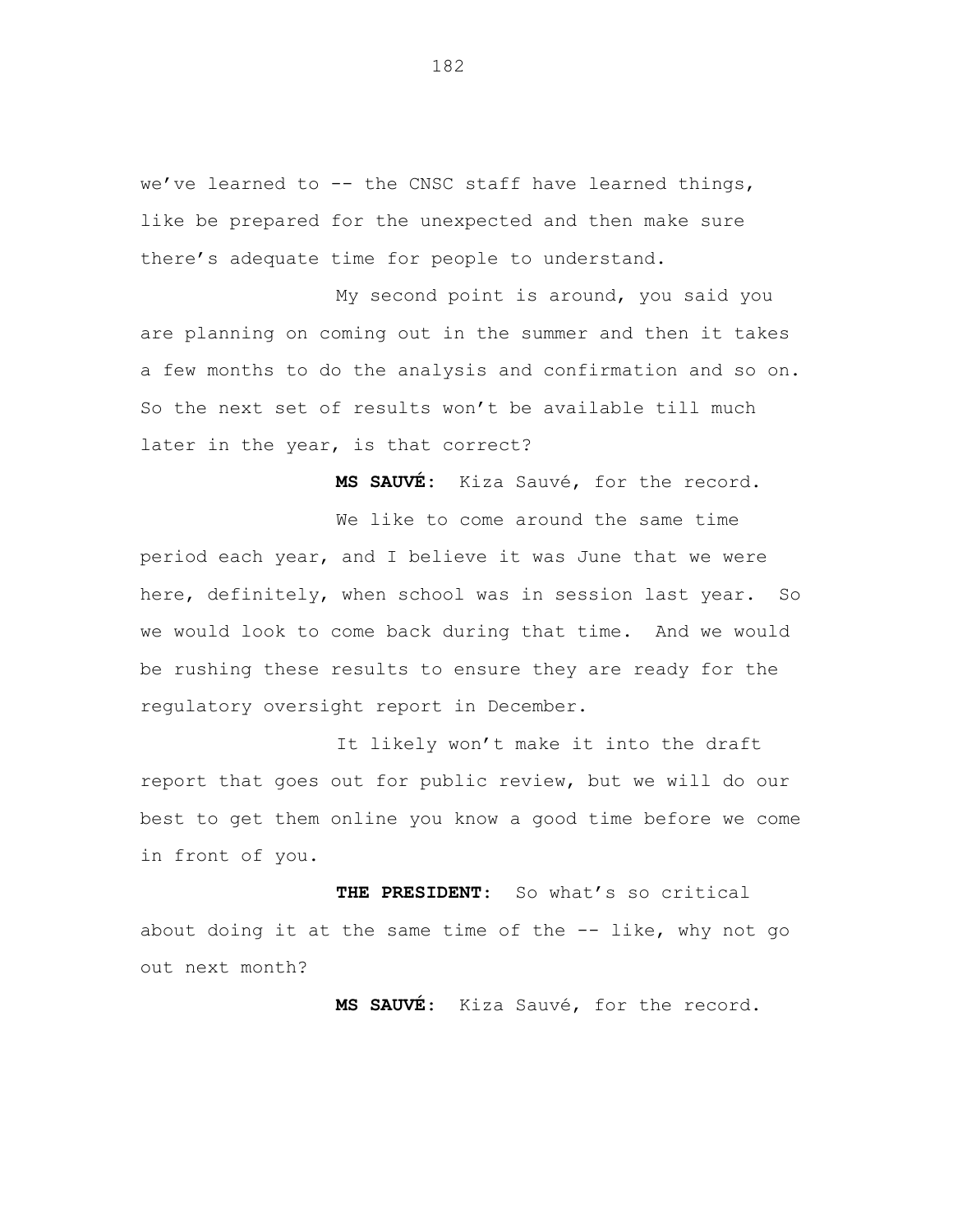For a lot of the sampling we like to go at the same time of the year, for air and water.

**THE PRESIDENT**: I meant for this particular one?

**MS SAUVÉ:** Yes. Okay, so for this particular one we're looking at ground; would the ground still be frozen. We can look at when we can go. But we could look at going earlier if --

**THE PRESIDENT**: I mean we're here over the next few days. But given what I have read in the interventions the level of angst that exists around this, should we not try to provide reassurance, if that is indeed possible, earlier?

**MR. RINKER**: Mike Rinker, for the record.

So I think that we could look at soil conditions and maximize getting it as early as possible without further confounding the issue by sampling mud or something that --

**THE PRESIDENT**: I hear you on that.

And then besides the CNSC, who -- does the province measure for beryllium? I mean is there a general increase in trend elsewhere?

**MR. RINKER**: Mike Rinker, for the record.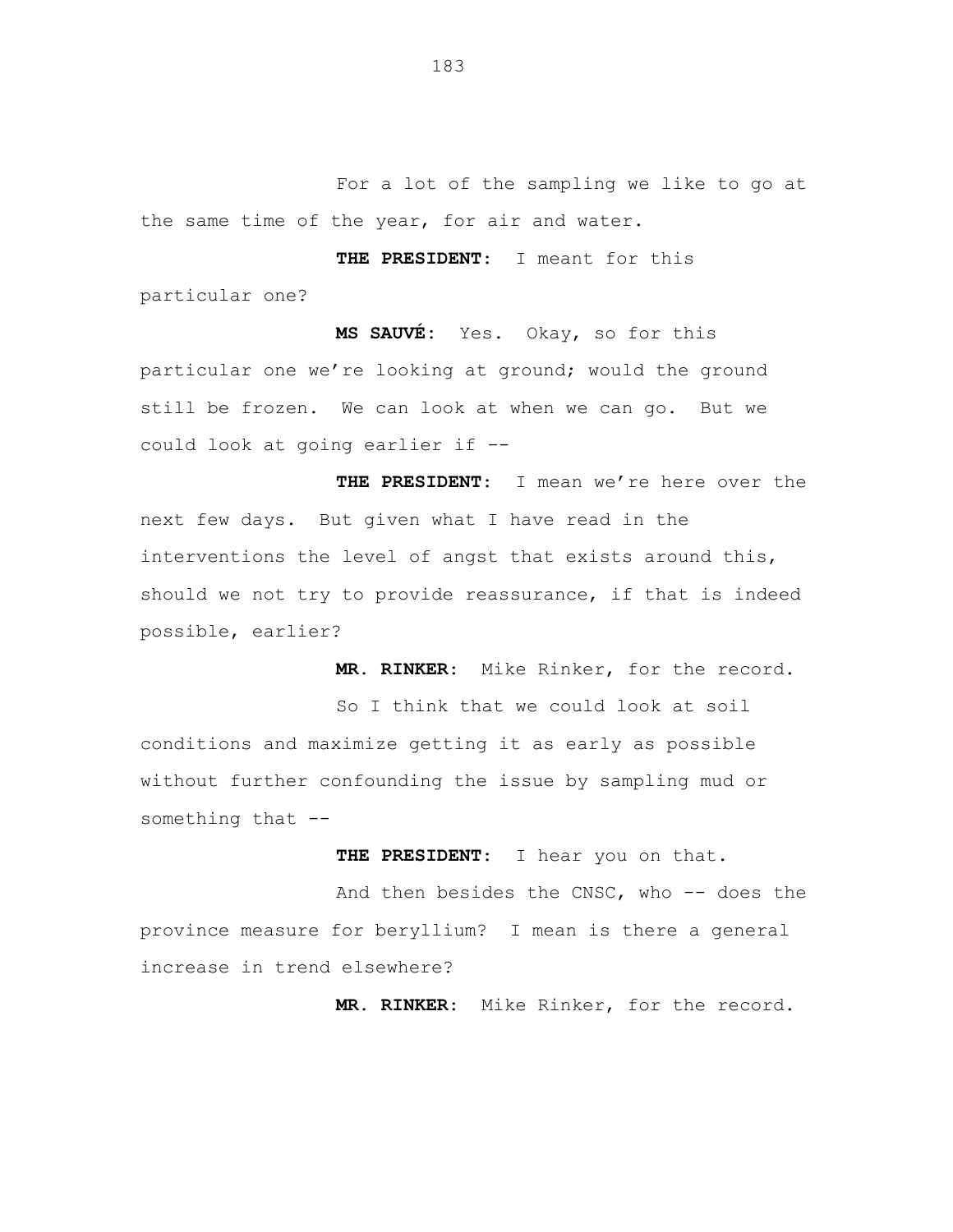The province will be joining us tomorrow and we could ask them. But they -- I guess what they do is they publish documentation in terms of what are the typical ranges of many constituents across the province and that's in a published document that they provide, as well.

**THE PRESIDENT**: Okay, thank you. Dr.

Berube?

**MEMBER BERUBE:** Just a question with regard to that table on beryllium results. Obviously, it's IEMP results over three years, but it's my understanding that you've utilized different testing protocols for each one of those samples. So I don't doubt that the validity of the actual testing that was done that -- each one of those years -- but I do have some concern about the validity of comparing each one of those results knowing that they are different testing protocols.

So when you look at it statistically, it looks like there's a considerable variance happening, but because the testing protocols have changed and the accuracy of the test has changed, I'm not sure if you're comparing apples to apples here, is what I'm trying to say.

That being said, I don't like trends that are drifting up. So all the rest of the arguments that the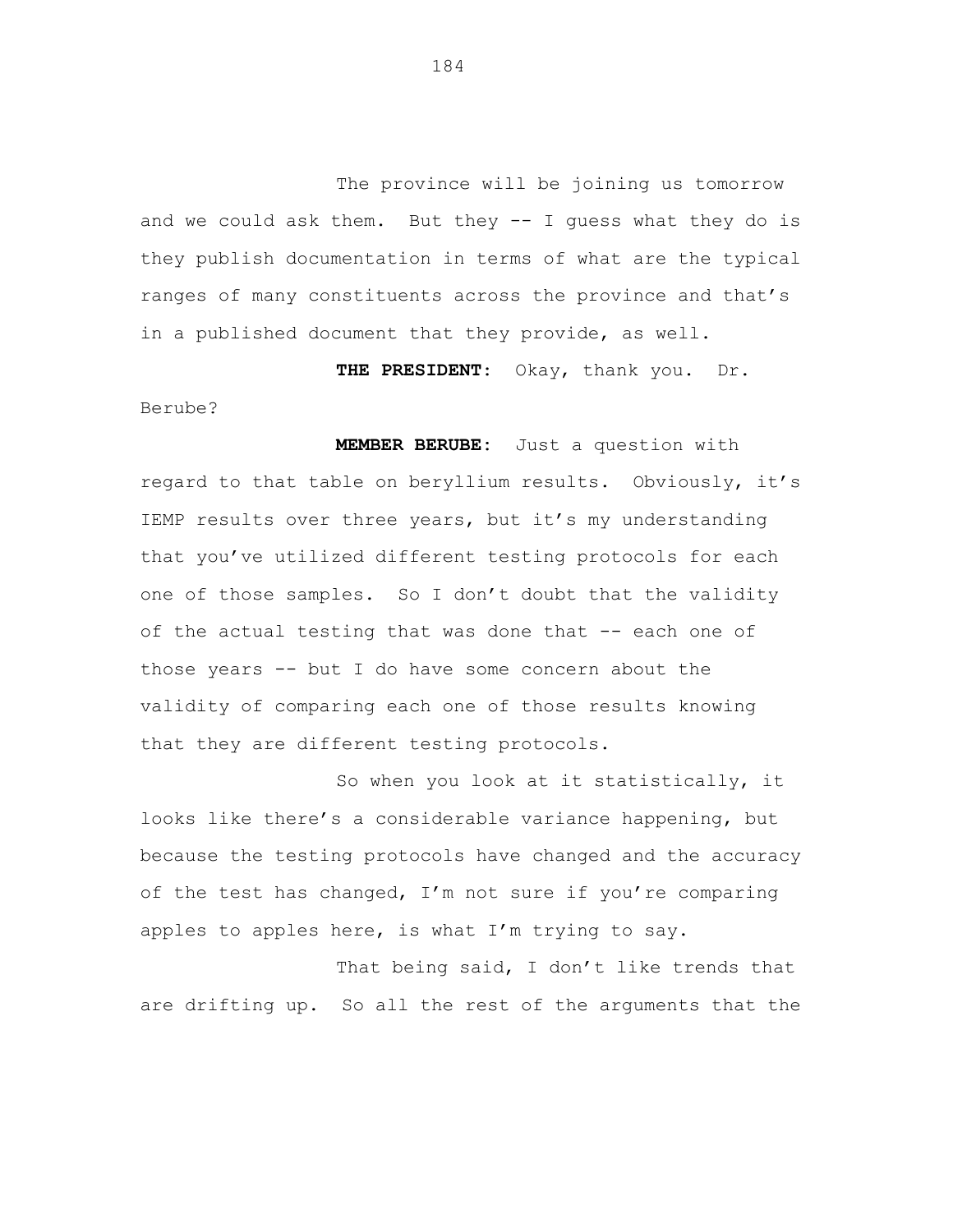Commissioners have had -- other Commissioners have had or -- I completely concur with that. But maybe you can speak quickly too, to that?

I applaud the fact that you're trying to get better testing protocols in place, a continuous improvement. But, putting up a chart where there may be a lot of ambiguity in this and -- it becomes problematic.

**MR. RINKER:** Mike Rinker, for the record.

And thank you for the question. That is exactly the caution that we want to put in place, that do the variances amongst the years reflect improvements at the lab and improvements in sampling, or does it mean something else? And we certainly warrant -- think that that warrants an investigation, and we will be going out to take more sampling to answer that question.

In terms of the techniques, the CNSC is - is of two minds. There's something called the total digestion where you digest in the soil silicates, anything, and that's important for inter-lab comparisons, it's important for safeguards. But what we find in this time, it becomes a bit of an abstract when comparing it to what the province would look like, because from a health perspective it's the extractible, the digestible component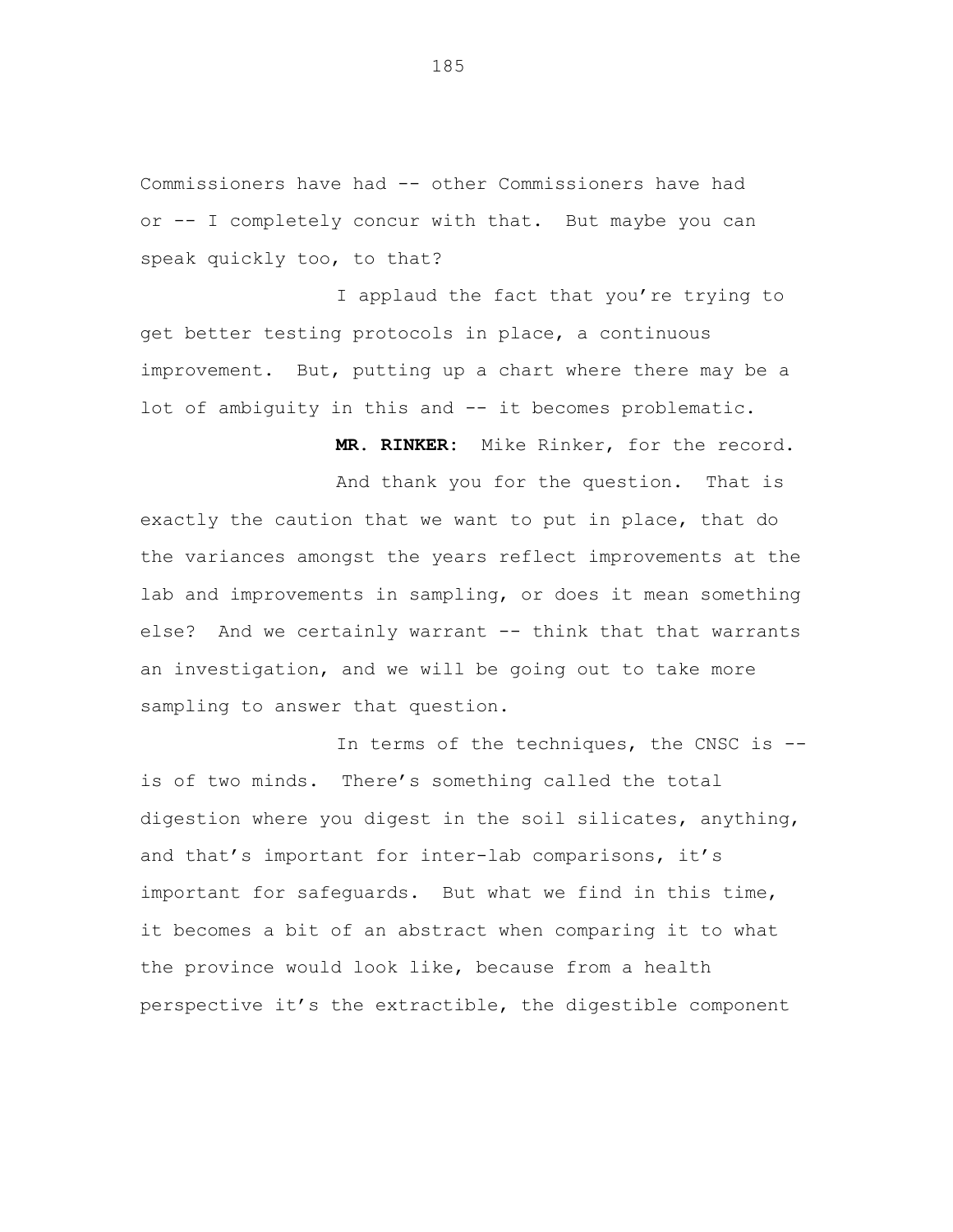that matters. So our numbers will always be higher if we go with the total.

But, on the other hand, it's the very conservative approach. And we encountered this problem when we were in -- doing an investigation together with the province around the BWXT facility in Toronto, I believe in 2012. We went out and we did a soil survey together with the province, did split samples. They took it to their lab; we took it to our lab. And in the grouping of data, our samples were marginally higher than all of the samples from the province and so when we looked at it we realized we did total digestion; they did a different technique in the lab, and it made sense to explain it.

And so these are factors that we have to take into account to ensure consistency not just looking back over the last few years, but we intend to be monitoring, doing IEMP for the next several decades. So we want to set it correct now and in forward-looking. And so those are the questions that we intend to start answering soon.

### **THE PRESIDENT:** Dr. Lacroix?

**MEMBER LACROIX:** May I slightly change the subject?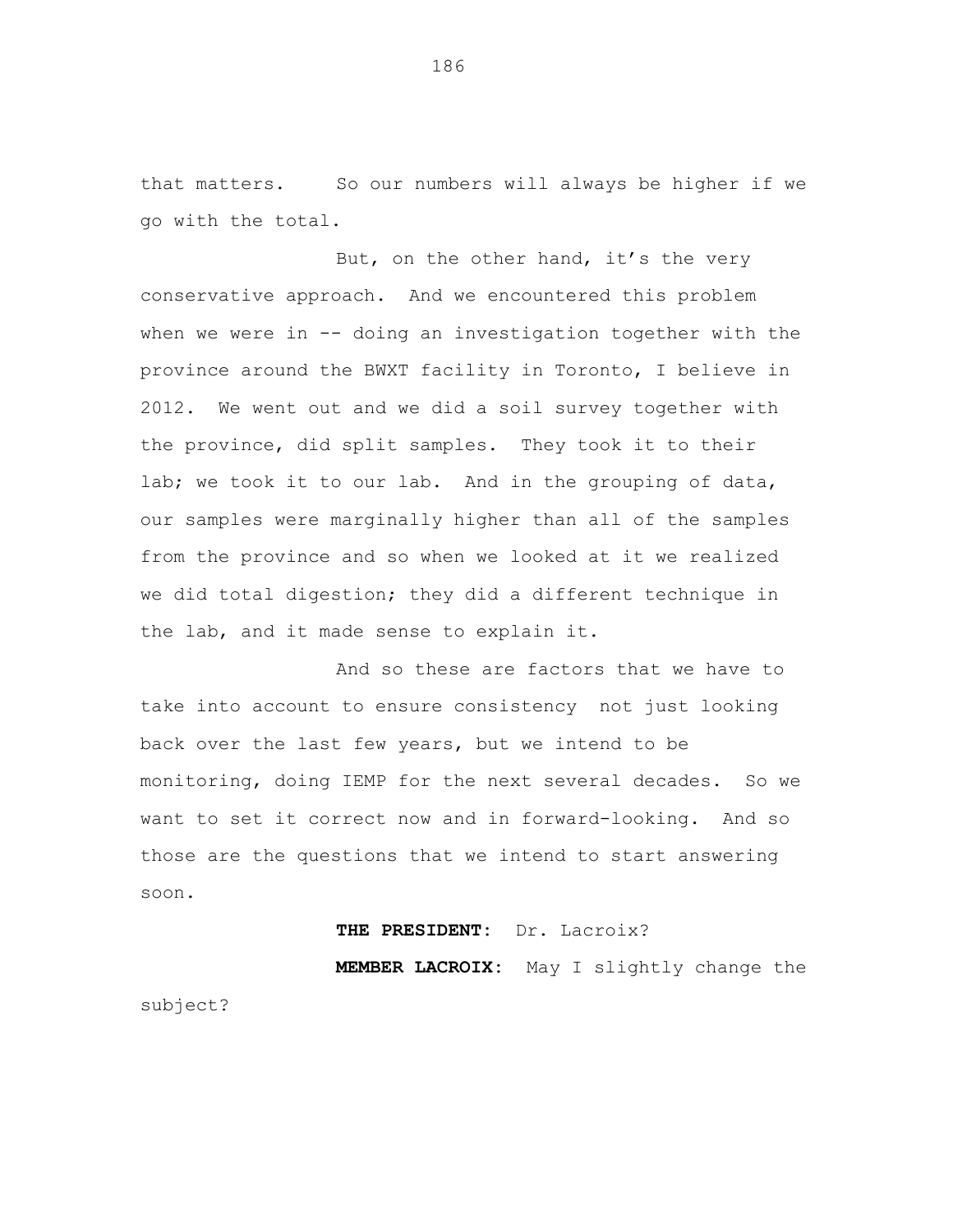# **THE PRESIDENT**: Of course.

**MEMBER LACROIX:**Madam Hamilton, you've mentioned something during your presentation and you've also read in, in your submissions, something that really touched me when you mentioned that this whole issue of licence renewal is divisive in the local community. I have been in this situation before in other circumstances and it usually leaves scars behind. So no matter what decision that this Commission will reach, I hope that the community will come together and appreciate the work that we're trying to do here.

Further on in your submission, written submission, you mentioned that BWXT does not have a social licence nor a community consent. And I would like to hear from BWXT, what are you planning to do in order to mitigate the effects on the -- the divisive effect on the community in the long run?

**MR. MacQUARRIE**: Its John MacQuarrie.

So, we're certainly concerned very much about that. Yeah, it's certainly difficult for the community members. It's very difficult for us and our employees who are community members, as well. And so you know our goal is, as I've mentioned previously in the last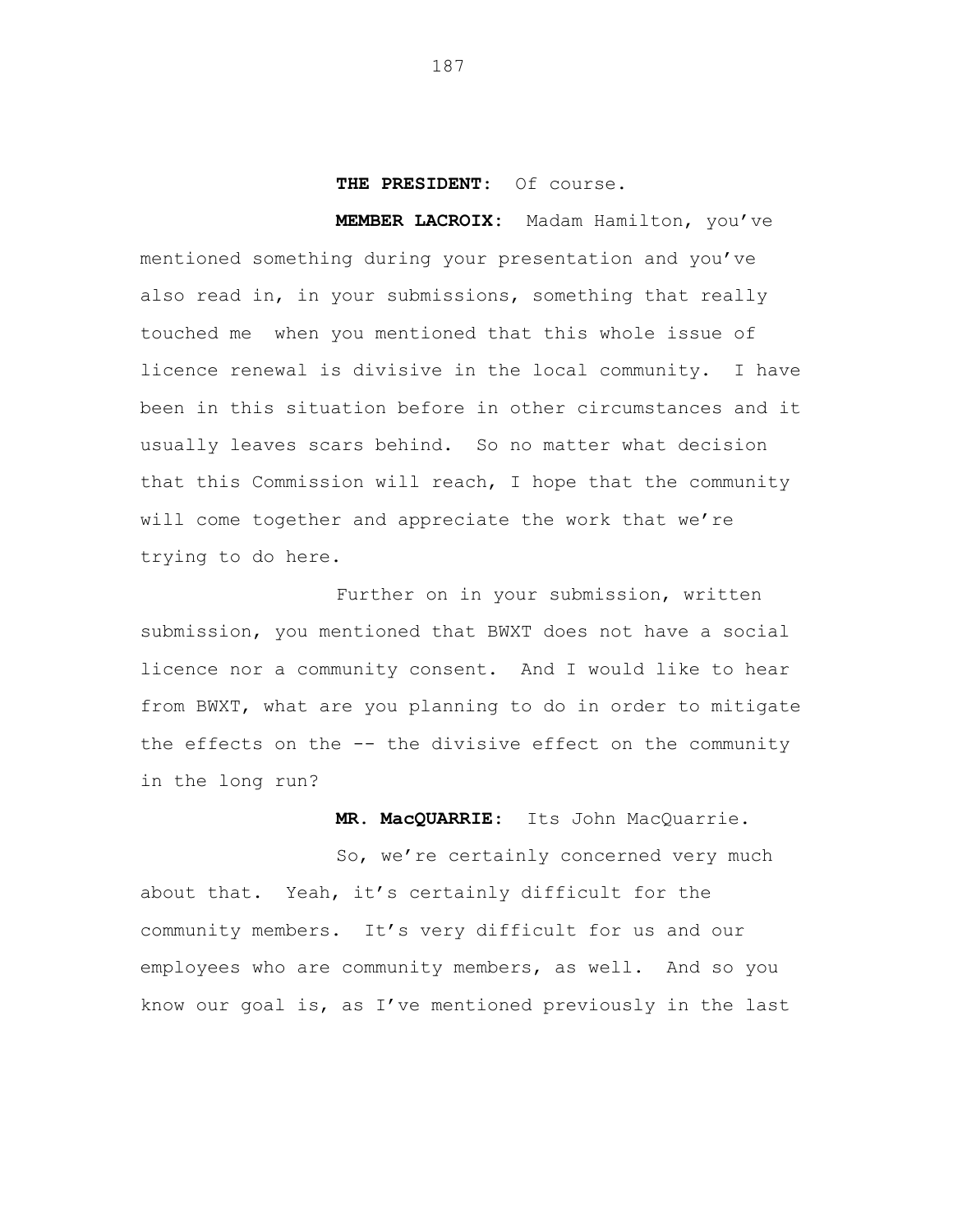couple of days, is to significantly improve how we communicate to the community members and I've provided a lot of detail, so I won't go through that again.

But, I think by being able to -- to communicate in a better way, I think will help to heal some of those things that we're seeing. We're starting a community liaison committee here which we did not have in place and -- and there's a number of other things that we have planned to implement. So hopefully that will be the best measure we can take by being transparent and sharing all that information we can find that the community is as comfortable with our business as our employees are.

Thank you.

**THE PRESIDENT**: Ms Hamilton, there are many other issues that you have raised. Over the next few days -- and many other intervenors have raised those -- we will be addressing those. So, I do thank you for your intervention. Thank you.

**MS HAMILTON**: Thank you for having me. **THE PRESIDENT:** Our next presentation is by Ms Sue MacKay.

**MS MacKAY:** It's MacKay.

**THE PRESIDENT:** Ms MacKay, as outlined in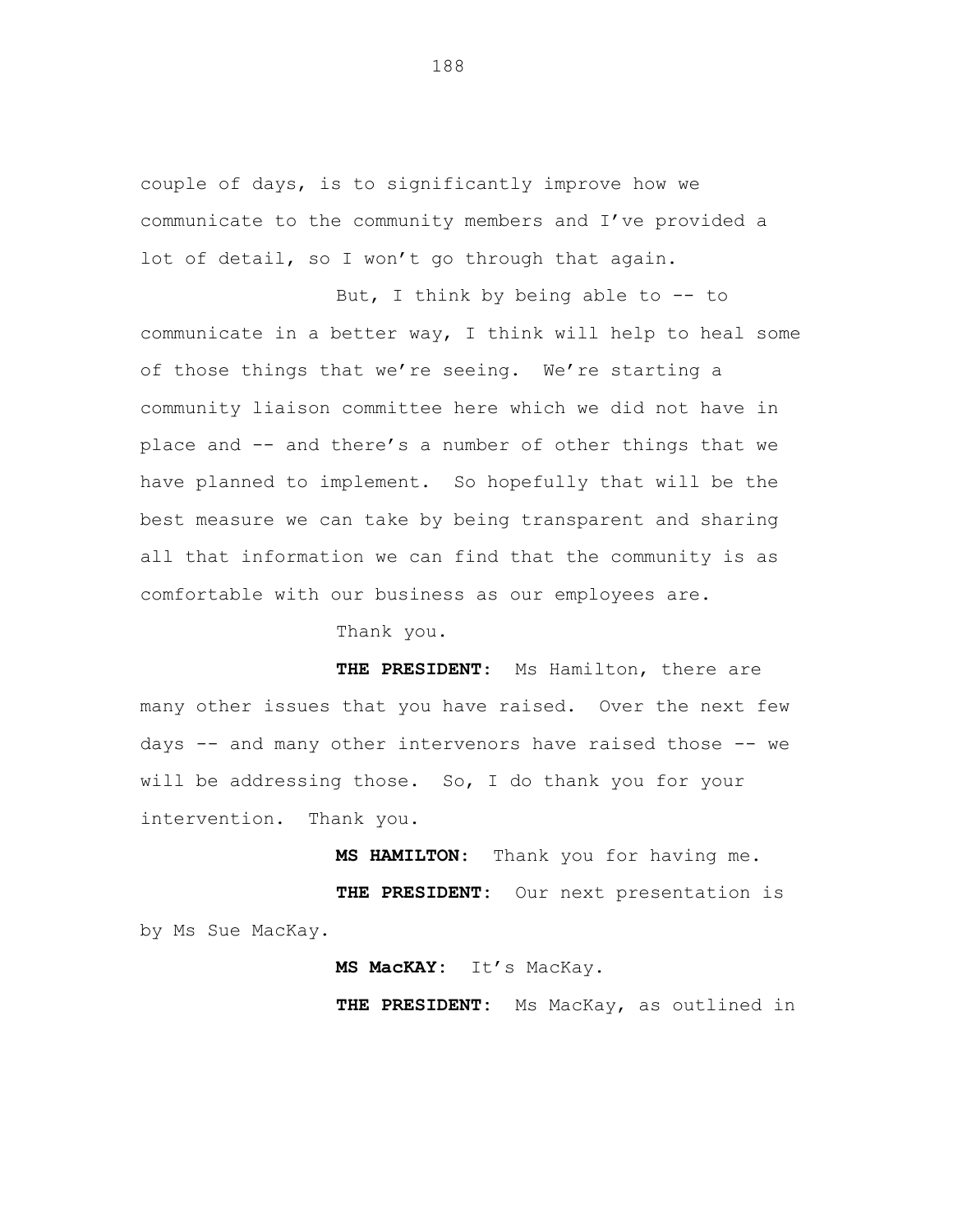CMD 20-H2.116. Ms MacKay, the floor is yours.

### **CMD 20-H2.116**

# **Oral presentation by Sue MacKay**

**MS MacKAY:** Thank you. Some of my issues have been partially addressed but I will read through, just because I'll get lost if I don't.

Transportation: One of my concerns was the transportation of nuclear materials in and out of Peterborough.

In CNSC's response to the concerns they assured us that material is transported in a safe manner according to the packaging and transport of nuclear substances regulations which are based on the international *IAEA Regulations*. Plus, persons with an approved emergency response assistant plan will use the plan to assist emergency responders.

I am certain that you take good care in this regard, yet, from 2010 to 2013 more than one in seven trucks carrying Class 7 dangerous nuclear goods have been pulled off the road by the Ontario Ministry of Transportation for failing safety and other requirements.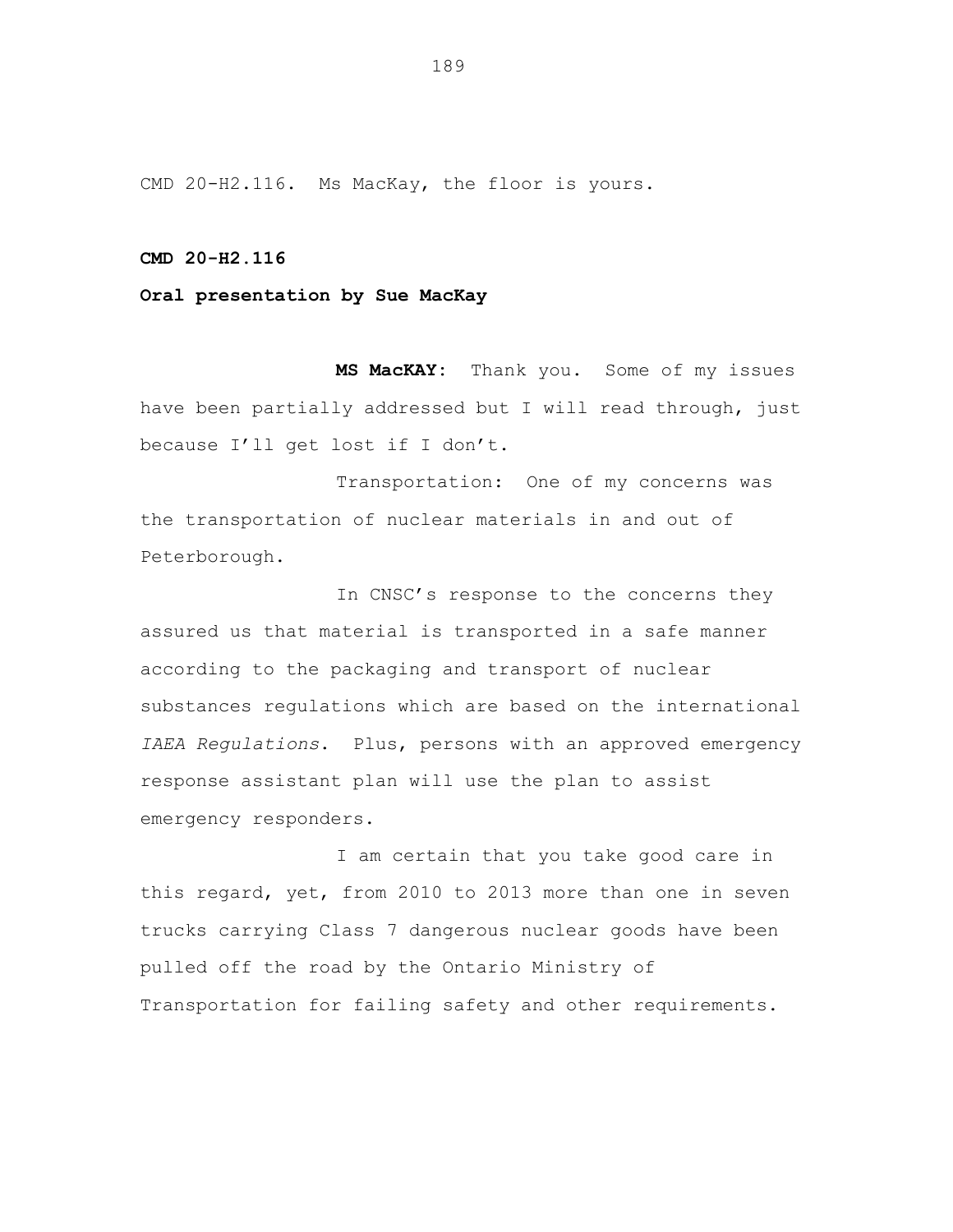Out of 102 trucks inspected, 16 were decommissioned and taken off the road. The failures included lack of load security, faulty brakes, damaged air lines, and drivers with no dangerous goods training.

In other cases, trucks were slapped with exceeding weight limits.

In total, 25 of 102 inspections resulted in nearly one in four vehicles being placed out of service or enforcement taken against the operators.

You do not have control over transportation or human behaviour.

Hydrogen gas. The dangers of having highly explosive hydrogen gas in close proximity to Prince of Wales School with the potential to do great harm to the children and the environment by scattering uranium powder and beryllium throughout Peterborough.

CNSC's response. They evaluated and concluded that the hydrogen tank would be up to code according to the safety authority. And, further, that appropriate controls have been established to reduce the risk of an explosion to ALARA.

Further to that, CNSC stated that the estimated risks associated with the tanks are similar to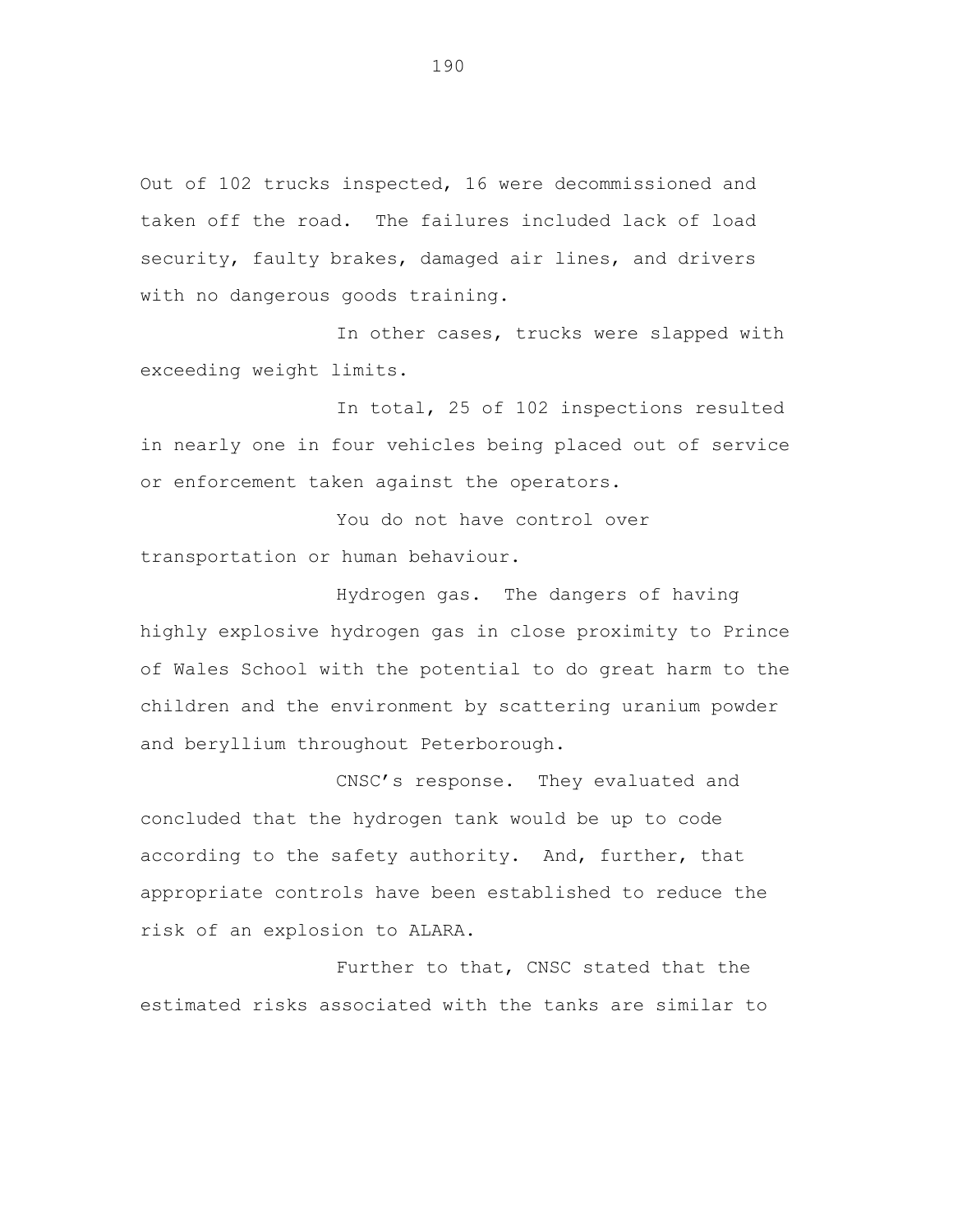those that would exist in any location, and they agree with BWXT that it is unlikely to happen, yet hydrogen gas leaks easily, it's highly flammable. Hydrogen gas embrittles metal causing metal fatigue and rupture and explosions do happen quite frequently often causing death and extensive damage over areas a kilometer in size.

Having a hydrogen tank in a residential area and 25 meters away from the school is taking unreasonable risk and playing Russian roulette with people's lives.

Next, inhalation of uranium dust. Concern related to the inhalation of uranium dust: Each gram of uranium powder -- this was my response -- contains 3.8 trillion particles and that just one particle inhaled in the lungs can cause life-threatening health problems.

CNSC response to my concern was that this statement was scientifically unfounded in that the number of particles in a gram of uranium depends on the particle size and the dose of inhaling a single particle is one billionth times less than the regulatory public dose limit of one millisievert per year -- I think it's per year - effectively, zero dose. I don't want your regulatory dose. I don't want any dose beyond background.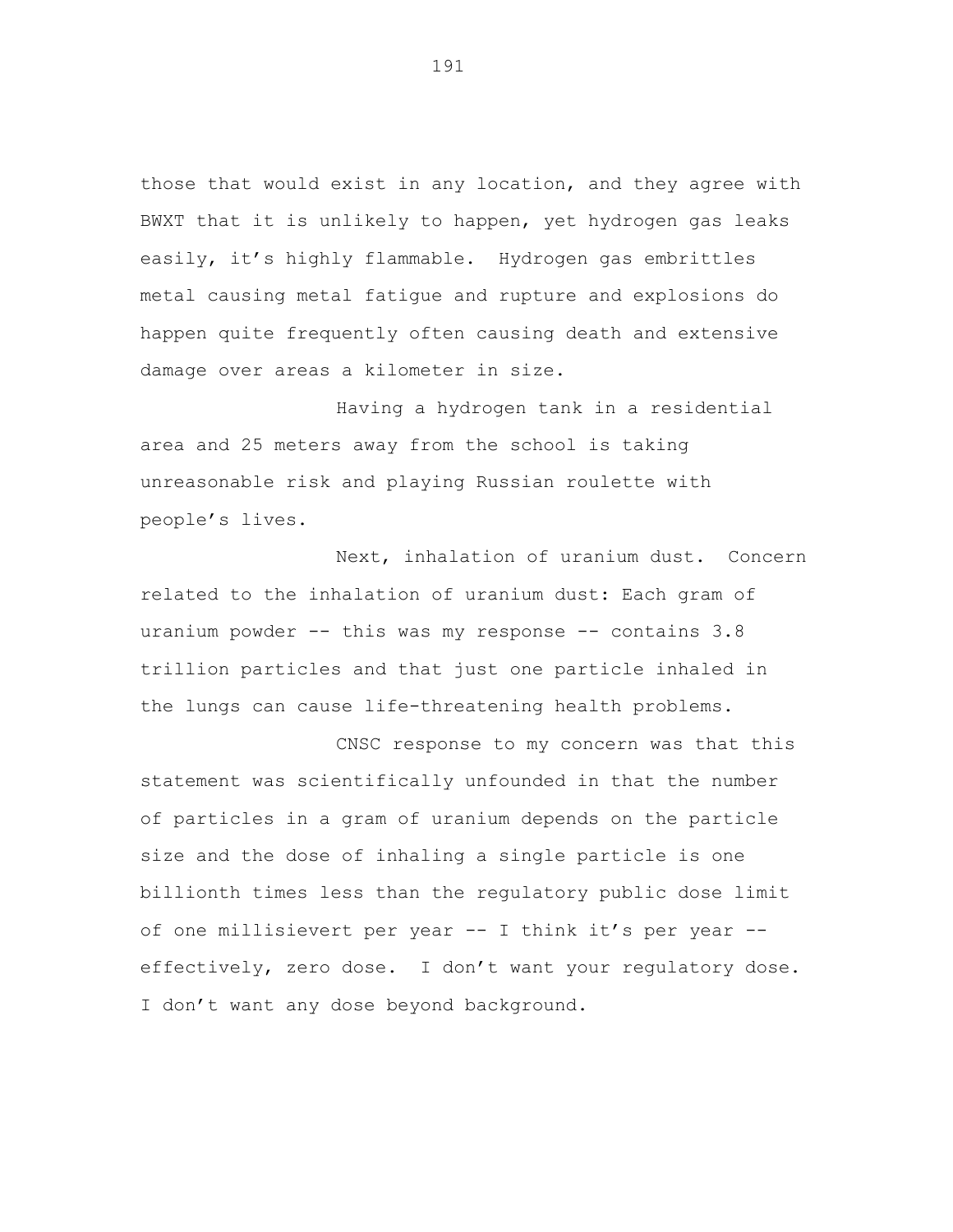My understanding is that you take the total of the toxic burden and divide it by the entire population of the community to come up with a supposedly acceptable limit per person. I would like to have that clarified.

All your number crunching and averages do not give me comfort. The fact is that BWXT will be introducing uranium particles, beryllium dust and radiation into my life that would not ordinarily be there, and inhaling one particle regardless of the size, if it lodges in my lung will emit alpha or beta rays and will continue emitting alpha or beta rays damaging the surrounding tissue that may potentially turn into cancer, and proving that a cancer was related to BWXT emissions would be very difficult to prove.

Beryllium is -- Beryllium at the Prince of Wales School. Beryllium is the most toxic substance known. It is a carcinogen that leads to serious illness, cancer and changes to DNA. It is likely that it passes to infants through breast milk and crosses the placenta. The fine dust particles can stay suspended in the air for up to 10 days and beryllium accumulates in soil and water.

Children are much shorter and can breathe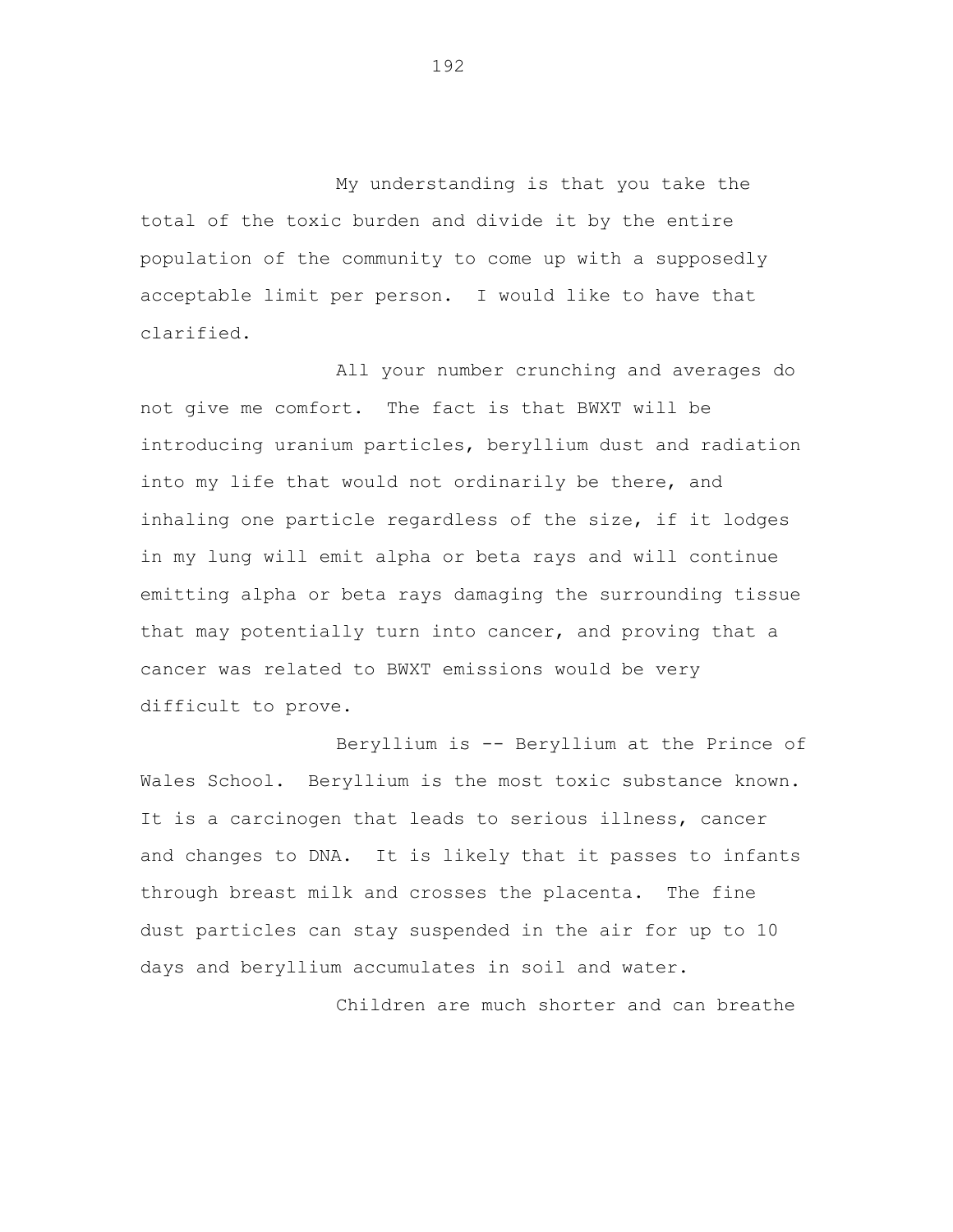in the dust from closer to the ground. A child's lower bodyweight and higher intake rate can result in a greater dose of hazardous substance per unit of body weight.

Children play at Prince of Wales School will be kicking this stuff up and breathing it in, not to mention the potential for wound contamination, and we know that kids get all kinds of scrapes and cuts.

There have been increasing levels of beryllium in the soil at Prince of Wales School since 2014 I believe, with the most alarming spike in 2019, from 1.27 to 2.34. These figures are still within limit but worrisome. But even more worrisome is BWXT's response, saying it was inconsistent with the air monitoring at BWXT roof same, stating that, "Emissions from our facility could not account for this apparent increase." Well, where else would it be coming from?

BWXT is the only facility using beryllium in their manufacturing process. So BWXT do something about and quickly; our children's health is at risk.

Next, communication and trust. I do not trust the CNSC or BWXT. CNSC has all the power. CNSC is the safety regulator, sets limits for contaminants that can be released into our air and water using the ALARA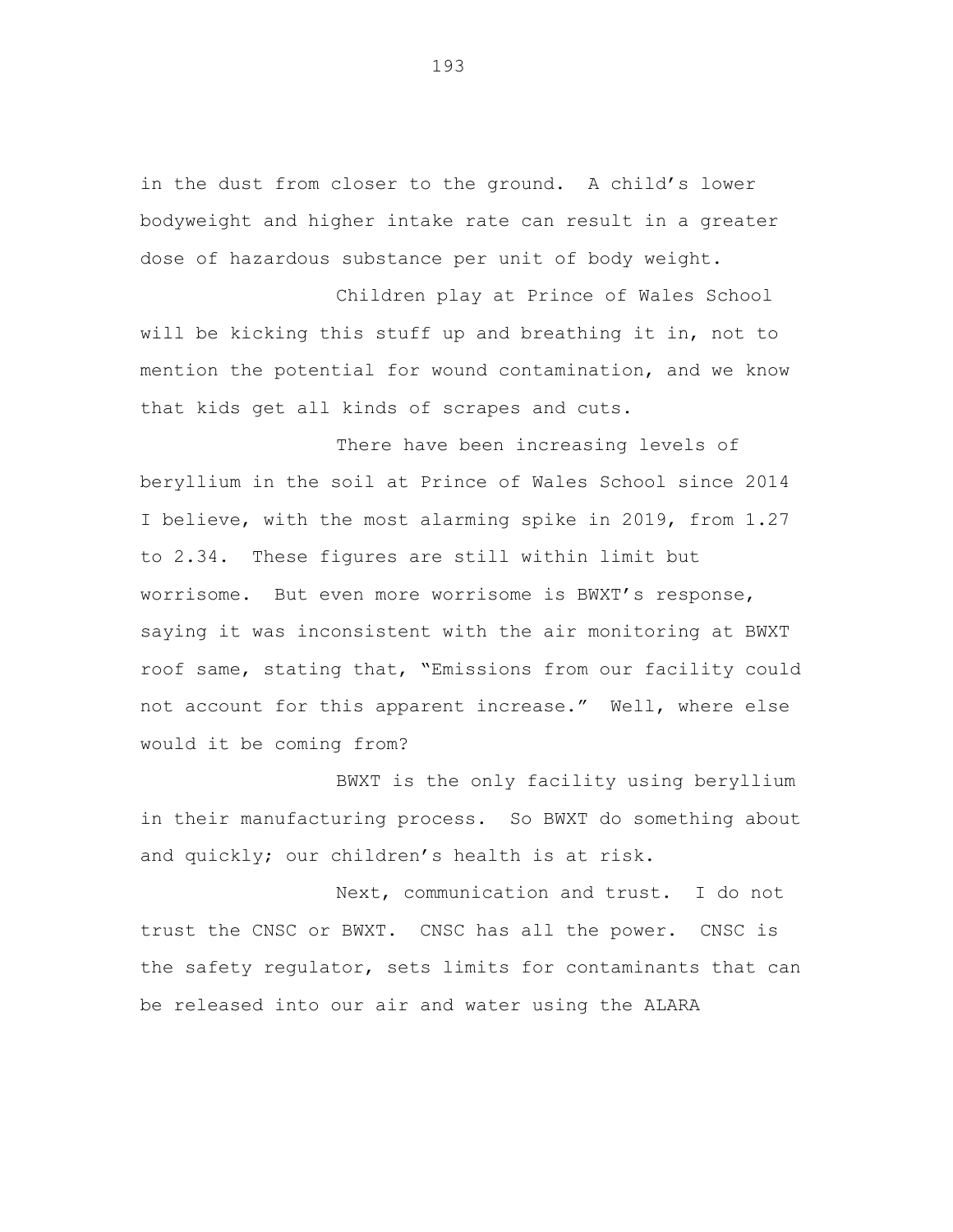principle as a guide.

ALARA, to me, is a licence to poison and pollute, and using the softer word "release" does not soften the fact that you are dumping toxic waste that you don't know what to do with into our air, water systems and soil.

I believe these hearings are to placate the masses. I do not believe our concerns are being taken into consideration at all. The hearings are window dressing for decisions that have already been made.

Why didn't CNSC consult with Peterborough citizens prior to recommending approval of the BWXT licence to pellet? Because you didn't have to because no one is overseeing you; you hold all the cards. Because BWXT meets all your requirements and check boxes, but your requirements do not require you to consider the health of the people or the planet, except to the bare minimum.

Currently BWXT is dumping massive amounts of pollutants into Toronto's air and water systems and you are proposing to bring it to Peterborough. We do not want your toxic waste, and Toronto doesn't want your toxic waste.

All of CNSC and BWXT communications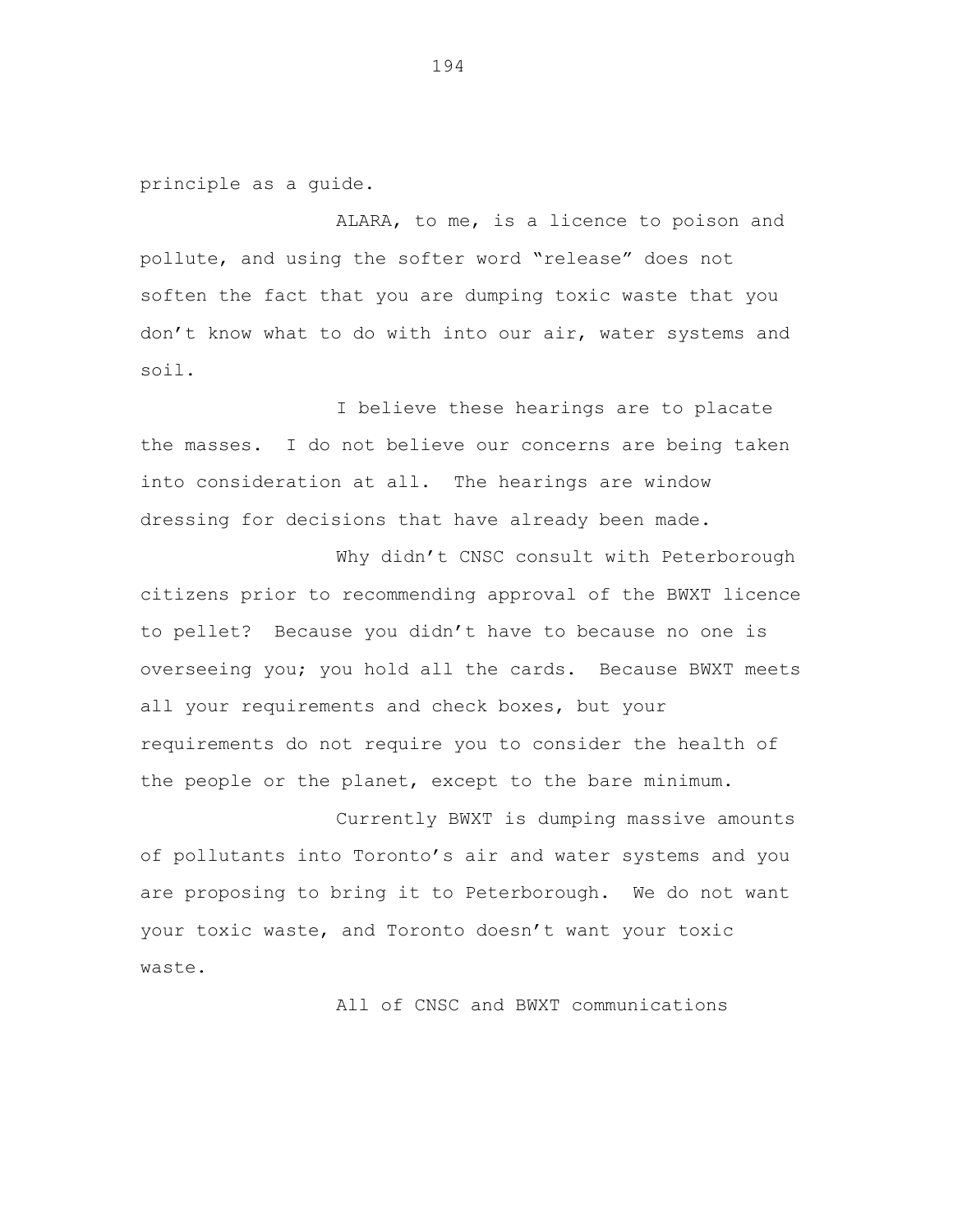written, oral and online are glossy testimonials to your safety record in keeping toxic waste to a minimum and thereby protecting the public. And I truly think you believe it, because you could not stay in the business if you didn't.

BWXT has lied to us from the beginning. I attended their summer barbeque and their October event at the Evinrude Centre. At both events I have questioned BWXT's staff about their open-ended licence request and the intention in regards to pelleting. I was assured that there were no plans to do pelleting in Peterborough; it would not happen.

Not until November meeting with BWXT prior to the tour of their facility did the truth come out that they wanted flexibility to pellet. This is hardly open and transparent communication. I understand now that BWXT wants to consolidate their operations in one facility and CNSC has never denied a licence.

And, finally, the nuclear industry is dirty from beginning to end, from the illness and death of uranium miners to the inability to deal with toxic waste. Nuclear power is a dying industry. More nuclear plants are closing down than opening. Most European countries have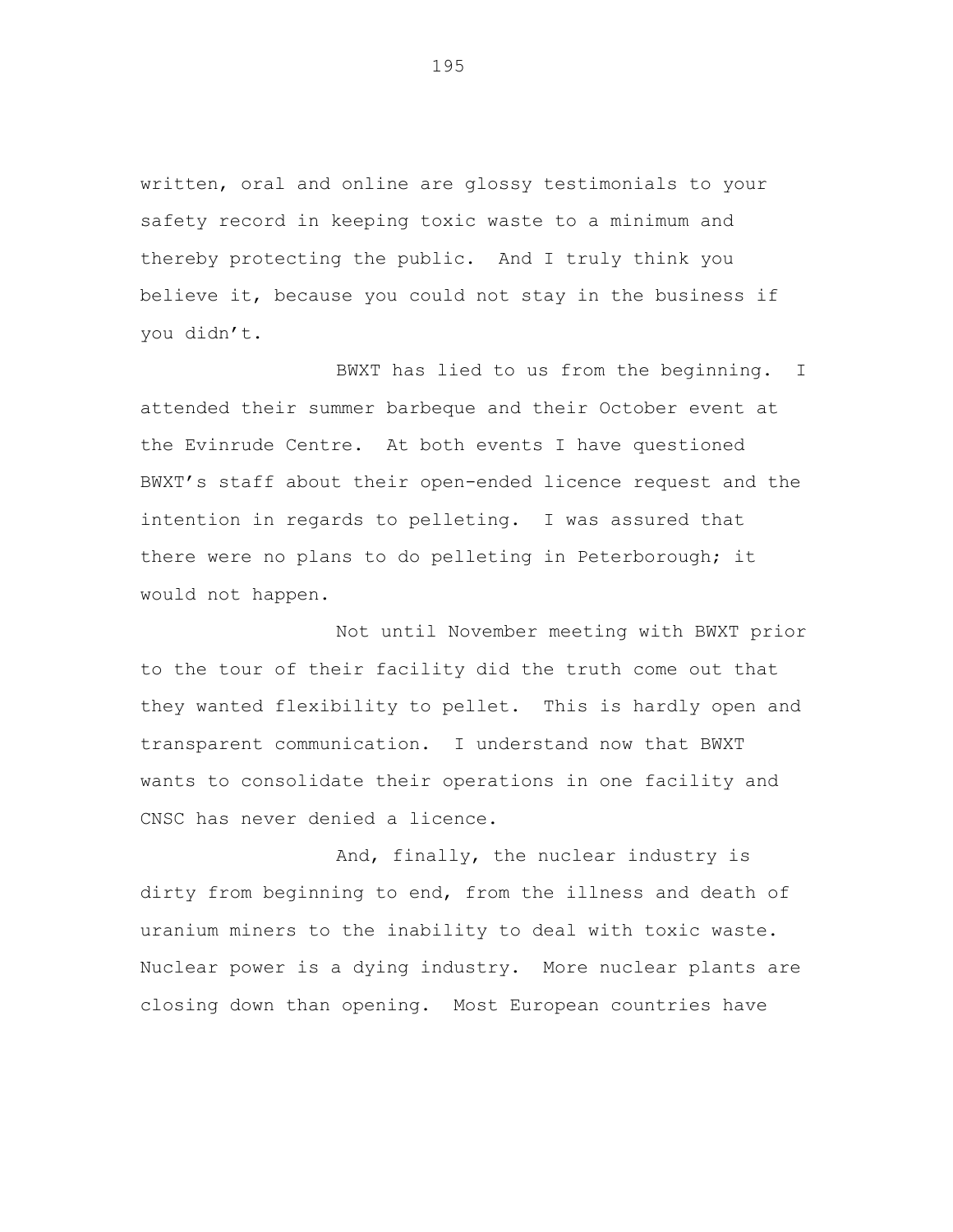committed to phasing out nuclear power, especially since the Fukushima accident, because of the risk to life and life of the planet is too high. The world is changing and demanding new ways of producing energy. Individual countries are soul-searching and changing the way they do things.

If CNSC grants this licence then CNSC and BWXT will be complicit in the deterioration of life in all its forms, as well as the destruction of the planet.

I ask that CNSC and BWXT search their souls and do the right thing. Deep in your hearts you know what you are doing is wrong. Please do the right thing and deny this licence request.

> **THE PRESIDENT**: Thank you, Ms MacKay. Dr. Demeter?

**MEMBER DEMETER:** Thank you for your intervention. It raises a lot of issues and I'm sure through the course of the next few days each of those issues will be touched on, as some have already.

Now, I wanted to pick up on the transport issue and the audit and the survey that you commented on relative to fitness for service of trucks through what you talked about.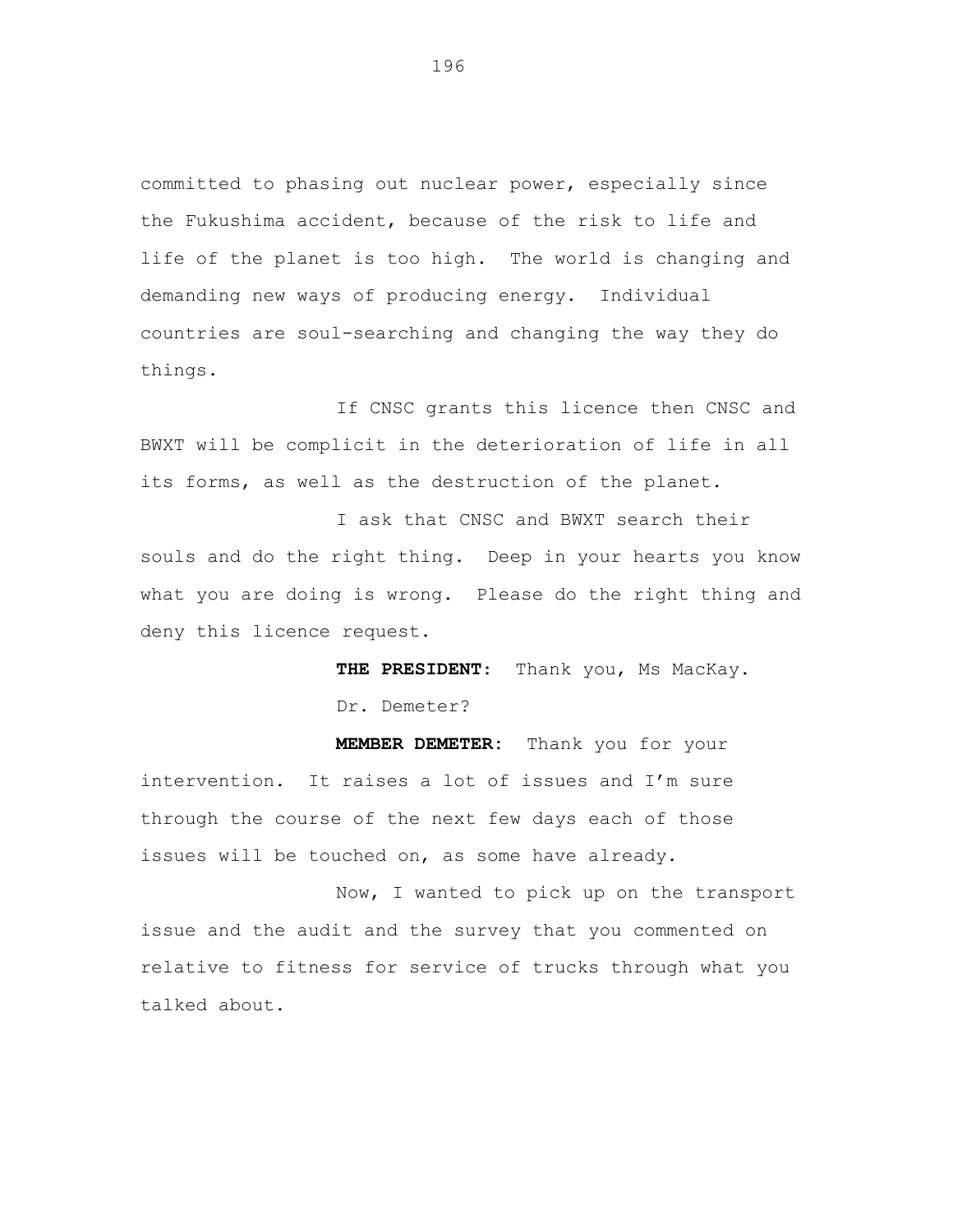And to BWXT, were any of your transport vehicles part of -- identified through this process as being unfit for service or breaking any sort of policies, procedures or guidelines for transport?

**MR. MacQUARRIE:** It's John MacQuarrie.

No, none of our vehicles were. I would like to add and just explain how we transport. So we have three trailers that are used. They are owned by us and they're dedicated for the transportation of powder in drums, of pellets and of bundles to our customers. So we own those, we maintain them and look after them. We have a good preventative maintenance program. We have not had any issues with any of those transports and we feel quite confident that they are well maintained. We use a dedicated company that supplies the tractor and the driver for all of our transportation. They have performed well for us and we have not had any events with them.

**MEMBER DEMETER:** And in the event of a serious accident, like a T-bone to the trailer, what would prevent the dust from being aerosolized? What would contain it?

> **MR. SNOPEK:** Dave Snopek, for the record. The material is transported -- well, there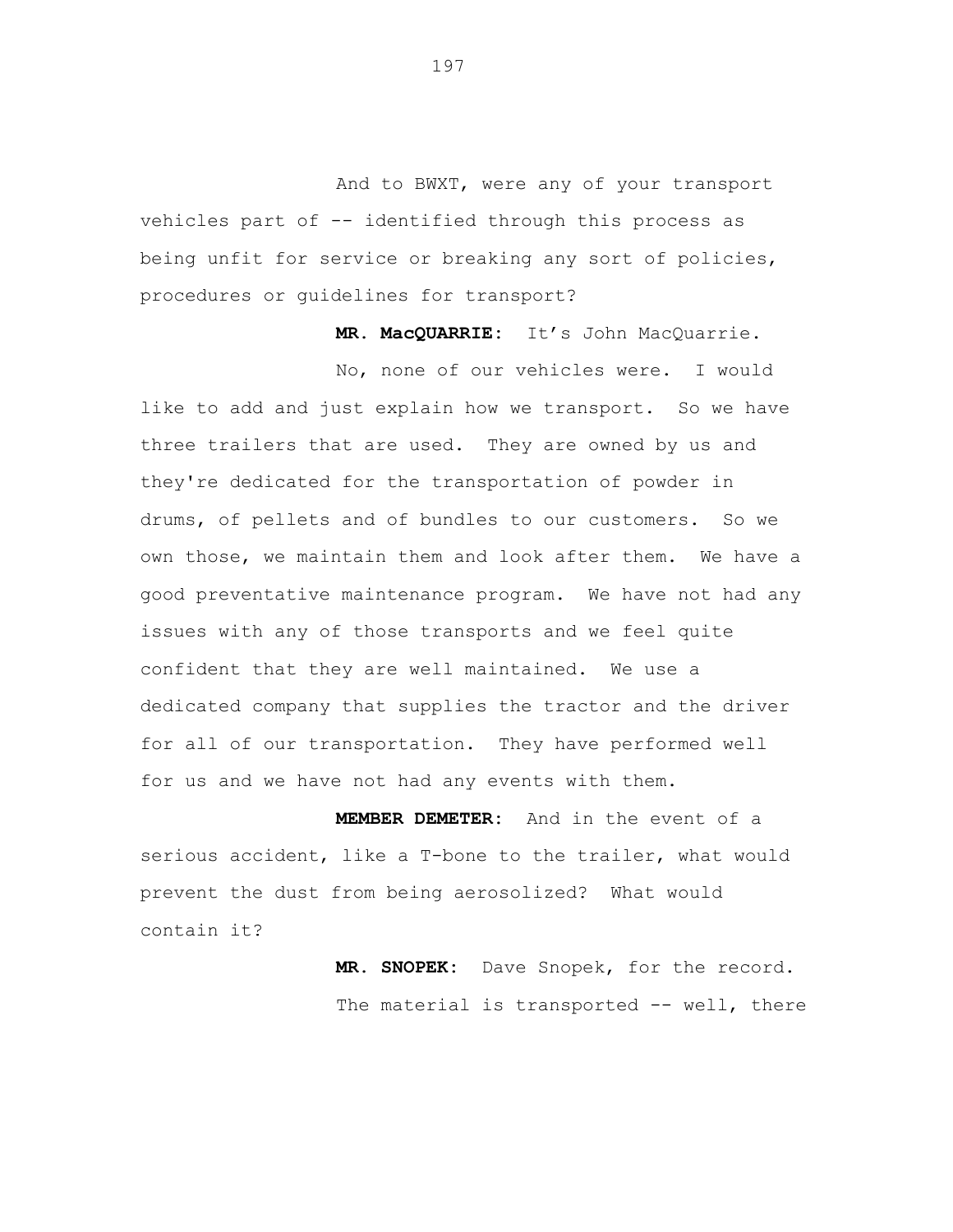are two types of -- really, three types of material that's transported and our emergency response plan with Transport Canada addresses all three of those as well as the various accident conditions that could exist on a highway.

The first is powder. Powder is transported in steel drums that have closures on the lids. They are packaged within the trailer securely.

The second is pellets, pellets going from -- largely from Toronto to Peterborough, and they are transported on skids.

And the third of course is finished product, which is fuel bundles, where pellets are contained within the fuel bundle matrix itself inside the zirconium tubes.

In those cases there are various levels of transportation accident. There can be minor accidents where the truck is no longer serviceable, but there is no release of the contents of the truck.

The next level of course is if there is, in your example, a T-bone or a more significant accident where material is spilled out of the truck, in that case the material would be  $-$  it's uranium, it's heavy, basically we would go in and we would recover it. We would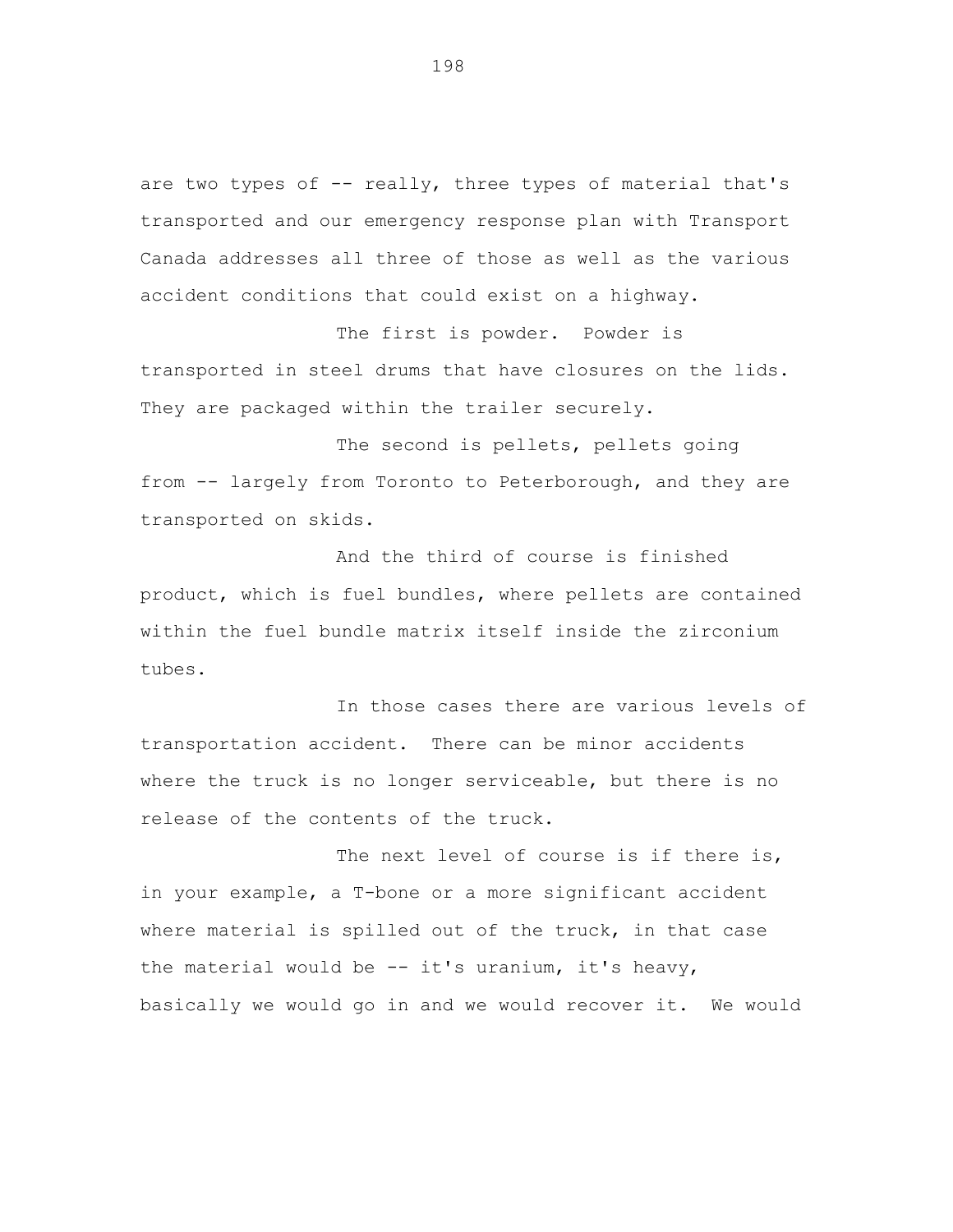provide technical assistance under our Emergency Response Plan to the first responders to be able to do that, on how to safely do that, most importantly, about what the true hazards are. We would also provide technical assistance in terms of surveying and identifying where the material is and when the material is completely removed.

We also have a third-party outsource that is able to directly support in the removal of the material, let's say from the side of the road, and put it into conforming and legal packages and transport alternate conveyance so we would be able to transport it off the scene.

So all of those types of materials and all of those types of accidents are covered under the Emergency Response Plan.

**MEMBER DEMETER:** And have you ever had to exercise that plan with a spill?

**MR. SNOPEK:** Dave Snopek, for the record.

No, we have not had a spill of material transporting uranium.

**THE PRESIDENT:** So staff, BWXT's transportation vehicles may not have had issues, but what about others that transfer radioactive materials? I mean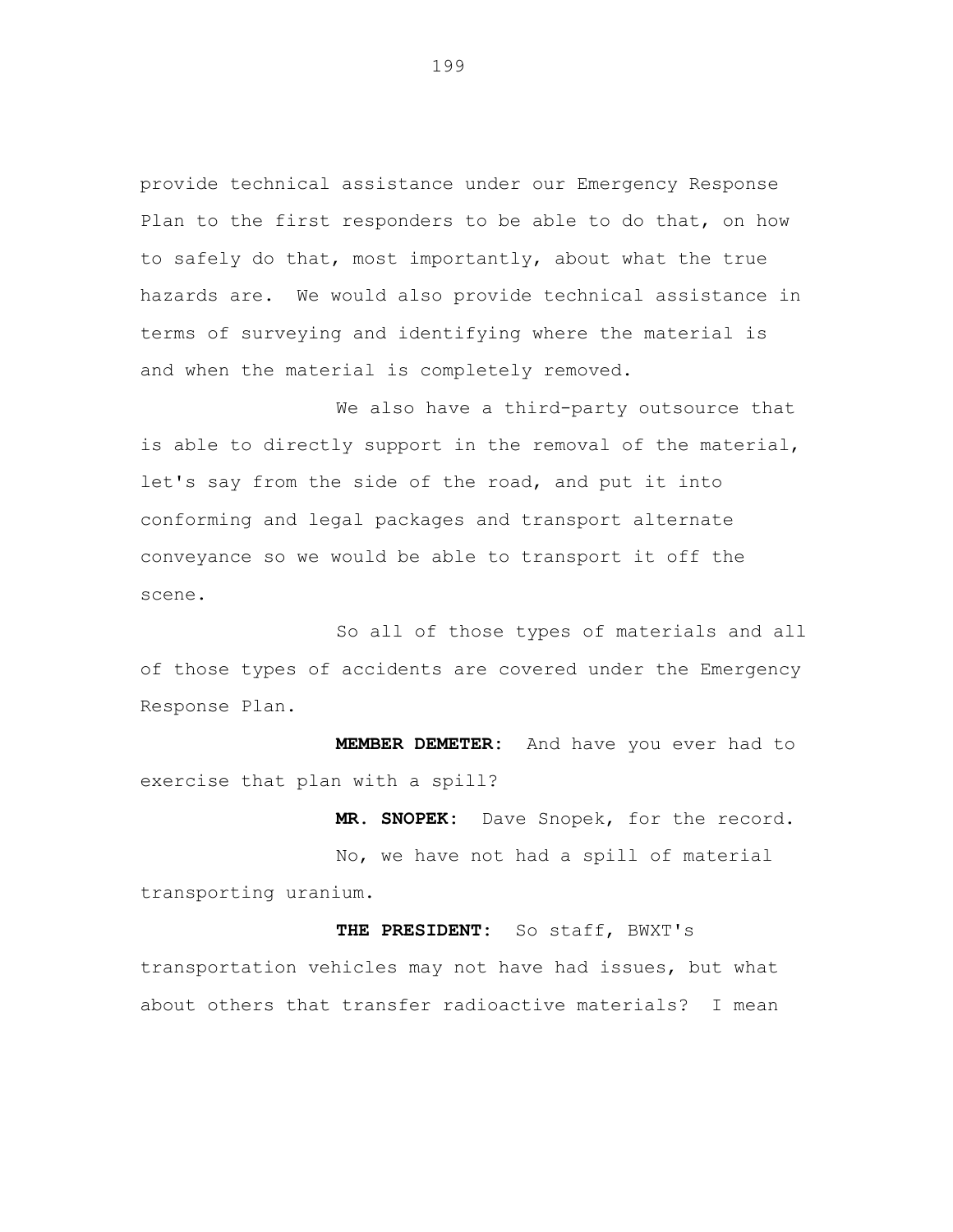those were very alarming statistics that were presented. Can you shed some light on that and what action has the CNSC taken in response to that?

**MS TADROS:** Haidy Tadros, for the record. So yes, definitely, the comments made are concerning.

I will pass it to our colleagues in Ottawa to talk about our own oversight in this area.

I would also like our colleagues to talk about our work with Transport Canada, especially as it pertains to radioactive material.

So with that, Ottawa, if you can please provide an answer.

**MS OWEN-WHITRED:** Karen Owen-Whitred, for the record. I am the Director of the Transport Division.

So first of all, with respect to the statistics that the intervenor mentioned, I believe -- we have heard this before, this same statistic. I believe it originated from comments that were made during a CNSC hearing in 2013, that 25 percent of trucks carrying Class 7, so this is radioactive material, were removed from service by the Ontario Ministry of Transportation. We had followed up with that at the time and we found that that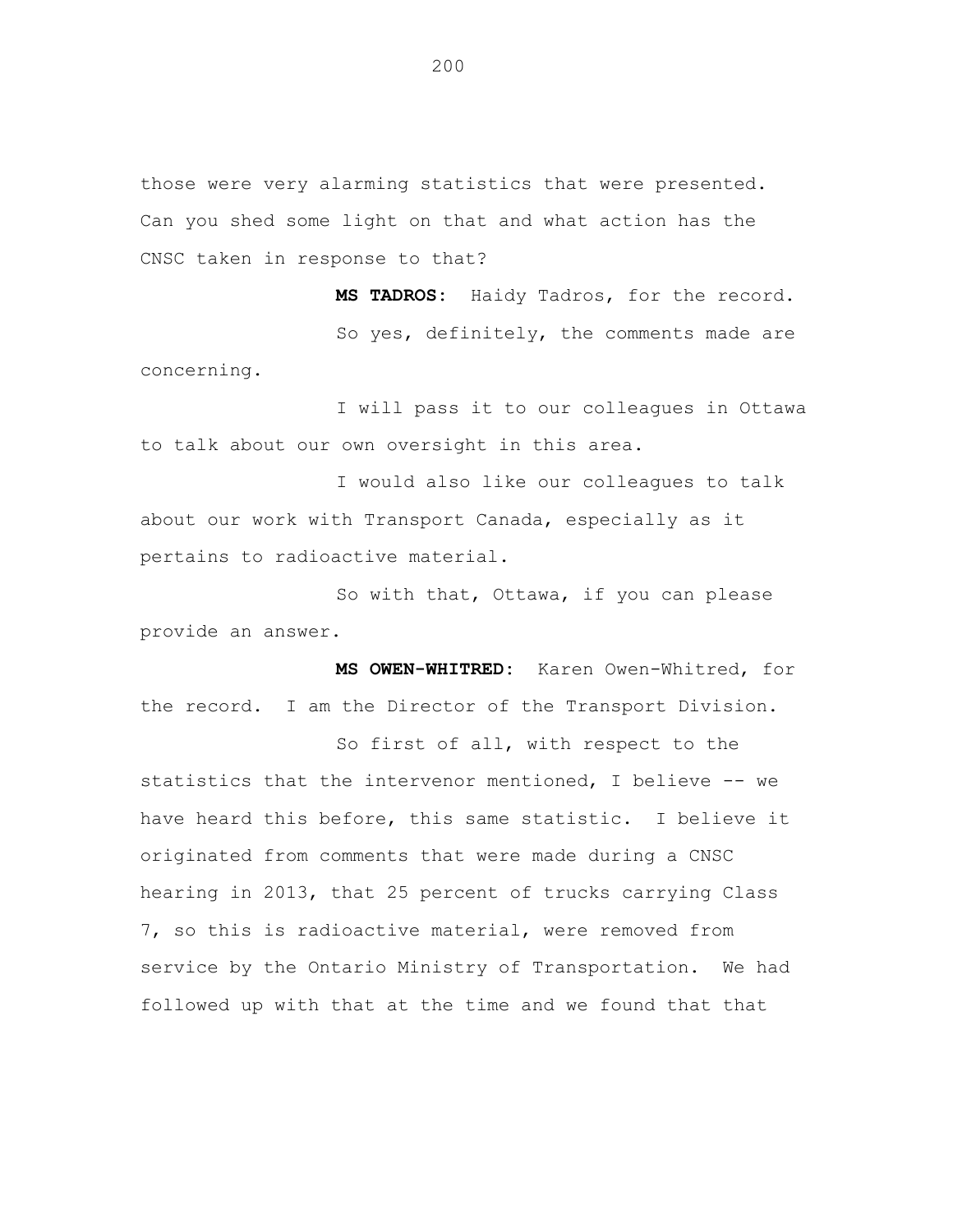statement is a bit misleading. It was actually based on a very small number of inspections, from our understanding somewhere in the order of seven or 10 inspections.

Also, when we talk about removing a truck from service, this typically has to do with -- it can have to do with some very minor elements of the transport. So for one example we discovered that the Ministry had removed a truck from service because there was a loose block on the deck of the truck. So it's the type of thing that does not pose a risk or a concern in terms of radiological safety, it's more of a truck maintenance issue.

So for those reasons, after we had followed up with the Ministry of Transportation at the time, we determined that this was not -- this particular statistic was not a source of concern for the CNSC.

The second part of the question I believe that was raised by Ms Tadros is just to speak about how we do cooperate with Transport Canada.

So the CNSC has a Memorandum of Understanding, an MOU, with Transport Canada and in that we talk about ways in which the two departments can coordinate and cooperate to make sure that we are most effectively providing oversight for the transportation of dangerous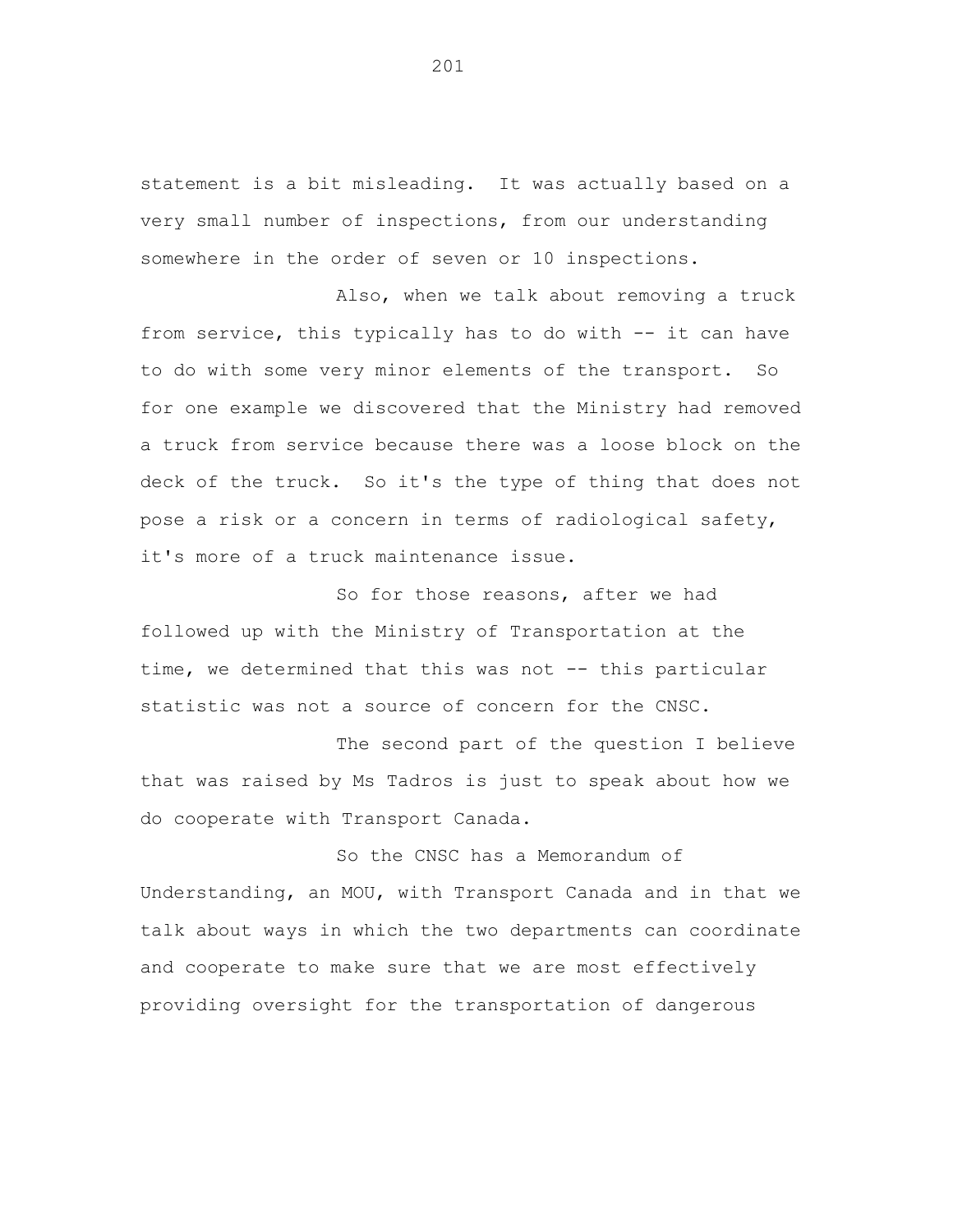goods as a whole in Canada, and of course the CNSC gets involved with respect to Class 7 dangerous goods. So again, that's radioactive material.

So that is regarding the specifics of that intervention. If you would like, I can talk about transport safety more generally, but I'm not sure if you want me to get into that right now.

**THE PRESIDENT:** No, I didn't want you to get into that, but are there more recent statistics that would show that -- you know, you may say these violations were not necessarily of safety significance, but it probably indicates an underlying concern of how diligent are they in their transportation. So are there more recent statistics available?

**MS OWEN-WHITRED:** Karen Owen-Whitred, for the record.

Yes, thank you for that.

What I can say is that there is something on the order of a million packages carrying radioactive material that are transported in Canada every year and to date we have never had an accident, a transport accident that resulted in a release of material to the environment or that would cause any risk to human health. We have a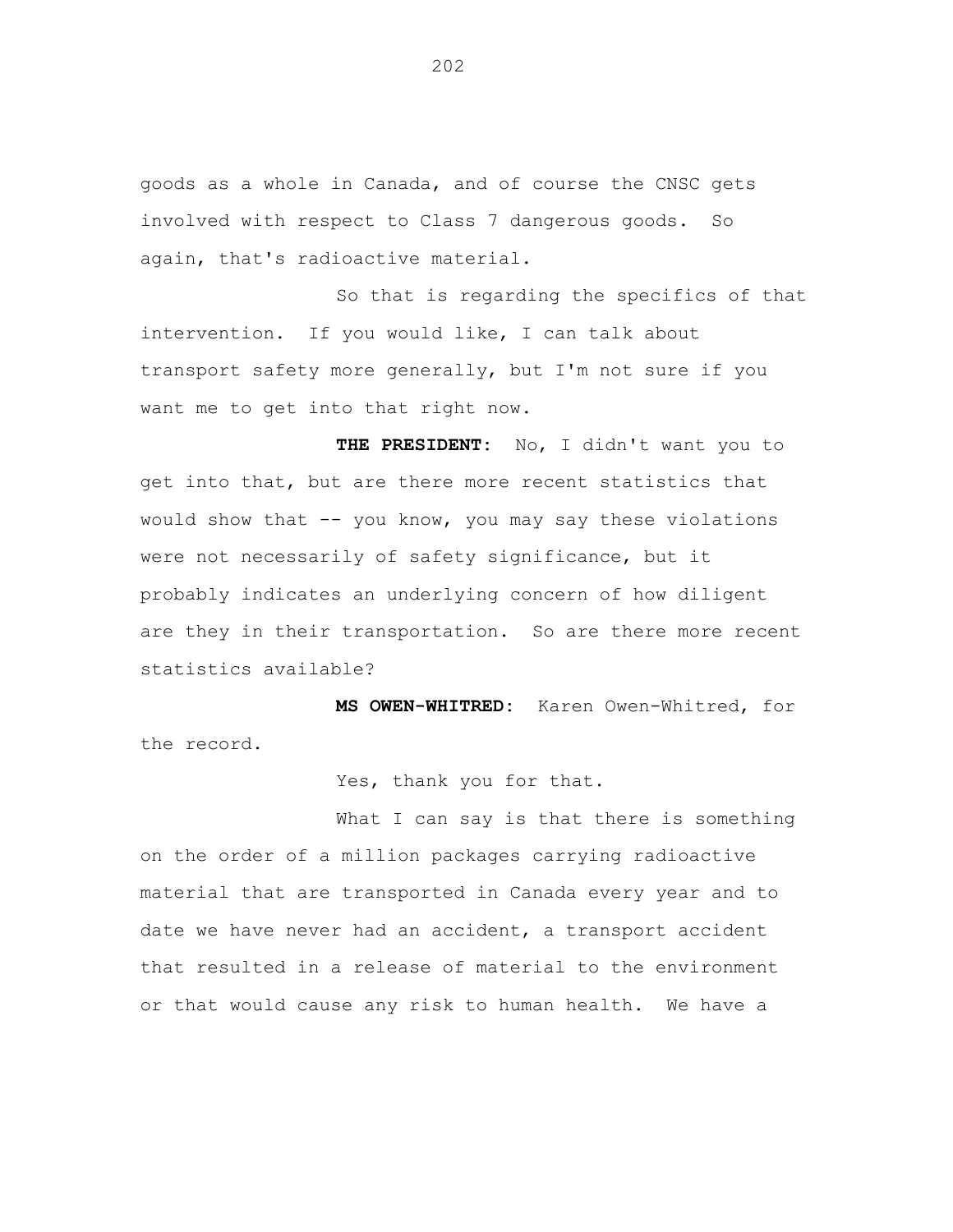system of reporting, so anybody involved in transport is required by regulation to report to us with respect to any event, even the most minor and we do get a number of those, but we don't -- none of those have any safety significance. They are, as I said, very minor.

What I would say, because this has come up in one of the other interventions, is that there was an intervention that mentioned an accident that took place in Saskatchewan a few years ago that involved a transport truck rolling over that carried -- it was transporting drums of yellowcake and in that case, which was perhaps the most -- one of the most significant events that we would have ever had reported regarding transport, again there was no release of nuclear material to the environment. So the protections that are put in place to ensure transport safety were effective in that particular instance.

> **THE PRESIDENT:** Thank you very much. Dr. Berube...?

**MEMBER BERUBE:** Ms MacKay, thank you. Thank you very much for your time in coming here and speaking to us.

I believe I heard you say that CNSC had not consulted with the community prior to this hearing.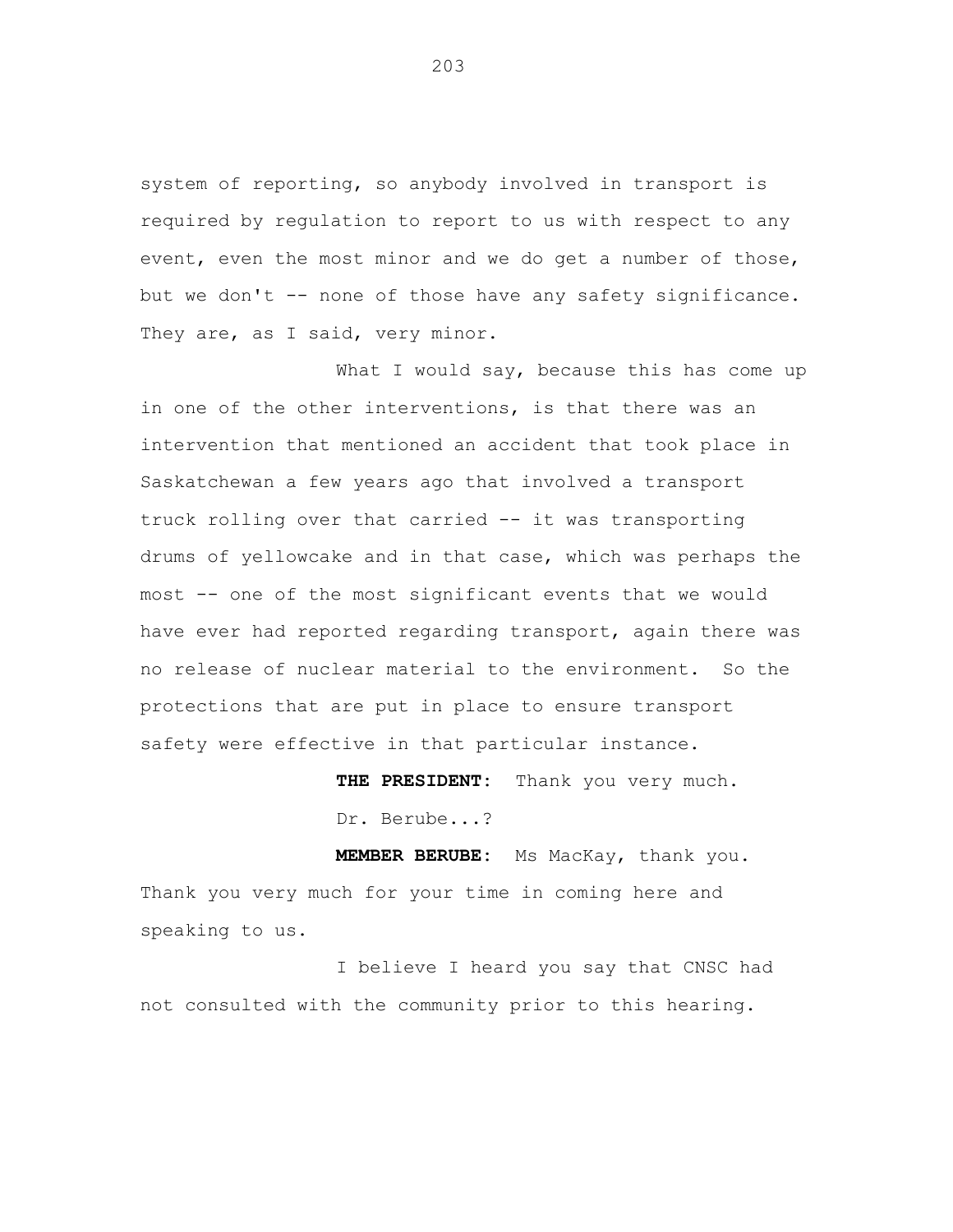Did I hear that correctly?

**MS MacKAY:** Yes.

**MEMBER BERUBE:** CNSC, could you respond to that? I mean I find it hard to believe that you wouldn't have come and talked to the community before this.

**MS TADROS:** Haidy Tadros, for the record.

So what we have done in preparation for the hearings here in Peterborough as part of our engagement activities is we came into the community, as Dr. Ducros had mentioned in our presentation, in late January for the Meet the Nuclear Regulator session, where we advertised that we would be here for I believe it was two days, a morning session and an evening session, where we had our specialists available to speak to what we do, how we do it and what specific concerns or questions the community may have with regards to BWXT's licence application. So that took place in January of 2020.

And prior to that we have used other mechanisms to try to reach the community with regards to webinars. We have had a very successful webinar on the licence application and BWXT as well.

Perhaps I would ask Dr. Ducros to speak to anything else that she was involved with.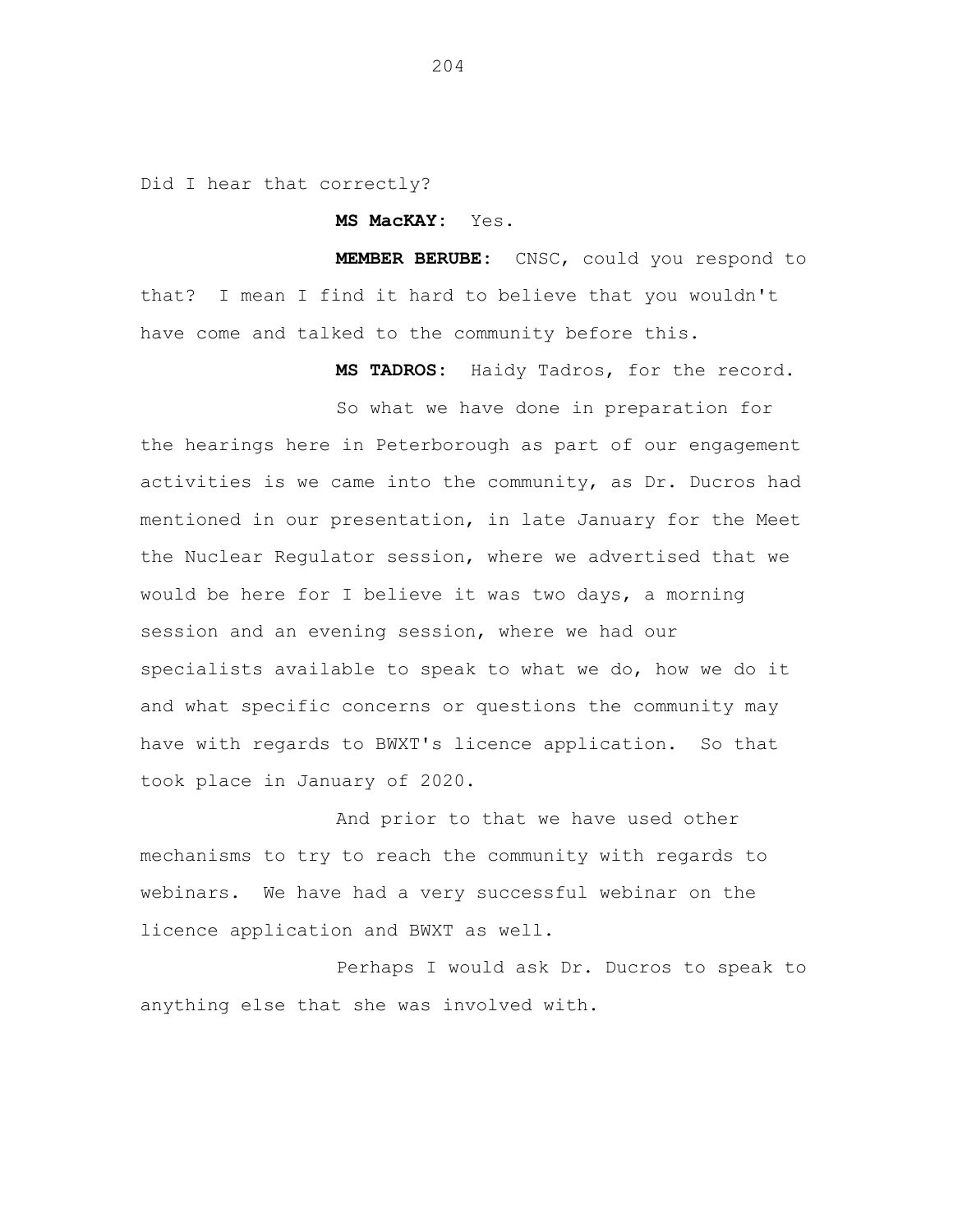**DR. DUCROS:** Caroline Ducros, for the record.

Yes. Just to clarify, we were here in the community on January 23rd for an evening session and in Toronto on January 22nd. The webinar was on January 8th. But that was the lead-up to the hearing.

Throughout the year we do attend the Community Liaison Committee meetings in Toronto and once the Community Liaison Committee is set up in Peterborough we fully want to participate in those. We do have a dedicated stall at the barbecue events where we are available to answer any questions about the regulator and about how we regulate.

In addition, we attend any other public outreach that BWXT sets up so that we can be there to inform about the CNSC's mandate and how we do the regulation.

We are also in the community, as we discussed earlier, with the Independent Environmental Monitoring Program campaigns and we come prepared at those with identifiable clothing and information documents.

At the Meet the Nuclear Regulator session we took care to bring information pamphlets as well, we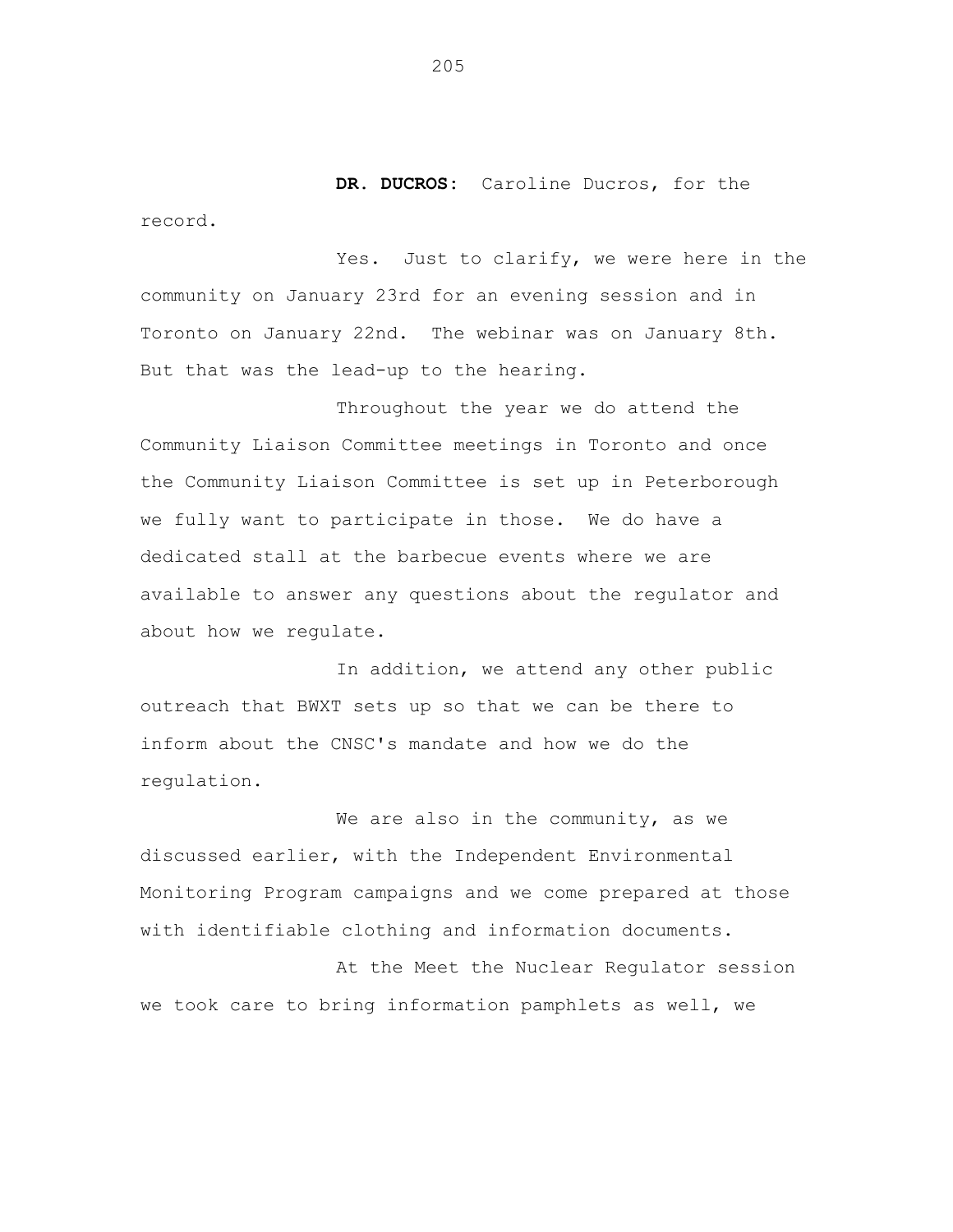directed people to the website, and we also took, whenever anyone was willing to provide it, email addresses so that we could ensure that they were on our subscription list so that they got pushouts from the CNSC.

**MEMBER BERUBE:** So let me ask a question. Here we have the intervenor, Ms MacKay. Ms McKay, how do you usually get your information at home? How do you come about knowing whether somebody is in town or not that you would want to see?

**MS MacKAY:** I just moved here a little over a year ago and I knew nothing about -- but I have also talked to my daughter who has lived here for 25 years and did not know what was going on there.

I went to those events. The information is -- I don't know how to say it, but first of all, the public doesn't know the questions to ask. They don't know. We don't know what you do here. Just the way the questions were answered and the doublespeak that was happening at those events, and I have to say that because I am disgusted when I see what has come since.

So I live in the east end, I hear that they sent pamphlets around BWXT. I don't know about CNSC. Like we don't get the information, the everyday people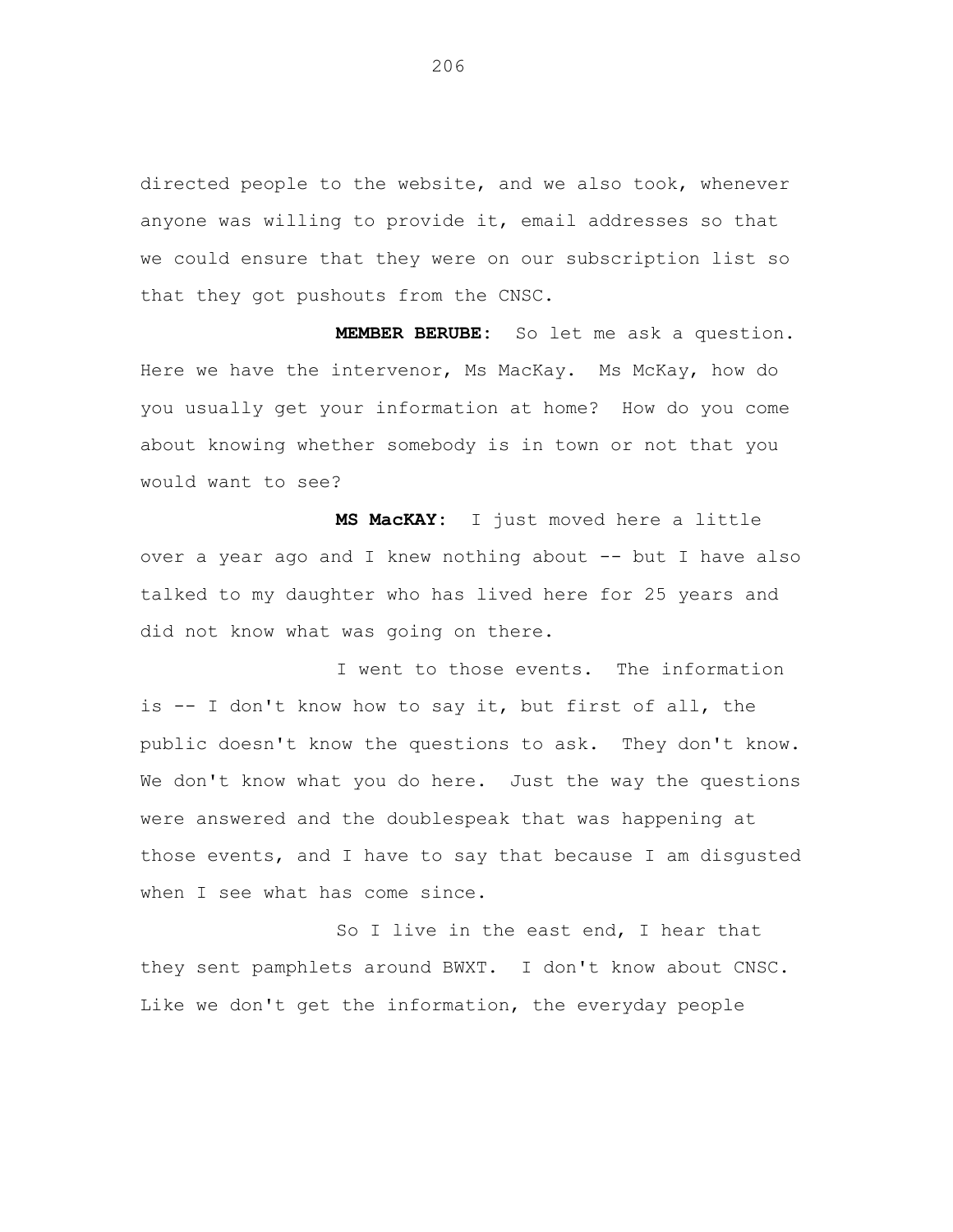don't get the information.

**MEMBER BERUBE:** So I guess the question is, how do you get your information? How do you know what is going on in the community? I mean, because what we are hearing across the board here --

**MS MacKAY:** Yes.

**MEMBER BERUBE:** -- is that people just aren't being informed that even something is happening. Here, obviously activities are happening --

**MS MacKAY:** Yes.

**MEMBER BERUBE:** -- but you don't know anything about it and so I am asking, how do you get your information? Is it word-of-mouth or is it flyers in the mail? How do you get this?

> **MS MacKAY:** The flyers go in the garbage. **MEMBER BERUBE:** Okay. Garbage, flyers,

okay.

**MS MacKAY:** They are not effective. If you get 3 percent response from a flyer you are doing well. **MEMBER BERUBE:** Okay.

**MS MacKAY:** So they are not that effective. And if they are just around that little area, how many are you going to get, you know, out of 4,000?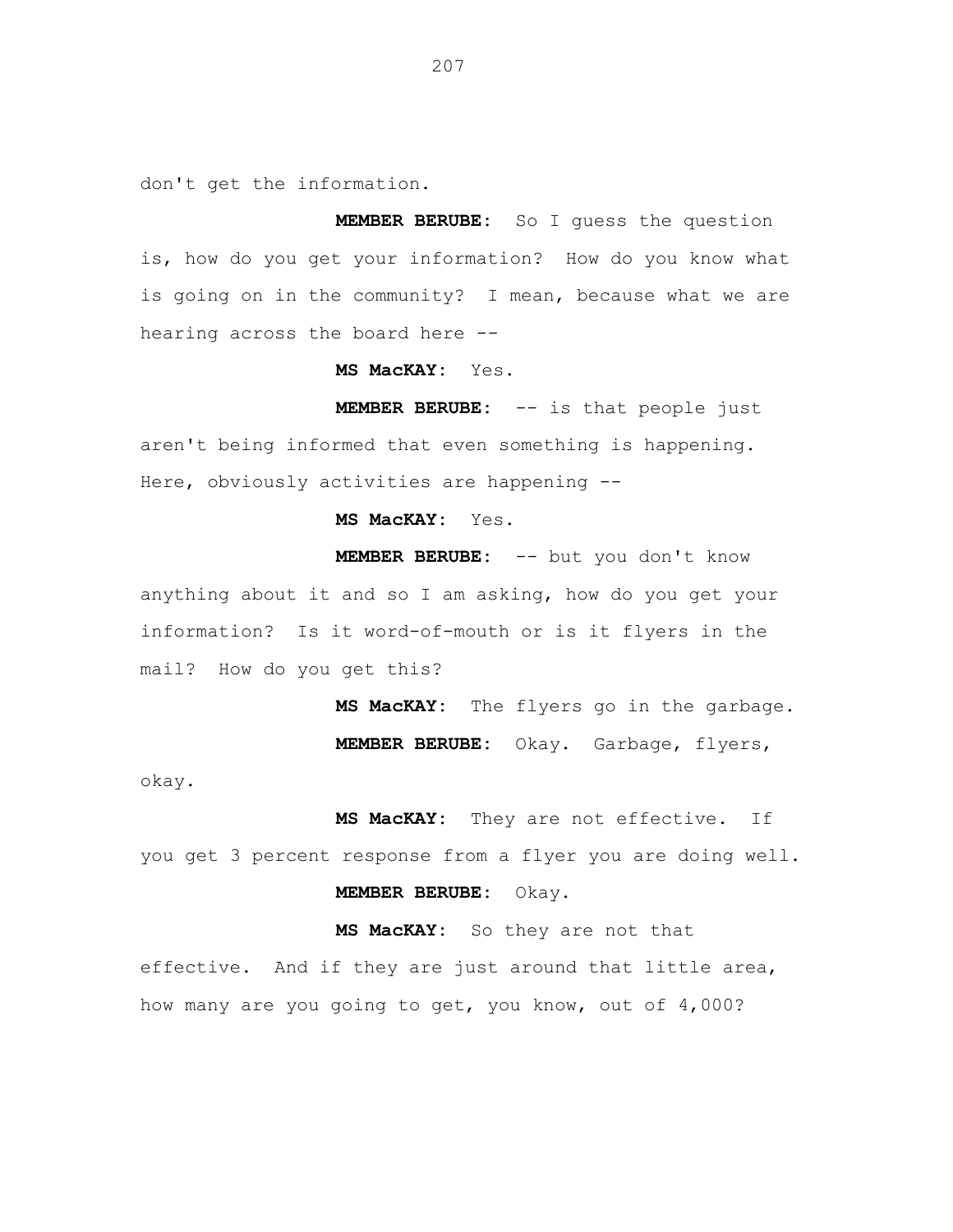There's 80,000 I think or 85,000 people here. This needs to be a Peterborough issue, not a neighbourhood issue. It affects all of us.

So like as far as getting my information, like I don't know how I get -- like I go on Facebook, but I'm not going to look for CNSC or BWXT. I really -- it's up here somewhere, you know. Geez, I don't get the newspapers.

But the only way I found out was my daughter told me to there's a meeting going on about this issue, so I decided I was going to attend and I have been involved ever since. But otherwise, I really wouldn't know what you people do, what  $--$  really.

And I mean reading all of your materials, like I have read so much in the last year about CNSC and BWXT and it's gobbledygook for me. Sorry, I don't get your statistics, I don't know what you're talking about. And the language is not the language of the people, it's the language of your peers, and I think a lot has to be done about that. Like get out with the people. Don't have this barbecue on a pouring rain day, which you have no control over, but like a pouring rain day, rainy day in the middle of the afternoon when most people are working. Like give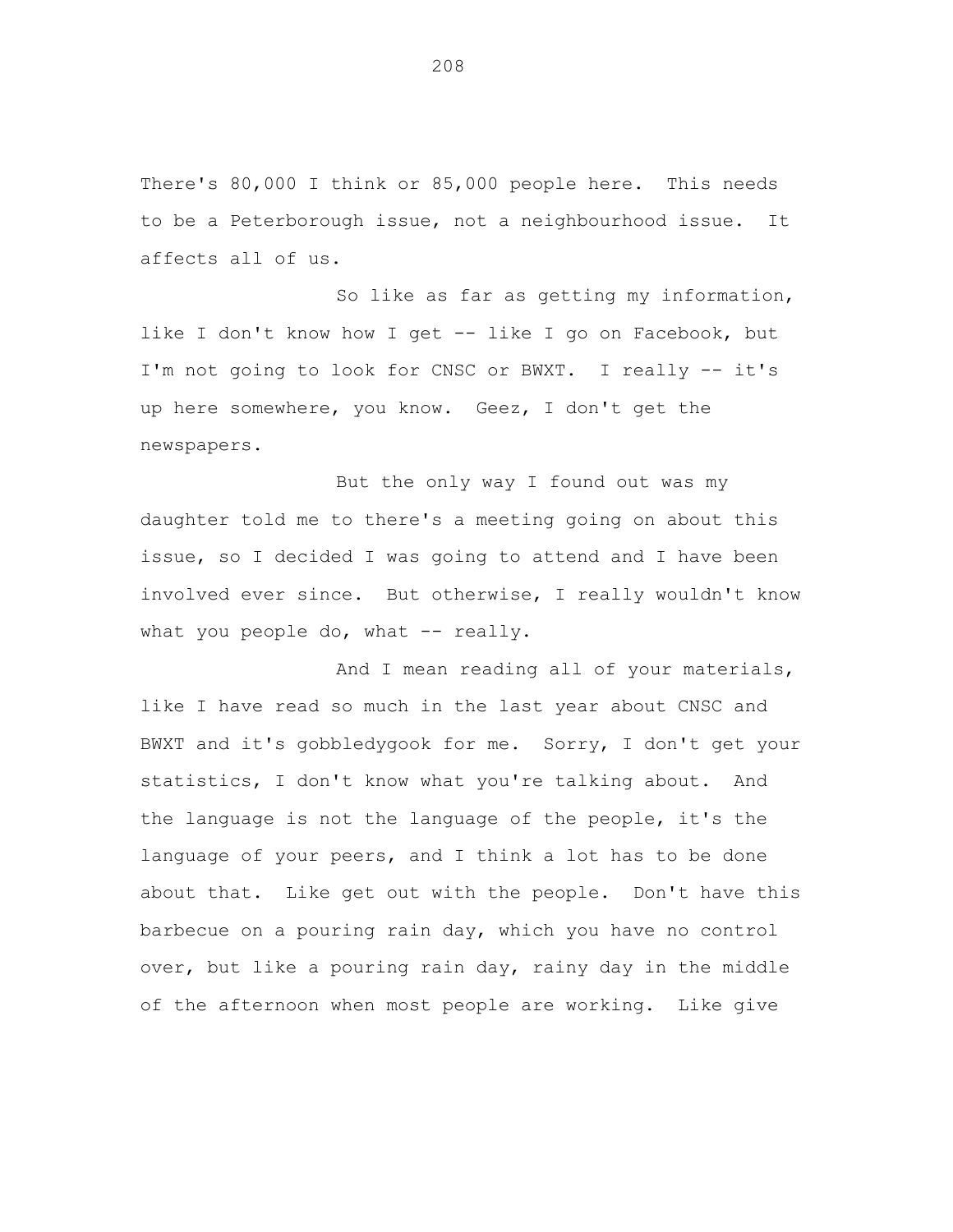me a break.

that.

The Evinrude event, the first turnoff was the police there. There might have been 25 people who attended, but you just got this feeling that like you are not approachable. Sorry, I get turned right off with that sort of thing. Get out there and shake hands with the people. Don't put on this fancy little thing and expect us to come and ask questions that we don't even know how to ask. It's not okay. You need to be transparent, you need to give the information about what is going on. And things like this beryllium stuff going on, that should be public and not just, oh, we don't know what to do that. Tell us. Treat us like a community.

**MEMBER BERUBE:** Thank you very much. Thank you very much for that. Do you hear that, CNSC? It's loud and clear. Okay.

> **MS MacKAY:** They heard that. Thank you. **THE PRESIDENT:** Thank you. Thank you for

> > Dr. Lacroix...?

**MEMBER LACROIX:** Madam MacKay, I am not supposed to say that, but I kind of like you. --- Laughter / Rires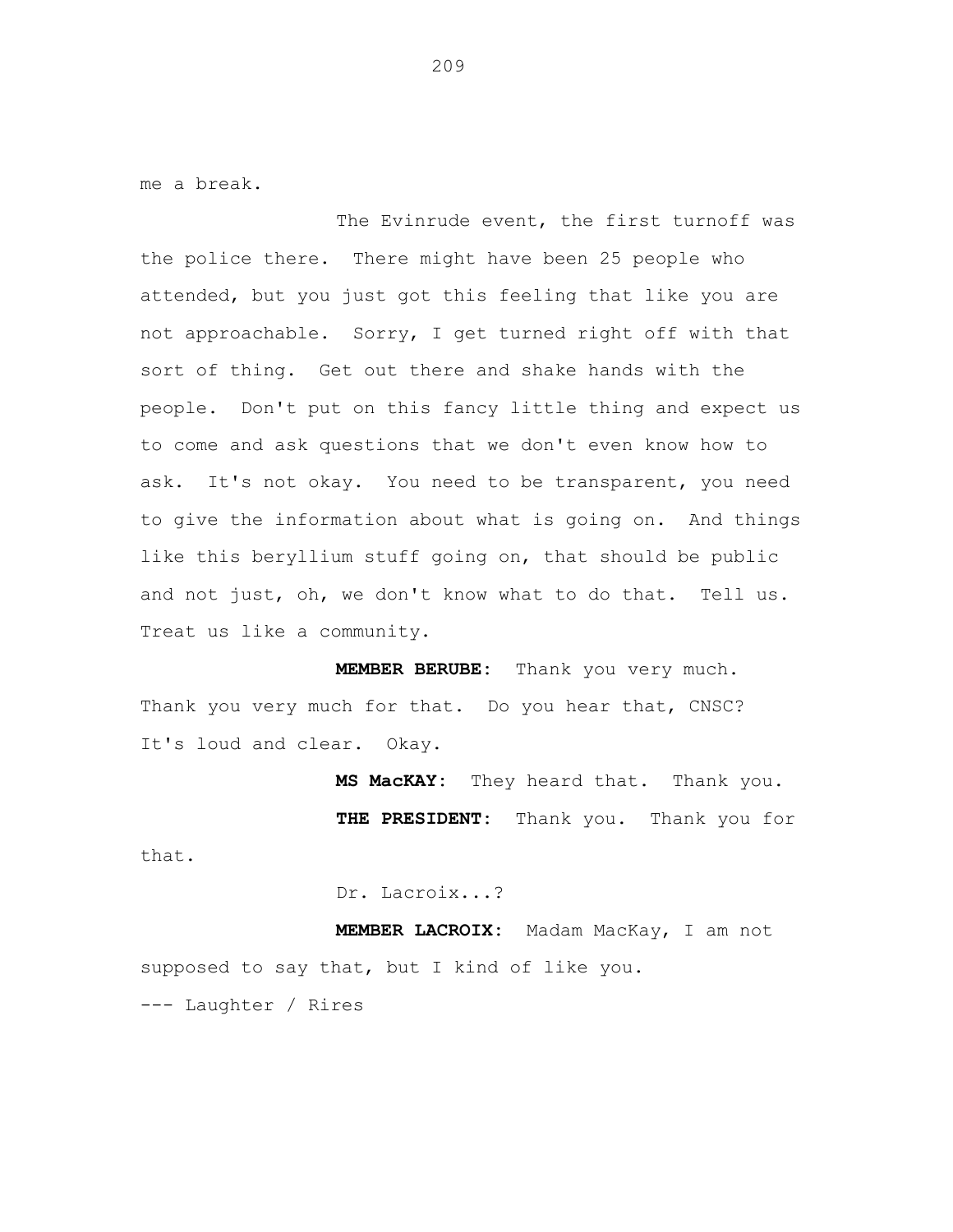**MEMBER LACROIX:** And do not feel bad about the fact that you don't know CNSC. I work in engineering with PhDs all over the place and they have no idea what CNSC is doing. Just the name CNSC, they go, "What does it mean?" So don't feel bad.

I have noticed that in your presentation -- not in your presentation, but in your submission that there is some confusion between recommendation and decision, and perhaps it is time for CNSC to seize the occasion and to summarize for Madam MacKay and for the local residents, and also for all of us, what are the main steps of a licence renewal, when does it commence, what are the roles of the regulator, of the licence applicant, and what is the role of this Commission over here, the Commissioners? So could you, in a nutshell, summarize the main steps, please?

**MS TADROS:** Haidy Tadros, for the record.

So we will go through the information that we had in our slide with regards to the licence application and maybe not read the speaking notes this time but have a conversation and try to inform on how the process has unfolded for this renewal.

**MEMBER LACROIX:** Okay. The type of answer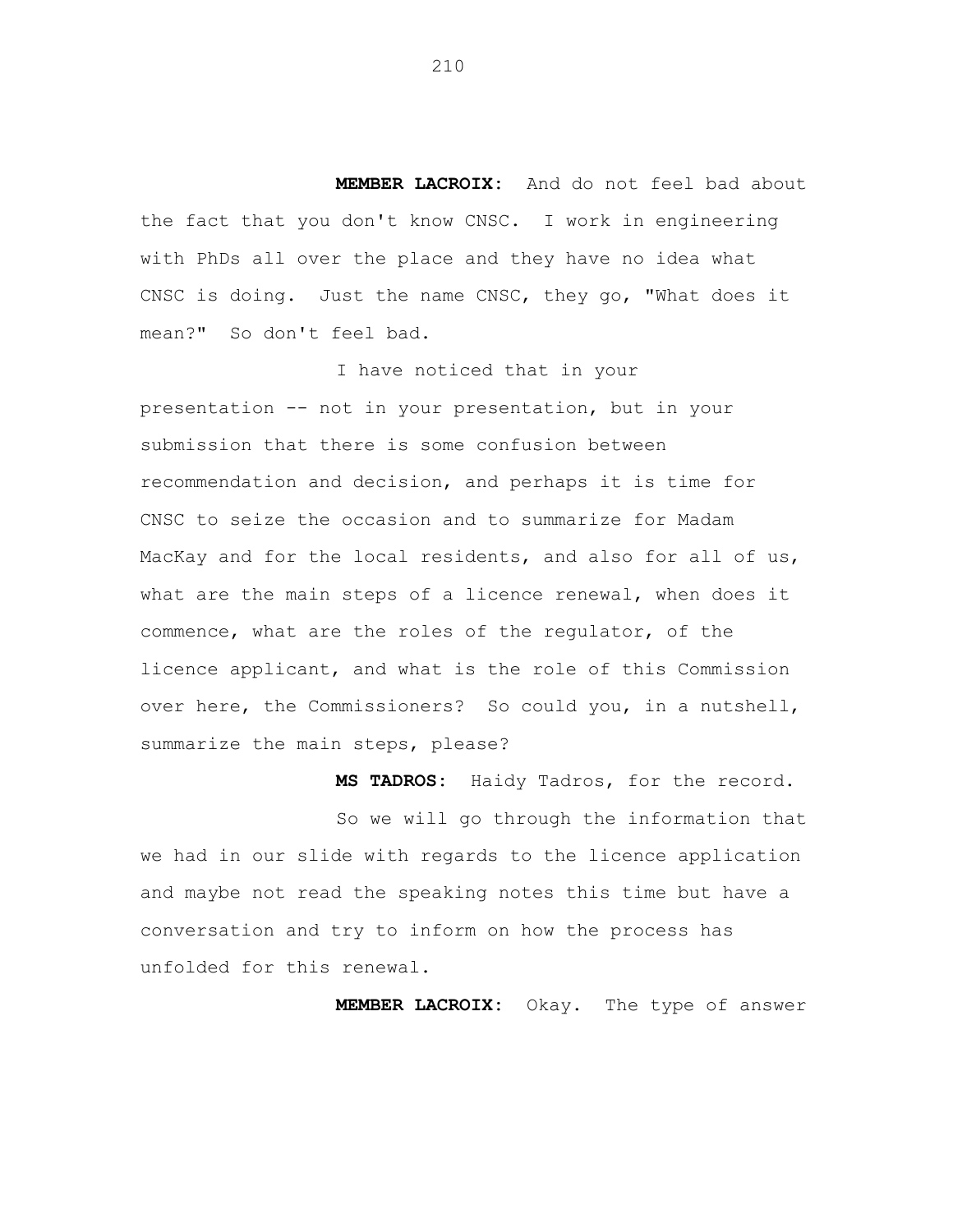that I would like to get is an answer that Madam MacKay will understand and I will also understand, okay.

**MS TADROS:** Understood.

**MEMBER LACROIX:** Thank you.

**MS TADROS:** So I will pass it to Dr. Caroline Ducros.

**DR. DUCROS:** Caroline Ducros, for the record.

So I will walk through this chart and if at any time you feel like I'm straying, please bring me back, because I will be doing my best to speak in a way that is understandable but I'm not always sure if I am gauging that correctly.

So the first box in the receipt of the licence application. We receive from the licensee a licence application that comes into the Secretariat and it's given to the staff. The Project Officer, in this case for BWXT, is Julian Amalraj to my left. He will look at that licence application and ensure -- sorry, am I good?

> **MEMBER LACROIX:** My first question is -- **DR. DUCROS:** Yes...?

**MEMBER LACROIX:** -- when did you receive the first application?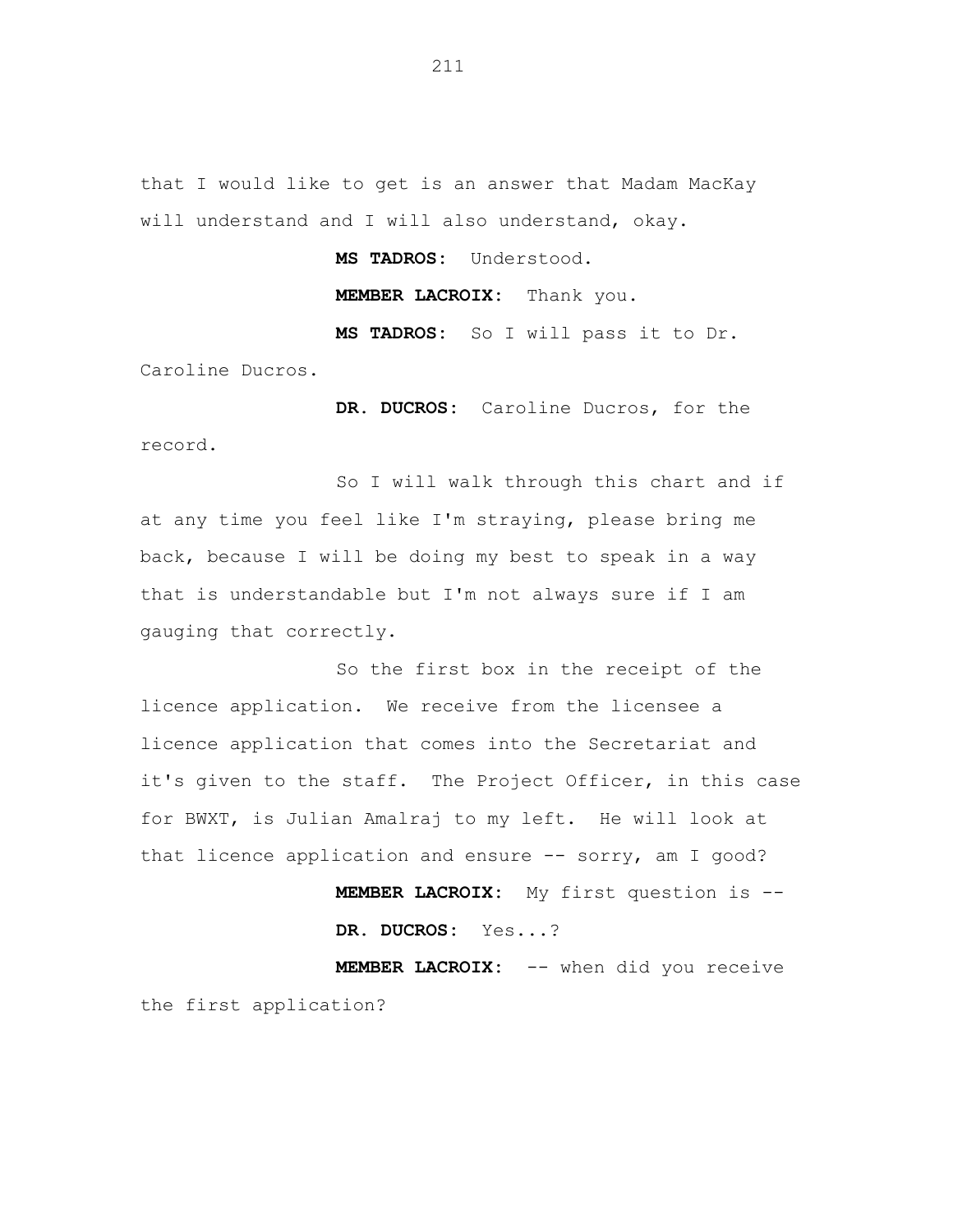**DR. DUCROS:** In November 2018. That's when the application arrived.

#### **MEMBER LACROIX:** Okay.

**DR. DUCROS:** So when the application arrived, we looked at it to see whether it was sufficient. And what we mean by sufficient is that it contains all the information that we require as the regulator to ensure that all the regulations that apply to the activities that that licensee is going to be carrying out have the information that we need to see that we are going to say this is okay. So we have a framework in place with 14 safety and control areas. We look for all of those and we make sure that that application is complete.

Julian mentioned in the presentation that we have a team of experts that have expertise in each of those safety and control areas. So those include emergency management, radiation protection, environmental protection, safety analysis, safeguards, et cetera. So we look to see that they have covered all the bases basically.

If they have covered the bases, we also then do a second set of analysis to say is the information of good enough quality and enough for us to be able to do a technical assessment of that.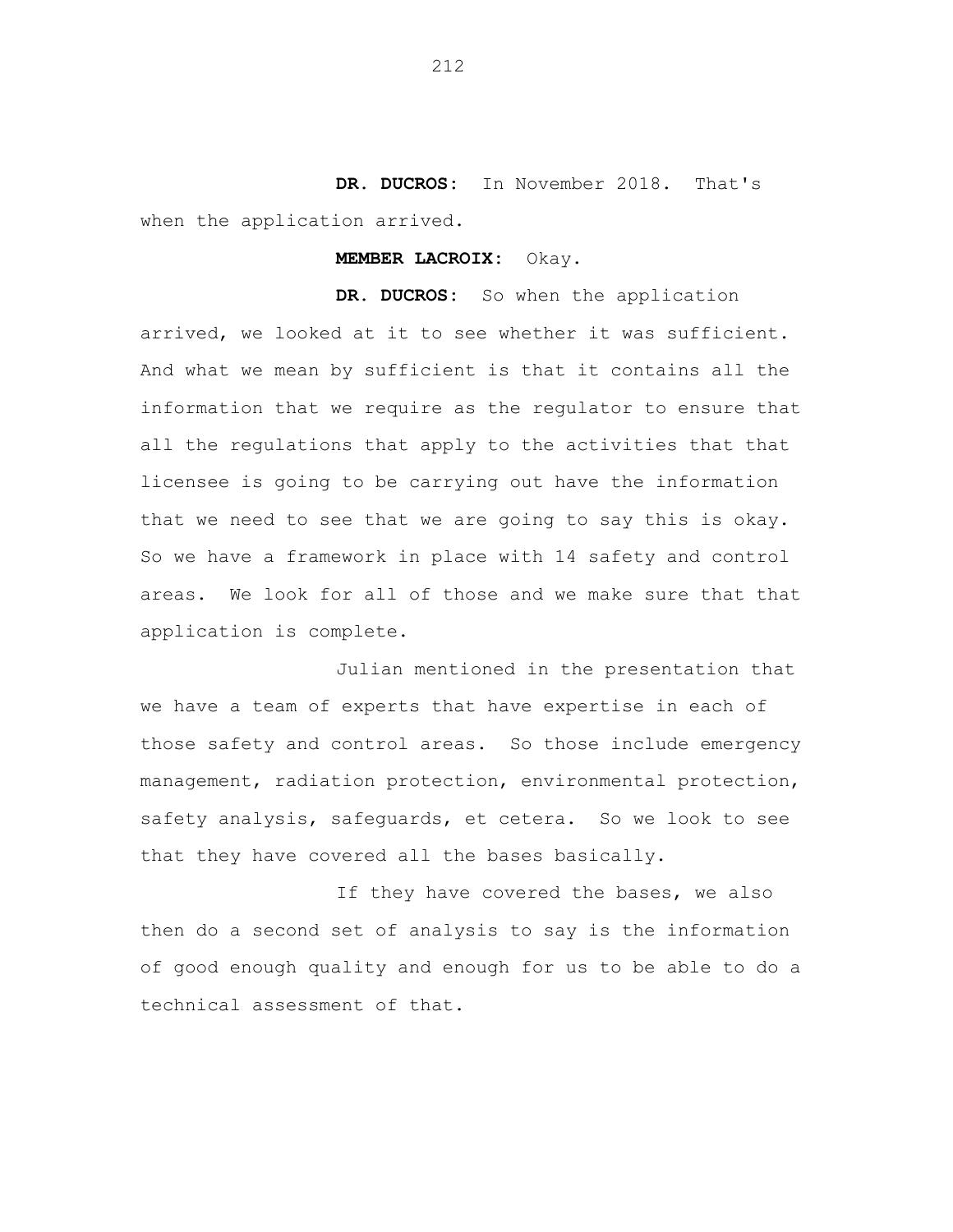So then, if that is the case, we go on to the technical assessment and that is distributed to all the special -- sorry, the subject matter experts that I referred to earlier. They look through their area.

So transport will look through and say, "Do we have enough?" If we don't, we go back to the licensee and we say we need more, demonstrate to us. If this is a new licence, this iterative process might happen often.

If it's a licensee that has been in operation for a while, we would be on top of it to know if their programs are in place, have been well functioning, we have been doing compliance verification on them, so we will have a good sense of that. However, we might ask them to update certain things. We might say, you know, there is a new regulatory document in place and you need to come into compliance with that.

So that's the technical review part.

**MEMBER LACROIX:** Okay. If I stop you

there.

**DR. DUCROS:** Yes...?

**MEMBER LACROIX:** It's a back-and-forth process between the regulator and the licence applicant;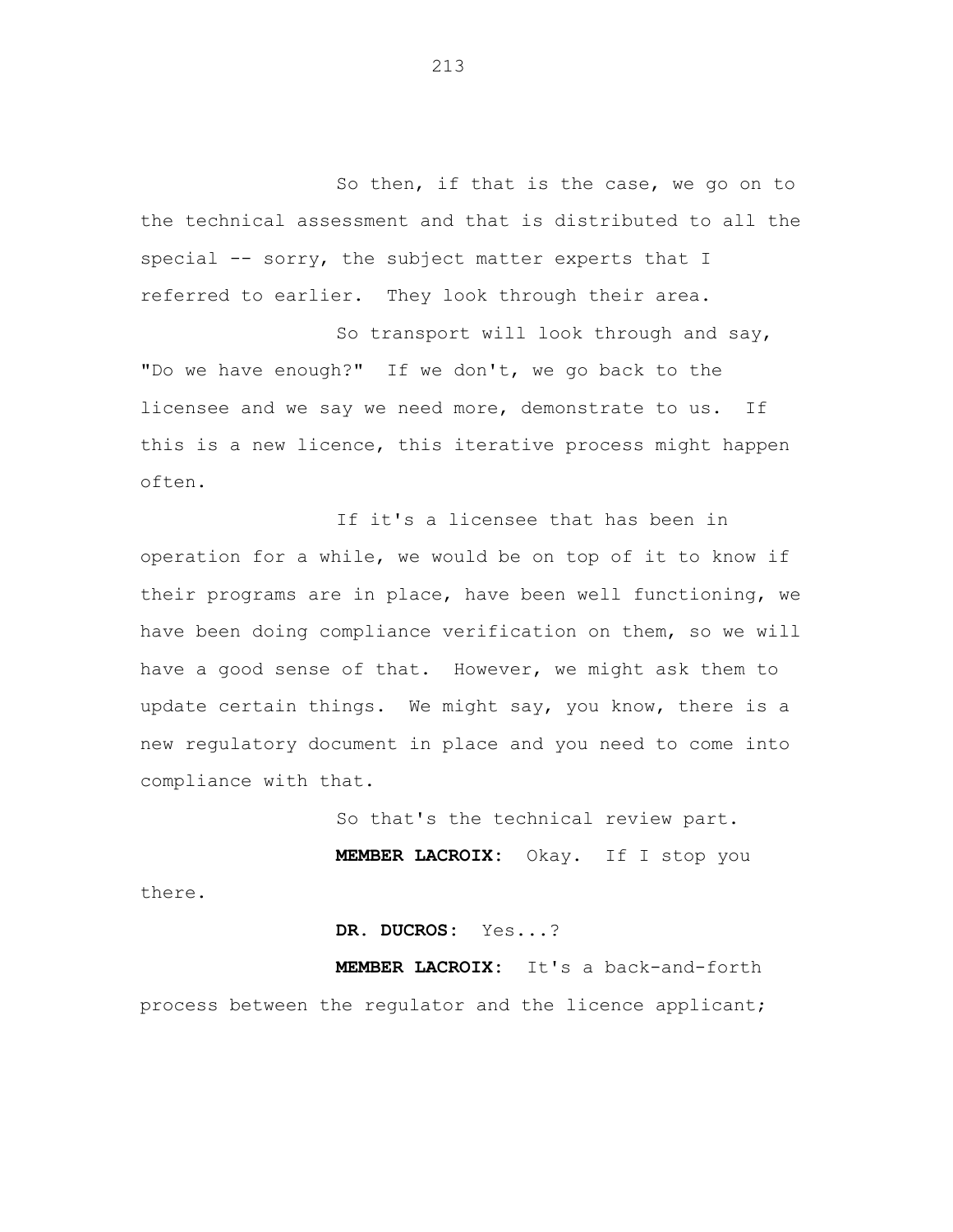right?

**DR. DUCROS:** At this point it is, yes. **MEMBER LACROIX:** Okay.

**DR. DUCROS:** Yes. Which sort of deals with why it is that we won't -- we will never give a recommendation -- this is jumping some steps so I will get to that after, but we won't give a recommendation to the Commission until we have done a thorough review and we are comfortable giving a recommendation to the Commission. So a lot of things that don't come to the Commission are licence applications that we didn't think were good enough.

So once we get to the point where we're at the technical review, sort of concurrently there we have to check that other federal acts apply in terms of environmental assessment. So if an application came in before August, the *Canadian Environmental Assessment Act, 2012* applied. We look at that and we look at that Act and the regulations under that Act to see whether this proposed activity, this proposed licence needs an environmental assessment or not. And it's based on regulations designated physical activities in that Act.

After that, for the newer licensees, since the *Impact Assessment Act* has now been promulgated, we will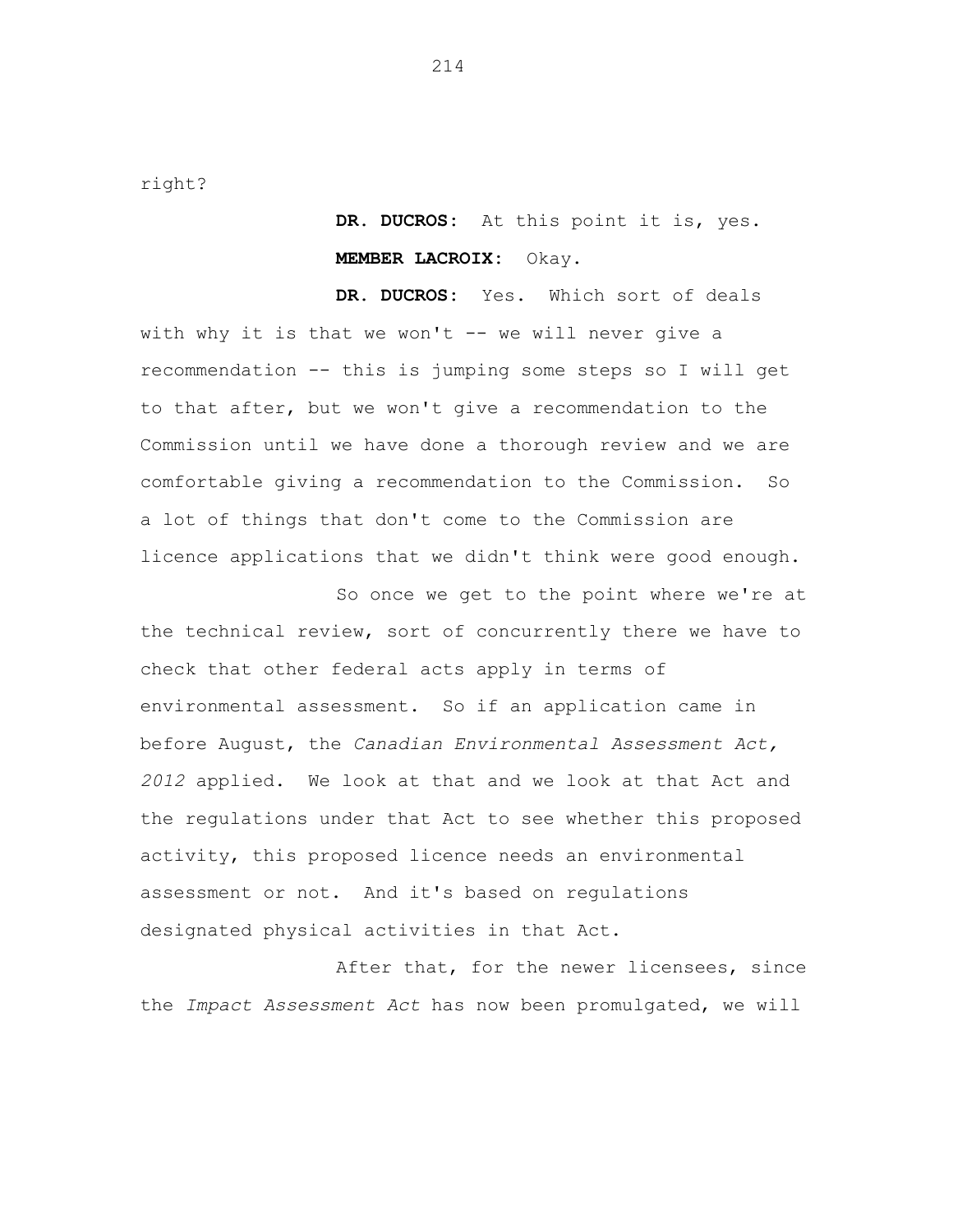look at that Act to see whether an impact assessment would be required. In this case we did that determination and this licence application did not require a federal environmental assessment. However, under the *Nuclear Safety and Control Act* we have to. We have a mandate to protect the environment. So we do do an environmental assessment of our own and that we call an environmental protection review.

So that is one of the 14 safety and control areas that we expand upon. So we write a review and that looks at a lot of the issues that people are concerned about: the emissions, the interactions with the environment, the sources, possible sources and health effects, et cetera.

So I'm looking now at the green section here. That's the environmental protection review and the technical assessment.

Once we have assessed everything, we compile that into the Commission Member Document, the one that we are -- in this case it's 20-H2, and we give our recommendations on all those 14 safety and control areas and also a review of matters of other regulatory interest. So that's where the indigenous engagement, public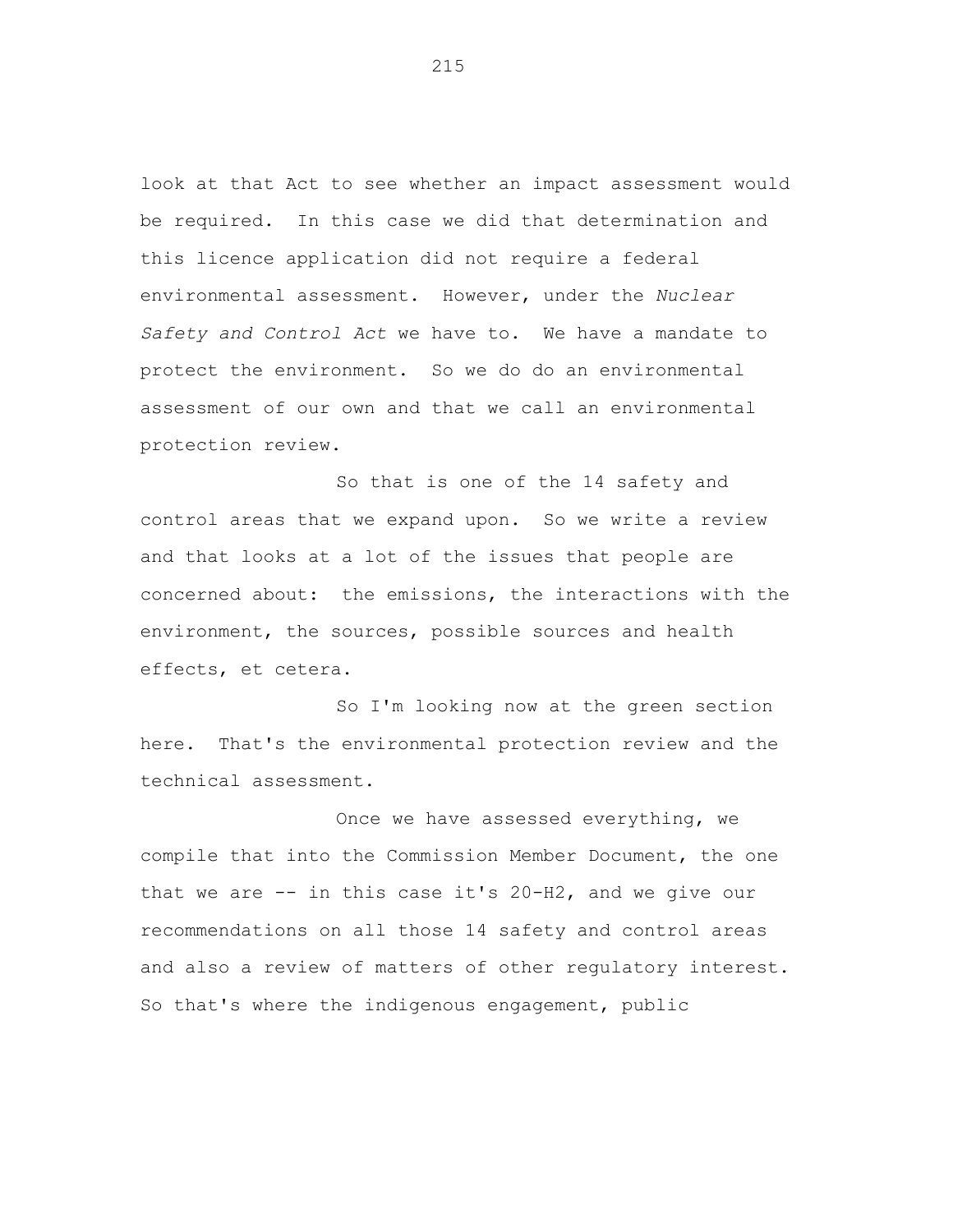participation review come into play, and the financial guarantee.

So all that is in the Commission Member Document that we submit and we make public, the application. So I'm not talking about the Secretariat's process, I'm talking about CNSC staff's process. The Secretariat will also make the application available to the public and then the CMD we will give to the Secretariat who will make that available to the public.

And then throughout -- you will see on the vertical axis -- we have the public engagement. So this is why we do do certain activities in preparation for the hearing to make sure people are aware that there is a hearing. And we are hearing loud and clear that we need to improve on that and that we are not reaching everyone, but the intent is and our hope in the future is that we will be able to make sure that people are aware that there is a hearing coming on and to tell them how they can participate.

So concurrent in this process there is a Participant Funding Program that people can apply to and the purpose of the program is to give people some capacity to give value-added advice and information to the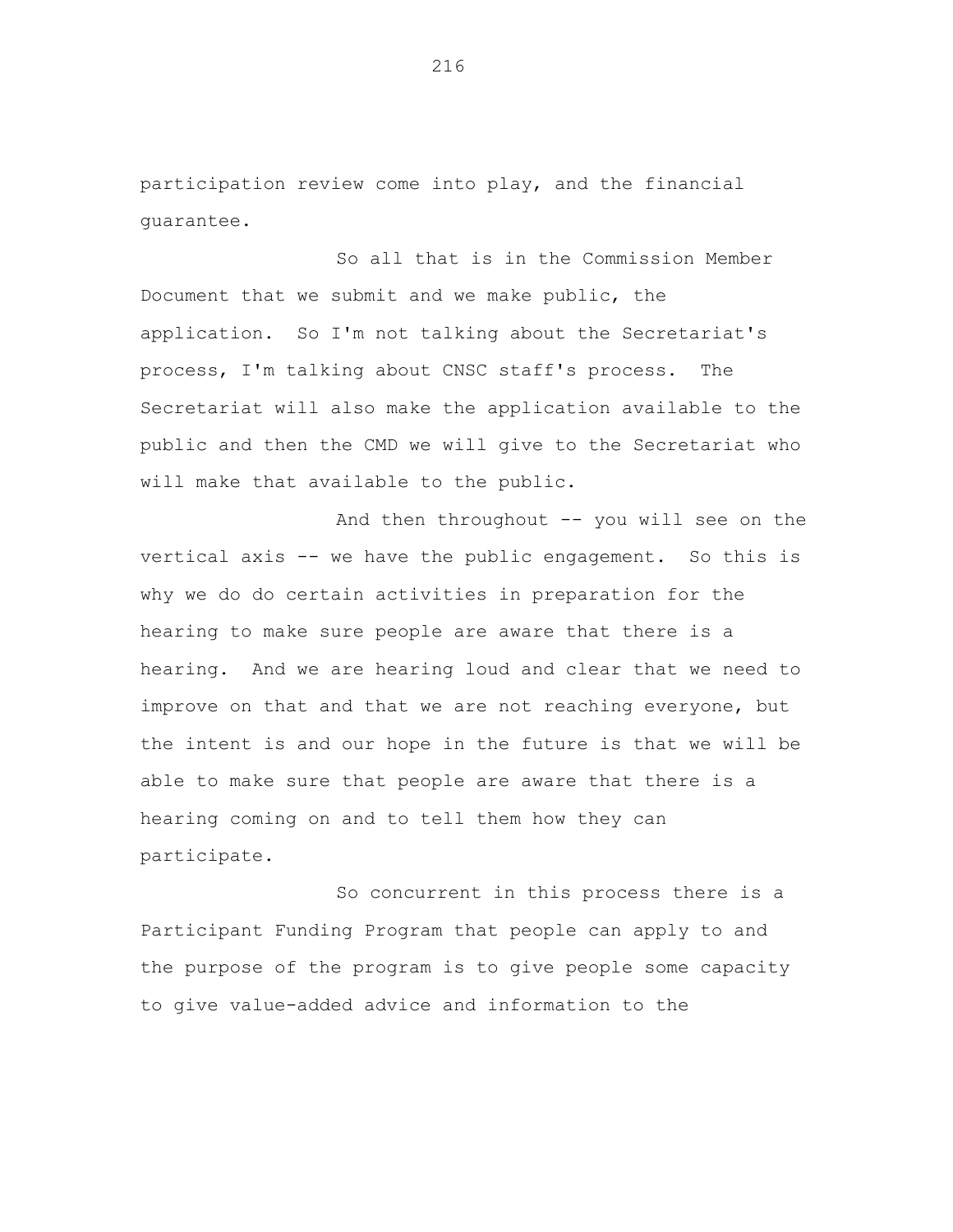Commission for the Commission to make its decision.

So at the Meet the Nuclear Regulator session that I attended with some of my colleagues, we tried to show where those links are, who the Commission was, how decisions are made and how you can participate.

So that's sort of the vertical axis, ongoing engagement. The ongoing engagement is throughout the whole process, but this is particularly for a licence renewal application.

Then we have the hearing and the documents at the hearing are the Commission Member Document from the staff and the Commission Member Document from the licensee and all of the interventions.

In this case we did write a Supplemental Commission Member Document because we wanted to assure everyone that the comments are really well received and they are pertinent and we have reviewed these aspects and this is our comment on the comments. So the Supplemental CMD is CNSC staff's comments on comments, if you will, for consideration at the hearing.

After that, CNSC is here to answer any questions that the Commission may have and it's out of staff's hands, it's up to the Commission.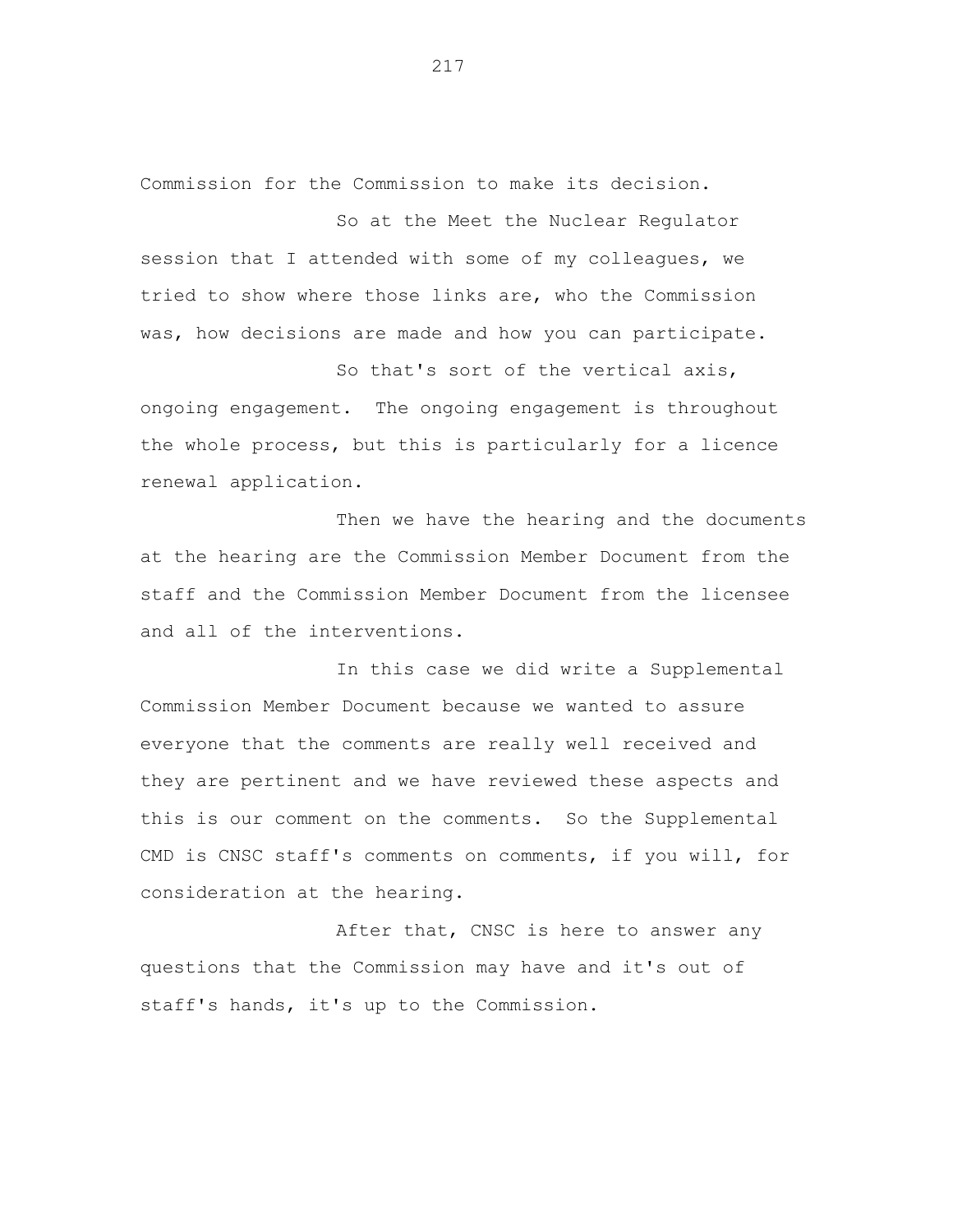**MEMBER LACROIX:** If I could summarize all the explanations that you provided us.

From the first box, the top box to the exit of the two green boxes, a year and a half has passed and at the public hearing you have reached, staff has reached a conclusion in which you make a recommendation and today we examine these recommendations and at the exit of the bottom box, Commission decision, you will have the final decision; right?

**DR. DUCROS:** No. The Commission will make the final decision.

**MEMBER LACROIX:** I'm sorry, the Commission will make the final decision.

**DR. DUCROS:** Caroline Ducros. That's right.

> **MEMBER LACROIX:** Right. Okay. Okay. **DR. DUCROS:** Yes.

**MEMBER LACROIX:** Does it answer your question, Madam MacKay?

**MS MacKAY:** No, it doesn't, but thank you. What I am suggesting is, like you mentioned, a year and a half has gone by and we are just finding out. Like I don't care about when the hearing is,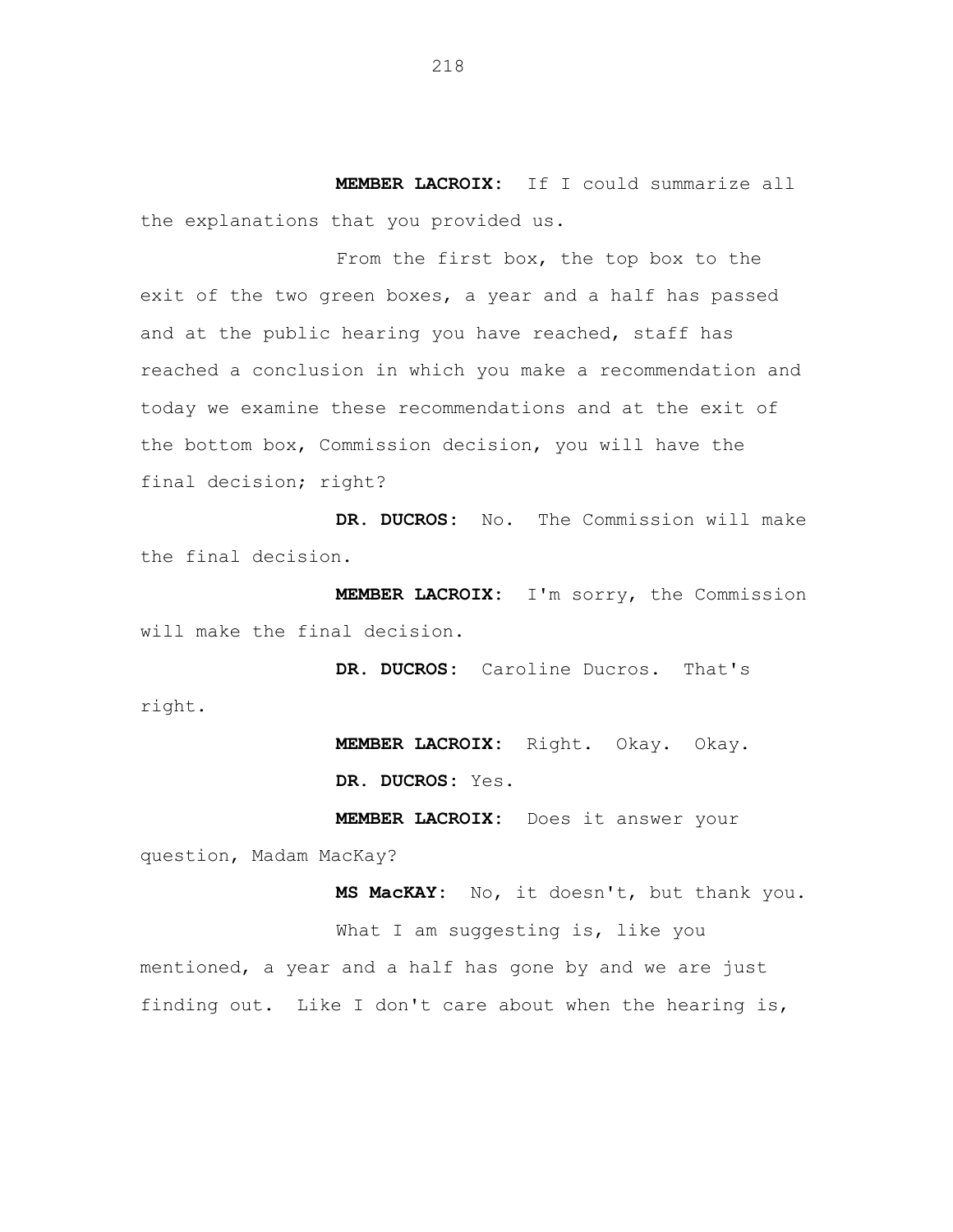you have already made all those decisions. What I read before all of this leading up to the hearing is recommended-approved, recommended-approved. I feel like I don't even need to come here because you have already wrapped it up.

What I am suggesting is have a hearing before you start this process and let the community know and let them say what their concerns are. We don't want it here. We would like to say that at the beginning and then hash it out. That's what --

**THE PRESIDENT:** I think what you are saying is not necessarily have a hearing before, but have some kind of a community meeting before the assessment even starts --

**MS MacKAY:** Yes, a huge --

THE PRESIDENT: -- so you hear from here what the issues are, what the concerns are --

**MS MacKAY:** And we get --

**THE PRESIDENT:** -- and get the input right

then?

MS MacKAY: Yes. And we get --sorry, we get to ask our questions and our worries and what is going to happen. It's a long process, but a proper process.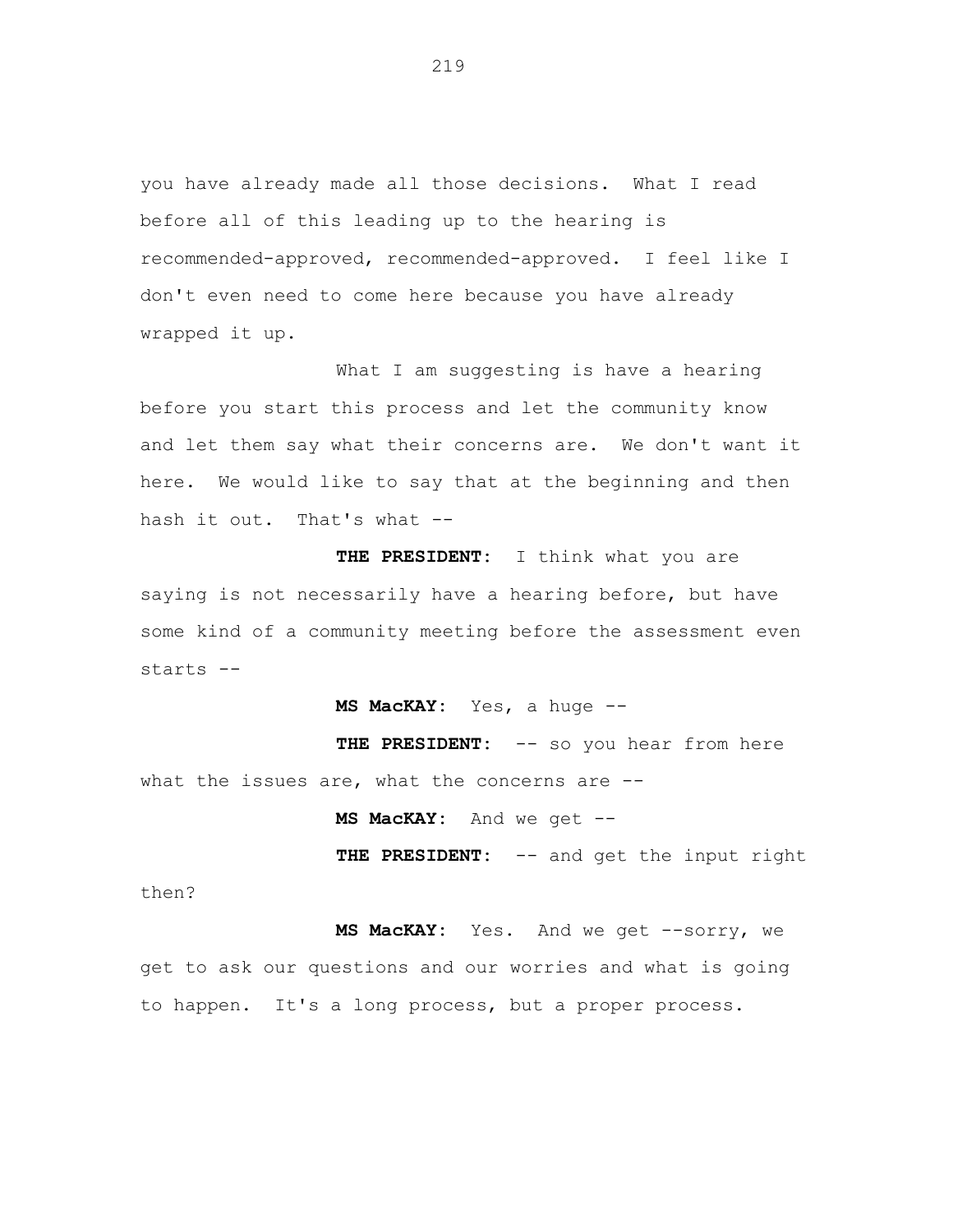**THE PRESIDENT:** And you want to be engaged throughout the year, year and a half --

**MS MacKAY:** Absolutely.

THE PRESIDENT: -- before you come here? **MS MacKAY:** Yes.

**THE PRESIDENT:** Staff is nodding. I think they --

**DR. DUCROS:** Caroline Ducros, for the record. I concur.

**THE PRESIDENT:** Thank you for that.

Dr. McKinnon, anything else to add?

**MEMBER McKINNON:** Yes. Actually I am

going to change the topic.

**THE PRESIDENT:** Or do you want to save it for the next time?

**MEMBER MacKAY:** Are we running really

short?

--- Pause

**THE PRESIDENT:** So, Ms MacKay, thank you very much for your intervention. Any 30-second closing remarks you would like to make?

**MS MacKAY:** Do the right thing. Do the right thing. We are worried.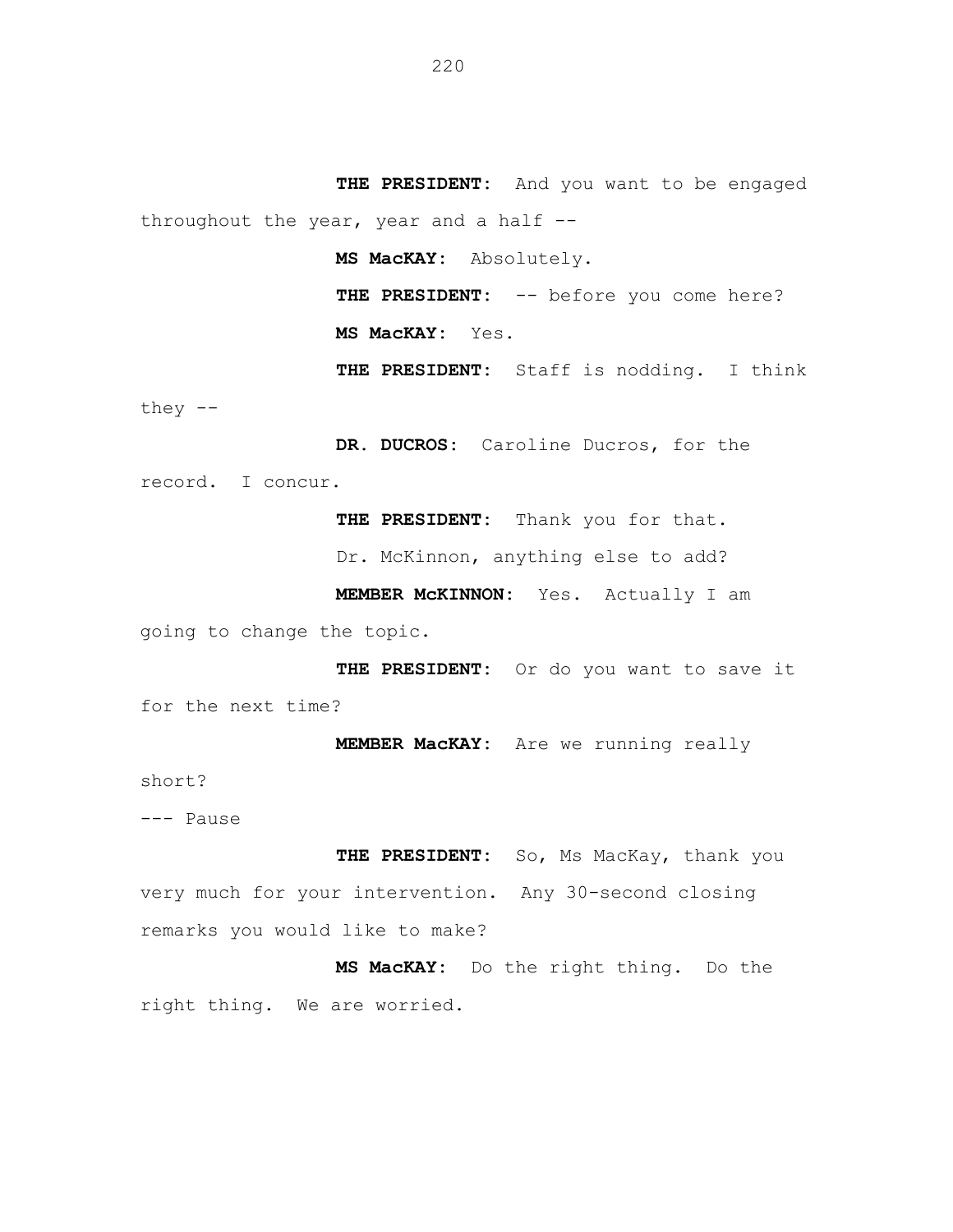**THE PRESIDENT:** Thank you. We hear that. Thank you.

We will now take a break for dinner and resume at 6:50 p.m. Thank you.

--- Upon recessing at 6:05 p.m. / Suspension à 18 h 05

--- Upon resuming at 6:51 p.m. /

Reprise à 18 h 51

## **THE PRESIDENT:** Okay.

The next presentation is by Ms Deirdre McGahern, as outlined in CMD 20-H2.157.

Ms McGahern, over to you.

**CMD 20-H2.157**

**Oral presentation by Deirdre McGahern**

**MS McGAHERN:** Thank you.

My intervention is very personal, so I'm just going to start out by telling you how my week is going, which is not good. I am exhausted.

I have been dealing with skunks for months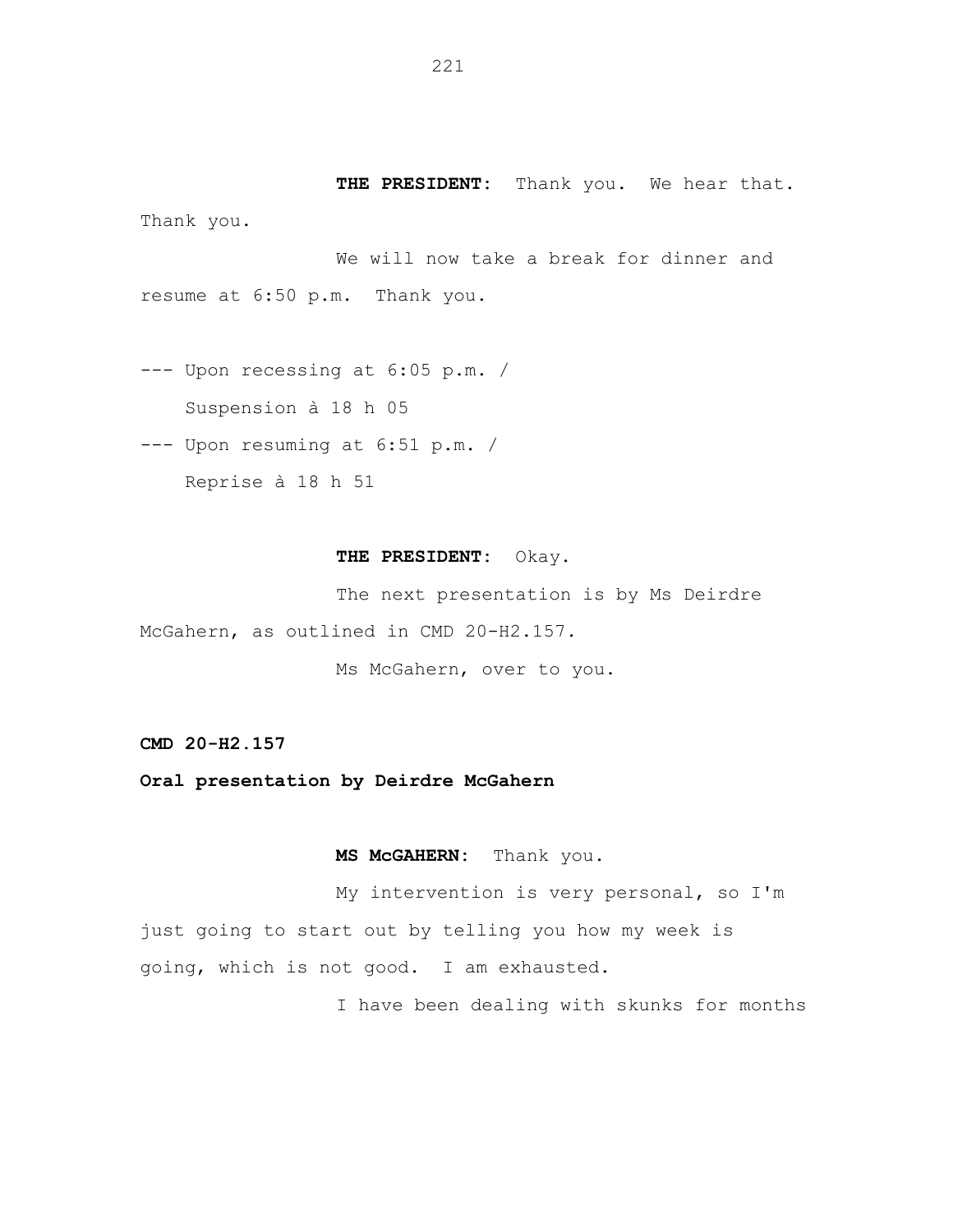and everything came to a head this week and I said, you know what, you guys have to go, us trying to be neighbours is not working out. I am woken up every night with the digging, there is the smell about the place, there is the constant stress that a stink bomb might go off at any time or I might get sprayed.

So I borrowed a trap from a friend and two nights ago I successfully live-trapped the skunk, relocated it 18 kilometres away and released it and now things are looking up. There is space between us, the skunk walked away unharmed and I came home at 5:00 in the morning and went to sleep. So things are looking up on the home front, but a little space goes a long way sometimes.

So my house is less than 500 metres from BWXT in Peterborough. I bought it in 2011 after my friends purchased the house behind on Sherbrooke Street. I wanted to live next to them, so I put notes in the neighbour's mailboxes asking them to give me a call if they decided to sell. A few weeks later Cliff called. He had a small wood-framed house on a huge lot with a wood stove and was ready to downsize. It needed a ton of work but it had a great feel.

So two months later I took possession and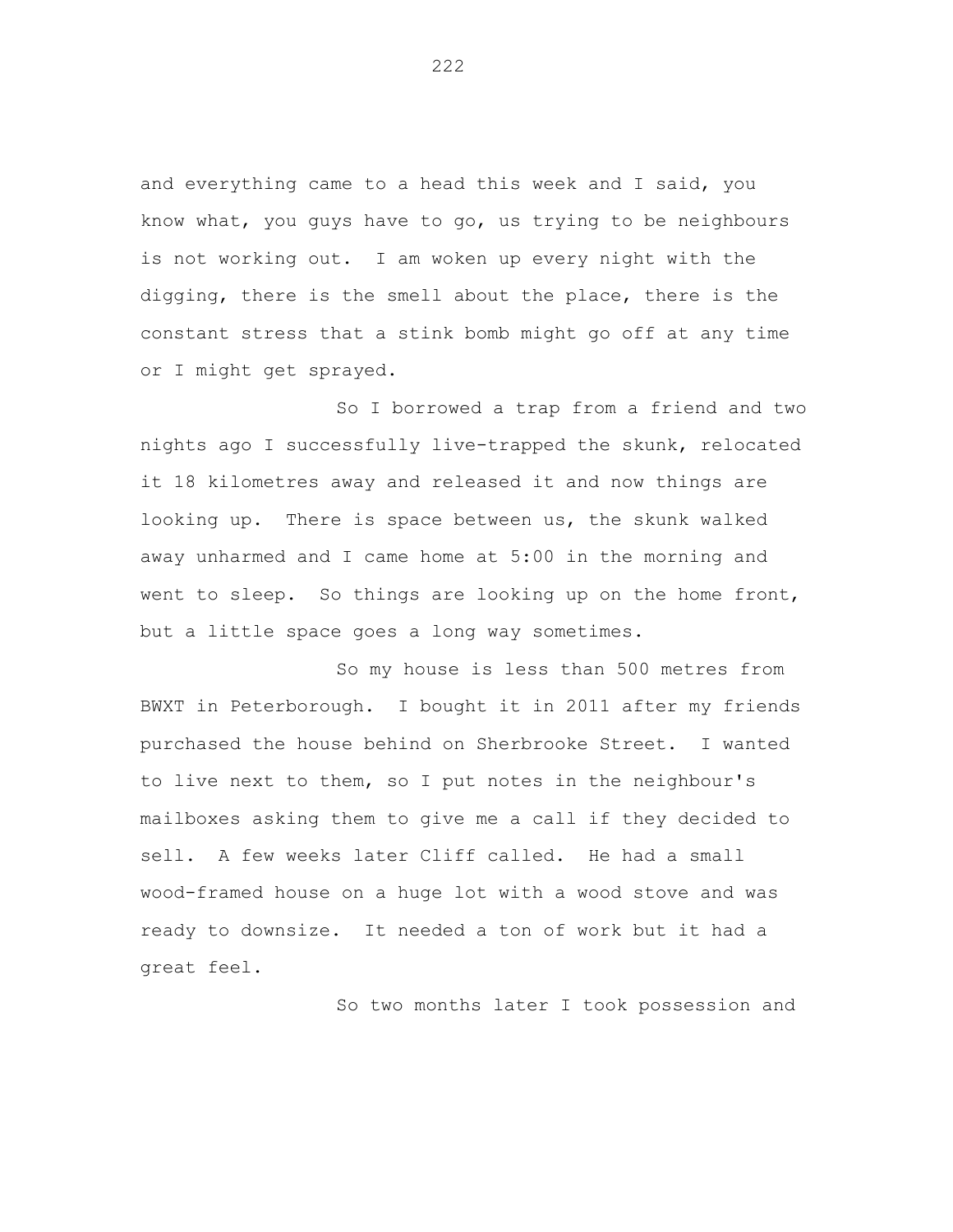my friends and I started ripping it up. We ripped out a bunch of old, dirty, disgusting building materials full of secondhand smoke, carpet, wallpaper, fake wood panelling, mouse nest, wasp's nest, rotten beams, roof leaks, shoddy electrical, the gamut, and in many ways it felt like my small hundred-year-old house was well on its way back to nature.

I am a straw bale builder. I own and run a company called Straw Works Inc. We build straw bale and other types of super insulated non-toxic walls. And maybe my next house will be straw bale and now I am faced with that question, but in getting started it was easier to buy an old house and renovate it in a completely environmentally sound and non-toxic way and that's what I did.

I made the walls thicker and added cellulose insulation to R-30. I raised the roof and added 24 inches of insulation to R-80. I waterproofed and insulated my basement. I redid all the plumbing and electrical and now my old cold house is warm, dry, cheap to heat and doesn't need air conditioning.

Materials were chosen that have a low carbon footprint and by doubling the code required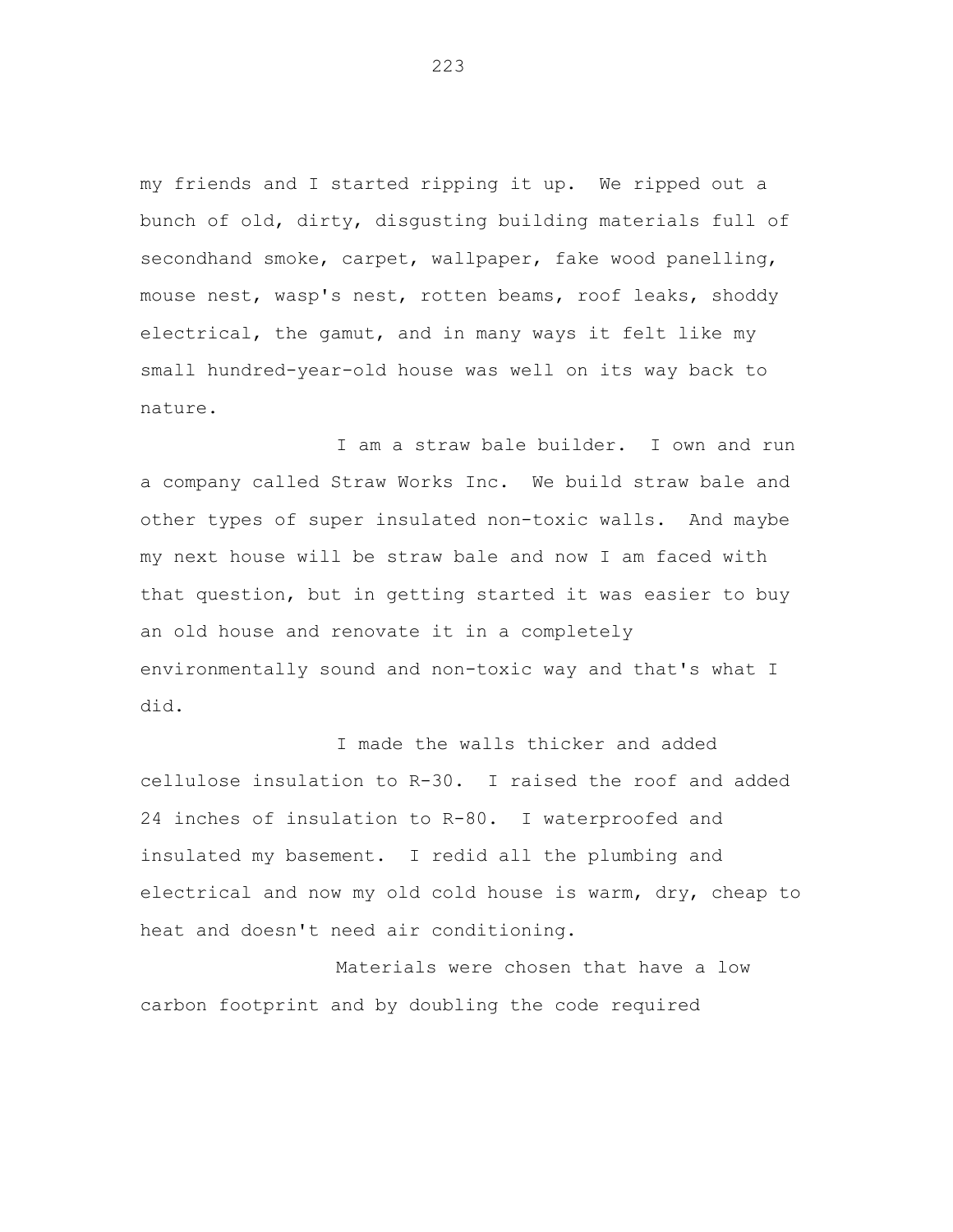insulation levels and diligent air sealing, I cut the operating carbon emissions in half. Cliff used to burn two to three cords of wood a year and run an oil furnace and now I solely heat with wood and burn one to two cords. Greta would say that my house is now on the right side of climate change.

Similarly, the energy efficiency retrofits I did through LED lighting, Energy Star appliances and habitual conservation are an example of a way of many ways that Ontario can secure tomorrow's energy without spending billions to rebuild old nuclear reactors or build new small-scale ones.

I also addressed indoor air quality. The indoor air quality of most new homes or newly renovated homes is often more polluted than outdoor air because of the materials that we put into them. For example, drywall mud, the wet stuff that comes in a pail, contains mildicides and fungicides so that it doesn't spoil on the shelf, but then those mildicides and fungicides are in your home. So it took more time, research and money to source non-toxic paints, caulkings, finishes, but avoiding toxins that may make me sick or other people sick is fundamental to me.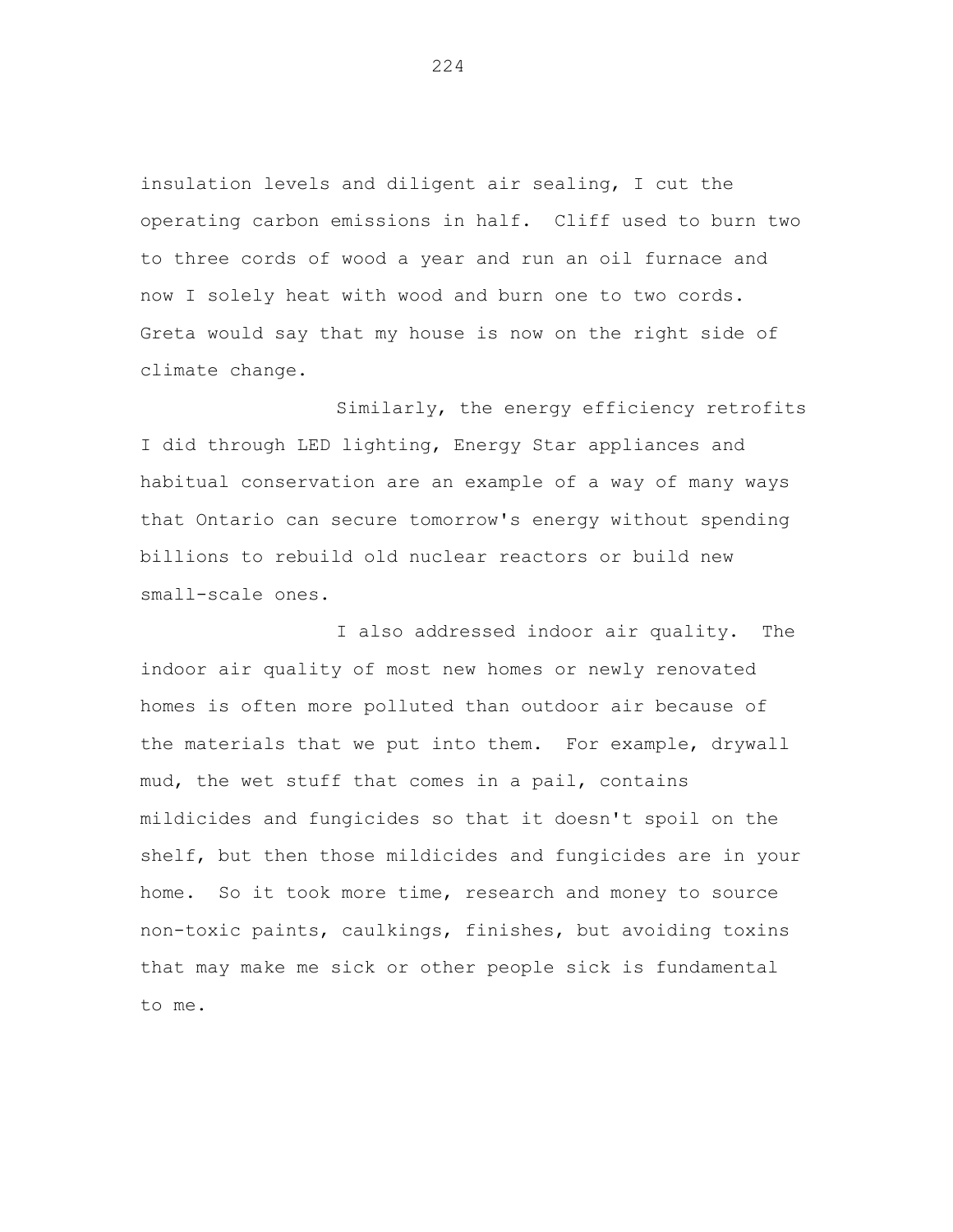All of these things, the super levels of insulation, the natural building techniques, the non-toxic materials and the energy-efficiency make my house a unique sample board for my clients. They can come over and see lime-plastered walls, deep window wells, an earthen floor in the basement, an earthen floor in my living room, tadelakt, a special type of water-resistant lime plaster in my bathroom and my shower, homemade milk paint, a retaining wall made of compressed earth blocks.

I'm almost done. I have a handful of trim projects and I am currently putting in new kitchen cabinets, formaldehyde-free, but I have a sinking feeling that right around the time I will be finishing I will be getting the news that the CNSC has approved BWXT's licence application and they will have the flexibility to begin pelleting operations. And if that happens and if pelleting begins, everything that I have worked so hard for will be for naught.

As the old adage goes, what is the point of having a home if you don't have a healthy planet to put it on? What is the point of having a non-toxic home if a company less than 500 metres away is allowed to release significant amounts of radioactive and heavy metal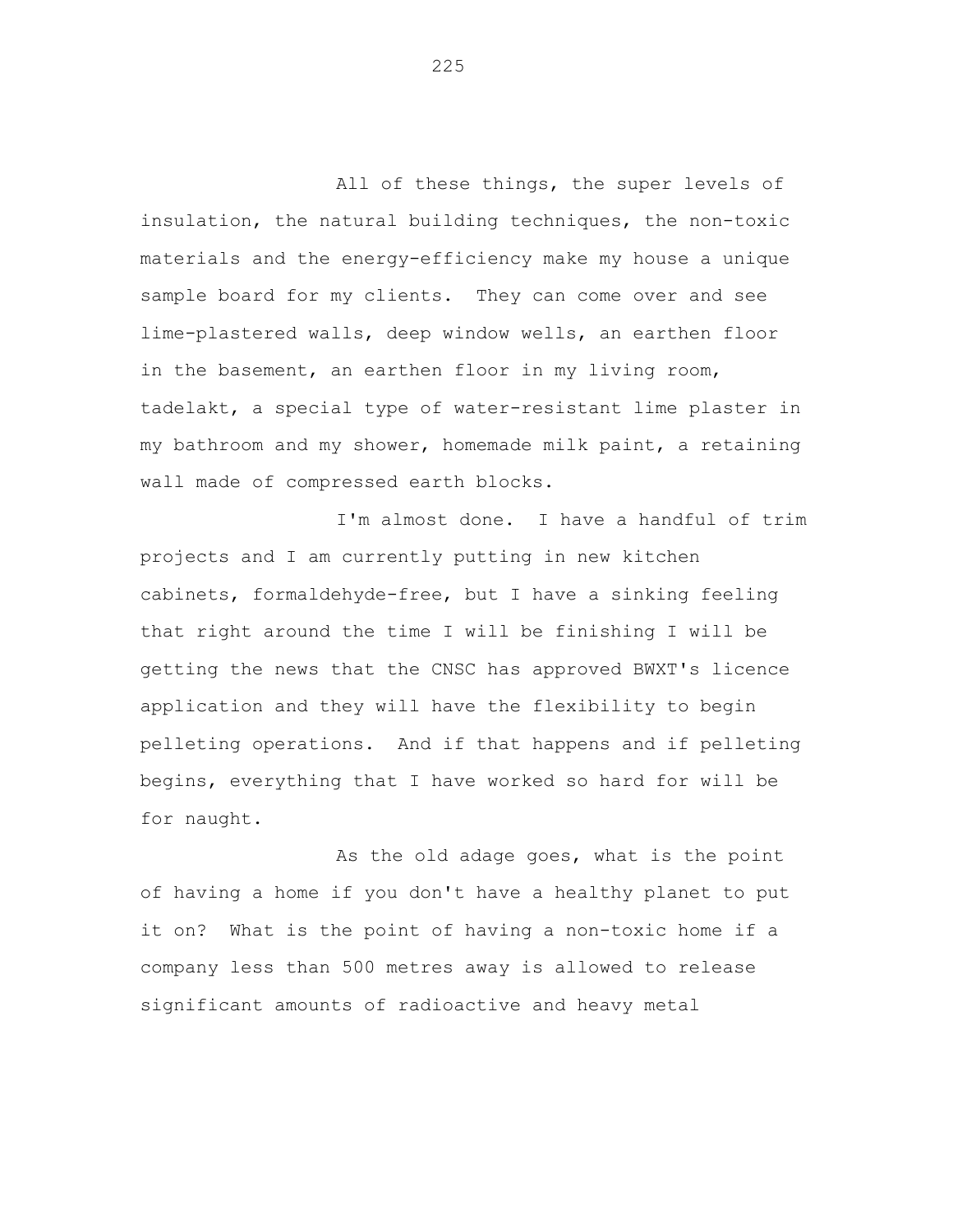emissions and contaminate everything that I have done?

I'm not going to get into the science in my 10 minutes, but suffice it to say that I am educated and informed, I know what is at stake here and I do not want pelleting. I am a local resident that has made significant investments in my property. I am an employer that pays excellent wages plus profit-sharing to my employees, one of whom lives across the street from BWXT and will be intervening here on Friday. I have something to offer this community and I now also have something to lose and my stake in this should matter.

I do not want the risks. I do not want the stigma. If pelleting begins, my street and the other streets immediately surrounding the old GE grounds and the BWXT facility will take more than our fair share of the stigma of industrial contamination. The stigma won't be spread evenly over what has become known as the zone, the 2 kilometre radius around BWXT. No, the streets immediately surrounding the plant will take the brunt of the stigma. I can already see it on people's faces when we are talking about pelleting and I say I live on Paterson Street. It's a look of pity and worry.

A friend of mine who gardens in my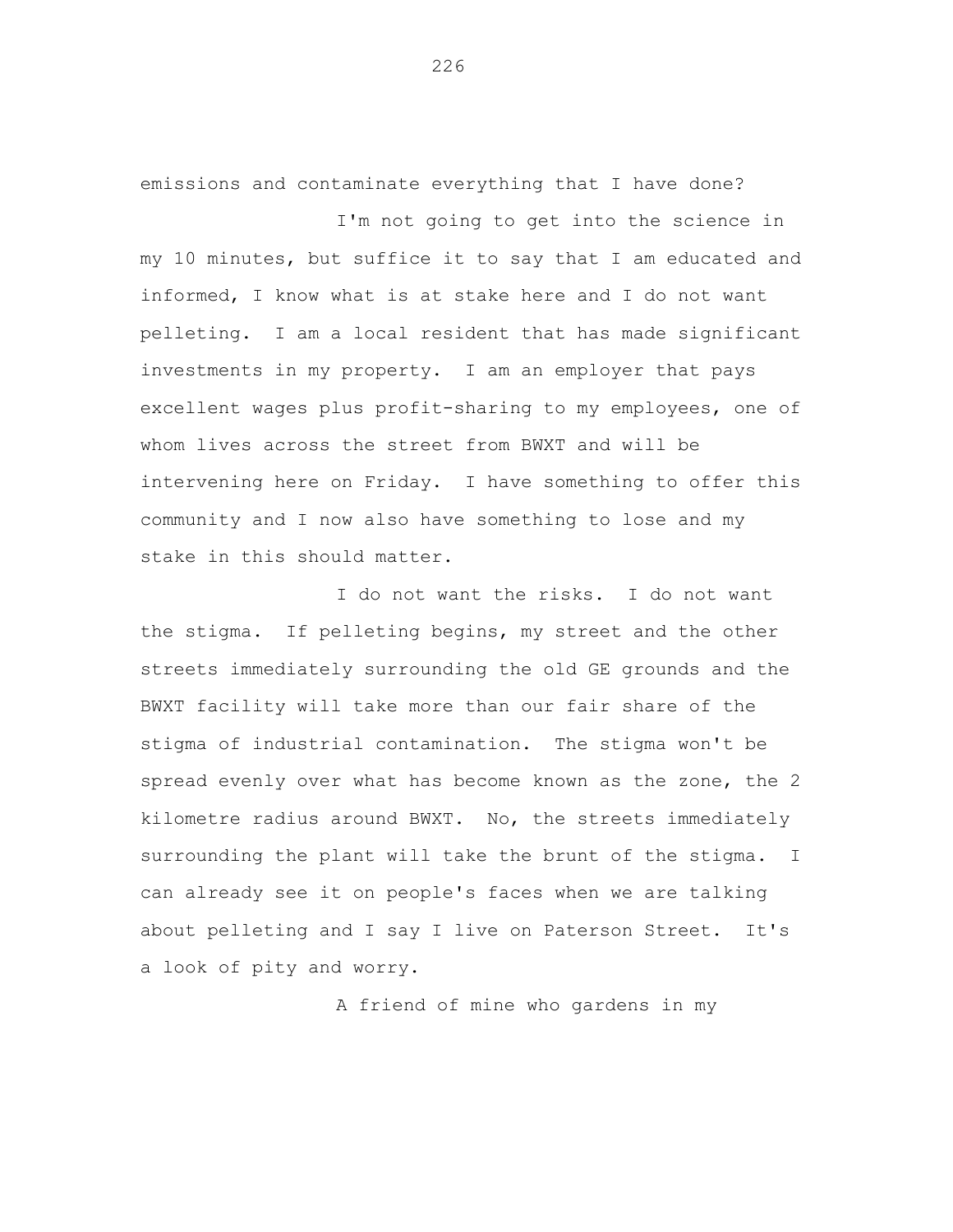backyard told me she didn't want to garden here anymore because of what is happening at BWXT. The licence hasn't even been granted and the stigma already exists. I have worked so hard to create a home that gives me the feelings of comfort and safety and now I am faced with worry and pity.

And the radioactive signs won't help. In January I walked around BWXT in Toronto and I saw the radioactive signs taped to the doors of one of the buildings. I don't want to see radioactive signs in my neighbourhood. Does anybody want to see radioactive signs in their neighbourhood? Those signs mean danger because there is danger and that is not what I signed up for.

This neighbourhood has suffered enough from decades of industrial pollution of the worst kinds: PCBs, asbestos, uranium, beryllium, hydrofluorocarbons, just to name a few. We deserve an environmental assessment, a cleanup, a moratorium on pollution and healthy long-term investments. Proposing pelleting now here is like adding salt to wounds.

I'm going to show a few slides. So there's the sign on one of the buildings in Toronto. Time for some new duct tape I think.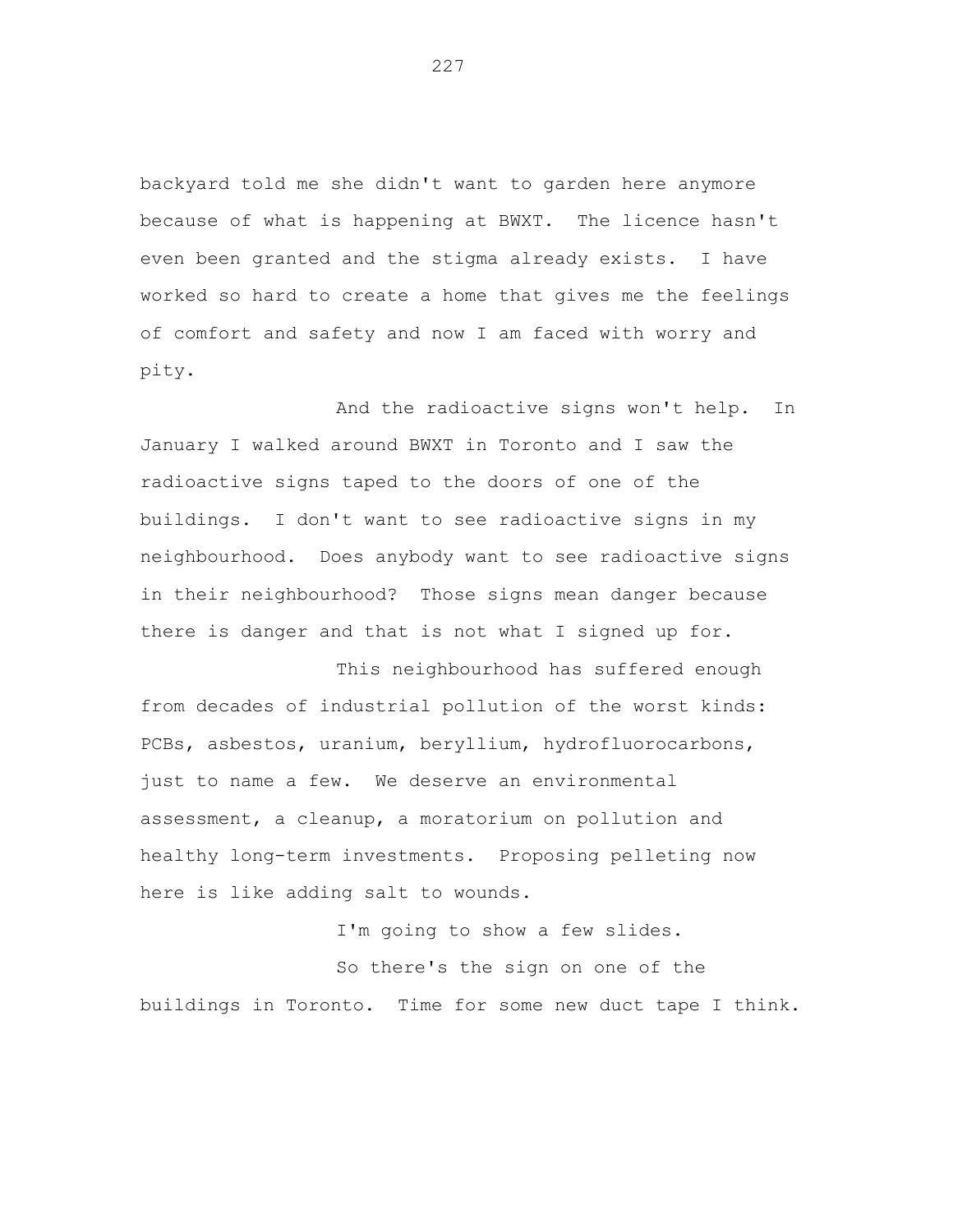There is Cliff and I when I bought my house. Got the keys, party. Gardening in the backyard. Leftover insulation. Demolition. Wasp nest. Chatting over the fence. Now, we have a gate.

This is raising the roof and adding 24 inches of insulation on top. This is outsulating, framing walls and hanging them off the exterior as a way of adding R-30. This is what that looks like on the inside.

Wood windows as well. This is what one of those windows -- oh, this is lime plaster with wood window. That is that the same window finished. That is the window on the outside. It's, yes, all wood window painted with organic linseed oil paint, pine siding treated with lifetime wood preservative.

Siding in the winter with Solomon. My mom, work weekend. Varnishing the earthen floor in the living room. Sanding hundred-year-old pine floors. Finished. Pine siding on the interior and lime plaster both painted with homemade milk paint.

Coulson(ph), neighbour, cool dude, on his way to school, stopping to chat with me as I am outside working.

So I have a couple of questions for you.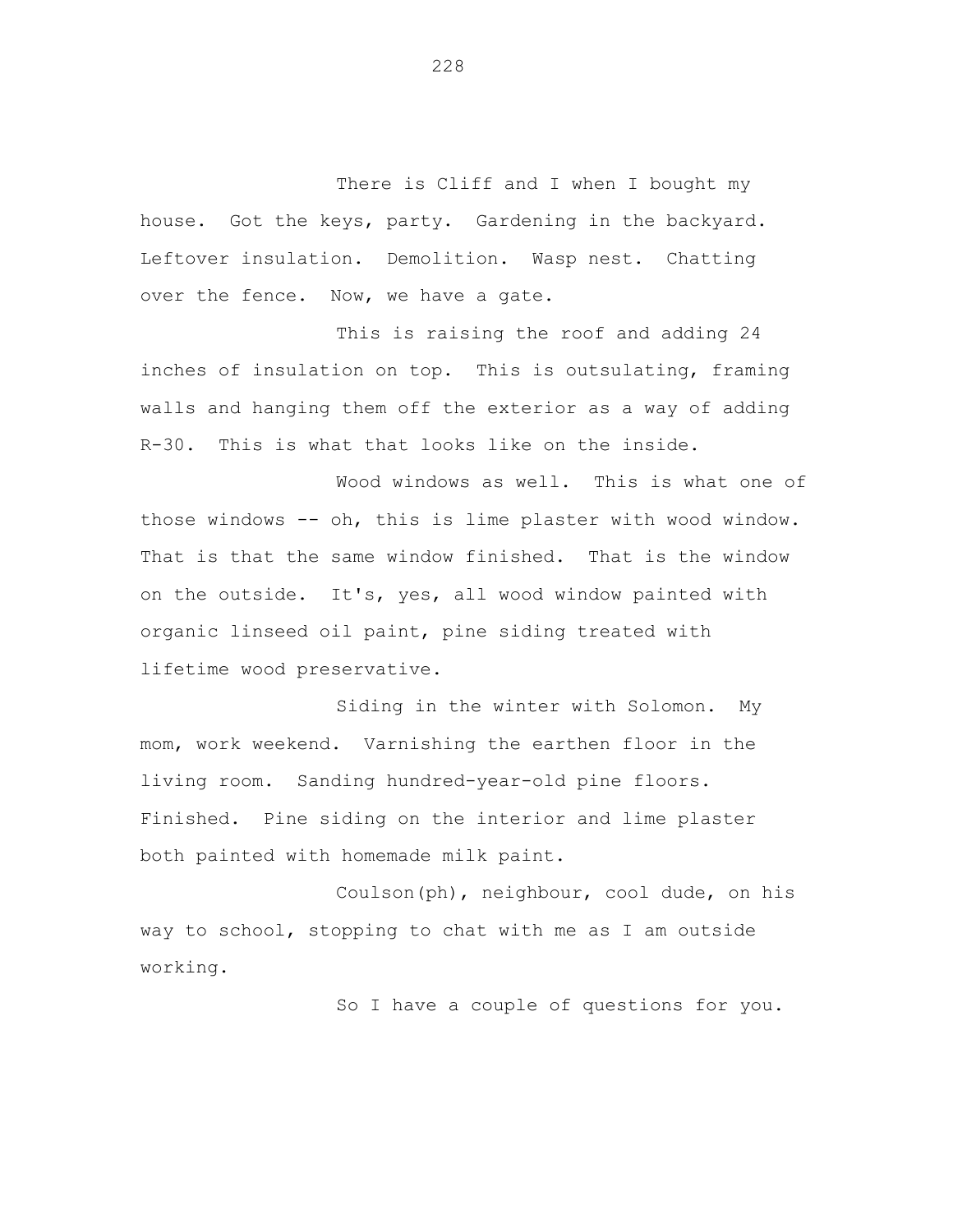If pelleting begins, what will the economic cost to my neighbourhood be? For example, how many businesses like mine will leave? How many jobs will be lost?

Number two, if the property value of my house on Paterson Street goes down because of the stigma of being so close to a uranium pelleting facility and the associated risk of radioactive and heavy metal contamination, if pelleting begins and my property values go down, will I receive compensation from the federal government?

In summary, as a stakeholder I do not want this. I am opposed to the CNSC granting BWXT a 10-year licence renewal, including the flexibility to begin pelleting operations in Peterborough. I do not want the stigma, I do not want the risks. I do not want my town to put its name behind this. Peterborough Pete's, not Peterborough Pellets. Good neighbours don't make radioactive pellets.

Thank you.

**THE PRESIDENT:** Thank you very much for your intervention.

Dr. Berube, we will start with you.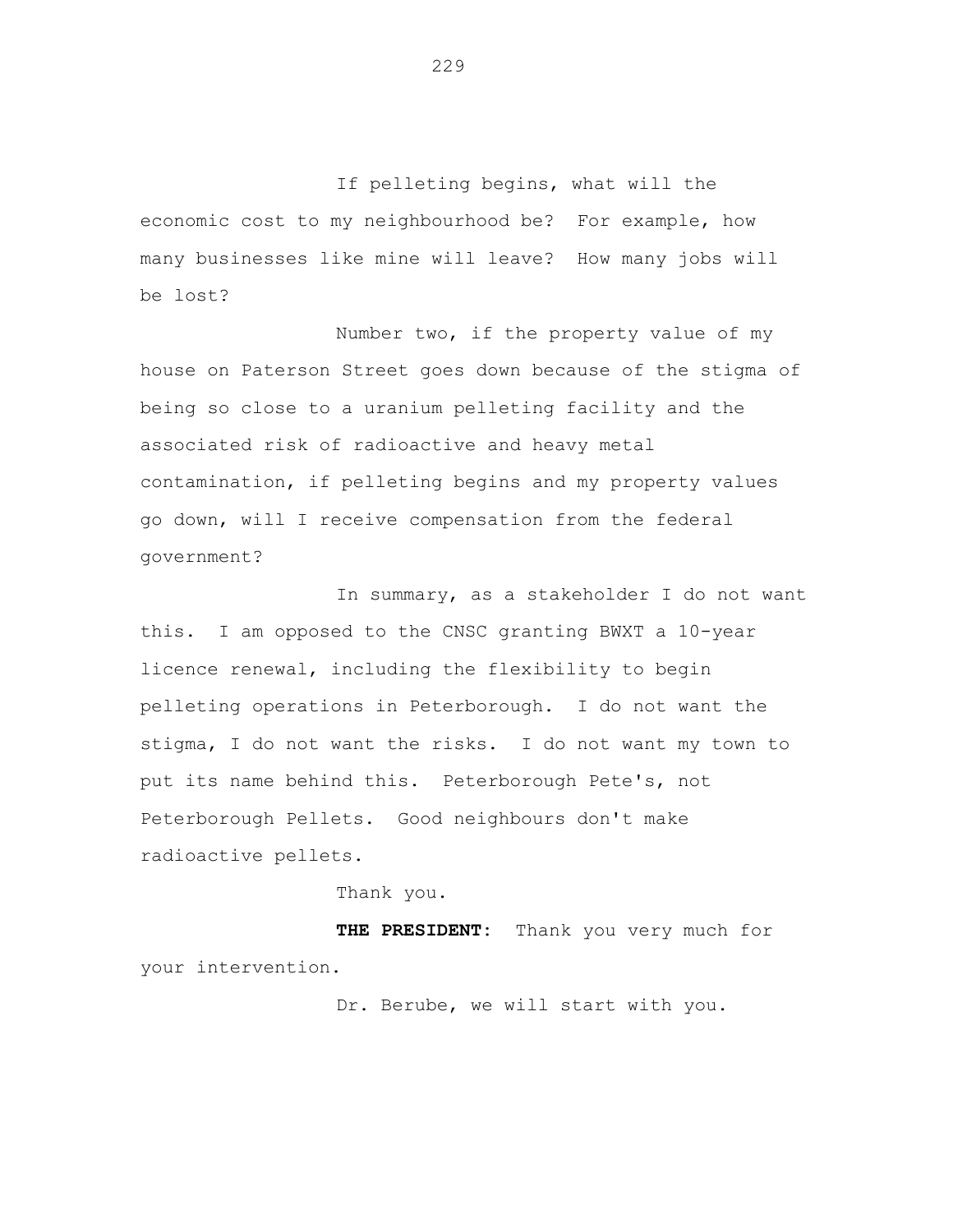**MEMBER BERUBE:** Well, thank you for your intervention. And by the way, I like the way you build. **MS McGAHERN:** Thank you. Thank you. **MEMBER BERUBE:** Close to my heart

actually, I like building that way myself.

**MS McGAHERN:** Great.

**MEMBER BERUBE:** You have covered a lot of

ground.

**MS McGAHERN:** M'hmm.

**MEMBER BERUBE:** M'hmm.

And you are aware that we don't have an economic mandate; right?

**MS McGAHERN:** Yes. Yes.

**MEMBER BERUBE:** Okay.

**MS McGAHERN:** Just out of tonight.

**MEMBER BERUBE:** Right. So the questions you are asking, we can't answer, unfortunately. It's just not something we can address, but I am going to ask you this: Of all the things that you have talked about, what is your highest priority when it comes to the relicensing of BWXT? What do you think is something that we can discuss? Because you know what we can and what we can't I think.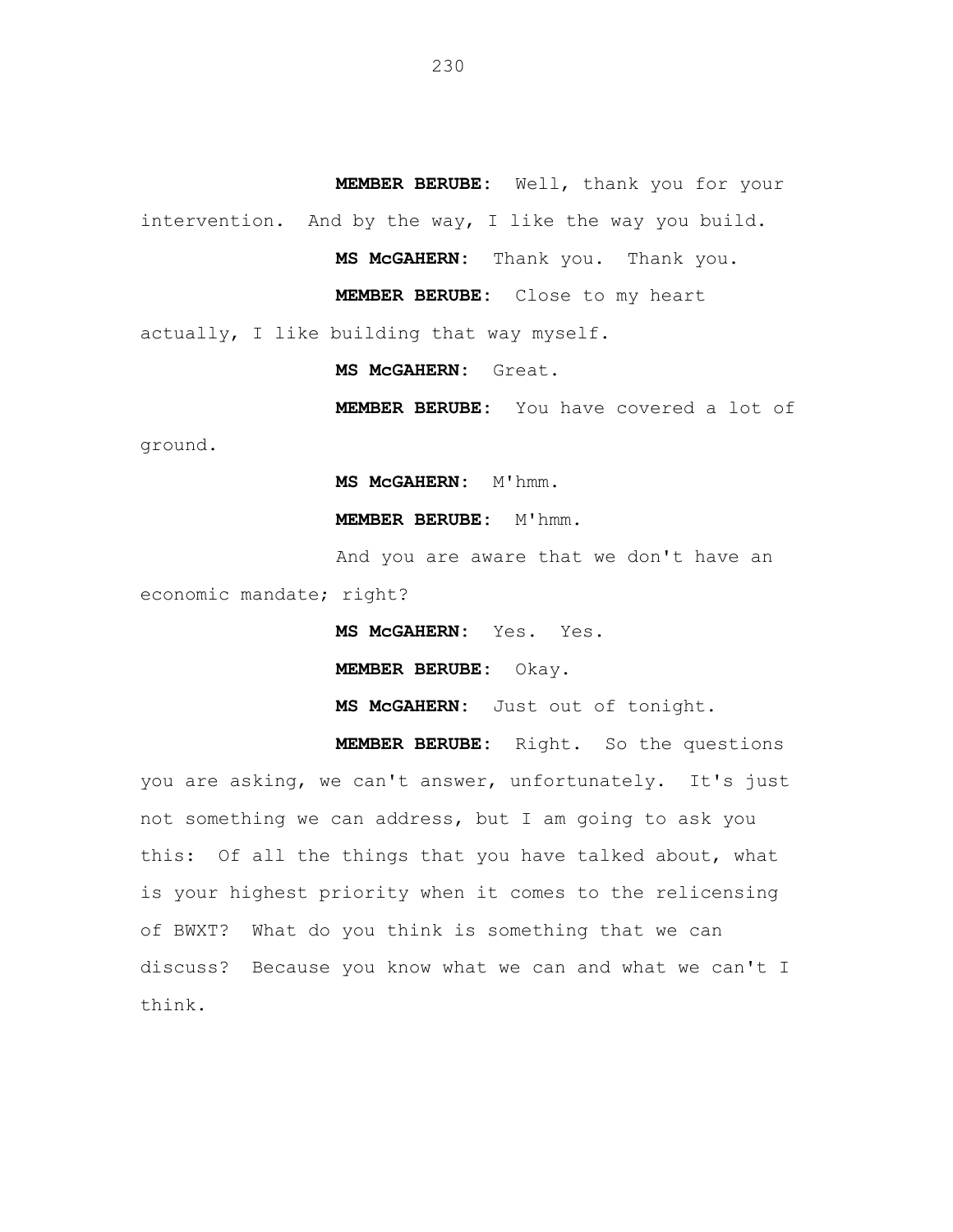**MS McGAHERN:** Okay.

**MEMBER BERUBE:** What is it that is your top priority?

**MS McGAHERN:** First of all, could I address your other points? Just that with this issue there has been a lot of buck passing, right? So the municipal government says that's a federal issue; the provincial government says that's a federal issue. So I bring up these issues of stigma and property values because those are the ones that fall  $-$  I feel them deeply, this is very personal, but also those are the ones that no one is addressing, save a proper economic and environmental assessment would address those concerns. So I would like to say that to your first point. And I think it is a valid question. Like how do I get compensated? I stand nothing to gain, I stand to lose, how am I going to be compensated? Okay. So then your next question was --

I'm sorry, can you repeat the question?

**MEMBER BERUBE:** Well, the question was, you know, aside from economic issues, which we can't really account for, what is your most pressing issue? And I can tell you one thing for sure is that the buck stops right at this table with the licensing decision.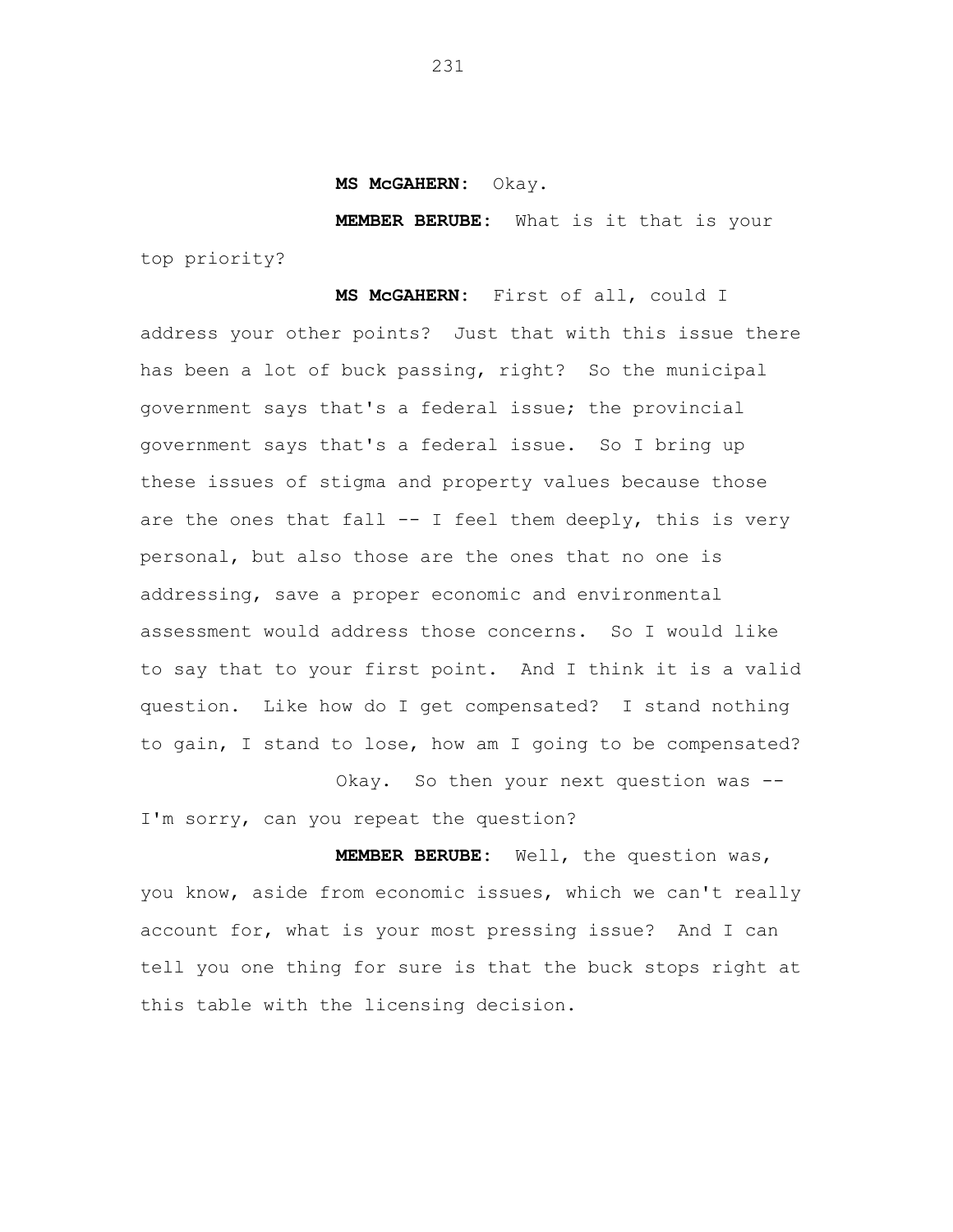**MS McGAHERN:** M'hmm. M'hmm.

**MEMBER BERUBE:** You are talking to the decision-makers, so it's really important, take your time, think about what your top issue is and we are going to talk about that.

**MS McGAHERN:** Okay. Well, over the course of the last year it has been quite a journey, I have learned a lot about this and so I am of two minds. I mean, frankly, I really think that we are at a crossroads with the nuclear industry in Canada and I personally feel that there are better ways of meeting our needs, our energy needs in Ontario and we really don't need to be doing any of this. I think we are doing this because it's a big industry and there's a lot of money at stake, but I think there's better, cleaner, safer ways of keeping our lights on. So that's one.

But on the other hand, why are we doing this in Peterborough, in the location that we are talking about in Peterborough? It's obviously not safe or we wouldn't be here today. We are talking to the Canadian Nuclear Safety Commission and we are talking about all these safety concerns. The location is the biggest issue. I mean I brought up my skunk analogy, it's tongue-in-cheek,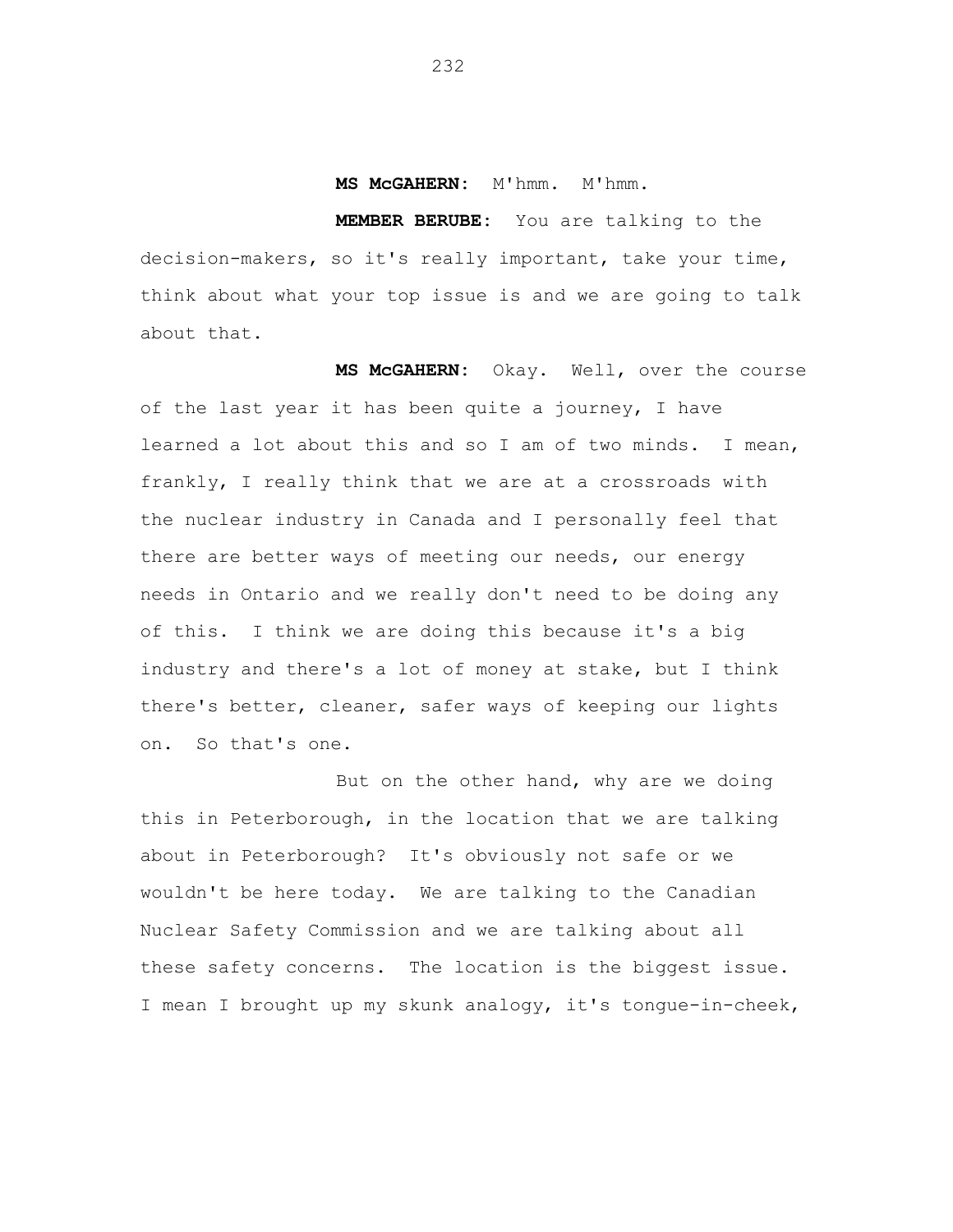but I think you see where I was going with that. I couldn't get over the parallels in my life this week. If BWXT wanted to do this, you know,

somewhere -- personally, again, I am not a big fan. I think there are people everywhere and I think these are very dangerous materials. Still, the real pressing issue right here right now is the location. It's too close to home. It's too close to too many people and to kids. So that's my number one.

**MEMBER BERUBE:** BWXT, I mean this is obviously an issue that a lot of people are raising, is the location of the actual facility. Obviously, you have a long history here. The application clearly says you would like to continue operations here, maybe even expand. Maybe you can add some insight.

**MR. MacQUARRIE:** It's John MacQuarrie.

We are quite confident that we operate very safely and without impact to the community. In fact, I think we offer a lot of positives to the community in terms of good employment and sponsorship and volunteering, which we have communicated. So I understand that some of the community members don't feel that way and we talked about we are going to increase our efforts to try and share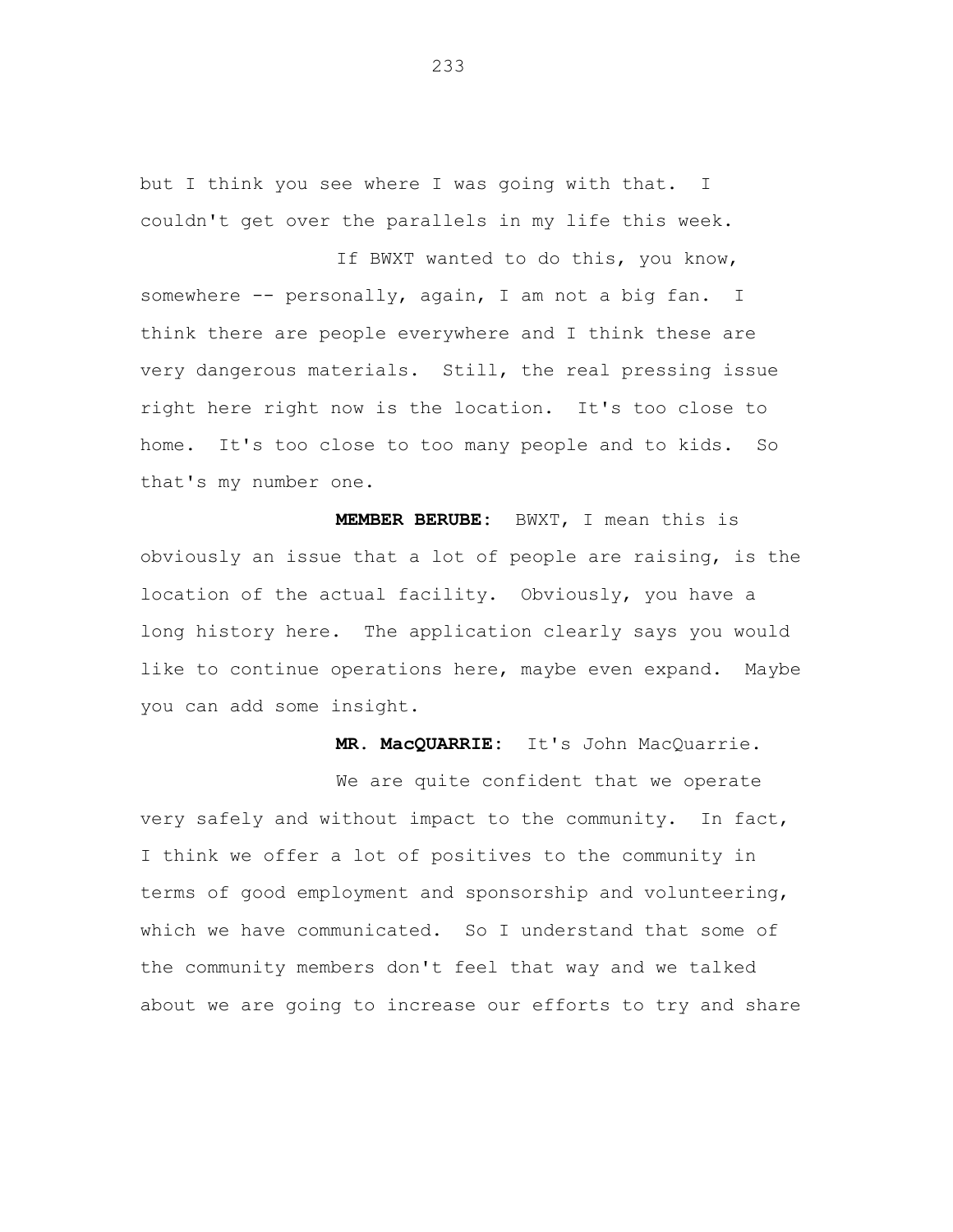more information and hopefully they will see the value in what we do. But we think we bring a lot of value to Peterborough and we think we bring a lot of value through the nuclear industry. We think we provide clean air and a solution to the climate issues that we face in this country and around the world. So we are quite proud of what we do.

**THE PRESIDENT:** I would like to build on what Dr. Berube was asking, given our very narrow mandate. It's not economic. We don't get into the zoning type issues that you have raised. What is it that we can do? How does one address the stigma issue? Is it better education, is it better outreach? What we are learning from BWXT, what we are hearing from staff's assessment is that these are safe operations, that they really don't have an impact on the public, and yet there is a high level of concern. Something is missing.

**MS McGAHERN:** M'hmm. I mean, I think it's a fundamental question of beliefs, right? I wholeheartedly believe that John MacQuarrie and BWXT -- and I have friends that work at BWXT -- believe different things than I believe. I don't know if we are going to be able to shake hands on that one.

I have done a lot of research. I hear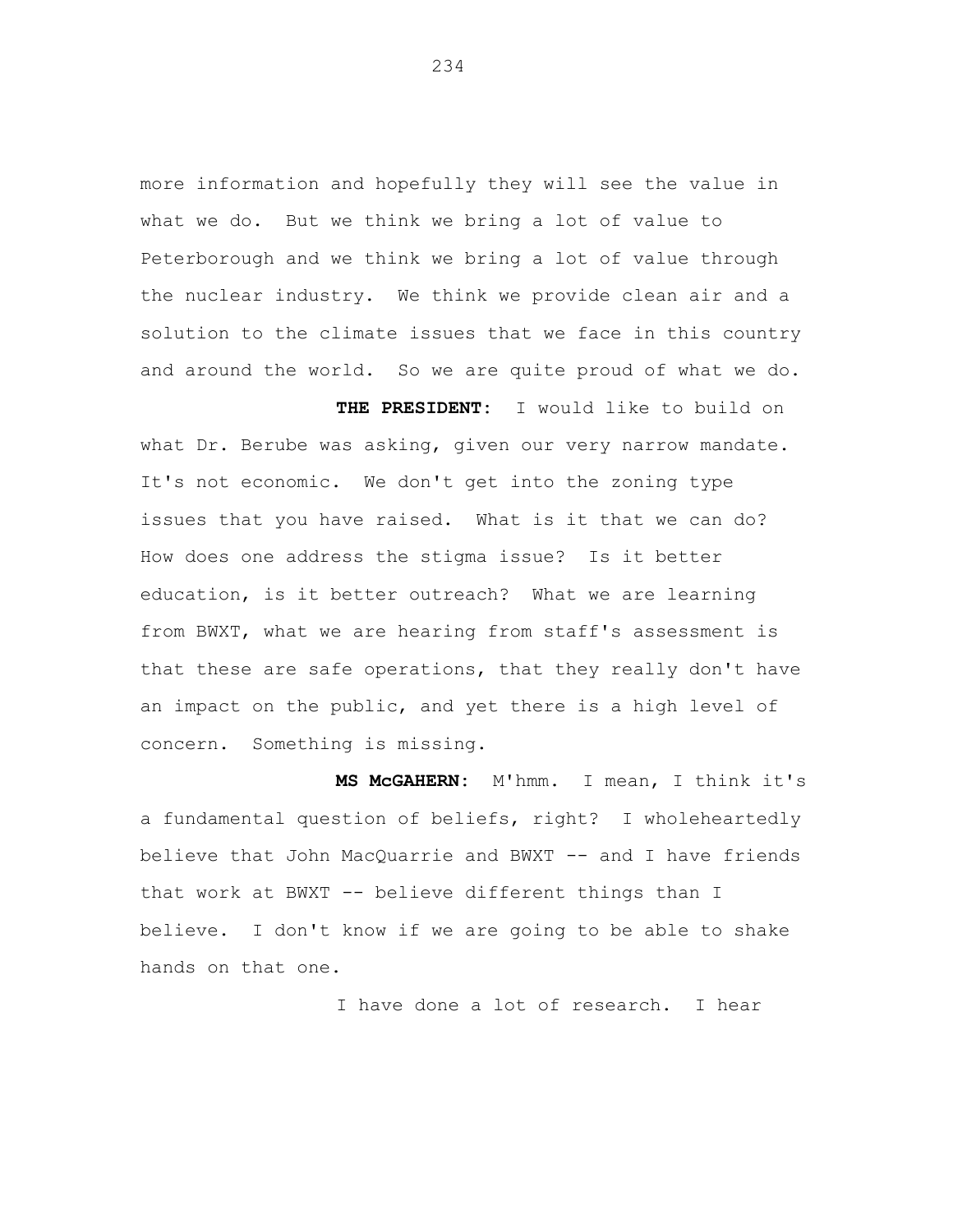what Cathy Vakil is saying. I think that we believe different things and I am worried and I will most likely move. I don't think you can reconcile those things.

The people that are here that are expressing these concerns are really worried. There is too much at stake, there are too many unknowns, there are too many moving parts, there are too many really dangerous materials. You know, just the presentation on climate change alone. So as long as that exists there, I don't think that you can reconcile those things and make it go away. I think that it would have to be in another location for the people surrounding to feel better and for the stigma to go away.

THE PRESIDENT: Well, what if -- and I'm just thinking aloud. BWXT has said one of the big areas of concern is the high levels of beryllium that were measured in the soil in the school and maybe your cool dude neighbour goes to that school, I don't know.

**MS McGAHERN:** He does. He does, yes. Yes.

**THE PRESIDENT:** Okay. And BWXT has said that they are going to do some monitoring, something they haven't done in the past. And what if they picked a third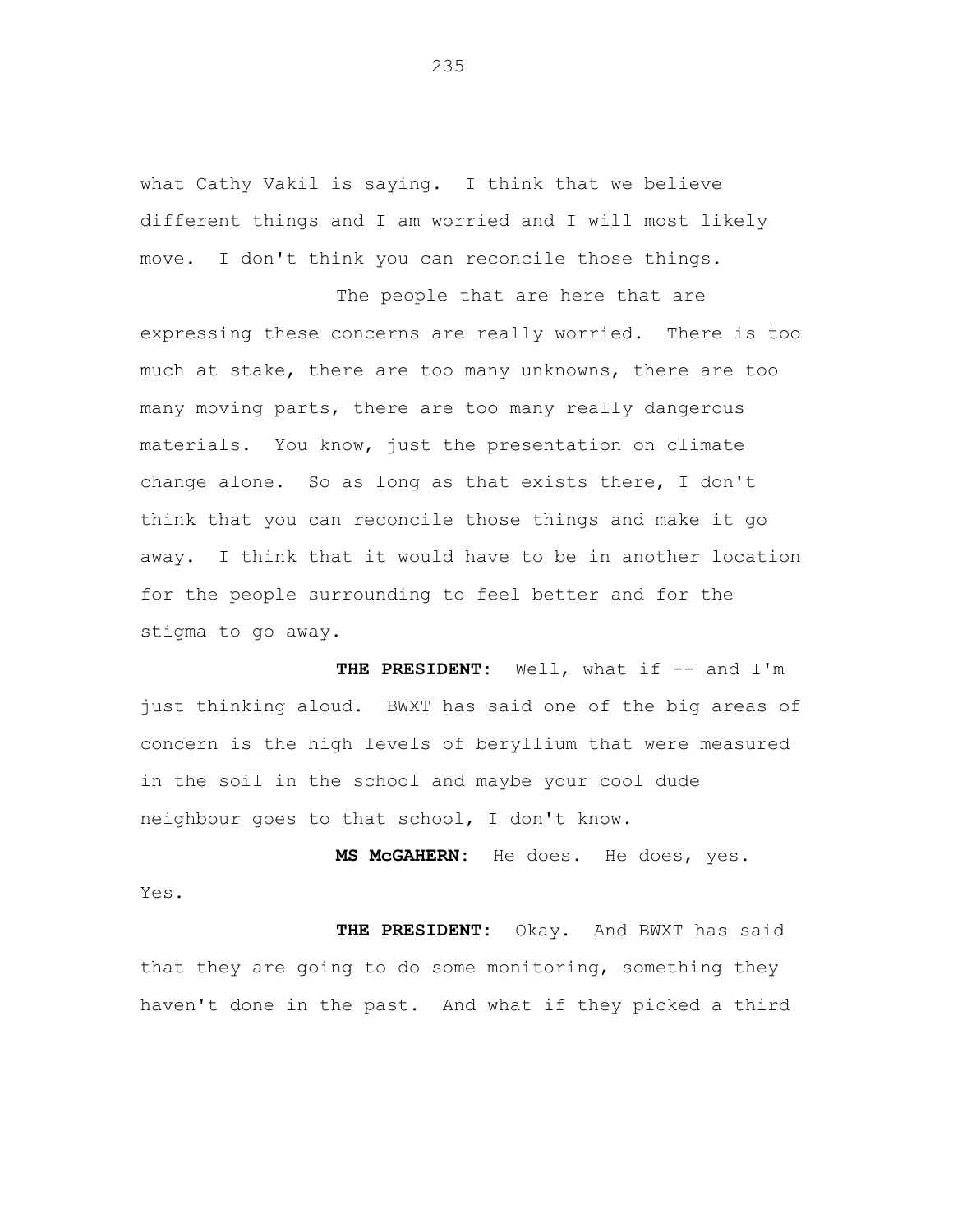party that the community also trusts as opposed to anybody else, would that inspire more confidence? If the results are coming from someone that the community has been involved in picking and doing the sampling and doing the analysis and sharing the results and what do they mean, totally kind of arm's-length from BWXT, would that help?

**MS McGAHERN:** Well, the trouble with that is that the monitoring happens after the releases, right? I mean that's what Dr. Cathy Vakil was saying. So if there is ever some sort of fatal accident -- and I am of the opinion that accidents happen all the time, accidents happen regularly. I know there's other intervenors that are going to speak to that. So after the accident happens and this material is used into the environment, the damage is done. So, you know, the monitoring happens --

**THE PRESIDENT:** So we look at that and we have heard the worst-case scenario. I mean BWXT has done an assessment. CNSC staff have independently looked at that. Given the amount of inventory that they have, even in their worst-case assessment they don't think it's going to be of any great significance.

I'm just trying to see how do we give confidence, if there is a way of doing so. I mean if it's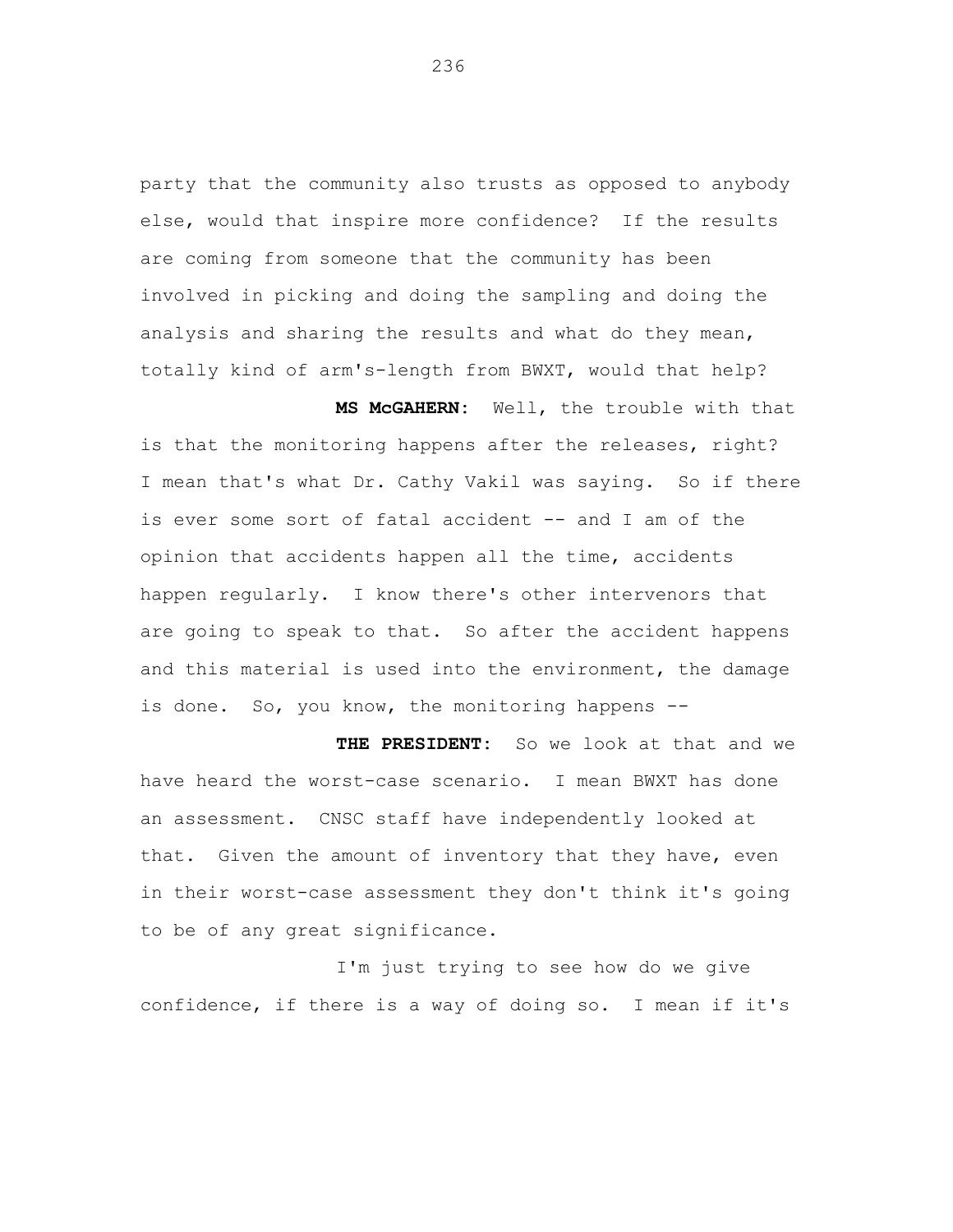ideologically different, people aren't going to change. What you are saying is there are different values. Is there any area that we could try to influence to make sure that there is more light that's shone on what's happening there, what the results are and get people to have a bit more trust in what they are hearing?

**MS McGAHERN:** I think that, again, the science is such that we know a lot, but we are learning new things all the time and it's complicated and it's in-depth and I don't think that we know everything there is to know about this topic. And I'm saying even if it means that one person gets cancer from this, that's too much.

I think that we are at the point in this community where we have sort of had it. We have sort of had it with this type of thing happening again at that facility. It's like the rain barrel's full, and you want to fill it up a little bit more. And we're saying no, enough's enough.

So I've sort of lost my train of thought there, but I really think that it's a location issue. And I think that I personally would feel a lot better if the facility was just built somewhere with a buffer zone around it, as other pelleting facilities are built in other places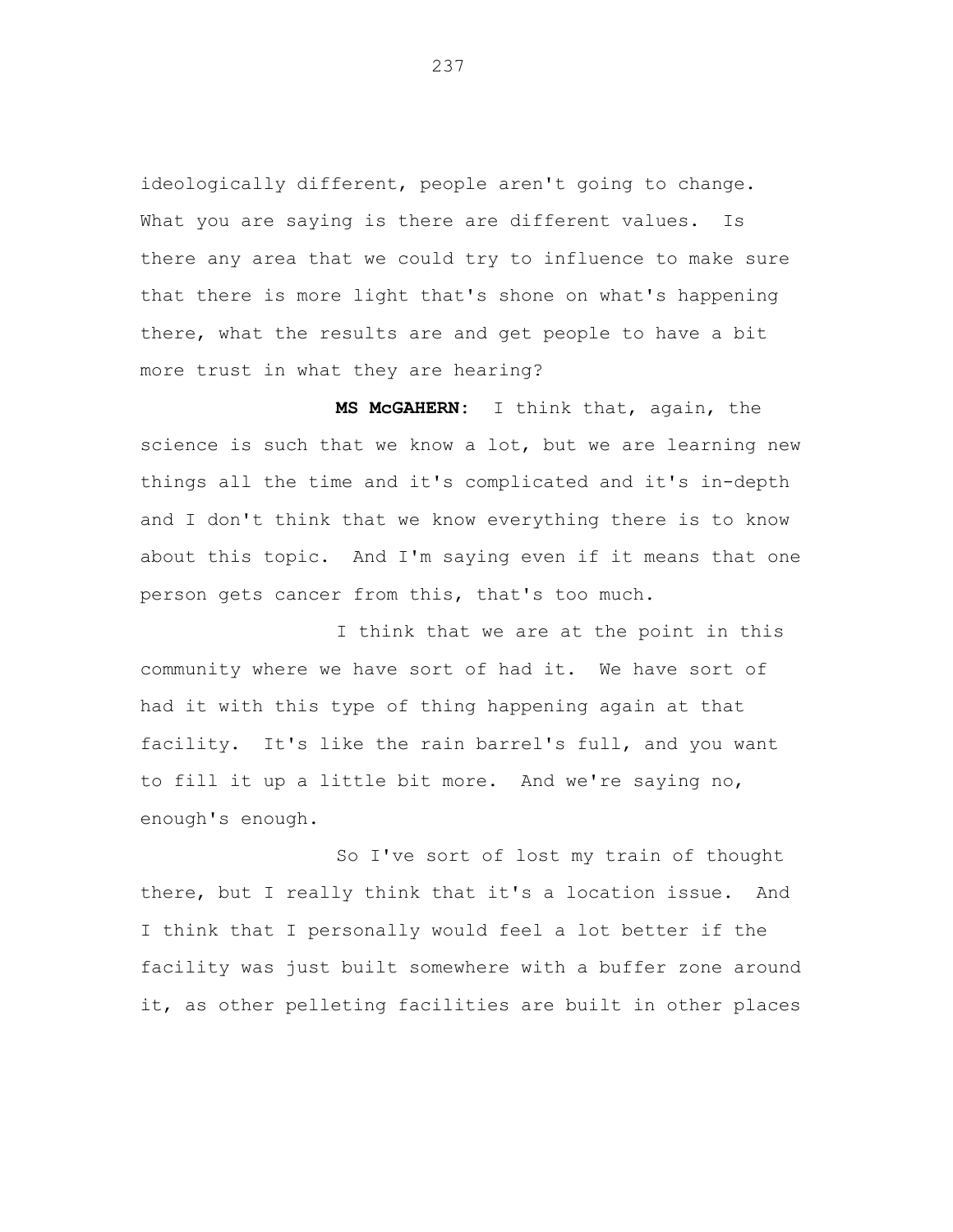in the world.

This will be, as my understanding is that this will be the first time that this type of facility exists so close to a primary school. That's a first. That's quite significant.

And as a builder, why not just build a building out there? I mean, it's a write-off. Like what's the big deal? I mean, sorry, I don't want to downplay it. I know it's a big deal. You already have all your operations here.

But I think there's another solution. Like why stress it? Why take the risk? There's another solution that can exist here. We're just talking about building it somewhere else. I mean, as you know, I feel differently about nuclear in general. But you know, this wouldn't be such a big deal if that's what was on the table.

**THE PRESIDENT:** Okay, Dr. Lacroix?

**MEMBER LACROIX:** What exactly bothers you the most? The radioactive substances or the chemical substances?

**MS McGAHERN:** Wow, it's such a rabbit hole. You know, where do you start with this? Apparently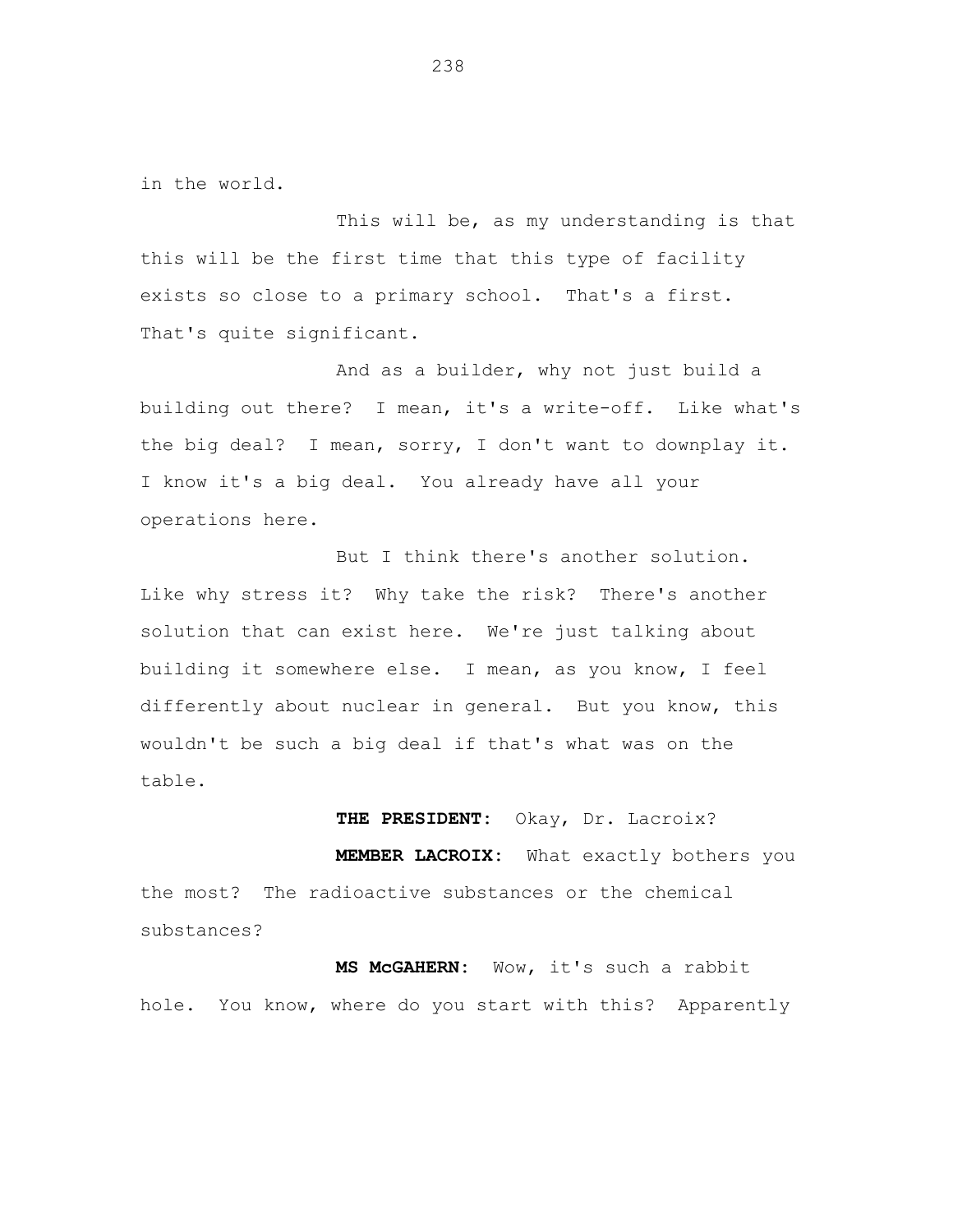there's actually a double-whammy effect by the combination of those two substances in your body. So take your pick; pick your poison; they're all good. We don't want any of them.

**MEMBER LACROIX:** Okay, so if I understand you correctly, let's say that tomorrow BWXT says, Okay, that's it; we're leaving. And a new company comes in and they produce fertilizers.

MS McGAHERN: Well --

**MEMBER LACROIX:** No radioactivity, but a lot of chemical products. Would you oppose to this new industry?

**MS McGAHERN:** For example, a farmer decides to grow straw bales on the property. I would have concerns about that, actually. But I hear what you're saying.

I think that we would assess it once again; right? I'm not out there to slam anybody unnecessarily. I think there's real -- I'm really concerned. I think there's real risks. There's real things at play here.

So if there was, you know, something else on the table, we would assess what's going on and approach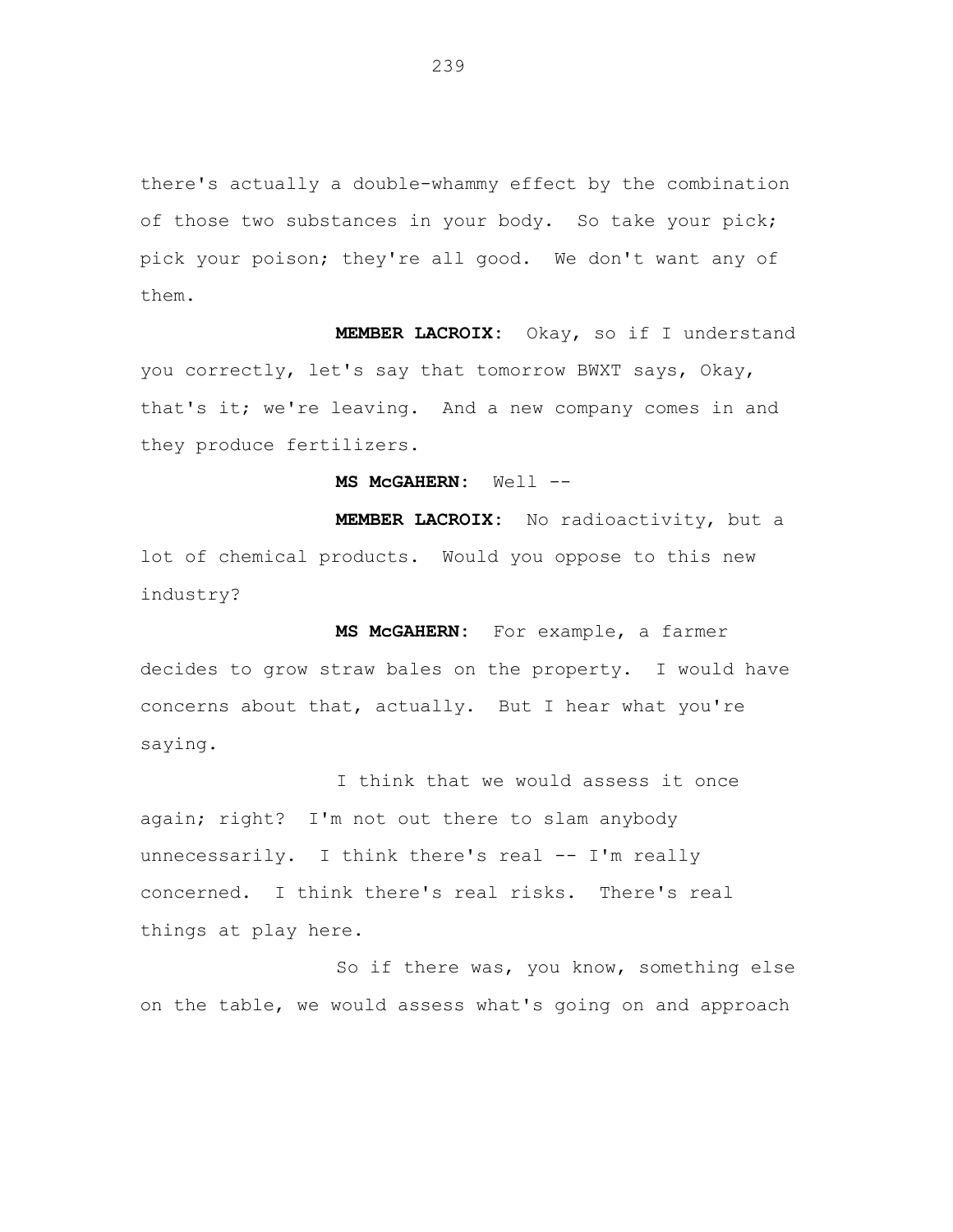it with the same type of rigour. Yeah.

**MEMBER LACROIX:** So essentially it's a question of location?

> **MS McGAHERN:** Yes. **MEMBER LACROIX:** It's the location. **MS McGAHERN:** Yes. **MEMBER LACROIX:** Thank you. **MS McGAHERN:** You're welcome. Thank you. **THE PRESIDENT:** Dr. McKinnon?

**MEMBER McKINNON:** Yes, in connection with the location, while we were in Toronto, we were inquiring if there were any other instances around the world where there are similar plants. And it was mentioned that there are. So I was just wondering from CNSC if they've followed up or have any -- it's a very short time window -- but if there's any experience of how those companies have dealt with the immediate residents and tried to resolve this conflict.

**MS TADROS:** Haidy Tadros, for the record.

So yes, based on the conversations we were having yesterday, we have taken it upon CNSC staff to provide a written submission to the Commission with identifying here in Canada processing facilities that are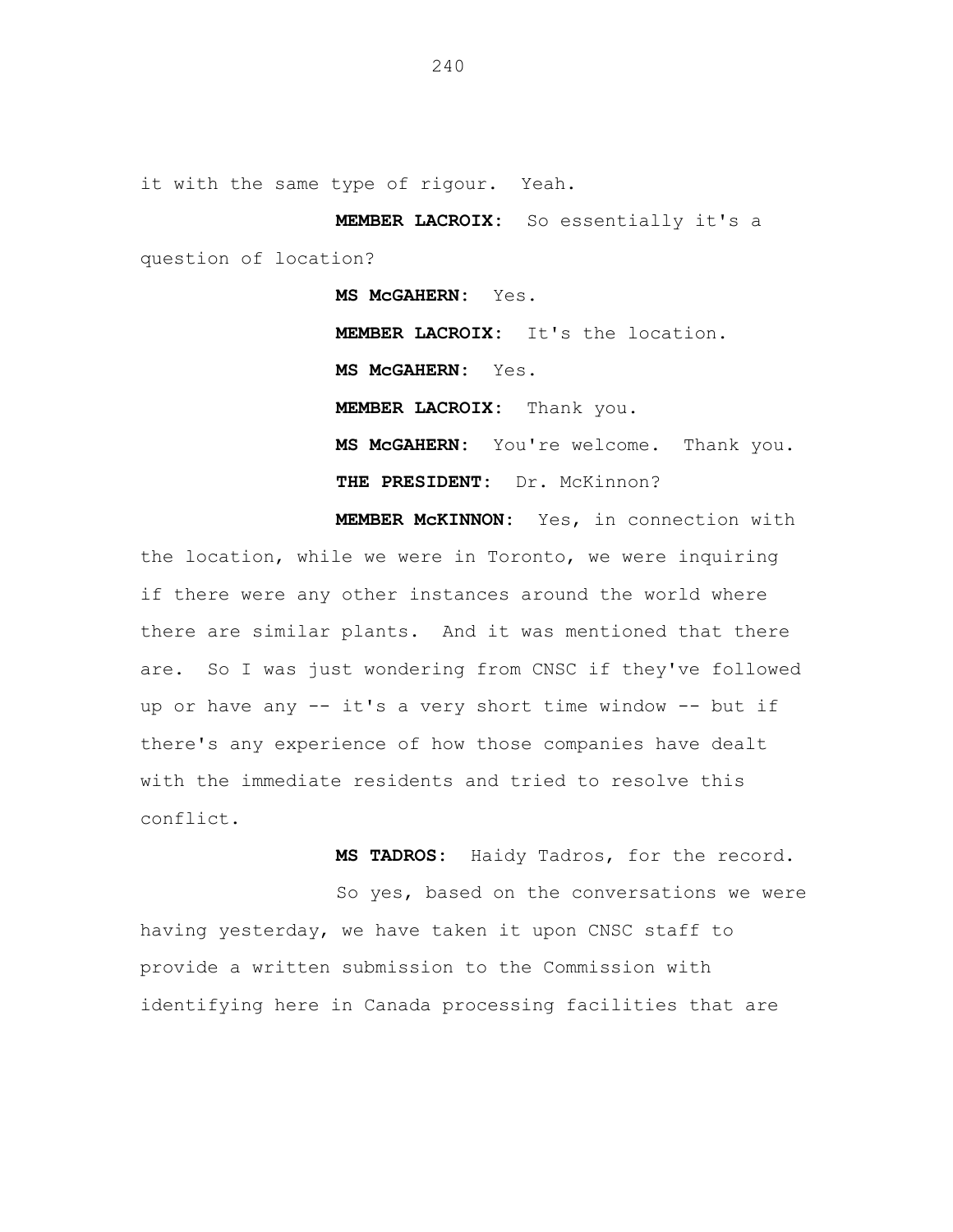in different neighbourhoods that we, as CNSC staff and as the Commission knows, license.

They are in residential areas. We have a few in Port Hope. We have a facility in Kanata, my neighbourhood where I live. That is right next to a school as well. It doesn't produce or process uranium, but it is a nuclear facility.

And we are also looking internationally for different places in the world where processing facilities exist, their proximity to residential areas. So that is being looked at, and we'll provide a written submission that we would gladly put on our website as well to provide further information on that.

What is being done in those communities? Well, we can speak on behalf of the communities that we regulate here in Canada. Very similar to what we're hearing, there are community liaison committees, there are opportunities for engagement activities similar to the ones that we've described here today.

So the process is such that it meets the needs of the communities. There are some communities that are more engaged than others. But the objective in all of the work is to ensure that community members are aware of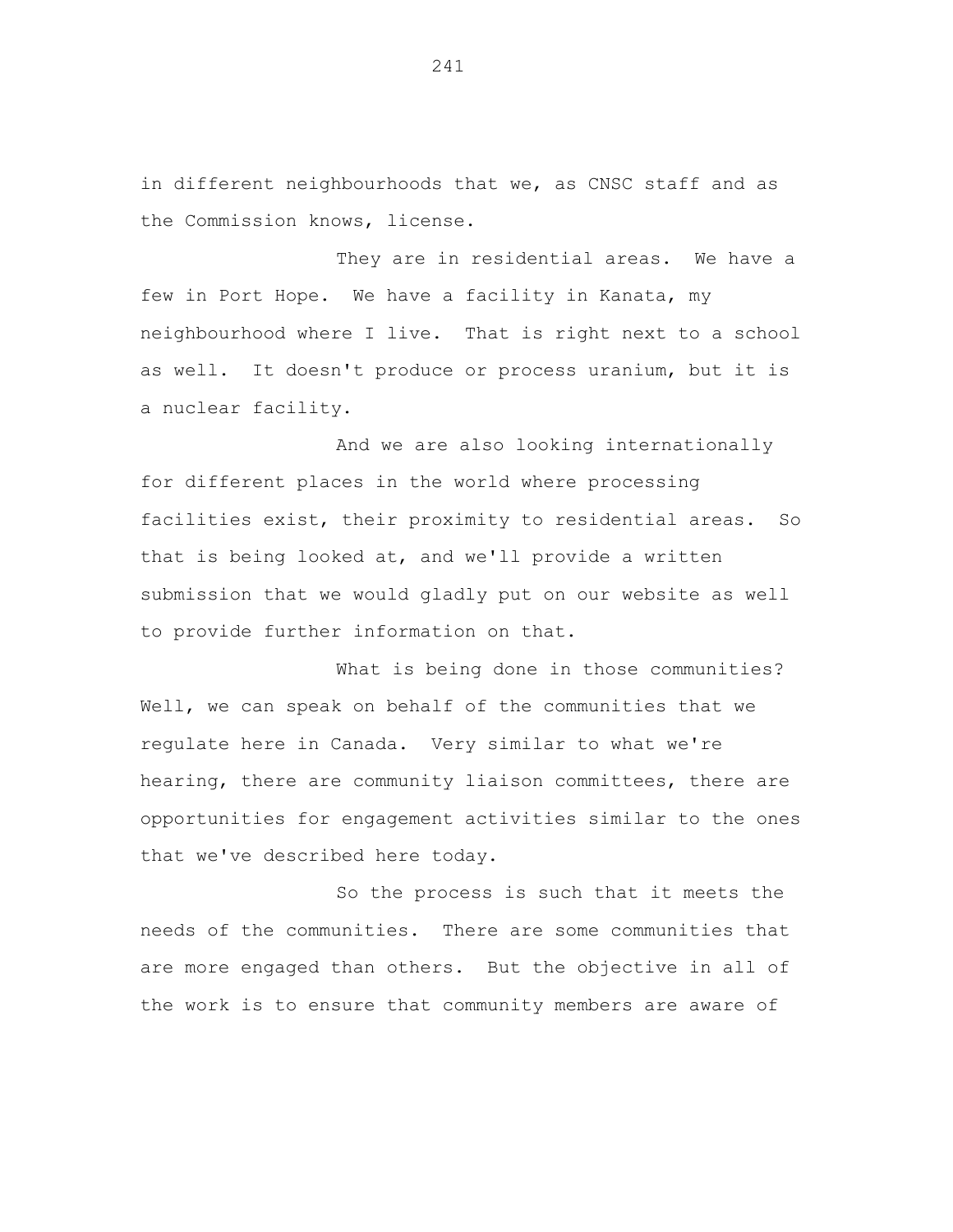what is in their community, if they have any questions or comments or concerns, that we hear them.

So that's typically what we have here in Canada.

## **THE PRESIDENT:** Dr. Demeter?

**MEMBER DEMETER:** Thank you very much for your intervention. I love the pictures.

**MS McGAHERN:** Oh, good, thank you.

**MEMBER DEMETER:** So I'm not going to ask a question, but I'm going to share with you that the message that I'm getting loud and clear from you and many intervenors is the issue of incremental increased risk, however low or very low it is, with the change in operations. So I want you to understand that message is coming clear.

## **MS McGAHERN:** Uh-huh.

**MEMBER DEMETER:** That irrespective of the level of increased risk and however you quantify it, that's what you're concerned about.

## **MS McGAHERN:** Thank you.

**MEMBER DEMETER:** So I just wanted to make sure you understand that's what I understand.

**MS McGAHERN:** Correct. Thank you.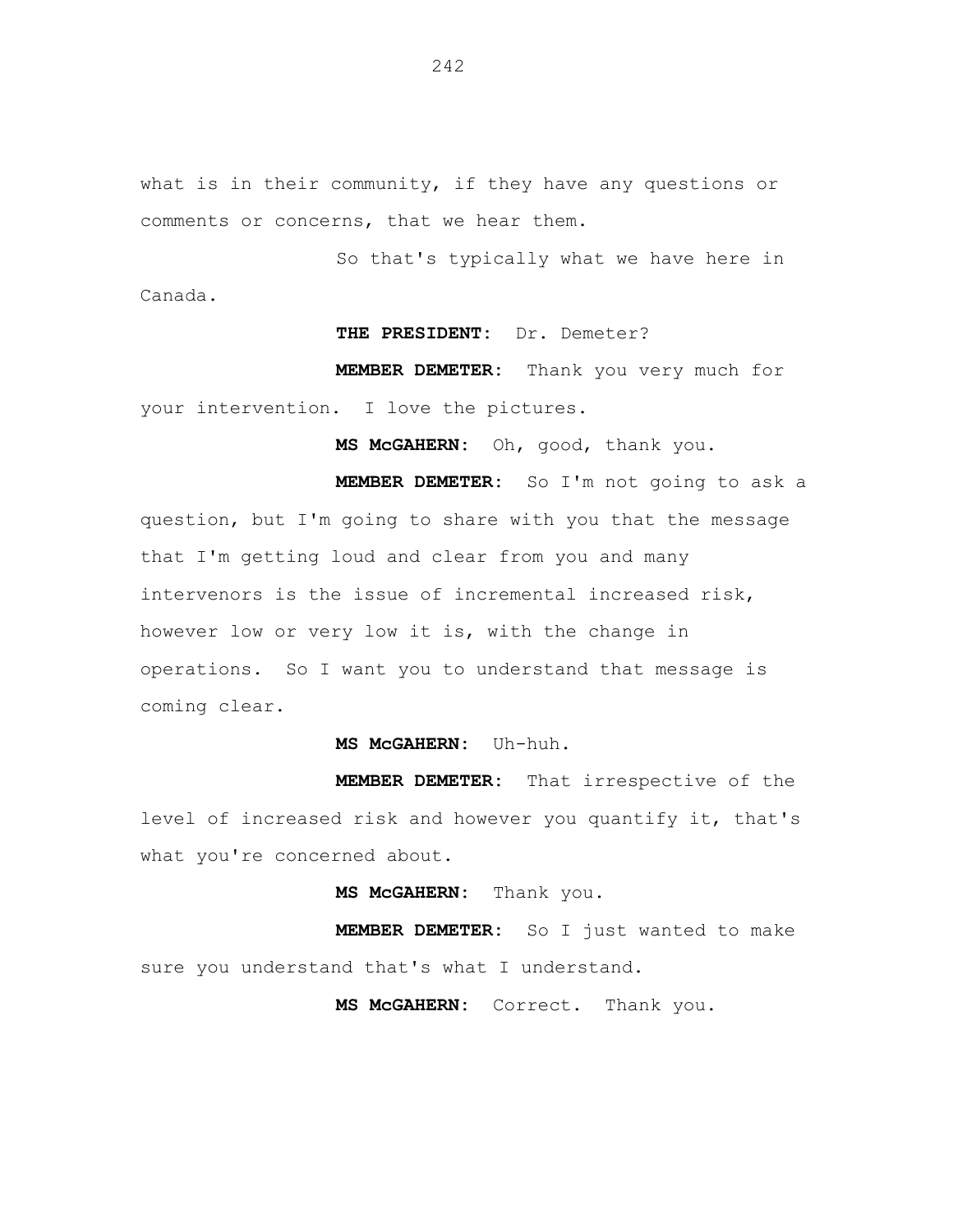**MEMBER DEMETER:** You're welcome.

**THE PRESIDENT:** Well, thank you again for your intervention.

Did you have any closing remarks, 30 seconds, you want to say anything?

**MS McGAHERN:** No, thank you.

Actually, I guess I would just say thank you. This has been more enjoyable, less intimidating than I thought it was going to be. And thank you for your attention and for your endurance, because this is a long haul for you guys.

**THE PRESIDENT:** Thank you for your thoughtful intervention.

Our next presentation is by Ms Trista Gilbert, as outlined in CMD 20-H2.184 and 184A.

Ms Gilbert, the floor is yours.

**CMD 20-H2.184/20-H2.184A**

**Oral presentation by Trista Gilbert**

**MS GILBERT:** Hi. Thank you.

Just like Dierdre, I didn't know we were neighbours. I'm just south of the BWXT facility on a road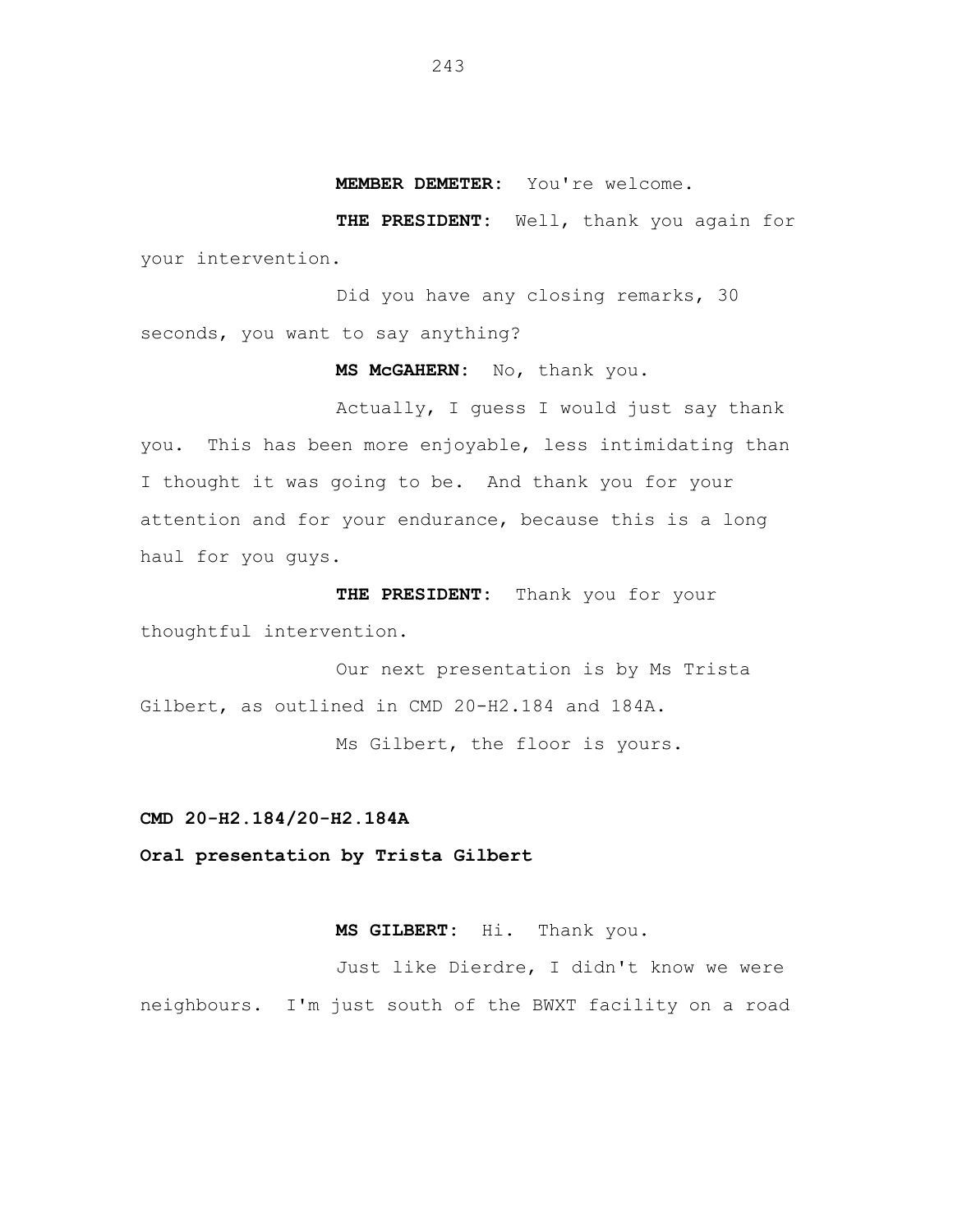called Chamberlain Street. So every time I'm in my backyard looking out my patio doors, I get to see what I have -- used to consider quite a lovely historical building with the lovely round windows and the brick and the cool roofs that I think were designed for World War II times where we're trying to blend in, look like a neighbourhood, and not attract bombings or something like that.

But it's been a cool spot to live until recently where I just happened to hear about a meeting. I attended an information session early January, and that's the first I knew about anything.

I'm not from the Peterborough area. I've lived on Chamberlain Street for only six years.

I'm not here to argue whether or not BWXT or any industry is or is not complying with ALARA, although I do find it hard to swallow that while as low as reasonably achievable is used to assess compliance, that there is no definition as to what does or does not constitute unreasonable. I'm referencing item 40 of the CNSC response to our interventions.

I'm here to stress that this kind of industry, their processes, and accompanying contamination and risks do not belong in the middle of a city, much like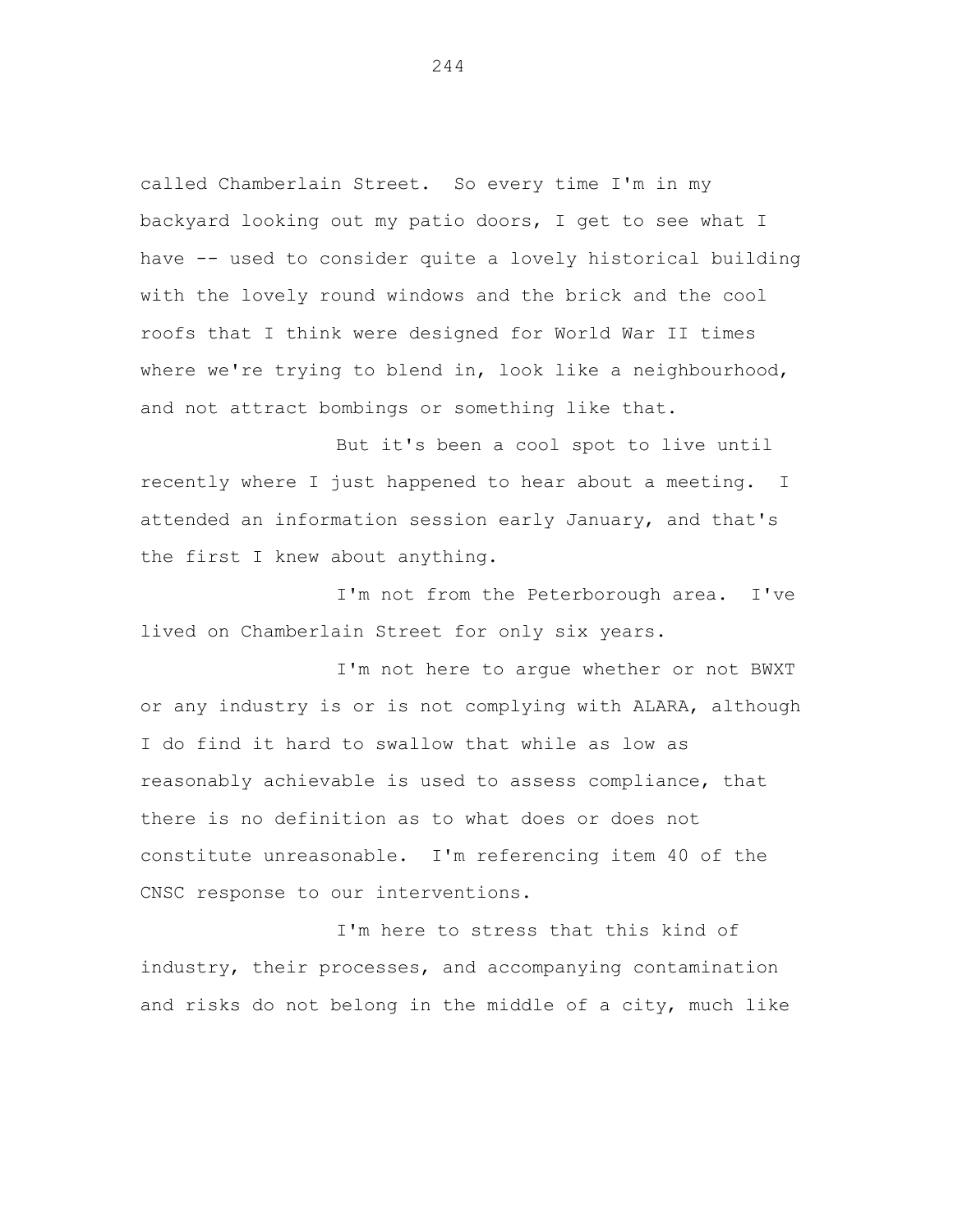Dierdre said.

The property of BWXT facilities Peterborough, owned by GE, has a rich history of toxicity which I've recently looked into, from asbestos to heavy metals to PCBs and other chemicals as well as uranium. Contaminants are in the concrete. They're in the ground. PCBs continue to flow from the factory after heavy rains, workplace incidents, and with the spring thaw, which often floods the factory floor, spilling contaminants into the sewers and on into the lake.

And just so you know, as a neighbour, there have been times where there for several days are trucks with giant pumps and workers in HAZMAT-like suits pumping out the sewers one small block over from me. And I've always assumed that if it was something that was posing a risk to me, that I'd hear about it, there'd be some kind of news. But many times the trucks take a few days and then they go away and then it's over.

And if you stick around for another week or so, you might actually experience the thaw that happens when the water tower hill, which the school is built on, thaws and Monaghan Road is under water and it runs into BWXT.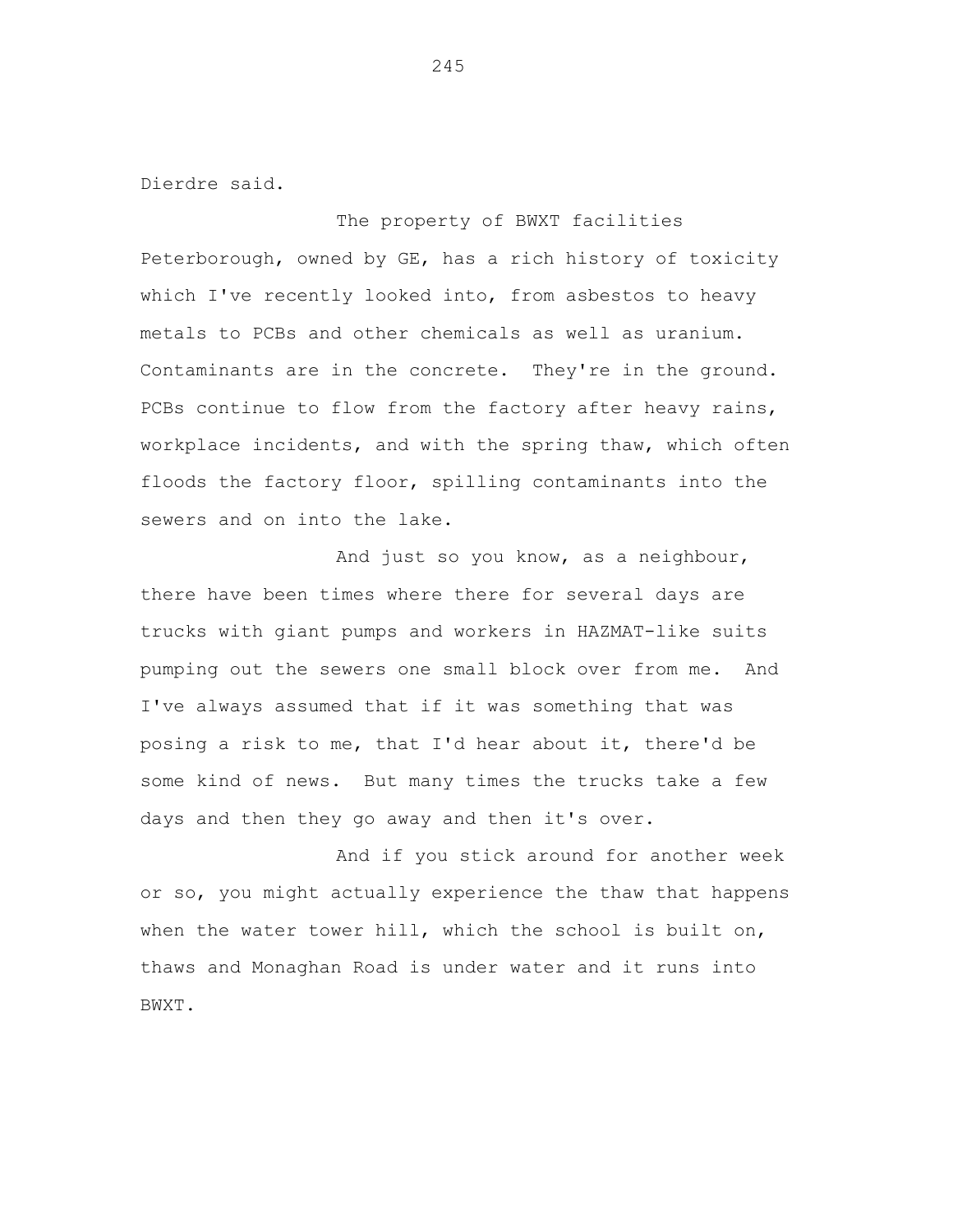The CNSC's response regarding water contamination speaks to the process by which water is redirected and treated prior to being released into the sewers. But what about runoff? What about all the untreated water leaving the facility?

One of the presenters earlier this afternoon said that no beryllium has been found in the water. But that was a deceiving statement as they were speaking to the 2014, '18, and '19 reports, specific to the soil testing years. If you look at the 2015 annual compliance monitoring report, we saw a jump from virtually zero to 4.5 micrograms per litre average in water concentration to a maximum concentration of 65.5 that year.

I'm going to try and summarize some of what we've covered.

The Toronto facility from '14 to 2018 released about 46.2 grams of uranium into the air. Peterborough during the same time period only released 0.014 grams. We know that processing pellets increases presence of uranium. I'm not here to argue whether that presence is significant.

According to the "Summary of Selected Cancers, Peterborough County and City," a study done in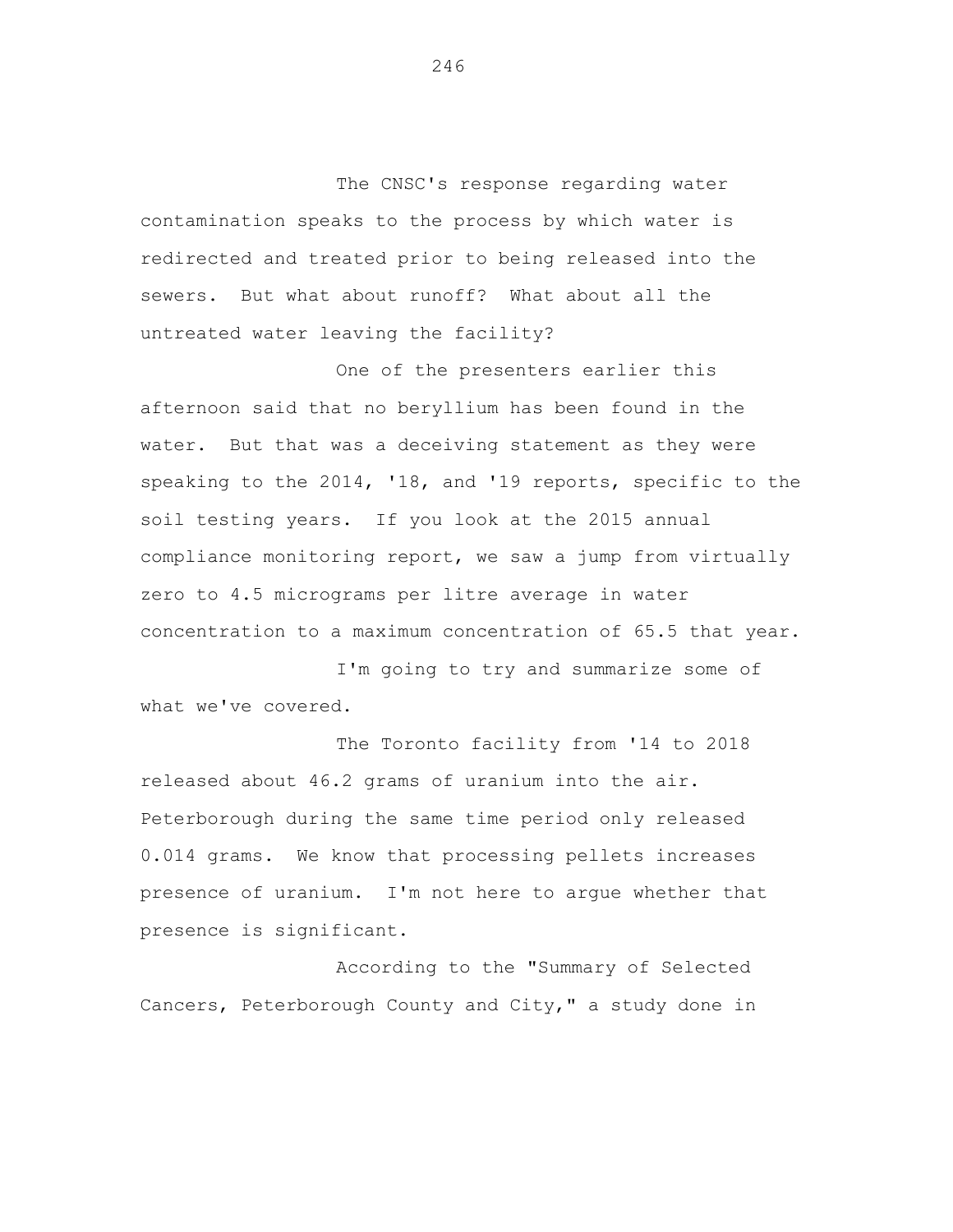2012, Peterborough has some disturbing statistics. The report reads that relative to Ontario, Peterborough males had significantly higher incidence rates of lung cancer, 6.5 per cent, while Peterborough women experienced a 21.9 per cent increase. Perhaps even more alarming is that lung cancer mortality rates were significantly higher in men and women relative to Ontario, 6.6 per cent for men and 14.9 per cent for women.

While we cannot exclude factors contributing to cancer such as smoking, nutrition, physical activity, we need to ask is it possible that facilities such as BWXT and historically GE are contributing to this elevated number in the Peterborough area. Could the reason that more of us are dying from lung cancer be correlated to a particular type of exposure or layers of exposure? Asbestos can cause cancer. PCBs and heavy metals can cause cancer. Beryllium, as we've talked about already, can cause cancer.

Peterborough site failed its ALARA goal in 2018 for a three per cent reduction in collective whole body dose of radiation. Instead, it saw a six per cent increase. The same report monitoring in Toronto showed that the total number of samples exceeding internal control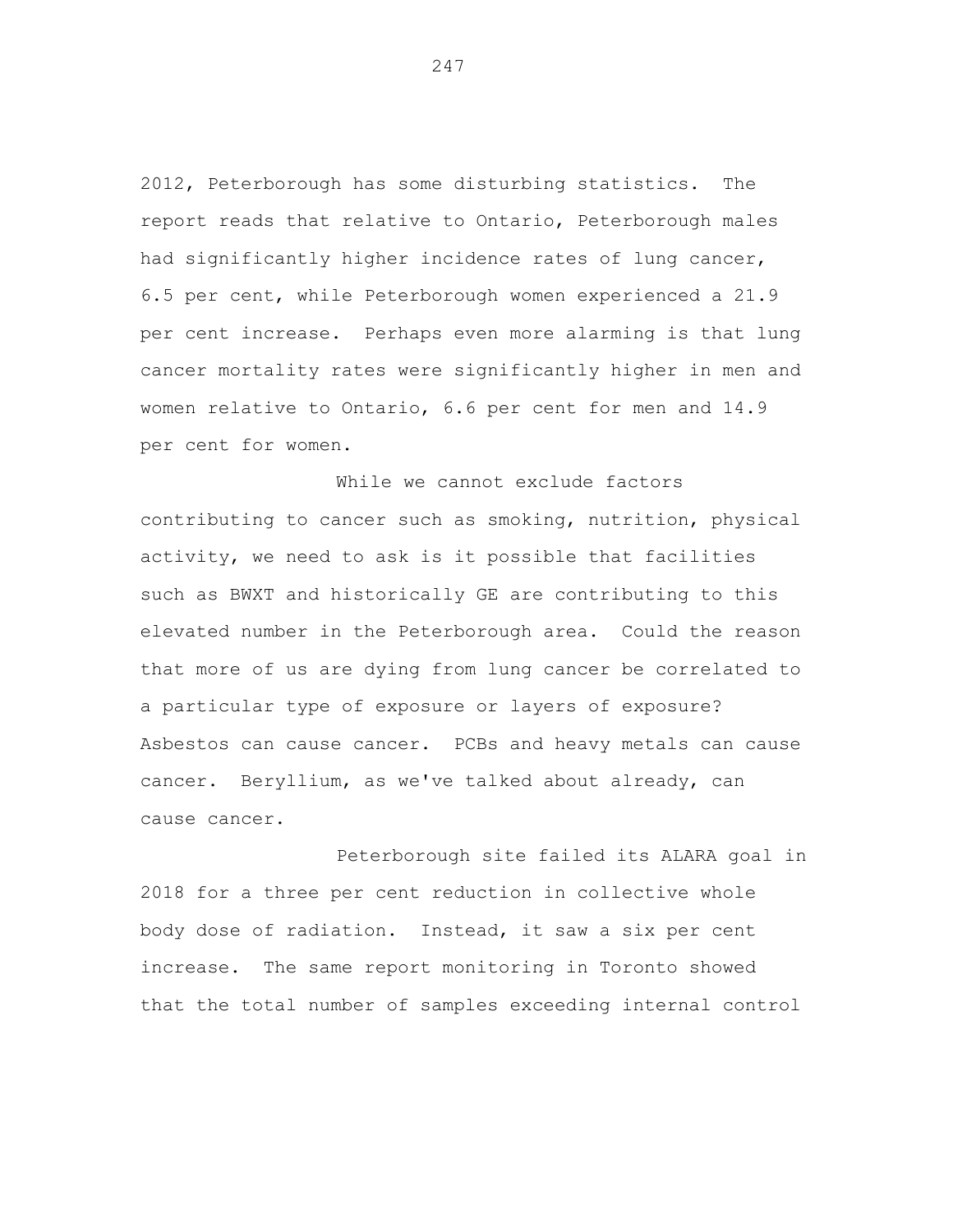level was five. This demonstrates that errors do occur. In this case, an operator was performing the task and was unaware to wipe the bowls before dumping.

How do these errors particularly affect workers and do errors result in uranium or beryllium or any toxicity not being filtered through a HEPA filter and being released into the environment?

Peterborough also failed its beryllium hazardous waste reduction in 2018. Instead of a goal of a 10 per cent decrease, we saw a six per cent increase. We've been shown how BWXT uses beryllium as part of the fuel bundle manufacturing process. We've already seen in the independent environment monitoring report an increase in beryllium in Peterborough soil samples.

And thank you, Dr. Demeter, for kind of pushing the point on that. I agree that there is a discrepancy, and it's not enough to just say things like in the CNSC's response in item 36 to our intervenors that it likely reflects short-term variations that are within the background range. I don't think that's good enough. I think you've already shown that you agree with that and there's going to be more soil testing and some kind of mandatory increase of checking.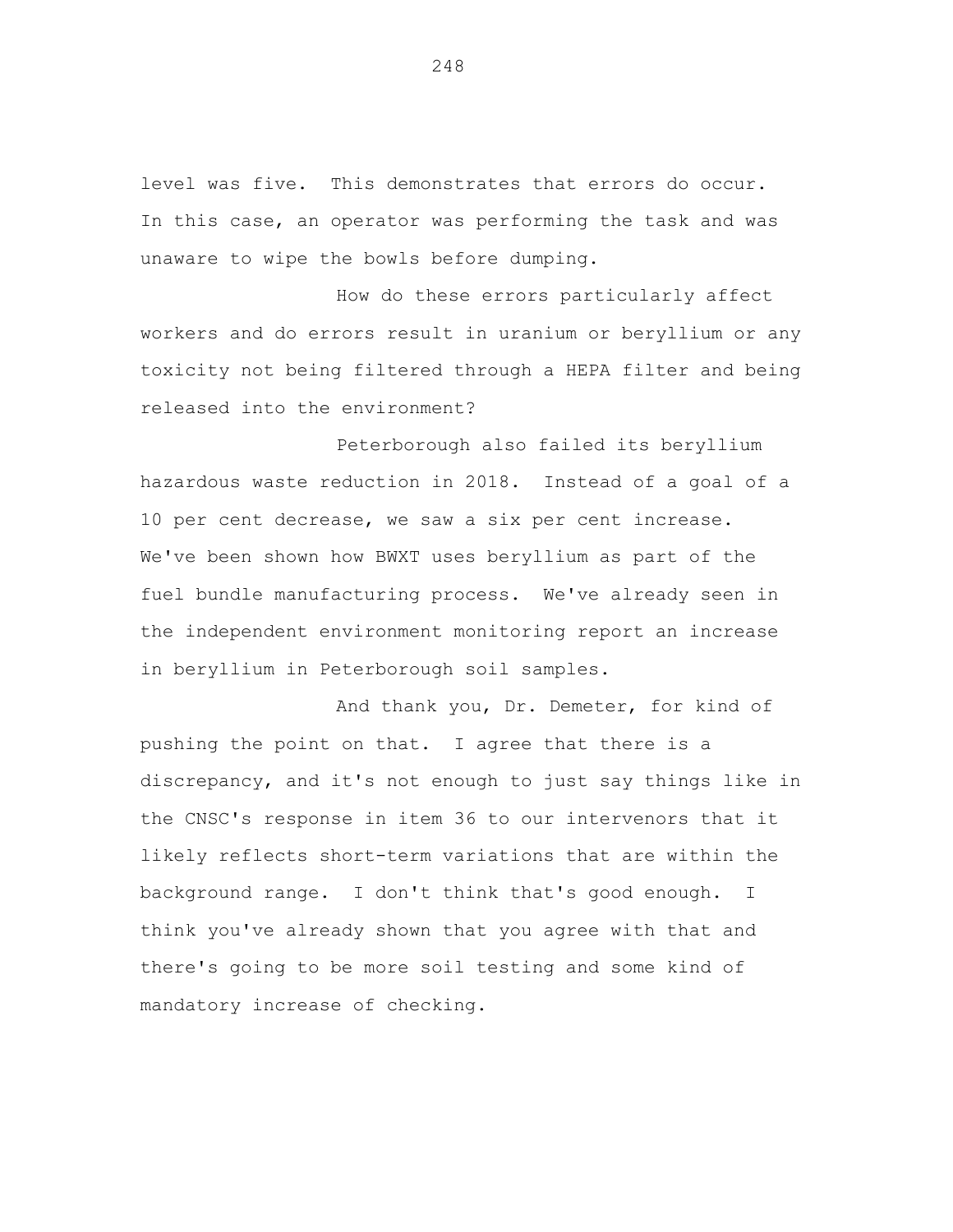But all we know for sure is that BWXT does use beryllium and there's an increase of beryllium. I think we need to study that more.

But my main issue is that there's layers upon layers related to the GE property. I realize BWXT are leasing this property, and I'm not trying to pick on one person in particular. But we've got decades of contamination on that property.

I've got neighbours and family working for BWXT as well. It's hard. It's hard to be here when I've got somebody that's supporting four kids and three foster kids on their income related to GE/BWXT.

But just ask the dozens of retired GE workers who have cancer. Ask the partners who are now widows or widowers. Our livelihoods should not come at the expense of our lives. Workers are adults who may choose to accept certain risks in their jobs, risks of which they should be fully aware.

But what about the families and children who merely share a neighbourhood with a facility such as BWXT? We don't get a choice. We read the studies, the newspapers, the compliance monitoring reports. We hear worker testimonies and we wonder if all that toxicity might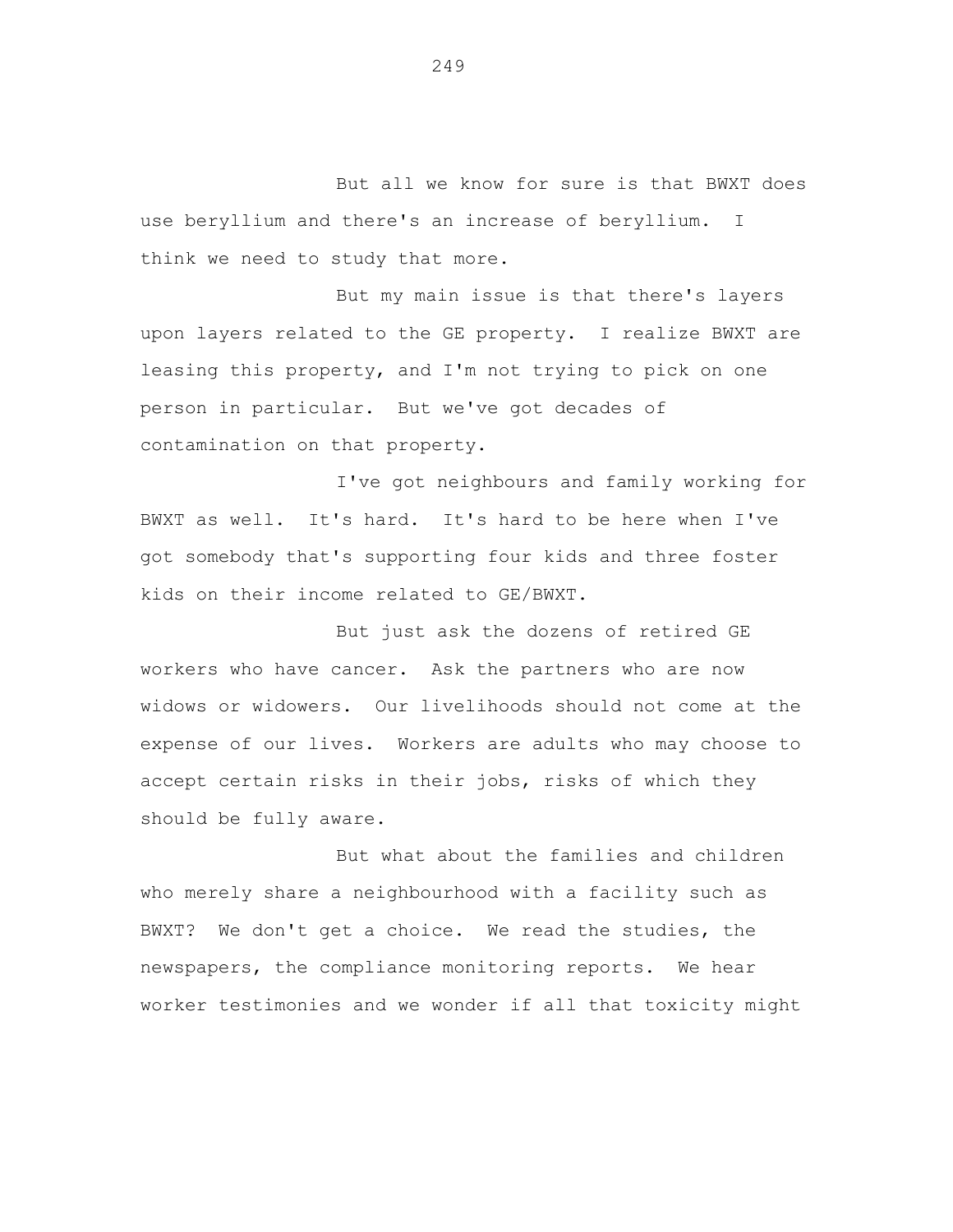after all be affecting our health.

I'm asking the Canadian Nuclear Safety Commission, our public health officers, our government to make the decision on our behalf. Get these kinds of facilities out of our downtowns and our backyards. Reject uranium pellet processing next to schools and homes. Deny the licensing renewal application. Stop adding toxicity on top of toxicity. It's time to start cleaning up this 125-year-old mess.

It will not be an epic event. It rarely is. Some people will inhale or ingest toxicity of some kind in our soil and air, and others won't. Slowly cancer will start to grow in some of us. It may take 10 years, maybe 20 or even longer. Maybe it will grow in our lungs or maybe it will have travelled through our bloodstream to another area of our body. There will be no way to prove that there is a correlation or a common origin. Just ask the former employees and their families who have been denied Workers' Compensation.

But if I'm still living in Peterborough 20 years from now and my non-smoking partner develops lung cancer or one of my four children's kidneys start failing, I will have doubt, doubt that there isn't an underlying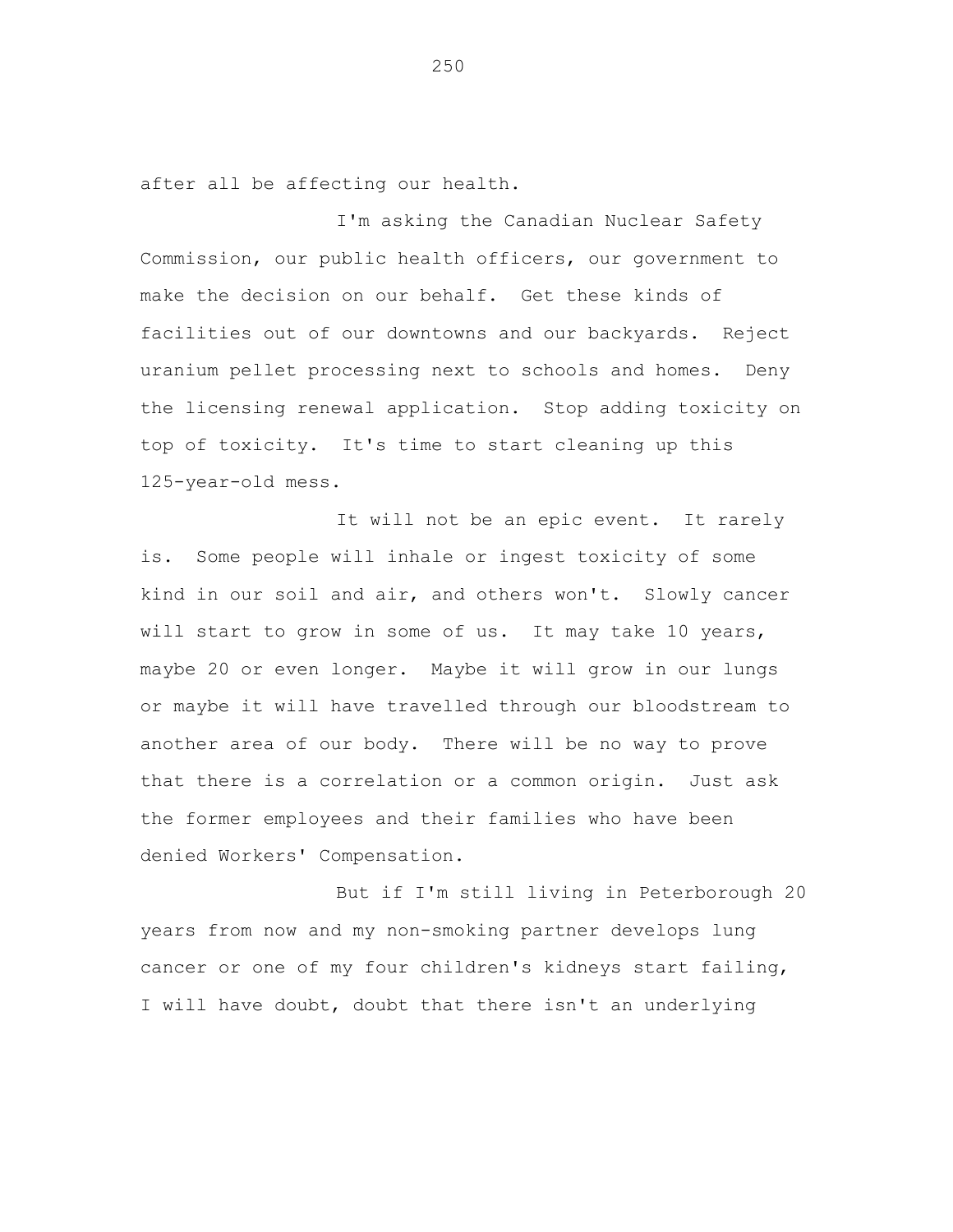cause, doubt that I or the CNSC might have been able to do something about it and didn't.

I hope I've planted a seed of that doubt in your mind.

Also just to point to the decommissioning fund, BWXT spoke to the fact that they will deal with the removal of their equipment and hazardous materials, but there's no plans to remove the buildings. And eventually the property will be returned to the hands of GE.

But if we keep extending licences and GE keeps extending leases, who's ever going to be responsible for true decommissioning of that site, that 125-year-old hole of contamination?

I think it's time that we look at what true decommissioning is. I'm not sure, but I think GE falls within your jurisdiction under the CNSC as well. I think it's time to ask them to be held accountable for this, the history of the site and to start true decommissioning.

Thank you.

**THE PRESIDENT:** Thank you. Thank you very much for your submission.

Dr. Lacroix?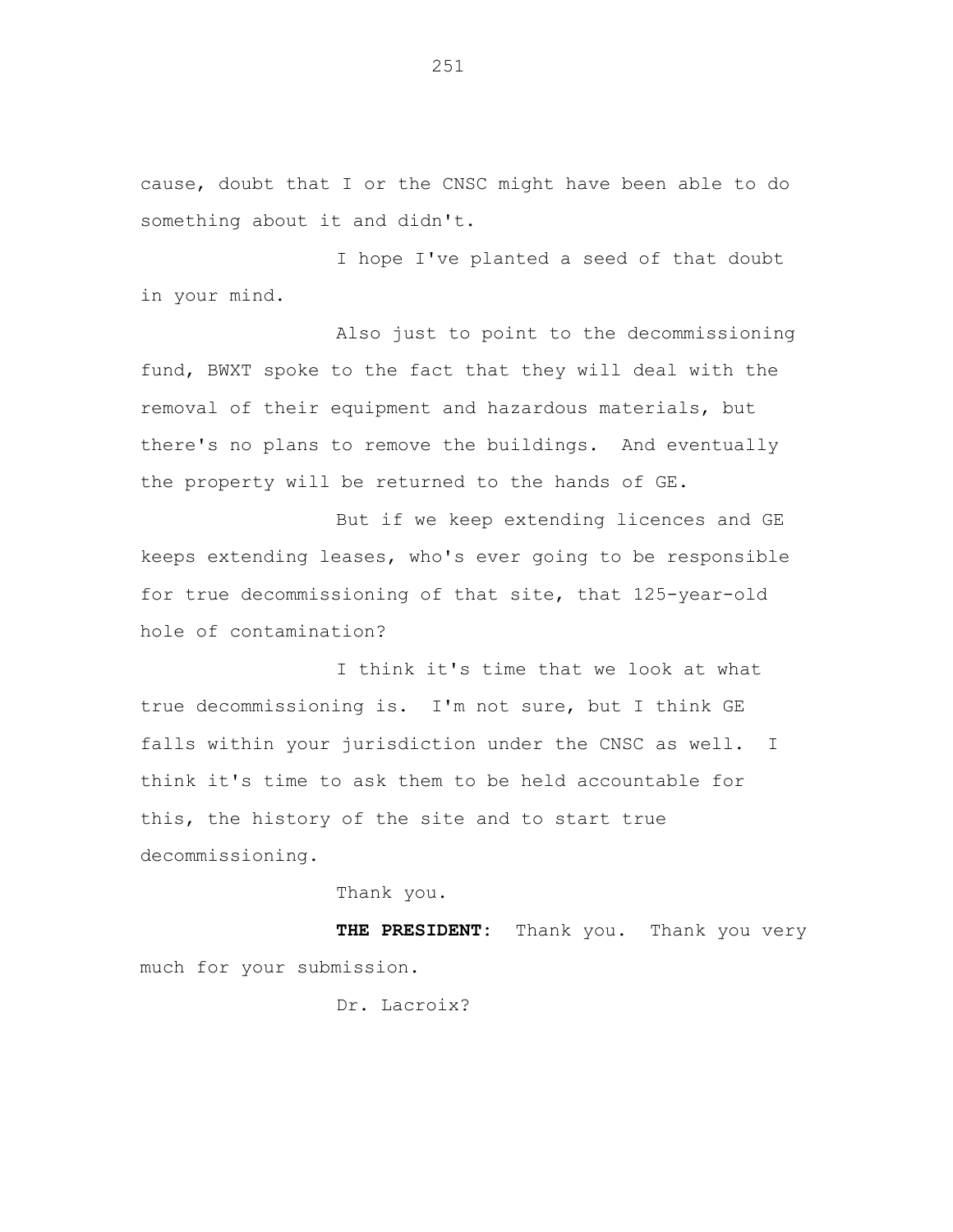**MEMBER LACROIX:** Is it the appropriate time to address the legacy waste question? Okay, well, CNSC, what are your concerns concerning the legacy waste on the facility in Peterborough?

**DR. DUCROS:** Caroline Ducros, for the record.

In terms of the legacy waste at the site, I can say something to it, but also want to note that the Ministry of Environment, Conservation and Parks will be here tomorrow afternoon, because we're talking about non-nuclear-related legacy waste from the GE plant.

**THE PRESIDENT:** So let me just confirm, then, that CNSC has no oversight of that facility other than the piece that BWXT's leasing?

**DR. DUCROS:** Caroline Ducros, for the record.

Yeah. The GE plant, that's not the BWXT nuclear facility, is not licensed by CNSC.

**THE PRESIDENT:** Okay.

Dr. McKinnon?

**MEMBER McKINNON:** Yes, thank you. You raised a lot of very difficult issues.

So in connection with the legacy question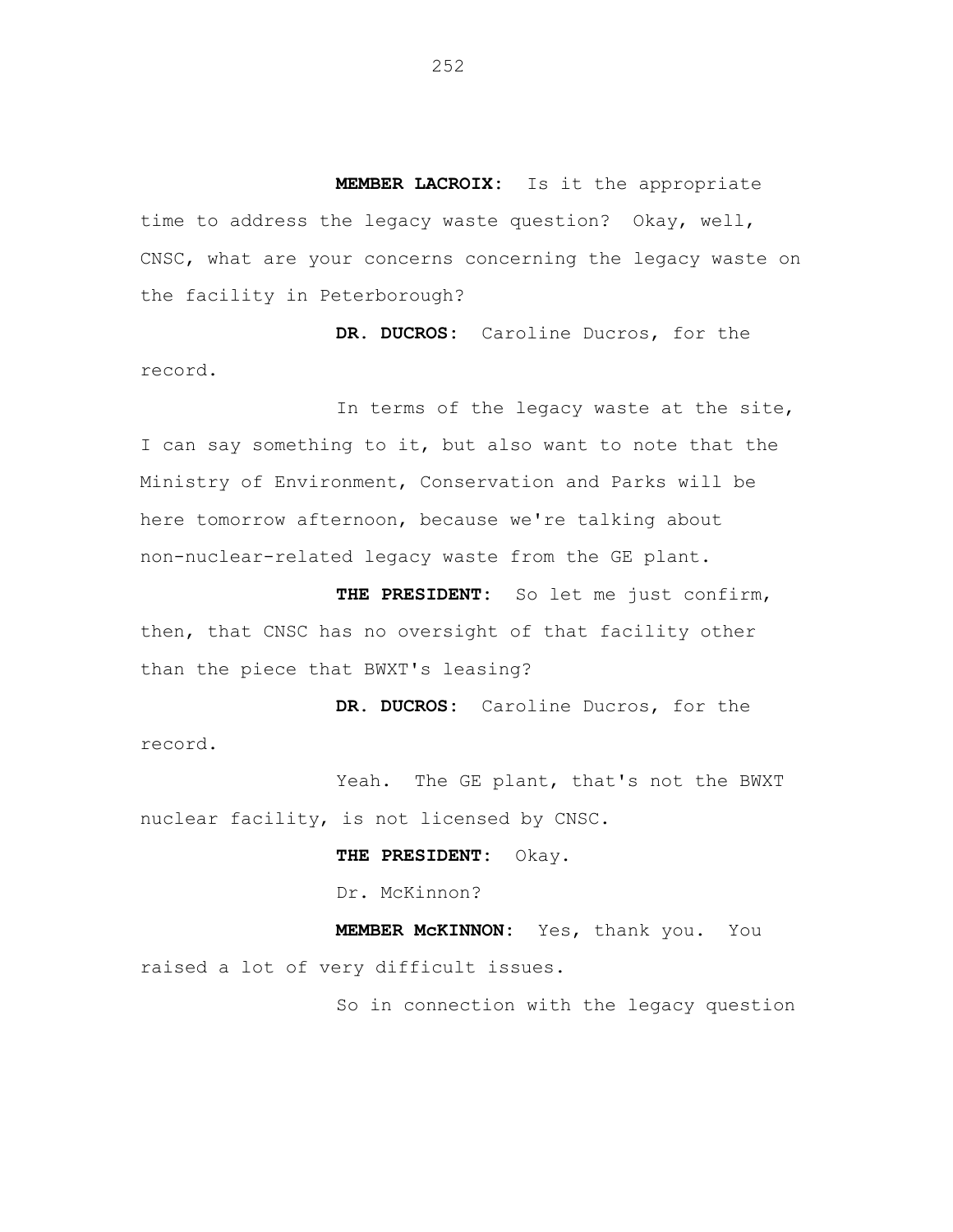that we may be able to address, so my question is to CNSC, and I think this may be an epidemiological question, if I can say that right. Considering the history of the site, there are different types of cancers and so on that have been monitored. Is there any way to unravel the effects of uranium exposure to other types of chemicals from the past from the databases?

**MS RANDHAWA:** Kristi Randhawa, radiation health sciences officer, for the record.

So in terms of distinguishing I think is what you mean between uranium-related health effects versus other contaminant health effects, what we can say is that we understand or we studied the health effects of uranium. So we can, if we see effects on the kidneys, that's one way to distinguish that it may be uranium. But some of those other chemicals may also have similar toxicological effects, so it would be difficult to distinguish what has caused it because they may have similar effects. I'm not sure, maybe there is some clarification.

**MEMBER McKINNON:** No, that was my question, whether you know the cross-effects could be distinguished, if they did cause similar cancers, in which case it would probably be very difficult to unravel, or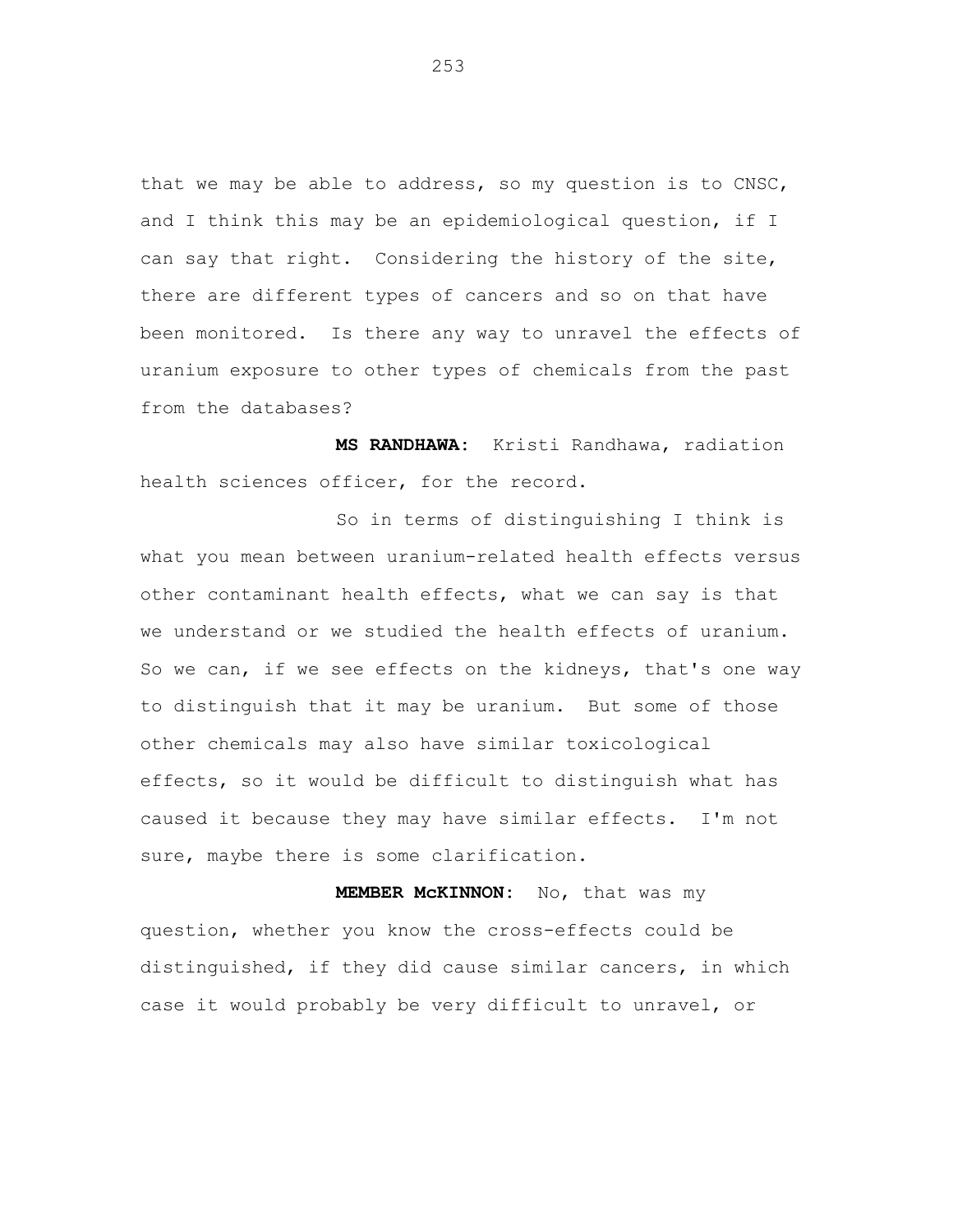whether they would be uniquely -- you know, they would produce sufficiently different effects that you could attribute rates to one or the other.

**MS RANDHAWA:** Not necessarily. It would be difficult to distinguish between the two.

**THE PRESIDENT:** Dr. Demeter?

**MEMBER DEMETER:** Thank you for the

intervention.

In keeping with the legacy issue, we heard yesterday that there would be a requirement for the licensee to return on decommissioning the state back to brown field, not green, say, but brown field status.

Maybe it would help, given that there seems to be multiple jurisdictions involved relative to legacy issues and -- what is our expectation of return to brown field, and when does the Ministry of Environment in Ontario take over? Maybe help me understand that.

**MS TADROS:** Haidy Tadros, for the record. So I'll ask our expert in Ottawa, who's reviewed BWXT's preliminary decommissioning plan in terms of what is in there. But perhaps BWXT can explain exactly

what the brown field is.

So I'll ask maybe Ottawa first.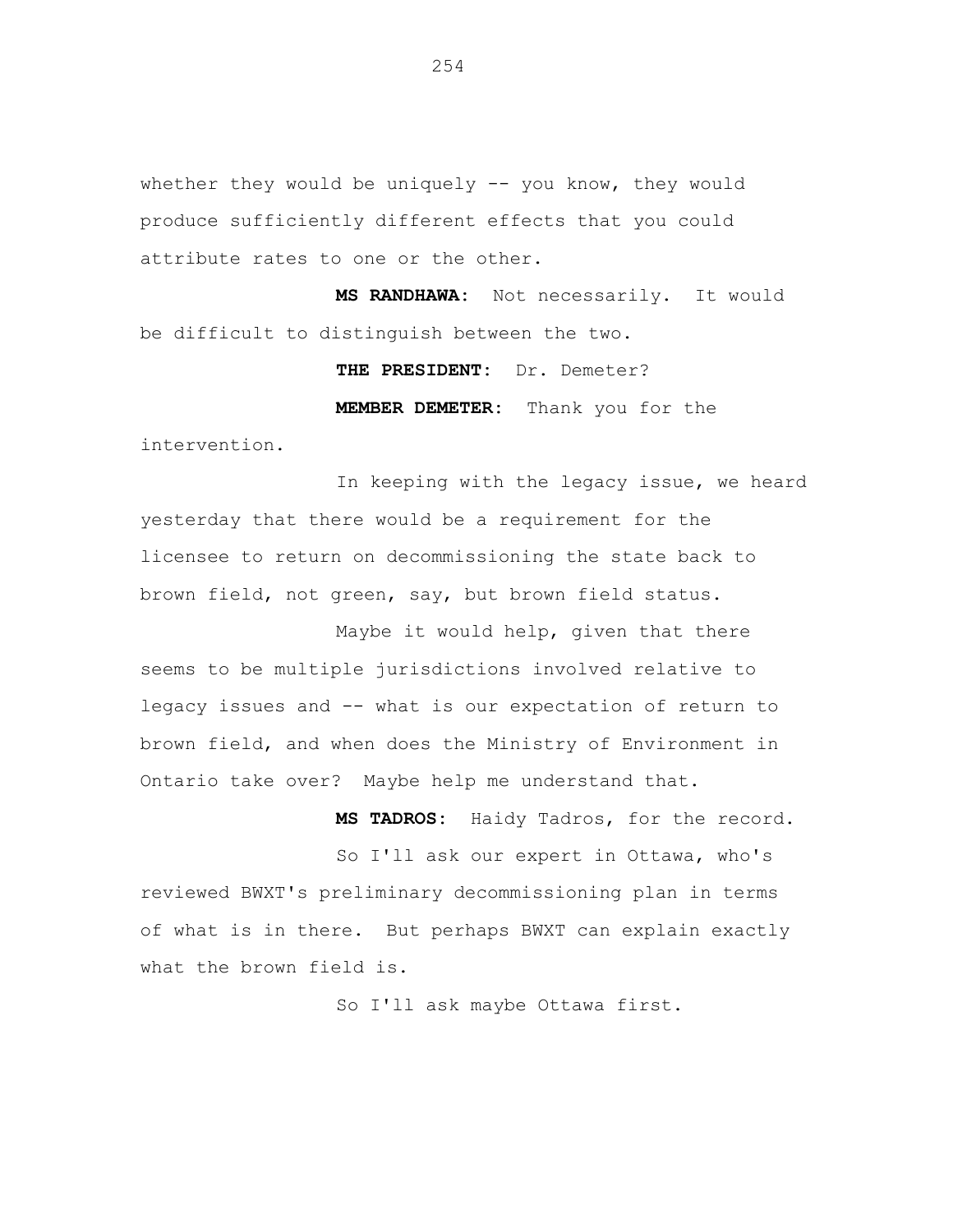**MS GLENN:** Good evening. Karine Glenn, for the record. I'm the director of the Waste and Decommissioning Division.

So ultimately, in the preliminary decommissioning plan that BWXT has submitted to the CNSC, they do say -- we talked about the brown field, and that is to clean the property to such a state that they can terminate their lease agreement with GE Hitachi. So return the property back to the lessee. And that means that they would need to clean up any of the contaminants that they generated in the term of their use of the site.

So they are not responsible under their lease agreement to clean up all of the legacy contaminants that resulted from past operations. But they are responsible for cleaning up anything that they generated as a result of their activities.

They have undertaken some cleanup of PCBs in areas that they occupy. That's already actually been completed. They did do assessments and testing with regards to hazardous waste that is non-radiological on site.

But ultimately anything that is non-radiological would fall under the purview of the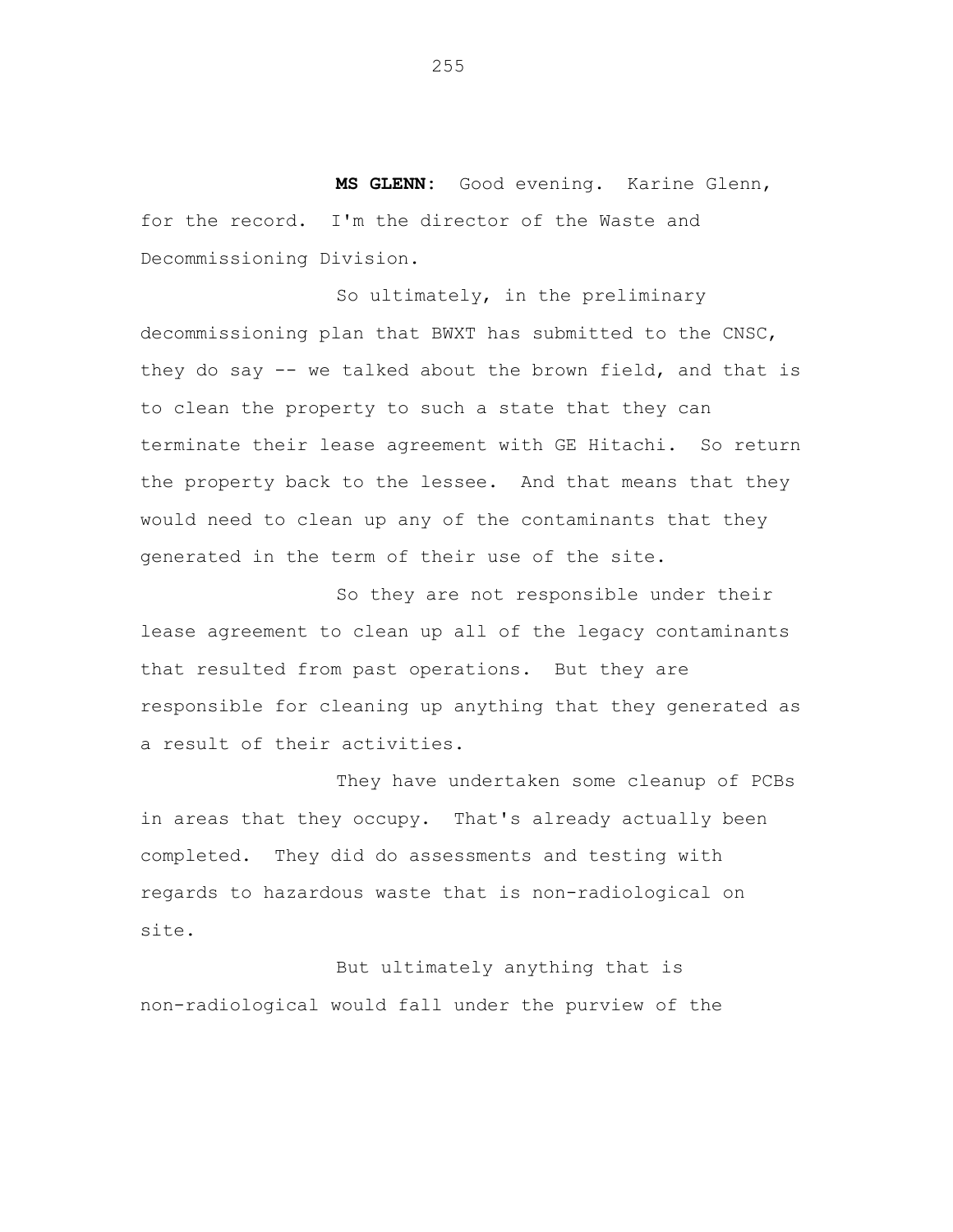Province if it was not generated by BWXT during their licence term. It would still be overseen by the Province as well, whatever was generated during the licence activities by BWXT. However, those contaminants have to be included in the cleanup and costed, and they are as part of the preliminary decommissioning plan.

**MEMBER DEMETER:** And just to clarify, you said anything non-radiologic. But I assume that elements that are non-radiologic that they've produced during their process, such as the beryllium, would also be included in the cleanup, even though it's non-radiologic?

> **MS GLENN:** Karine Glenn, for the record. That is correct.

**MEMBER DEMETER:** Okay, thank you.

**MS GLENN:** So any contaminants that are hazardous, whether they're radiological or non-radiological, have to be cleaned up before they can release the property back to GE.

> **MEMBER DEMETER:** Okay, thank you. **THE PRESIDENT:** Dr. Berube?

**MEMBER BERUBE:** So I'm just going to add on to that, try and understand this.

So of course it's an old site. It's a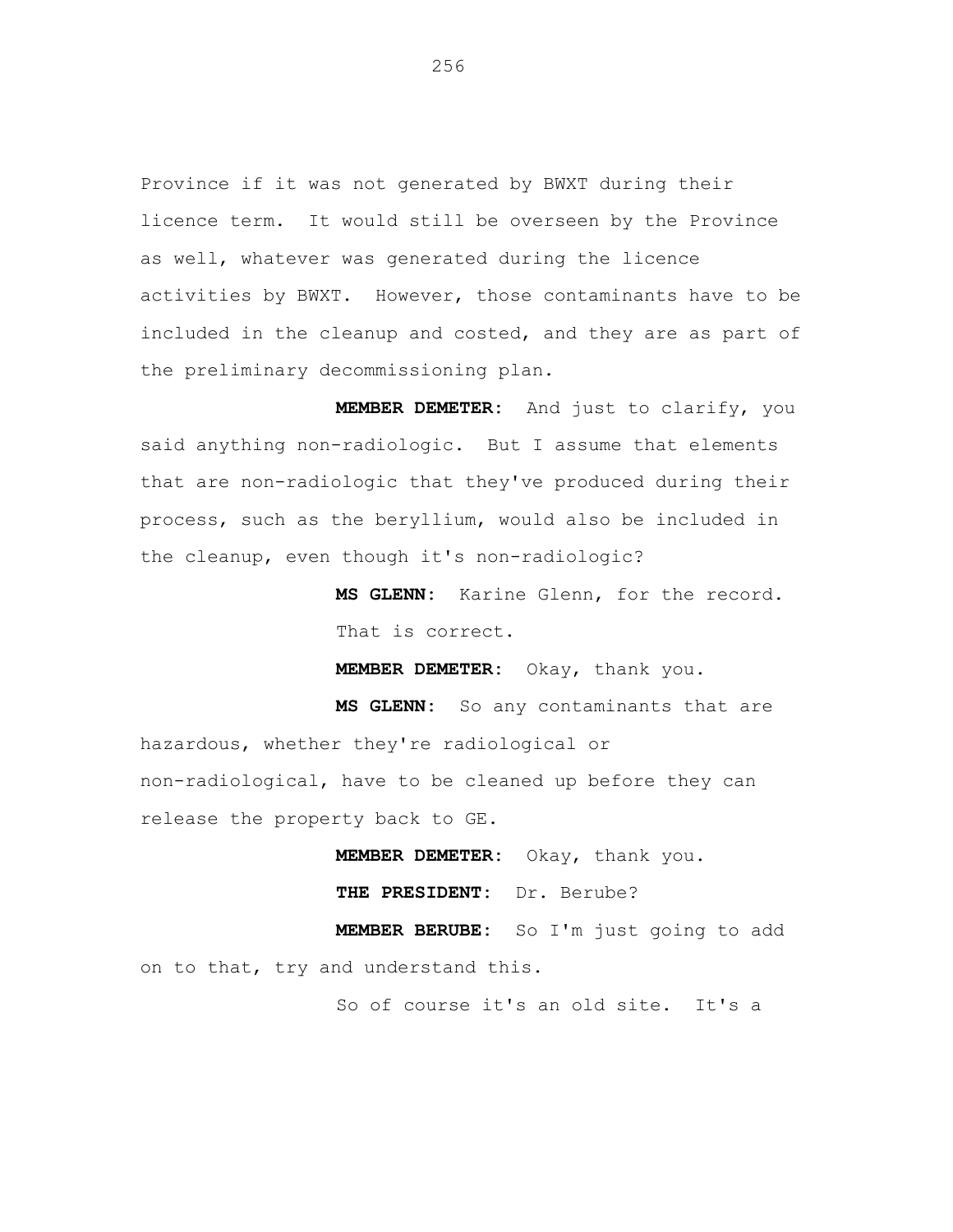legacy site over 100 years old, apparently, many, many different activities happening.

So CNSC, I'm going to ask you this question. If they're supposed to clean up everything that they produced, who did the baseline study before they started?

**MS TADROS:** Haidy Tadros, for the record.

I'll ask Ms Karine Glenn if that was found in previous versions of BWXT's preliminary decommissioning plan.

**MS GLENN:** Karine Glenn, for the record.

The preliminary decommissioning plan, and I'll ask BWXT to expand on the studies that they've completed, refer -- reference studies that date back as far as '95, establishing the sources of the contaminants back to that time.

There's more recent studies as well that have been conducted to allow BWXT to conduct their own activities on site, so I'll ask BWXT to specifically speak to the studies.

> **MR. MacQUARRIE:** It's John MacQuarrie. So when it comes to what we have to clean

up and when it comes to uranium or beryllium, there is no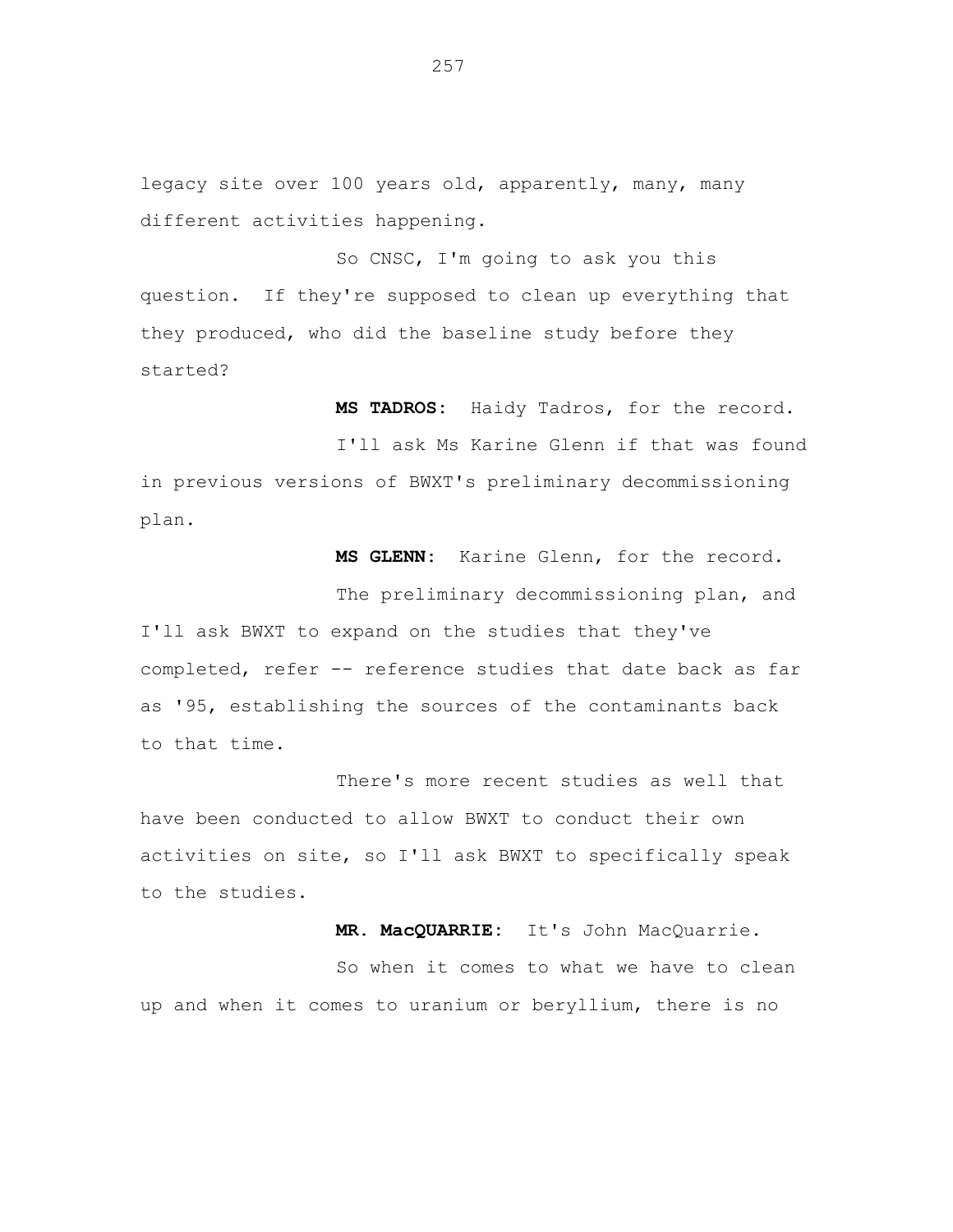baseline. We have to remove all of that material, take it all -- and those are the only two significant hazardous materials that we are generating in our process. There's nothing else that's significant that were created.

**MEMBER BERUBE:** You've got to take out the concrete, the whole nine yards, or how -- surface cleaning?

**MR. MacQUARRIE:** So in the case of, let's say, the Toronto facility, we expect we may have to what's called scabble the floors, which is maybe remove a layer of the concrete floors. The walls may need to be stripped back to remove drywall and things like that, and that will have to be surveyed and determine whether it's contaminated or not, so that's the type of thing that we're looking at.

**MEMBER BERUBE:** Just out of curiosity - not curiosity, but your leasehold agreement with GE, obviously they're aware that you're going to be doing this activity and that they're going to take responsibility for the building at that point?

**MR. MacQUARRIE:** Yeah, in my view that's quite well defined in the lease agreement that we have.

**THE PRESIDENT:** So just carrying on on that theme, you do know what kind of hazards exist in your site. Was that part of your environmental risk assessment?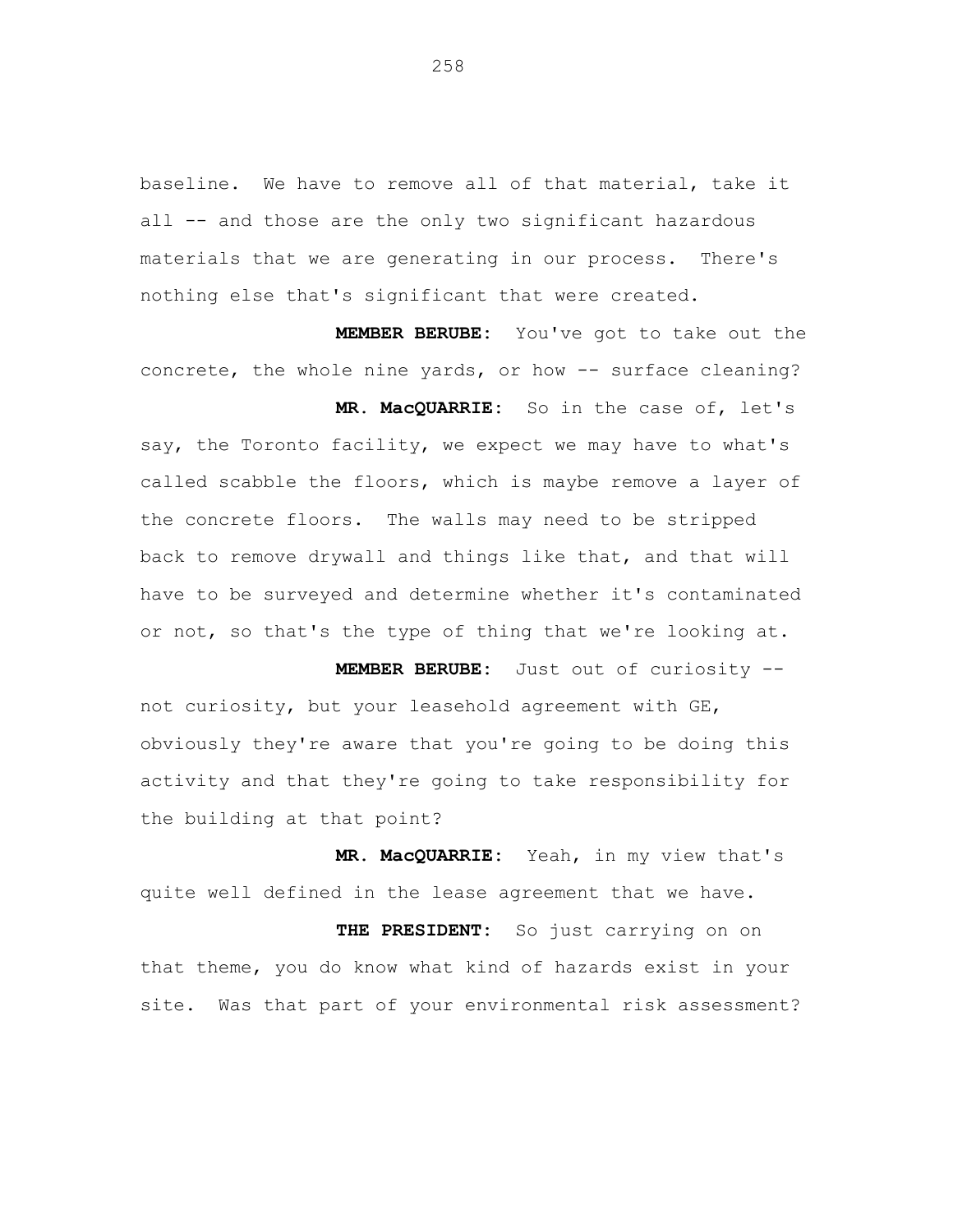Is that what you need to do to make sure your workers are protected, whether it's from asbestos or PCBs in the workplace?

**MR. SNOPEK:** Dave Snopek, for the record. We do an annual asbestos survey. This is asbestos that is potentially involved in the building materials of the facility. This is actually done by GE as the owner of the facility, and the objective of that survey is to identify and then, where asbestos-containing materials are, and inspect the condition of those materials to ensure that they remain in good state and are not damaged.

If they are found to be so, then they're remediated, so they'll either be removed or repaired.

So the asbestos in the building, a lot of it has been removed. There's not a lot in the building.

In terms of PCBs or any other kind of contaminants that might be in the soil, those don't present a hazard to workers. The facility is largely paved.

Most of our activities take place in the buildings. We do transit between buildings, but that's on -- largely on paved surfaces.

**THE PRESIDENT:** Thank you.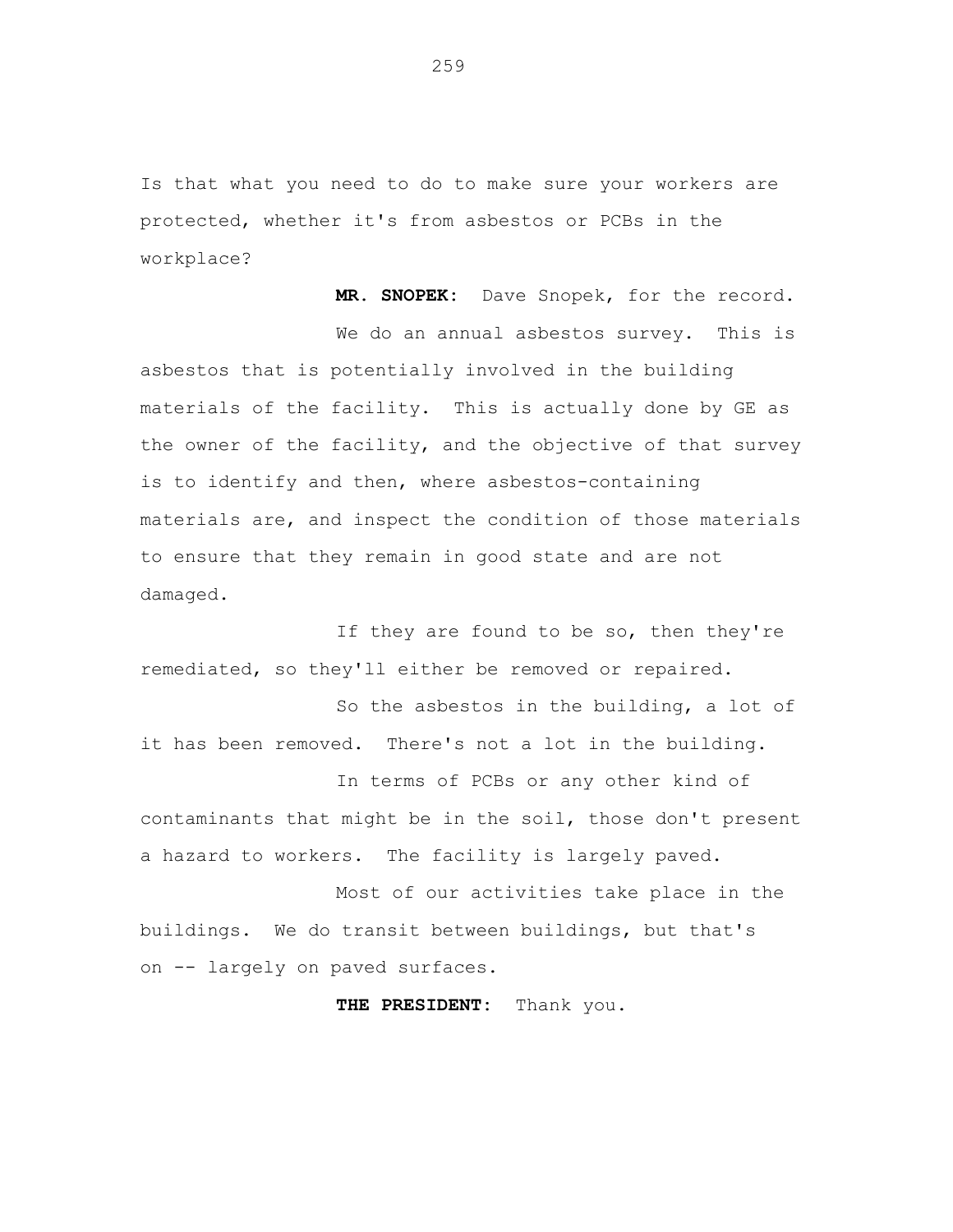Thank you for the intervention. There are other issues that you've raised, but we'll be discussing those over the next few days to give the other intervenors a chance to have some of their issues addressed.

So thank you very much for your intervention.

Do you have a closing comment you wanted

to make?

**MS GILBERT:** May I ask a question? THE PRESIDENT: Yes, you may.

**MS GILBERT:** So if the jurisdiction for the site itself falls to the province, I mean, that's a - that's a noun that encompasses what?

Like who would you expect to be hold(sic) responsible to force an eventual decommissioning of the site? Who would I contact?

## **THE PRESIDENT:** So tomorrow the

representatives from the provincial Ministry of Environment, Parks and Conservation are coming. We'll ask them, and I'm hoping they'll give us a definitive answer.

**MS GILBERT:** Okay.

**THE PRESIDENT:** Thank you. Thank you. Our next presentation is by Mr. Christiaan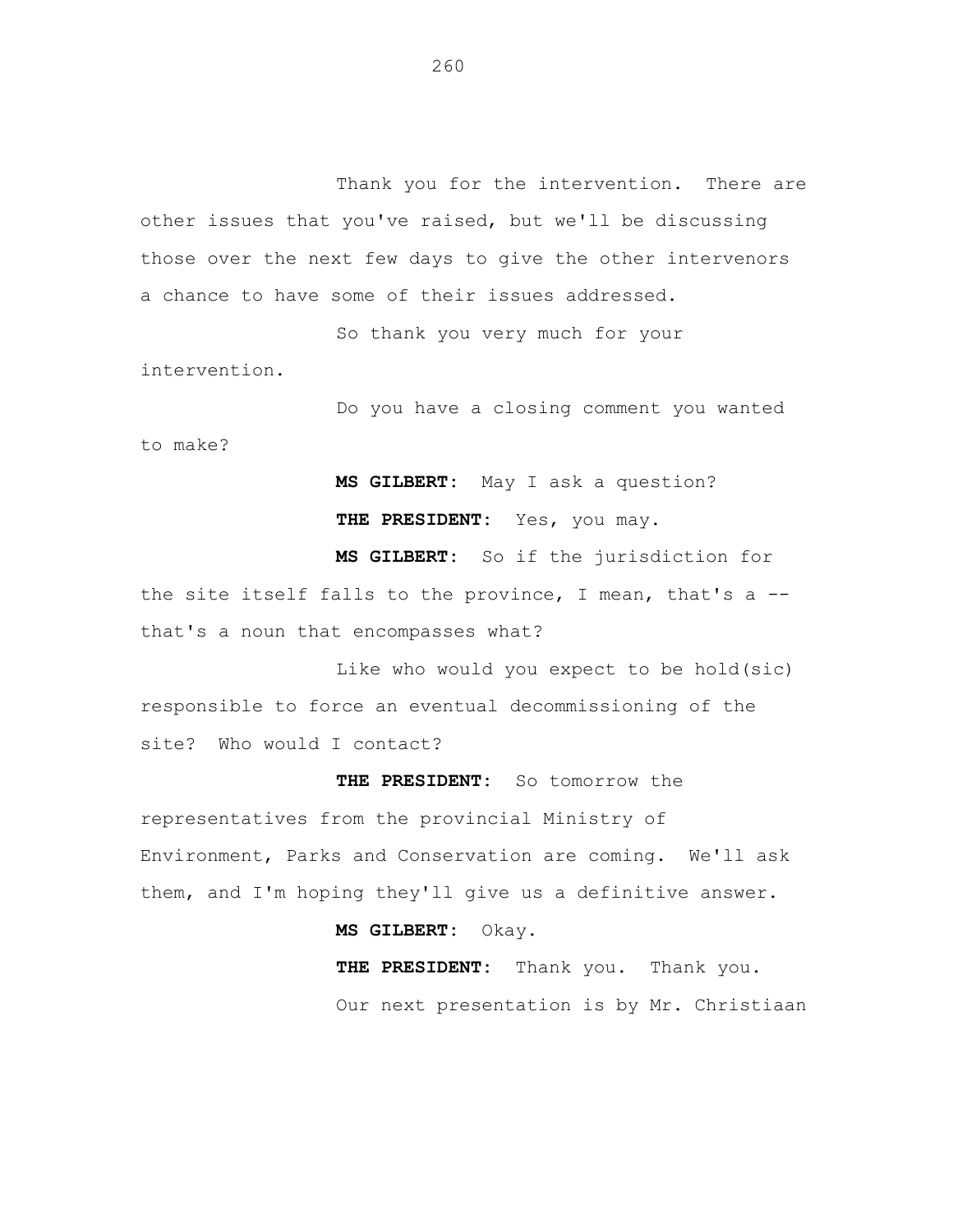Beyers as outlined in CMD 20-H2.211.

Mr. Beyers, over to you.

**CMD 20-H2.211**

**Oral presentation by Christiaan Beyers**

**MR. BEYERS:** Thank you for this

opportunity to address this hearing.

My presentation is about the nature of the licensing process and about the role of CNSC itself as regulator.

To be clear, for the purposes of this presentation, I'm not contesting the continuation of BWXT's existing licence, but I am objecting in the strongest possible terms to its application to produce pellets in Peterborough. My points are as follows.

First, transparency of the licence applicant's intentions.

The CNSC has been willing to proceed on the basis of BWXT's pretense to be applying for the licence to have the flexibility to produce pellets at its facility in Peterborough. This gives an impression that this is an internal matter for the BWXT about the scope of its own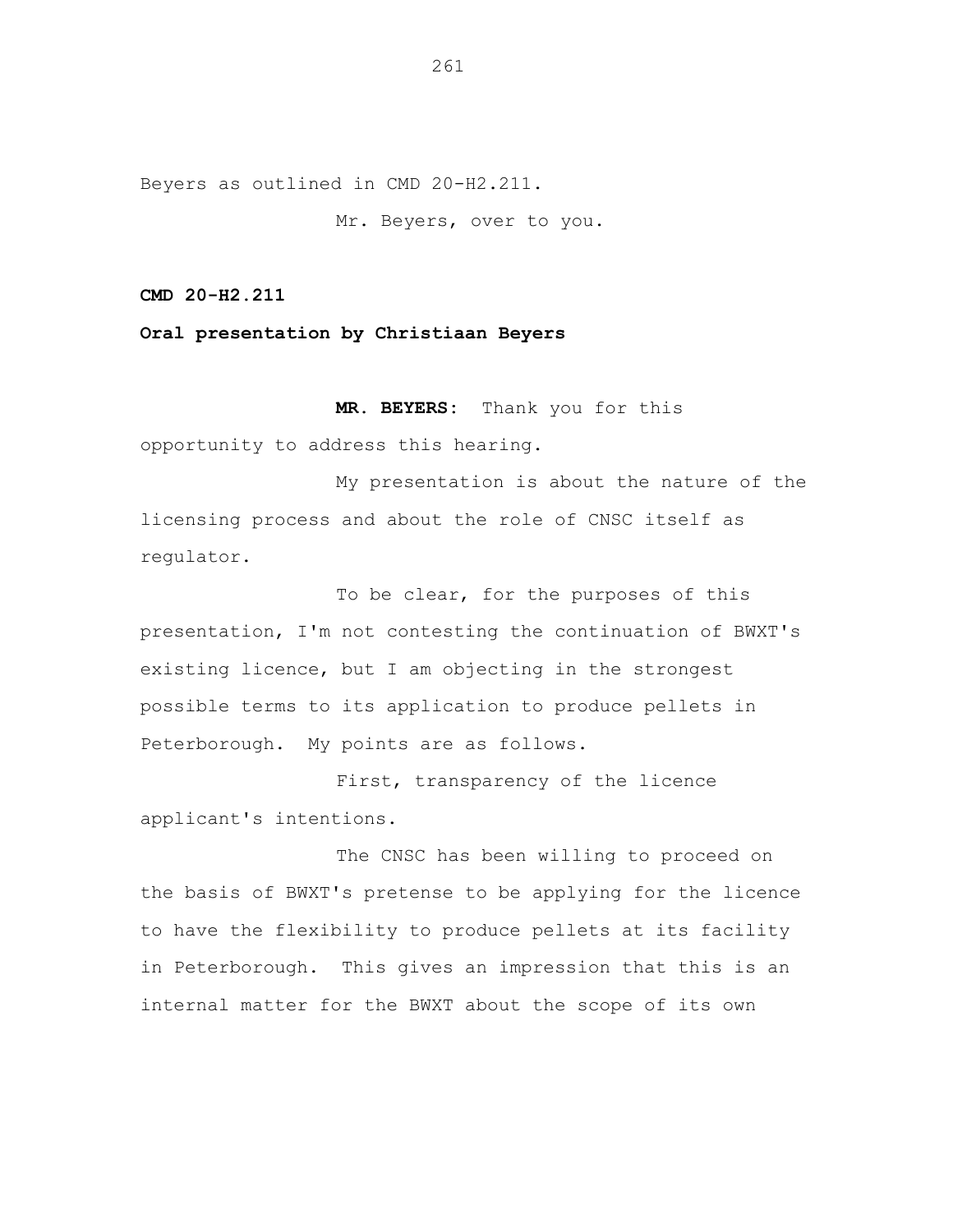operations and it disregards public concern for the gravity of the situation in terms of the risks and impacts on health, safety, the environment and the community.

By abetting this approach, the CNSC has failed, it seems to me, in its function as public regulator.

Indeed, it seems to me that by adopting this maybe we will/maybe we won't strategy, BWXT was also attempting to mute possible reaction to its plans for pelleting in Peterborough so as to pass through the licence process with a minimum of public scrutiny.

As regulator, the CNSC should not be providing cover for such ulterior motives.

My second point is about the independence of the regulator.

The CNSC's CMD 20-H2 clearly and directly endorses, if not advocates, for BWXT's application to do pelleting. And this is well in advance of receiving any feedback from concerned residents of Peterborough.

The question of whether pelleting should or should not go ahead in Peterborough is never seriously entertained. This is not a tenable position, it seems to me again, for a public regulator.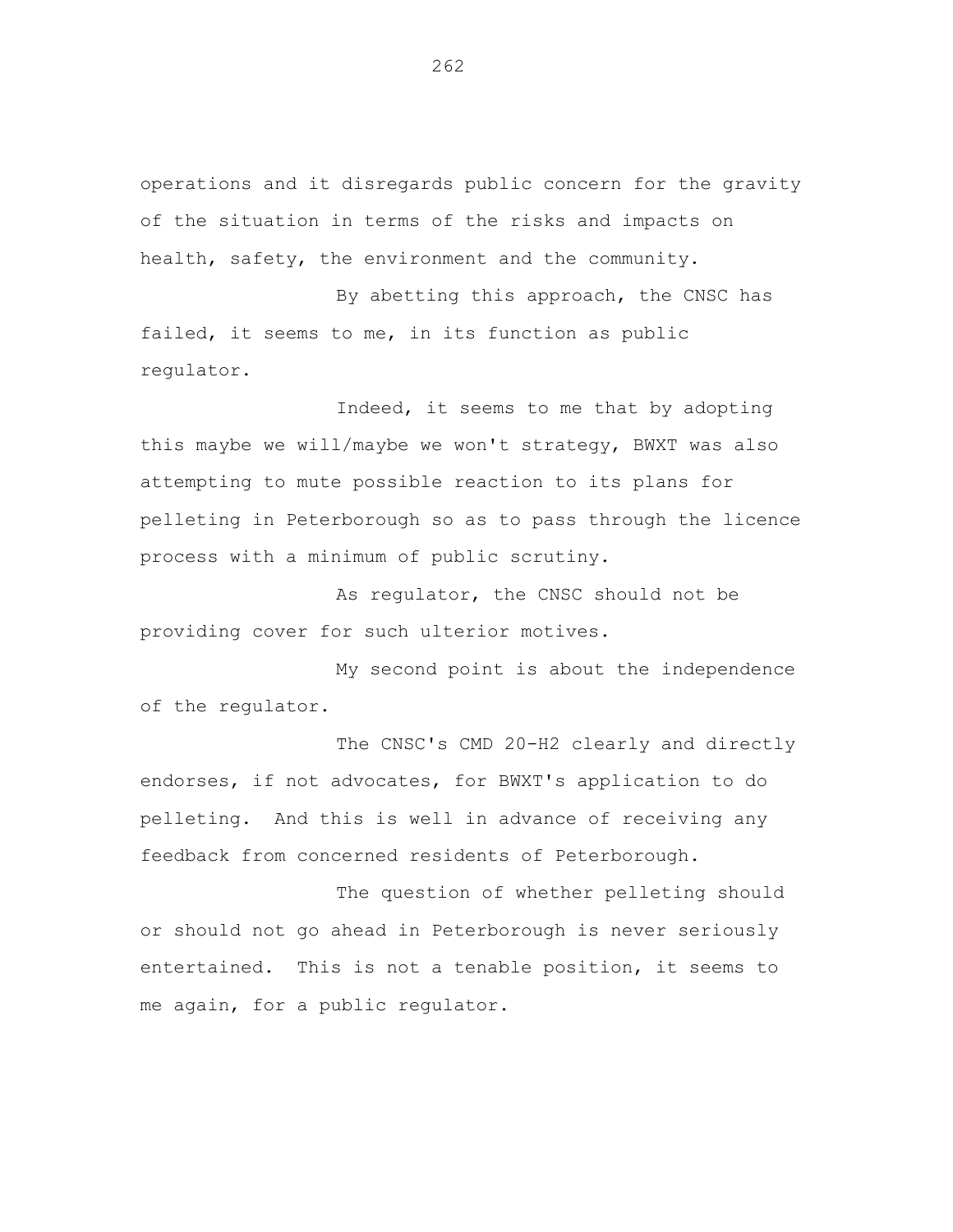If the matter is decided in advance, what are we doing here?

How does CNSC, in fact, treat the matter? Well, as per the CMD, it takes the question of pelleting merely as a commercial proposition, as a question of the viability of BWXT's plans, its capacity and competency to carry them out. These are the things that are prioritized.

Hearing this, one gets the impression that the onus is to anticipate objections and to adopt the applicant's side in systematically removing them.

It is not adequate that the CNSC restricts its scope and mandate of oversight largely to technical issues relating to the proposed nuclear operations. It claims that issues of location of the nuclear operations or other aspects of the environmental planning fall outside of its mandate.

Moreover, the CNSC's CMD relies heavily on arguments and evidence presented by BWXT, taking its claims of rigour and validity at face value. There is no line of credible scientific research in support of a counter-argument.

Dr. Cathy Vakil this morning already cited a significant number of sources in this regard.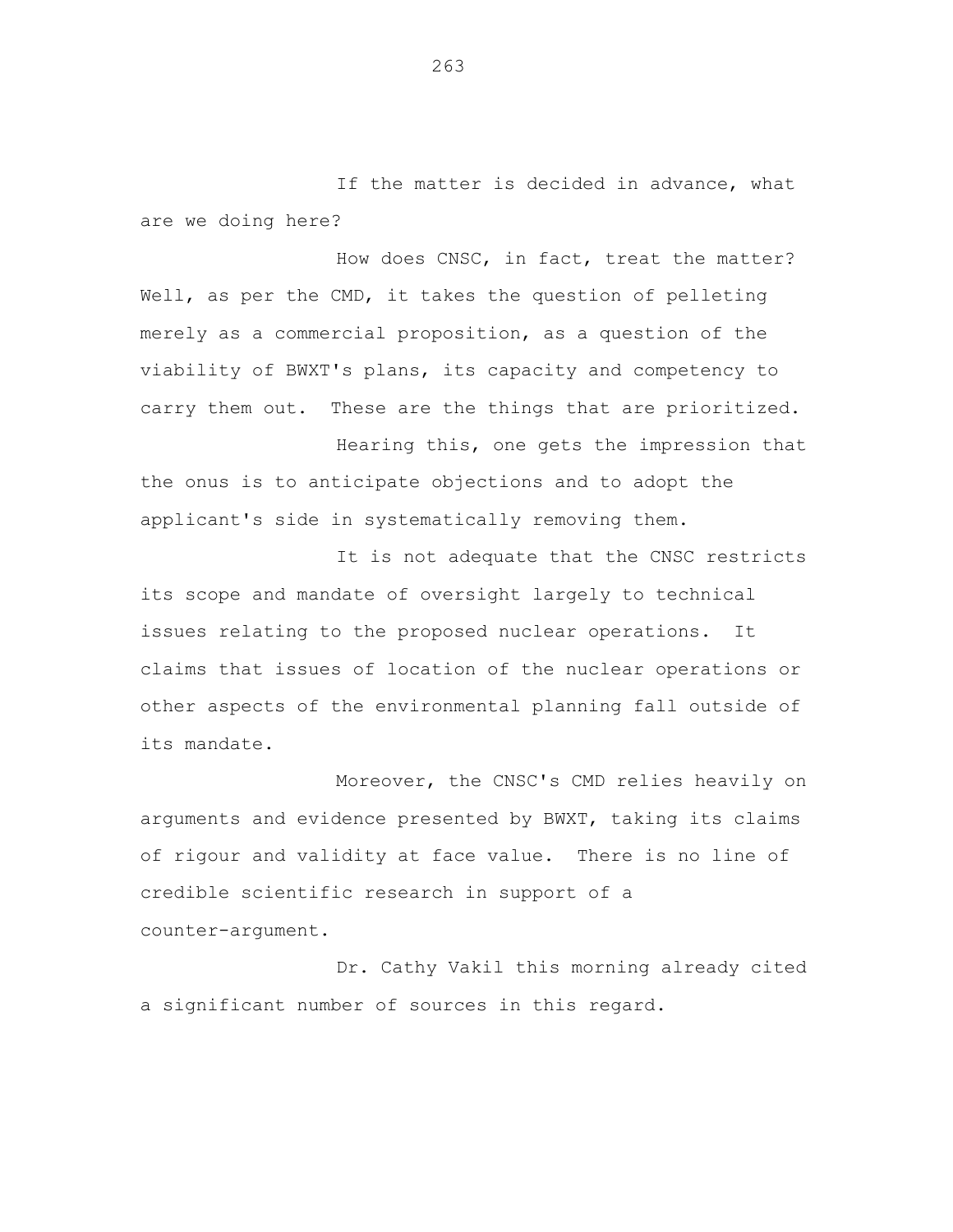It seems to me that this sort of research and interventions is more or less pushed aside.

Thus, the CNSC's response to what you acknowledge to be an unprecedented number of interventions in the CMD 20-H2, the supplemental document, finds no. risk to the safety or health of the public or the environment from the proposed pelleting operations in Peterborough despite the specific evidence to the contrary cited in the interventions.

What would an independent regulator do in this case? It would be giving those who are intelligently opposed to pelleting a fair stand in their process and it would seek to consider their case in the strongest possible terms, including the science supporting their case.

My third point is around a low burden of proof.

Not surprisingly, BWXT makes very favourable claims about its own past record in matters ranging from safety to health to environment to risk management and so on when it analyzes the risks of pelleting in Peterborough.

These claims are taken at face value by the CNSC, it would appear.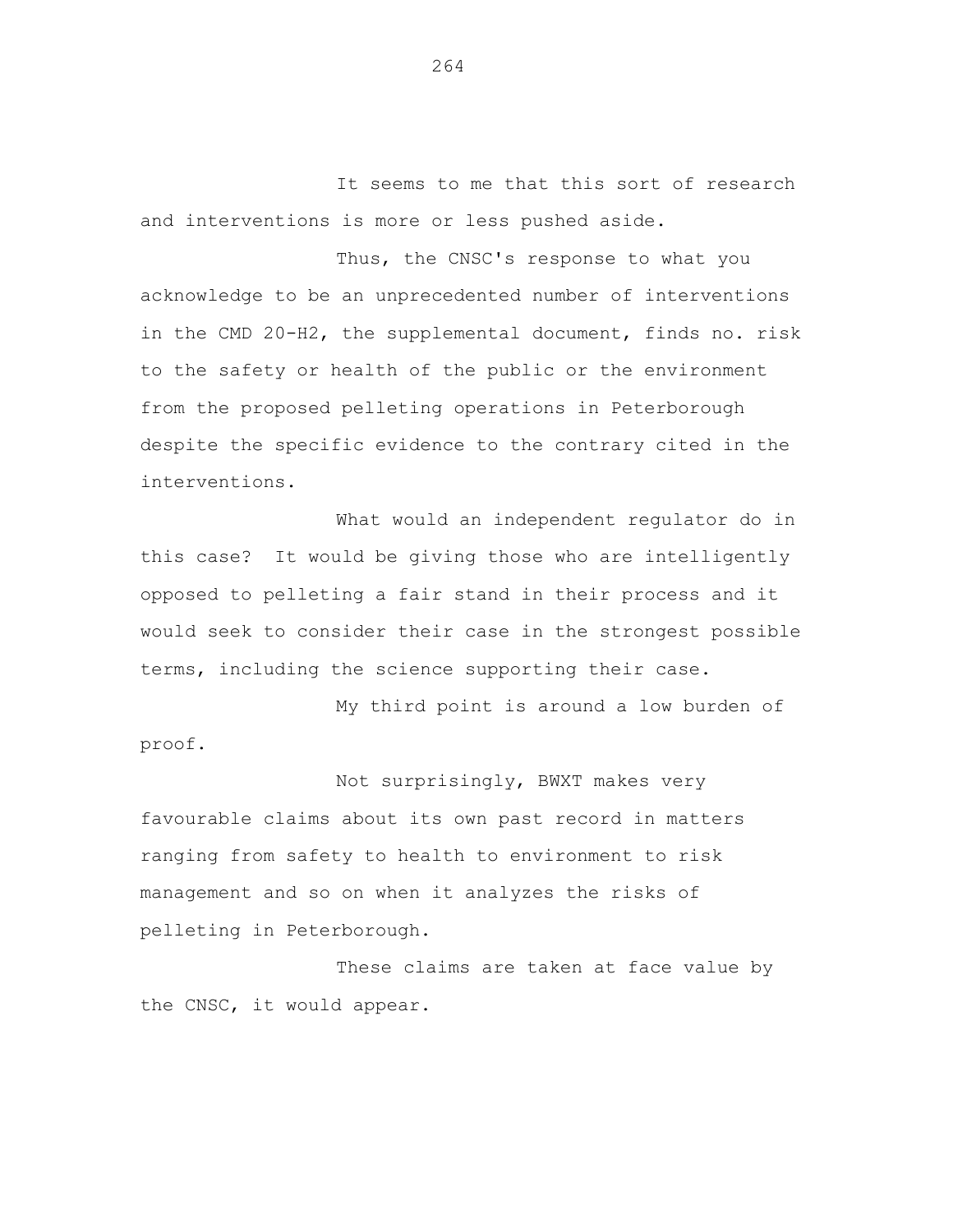Where the CNSC does appear to apply its own internal criteria and assessment, it assumes a low burden of proof in justifying the decision to grant a licence for pelleting. For example, in its CMD, the CNSC finds BWXT's performance to have been satisfactory for so-called Safety and Control Areas, CSAs, including areas such as radiation protection, environmental protection and security.

This conclusion is based on BWXT's own internal assessments in tandem with CNSC's compliance verification activities and occasional inspections.

Now, in Peterborough, we have reason to be doubtful about these inspections in light of the Shield Source case where the CNSC neglected to address the situation of dramatically under-reported radioactive tritium gas emissions over a period of almost two decades until it reached a critical stage with the sudden release of a massive amount of tritium almost exactly 10 years ago.

Given the proximity of the BWXT plant to vulnerable populations in schools and residential neighbourhoods, we certainly cannot afford lax oversight. Moreover, the standard for judging performance surely should be set at fully satisfactory given its proximity to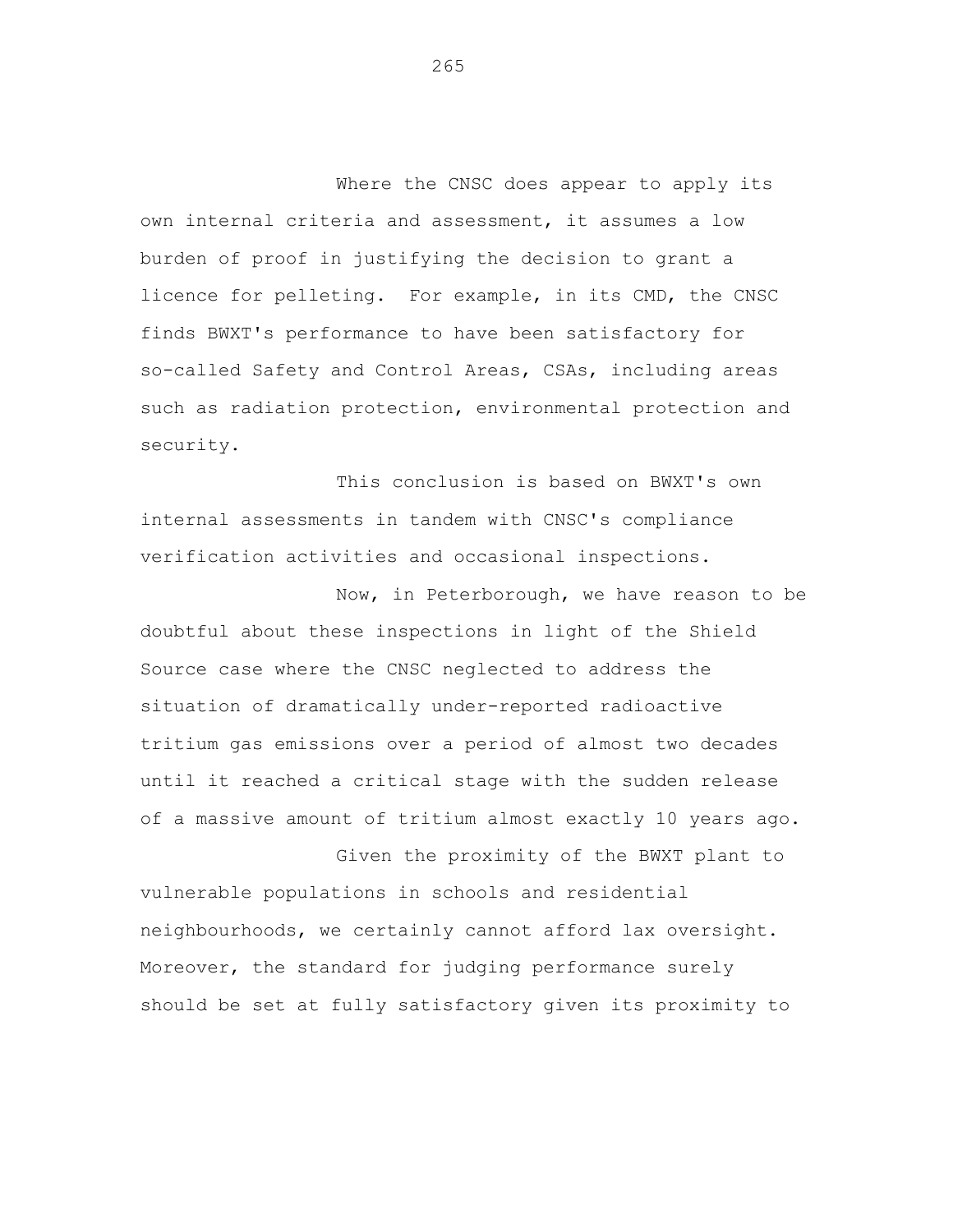this population.

In the face of the exceptional situation in Peterborough of having a primary school located metres from the plant, the CNSC has had to take an extreme position, contradicting its own cautious claims elsewhere that there is no risk at all to pelleting so that it can disregard a normal application of the precautionary principle.

My fourth point is on public consultation.

At best, the CNSC's public consultation process, including this hearing, is intended to reassure the public that procedures are in place or will be put in place and to educate the public, which is presumed to be ignorant if they do not agree with the one-sided expertise that is provided here, that is, frankly, patronizing.

Beyond this, public consultation appears to be aimed at neutralizing dissenting voices.

The only recommendation that the CNSC's supplemental CMD has in responding to interventions is to improve communication and dissemination of information.

Accountability does not consist in better communication strategies designed to facilitate industry outcomes. It is, rather, a question of the autonomy and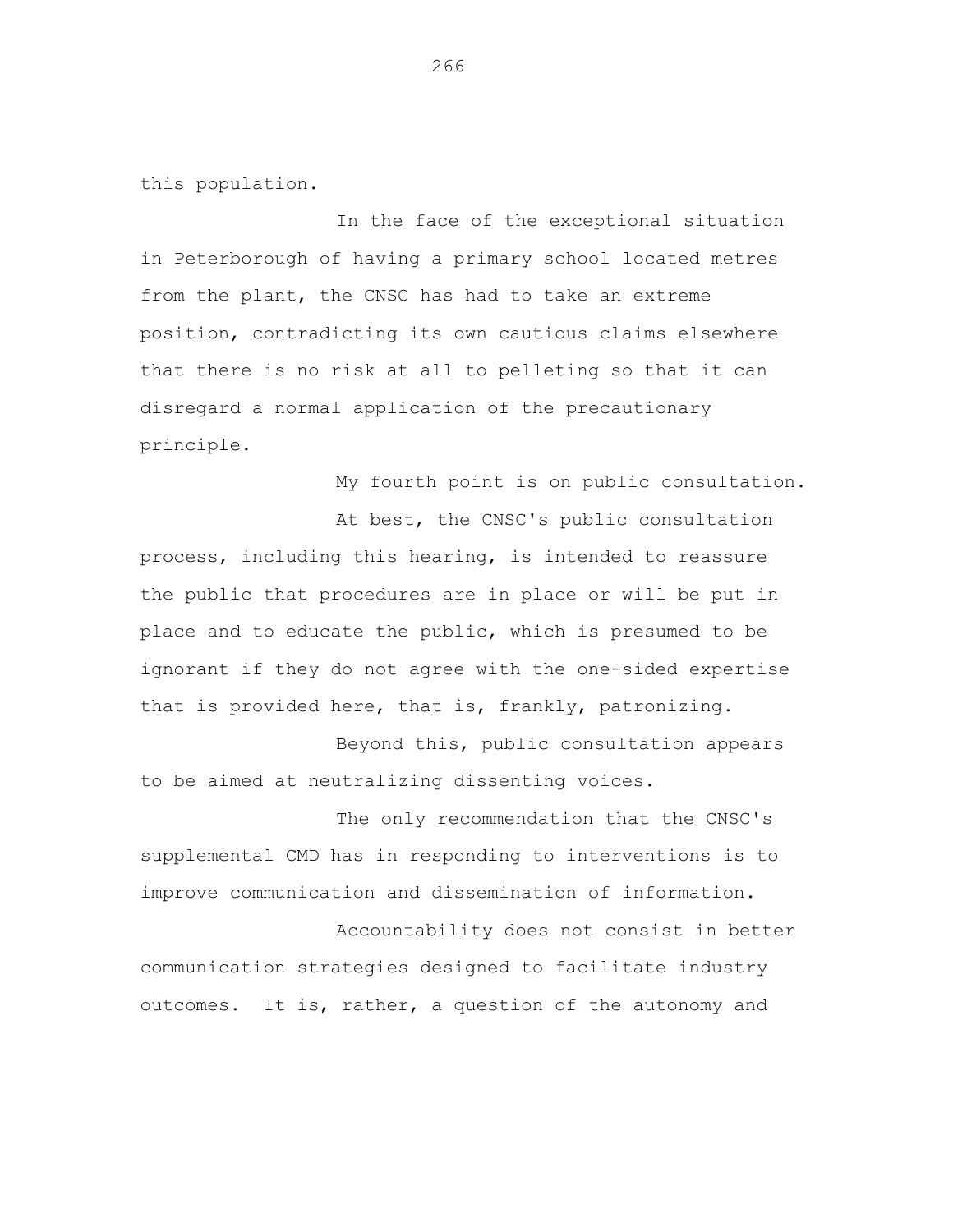integrity of the regulator.

As the expert panel of the Ministry of Environment and Climate Change found in 2017 in its report, "Building Common Ground", there is a pervasive public perception that the CNSC is biased and captured by industry.

Now that information about the application is spreading in the city, it is clear that there's widespread opposition to the BWXT application to pursue pelleting.

If CNSC still approves this application, it will divide the community and BWXT will go forward in bad faith.

This is a community that's haunted by a toxic past, as has already been stated by a number of presenters. The recent history of negligence of the CNSC in the Shield Source case has left a bad taste.

In closing, I want to raise a few questions.

First, why did the CNSC play along with BWXT's equivocating rationale of applying for the flexibility to conduct pelleting operations here in Peterborough? That seems to be dropped down in terms of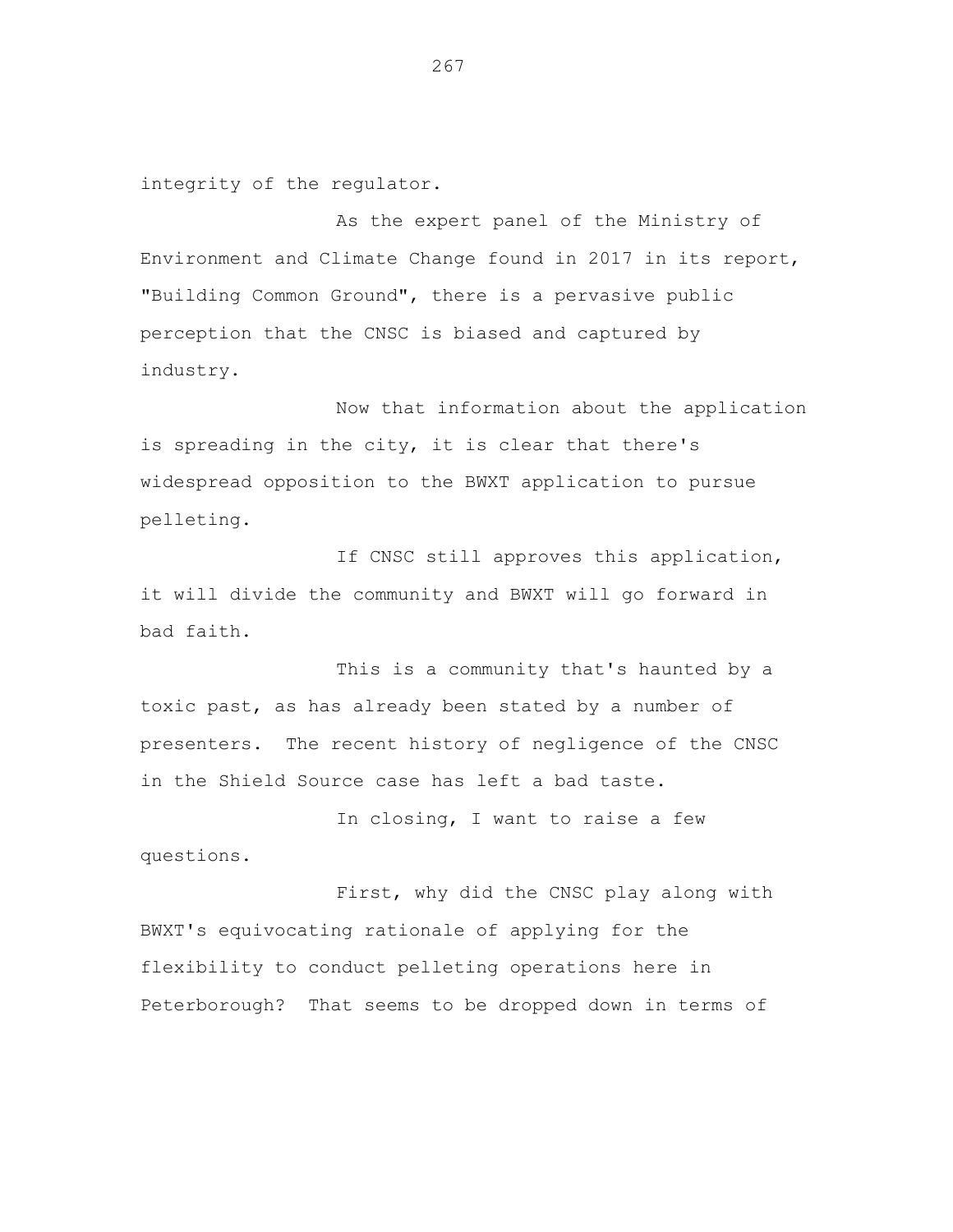the presentation this morning, but at least that was the initial pretext.

Second, to what extent and how did the CNSC work with the BWXT company in the preparation of its application? And here I'm interested in the different levels of CNSC as an organization. What were the processes of coordination and collaboration?

Third, why does the CNSC as regulator not engage in the science that deals with the negative impacts of natural and depleted uranium dioxide and other toxic chemicals on human health and environment?

Fourth, has the CNSC ever turned down a licence application of this sort?

Fifth, why will the CNSC not consider the reasonable application of the precautionary principle in relation to the health of surrounding residents, and especially children, and why does it insist on adopting BWXT's position that pelleting operations are risk free?

And two more questions.

What has the CNSC done to respond to the most recent calls for greater accountability, independent and rigour such as the recent report by the Auditor-General of Canada in 2016?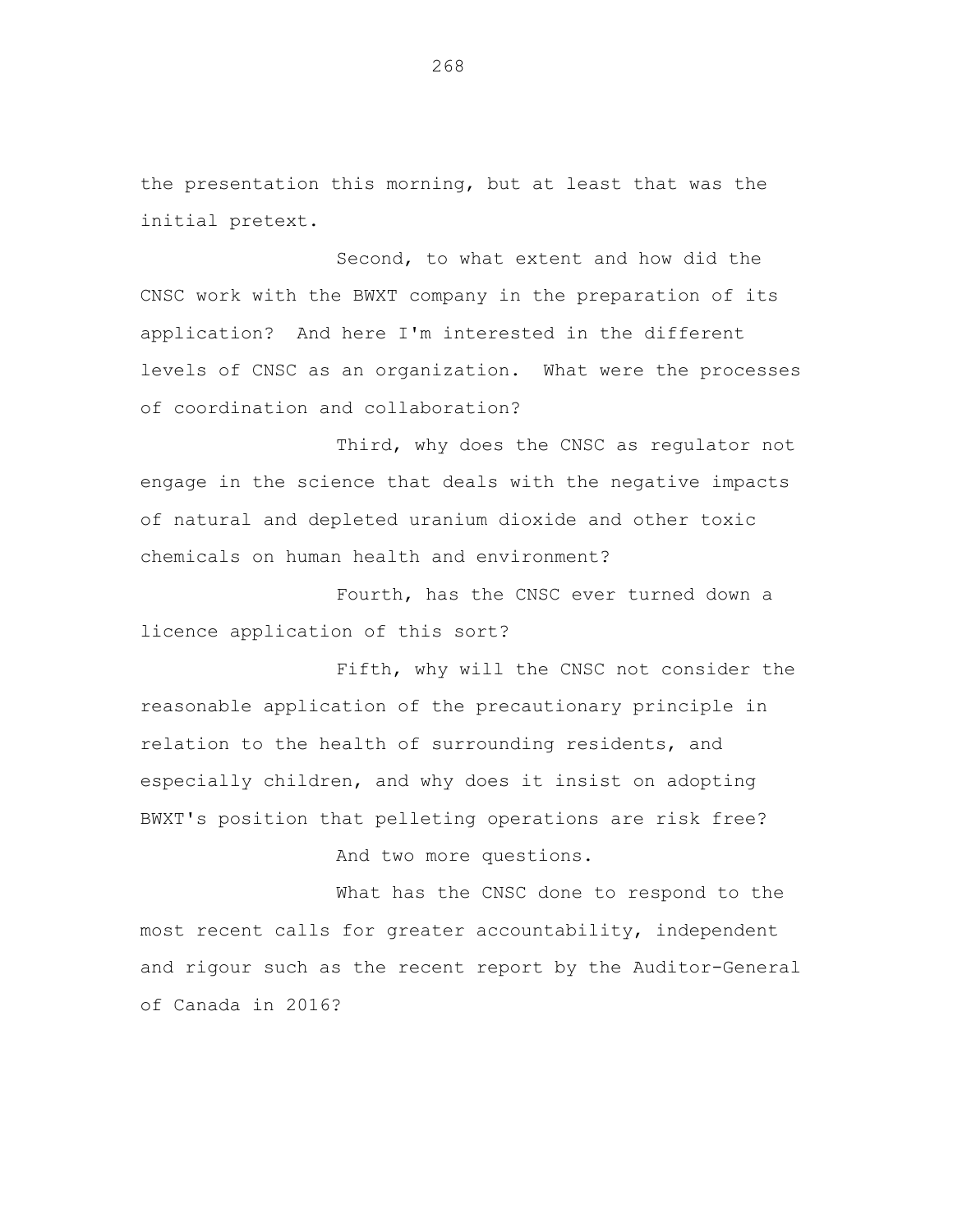And following, why does CNSC approve this licence regardless of the absence of social licence to do so?

I know that President Velshi stated earlier today that the CNSC does not consider social licence but, you know, be considerate here, as it bears directly on CNSC itself as regulator.

Thank you.

**THE PRESIDENT:** Thank you for your intervention.

Dr. McKinnon.

**MEMBER McKINNON:** Thank you for all your comments. I feel a lot of them myself.

I have to declare that I'm new to this process, and if I was in your shoes I would also feel, you know, on the basis of one CMD 60-odd pages we make a decision on licensing. But being new to the process and having gone through reading all the documents, it's actually considerably more than that, so I would like to just ask CNSC to give a little bit of background on what happens leading up to the production of the CMD that makes it to this hearing.

In other words, this represents the tip of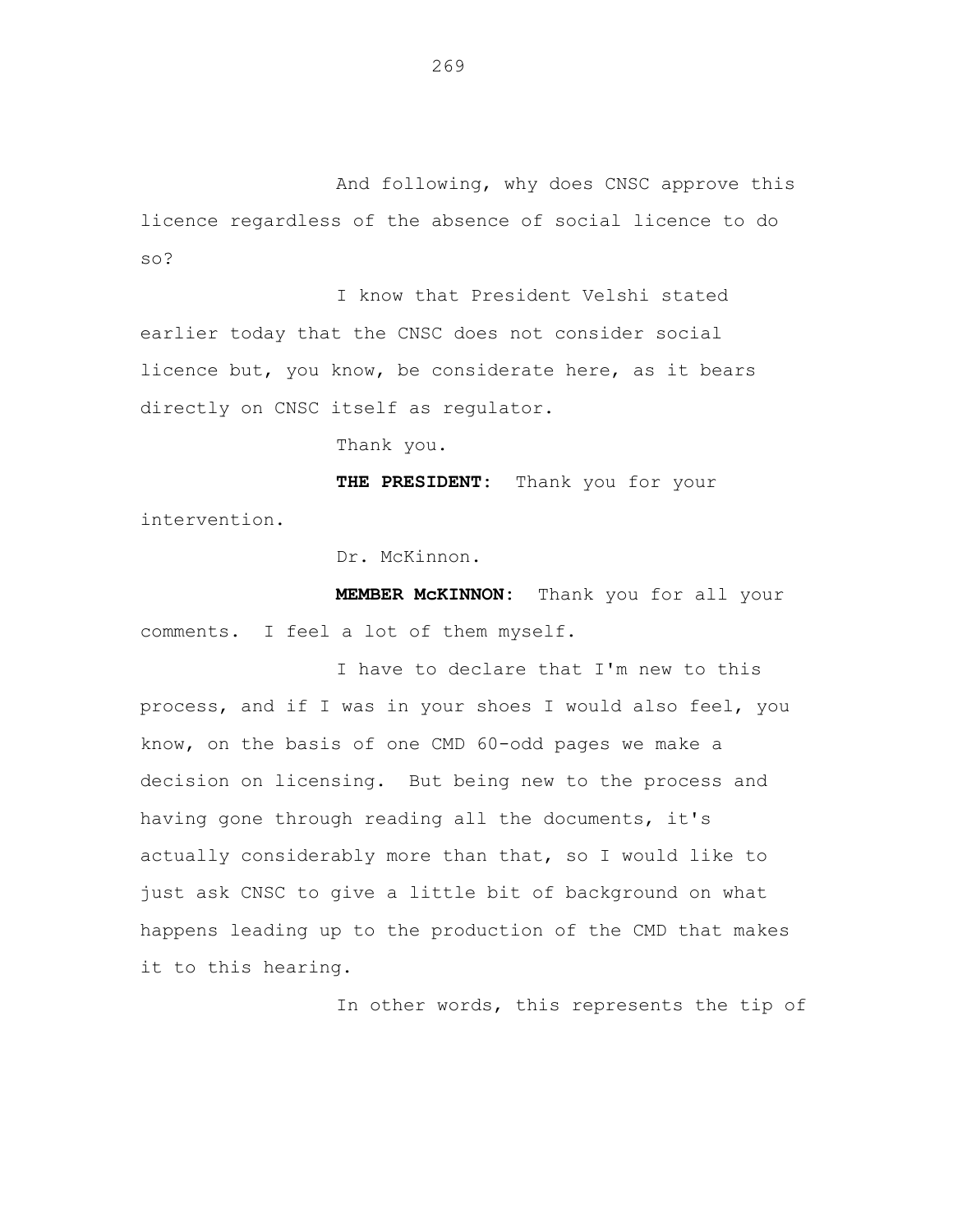an iceberg, and can you give some quick impression of the amount of work behind it compared to what actually may be seen by and perceived by the public as being the only work involved?

**DR. DUCROS:** Caroline Ducros, for the record.

I'll go into a little bit more detail on the technical assessment that I mentioned before the supper break.

The technical assessment includes the licence application, which is online. It also includes any supporting documents or technical studies that the licensee has submitted along with their application, also available.

We look at those applications in relation to -- so in the CMD, you'll see that we referenced what is required under a Class IB nuclear facility, what Regulatory Documents apply, which other standards apply, sometimes Canadian Standards Association standards, et cetera.

So the actual review includes the application, but also all the programs and processes that are in place that the -- because it's an existing facility, they have programs and processes in place, and so the references in the CMD will refer to those programs, the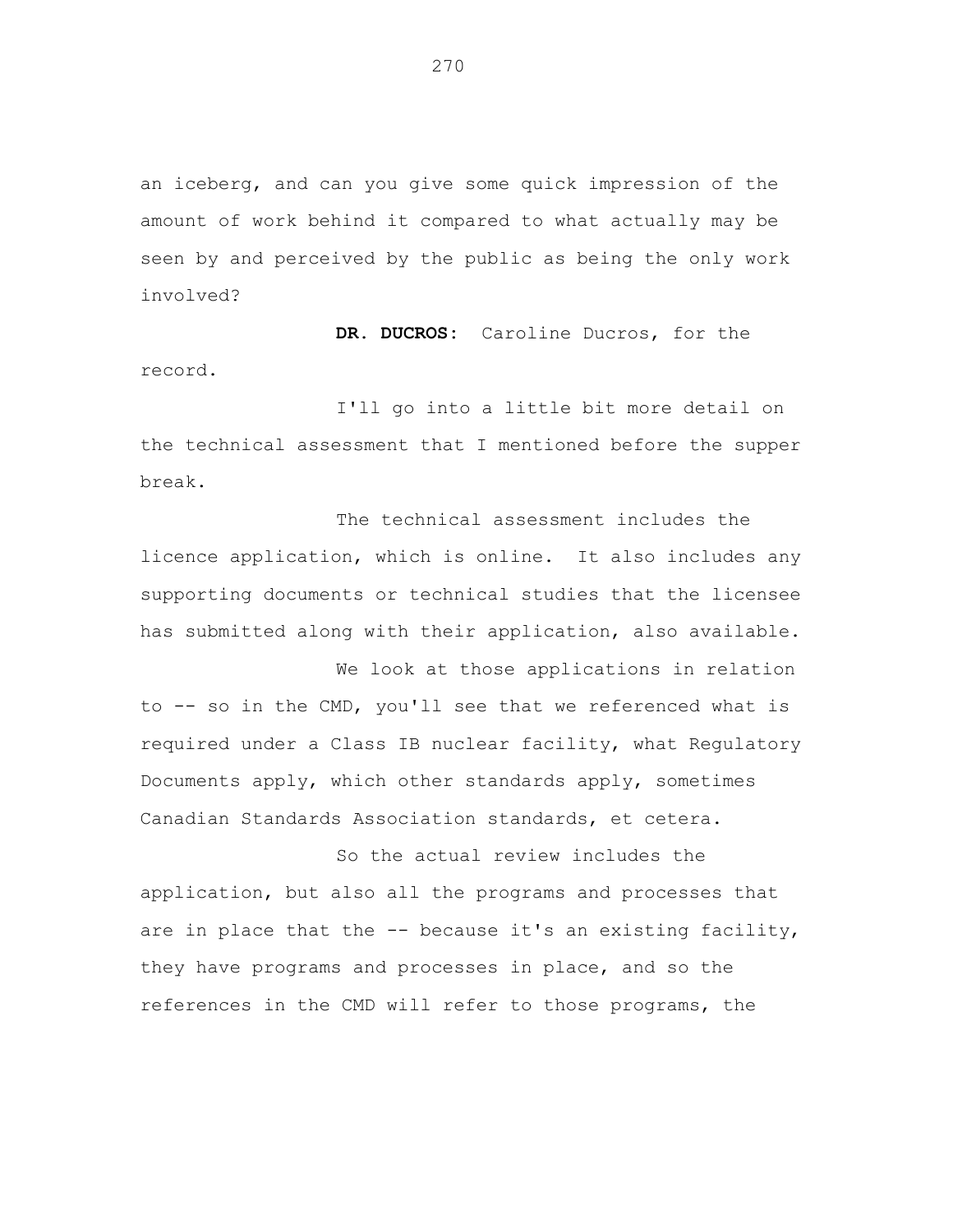radiation protection program, for example.

The environmental monitoring program would be another example, so we'll look at all those types of programs in detail.

And we have scientists on staff who will look at that based on their area of expertise, and all the references that I mentioned to you that apply to Class I nuclear facilities.

And I'll pass it to the project officer who coordinated that review and talk about the team and what goes into that.

**MEMBER McKINNON:** Yes, and especially if you could give some indication of the time period involved prior to a hearing.

**MR. AMALRAJ:** Julian Amalraj, for the record. I was the project officer who led the technical assessment and the CMD for BWXT's licence renewal.

The process starts with the applicant providing an application which we look at it as initial document. And that was provided in November of 2018.

For up to March of 2019, CNSC Staff conducted a very thorough sufficiency and completeness review. There were several back and forth, including a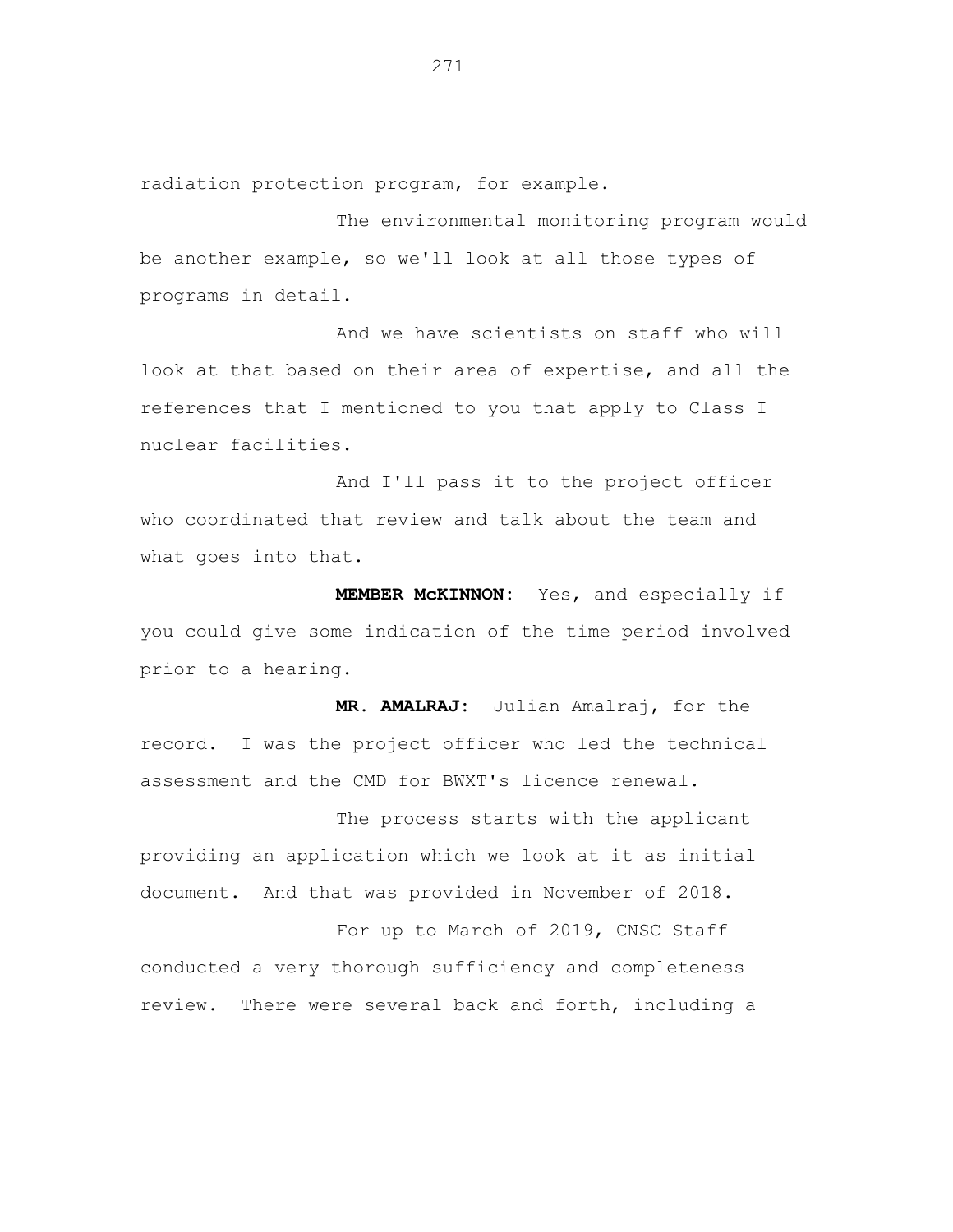44-page report that was provided to the licensee on what was deficient in the application and what additional information we required.

There were several documents that were required, including the updated safety analysis, the preliminary decommissioning plans, individual program process documents as well as assessments that our specialist felt are needed to meet the requirements of the Class I Nuclear Facilities Regulation.

Subsequent to the licensee providing most of the documentation in April, and they continued to provide documentation up to July of 2019, we initiated the technical assessment part in May 2019. And we completed our technical assessment in August.

And subsequent to the completion of the technical assessment, we initiated the development of the Commission Member Document, which includes a review process as well as an approval of the strategy of the main elements of that.

And that led to the development and subsequent review and approval of the Commission Member Document which was submitted to the secretariat in December of 2019.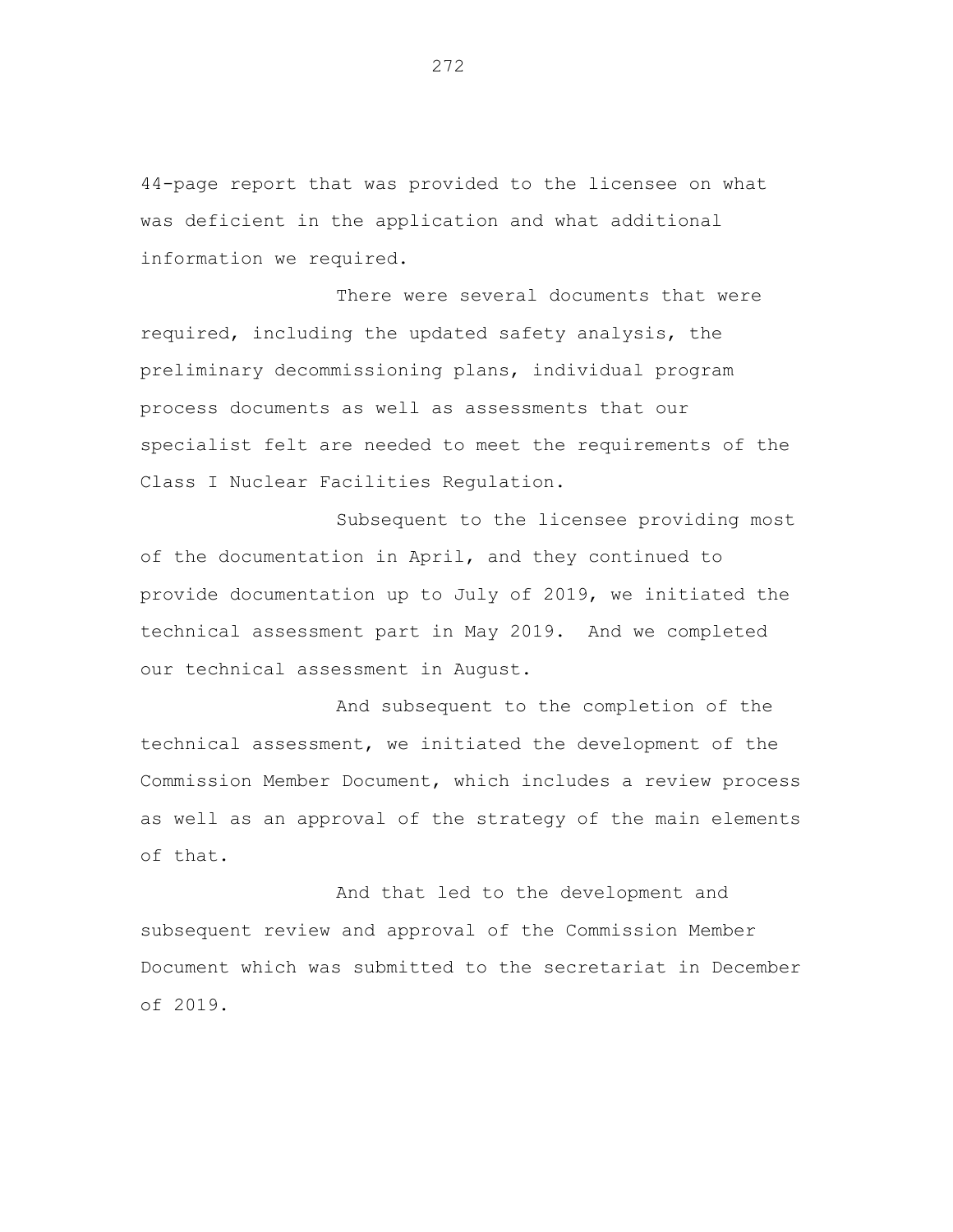At that point, the hearing process is initiated by the secretariat and we arrive now here in March for the hearing itself.

**DR. DUCROS:** So Caroline Ducros, for the record.

Just to -- because I said it was in the CMD, I thought I'd give some more precision.

Appendix B of the CMD, the Staff CMD 20-H2, has the list of version-controlled documents that would have gone into that technical assessment.

**MS TADROS:** So Haidy Tadros, for the record.

The document that the Commission has before it has my signature on it, so as the Director-General of the Directorate of Nuclear Cycle and Facilities Regulation, my role in the CMD production process is to verify, read, check the references, challenge CNSC Staff when the messaging isn't right to better understand why are you making these statements and, if you do make these statements, how does that impact the message that we want to get to the Commission.

So I have a role to play as the Director-General of the Fuel Cycle, and that is why my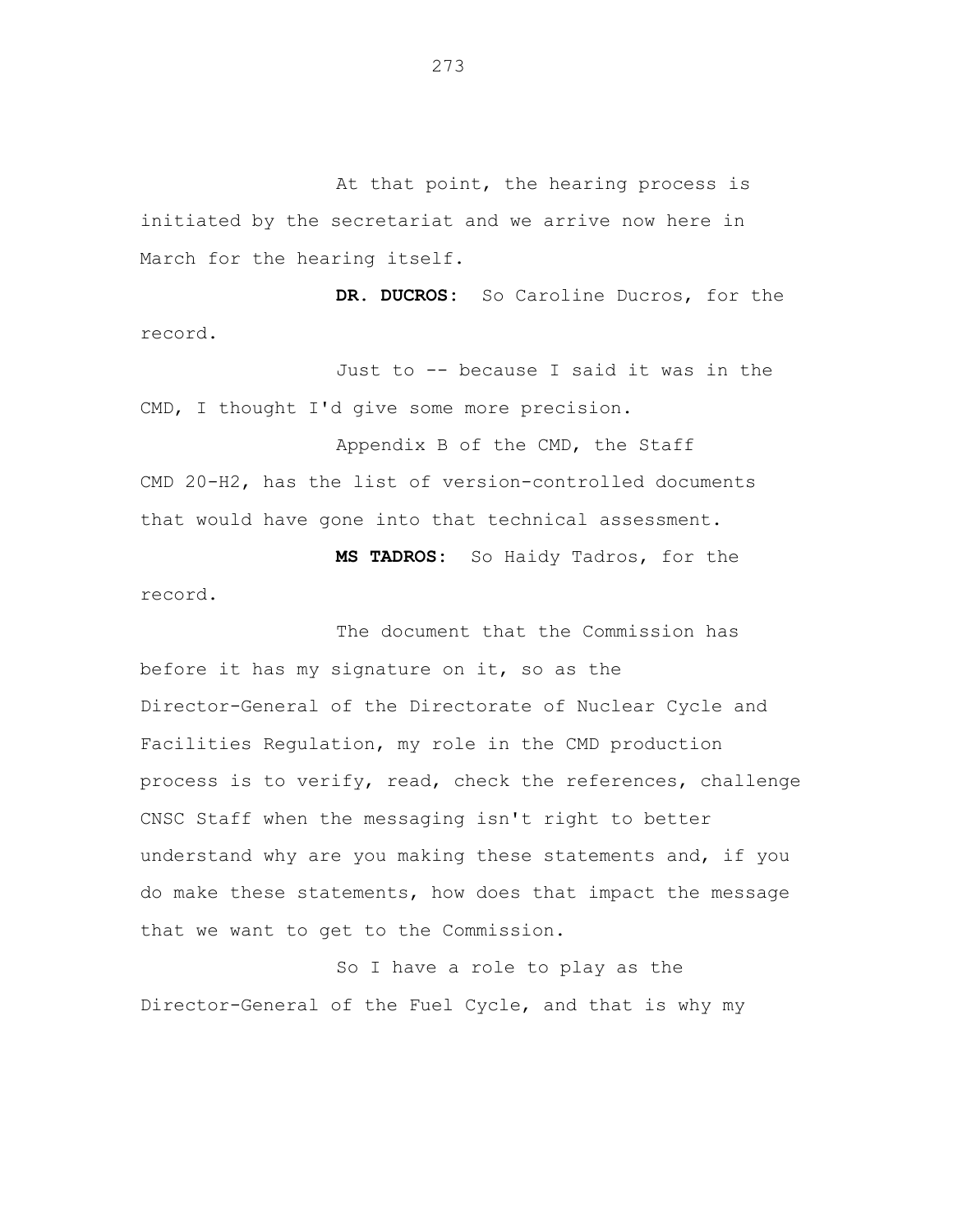signature is on that document.

**MEMBER McKINNON:** So this is some of the background as to why there's a high success rate of licensing.

**MS TADROS:** Haidy Tadros, for the record.

High success rate for the licensing, I think the process is rigorous to the point where if staff feel that there is not enough evidence to come before the Commission, we will definitely communicate this to the licensee and it is up to them to pursue that.

We will be in a position to come to the Commission and say, "No, we do not recommend this licence" and if the licensee or applicant want to take that on, that is up to them. But the process is built such as staff do their assessment to the point where we will not let it pass our judgment in terms of what we can say yes on until we are satisfied with the information provided.

**MEMBER McKINNON:** Thank you.

**THE PRESIDENT:** So on that note, have there been applications that you have not followed through to a recommendation for licensing to the Commission?

> **MS TADROS:** Haidy Tadros, for the record. Yes, there have been applications that we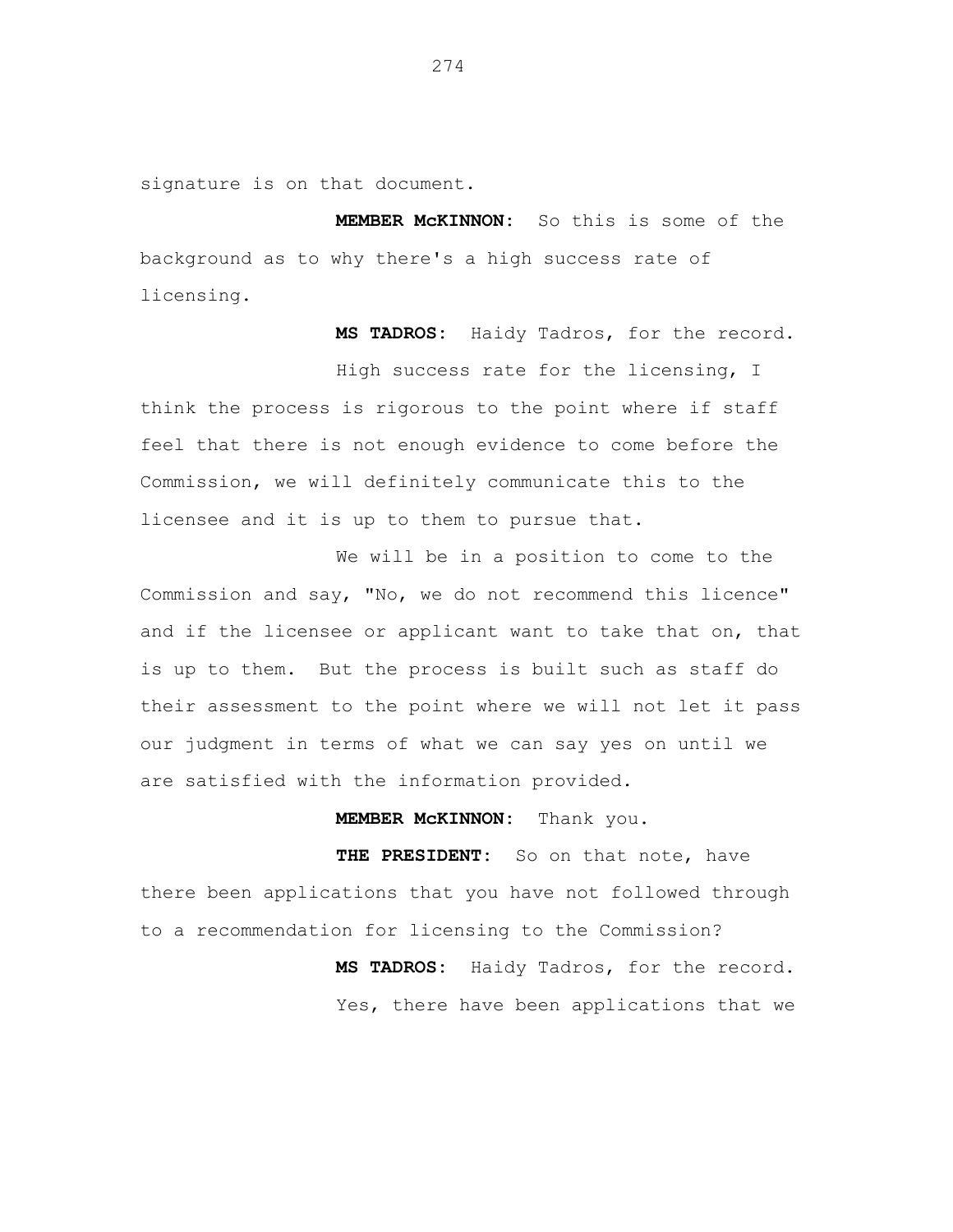have gone back to the applicant to say, "In this area of the requirements, based on the regulations, you have not either provided sufficient information or sufficient rationale and justification for the lines that you are providing us". Either --

**THE PRESIDENT:** Mr. Ramzi Jammal.

**MR. JAMMAL:** Thank you, Madam President.

And I have empathy for our intervenors who are engaged in this process. We hear it quite often, we - how can I say it diplomatically? But anyway, I'll try to use a proper wording with respect to that it seems to the outside that we are agreeing with an application of a licensee, but not recognizing that what you have in front of the CMD is after, on average, voluminous volumes of pages.

And what you see before you here is a fact team, a fact team that represents the whole CNSC. So in other words, you've got the specialists you heard from. Again, Ms Tadros said her signature is on the CMD and the buck stops with me as CROO.

We did reject licence applications and/or we gave recommendation to the Commission to limit operations of licence applications.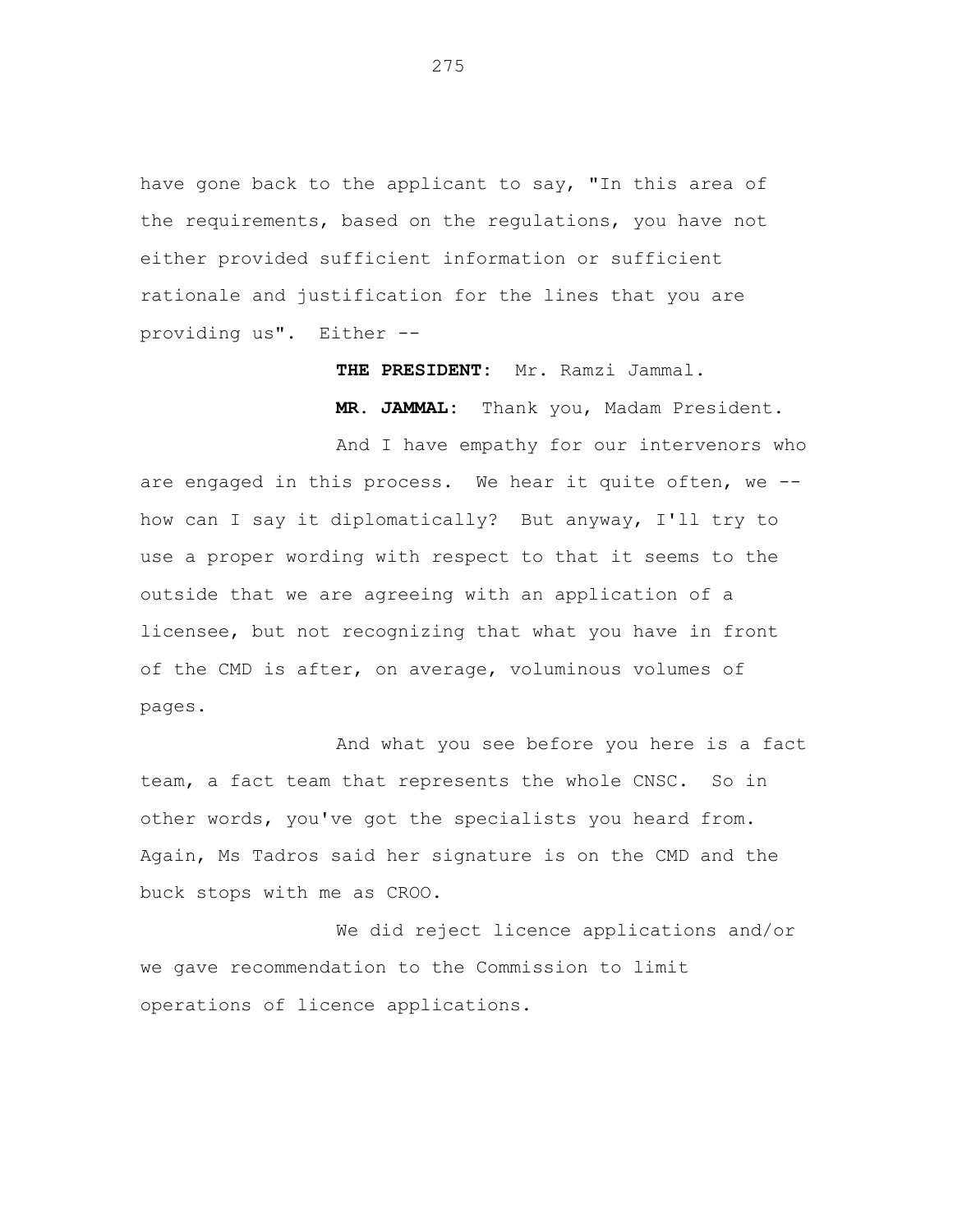And I want to qualify what I'm going to say. Some licensees when we put stringent requirements upon them, they improve their operation. SRBT is one. SSI is another licensee who longer exists for -- not because of the CNSC, but because of their operational functionality no longer exist.

But I'd like to go back to the fact that the intervenor makes the reference of public consultation.

I would like to reiterate to the Commission and intervenors that no other regulator in the world -- we get reviewed internationally. The transparency that the Commission -- you as a Commission under your rule of procedures exhibit, second to none. And we take pride of this transparency from the PFP program to the recommendation to you because, at the end, you are the ultimate authority accept recommendation.

We -- that's why we put the supplemental CMD that is summarizing the interventions for your consideration.

Our recommendation to you, even though there's a word called verb recommendation, it is for you to consider and the ultimate decision is with you.

So I'm trying to package it all together.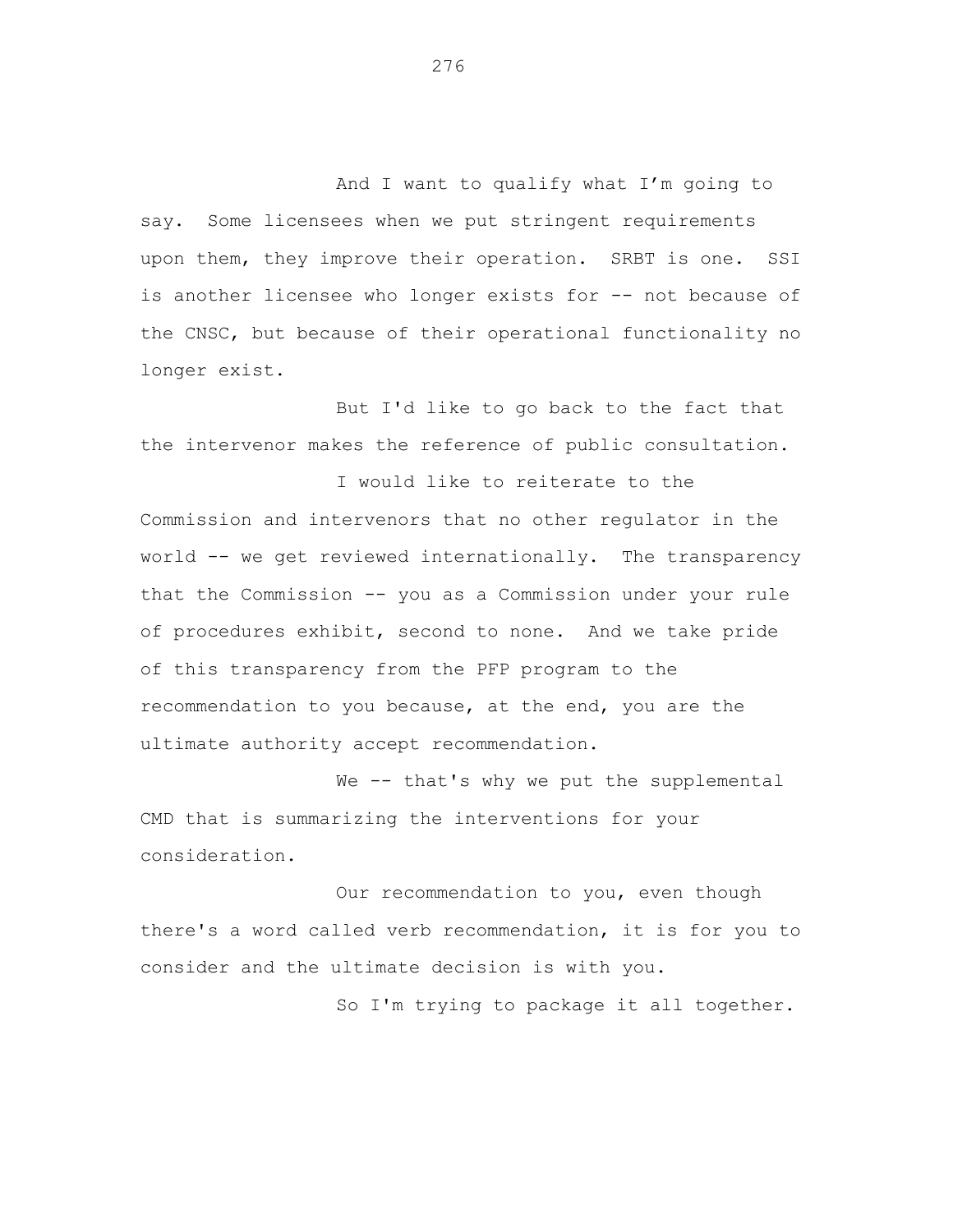It's -- there are rules of procedure in place. You are quasi-judicial but, at the same time, we need to do better in probably addressing the concerns of the intervenors in the process itself, how we get to this 100-page CMD or 200-page CMD from thousands of pages of the submission.

Do we need to look at how we are -- I mean, everything's available on the request. Let me start with this element. But is it transparent enough for someone to go and look at it and say, "How many requests the CNSC put in place, the staff back and forth in order to come to inclusive?" because the direction I have is we are not come to you with the deficient information.

We used to do that -- that was probably the process in a few years back where the Commission, we'll come to you and say the applicant will do this. Those days are over.

Now everything, all requirements has to be met and then we will provide you with either a hold point by which the applicant has to provide proof to the Commission and then we will put the process in place according to the rule of procedures.

I hope I answered your question.

**THE PRESIDENT:** Thank you.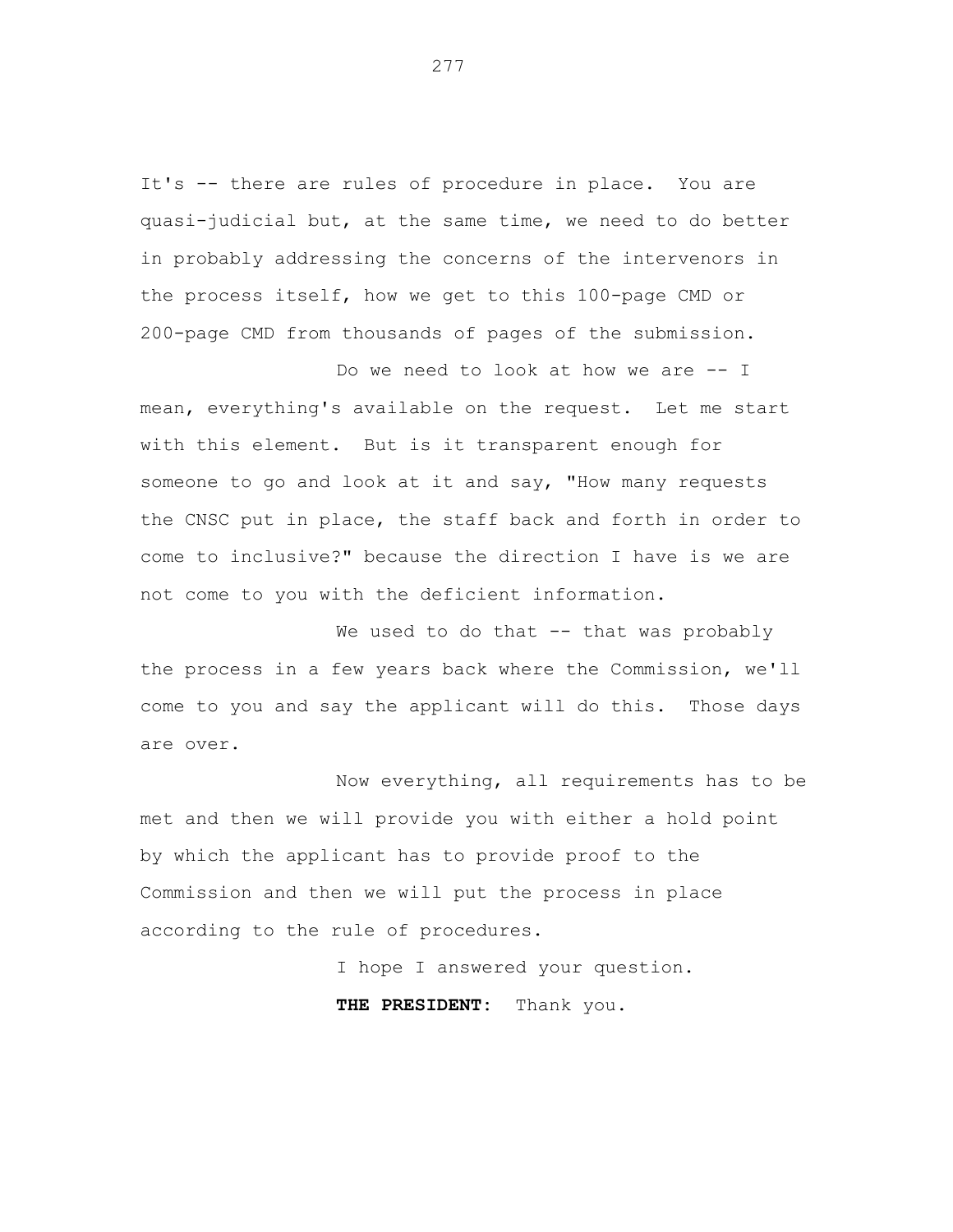I think what the applicant was saying was how can the -- how can staff make a recommendation without having done public consultation itself and then make a submission to the Commission.

Also for the intervenor's benefit, I've been a Commission Member for some time now. We do not always accept staff's recommendation. In fact, we just - very recently, staff had recommended a 10-year licence for a facility, and we didn't accept that. It was five years.

So it's -- we do not always accept staff's recommendation.

Dr. Demeter.

**MEMBER DEMETER:** Thank you for your intervention. I just have a short comment.

I think it's -- I take your observations at heart because intervenors who come here see the end of a very long process and perhaps there's -- well, there is probably some significant improvement in the communication before the process.

Whether or not this will impact your opinion, I'm going to share it anyways. Commissioners are part-time individuals who have day jobs and lives outside of here. We all have content expertise in some area of the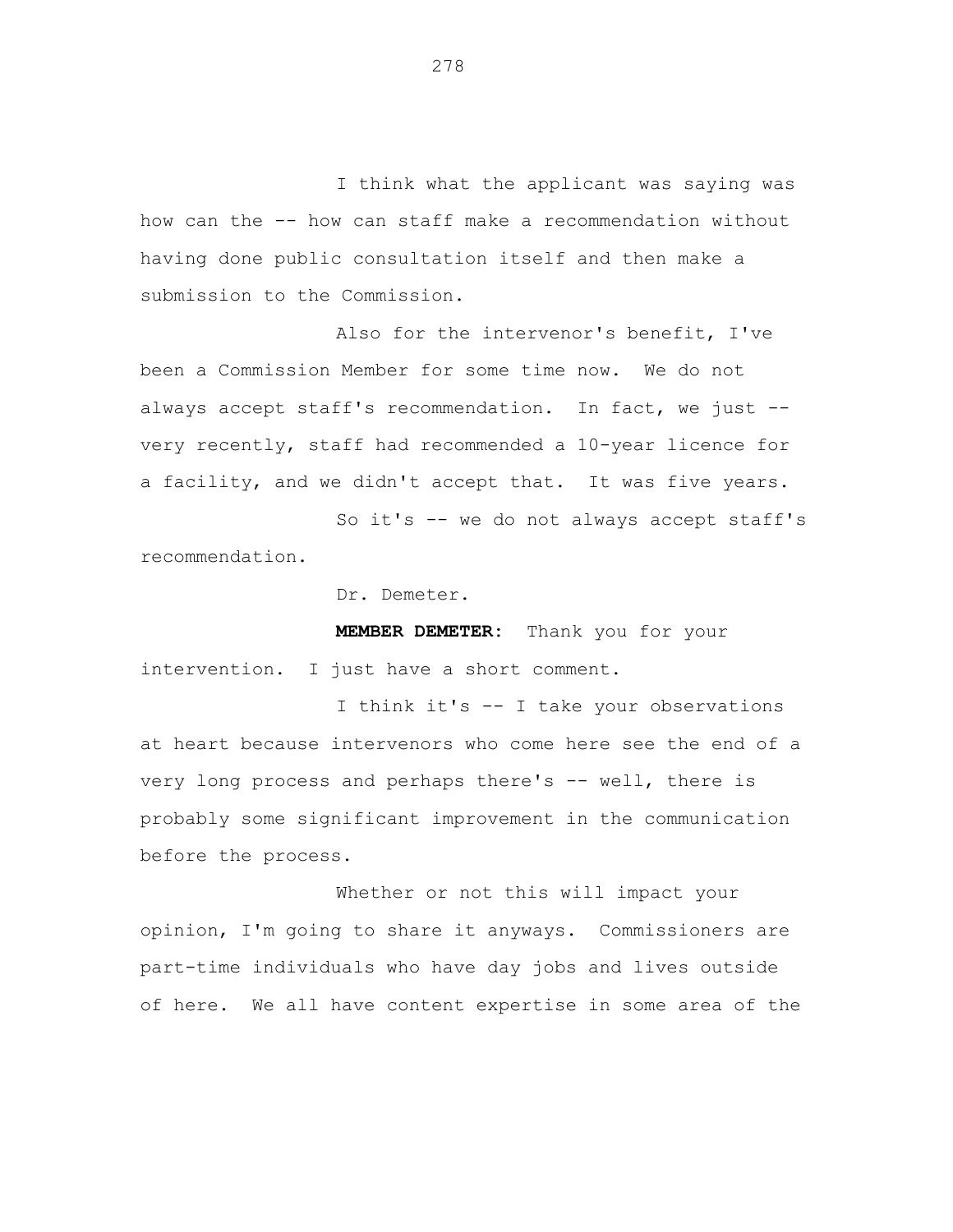safety that we're trying to improve upon, and we do challenge staff, we do challenge intervenors, we do challenge the licensee on areas especially in relation to our areas of expertise.

We get the information that you get, and we spend a lot of time deliberating it. And when we make our final decision, it spans before approval as recommended to not approval to a whole bunch of things in between. And those decisions are based on deliberations of all the information and a lot of hard work going and reviewing and considering the safety case within our jurisdiction.

So I -- it is not a pre-conceived ending that we are going to accept always staff's recommendations. We make an independent deliberation.

We are independent from staff, we are independent from CNSC. We have lives outside of it. That's why we're brought in.

So I'm not sure if that's reassuring or not, but for me, I take it, you know, with a heavy heart to make these decisions because I'm independent and I want to make sure I'm making the right decisions.

And I go through the same process you go through with regards to the information that you receive,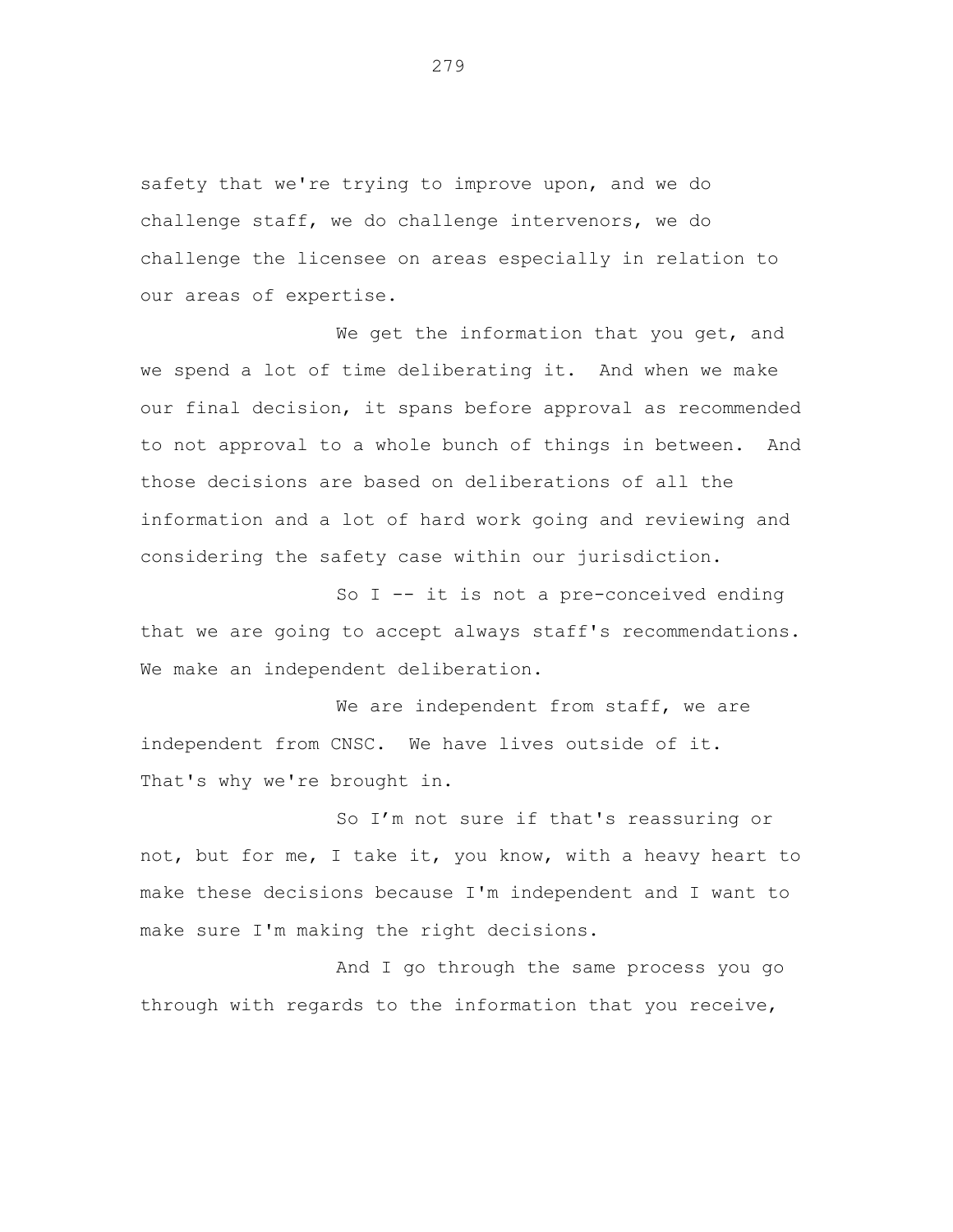and we take intervenors' comments and feedback very seriously and we redirect and probe the licensee and staff based on the requests made.

So that's -- I, personally, feel, as an independent decision-maker in this process and I don't feel that I'm being swayed just because staff recommend something or the licensee wants something within the jurisdictional mandate of my position.

**THE PRESIDENT:** Dr. Berube. **MEMBER BERUBE:** I just want to add to what

Dr. Demeter was just talking about.

One of the things you mentioned was, you know, are we chasing down all the science that's brought to us from the intervenors. And the answer to that is we're evaluating that, absolutely, because we need opinion here. This is why there's a forum. This is why there is intervenors. Otherwise, what's the point?

You know, it's going to be a rubber stamp, why would we even bother with this?

So the reality is, we're looking for alternative thinking, we're looking for ways to question. And so all that's really, really valuable.

Also, don't forget that these people over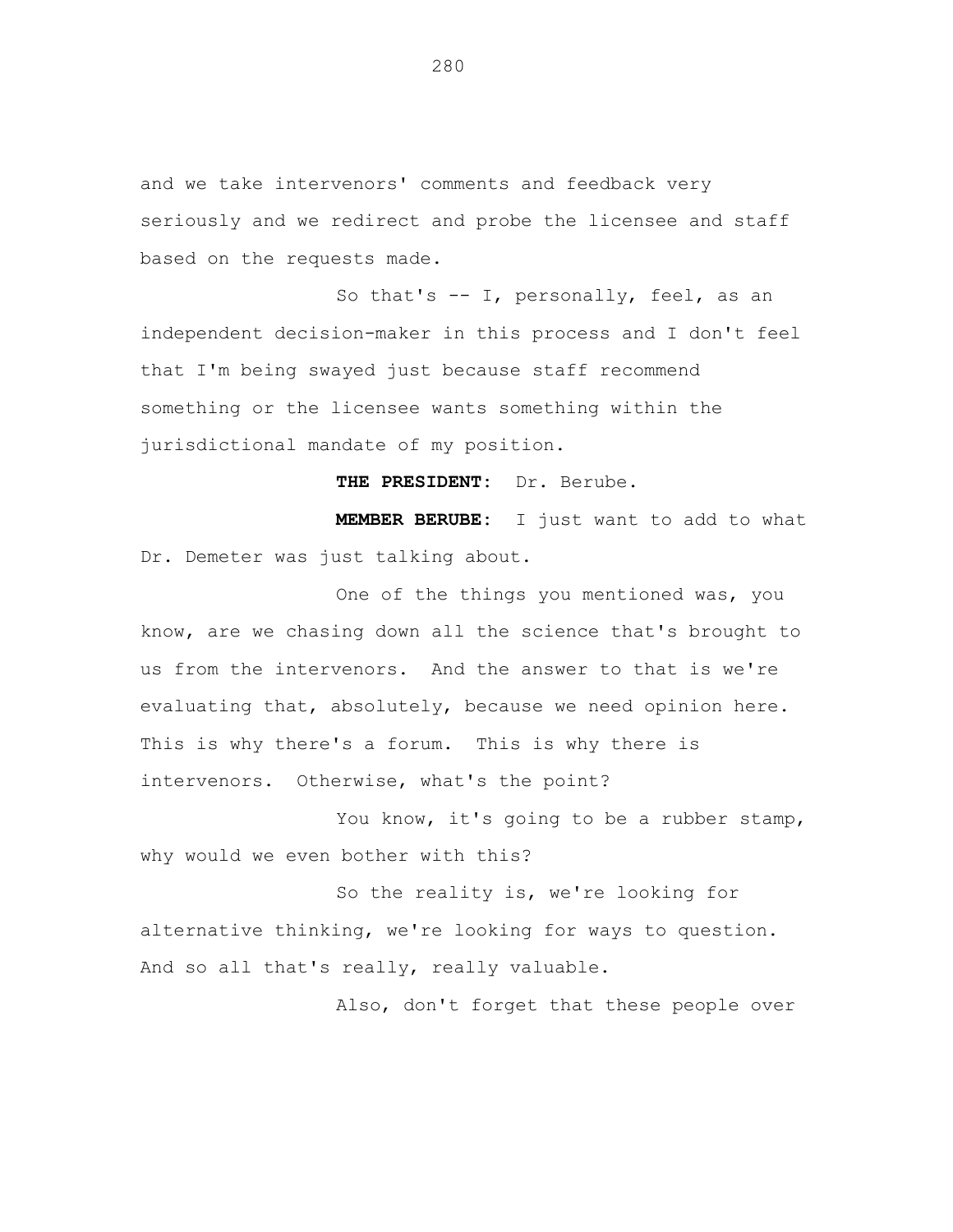here are very intelligent. They do this a lot. And they're also looking at the interventions and they're chasing down all the references they can find and trying to figure out whether or not that makes sense or not as well. And that factors into the recommendations they're making.

So we're not blowing off anything. What we're trying to do is to come to a decision that is fair, equitable, science based because that's clearly our mandate, and that protects everybody's interests, and especially the public.

This is our fundamental requirement here, is to protect the safety and security of the public. There's no ifs, ands, buts or maybes about that. We take that very seriously.

I would like CNSC, if you could, just to give us an understanding of what you're doing -- what you do to actually chase down all the leads that the intervenors actually present in terms of the scientific papers, alternative thinking.

**MS TADROS:** Haidy Tadros, for the record. Maybe I'd ask our health science specialist and our environmental protection specialist to look at that because I think at the heart of this is the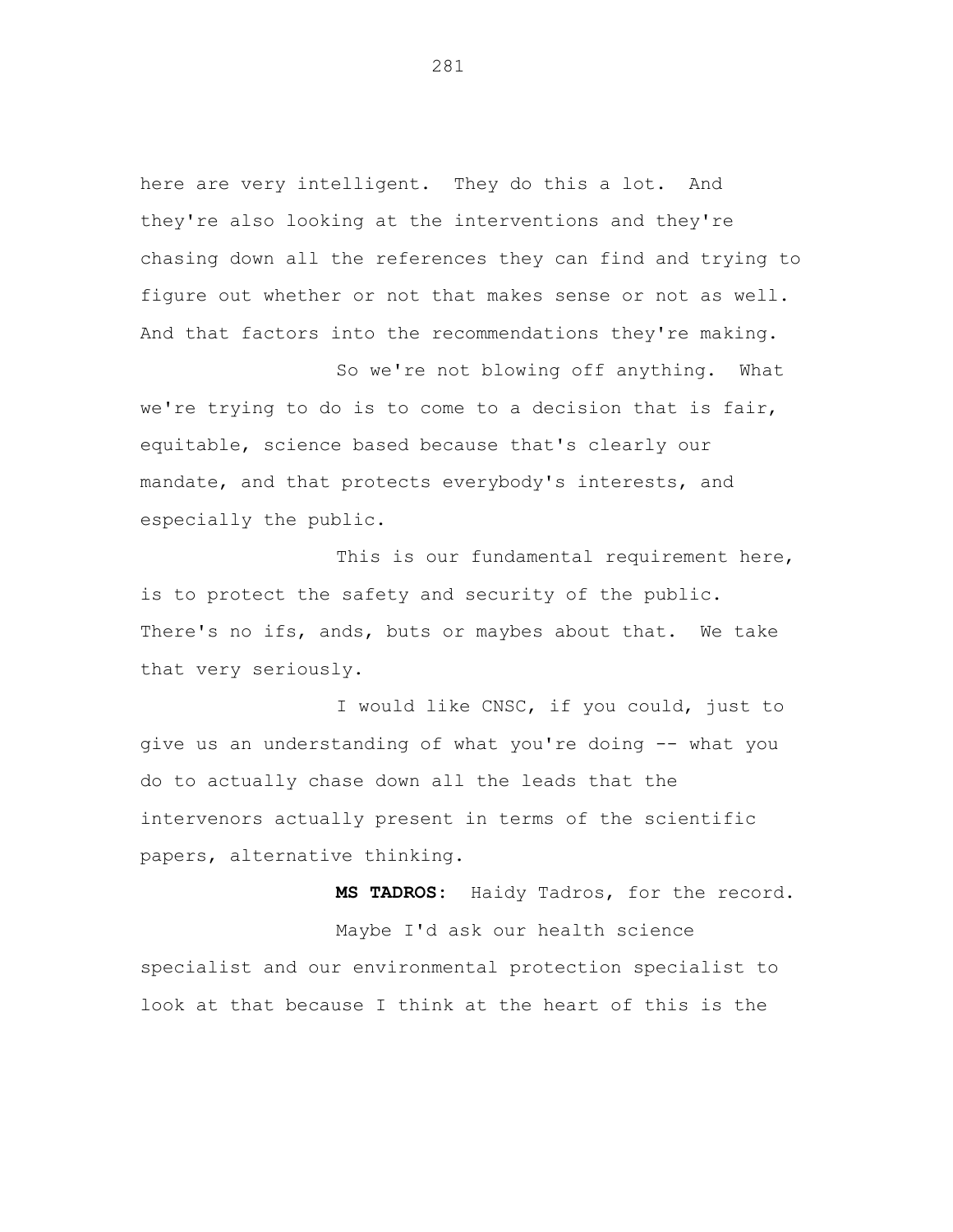data and the research that's being produced.

**MR. RINKER:** Mike Rinker, for the record.

Maybe just to give an overview of the process that we go through, particularly as it applies to interventions.

I would say the 30-day period when the interventions from the public and indigenous peoples are filed is a very busy period for us. We have a full team you've seen. You can sort of estimate how many people are in Ottawa, plus the people that are here, but there's also a broader team that works on every individual application.

Amongst the CNSC, 30, 40 people are hands on dealing with the interventions.

We read them. We have a process in place for which we list and categorize the issues that get raised. We read through the publications that are presented and we test does that alter our scientific understanding of the issue and, if not, sometimes it raises issues that, okay, this is a consultation issue. We need to do better next time.

And we've heard a lot of that through the course of this hearing.

And so I think it's a very valuable test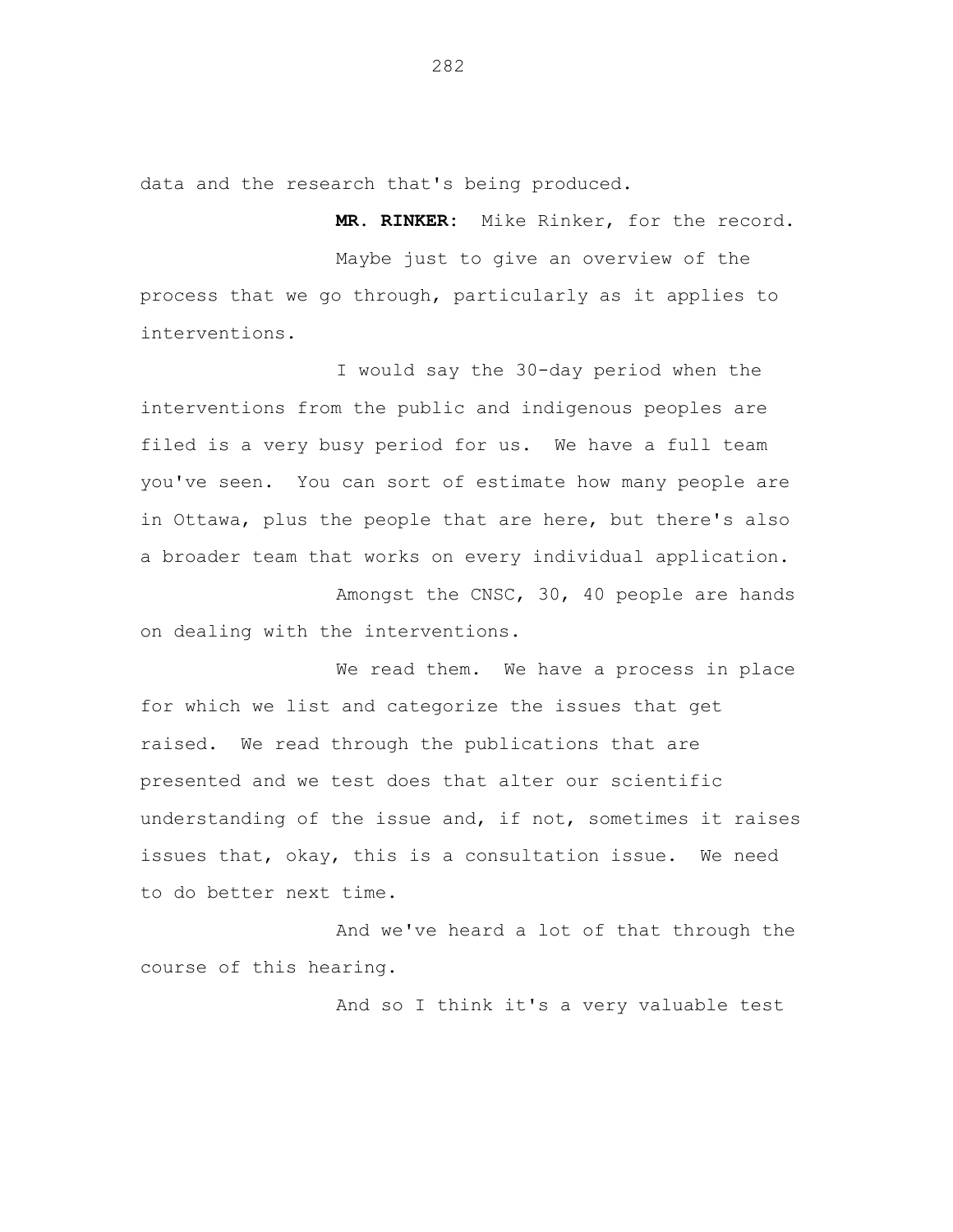for us.

If I could draw the analogy, I think this is an important philosophy behind public engagement is the notion of fragile system and anti-fragile.

So a fragile system is like a glass. You stress it, it breaks. Anti-fragile system is like a muscle. When you stress it, it gets stronger.

And I feel the public intervention and the process testing the CNSC and challenging us is -- makes us stronger. We have to test our assumptions, we have to test our ideas. We have to always rethink. We can't be constrained into, well, this is what we thought a year ago, it must be the same. We always have to relook at our work.

And this is a big amount of work that we do, and it's a huge value of getting the interventions.

**THE PRESIDENT:** Dr. Lacroix.

**MEMBER LACROIX:** Mr. Beyers, based on your -- the last sentence of your written submission, let me challenge CNSC.

With respect to all other nuclear regulatory agencies in the world, how is CNSC perceived by the International Atomic Energy Agency in terms of independence, in terms of credibility, in terms of openness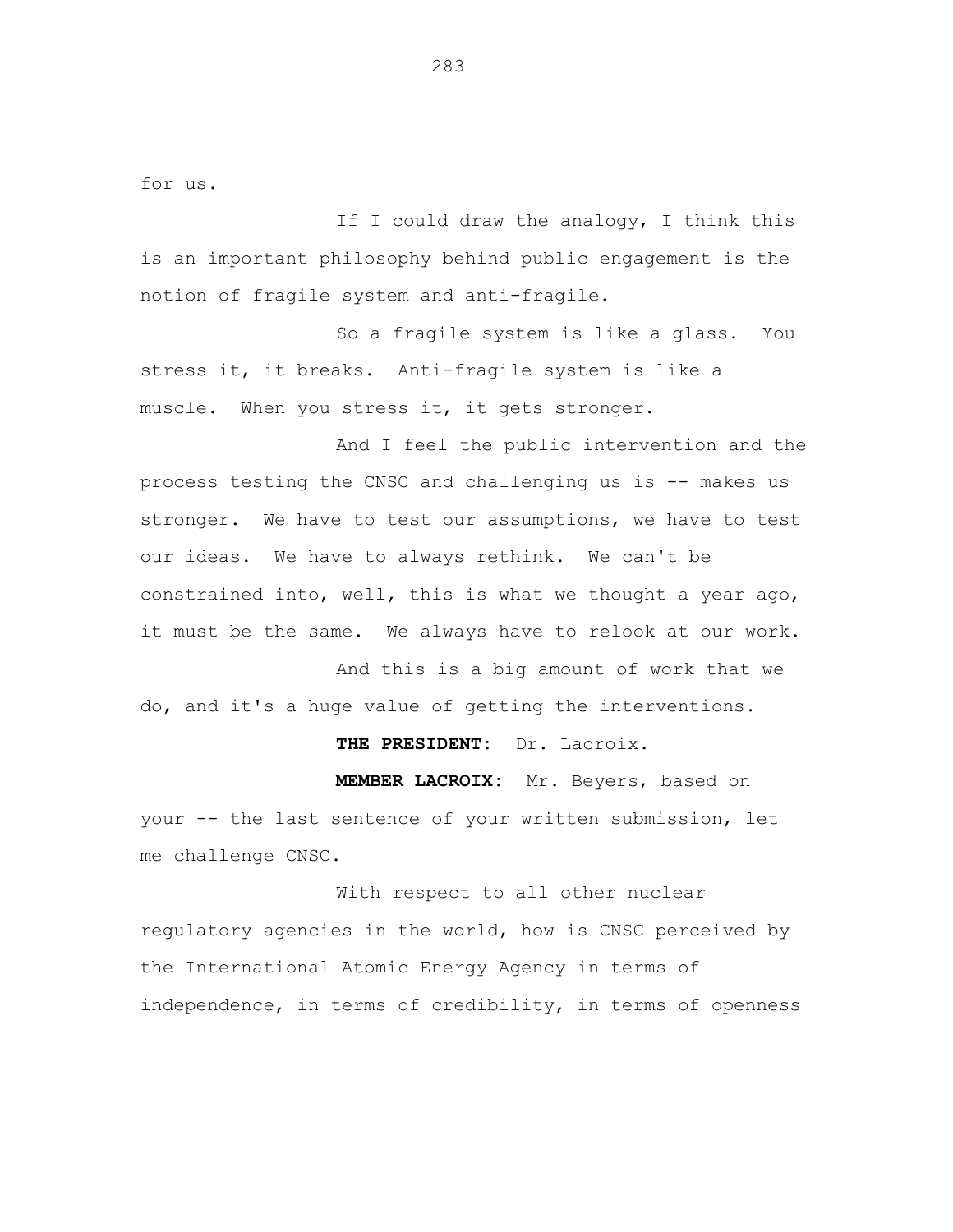and transparency?

**MS TADROS:** Haidy Tadros for the record. I'd like Mr. Ramzi Jammal to take that. **MR. JAMMAL:** It`s Ramzi Jammal, for the

record.

We just finished -- last year was extremely busy for us on -- to undergo international peer review process. And I will speak -- the latest one is an IAEA review process that concluded that the CNSC is a -- I'm paraphrasing here in layperson terms -- a competent authority and has a robust regulatory framework in place and has commended for our transparency.

Canada has -- is a signatory to many conventions. That means treaty. The treaty in the UN language is a convention.

On many occasions and in specific the last convention, Canada was one of two countries where contracting parties received a good practice associated with the PFP program and other transparency.

So those are -- when you get a good practice internationally, that means every other regulatory agency in the world can benefit from our experience and they can learn from us.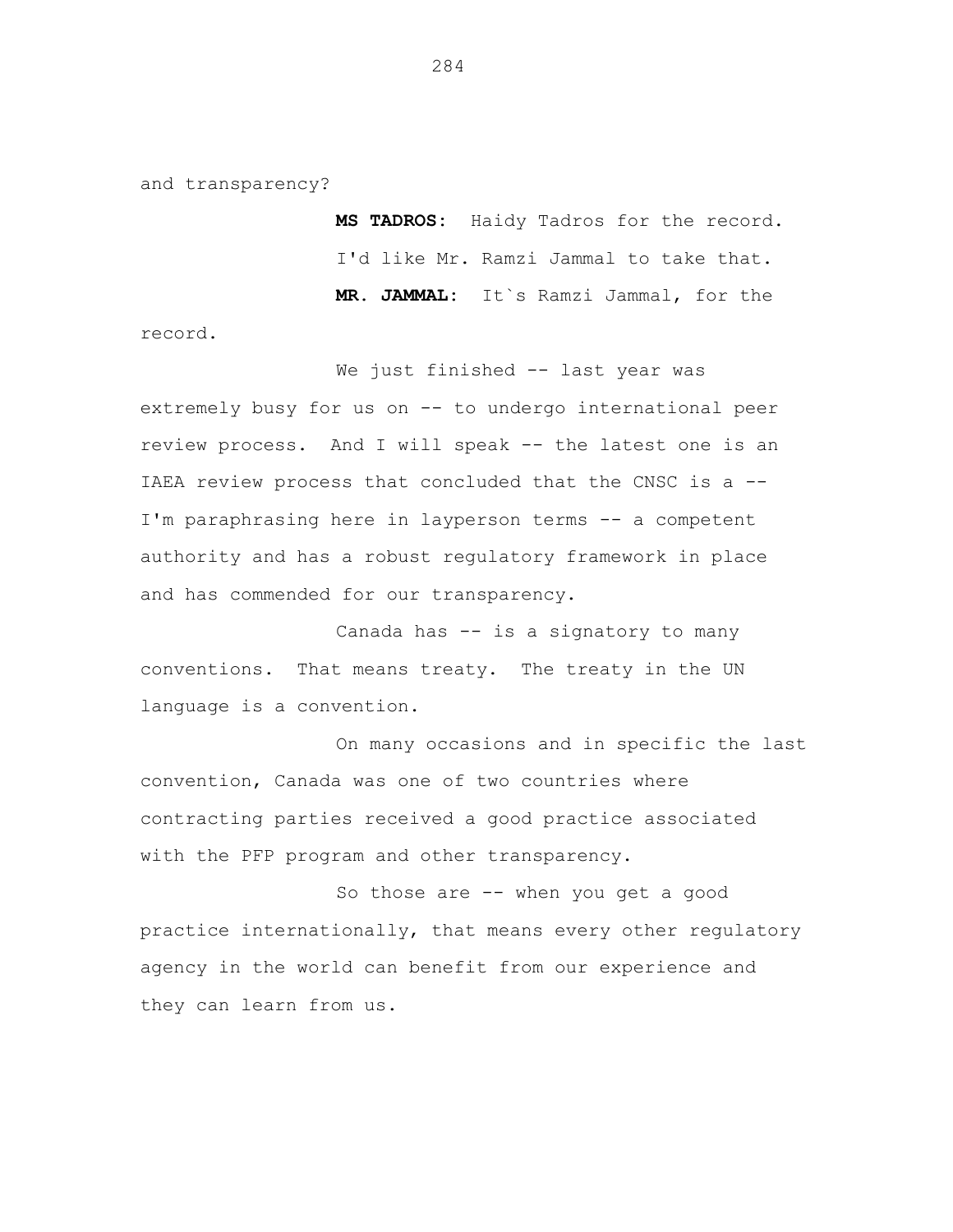In the last submission we had, again, it's not a matter of number, it's a matter of demonstration to the outside world. We got one of the largest number of good practices from the last submission we would receive, and again, it indicates for the other regulatory agencies around the world to copy and learn from us.

That does not mean we are complacent. We will always look what is working, we always take in consideration the interventions and, on many occasions, even though we -- many of the intervenors talk about rejection of a licence, but we can state many of the interventions that ended up in either a licence conditions in your decision as a Commission or amendments to the licence.

So that is a proof of what the consideration the Commission takes into account. On several occasions, interventions presented information that became a licence condition on the applicant.

So it's going both ways, and that's the key pillar.

And we undergo the regulatory review by peers all the time, but we're not complacent. We are always learning, and we are -- actually always encourage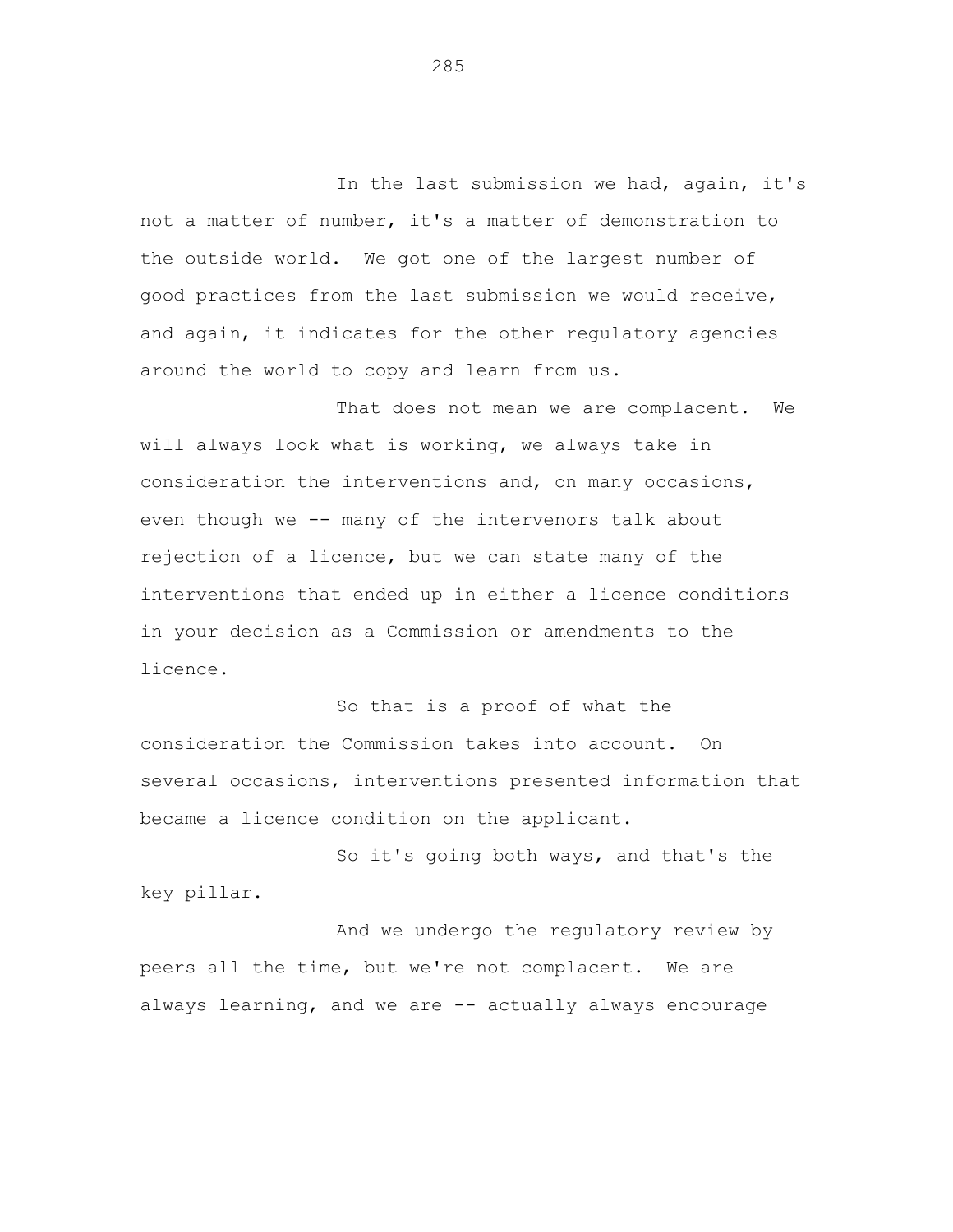the challenge to us at every occasion.

**MEMBER LACROIX:** Thank you for this clear answer.

**THE PRESIDENT:** Okay. Thank you very much for your intervention.

Do you have any last comments?

## **MR. BEYERS:** Sure. It's a little

difficult for presenters to respond in this context when they face an army of officials here and in Ottawa, and this is not simply a question of that it's intimidating or something. I'm talking about the slanted nature of this process.

And so, you know, you've all been paid to prepare for this and to shore up your case.

The process is designed so that you can have the last word, and you will have the last word. And so while this -- of course, I have thousands of thoughts that run through my head as I'm faced with all these responses more on a sort of a technical direction.

I've no doubt, for example, that there are all kinds of bureaucratic processes with all kinds of paper trails that are involved in producing the CMD and so forth. I don't see evidence of looking at alternative science to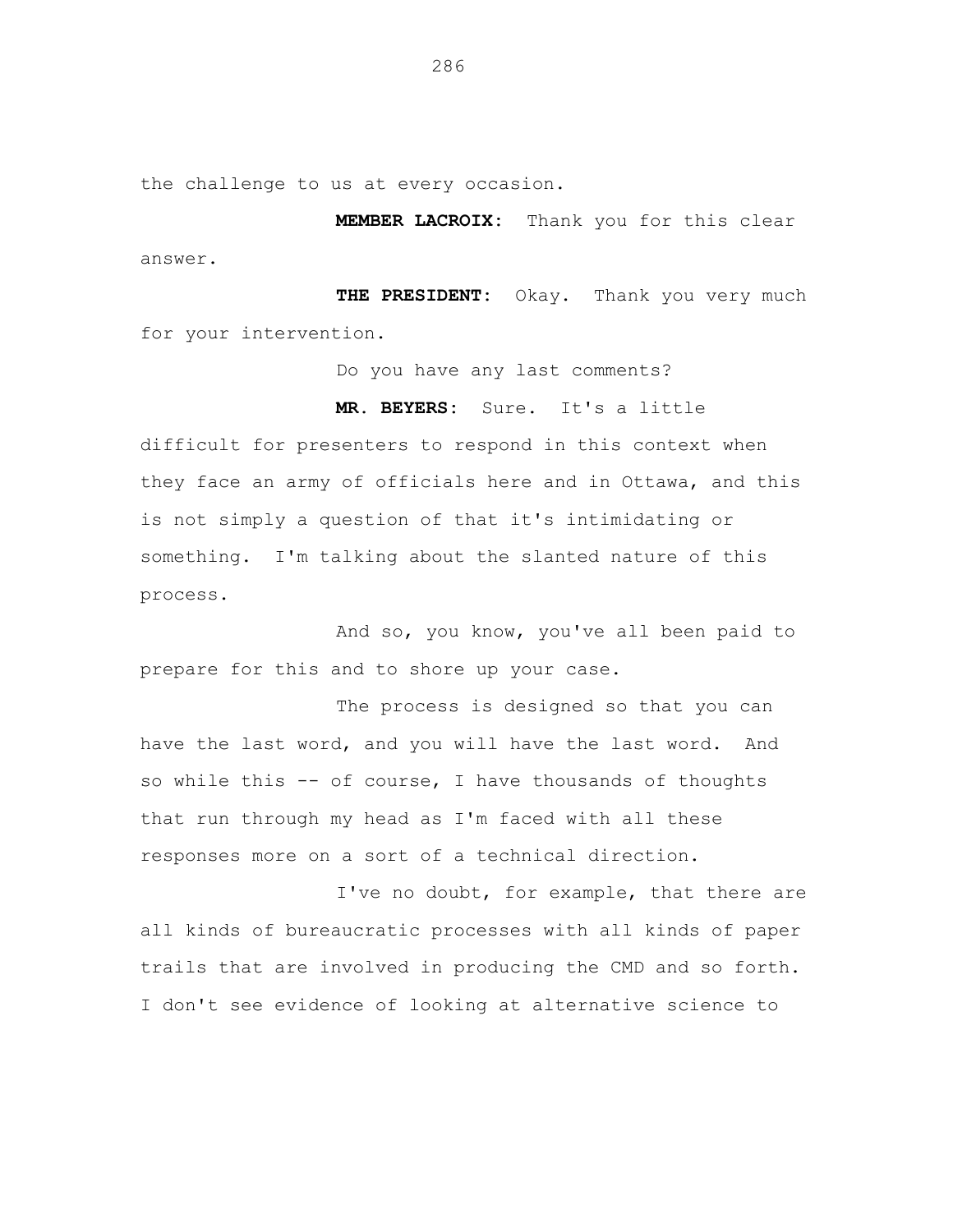show up the counter argument right to the end with self-assertions about the strength of the CNSC's processes in the international context. Well, that's just our assertion.

So maybe what to do is just let you have that last word.

**THE PRESIDENT:** We'll move on to our next intervention, and that is from Women in Nuclear as outlined in CMD 20-H2.143. Ms Lisa McBride will be presenting the submission.

Over to you, Ms McBride.

**CMD 20-H2.143**

**Oral presentation by Women in Nuclear Canada**

**MS McBRIDE:** Thank you. Lisa McBride, for the record.

Good evening, President Velshi and Commission Members. I'm the President of Women in Nuclear Canada, also known as WiN.

Women in Nuclear is a worldwide association of individuals focusing on women working professionally in various fields of nuclear energy and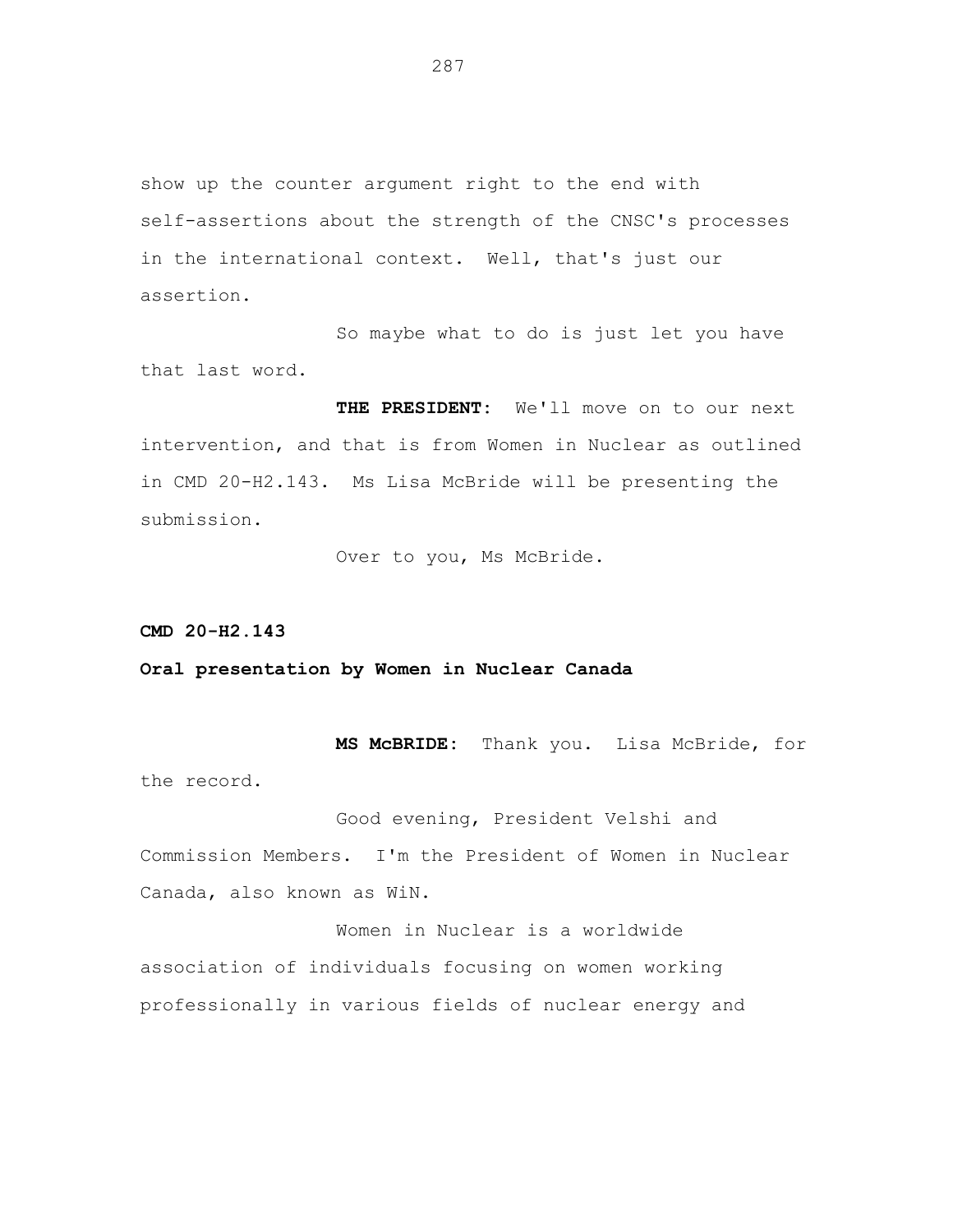radiation applications. WiN Canada was formed in early 2004 and has six chapters across the country, with over 2,800 members and growing. More than 2,000 of those members live and work in Ontario.

Since 2004, WiN Canada has worked towards three challenging goals. The first to make the public aware, especially women, of the risks and benefits of nuclear and radiation applications in food, health and energy. The second, to prepare women to take on leadership roles in the nuclear industry through knowledge and experience exchange as well as various professional development opportunities. And our third goal is to help fill the growing need for qualified workers in STEM and skilled trades in the nuclear industry.

Our members come from a variety of work experiences and education. We have women working at all levels of the business in all areas. We work in this industry by choice, and our members live in the communities surrounding because we know it's safe.

My discussion today will focus on three key areas, environment, safety and women in the workplace.

Environment. As women, we are always conscious of the environmental legacy we are leaving for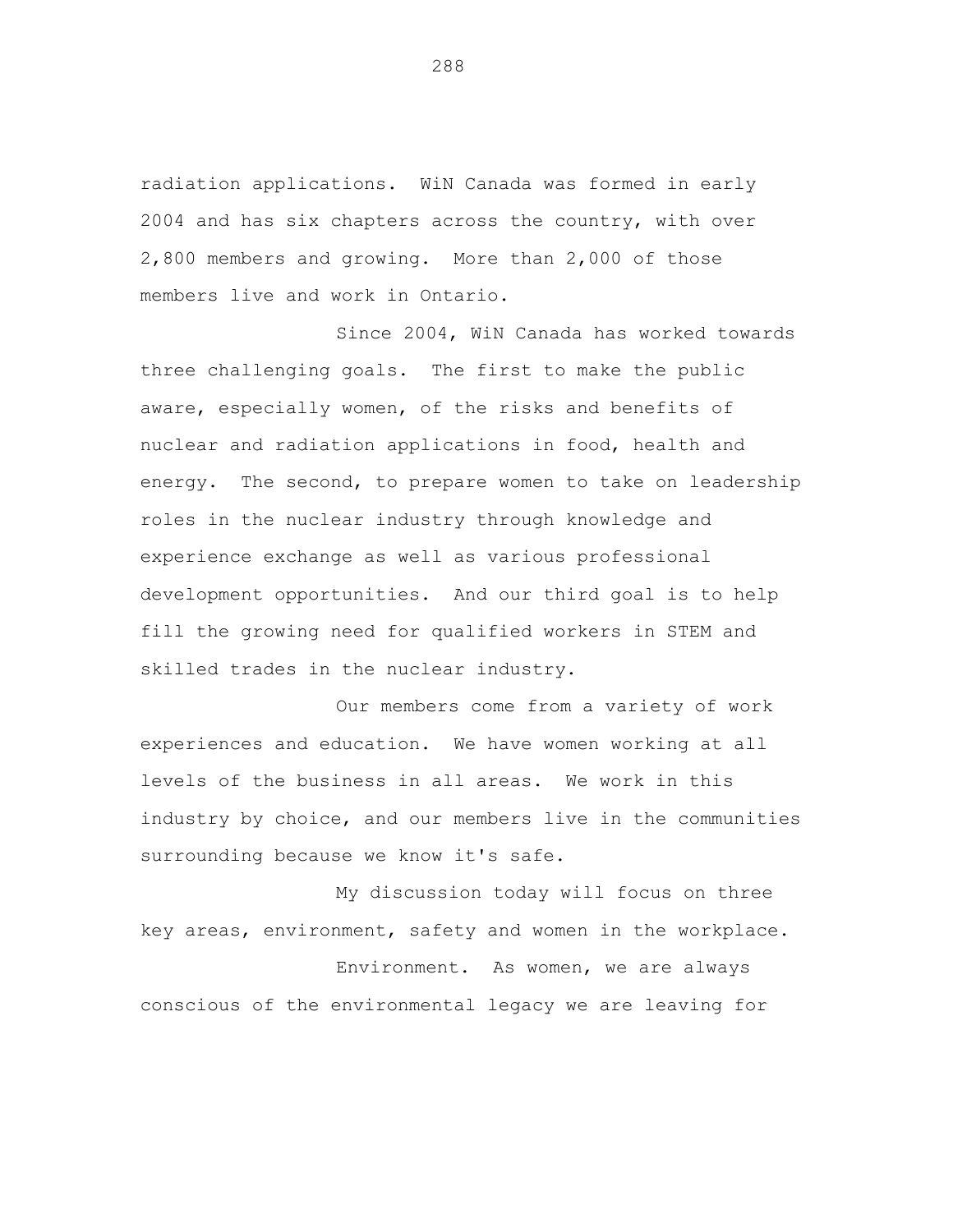our children and grandchildren. We know that nuclear-generated electricity produces no greenhouse gas emissions and, therefore, supports our efforts to reduce the effects of climate change.

BWXT's licensed operations is critical to the industry in Canada to help us meet those climate change goals.

One of the biggest hurdles in the industry that we face is a lack of understanding of radiation exposure among the general public. Radiation occurs naturally in the environment. We know this.

In terms of operation, BWXT has a comprehensive environmental protection program geared towards monitoring and controlling radioactive and hazardous substance emitted from the facility. In terms of uranium emissions, Peterborough emissions are less than one percent of regulatory limit, and the Toronto emissions are approximately one percent of the regulatory limit.

In addition to internal monitoring and reporting practices conducted by BWXT as well as the CNSC's own independent environmental monitoring program, the Peterborough Public Health Unit also undertook a review of data for releases from both facilities.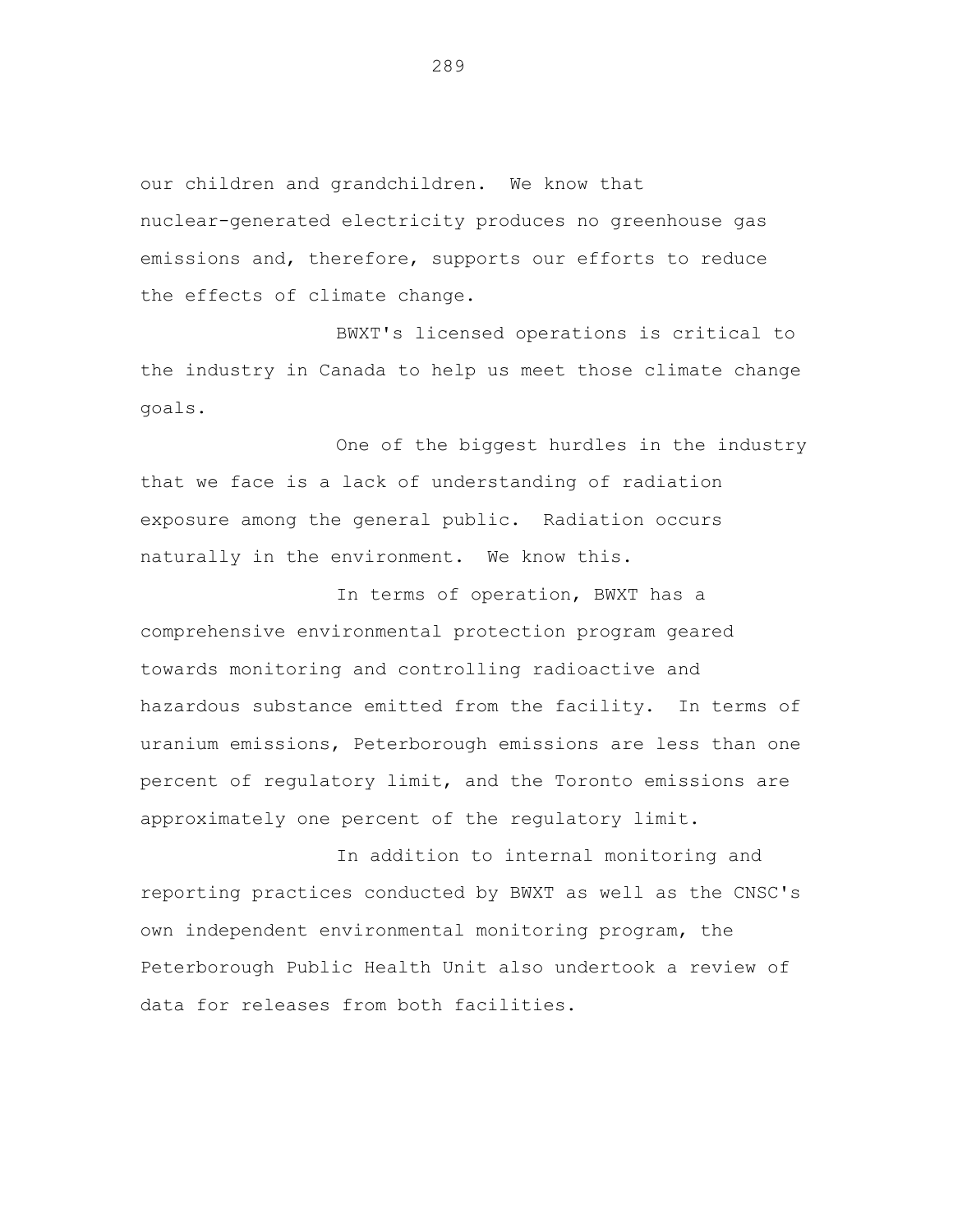The conclusion for all reviews were consistent. Emissions at both facilities were well below the regulated limits.

In terms of health and safety, BWXT makes considerable efforts to continually improve in all aspects of its operations, including training and safety of the workforce and the protection of the environment.

BWXT is consistently rated satisfactory in all 14 Safety and Control Areas as listed in CNSC's annual regulatory oversight reports.

BWXT has had zero lost-time injuries since 2014 at either location, Toronto and Peterborough. They continue to demonstrate a focus towards health and safety of their employees through a number of programs, including Workplace Hazardous Material Information System and by regularly reviewing practices and policies through a number of forums and committees, including their Health and Safety Policy Committee, Workplace Safety Committee and their Ergonomics Committee.

During my recent visit with a WiN colleague to the Peterborough location earlier, I was able to directly observe the clear attention to detail as well as the skill and competency of the BWXT in terms of safety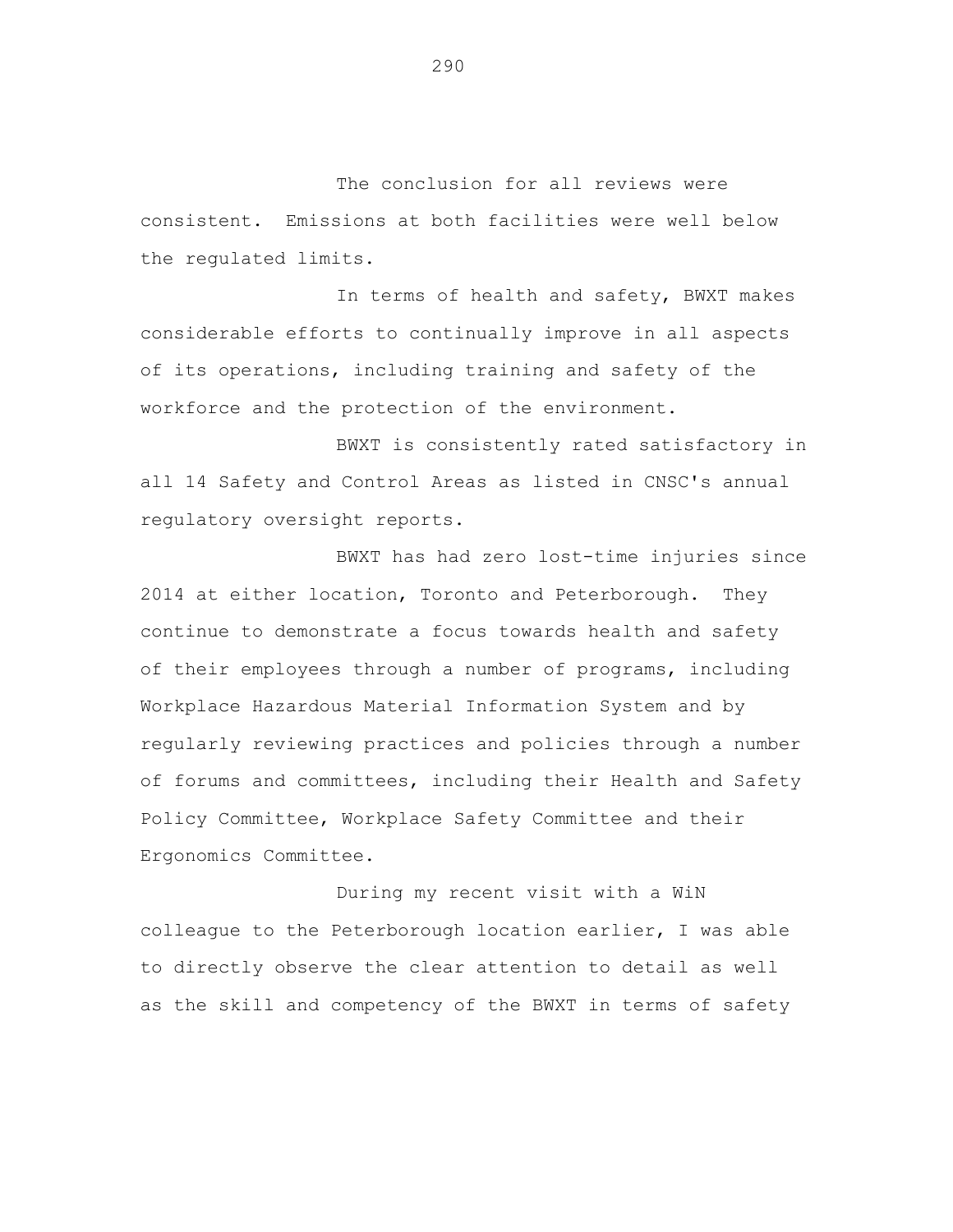and execution of their duties at that facility.

Women at work at BWXT. As I mentioned, earlier this year we were invited to come to the Peterborough facility. This was not our first visit at this facility, as we were pleased to tour this facility as part of our conference program during 20015 Annual WiN Canada Conference.

During our most recent visit, I had the opportunity to talk to a number of women working at the Peterborough location who all had positive things to say about the environment in which they work.

BWXT supports women in the workplace in a number of ways. First, they have a diversity and inclusion program aimed at identifying barriers and conditions of disadvantage that could affect any of the four designated groups. This group meets on a regular basis and has established a communication plan that was scheduled for roll-out in January 2020, a clear signal of supporting women in the workplace in terms of the environment in which they work.

In addition to this effort, BWXT also supports a number of programs, including a flex hours program providing an additional day away from the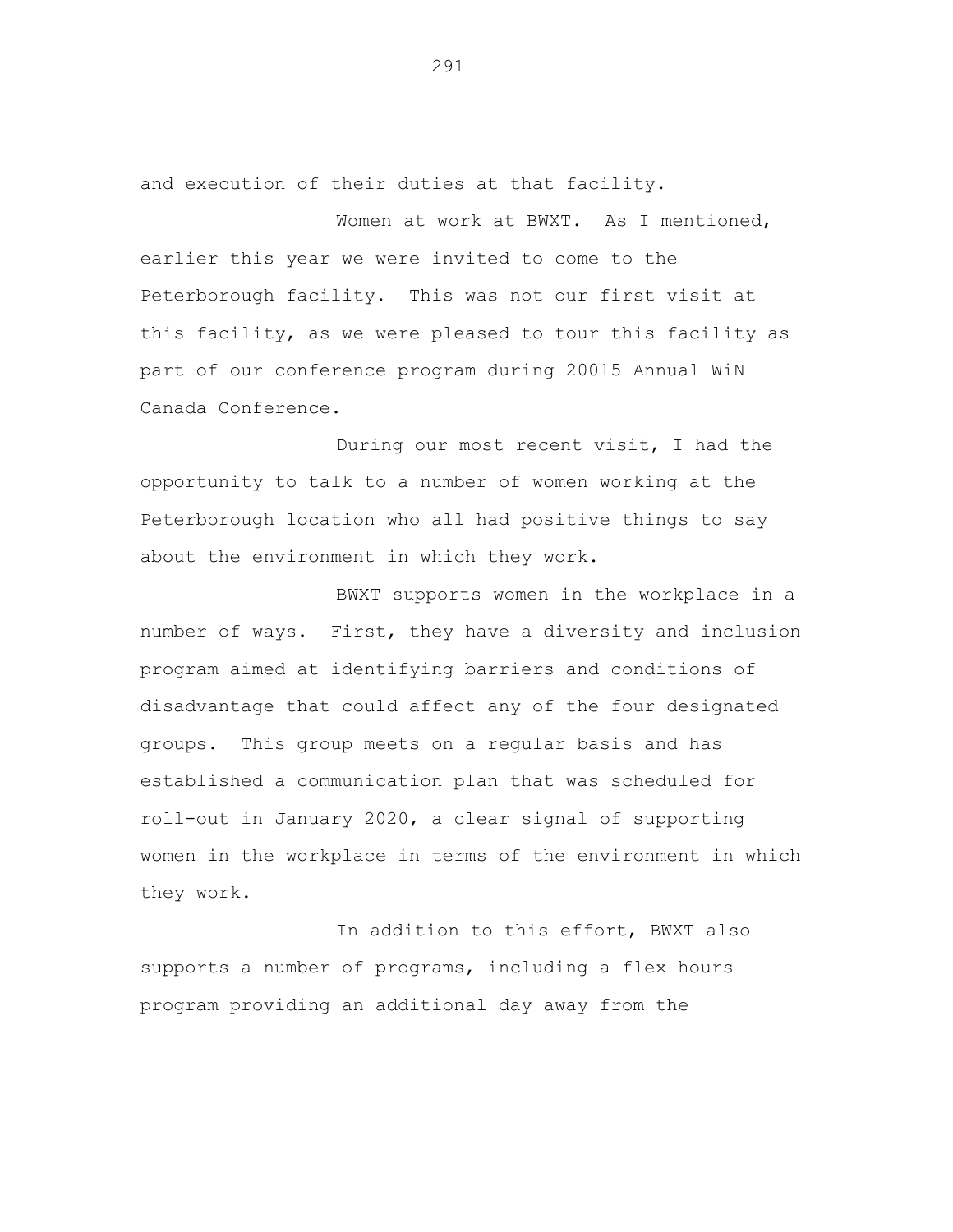workplace, provides employees an opportunity to spend more time with family, and I've spoken to several women from BWXT who have opted into this program.

They all spoke of the benefits of this program allowing them to spend more time with family, volunteer at their children's school or even take time for themselves.

In addition, BWXT continues to provide employees with unassigned floating holidays, giving flexibility for personal time, providing greater ease to observe holidays that fall outside the designated statutory holiday schedule, all indicators of an environment which is conducive to women.

They also have a women's network established at the Peterborough location which is aimed at supporting women through a broader network. They're looking at ways to improve this initiative, and Women in Nuclear has offered to help BWXT with this.

They recognize the need for a focus on their talent pipeline and have encouraged more women to move into the STEM-related skilled trades roles. They support a number of pipelines, including the Ontario Tech University Women in STEM initiative.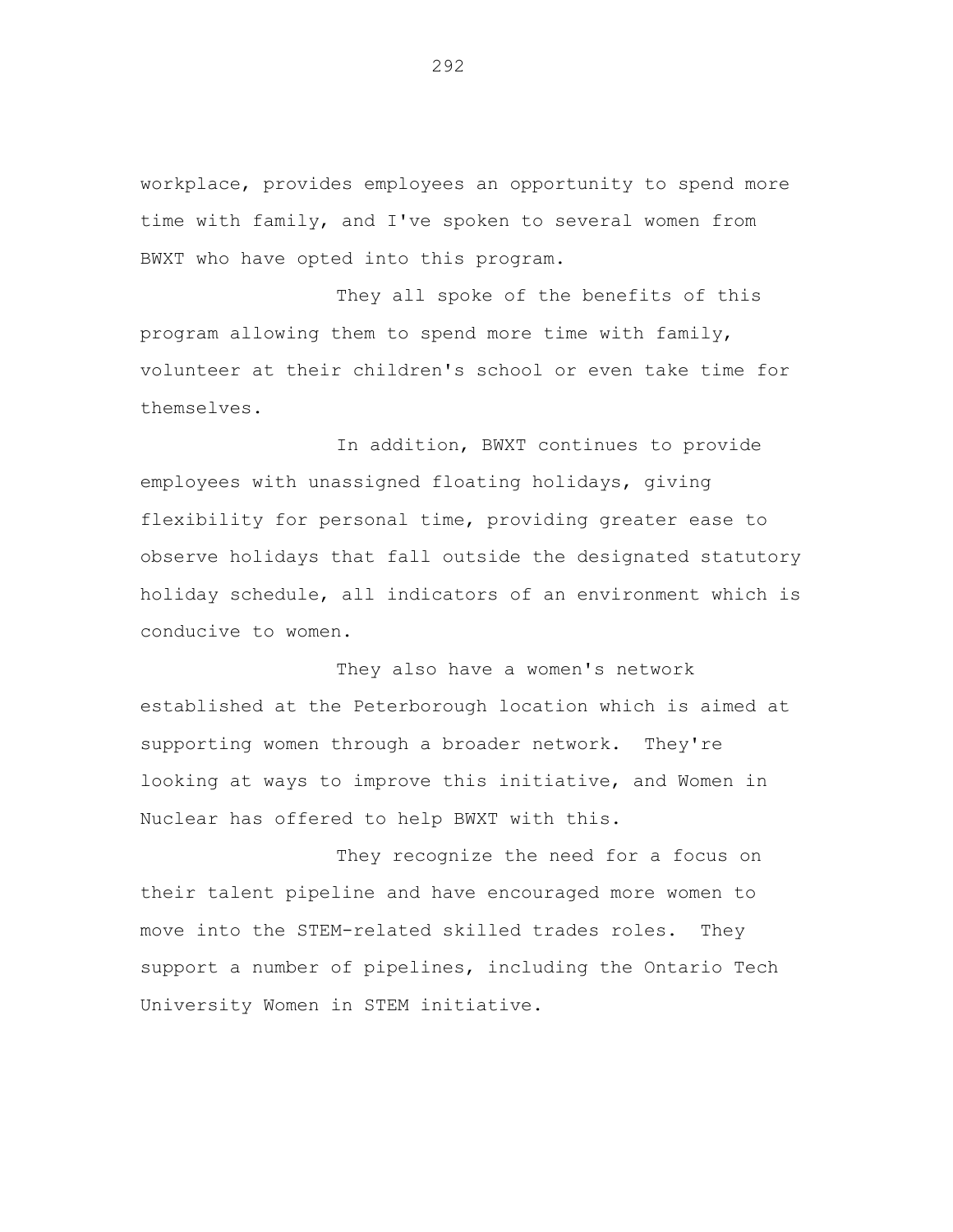As you know, WiN Canada has commissioned a study of women employed in the nuclear industry. Our focus is on opportunities or barriers for women in STEM, professional and technical designations and the pursuit of attaining leadership roles and the environment in which they work in.

BWXT is an active participant in our study and is very interested to develop further ways to support women in their organization not only in their career aspiration, but also in supporting the environment and health and safety roles in which they work.

BWXT's commitment to excellence, environmental protection and safety as well as its actual performance in both facilities over the course of the current licence period demonstrate that they are qualified to implement the activities outlined in this application. It is for these reasons that Women in Nuclear supports this application for a ten-year Class 1B licence for the continued operation of BWXT's Toronto and Peterborough facilities.

Thank you.

**THE PRESIDENT:** Thank you.

Dr. Demeter.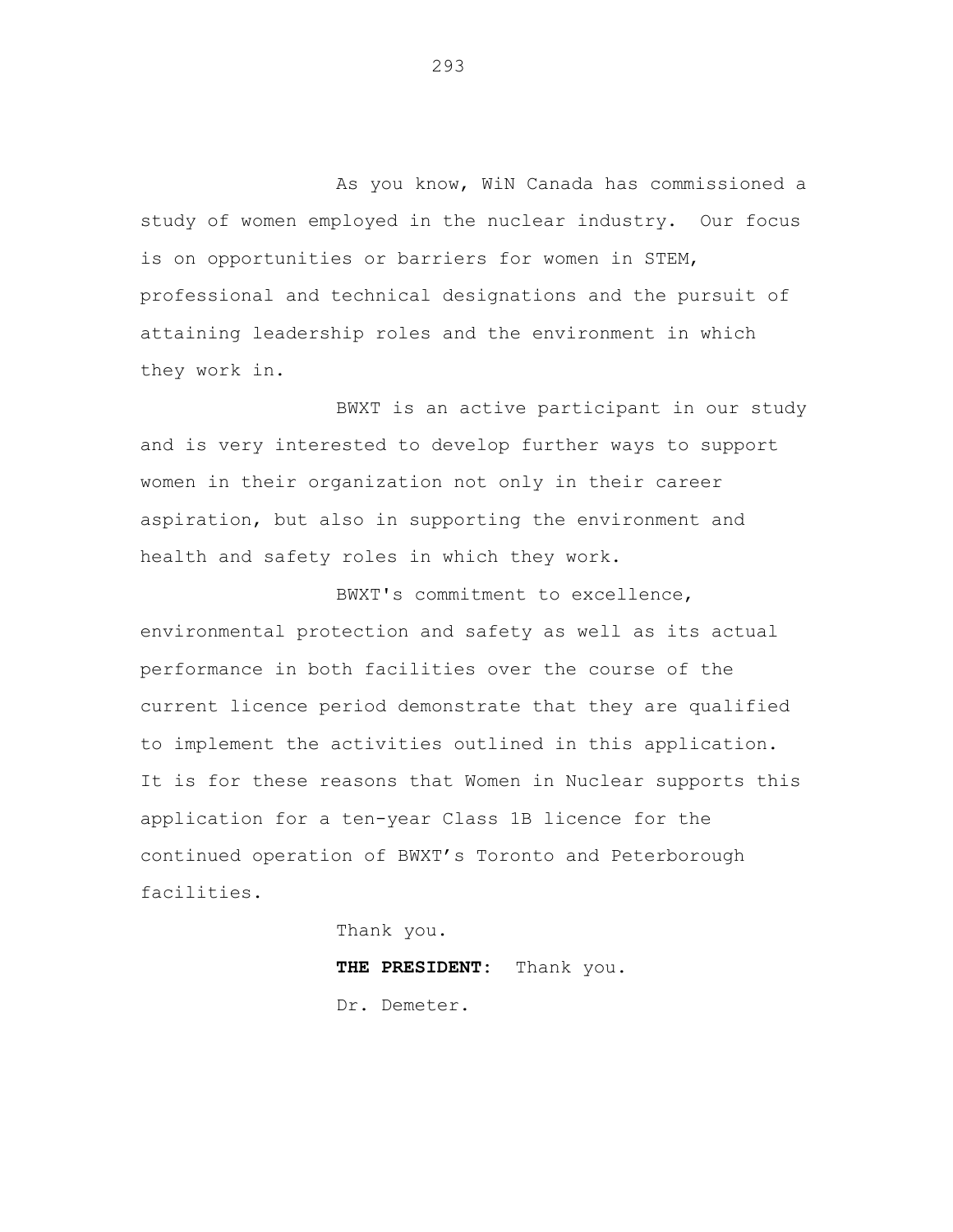**MEMBER DEMETER:** Thank you for your presentation. A nice overview of sort of your perception of the workplace for women in this company.

I have a question that deals more with the fact that you have an organization in nuclear. Give me an example of how you explain the risks you are subjected to in your work to your neighbour who is not a nuclear worker.

I want to get a sense, a down to earth explanation of relative risk. If they say isn't it dangerous to work here, what do you tell them? How do you tell them? How do you put it in context?

**MS McBRIDE:** Lisa McBride, for the record.

Having worked in a number of different facilities throughout my career but primarily in nuclear, what I can say, what I tell people is it is the safest place I've ever seen.

Safety at any facility starts from the moment you drive onto the property at the parking lot, in terms of oversight on how we drive, how we walk, our attention to detail. We monitor our own personal activities but also the activities within the station.

We have the 14 safety and control areas that are monitored by CNSC staff, but we also have a number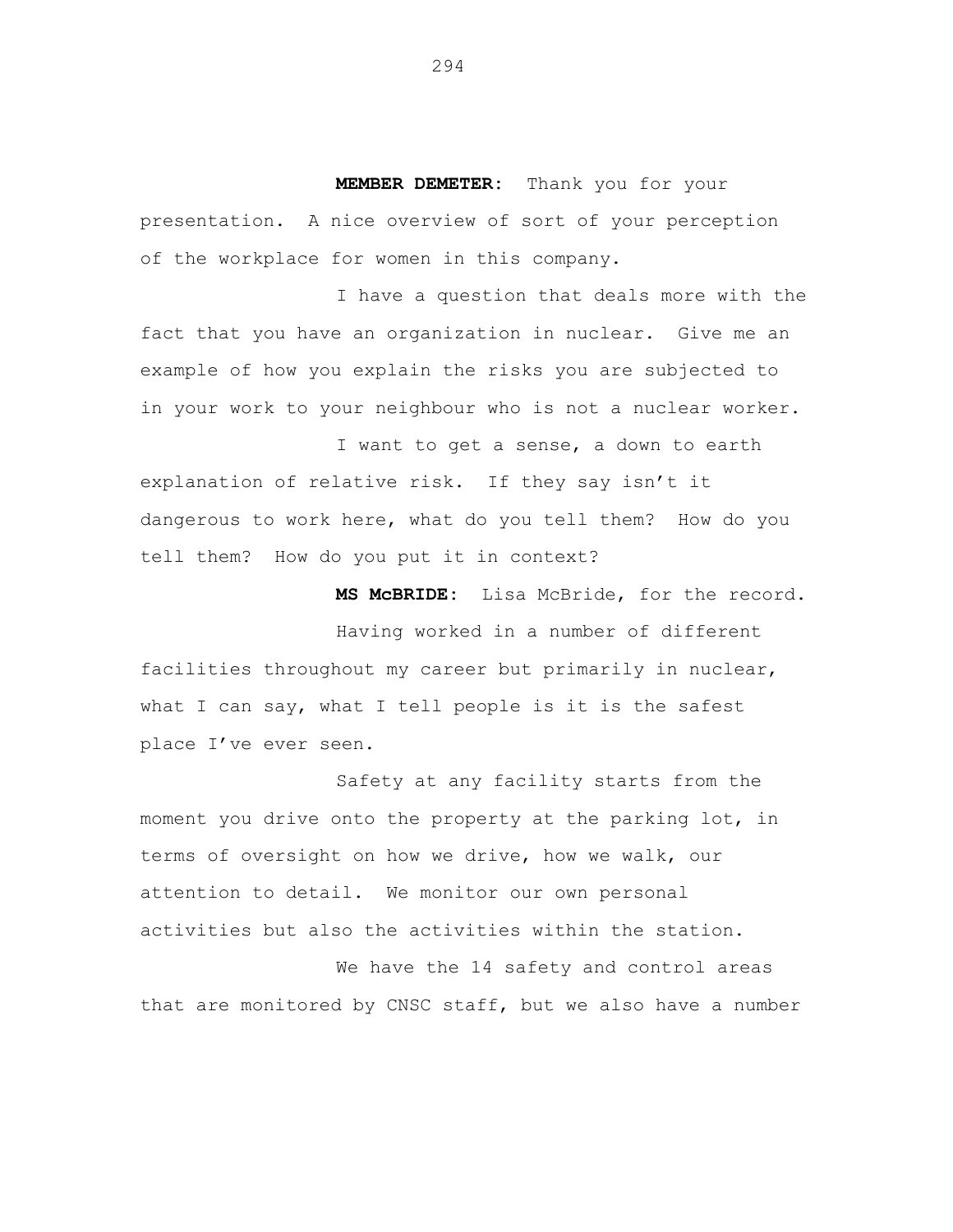of programs in place where we look at the number of barriers we implement to make sure that there is a safety protocol in place for pretty much every activity.

**MEMBER DEMETER:** So more specifically, there are jobs that you get designated to be a nuclear energy worker and you are exposed to slightly more radiation than background, that you would have been exposed to otherwise other than background. And if they say to you well, what about that little bit of extra radiation you get, doesn't that worry you?

How do you explain to them in your mind what that risk constitutes to you?

**MS McBRIDE:** So the risk to me is minimal. I get more exposure going on vacation to the Bahamas once a year. Well, I'd like to go more than once a year. But there is more exposure to radiation that occurs naturally in the environment than what we would see in the environment in which we work.

We have programs in place, high levels of training and safety protocols that every nuclear energy worker needs to follow. Just being on site even in an administrative role, we have requirements and expectations that staff are knowledgeable on radiation practices, any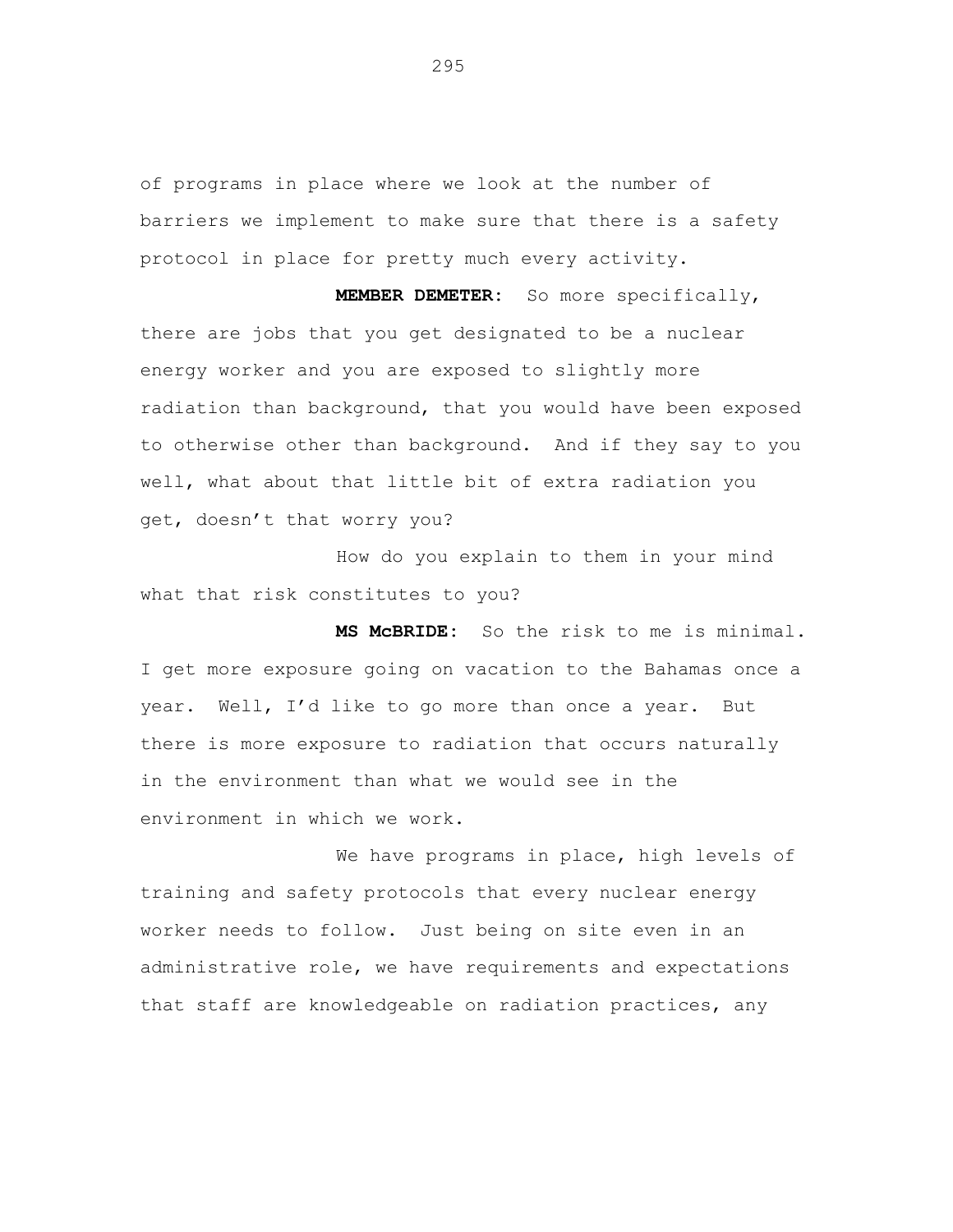time we're entering a station or a facility.

We have robust programs in place and they are satisfied. It's by far the safest place. I feel the safest at any one of our locations.

> **MEMBER DEMETER:** Thank you very much. **THE PRESIDENT:** Dr. Berube.

Dr. Lacroix.

**MEMBER LACROIX:** Yes. Thank you for your presentation.

I do have a question for you.

You go to the Prince of Wales Elementary

School and you are asked to promote STEM. How do you do that?

**MS McBRIDE:** Lisa McBride.

I take a number of phenomenal women that we have working in our industry with me who can talk about the dynamic opportunities, the career, the learning, the training, the interesting work that we get to do and how we create an environment that is innovative where we contribute to bigger goals. Climate change I mentioned, which is very important.

STEM is a very good opportunity for any individual who is interested, particularly with women. And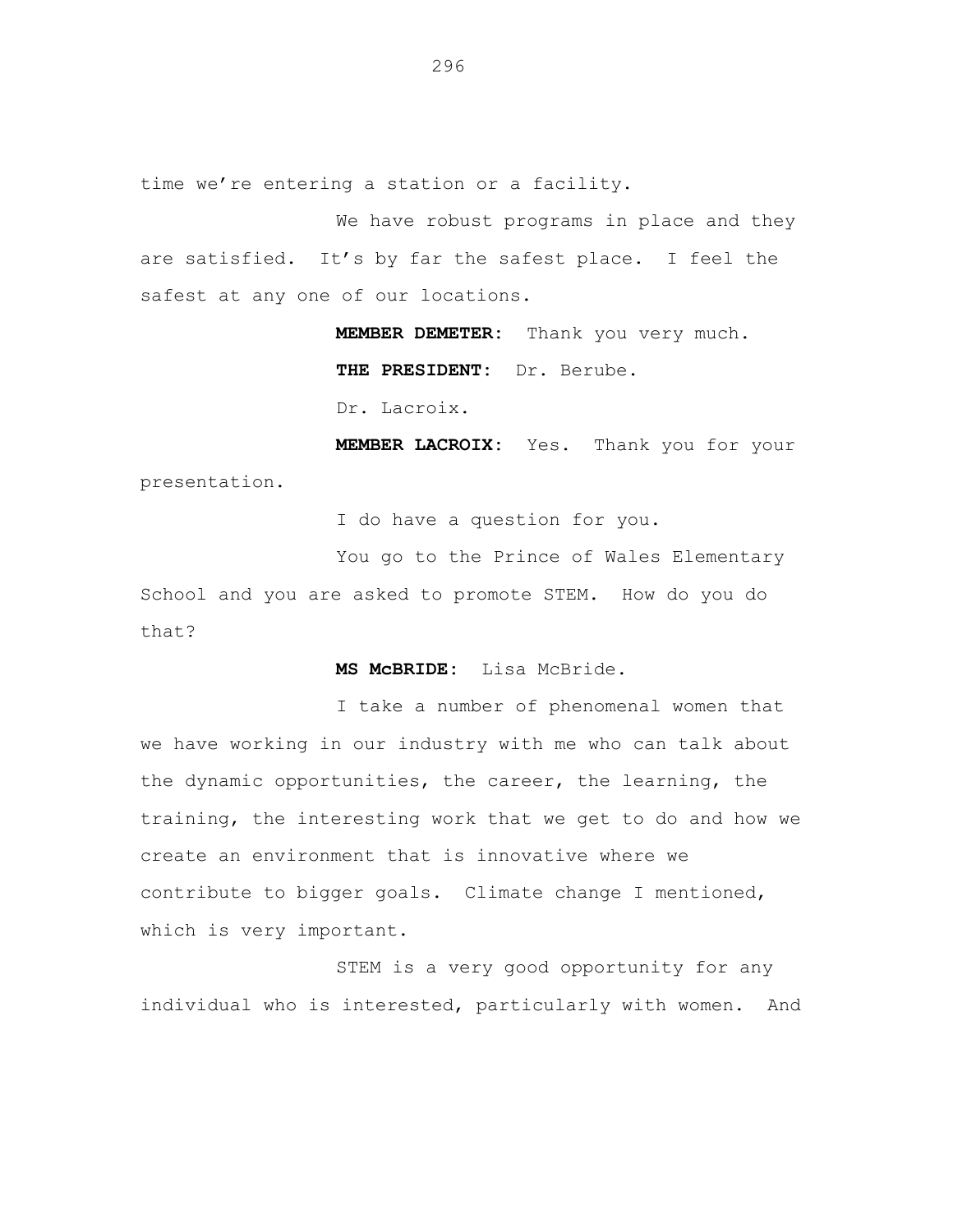there's space for everyone.

**MEMBER LACROIX:** Are you convinced of what you're saying?

**MS McBRIDE:** Am I convinced?

**MEMBER LACROIX:** Yes.

**MS McBRIDE:** Yes, I'm very convinced.

**MEMBER LACROIX:** I'm sceptical. I mean, if you show up at the school once a year to promote STEM, I don't know. I'm sceptical.

**MS McBRIDE:** Well, we have a number of role models that we promote, particularly in this industry. Actually, we have a number of female professionals that we profile in our organization. We have a number of executives at the engineering level and chemistry, environmental monitoring.

Our members report that they have high levels of engagement in their jobs. They are highly active. They enjoy where they work.

STEM is a very interesting opportunity for any young woman or any young person, with lots of opportunity in this particular industry.

I think we certainly would be interested in chatting more with this particular community about what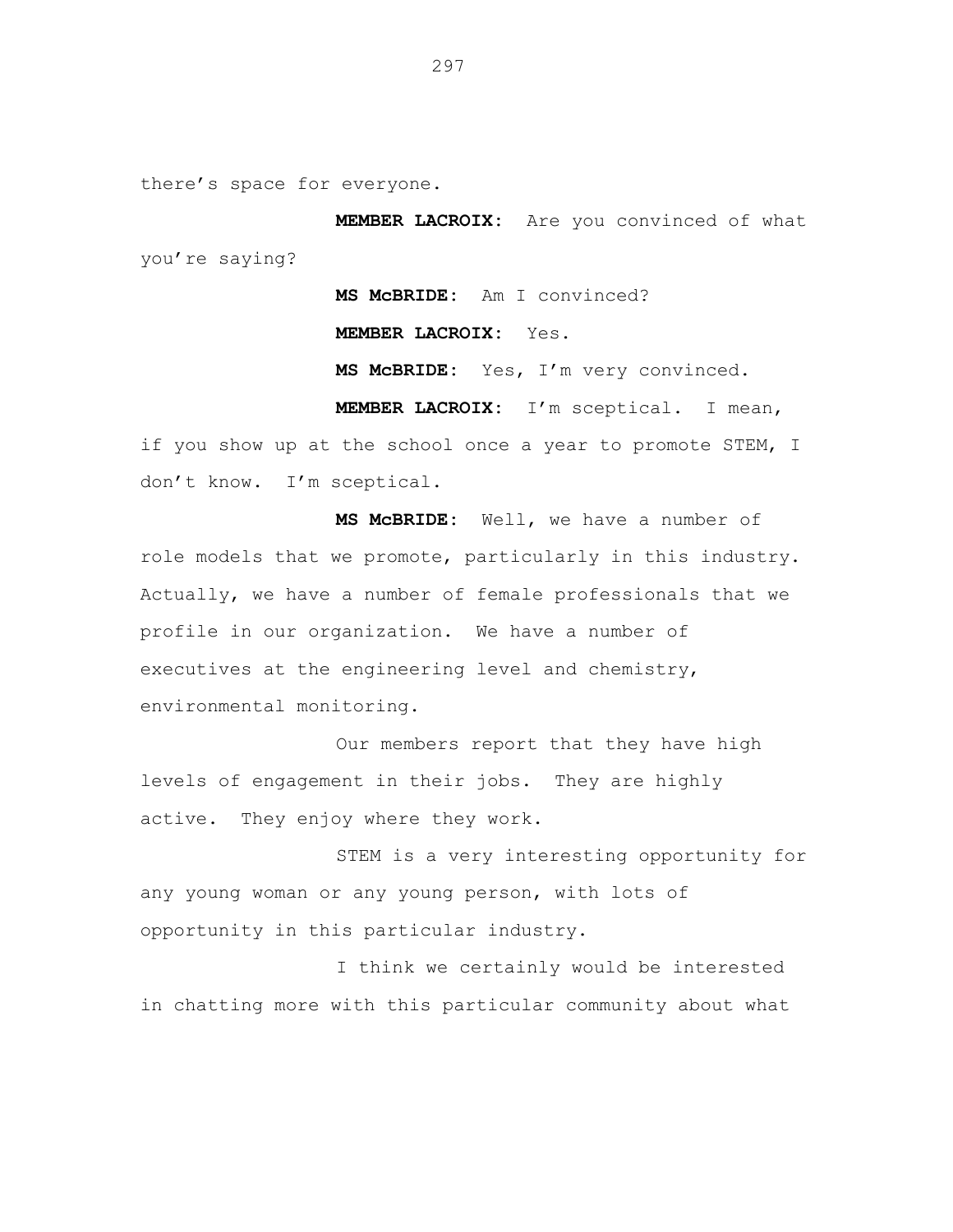we do. It sounds like there's an opportunity for us to play a role in terms of what we see as opportunity.

**MEMBER LACROIX:** I'm not questioning your initiatives. I'm just saying that it's a challenge. It must be a double challenge, especially in this community right now.

**MS McBRIDE:** Yes, definitely, there's always challenges.

**THE PRESIDENT:** Dr. McKinnon.

**MEMBER McKINNON:** Thank you.

I'm very struck by your very positive view of nuclear energy, and I contrast that with the point of view very equally and deeply held by a number of the other intervenors against nuclear power. And I'm sure it's not just a matter of being aware of safety or other educational factors or facts.

I'm curious. In your experience in your organization were you or any of your members ever very deeply sceptical of nuclear energy and do you have any comments on what caused the change of mind? Or has that never occurred?

**MS McBRIDE:** So for me personally entering this particular industry, I had a number of friends and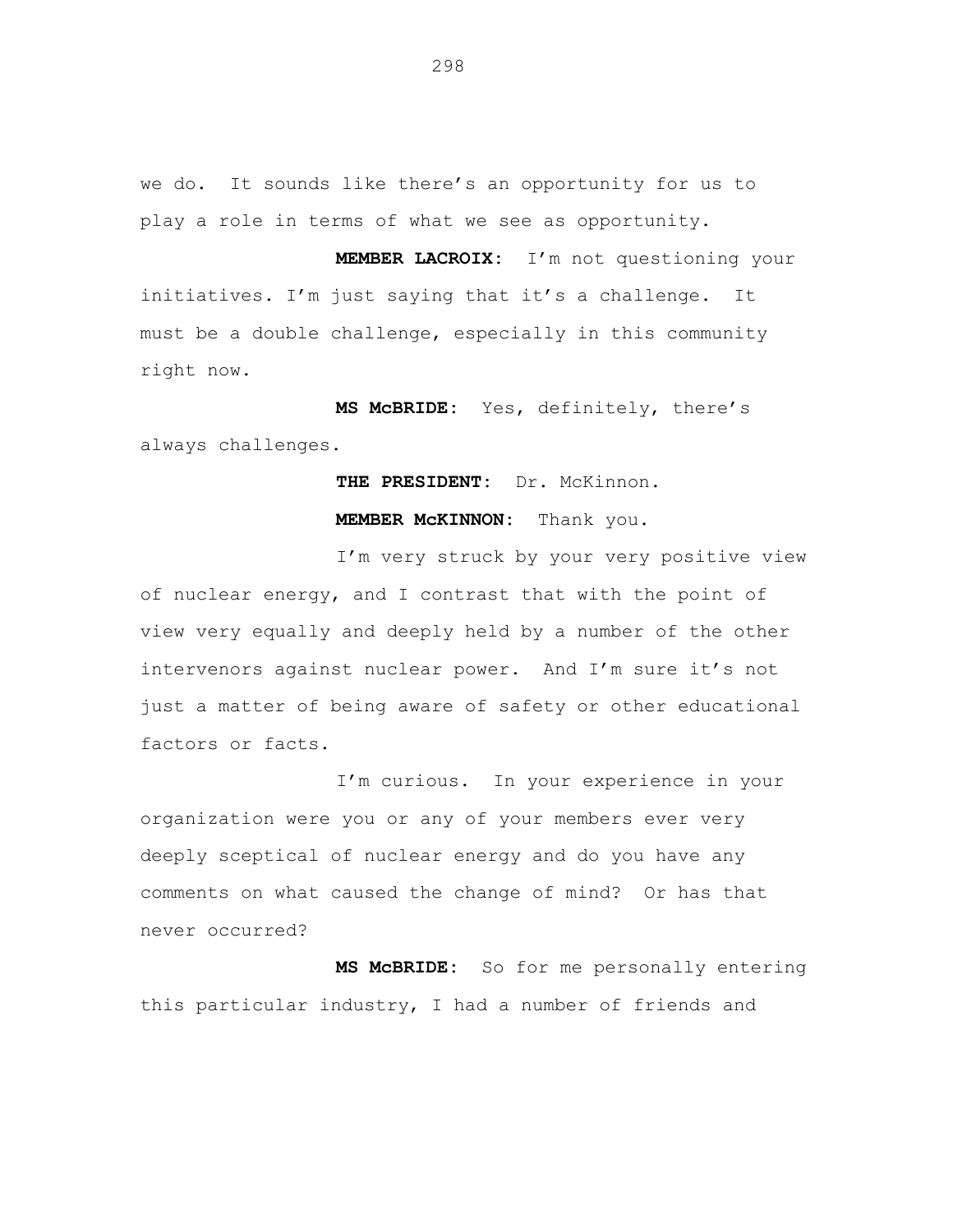family who had worked in the industry so hearing what happens at a facility at different locations, safety protocols and opportunity, that removed my scepticism enough to join the industry.

What I've learned is that we are a transparent industry. We share lessons learned. We're highly focused on safety. Safety is a priority. And as I believe the licensee has demonstrated, safety is a priority in all areas and activities that they participate in as an organization.

I think for me personally that became clear very early in my activities in this industry.

**THE PRESIDENT:** In your written submission you talk about the goals of your organization, and the first one is making the public more aware around nuclear, the risks associated with that.

You have been here for a bit of time and you have listened to some of the intervenors and you have heard about their very deep seated concerns that they have.

Any thoughts on what your organization can do to help provide a different perspective to them?

> **MS McBRIDE:** Certainly. Lisa McBride. I would certainly welcome the opportunity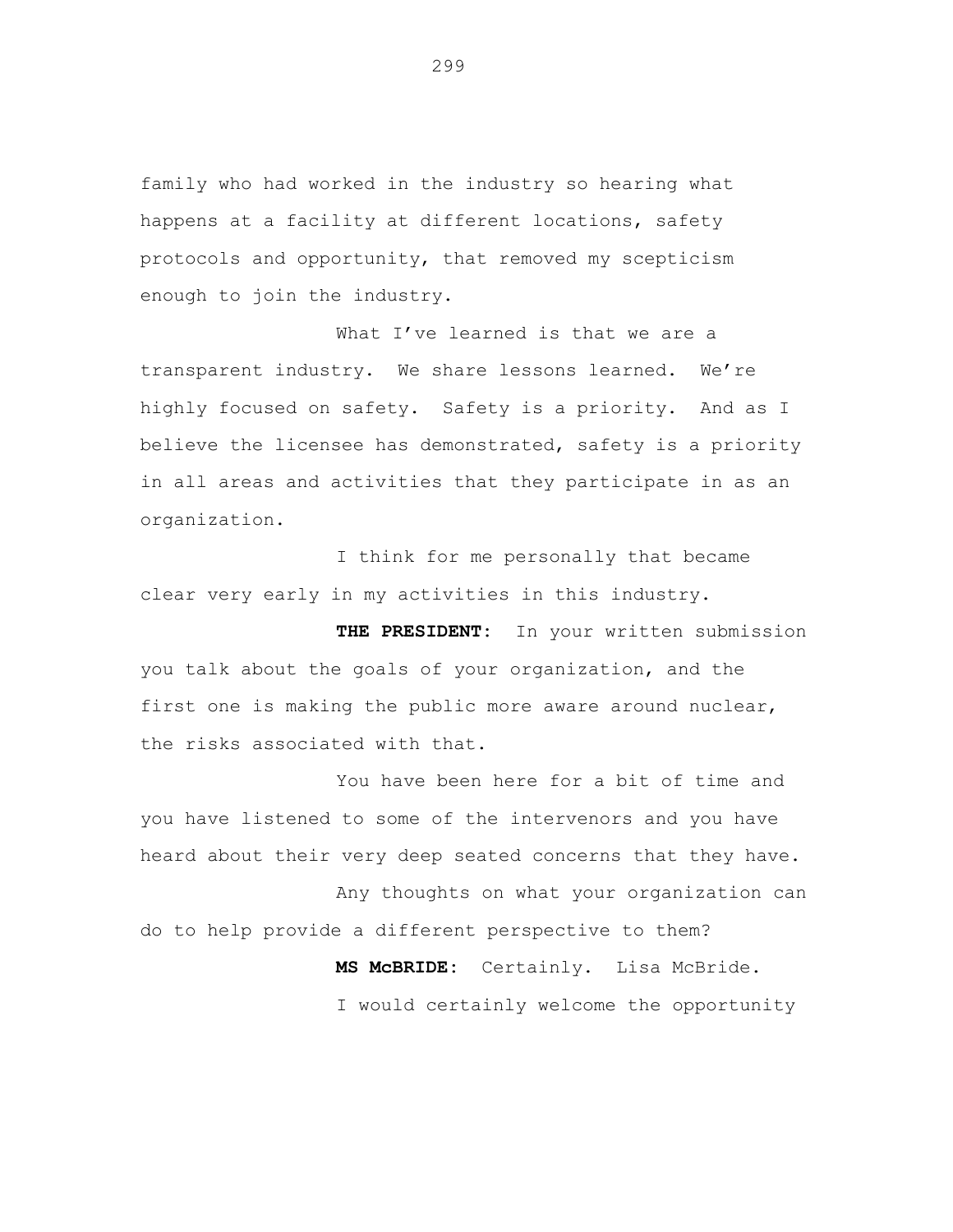to discuss risks and benefits of the nuclear industry and radiation technology with any member, female or any other member of this community. I would be happy to set up opportunities for an open house type event where we can host something or we can provide the community with information that we as an organization have that is independent of the licensee or the Commission.

We would be happy to host an event to answer a number of questions.

**THE PRESIDENT:** Well, I see a number of very committed individuals out there in the audience, and you may want to check with them on how they would like that or if they would welcome that.

> Thank you very much for your intervention. Any final words?

**MS McBRIDE:** No. Thank you very much for the opportunity.

**THE PRESIDENT:** Thank you.

Moving on to our next intervention, it is a presentation by Ms Ruth Bishop, as outlined in CMD 20-H2.138, 138A and 138B.

Ms Bishop, the floor is yours.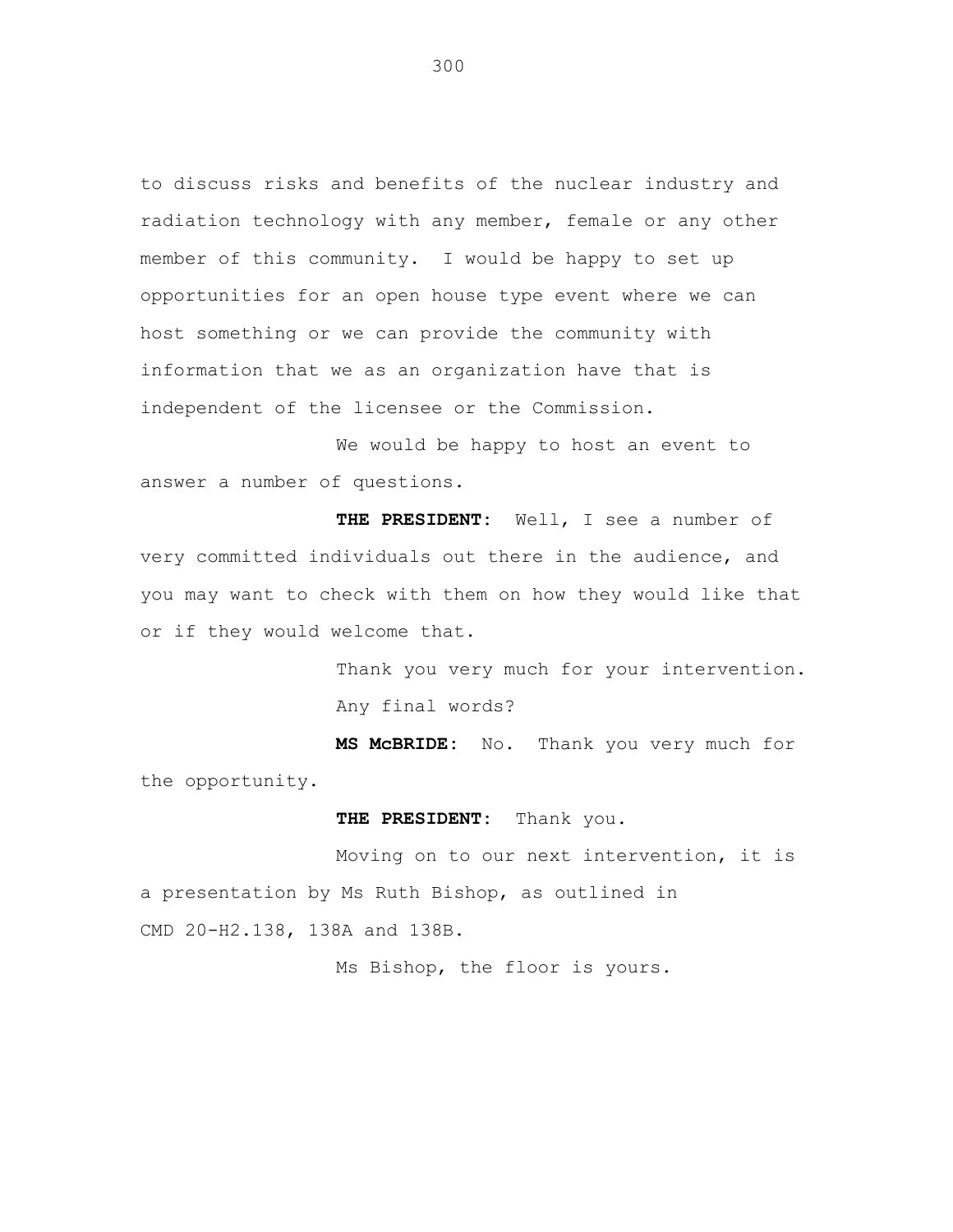## **CMD 20-H2.138/20-H2.138A/20-H2-138B**

## **Oral presentation by Ruth Bishop**

**MS BISHOP:** Yes. Thank you for having me here to present my concerns.

I'm a member of the Peterborough community. I've lived here for six years and I have a PowerPoint presentation.

Some of the information here, listening to other presentations I may amend or add to. I may not get through it either; I have so many concerns. But here we go.

I want to make clear my position.

I'm opposed to the granting of a ten-year licence to BWXT Peterborough that would include permission to produce uranium pellets at their plant on Monaghan Street in the heart of downtown Peterborough.

I'm also opposed to renewing their current licence for the next ten years, given community concerns about rising beryllium levels.

If the licence is granted, it should be for no more than three years, with agreement that a full environmental assessment and risk management study be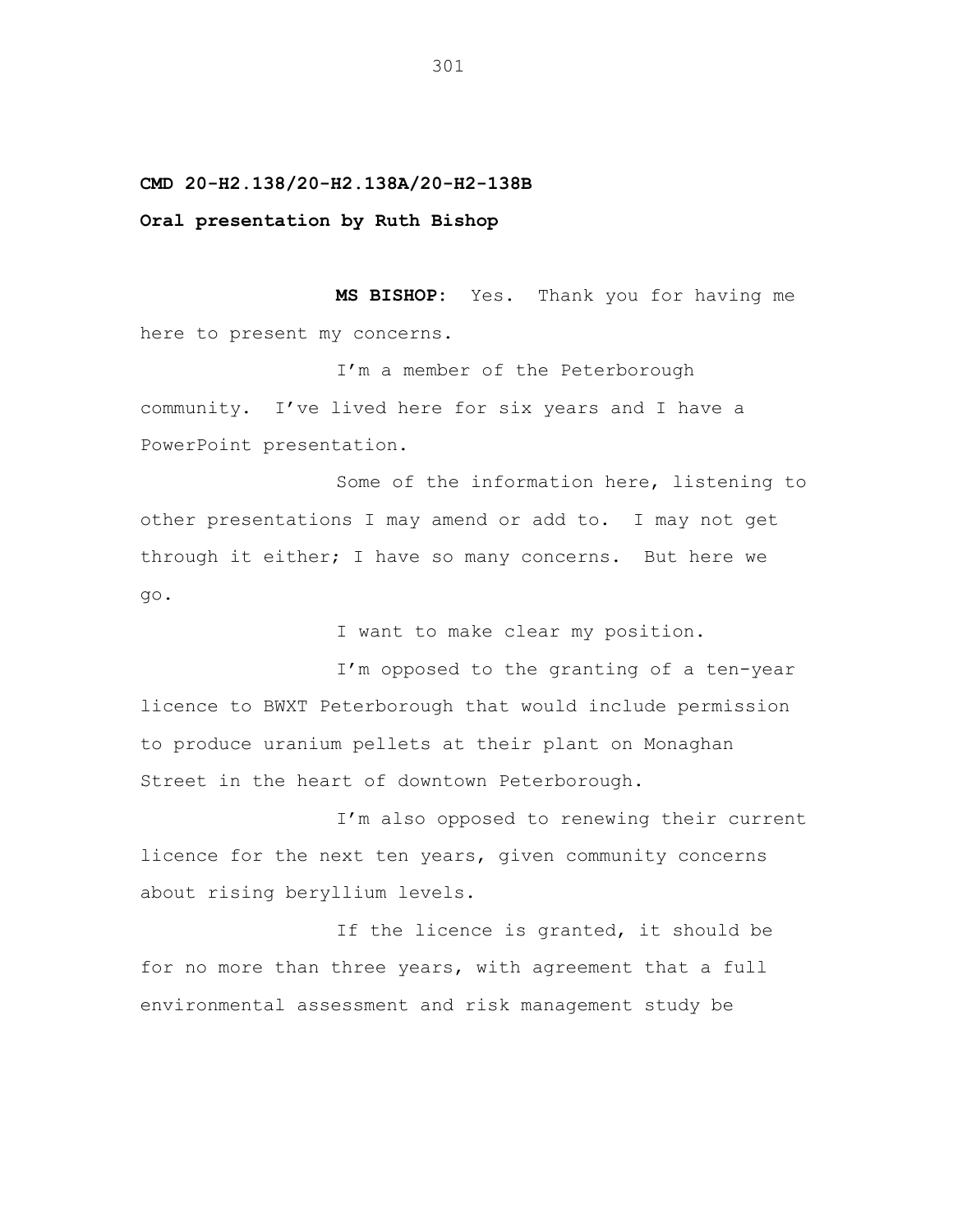carried out by a reputable independent evaluator chosen by Peterborough's City Council.

There is definitely a feeling in the community that so much of this goes on far away in Ottawa, and it doesn't feel as though the local community has control.

Results of such an evaluation should be made available to the public and all stakeholders before any further action is taken regarding the granting of another licence.

Uranium dioxide pelleting should not be allowed at BWXT's Peterborough site.

So that's my position from all my research and being a member of this community.

My position continues. The BWXT Peterborough site licence should be separate from the Toronto licence so that local regulations and concerns can be addressed and applied.

Four, the BWXT licence condition should be subject to Ontario Ministry of Environment regulations.

I am naturally suspicious of many things. It's because I like to look at the bigger picture. I like to look at the international picture. Or even in Canada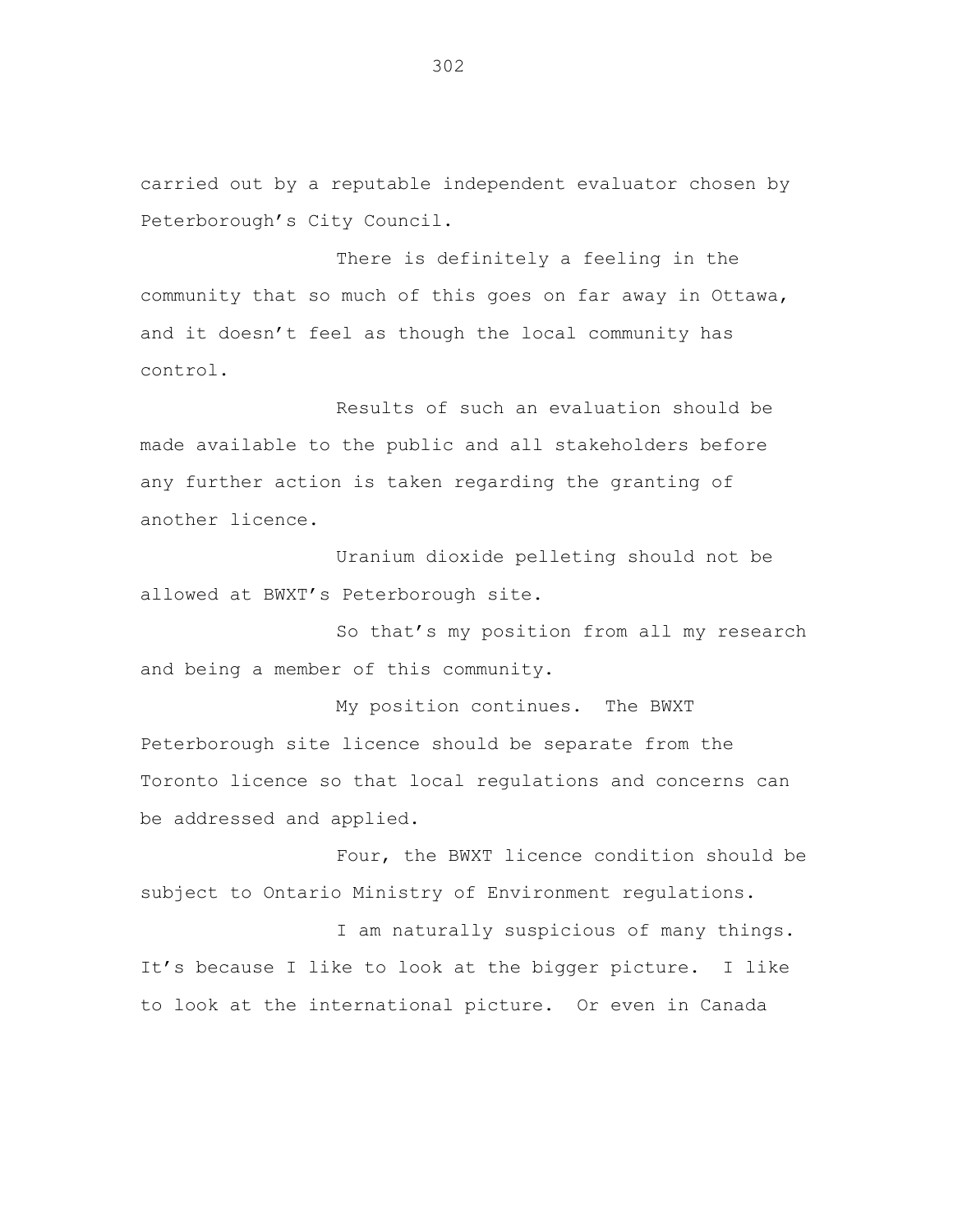here spearheaded by their provincial and territorial medical associations, British Columbia, Nova Scotia and Labrador have banned uranium mining because it is too toxic to human health. This despite the fact that all regions have considerable uranium ore deposits.

Quebec is under a uranium mining moratorium currently and will consider very soon a permanent ban.

The State of Virginia has banned uranium I think since 1986. Other states are considering this. And actually my research has brought up that the State of Washington has now banned uranium.

Let me just catch up on my sheets here.

The State of Washington has banned uranium. The Grand Canyon Watershed this year has passed the House of Representatives. Sweden in 2018 has banned uranium mining and the EU has called for a total ban of depleted uranium used in the production of products.

In terms of nuclear power, there is similar world reaction against it as well. Germany has shut down eight of its 17 reactors and pledged to close the rest by 2022. This isn't in your thing; I've just added this.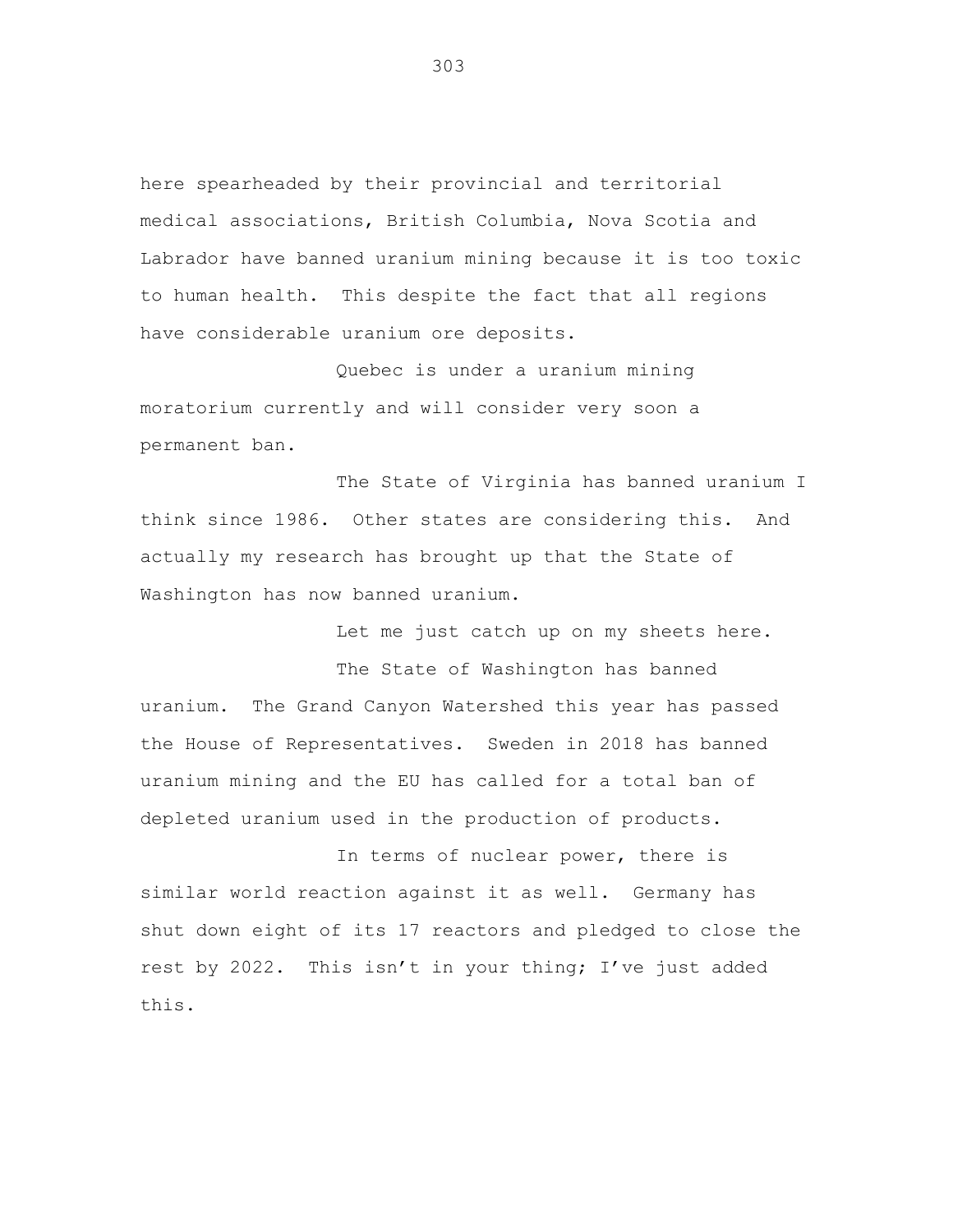Italy voted a stay on nuclear. Switzerland and Spain have banned nuclear reactors and 15 other countries are opposed to nuclear power.

So I'm naturally suspicious when the world is turning its back, or at least many countries –- not the entire world but many countries -- are turning their back on uranium mining, on the supply chain which the licence is for that. The pelleting and all of that is part of the supply chain and the nuclear reactors themselves and especially the remediation and the disposal of nuclear waste.

This is the big reason why I'm naturally suspicious of getting another nuclear process in Peterborough, the pelleting process; not just the local concerns but also the international concerns.

I disagree. I don't think nuclear is clean. With all the transportation and the mining and the tailings, and we haven't solved the disposal problems at all. We're facing thousands and millions of years of radioactive waste. I don't agree that it's clean. I don't think it's a good alternative. I think renewables are the way to go.

Anyway, let's continue.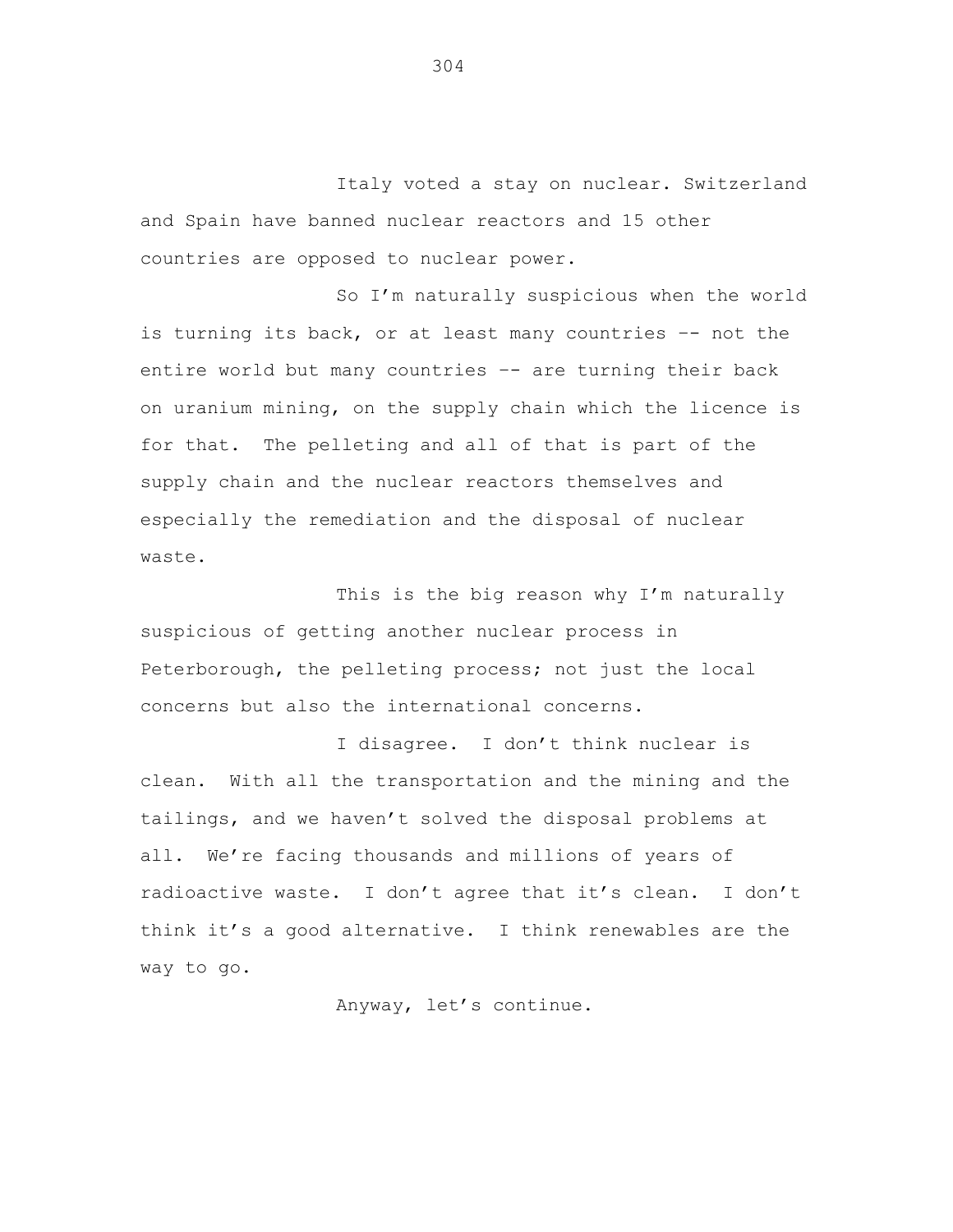So in light of all of this, why are we considering letting milled, concentrated finely pulverized uranium into the City of Peterborough, into our very city core and a residential neighbourhood, just 36 metres from a junior playground, when the company admits there will be a significant increased emissions of such a dangerous substance, a Class A carcinogen?

If you can look closely at these photographs here, you can see this is the corner of the plant here on Monaghan, and this line shows the 36 metres to the junior playground at Prince of Wales School, which is the photograph over here. We're looking from this playground equipment back at the plant.

For those of you who may be visiting Peterborough for the first time, this is how close it is to the school.

I don't have children -- well, I have a child here but I don't have grandkids or anything, but I'm really, really concerned about the kids at the school so much so. I don't personally believe we can say it's 100 percent safe. We can't do that at all.

So please burn these pictures in your memory because this is how close the school is to the BWXT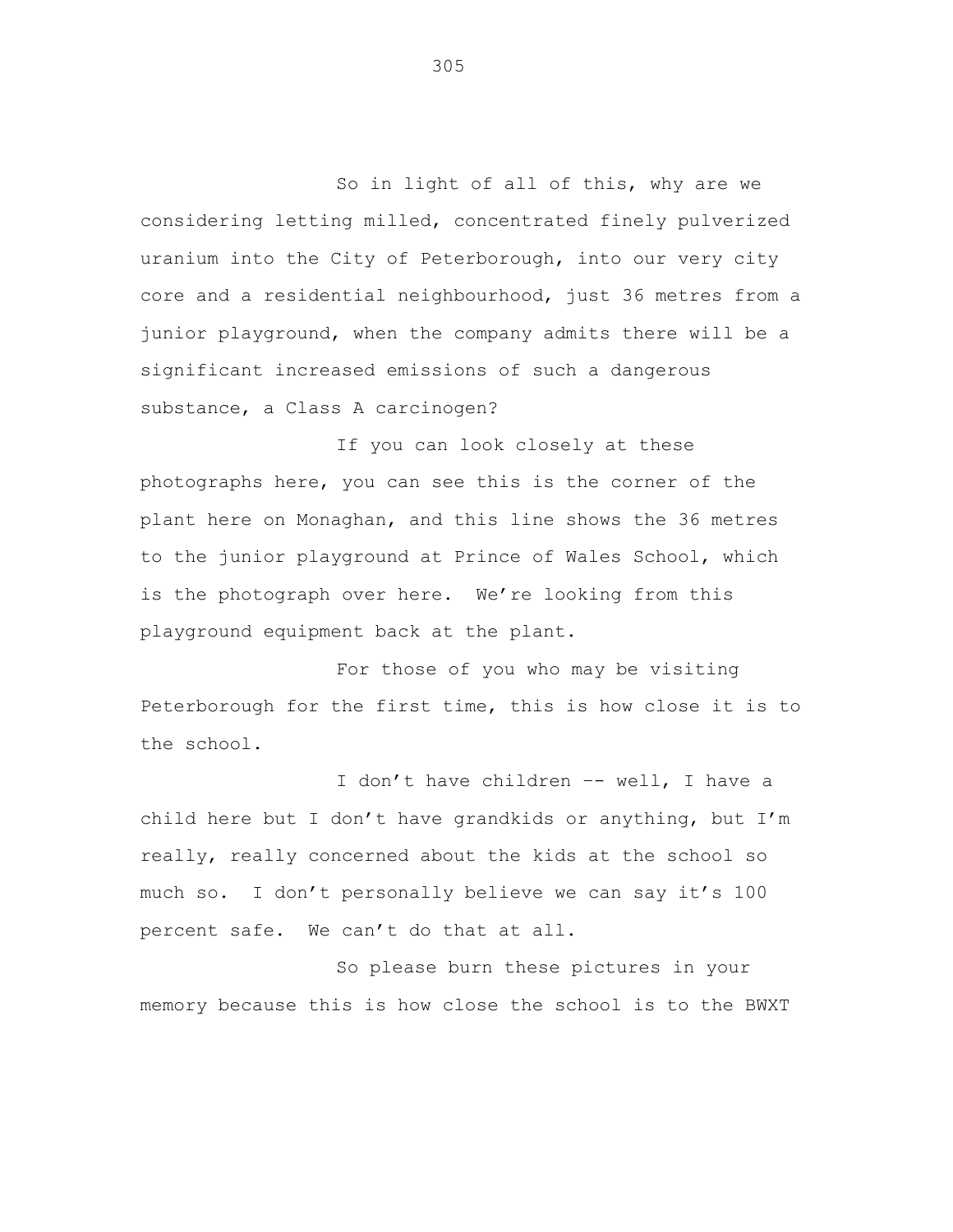plant.

My question here is the current operations at BWXT emit some levels of uranium but the pelleting process would greatly increase these emissions. I've used data here. I think other people have gone over it. I think I'll go on.

The number of times -- well, using data compiled from BWXT's annual Compliance Monitoring Report for BWXT's actual uranium emissions, the licence proposal includes major increases in annual emissions of uranium dioxide powder: airborne, 3,140 times more and waterborne 93,500 times more.

I'm concerned about this. I will continue to go on.

I'm concerned about –- this is why I think we should separate these two licences. In Little Lake we have this 250-foot high fountain that goes for six months of the year. The question our community has: Is uranium dust going to go into the lake and be spread around?

We have a huge music festival -- you can see it there -- all through the summer. For two months we have thousands and thousands of people attending that and the fountain is right next to it.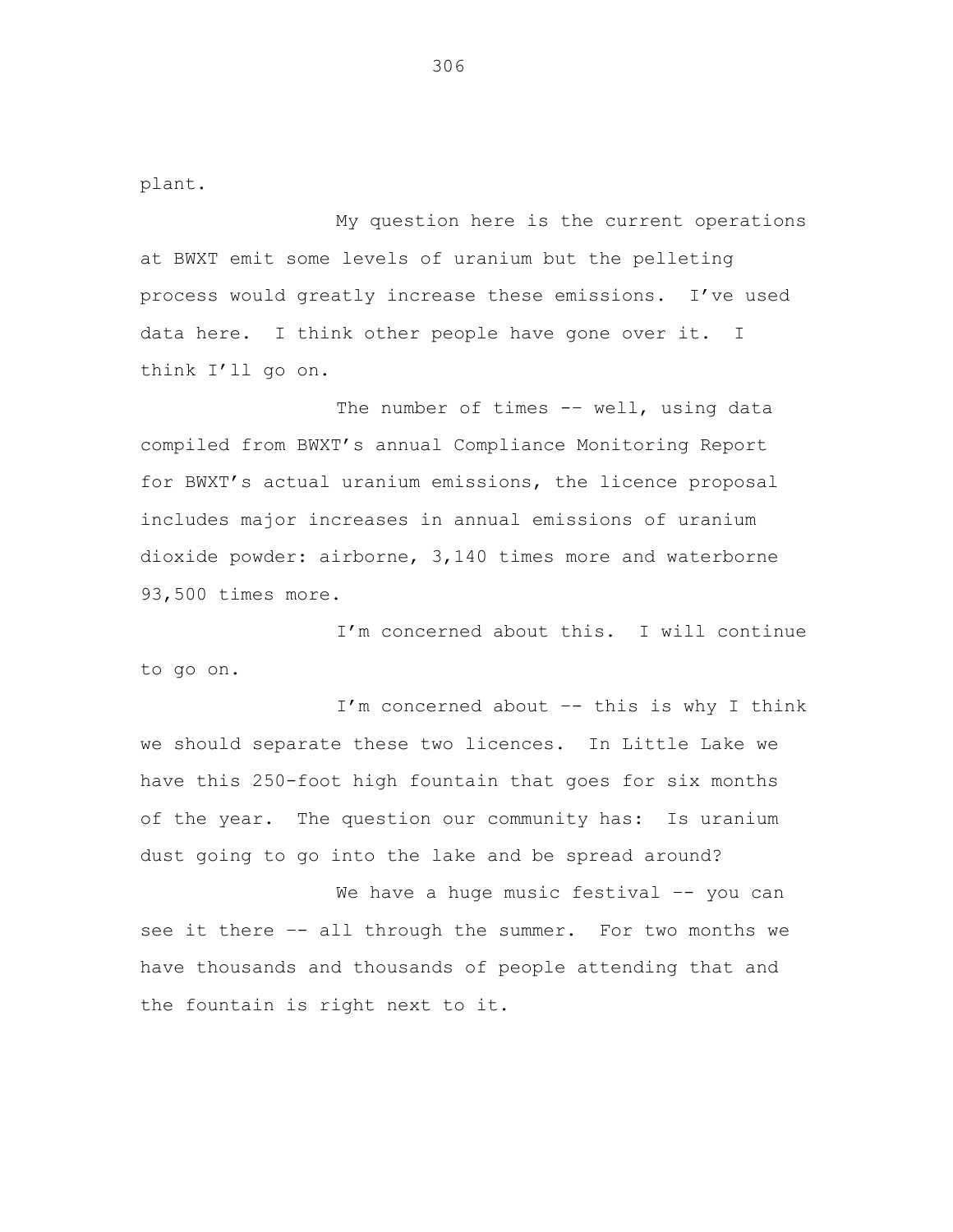This is Peterborough; this is not Toronto. This is Peterborough. Is that fountain, that 250-foot one, going to spray uranium powder around? Will it be dispersed?

You can see pictures here. Just examples of local concerns that are site-specific.

There's a lot of acronyms used here with specialists. We have basic simple concerns.

My next point, which I'm running out of time for –- I will go quickly. This is BWXT in Toronto bakes 150 tonnes of uranium dioxide every month into pellets to be used in nuclear reactors across Canada. There's 700 tonnes of powdered uranium dioxide sitting on site at any given point. It also houses a 9,000 gallon tank of highly flammable liquid hydrogen.

In my last few seconds: Why are there not more protections? Why is there not more space between the community, schools and these what I consider to be dangerous items that pose a risk to the local community?

I see my time is up. I'll finish. Thank you.

> **THE PRESIDENT:** Thank you very much. Dr. Berube.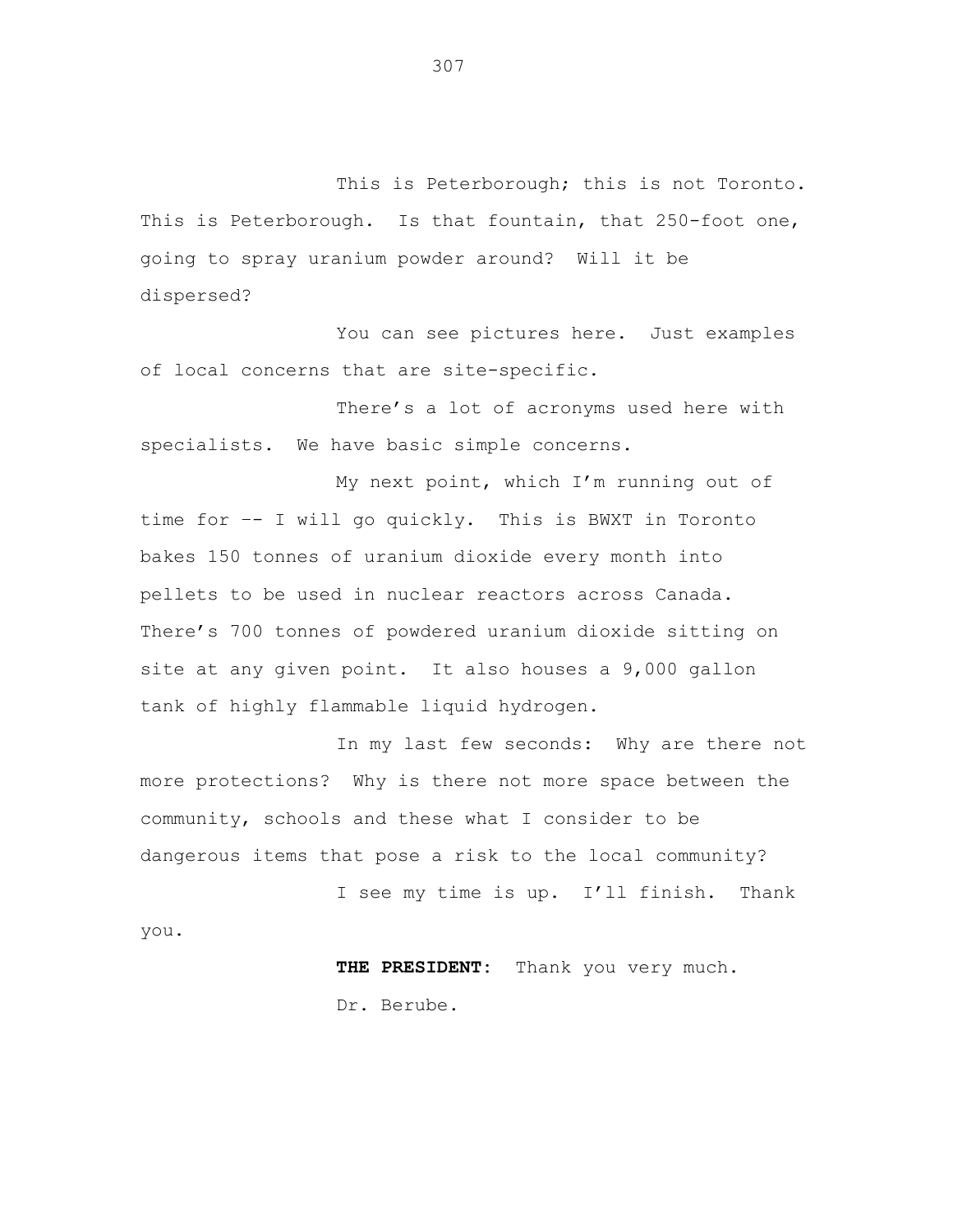**MEMBER BERUBE:** Thank you for coming and talking to us. It's a pleasure to have you speak your opinion and share with us your concerns. We are here to definitely listen to all those concerns, because they need to be heard.

What I'm going to ask is what I hear you saying very clearly is that you are really not interested in seeing an expansion of operations in the Peterborough facility in terms of milling of pellets.

Is that correct?

**MS BURTON:** One of my points was that if BWXT is going to do this, move to a location where we're not near a major watercourse like the Ontonabee River, we're not in a community, it's not in a building that is over 100 years old. Move away.

And like my former presenter Christiaan Beyers, please let's look international. Why are those other countries shutting down their nuclear programs? Why are they doing that? I don't hear answers to that.

I know we have Canadian standards but how do they compare to international ones? Why is the uranium mining being shut down all over the place even though the -– Virginia has the largest uranium deposits in the USA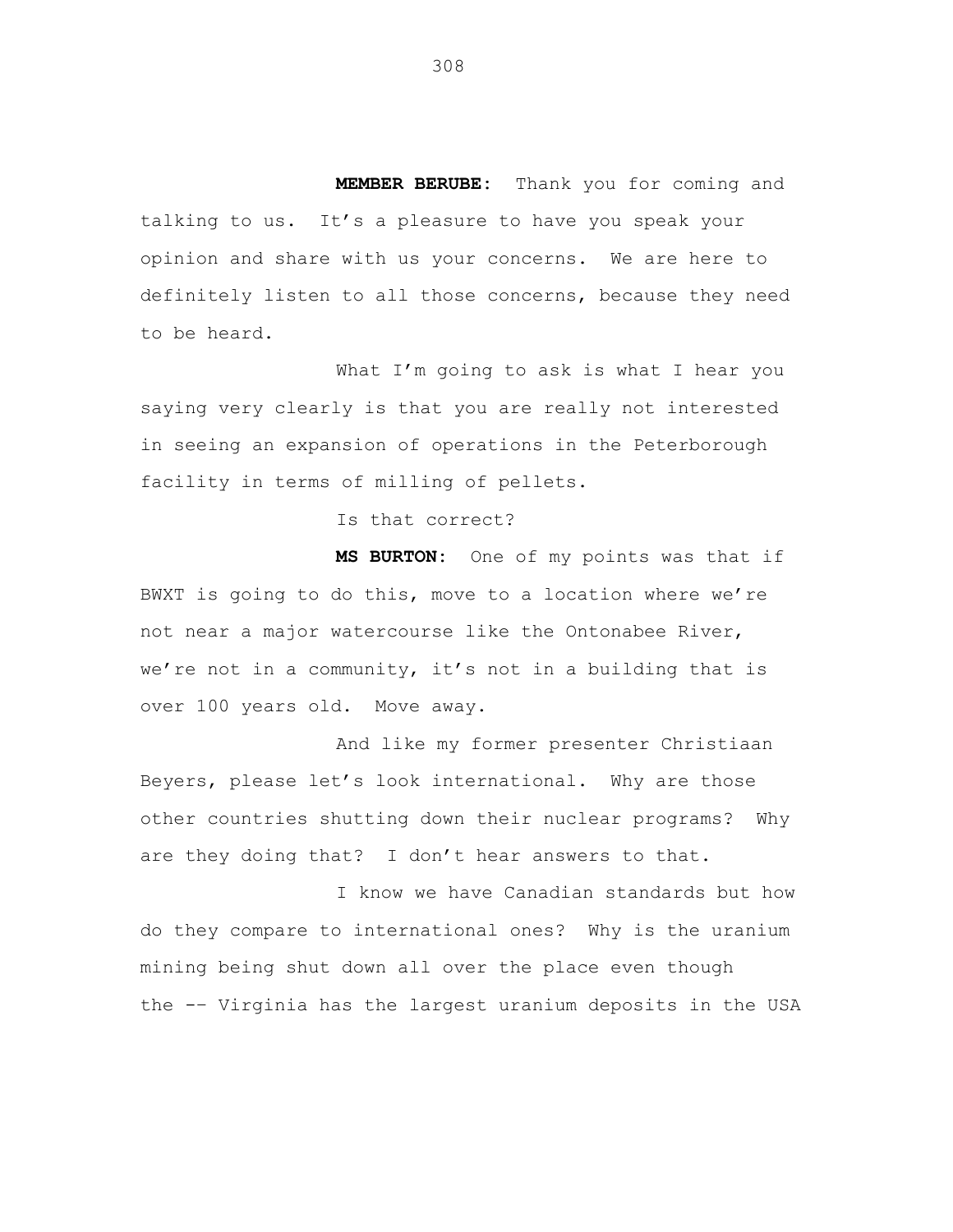and it's been shut down since 1986. The watershed in the Grand Canyon, the House of Representatives just banned uranium mining, although President Trump has said he will not sign it into legislation.

There's a lot going on in the world and I'm not hearing answers to that here.

**MEMBER BERUBE:** Well, why don't we ask? It's a little out of our mandate, that's true. I agree. Let's just leave that then.

I'm getting punky. It's been a long day. I think we're all getting that way.

Let's stick to your primary concern: the pelleting at the plant and your primary reasons why you don't want to do that.

**MS BISHOP:** I don't think you can say 100 percent that it's fair -– I mean that it's –- I'm getting punky too.

You can't say 100 percent that it's safe, in my opinion, in an industry like this. You saw how close it is to the school, and that playground is the junior playground, the kids that are most vulnerable to effects from any kind of radiation.

So, yes, I'm uncomfortable with it.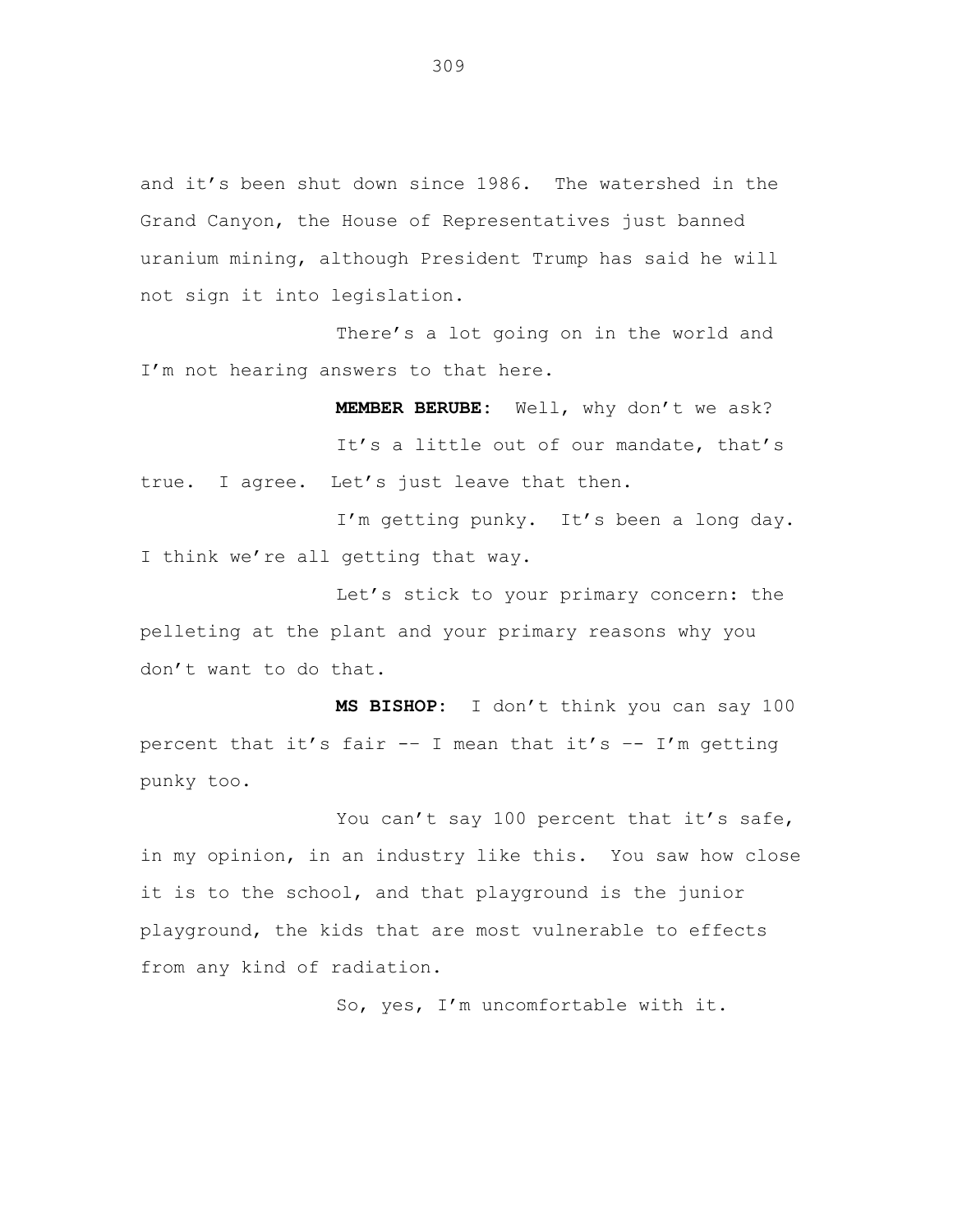My daughter is here. She may have children. I may have grandchildren. I don't live far from the plant. She doesn't live far from the plant. No, I'm very uncomfortable with this.

I have to say that I'm very impressed with the community, like CARN and the people I've met recently who are doing a lot of research. Peterborough in my mind, especially being new here, is a special place. We want a safe community.

The amount of work that people are putting into these interventions. We had a late night session, to 1:30 in the morning -– so please be prepared -– at our City Council with many of us presenting our concerns.

Peterborough is a special place and I do not want to see a divisive industry doing something that is going to divide this community.

**THE PRESIDENT:** Thank you.

Dr. Lacroix.

**MEMBER LACROIX:** Thank you.

Thank you, Madam Bishop, for your presentation. Quite interesting.

One of the questions that you raise is does that mean that these tiny uranium particles will be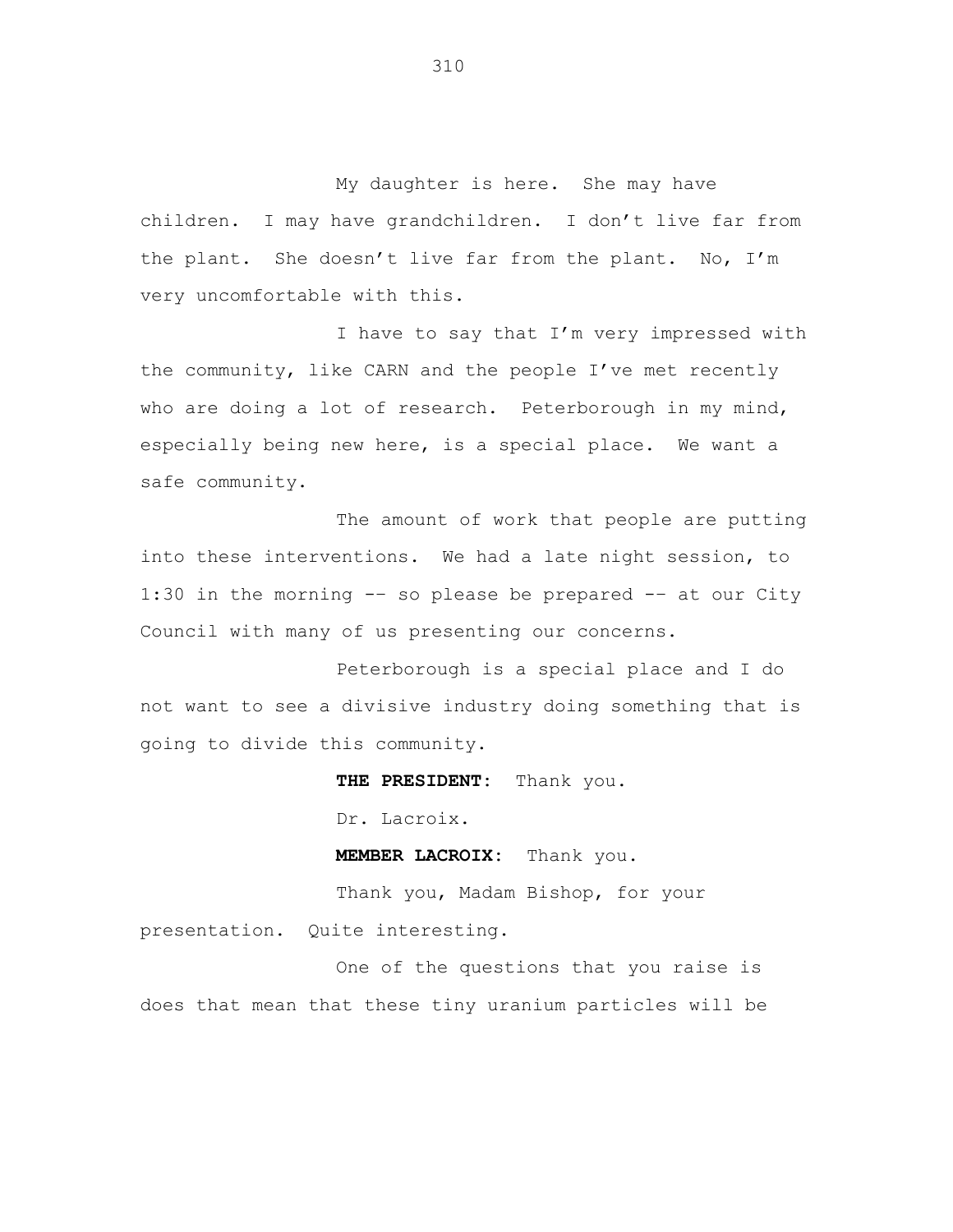released by the fountain into the air rang a bell.

If my memory does not fail me, uranium oxide,  $UO<sub>2</sub>$  is about ten times -- has a density which is about ten times that of water, so if you release uranium oxide into water it will quickly sink to the bottom. So if it is released into sewage or in a sewer it will find its way into the bottom of the lake or the bottom of the river. So does CNSC in its IEMP take samples of water in silt - you called it silt -- at the bottom of rivers and water?

**MS TADROS**: Haidy Tadros, for the record.

So perhaps I'll ask our environmental

protection specialist to explain how water samples are take and what we look at.

**MEMBER LACROIX:** I'm curious.

**MS SAUVE:** Kiza Sauvé, for the record.

So for the IEMP in Peterborough we take water samples. The IEMP is a risk informed program and based on the releases from the facility we have not taken sediment from the lakes, but we have taken water and we're seeing like no detection of anything in the water so, therefore, it wouldn't make sense to take sediment.

> **MR. RINKER**: Mike Rinker, for the record. If I could add to it, though. I don't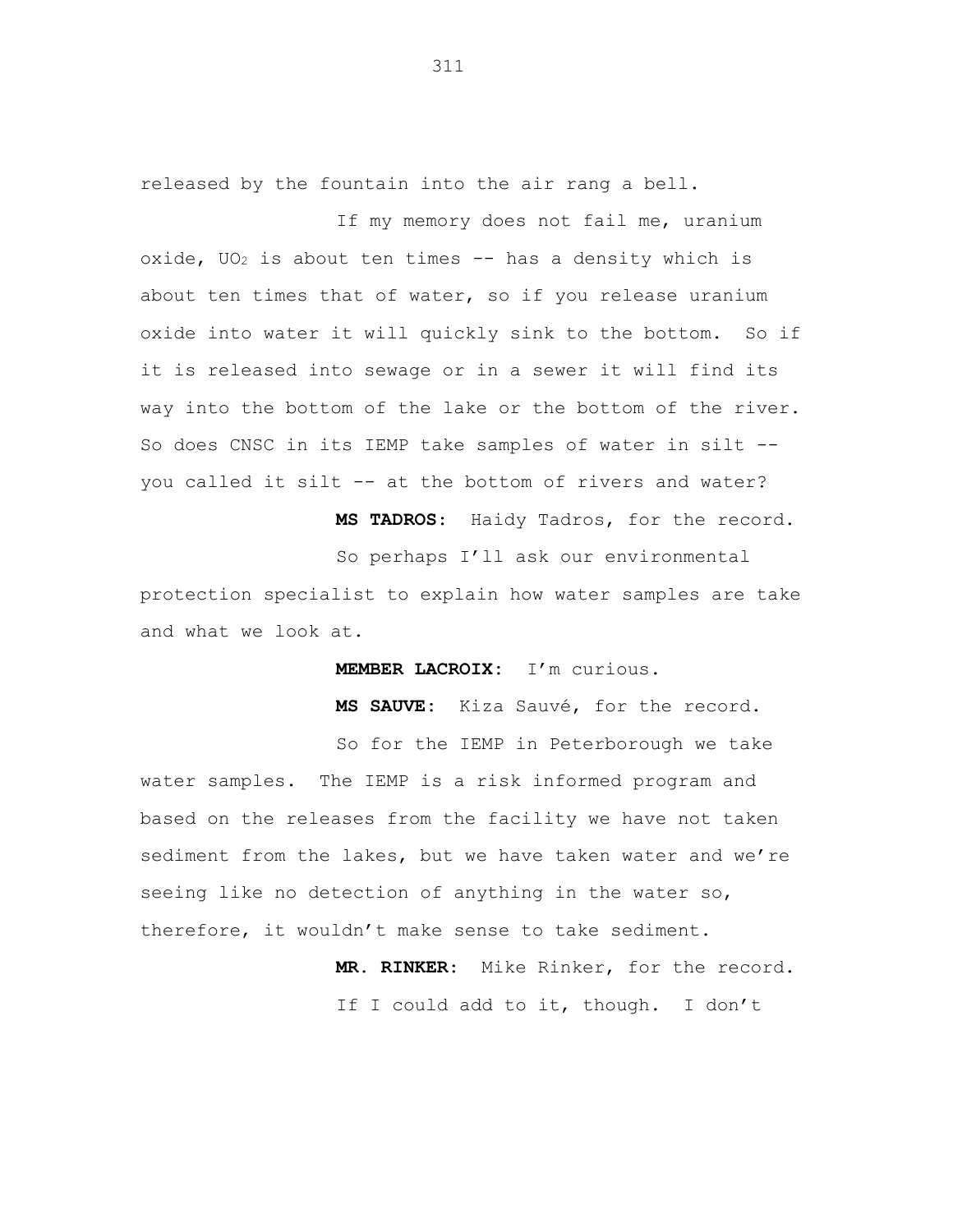want to give the impression to anyone that uranium doesn't exist in the water; it does. It exists naturally. There's an Ontario drinking water surveillance program where it publishes data on intakes of water from across the province, and the values are low, but it's present. It's present in the air we breathe right now, today. All our life we're breathing a background concentration of uranium.

And it is present in the soils around the world and in Ontario, in the order of one to two milligrams per kilogram, so in the dust we breathe, there is uranium. There would be some uranium naturally occurring in that water. It doesn't -- it's not related to the facility.

**MEMBER LACROIX:** I'm not questioning the fact that there should not be uranium into the water. But, are you measuring at the right place in the sense that shouldn't you be looking at the bottom of the lake, in the bottom of rivers, instead of looking at water itself, or simply water?

**MR. RINKER:** Mike Rinker, for the record.

I just think that very, very low values of uranium are being released from this facility. We wouldn't expect any of it to be more than a few meters -- tens of meters from the facility.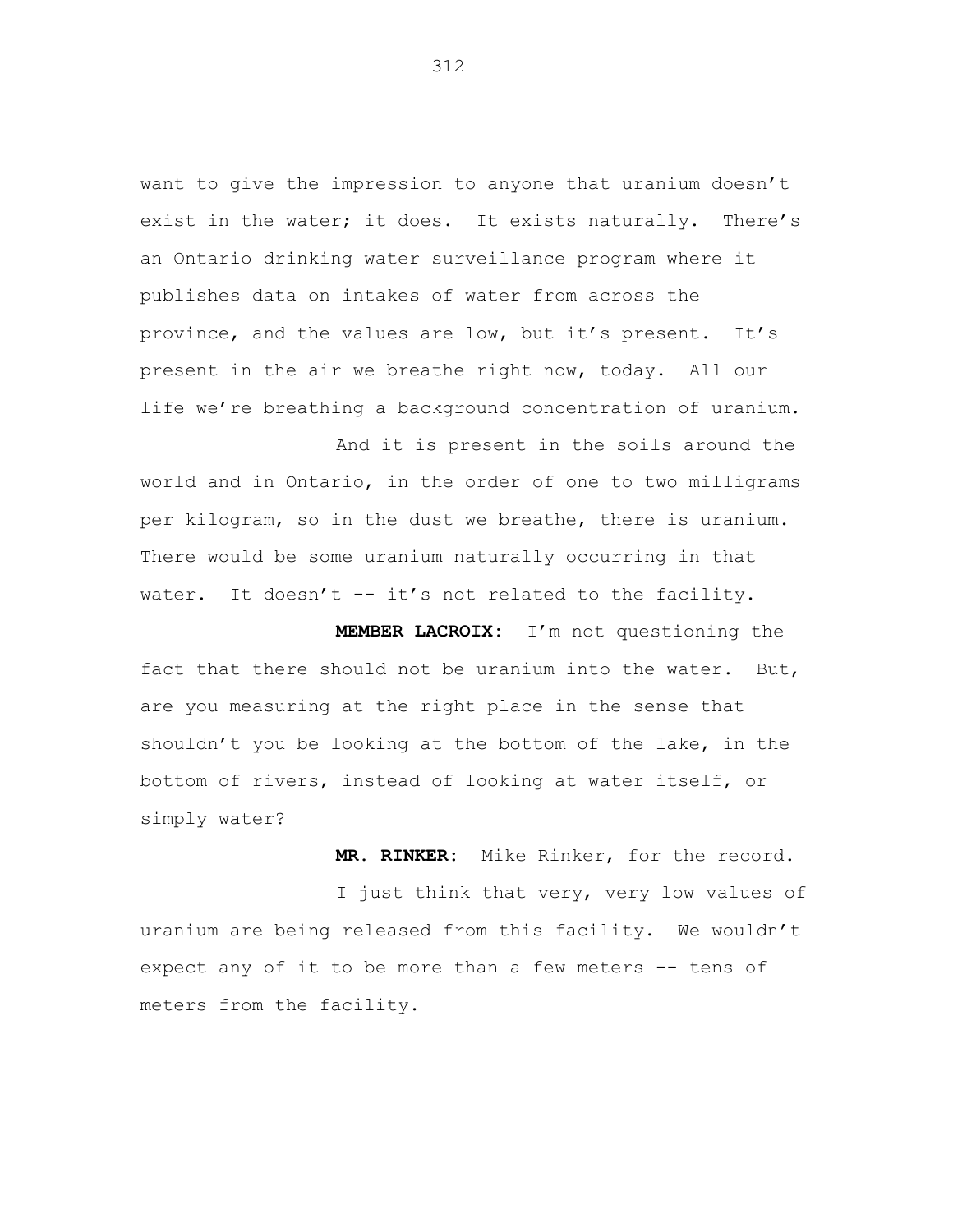We're not seeing it in accumulation in the soils near the facility. And we certainly wouldn't expect it anywhere farther away, in the water.

> **THE PRESIDENT:** Dr. McKinnon? Dr. Demeter?

**MEMBER DEMETER:** Okay, this will be a short question to open up for a longer discussion later, so just to sort of give you a sense where I'm going. Are there any other Class 1 facilities in Canada that have a single licence for an operation that is split in function and in geography between two sites?

**MS TADROS**: Haidy Tadros, for the record.

So you're hearing my colleagues in the back explaining the nuclear power plant licences that we have, so Bruce Power, Pickering. So the question that you're raising comes back to the one licence and whether there is, based on the authorized activities that we currently see, the structure of the licence, the way the compliance activities work, what we are looking at is the current licence for both facilities and the fact that it's under one licence doesn't take anything away from the compliance oversight and the management systems that are currently in place at this facility.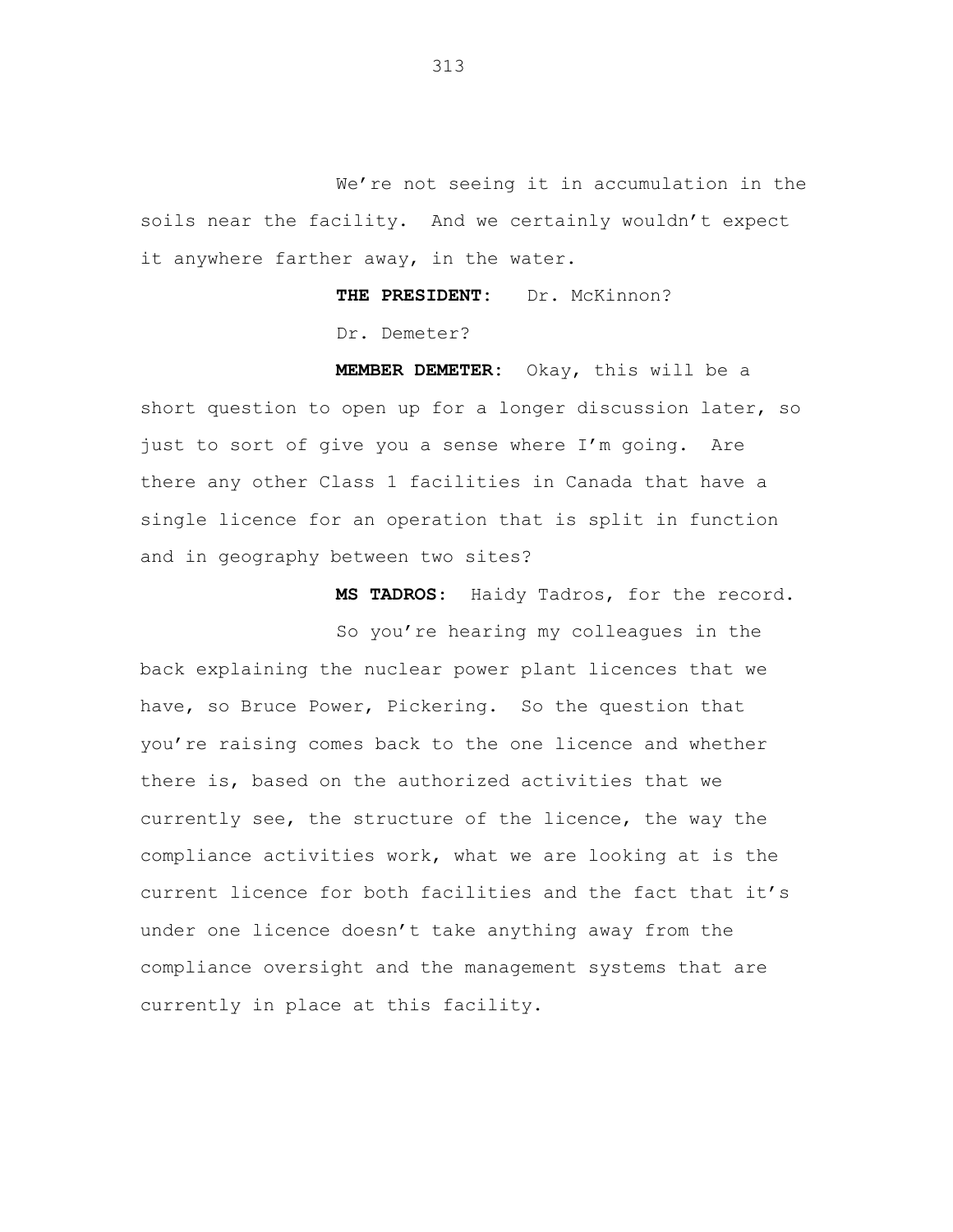**MEMBER DEMETER:** Okay. So I'll leave it for discussion, but I will challenge that. Thank you.

**MS BISHOP:** Thank you.

**THE PRESIDENT:** But maybe now is the time to challenge that.

**MEMBER DEMETER**: Okay. So --

**THE PRESIDENT**: Because I have questions

on that, too.

**MEMBER DEMETER:** Sure. I mean, the

challenge is, unlike a nuclear power plant that's sort of one big sprawling boundary, you've got two facilities that currently do very different things. One does pelleting and one does more the fabrication of the fuel bundles. They're different risk factors, different safety scenarios, and they are in very different communities, and those communities have a unique footprint that they want to interact with that industry. So, I see that there is some economy of scale and efficiencies to having a single licence for both, but I also see from an accountability to the direct community and have this process unique to them versus a combined between Toronto and Peterborough, I see it perhaps being more grounded, if I could use that word, to the community they are in.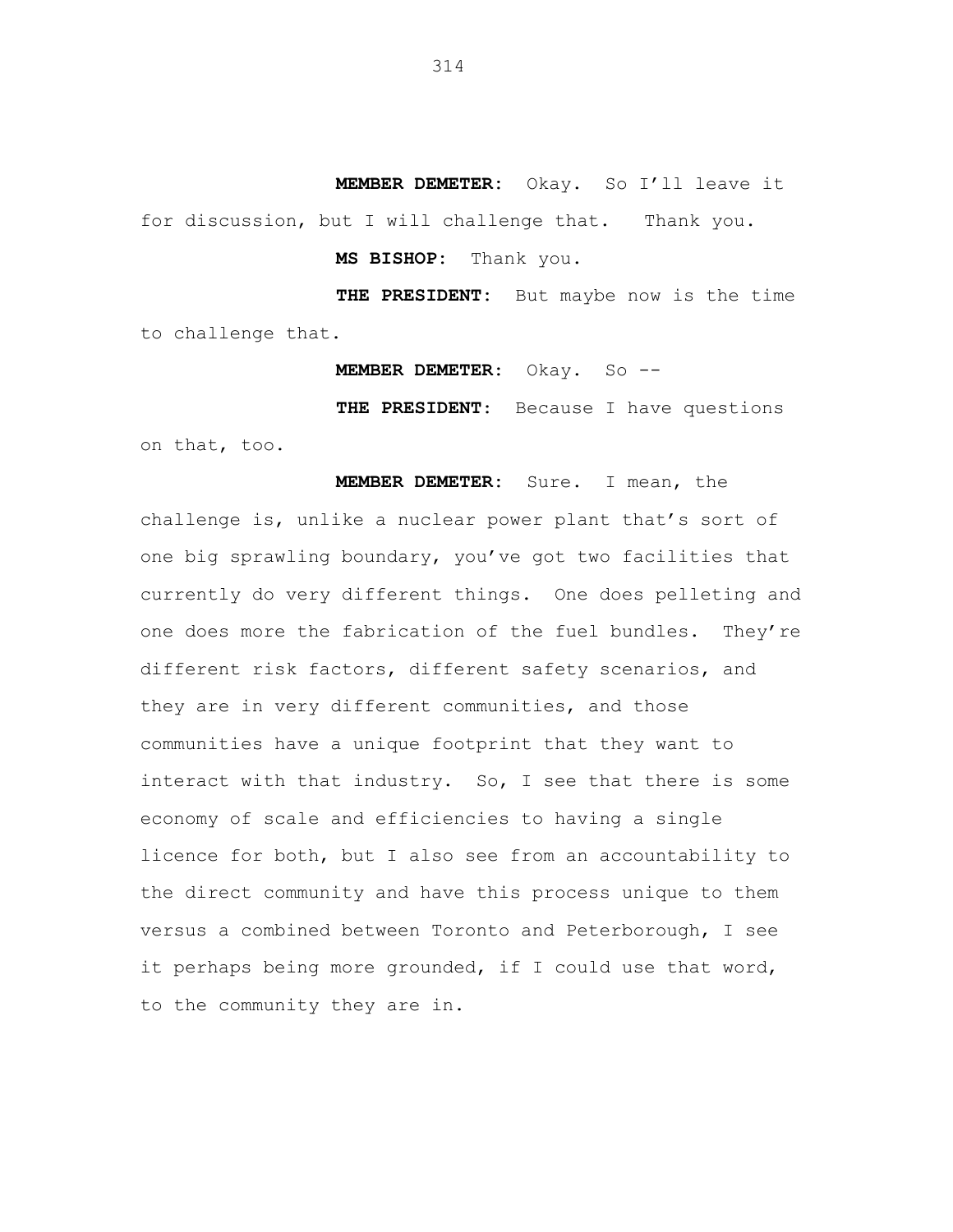So I'm trying to get a sense of one versus two licences and why we would go one way versus the other?

**MS TADROS:** Haidy Tadros, for the record. Maybe I'll start and then ask Dr. Ducros to compliment anything that I --

So the one licence came into being in 2010 as per CNSC staff's presentation and the considerations that were put before the Commission at the time were as what we have described in our presentation. From a licence perspective, the licence is authorizing certain activities and, yes, there are different activities that currently exist in the two locations.

The licensed authorization considerations at the time as per CNSC staff's presentation still exists today from the fact that not just efficiencies of how we do regulatory oversight, there is one management system. The programs at both facilities are the same programs that oversee it.

I don't want to discount the consideration for what the community's needs are and that is specific to the public information disclosure program which is under one licence and it is up to the licensee to look at what each of their community's needs are. But that is not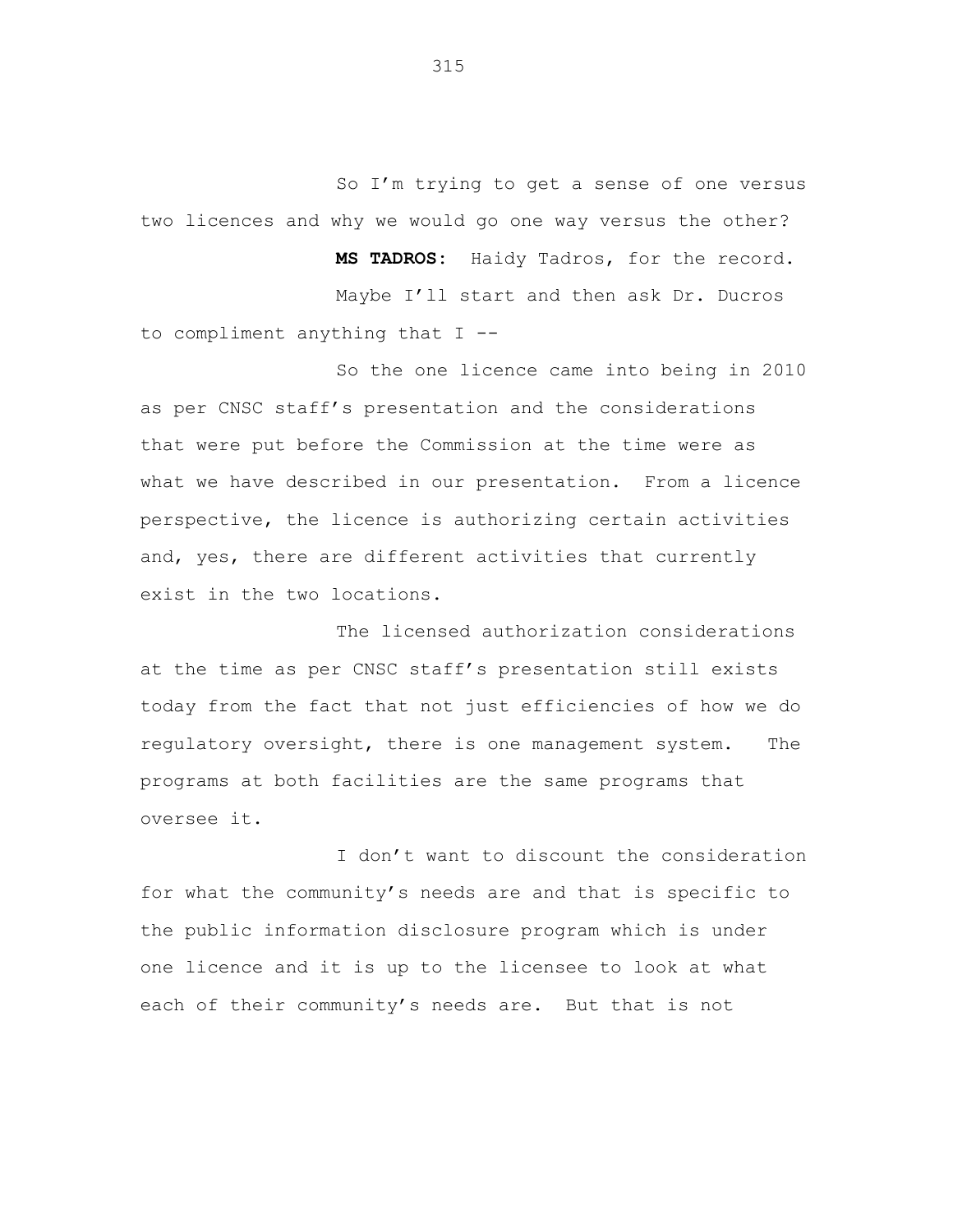necessarily the defining factor of whether there should be one or two licences.

From CNSC staff's perspective, from our recommendations, we look at the licensed activities or the authorizations that are being looked at and we also look at the different programs that are in place so that when we come and present the information to the Commission there is a consistency and a comprehensiveness of looking at all of those programs together such that we can make a recommendation, but also such that we can do our own regulatory oversight and look at how the company is meeting regulatory requirements of the same program in two different locations.

So the considerations are there in the structure of the licence. We don't structure per location; we structure the licence based on the authorization of the activity, based on the entity that's asking for it. So we have an example of the Cameco fuel manufacturing, for example. It is one licence; they do different activities. It is one building, it's not two physically discrete locations. However, the licensed activities and the entity because of the programs has two different operations going on within one facility that is licensed by one licence.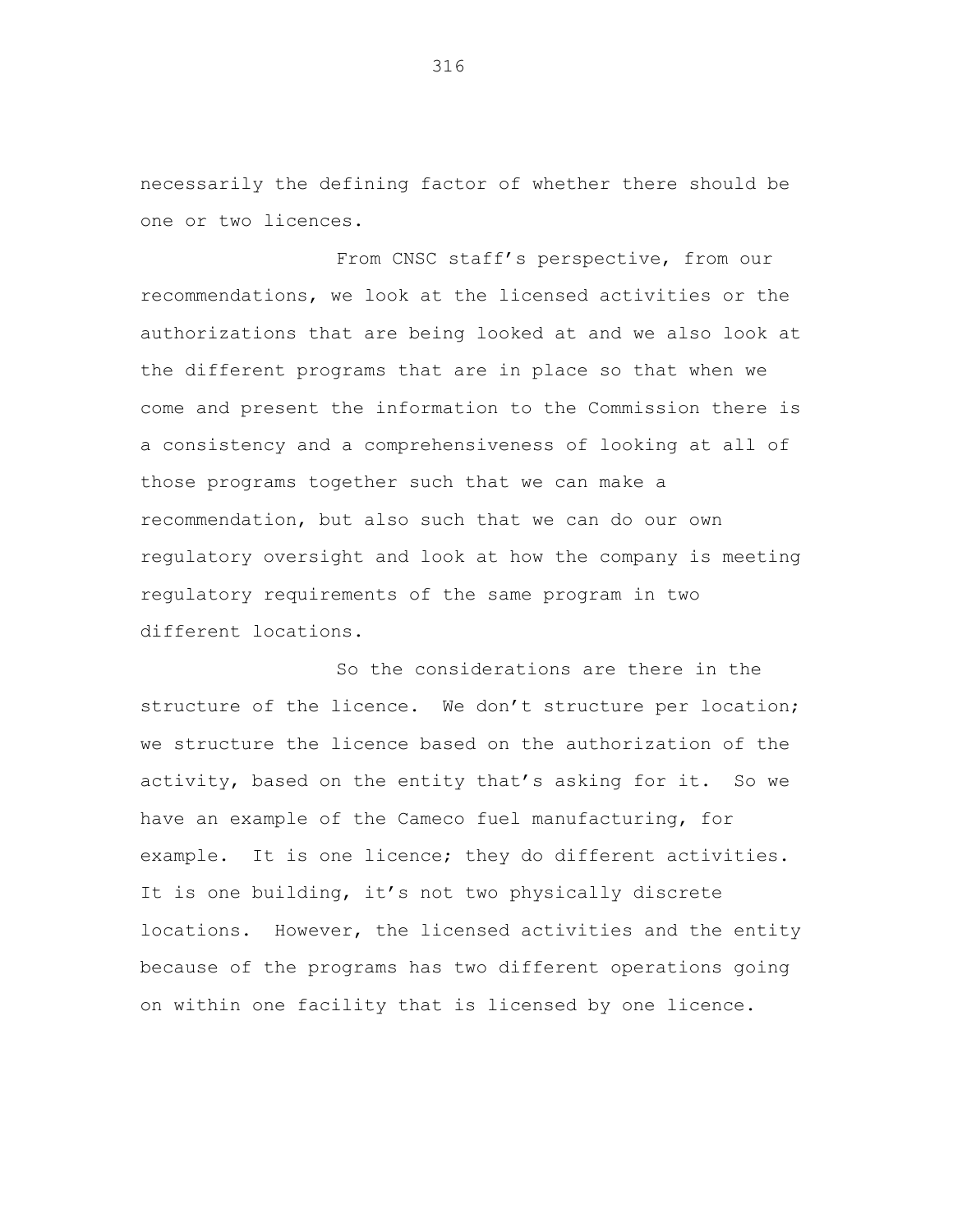So, perhaps Dr. Ducros can elaborate.

We have other sites as well.

**DR. DUCROS:** Caroline Ducros, for the record.

Thank you for the plan. And it is something we consider. I don't have a lot to add to what Ms Tadros said other than we're talking about sub - sub-categories of one activity, right. In the end we are producing a -- in the end, what we are regulating is the production of a fuel bundle that will go to the NPP, so there are similar hazards.

A single licence doesn't take away from the ability for us to tailor certain aspects according to the activities, as Ms Tadros said. So like in the *Licence Condition Handbook* you'll see that there are different release limits for certain activities based on the processes that are in place in Toronto for the liquid effluent than there is in Peterborough.

It doesn't mean that the licence can't tailor for the specifics of that, but we do have one management system and for the programs in place across the facility, one person who is accountable at the end of the day. And from a CNSC perspective that provides a good way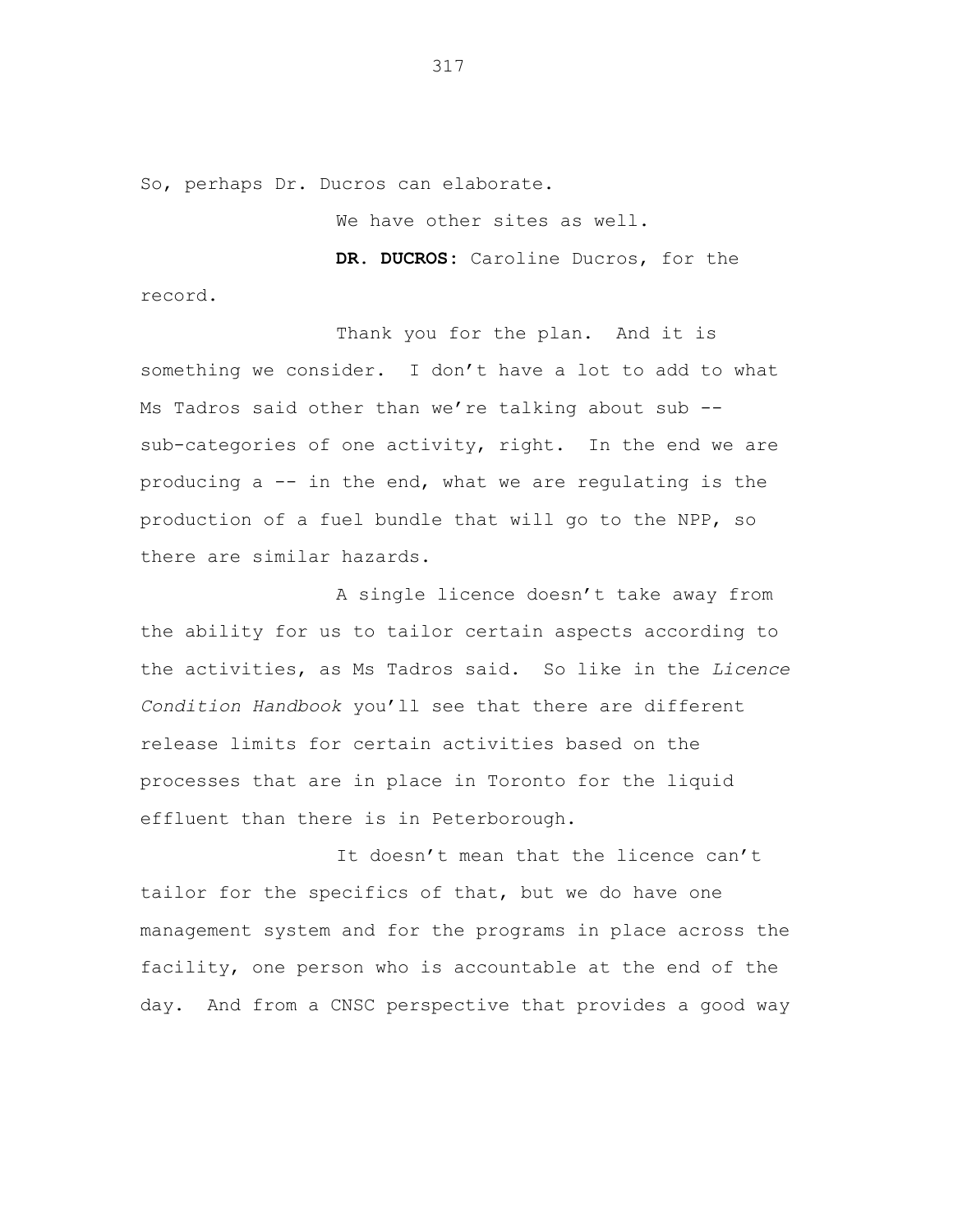of making sure that when we do regulatory oversight we're doing it in a very consistent manner. So those are the sort of advantages to the single licence, that we can - we're overseeing the licensee. We're overseeing the licensee's programs that cross the two different facilities in a very similar way. And it is true, it does reduce some administrative burden and when you reduce administrative burden you also can refocus efforts on compliance verification.

**MR. JAMMAL**: It's Ramzi Jammal, for the record.

Dr. Demeter, I just do not want us to sound that we're defensive; we're having a -- we gave you a recommendation and you're requesting information pertaining to our recommendation.

I think it's time for the proponent or the applicant to tell you why they want one licence. But the specificity and the uniqueness of the site and its location must be addressed by the licensee, the same way they take responsibility for safety, so it becomes an issue from our perspective; I'm not going to repeat the detail. Is there is some administrative benefit for us as CNSC to reallocate the resources for safety element, for inspection? The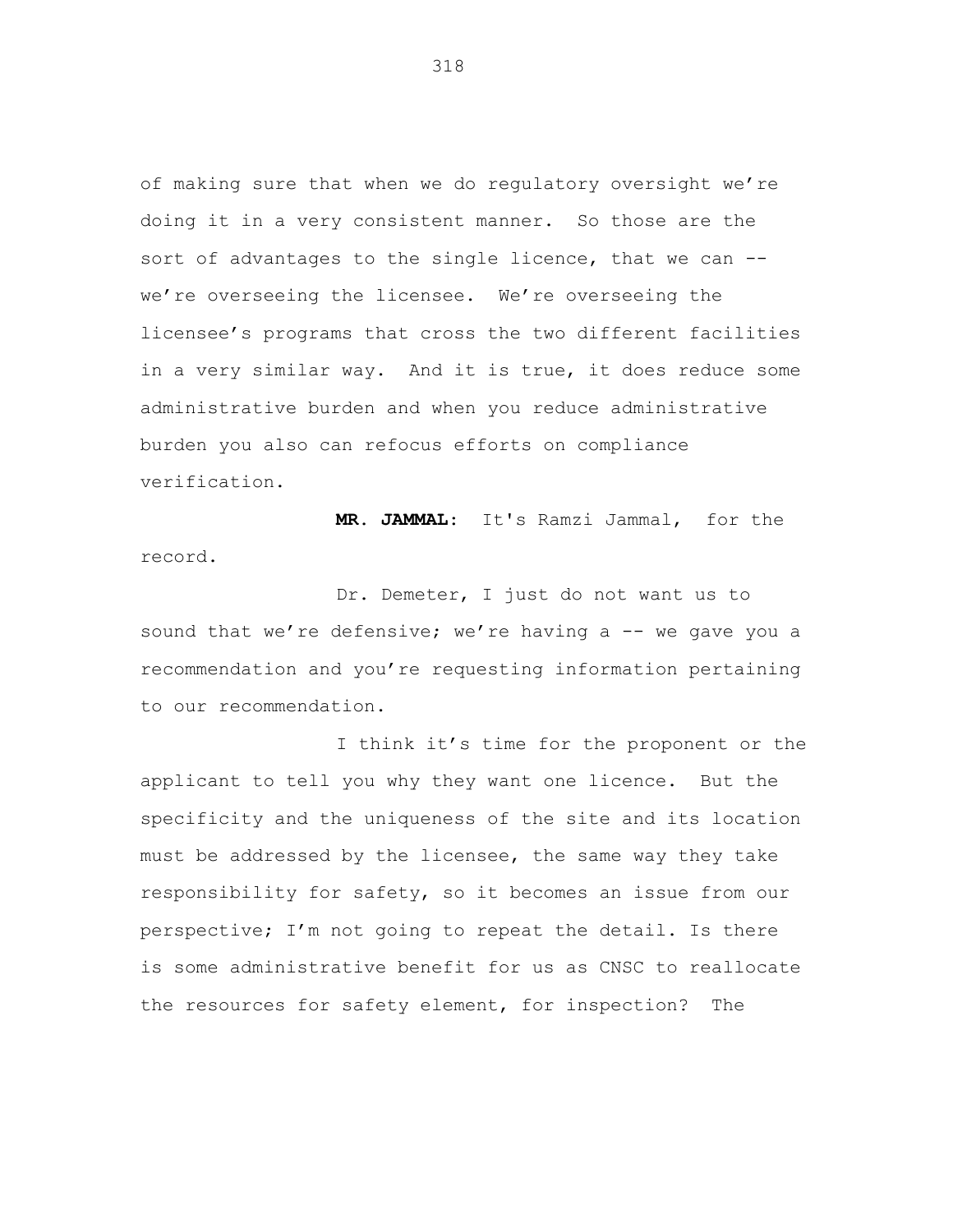answer is yes. But we're providing you with the recommendation. The proponent will have to then convince you as part of the proceedings we have before you to determine what is their position.

**THE PRESIDENT**: So before we turn it to BWXT, I mean you've given the administrative advantage. You could still have one person look after two facilities under two separate licences. We're just trying to weigh that advantage to very different community needs, different risk profiles, because even though the end product is a fuel bundle the risks are very different, as we've seen, hydrogen at one, high uranium at the other, beryllium here.

And if BWXT were to transfer the pelleting facility here and if the CNSC were to approve that, again you've got one facility that may go through decommissioning and it's passing here. It just makes -- for me, I think it just makes the licensing very difficult so I'm really not convinced that the one licence is the optimal way of going.

And I mean, I know things have changed over time and staff has given their recommendation. I just think given the first part of the hearing we've had in Toronto, and now we're here, we're probably doing a disservice to both sides because we say, 'Oh, we're going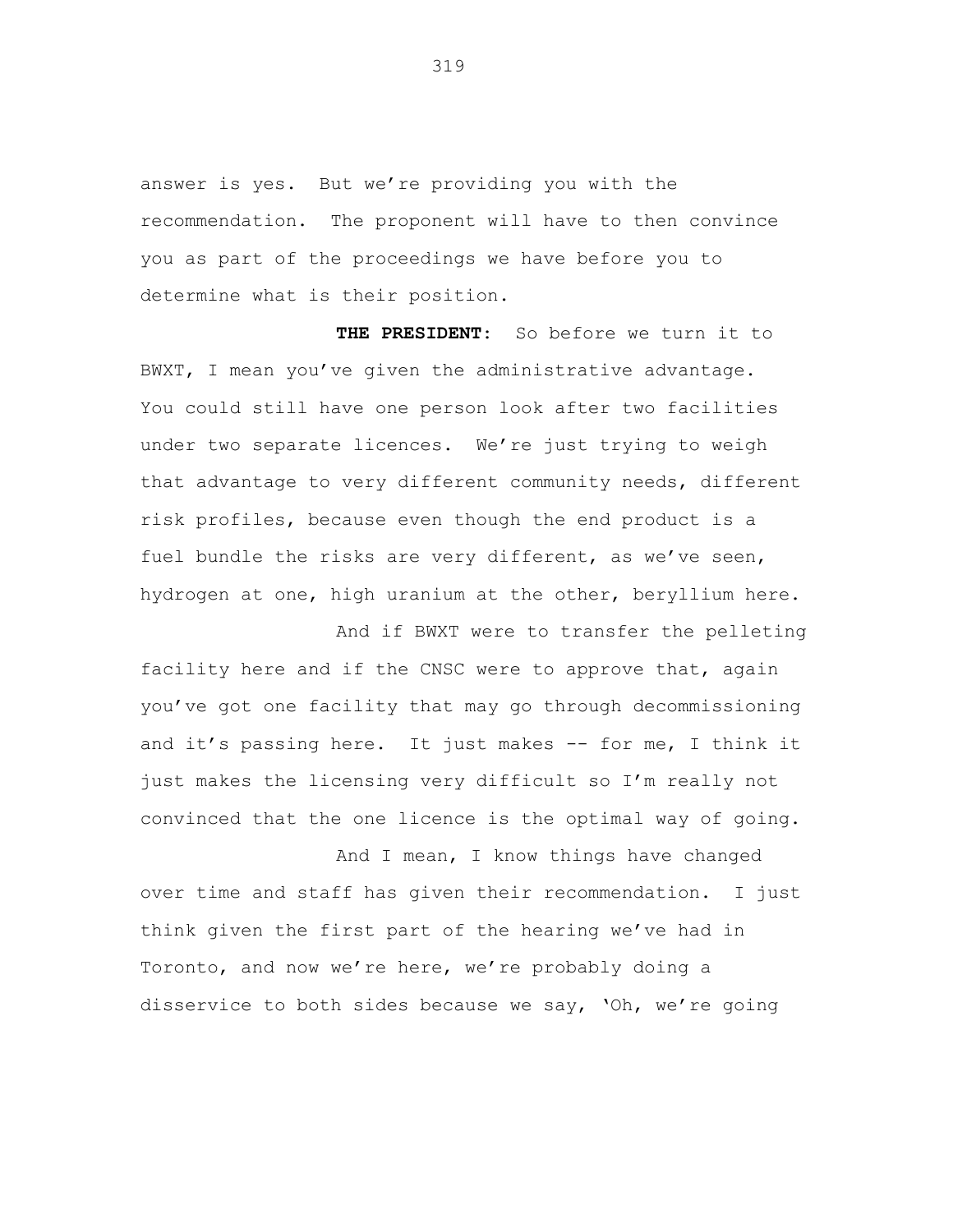to cover that in Peterborough,' and then the folks here will say, 'Well, we really talked about that in Toronto.' So, it makes it very difficult.

I mean, I could say you know maybe with OPG, with Darlington and Pickering, they may have one management system, and yet they have two separate licences. But as an organization, as a company they -- for the most parts their management system is very, very similar.

So we'll turn it over to you and try to explain why one licence is the right way to go.

**MR. MacQUARRIE**: It's John MacQuarrie, for the record.

I don't think we came here today to make a recommendation to you about whether it's one or two licences, frankly.

THE PRESIDENT: So you don't care? **MR. MacQUARRIE**: Well they're clearly related. You can't have one licence at one site and not a licence at the other site.

**THE PRESIDENT:** No, but how about two separate licences, is what we're saying.

**MR. MacQUARRIE**: As long as they're -- in the sense that they are connected, right. If we can't  $-$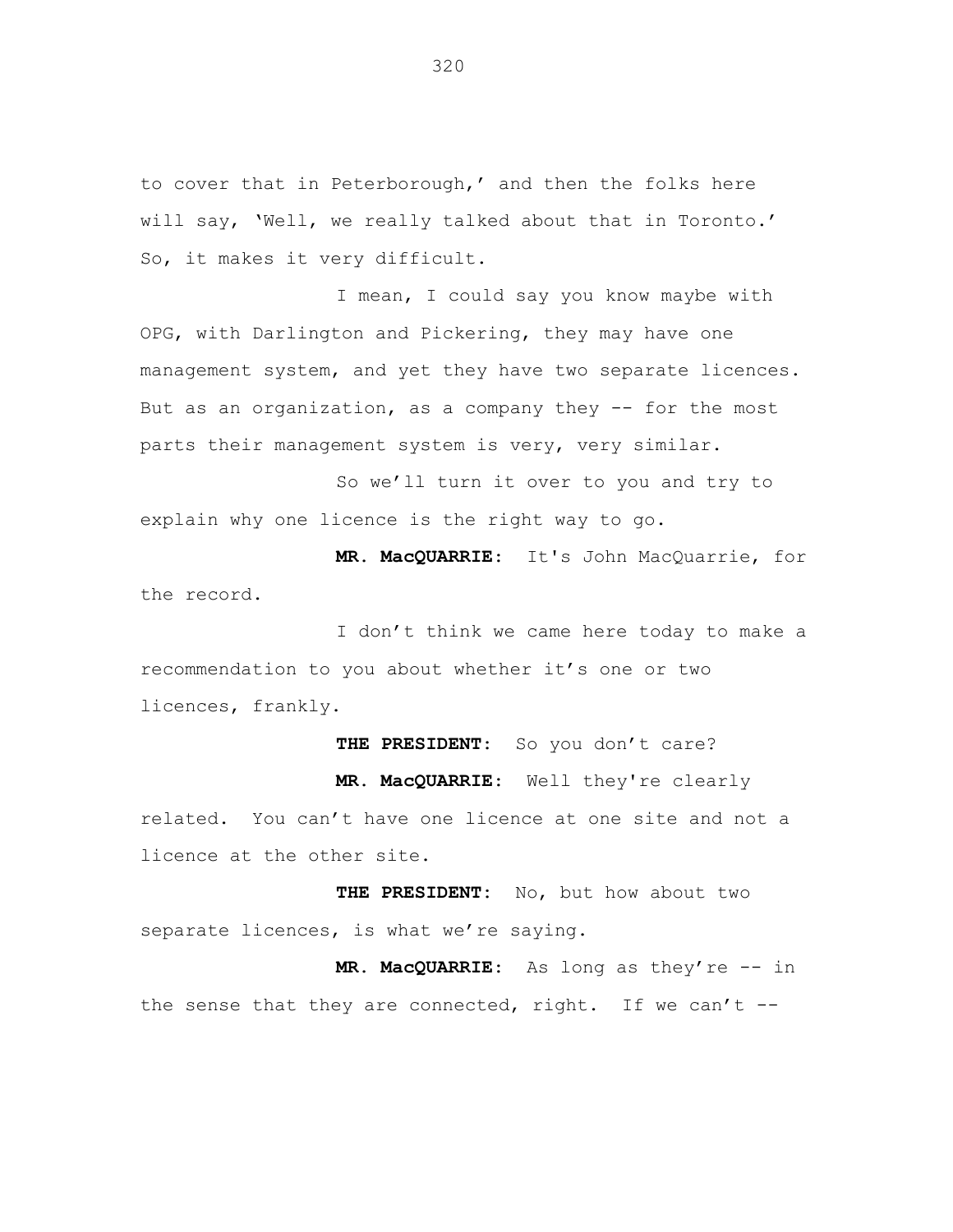if we didn't get a licence in one location we won't be able to operate on the other site.

**THE PRESIDENT:** No, I understand that. But do you -- one licence for both facilities versus two separate licences. Do you have a preference?

**MR. MacQUARRIE**: My preference would be one because as it is today, because of what's been said already and I don't want to repeat that, and the tremendous burden that it places on us which does take away from all the other things that we need to do in our business.

**THE PRESIDENT**: Tell me, what's the tremendous burden?

**MR. MacQUARRIE**: Well this team and a bunch of other people are at relicensing efforts for a couple of years and so while we're doing that it is a distraction from the other things that we do in our business, and if we have to do that for two separate locations I suspect that will be more work.

> **THE PRESIDENT**: Okay. **MS BISHOP**: Can I have a last word? THE PRESIDENT: Yes, it's yours now. **MS BISHOP**: Unless there's another

question.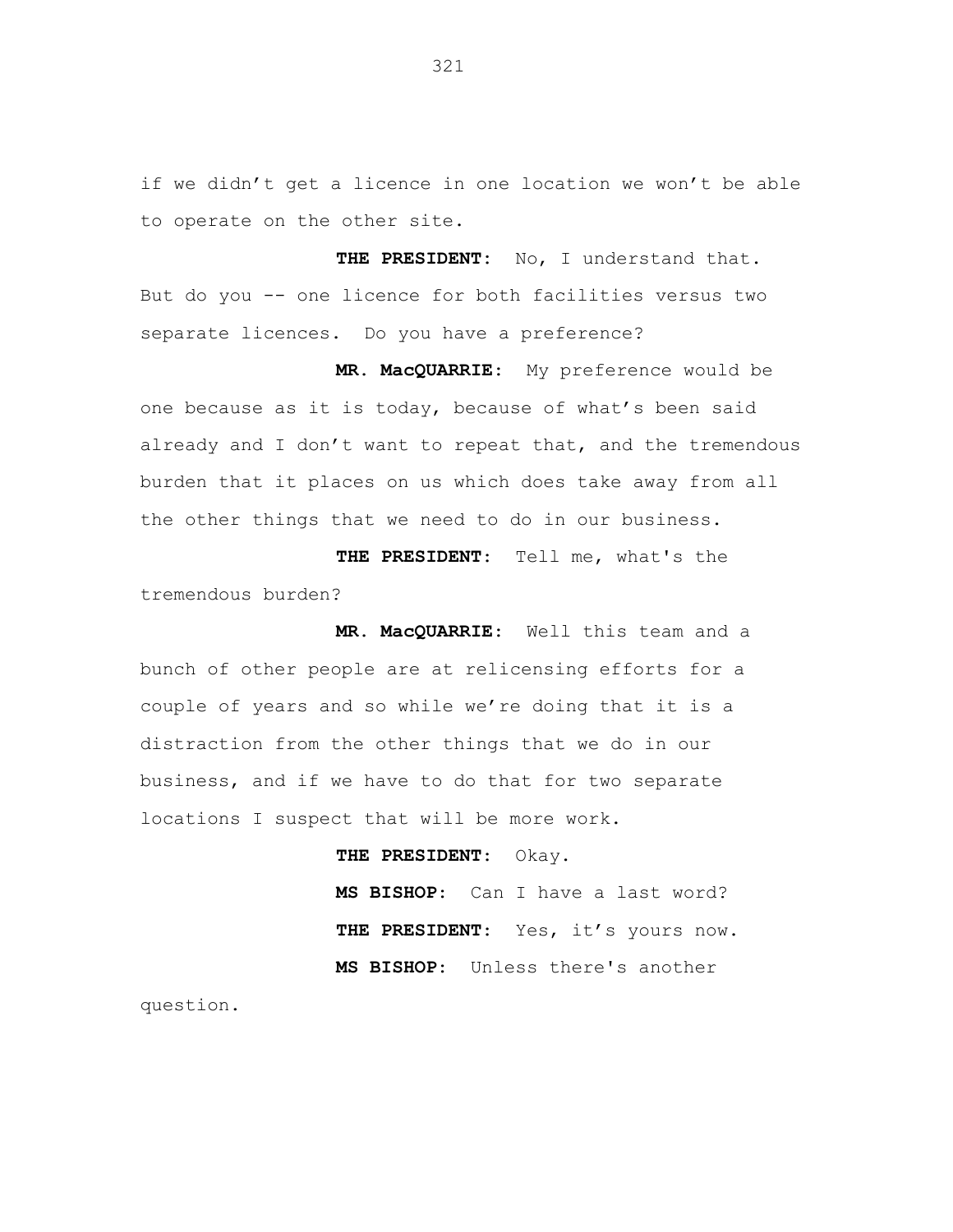# THE PRESIDENT: No, it's over to you. **MS BISHOP:** It's just the separate

licences in my mind allow for the feeling of more local control because we do have -- Toronto has their City Council; we have our City Council, and City Council also has -- I know they're not --they are at the bottom of the heap, but there's some jurisdiction there as well for local conditions. And two separate licences would enable both City Council's to feel that they would have more participation and input, in my opinion, to this whole licensing process.

Thank you.

**THE PRESIDENT**: Thank you very much for your intervention.

Our next presentation is by Mr. Bill Templeman as outlined in CMD 20-H2.57.

Mr. Templeman, over to you.

**CMD 20-H2.57**

**Oral presentation by Bill Templeman**

**MR. TEMPLEMAN**: Thank you very much, Madam Chair.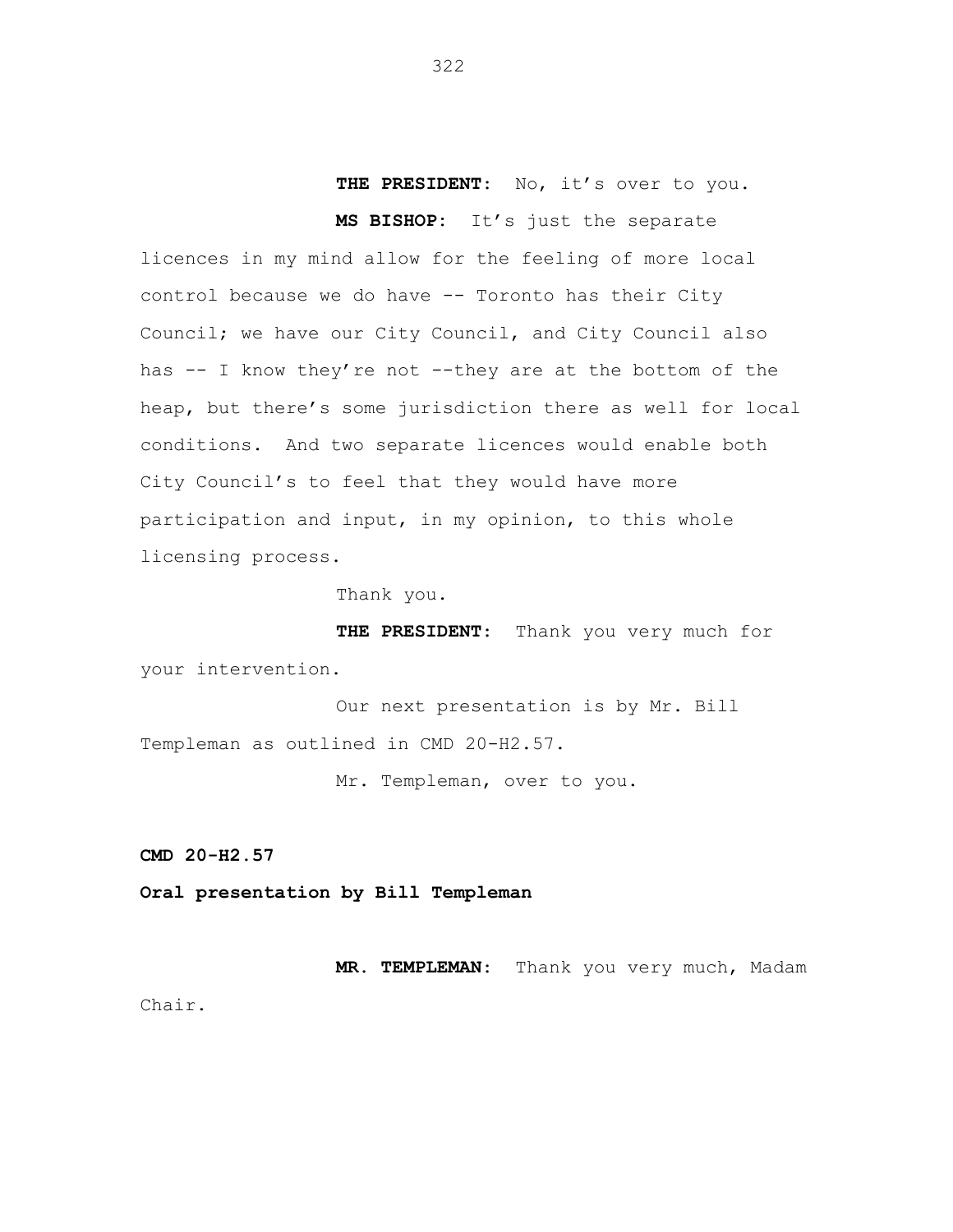Members of the Commission, colleague intervenors and members of the audience, first of all I'd like to thank CNSC and of course the commissioners for making this hearing possible. Meaningful public consultation is one of the pillars of our way of life, and so I'd like to thank you for being here this evening and listening to presentations such as this one.

While we may agree to disagree, at least we've honoured each other by showing up and attempting to understand.

Also, I'd like to thank you for your meticulously prepared documents, all the documentation that was sent out to the intervenors and for access to all the other interventions, and this was a big help.

First, some housekeeping. In my intervention CMD 20-H2.57 there's a typo on the last page, at page 4. It's small but it may be confusing particularly in translation. The last two lines at the bottom that read "cultural reasons. Social class exclusion makes BWXT's licence application an inaccessible process for them. Upscale wealthy neighbourhoods" and then the very next words "to" that shouldn't be there. So, it should be, "Upscale wealthy neighbourhoods do not get," so the "to"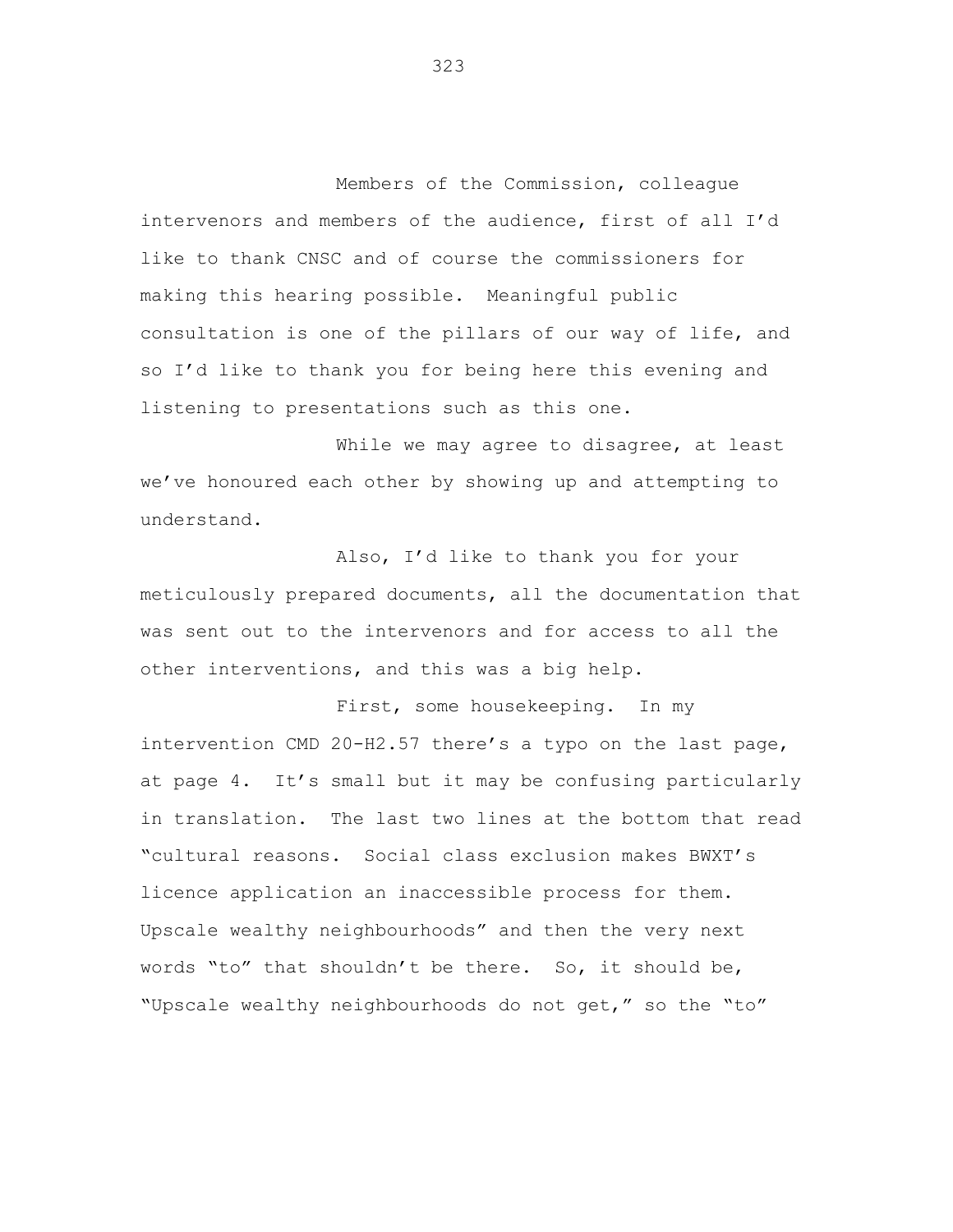should come out. My apologies for this oversight.

As this correction takes us to page 4, let me start there. I'd like to offer the CNSC some feedback on this community consultation process. As I describe in my intervention, preparing a written document then standing up and presenting before an audience speaking of that document is not great hardship for me. In my work I do this quite often. Whether I do it well or not is for others to judge but preparing a document and presenting it in public is no great barrier.

However, there are others for whom this activity is highly stressful and perhaps impossible. They do not have either the cultural capital or experience to participate in such a hearing. So, I would like to recommend to the CNSC that they consider augmenting future hearings with community surveys, online surveys, door-to-door canvassing, and pop-up opinion gatherings in public locations such as shopping malls, grocery stores, etcetera. The operating principle behind this approach would be: Go to where the people are, instead of make them come to us.

Next, I would like to refer to supplemental CMD 20-H2.B and this is the supplemental in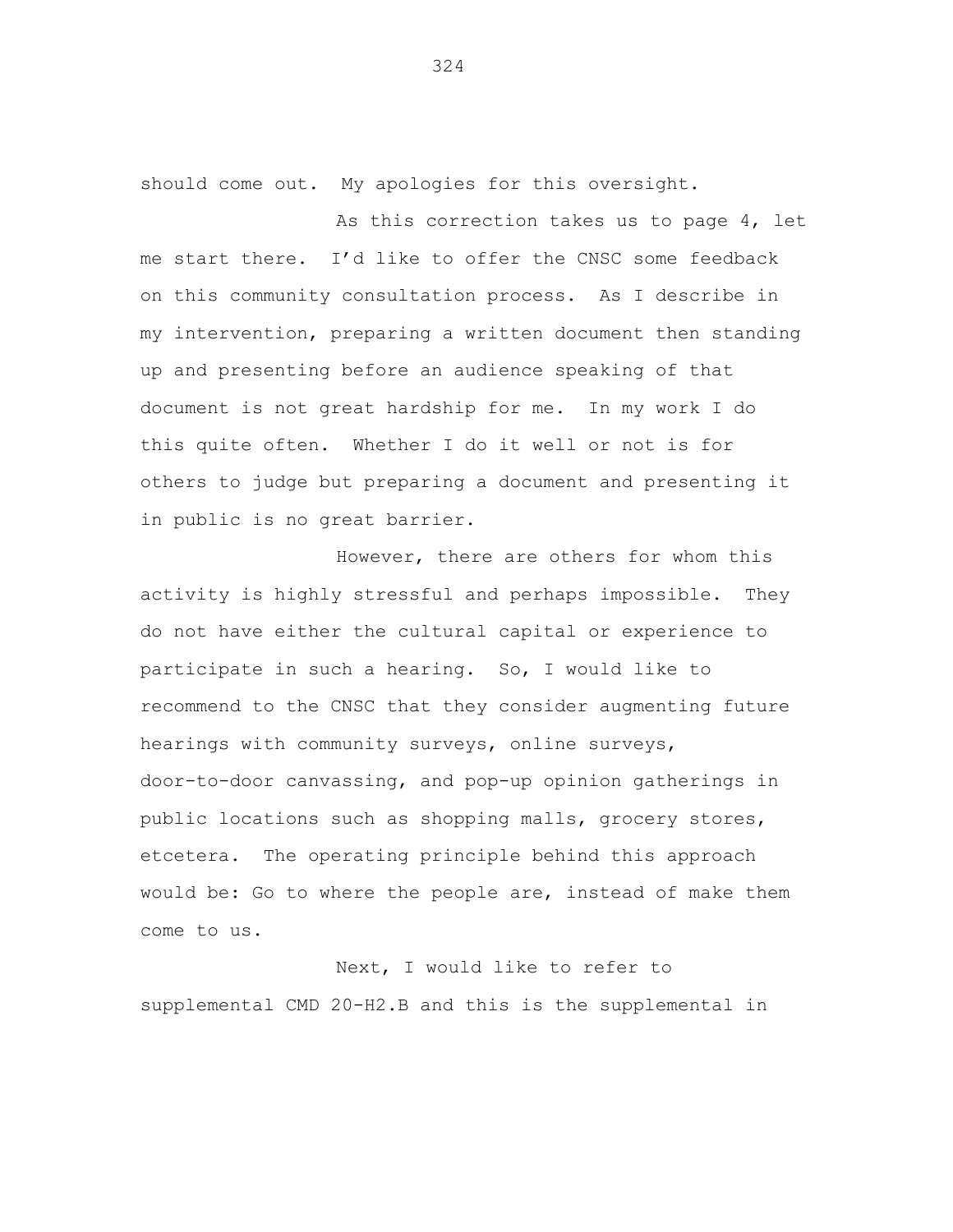which the staff responses to key concerns and issues received on the BWXT relicensing application.

I have excerpted four entries when CNSC staff responded to an issue I raised in my written intervention and I have numbered them, so we'll go over my -- so my remarks will be in context.

Before I get there, though, what I would like to do because of time constraints is get to the point that was not -- which was mentioned in my intervention yet staff -- CNSC staff did not comment on, and for good reason.

Let me elaborate. Almost everything discussed in this hearing falls under the domain of science. Radiation levels, contamination, toxicity are all subjects of scientific analysis and scientific interpretation and as they should be. CNSC of course has a great deal of expertise in this area.

But there is one area that is not subject to the laws of science or even can be studied through scientific analysis, and that would be future real estate values.

I'll quote from my intervention:

"Nothing untoward may ever happen at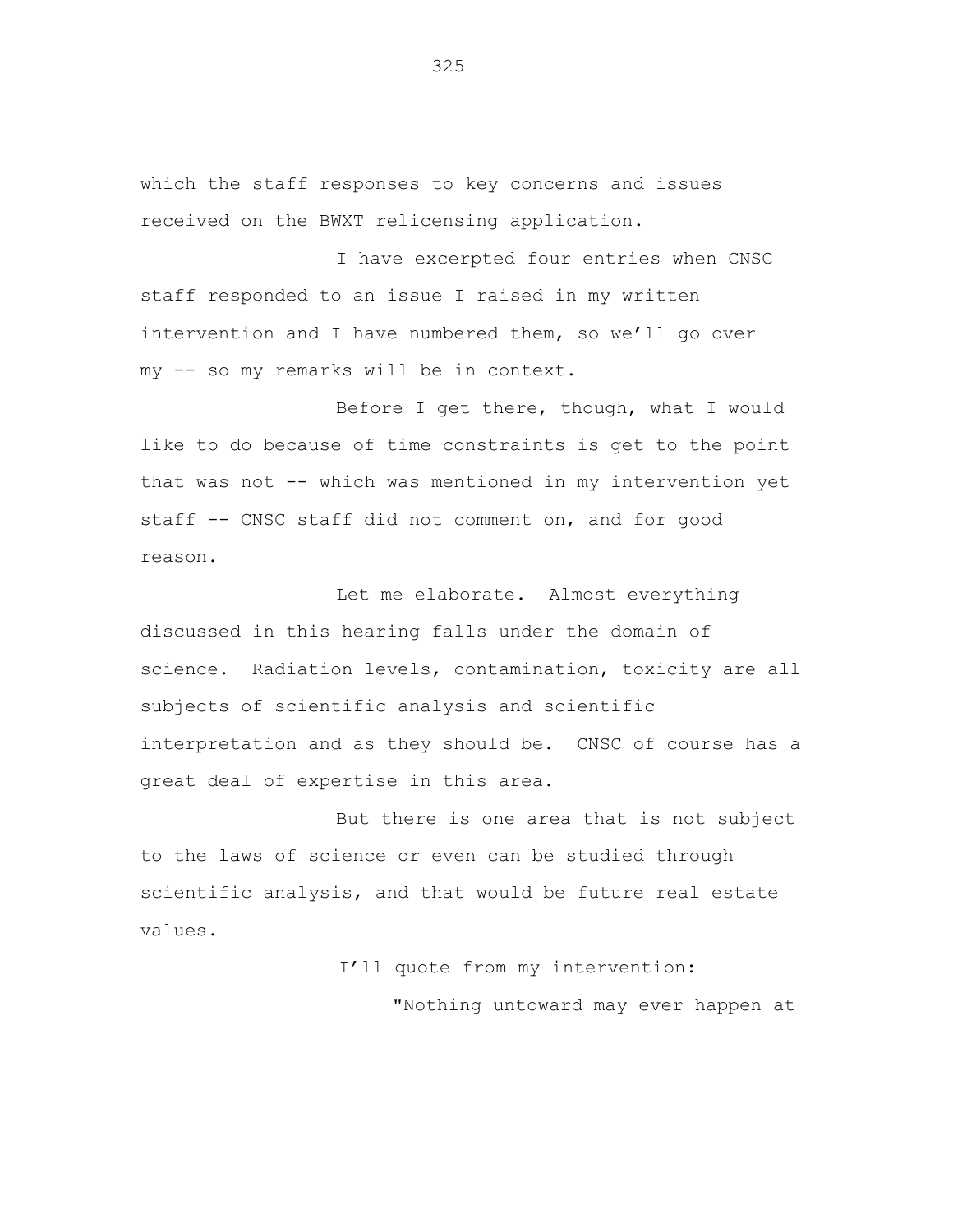BWXT''s plant. There may be no radioactive contamination of the surrounding neighbourhood." As a resident living six-tenths of a kilometer away from the plant, that would be a wonderful outcome.

> "Yet in ten years if the market perception is that this neighbourhood is contaminated or unsafe..." We've heard a number of perceptions this

evening:

"Our properties will be worth much less than they are today." How much? It's hard to say.

> "Manufacturing processes and environmental contamination are both physical processes and subject to the laws of science. [However] property values, particularly property values in neighbourhoods deemed to be of questionable safety, are subject to market forces and the laws of perception, not the laws of science.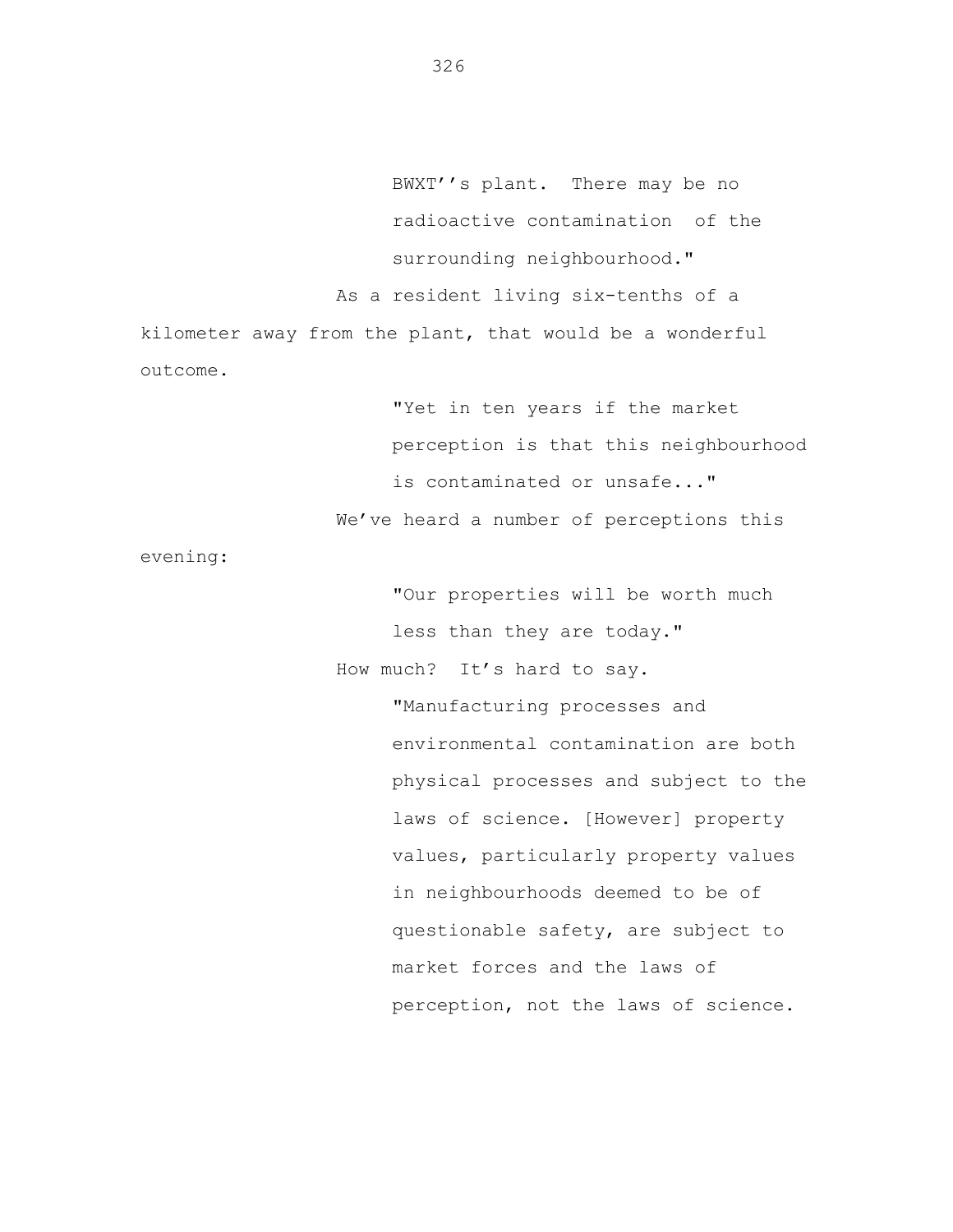[So,] Apart from selling now and moving, what can homeowners in the neighbourhood of this plant do to mitigate this financial risk? BWXT or the Canadian Nuclear Safety Commission (CNSC) are not in the real estate business. [I understand that.] Neither organization will be compensating me for any loss in property value."

Now, for my wife and myself, we've done everything right for our house. We've managed to pay off our mortgage, replace the furnace, put on a new roof, pointed the chimney, and our children know that when the time comes that we need extra care in our extreme old age, if we get there, the money is in the house. Sadly, here is not a yacht up in Collingwood or Pony's in Caledon. The house is more or less where the bulk of our financial security is.

Now I have to admit that this is hardly a desperate situation.

> "There are many, many people in Peterborough who will never own a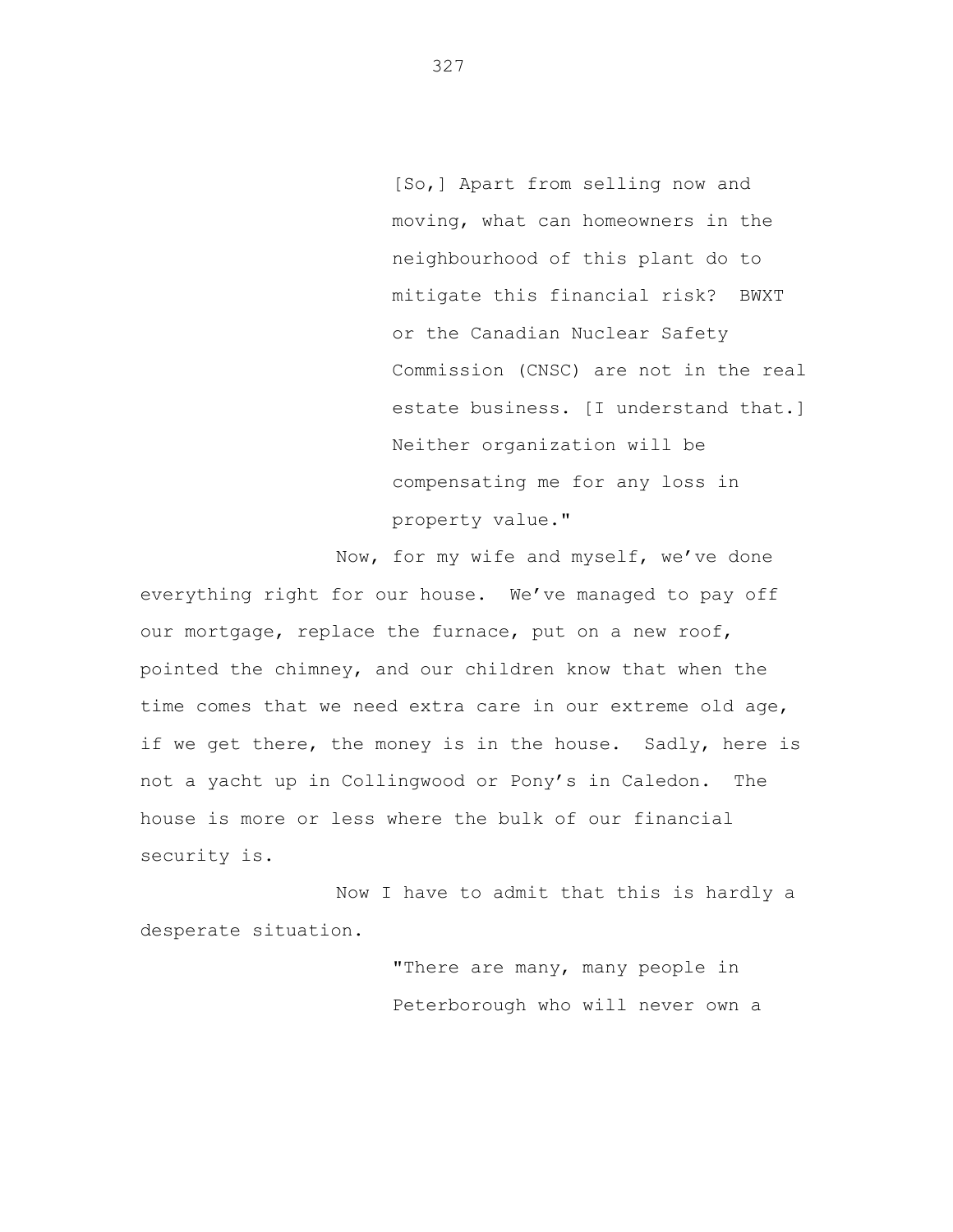house like ours, and so this is very much "a middle-class" problem. But it is my middle-class problem, [or I should say my family's.] The mere existence of this nuclear manufacturing plant close to my house could seriously erode my property values. Once BWXT gets its licence renewal from the CNSC, we will have no voice whatsoever."

So, my understanding is that the

qualifying property owners in Port Hope will be compensated by the federal government for loss of value of their properties due to contamination of their neighbourhoods by decades of nuclear processing. I understand that's a totally different situation from what we're facing here.

But is such a plan possible for the neighbourhood of BWXT? Again, this is not an abstract academic study. There are hundreds of property owners within a kilometer of the BWXT plant. Suppose our property values fall who will compensate us? Is this nimbyism? Absolutely.

A few questions on that theme. As there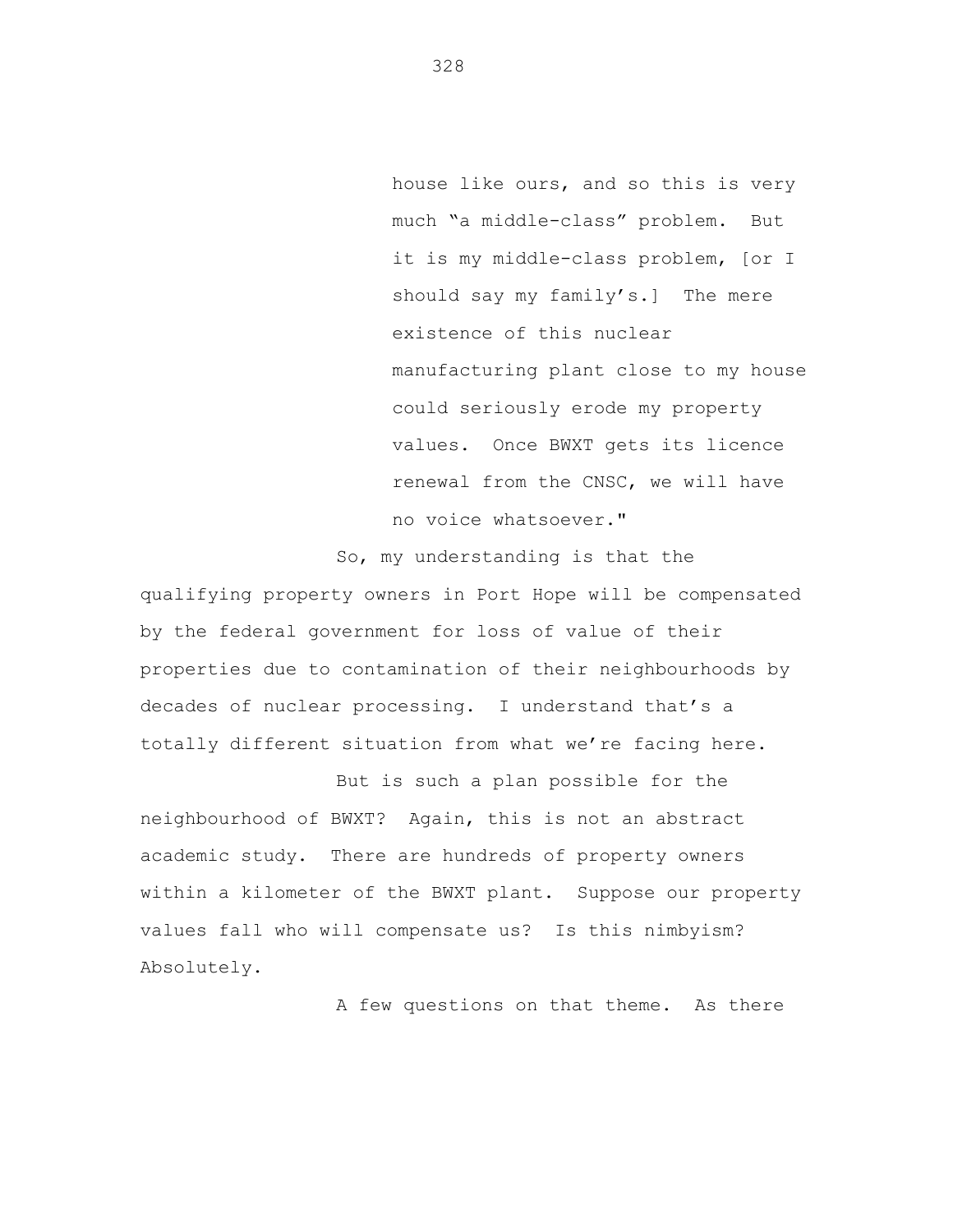are financial consequences for neighbourhoods and communities has the CNSC explored the possibility of acquiring licensed applicants to post sufficient investment vehicles to cover future liabilities? What levels of insurance will BWXT be carrying to cover negative financial outcomes such as neighbourhood property value losses? And what would it take, I guess in a macro sense, for CNSC to work with BWXT to consider an alternate location for this pelleting operation? I don't mean another city, but a remote location.

And now if I can go to the large picture. As a canoeist I have paddled through a fair bit of Northern Ontario and Quebec; there's lots of empty land up there.

Now, would I pay more for my electricity to fund such a transport of the production facility to a more remote location? Of course I would. But was that ever on the -- on the offer block?

Getting back to the reference document or, rather, the staff comments on the intervenor comments -- I realize I have a minute left -- I just highlighted four and I will quickly skate through them if I can.

In comment 9, there are differences in specific cancer rates throughout Peterborough and Ontario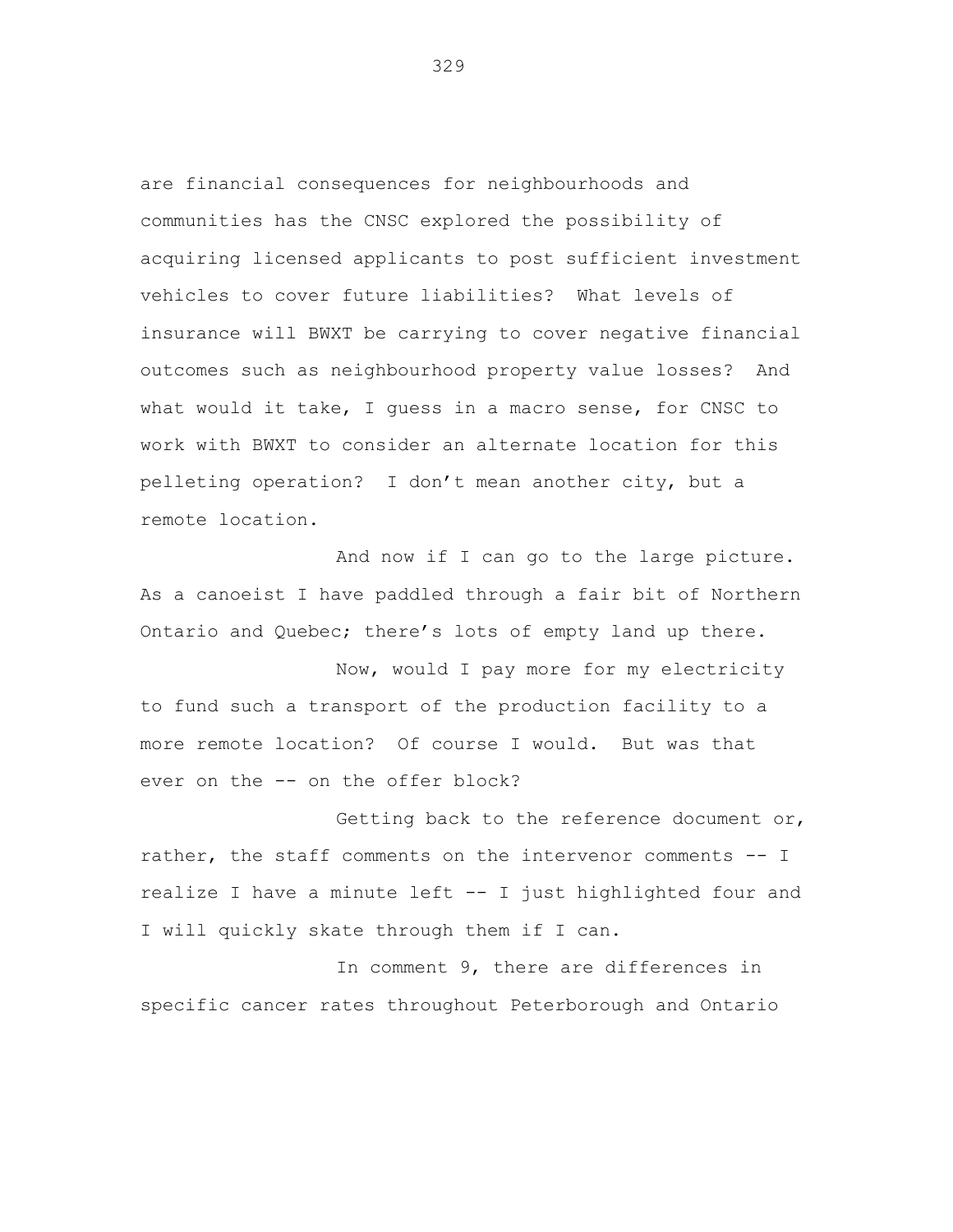may be explained through other cancer risk factors such as smoking, lung cancer, overweight, obesity. That just boggles the mind in that Peterborough has more smokers, more overweight people than other -- and that explains our difference. It just didn't flush with me.

Also, the tone is that CNSC staff assesses that there will not be any increases in cancers within the community as we do not see an increase in the likelihood of adverse health effects. That seems to be an opinion posing as fact.

I have a few other observations, but time is running out, so thank you for your time.

**THE PRESIDENT:** You know what, take a couple of more minutes and tell us about the other three points in the staff...

### **MR. TEMPLEMAN:** Thank you.

Well, at point 30 the comment is that ERA or impact assessment should be provided for the protection of the environment and health and safety of all persons. I'm reading here from the CNSC staff comment:

> "The public and environment surrounding both the Peterborough and Toronto facilities are protected.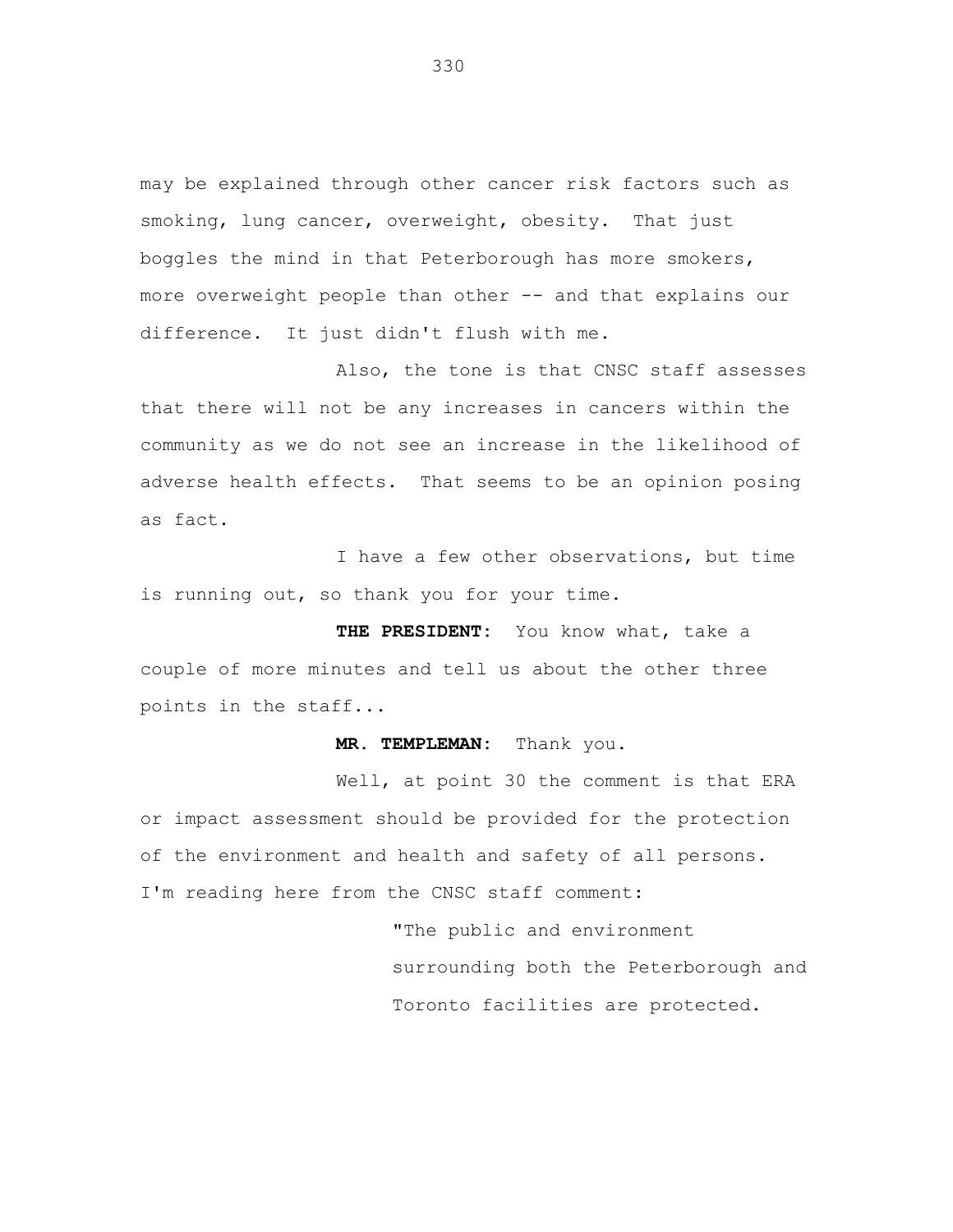CNSC staff conclude that the emissions from these facilities do not pose a risk. For additional information please see response 33." (As read)

What I am missing in these responses -and I appreciate they took a lot of time -- is there are very few citations or references. In other words, statements are made without a resource to follow up on the veracity.

Next comment, concern over liquid hydrogen use. The sentence I have bolded is as follows:

## "CNSC staff..."

I am quoting from what CNSC staff included

here.

"CNSC staff agreed with BWXT's conclusion that the likelihood of an explosion is unlikely to happen." (As read)

Again, years ago I used to do a bit of rock climbing with a climbing rope. If this were a conference, you were the manufacturers of climbing rope and you told me, "Mr. Templeman, our rope is tested,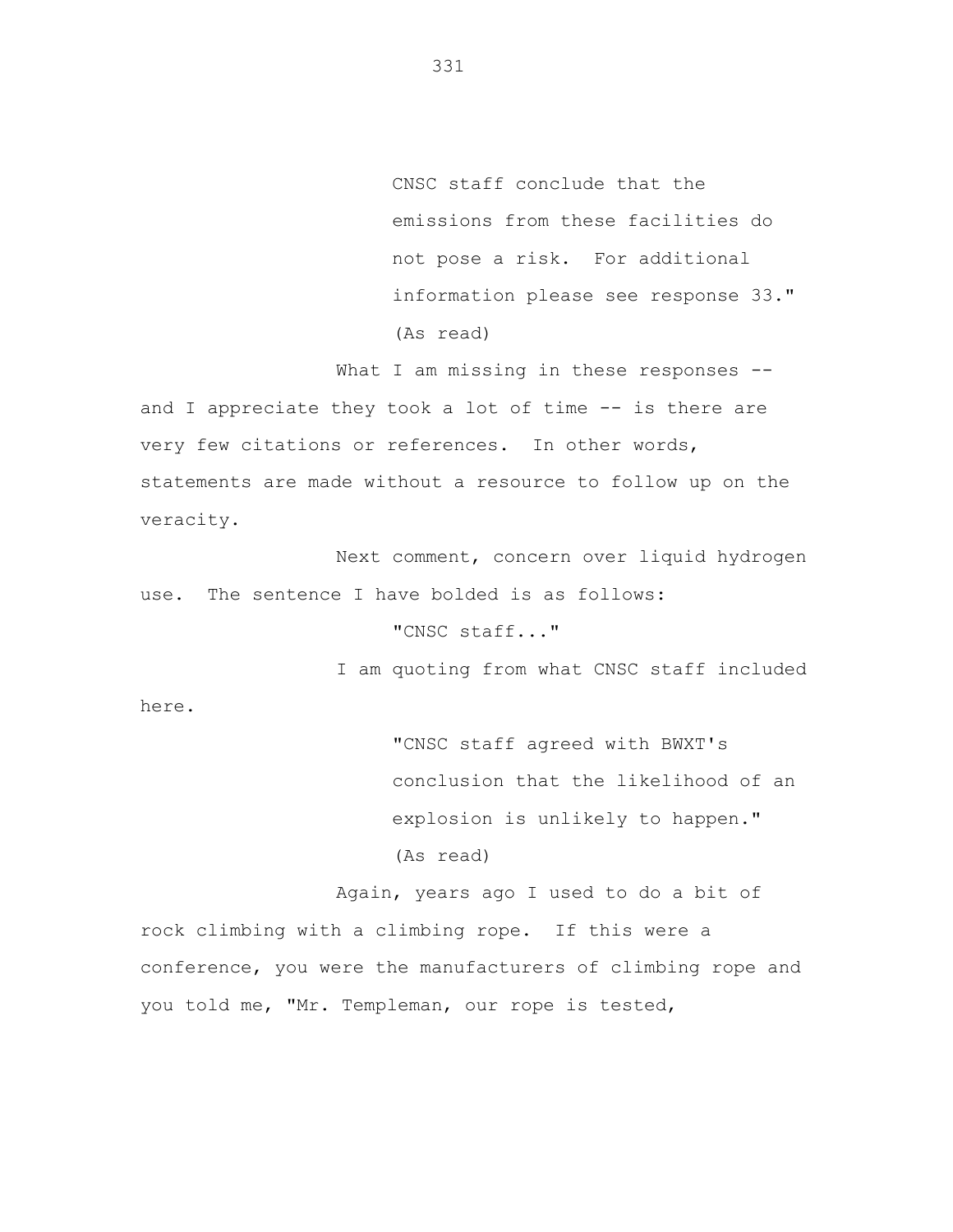guaranteed, I can assure you it could cope with the fall of a 300-pound person over 100 metres, go climb on it", I'm the climber, you're the vendor, who is taking the risk? In other words, the risk -- the statement is written, but the recipients of the risk are the neighbourhood members.

My last one is remark number 96 regarding having historic contamination issues like Port Hope. The CNSC remarks are:

> "In addition, releases from modern-day nuclear facilities are extremely low and the surrounding environment is continually monitored to confirm the public and environment remain safe."

(As read)

Again, I am missing I guess more detail.

I am told to go away and be safe because it's safe. As the people who are going to be on the recipient of the safety monitoring, I am missing some details. Again, I am not accusing anyone of chicanery or not doing their job, but it's the neighbourhood close to BWXT that is taking the risk and we are asked to accept these things, for those of us without the extensive scientific backgrounds of the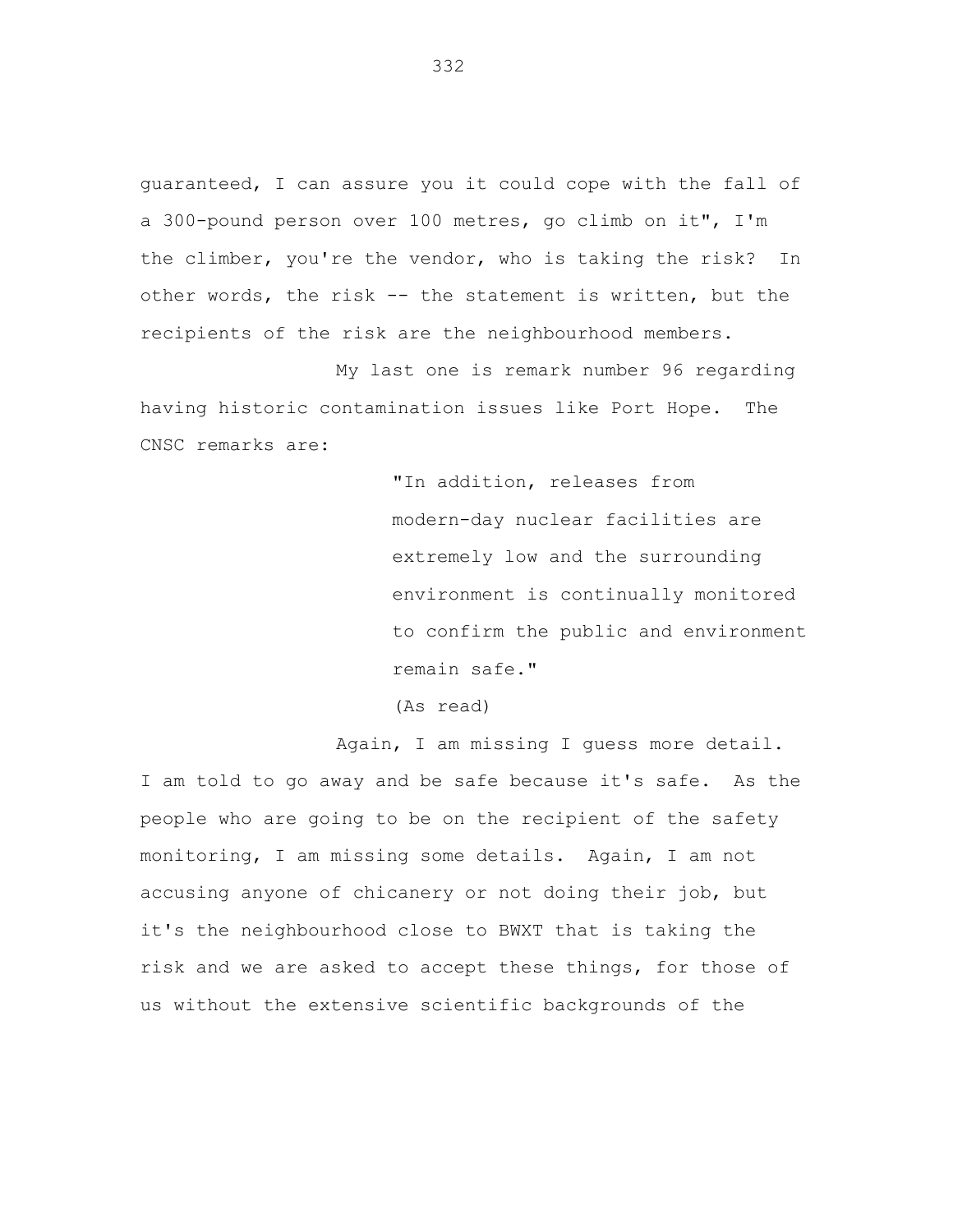front table and in the room, to trust and what do we have to go on?

Thank you.

**THE PRESIDENT:** Okay. Thank you.

So before I open it up for questions, I just wanted -- in case you want opening remarks, your concerns about the property values dropping or making BWXT move their facilities to a remote location, it's not within our mandate to look at. And your comment around the higher cancer rates in Peterborough and what may be the reason for that, the Peterborough Medical Officer of Health is going to be here with us tomorrow and we will save that question for that.

But we will open it up for the other points that you have raised and we will start with Dr. Lacroix.

**MEMBER LACROIX:** Thank you very much, Mr. Templeman, for your statement. Quite interesting. Of course you have raised a number of issues that we are still addressing. We have been examining these issues this week and we will continue to do so until Friday night.

I will focus on one interesting recommendation that you make in your conclusion and I will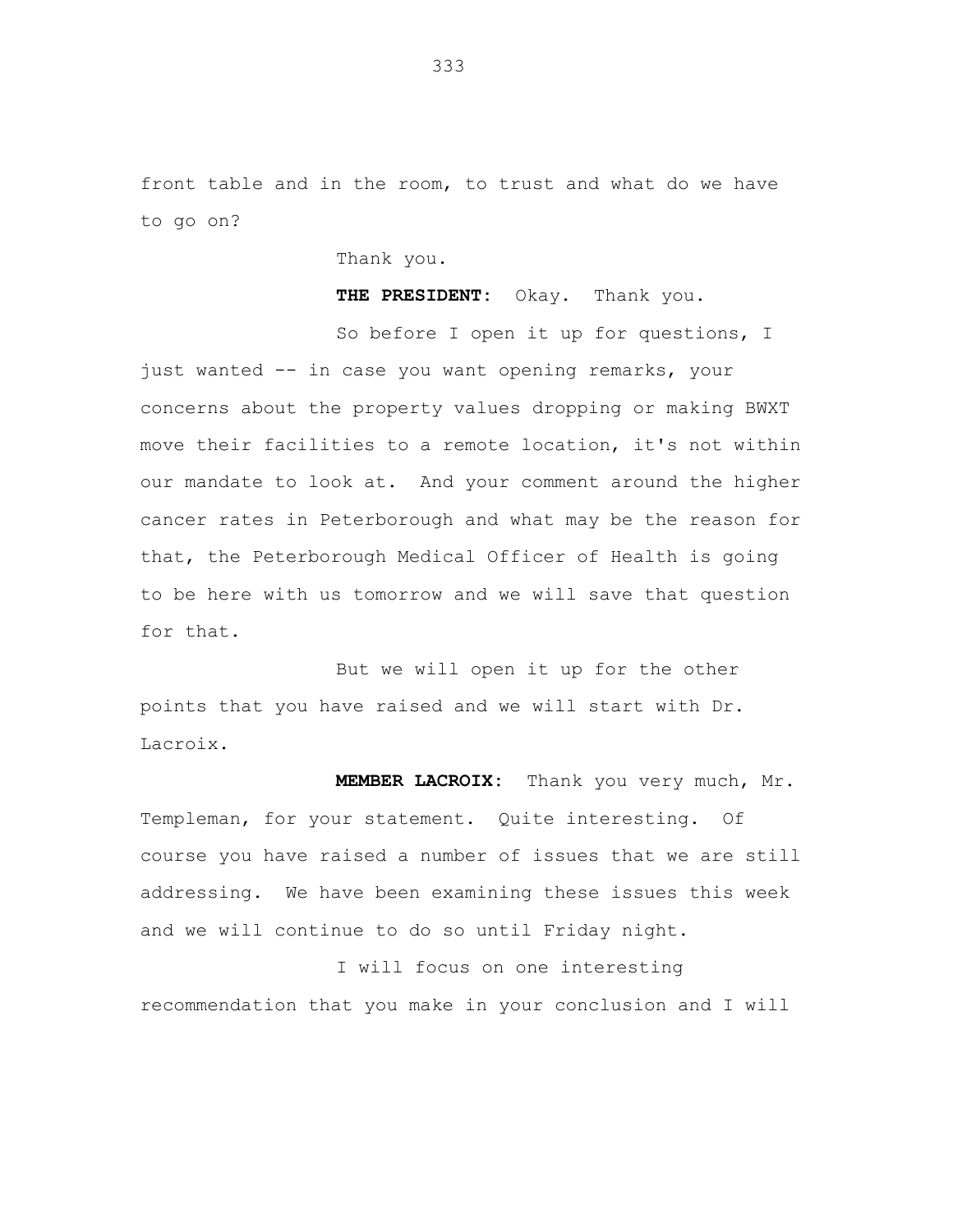read the text. You recommended a two-year licence instead of a 10-year licence and the rationale behind it, and I quote you:

> "...if radioactive contamination is detected in the neighbourhood, an exposure of 2 years would be significantly less damaging than an exposure period of 10 years."

When I read this sentence I was under the impression that a 10-year licence is a 10-year free ride. So could CNSC reply to this? Could you provide some explanation on a 10-year licence? Is it a free ride?

**DR. DUCROS:** Caroline Ducros, for the record.

The licensing period does not take away from the compliance verification aspect. If it is a five-year licence or a 10-year licence or a 20-year licence, our compliance verification plan will be rigid and carried out. We have a risk-based approach. We look through all 14 safety and control areas. We do it based on the risk of the facility and the activities there.

So I don't know whether we want to bring up the slide, but when I spoke about it in the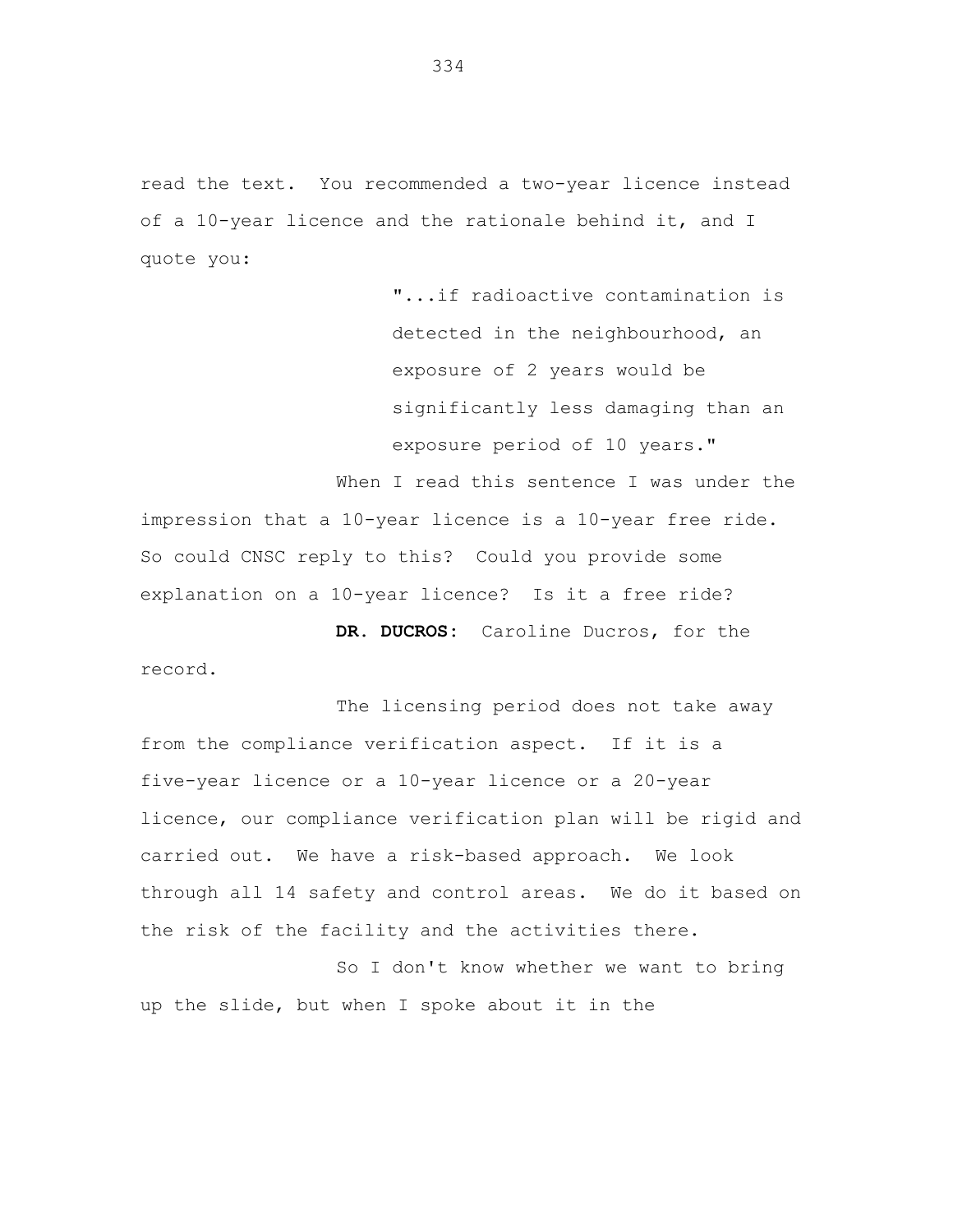presentation, I talked about the level of effort that goes into the compliance verification of BWXT per year is equivalent to about 1.5 full-time equivalent employees and that includes desktop reviews, reviews of data, reviews of the environmental compliance program and annual compliance report. It also includes the inspections.

If at any time we feel that there is a deviation from any of the programs, any action levels are exceeded for instance and we get notification, we look to having the licensee do corrective actions and we assess whether those corrective actions are good enough.

Another thing about the licence period is that there are other controls in place that cannot be put aside. For instance, we spoke earlier that the environmental risk assessment, that is based on a five-year cycle. It has to be reviewed every five years in the context of what is going on now. However, if there is new science, that would mean that the environmental risk assessment has to be renewed earlier and then we have to review that and accept it.

The safety analysis report, that is another report that we require to be updated every five years. If there is any reason based on inspections where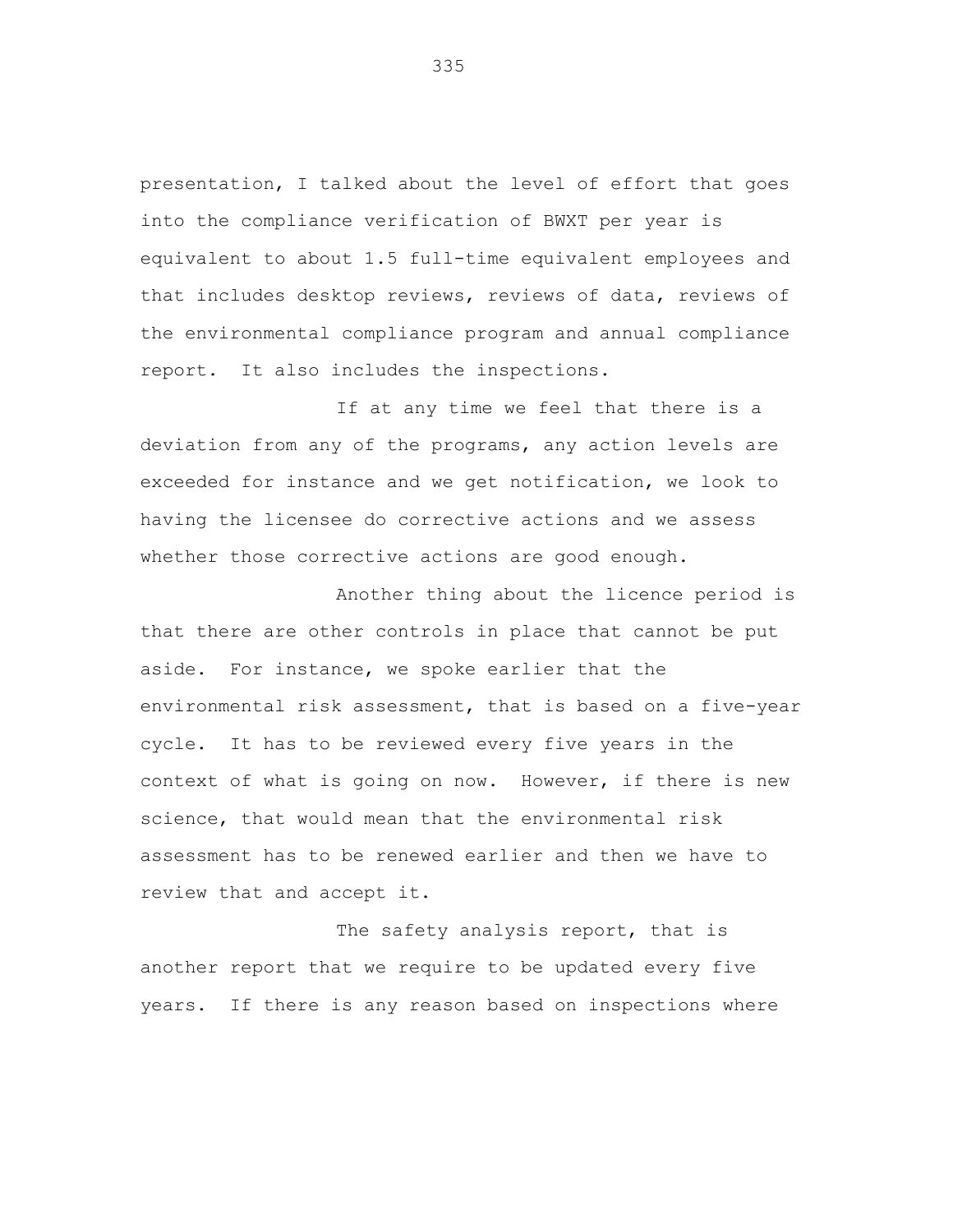we feel like something has to -- an additional control barrier needs to be put in place for whatever reason or a program needs to be updated, we will require that.

So the licensing length is not -- it's independent of the compliance verification that we undertake. The compliance verification is based on the activities and the risk.

**MEMBER LACROIX:** Okay. So for a resident --

**MR. AMALRAJ:** Julian Amalraj, for the record.

**MEMBER LACROIX:** For a local resident, a 10-year licence is as safe as a two-year licence? This is what you mean?

**MR. AMALRAJ:** Julian Amalraj, for the record.

I just wanted to put two points to put perspective to what the practices internationally are.

Currently, in the United States or internationally, most of the nuclear fuel facilities are perpetually licensed, with continuous compliance verification processes, with periodic safety reviews, and irrespective of what the licence periods are, in terms of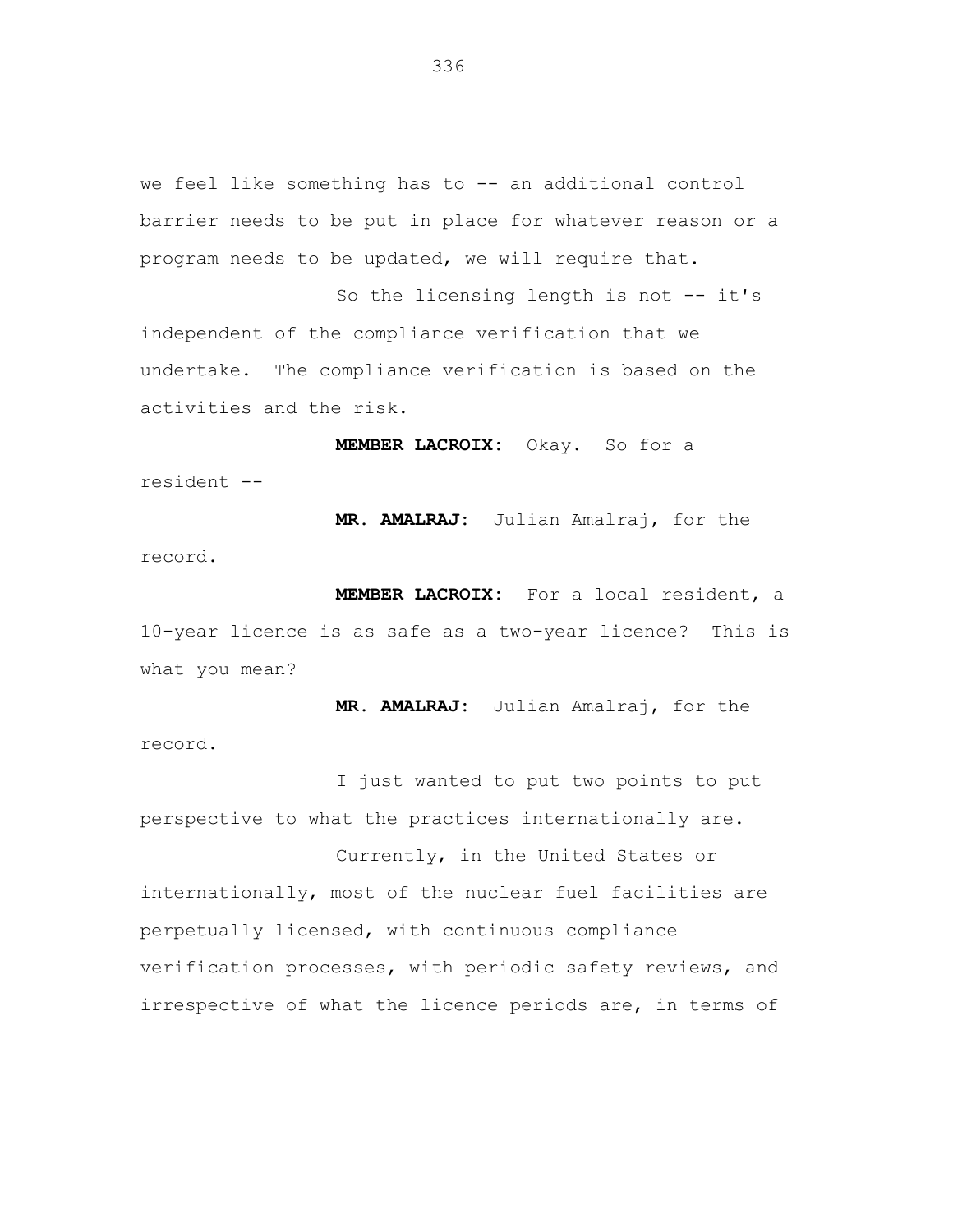the compliance verification side, the inspection and the inspection program and the inspector are authorized and they can issue orders if there is a health and safety issue immediately. There are provisions in the *Nuclear Safety and Control Act* to act immediately if there are any concerns associated with health and safety of persons or the public. The period has nothing to do in terms of how we enforce or how we ensure safety of the public.

**THE PRESIDENT:** I think in sort of simpler terms what you are saying is a 10-year licence does not mean that you're guaranteed that you can run for 10 years, you could be shut down the following day if you're not performing as expected?

> **MR. AMALRAJ:** That's right. **MS TADROS:** Haidy Tadros, for the record. That is absolutely right. **THE PRESIDENT:** Dr. McKinnon...? **MEMBER McKINNON:** Thank you for your

comments.

In reading through your intervention and listening to your presentation here, it makes me think we have a communication problem. We have talked about, you know, the communication issue between the company and the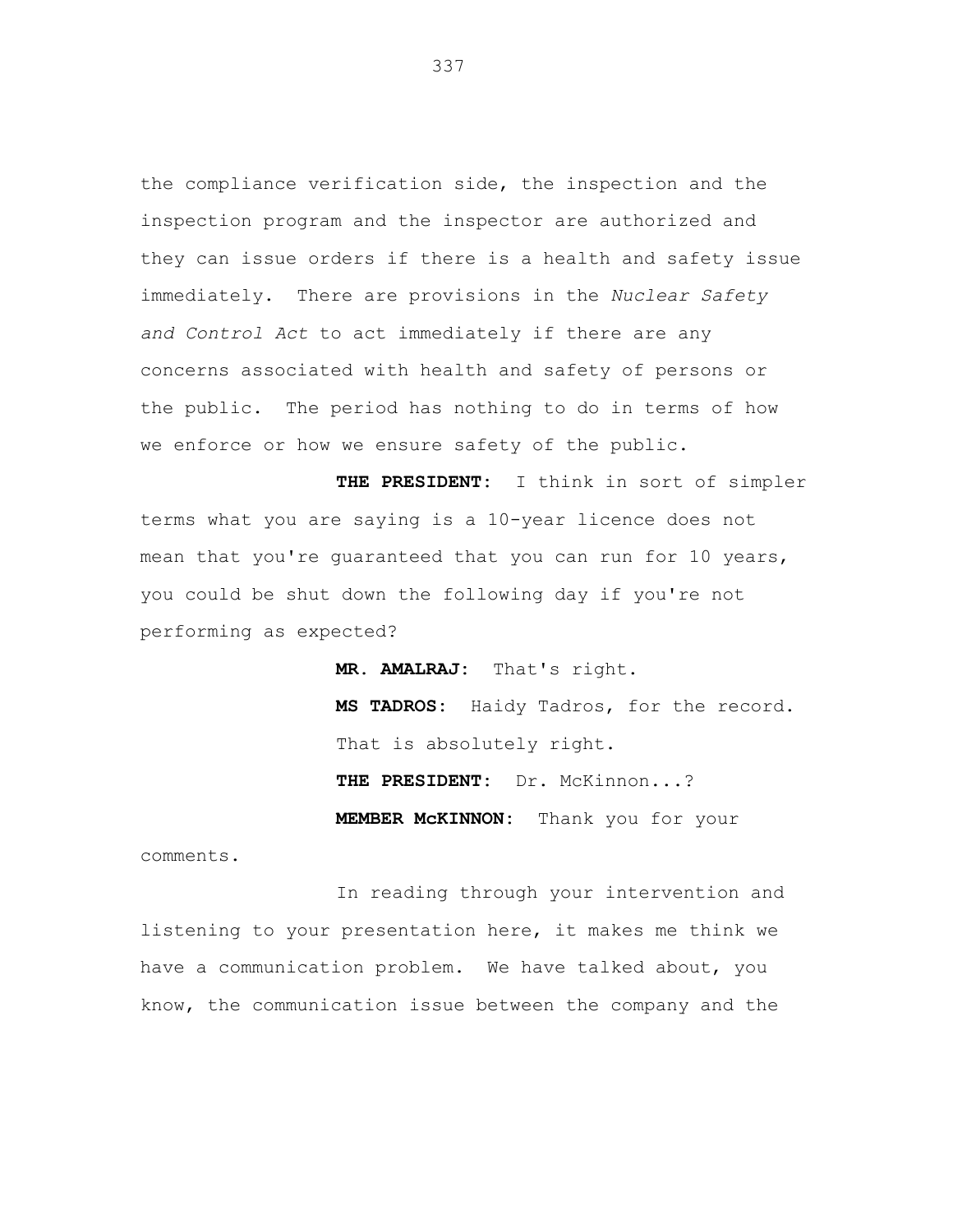community, but I think there are some words that are being used which are creating some doubts for you. Two of them that came up quite a few times are "risk" and "safety" and risk management and how are we safe and, you know, trust us, and so on. I think in general use these terms, they are used with a certain understanding, but in the world of science and engineering they have very precise meanings.

So I would just like to ask staff if they could give very concise statements about what the meaning of "risk" and "safety" are to explain a little bit about how those words are used in reporting the hazards.

**MS TADROS:** Haidy Tadros, for the record.

I will start and maybe my colleague Mike Rinker might want to add.

So from a regulatory perspective when we look at risk and how we assess and mitigate risk, we have always heard and talked about risk as being the probability of something happening and the consequences should it happen.

So from that perspective and when we say as staff risk-informed, what we say is we look at and assess the hazards based on how likely is this going to go wrong and if it does go on, what is going to happen, what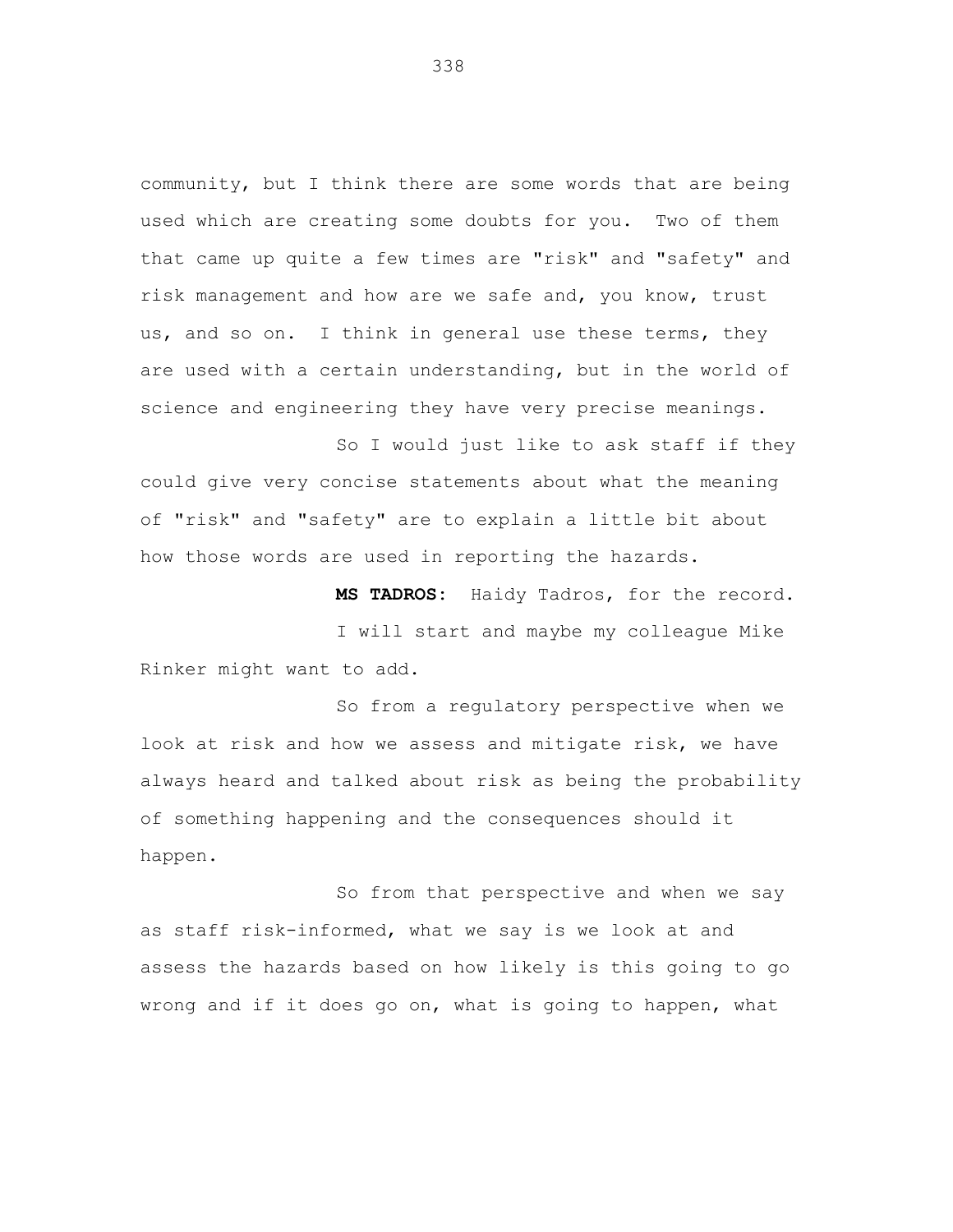are the consequences to that. So there are methodologies, there are numerical calculations, there are deterministic approaches, there are probabilistic approaches to kind of bring that whole image of risk into perspective when we look at risk.

Safety, on the other hand, safety is judged. Safety is looking at all of that risk, being able to step back and consider with regards to the information that is presented, the assessments that have been done, how safe is something is a judgment.

And perhaps my colleague Mike Rinker might be able to add a little bit more.

**MR. RINKER:** Mike Rinker, for the record.

So interesting question, to really differentiate risk from safety. I think when CNSC staff do their evaluations and determine whether a project would be reasonably something that we could recommend for approval, we look at the risk and the relative risks and we want to make sure that there are sufficient margins. We understand that there's uncertainty in calculations, there's uncertainty in predictions. Surveillance and monitoring must be required to verify, and so we look at sufficient margins of safety or you could say that we use the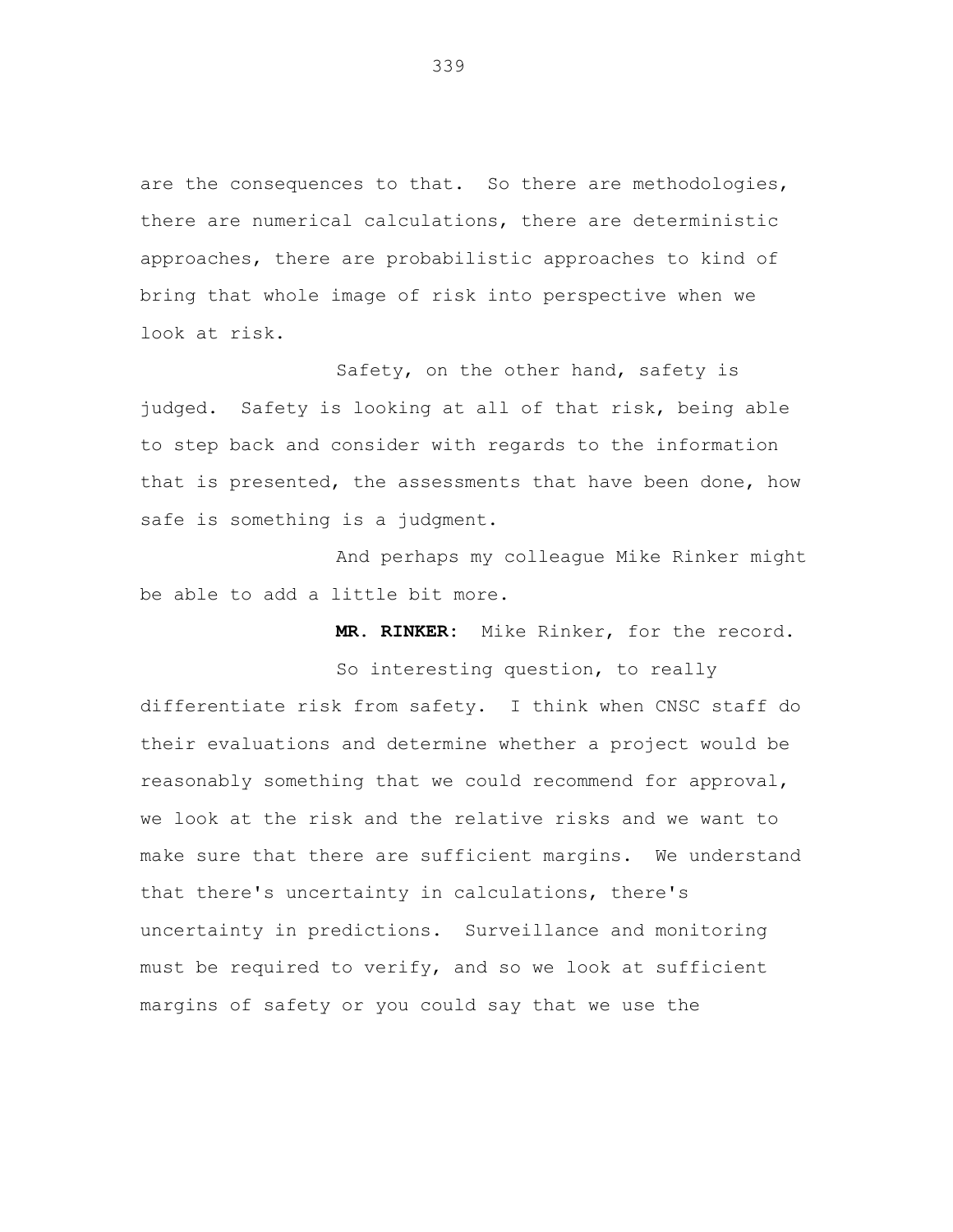precautionary principle in fact where there is -- you know, we understand that there is a level for which above that there is evidence that a risk would be imparted, we want a factor of 10, a factor of 100 and then apply the ALARA principle to minimize the risks further to as low as reasonably achievable. For all of that to happen, then we could recommend that the project would be a safe project to proceed.

**THE PRESIDENT:** Dr. Demeter...?

**MEMBER DEMETER:** Thank you for your

intervention.

Yes, we will be probing the health risks relative to cancer rates when the Medical Officer of Health can talk about that.

I do want to share with you that you, as many intervenors have, but more specifically you have sensitized us to the role of the intervenor and the experience of presenting before this quasi-judicial rather official kind of -- and that we have to be cognizant of that and try to make it as comfortable and to be frank, informal and smooth as possible. So thank you for sensitizing us to that again.

**THE PRESIDENT:** Dr. Berube...? Okay.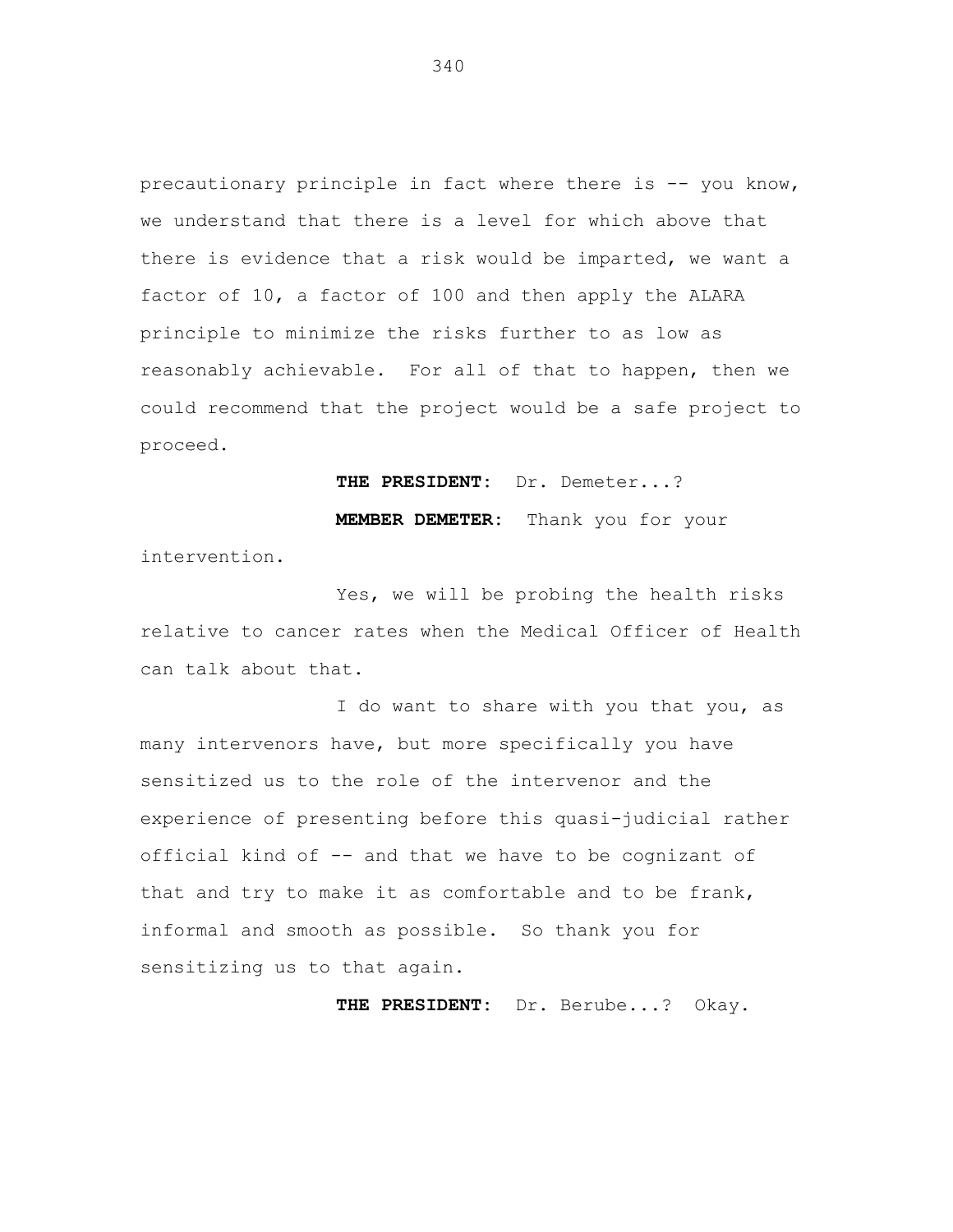Mr. Templeman, any last words?

**MR. TEMPLEMAN:** Yes. If I may, there was a sentence that I did not read out and I will be very brief.

"CNSC staff..."

These are CNSC words.

"CNSC staff assess that there will not be any increases in cancers within the community as we do not see an increase in the likelihood of adverse health effects at such low doses." (As read)

Now, as a Montrealer, each October I make a predictive statement. This is a predictive statement. My predictive statement each October is "Les Canadiens are going to win the Stanley Cup." I have been wrong for 26 years I think. All I'm saying is that a predictive statement from the CNSC has a lot of weight. The CNSC has a lot more weight to make such a prediction about cancers and radiation, and so on, than I do about the Habs, but it is predictive, it is happening in the future and none of us know that.

Thank you very much.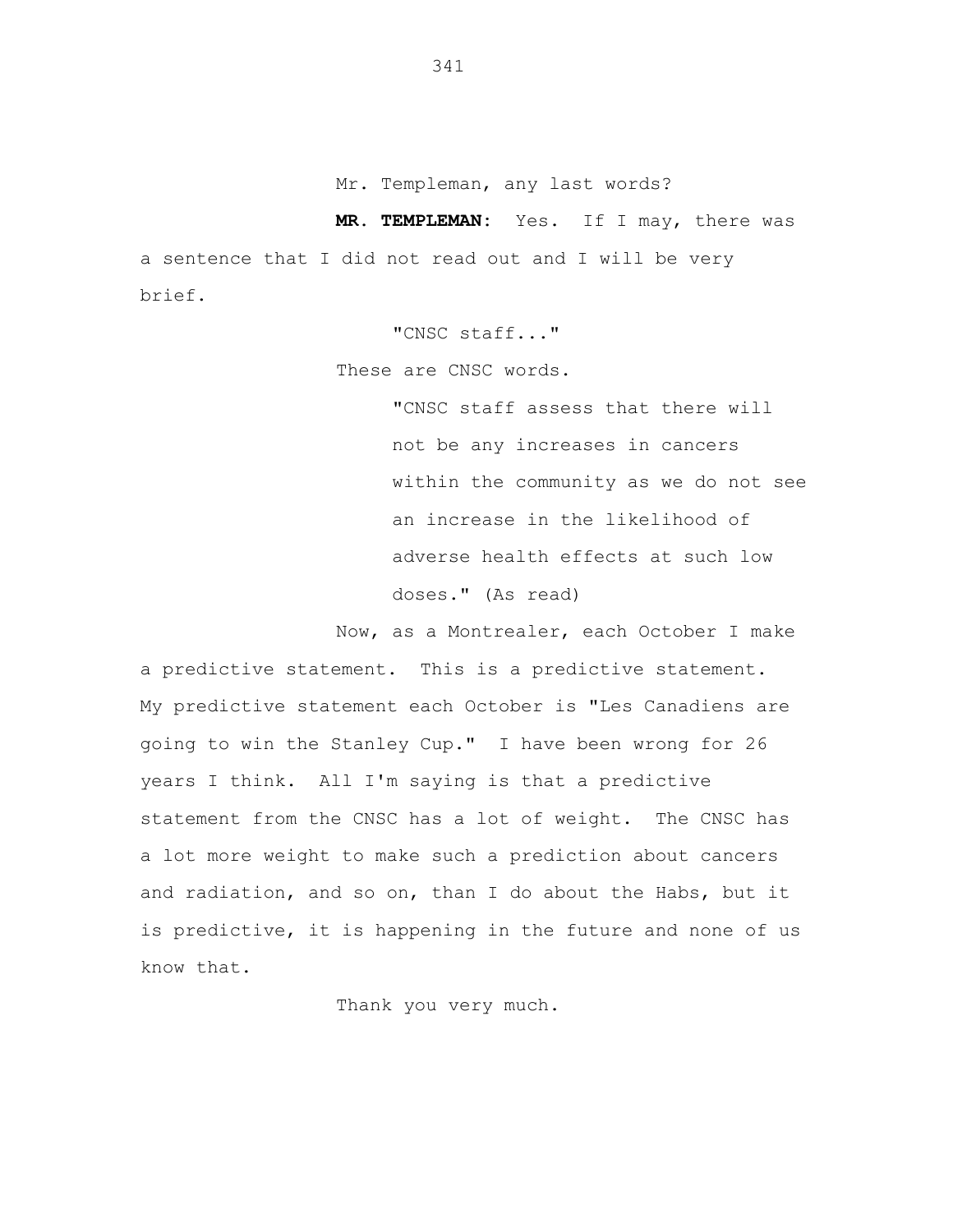**THE PRESIDENT:** Thank you for your

intervention.

Our next presentation is by Dr. Julian Aherne, as outlined in CMD 20-H2.244 and 244A. Dr. Aherne, the floors is yours.

#### **CMD 20-H2.244/20-H2.244A**

# **Oral presentation by Julian Aherne**

**DR. AHERNE:** Thank you. Thanks for the opportunity to speak and I think especially now that we are into overtime, so I can understand that you must be tired. I am also tired, but thanks very much.

I would also thank Louise for her great organization skills.

In terms of what I will cover, you have seen the report, so you have read that stuff. So essentially I will try and give a summary now of what I have covered in my intervention and I will summarize it down to about three recommendations.

I will also add a few extra comments. I know there have been some more recent reports, so I will try and make some responses to those recent reports, but I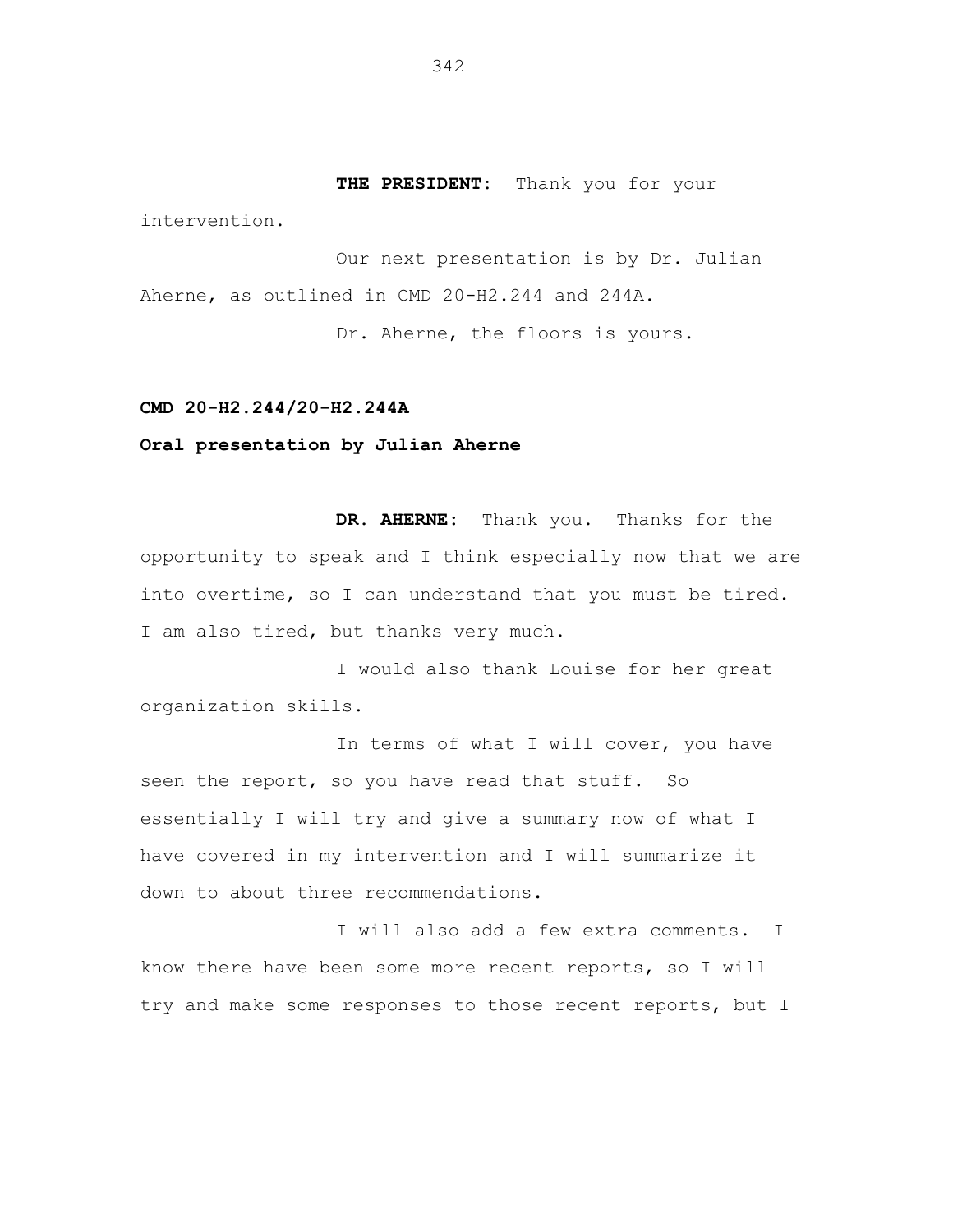haven't had a lot of time to read them.

I should also apologize that I wasn't here this morning, so I missed a lot of topics that may have already been covered and so I may have to go through some of them again. I apologize.

But what I will try to focus on I think are a few gaps that I have seen in the recent reports and I think some limitations to science-based decision-making. So I will try and address those.

First and foremost, I would like to say that I am a fan of the Independent Environmental Monitoring Program. I think it's a good program. I believe it was a different incarnation of the hearing that first recommended that the program should exist, so I think it's a good program and I think there should be more of it.

What I will do is I will just go through some of the attributes of what I believe to be the attributes of the IEMP so that we are on the same page and I will make a few statements about them.

So with respect to the program, it is a site-specific program, i.e. they go and select some sites and typically focusing on publicly accessible areas.

I think to note about that is that in the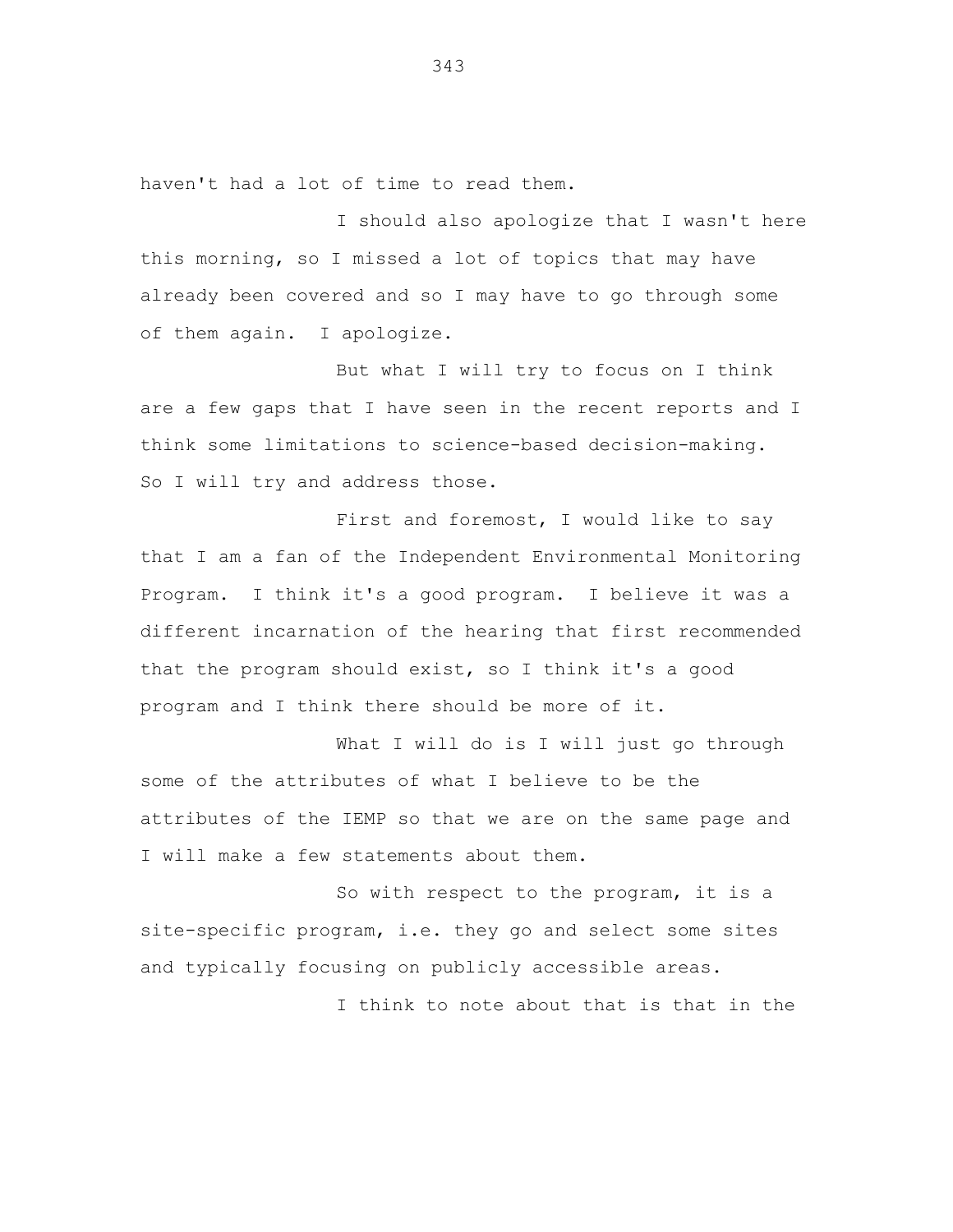business it's called a judgmental sampling design, so it's not based on a probabilistic or a random approach. So it limits the statements you can make with respect to the full exposure to the population. It's not a census in any way. So it's a judgmental one and so there has to be some care with respect to how you interpret those results.

Secondly, of course, it's a program that's limited with its time in each jurisdiction. So it has a very limited air sampling program and it's important to recognize that, I think. So, for example, in 2014 they came in and sampled for about five or eight hours in Peterborough at one location. So it's important to consider representativity.

You know, by way of example, if you were to ask me a question but only gave me the first letter, it's very hard for me to interpret what that question is going to be like. And it's important outcomes that come about -- or that come from CNSC staff that say we have monitored the air, there is nothing to worry about. It's unfortunate they are not followed up with respect to the representativity of that data. And I think I have just recently heard a statement about water as well. One water sample isn't representative. So that's important to note.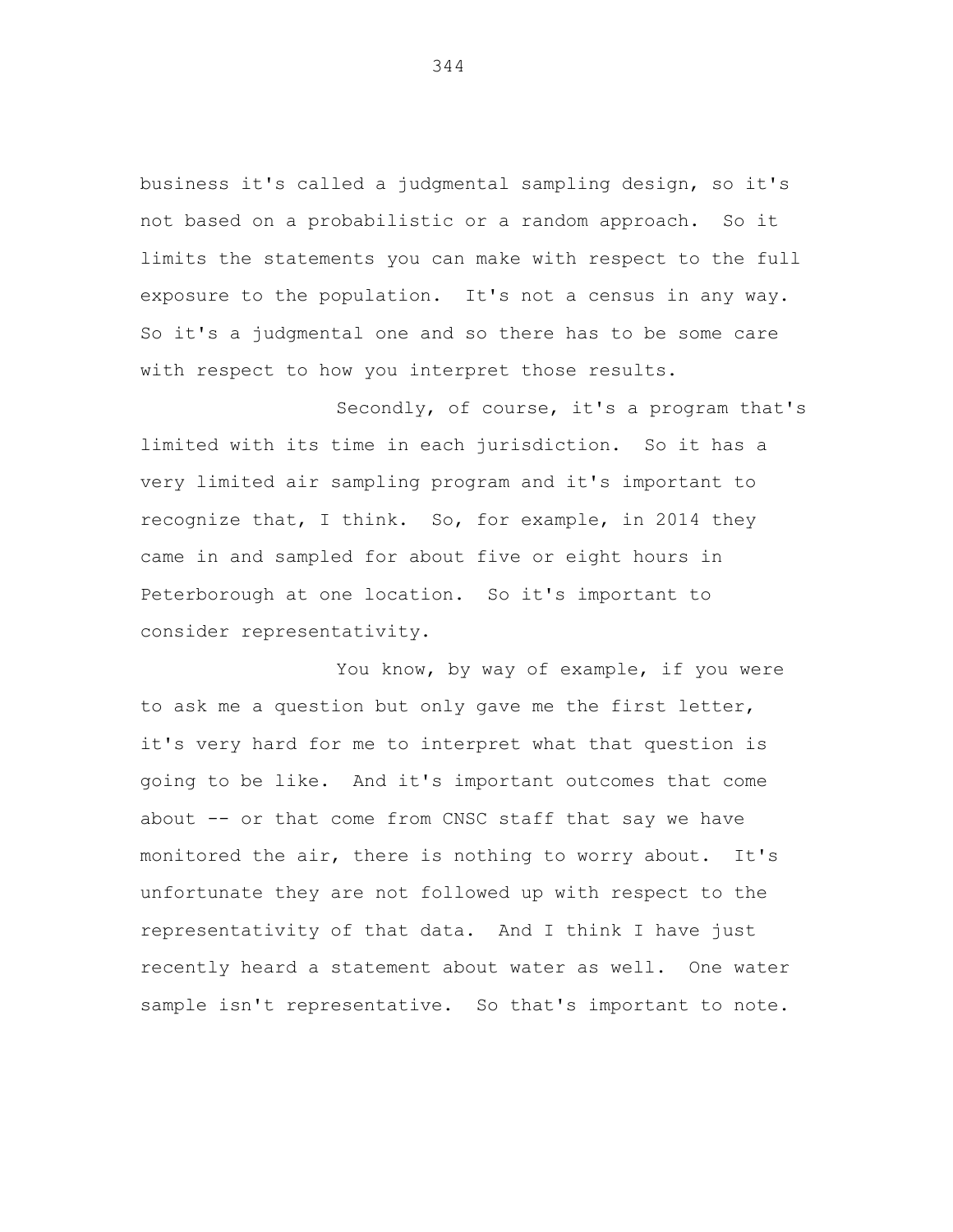However, there is repeat sampling in a number of locations and that has a lot of value depending on the media that's sampled because of course you can build a trend over time and understand or monitor changes over time. And that's very important.

Of course, with respect to what I have recently said, statements such as verified, the public and the environment are safe, a little bit difficult. I think there needs to be a consideration of what those statements can -- you know, what you can really say with that data. So I think that's important to note.

But a strength that it does have of course is it can be used as something that is complementary to this verification program that's in place. For example, I might, you know, suggest that if you saw an increasing trend for example in some component of an environmental media, that would be a point to look at the verification data from the emission stack and say, hey, we see an inconsistency, we should pause. And that's how the program should work and how it should be used.

Ideally, where it should be used of course is to compare against other environmental monitoring that has been carried out in the jurisdiction so you can compare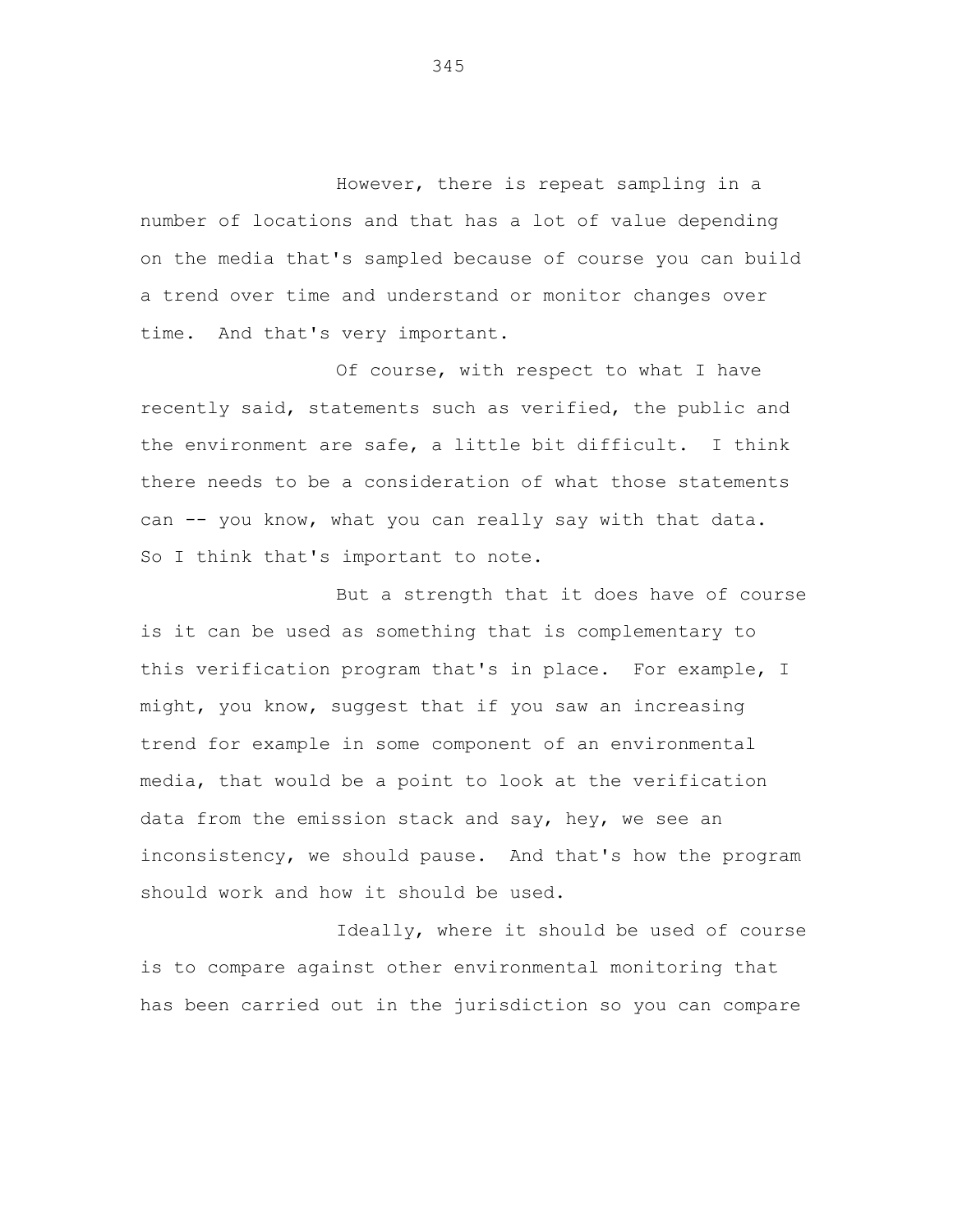the independent monitoring to perhaps monitoring carried out by the proponent.

Unfortunately, in Peterborough we don't have any environmental monitoring outside the fence line, so there is nothing to compare against. That said, it also means that we have a lot of value in that IEMP data. It's the only environmental data that exists outside the fence line.

So with respect to the first recommendation, I think the IEMP data is quite important for Peterborough. It is good data, the data should be used, but there should be -- you should ensure greater accuracy with using that data.

So I focused on the IEMP data and did some analysis of that data. In terms of the data, we have heard this already, of course they came in and there were surveys carried out in 2014, 2018 and 2019.

I looked at that data, the air data. Given that it's not representative, it's only a few short periods of monitoring, it doesn't really have value, so I didn't look at it, I threw it away.

The same with the water data. Again, one or two graph samples, it really isn't representative and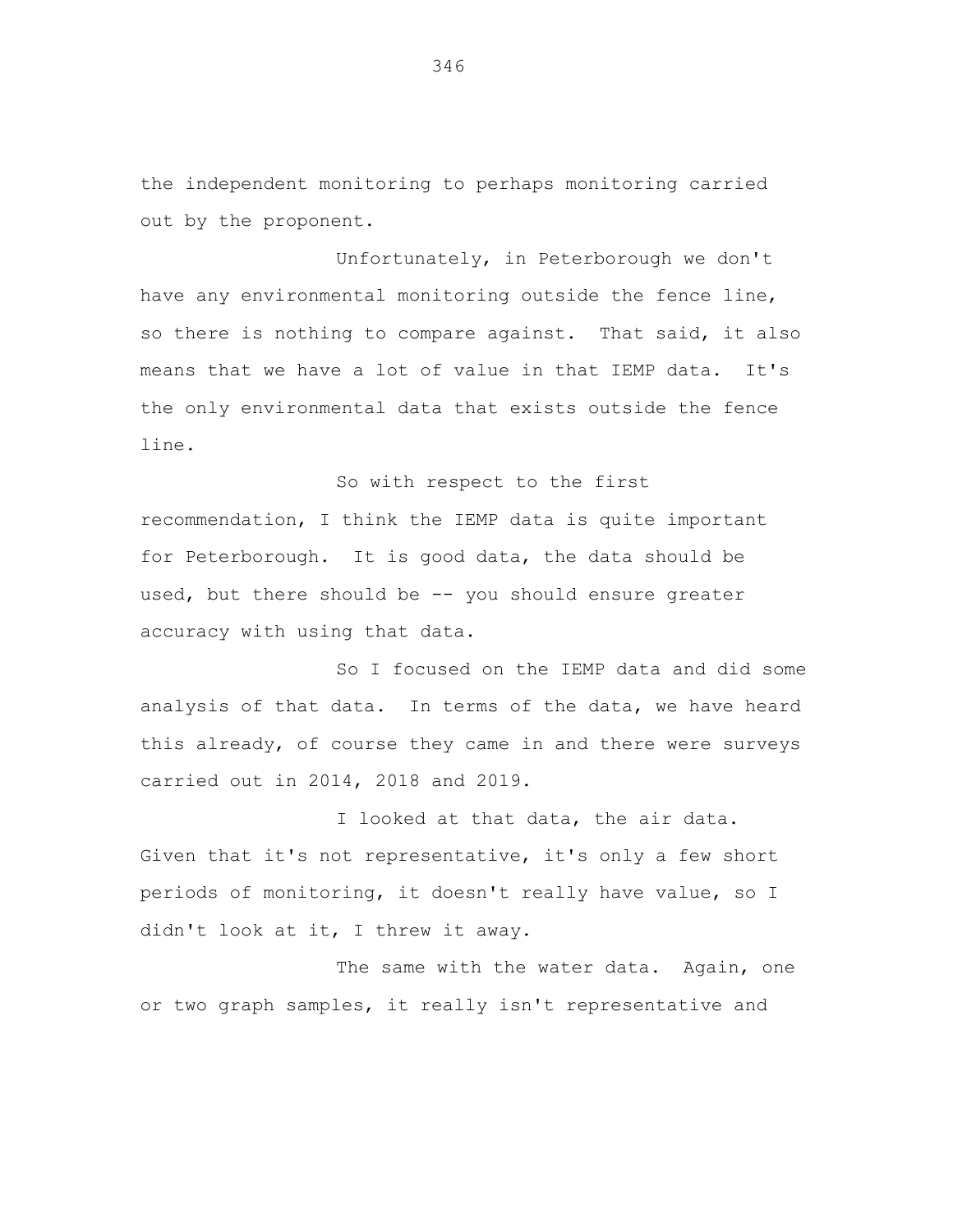you can't say much about it, so I didn't look at that.

But there was soil data and that had value in that it was repeated sampling at a number of locations over those three periods. It is important to recognize that soil is monitored not because it is soil but in a sense it's an indicator of changes in the atmosphere. It's a poor man's air monitoring equipment. If you can't be there for the entire year to monitor the air, then if you sample the soil, you have some sense of the accumulation over the period since you last monitored.

So it's important to recognize that soil has value as like a biomonitor, an indicator of changes over time within a region. It's a passive monitor, it accumulates atmospheric impulse.

As you have probably heard already, based on the dataset, there is a statistically significant increase in beryllium in the soil. And I recognize and I fully understand it's a limited dataset. I fully understand its uncertainty. Soil data is often very noisy. Notwithstanding the noise, there is this statistically significant increase.

And I think what is important to note is that there has now been some data published in terms of the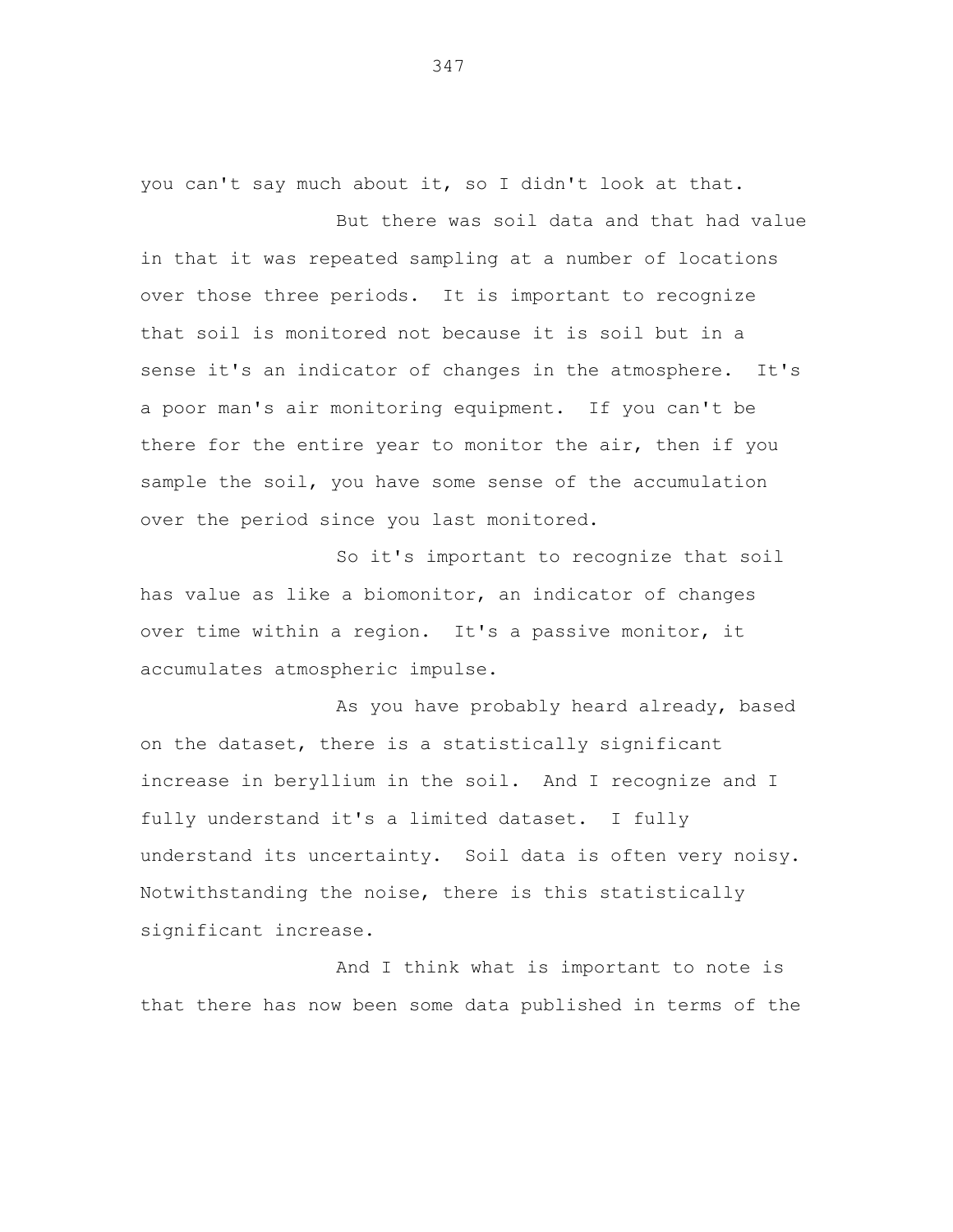uncertainty within those datasets and I agree there is uncertainty in that data, but it's quite a difficult challenge to see the increasing trend. We see this trend increasing over time and, irrespective of natural variation or variation that might happen over time, it's happening in one direction here and it's happening for beryllium, but not for uranium. So there is obviously something somewhere in some process that is different between the two of them.

Some simple source receptor analysis looking at -- assuming that BWXT was the source, looking at each of the receptor sites, the soil sites, counting the frequency of wind and the direction of these sites shows that -- or suggests that BWXT is the likely source.

And again, some further simple calculations looking at air concentrations that would be needed to force that change in the soil based on the observed data, just based on the observed data, suggests that air concentrations likely had to exceed limits for that accumulation to occur.

I really liked the way somebody brought up just there from CNSC staff this idea about likelihood and risk. Of course, based on the data, the likelihood is quite high and the risk is quite high. So I think they're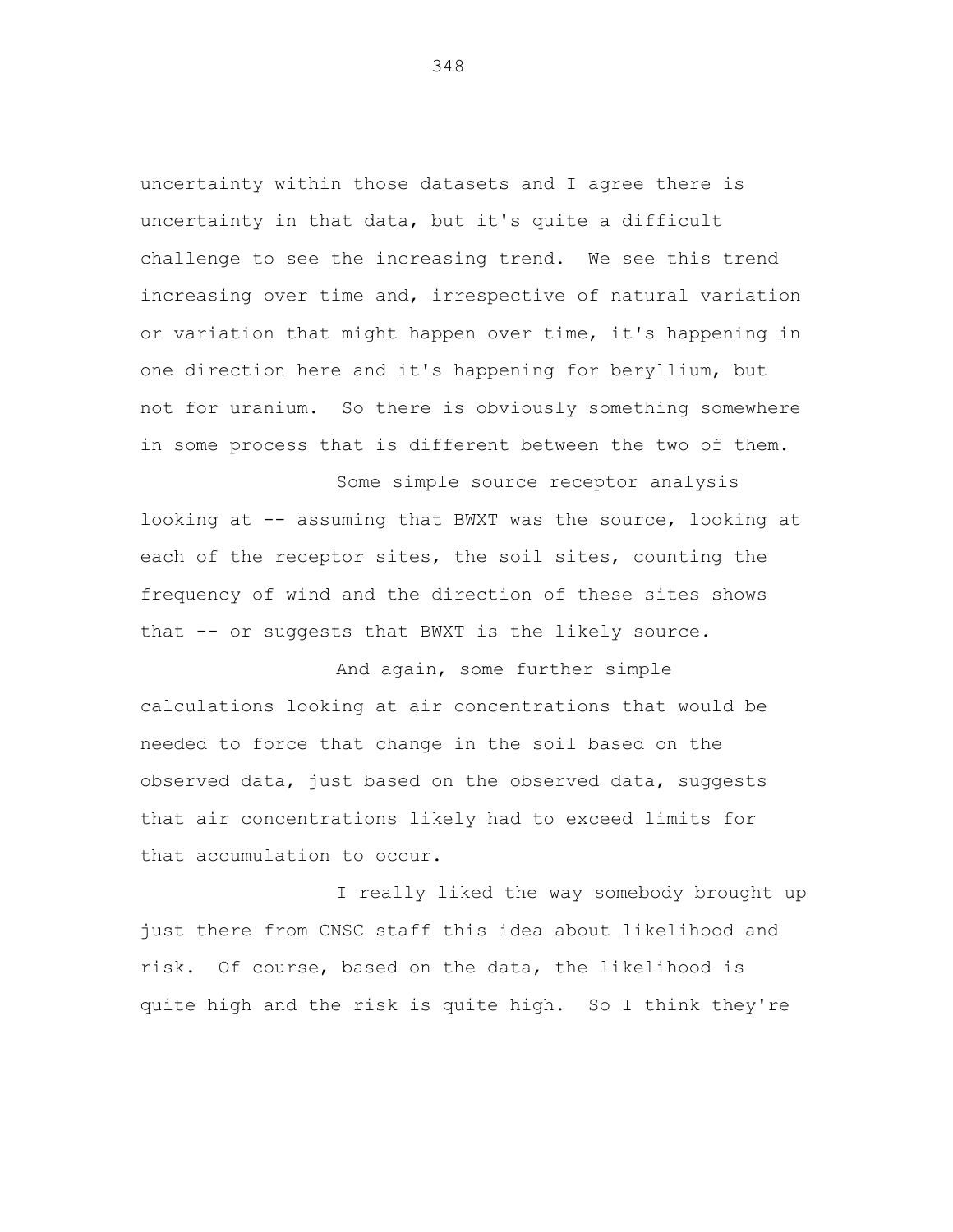in the red box for high likelihood, high risk. High likelihood, high risk. Yes.

So based on this, again, I came to the recommendation that of course based on the observed IEMP data, it would be inappropriate to proceed with the licence renewal. I have some suggestions about extending the current period for a number of years to evaluate the trend, but really it's the trend that we care about here. I've seen a number of responses that have ignored the increase in trend but only focused on the levels in the soil. And it's really not the levels. The levels aren't the concern, it's the increasing trend over time. That's the issue.

In the interest in time, I'll go quickly through this slide. We have uncertainty because we don't have an environmental monitoring program in place. And clearly if we had an environmental monitoring program in Peterborough, we'd have some information on contaminants in different environmental compartments. We could use that to determine a fix. It could be used as a secondary score to the emissions monitoring. And again, it could be used to build some community engagement.

So I have a recommendation that of course there should be an environmental monitoring established in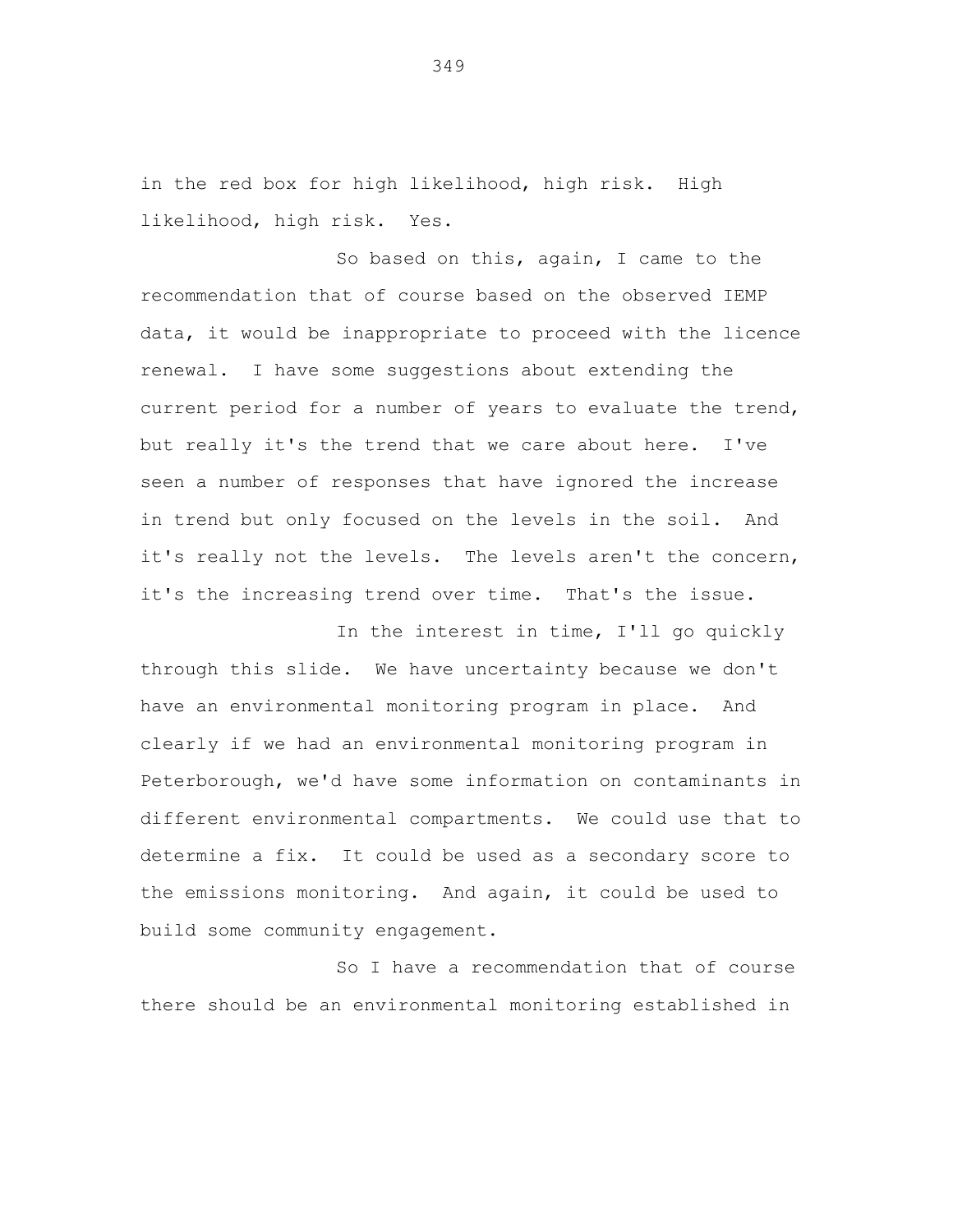Peterborough that's something different than the program that is talked about where they come out and do some monitoring before pelleting. There should be a well-established environmental monitoring program in Peterborough.

And I think I would suggest to the hearing that in a residential neighbourhood, it almost should be a standard that all facilities, irrespective of the level of emissions or the perceived level of emissions, they should have a monitoring program in place.

In my last 35 seconds I could make some suggestions -- I'll try and make some suggestions to the attributes of what an environmental monitoring program should look like.

Emissions to the air are the key, so there should be air monitoring. There should be at least two monitoring sites in Peterborough, given that the school is close by. There should be an air monitoring site in Peterborough. Should be one downwind.

Ideally, they should monitor with a 24-hour integrated sample, given that the licence or the standards for the province are the 24-hour integrated sample. Of course, that's a significant cost. They'd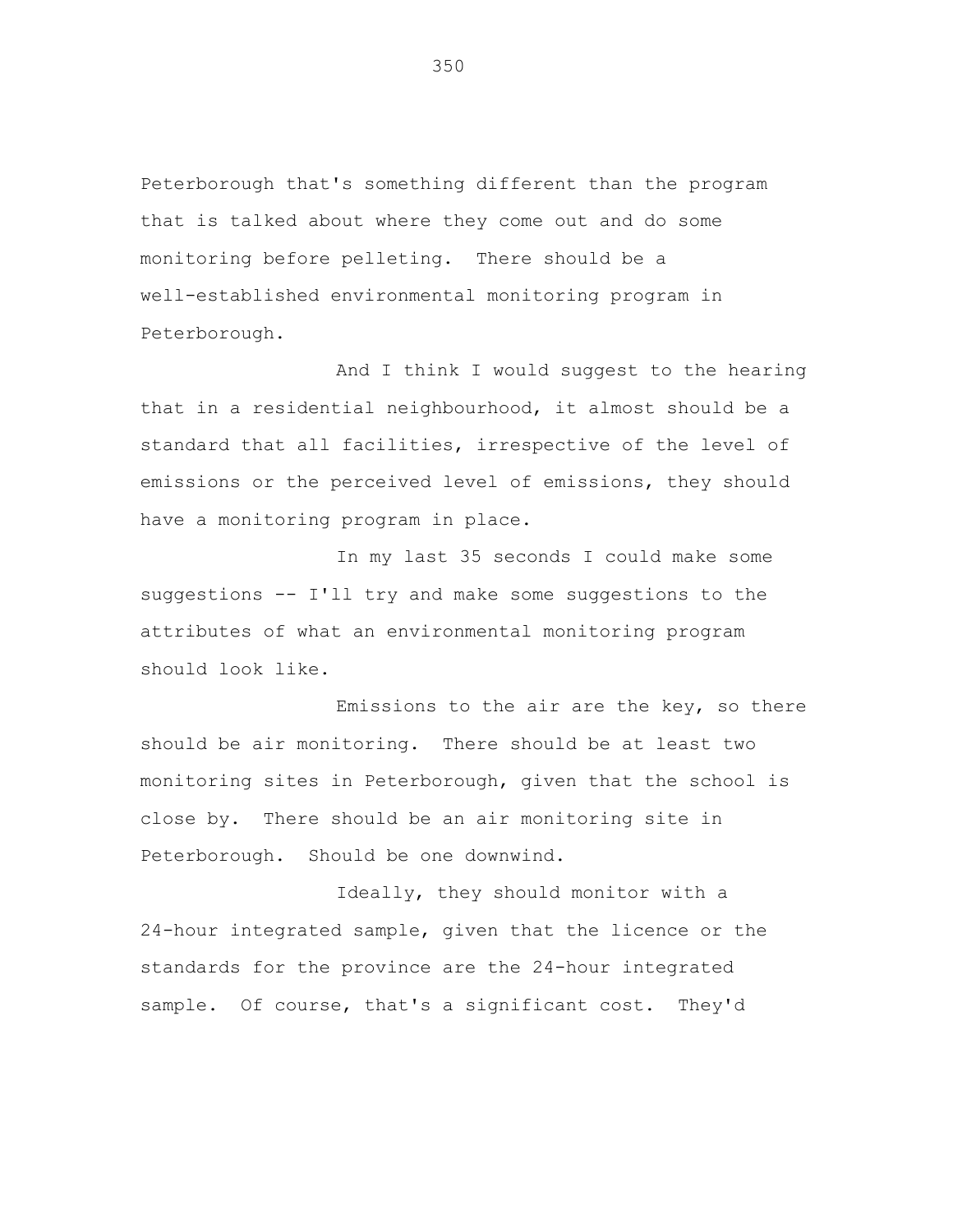rather do a weekly integrated sample, but they could follow the federal program of one in three days, et cetera.

You can only monitor two places given costs, so of course there should be a soils program. A soils program, again, should be at some number of sites, more than eight. It should be repeated over some frequency. And so that's so you can build an understanding of the spatial changes.

Water of course, there is some emissions to the sewage, sewer system. That goes through the wastewater treatment plant. They have a good monitoring program in place, and I think some liaising with them could help to improve that. But of course that is then sent out into the Otonabee, so it would make some sense to have a further water program, monitoring program, monthly basis.

And I liked the suggestion of sediment sampling as well. I think that's a good suggestion. Again, these won't by the minor  $--$  they could be minor parts, but I think air is a key part of that.

I also believe that there should be really strong engagement in the community. This facility is in the middle of a residential neighbourhood. There is the suggestion of a community liaison program, which is good,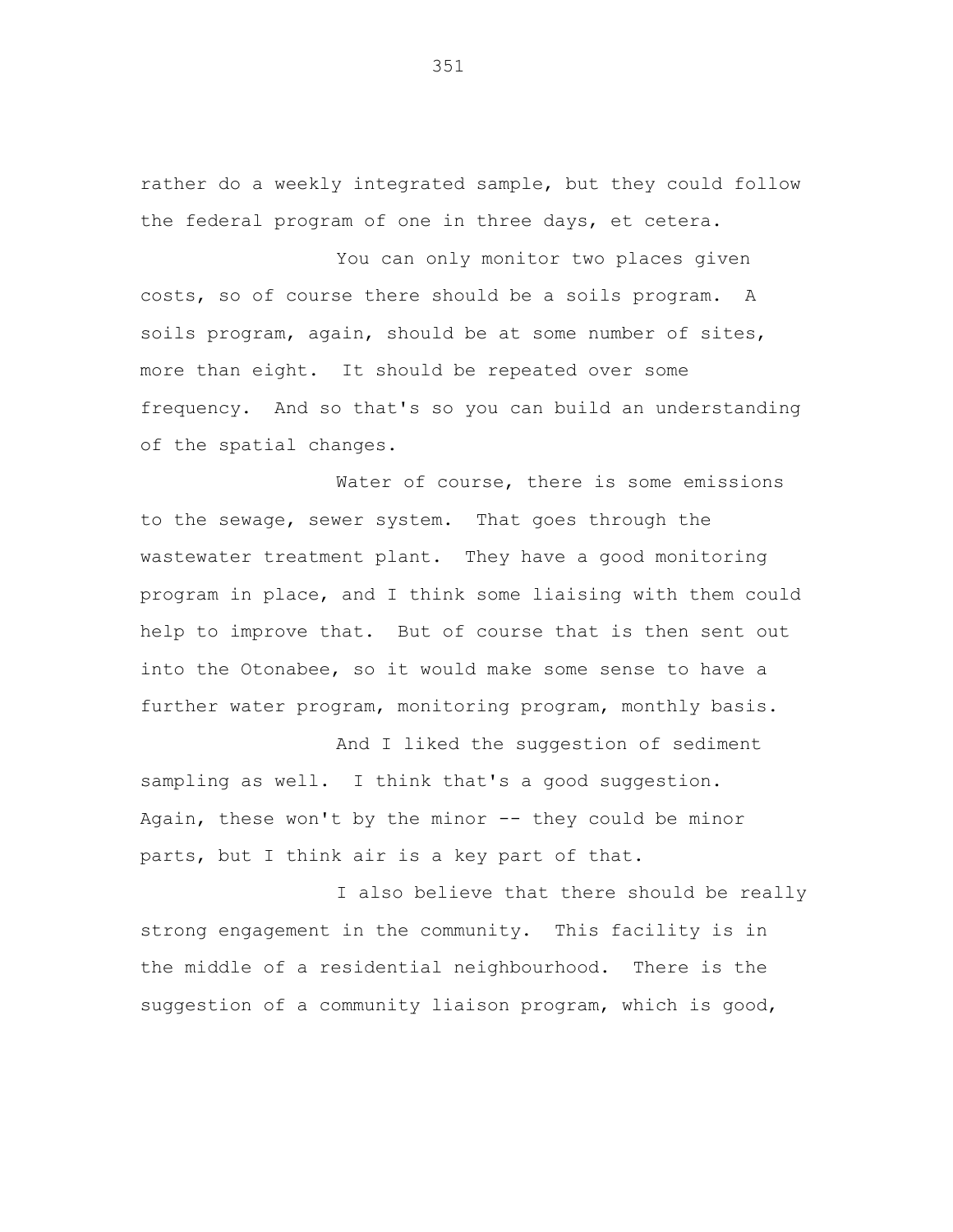but really I think this type of program should focus on engaging the community with the development and building of that environmental monitoring program with continuous engagement in terms of results and sharing.

And lastly, we see this trend and it's hard to understand. There's limited data. So clearly it needs further monitoring. And it's not one-year sampling. I've seen a couple of things about, yes, we'll sample for one year, and I'm kind of asking the question why. It's the trend we care about. And so it's taken three periods of monitoring before we can assess and say, yeah, there's a statistical trend here. It takes another three more years before we can verify that this trend doesn't exist. So I think it'll take some time before you can actually sign off and say, Oh, there is no trend.

Thank you.

**THE PRESIDENT:** Thank you very much. Dr. McKinnon?

**MEMBER McKINNON:** Thank you very much for your intervention. I really enjoyed reading your report and I appreciate the effort you put in preparing the graphics. That helped to interpret a lot. I really liked your composite of the different types of data, wind, and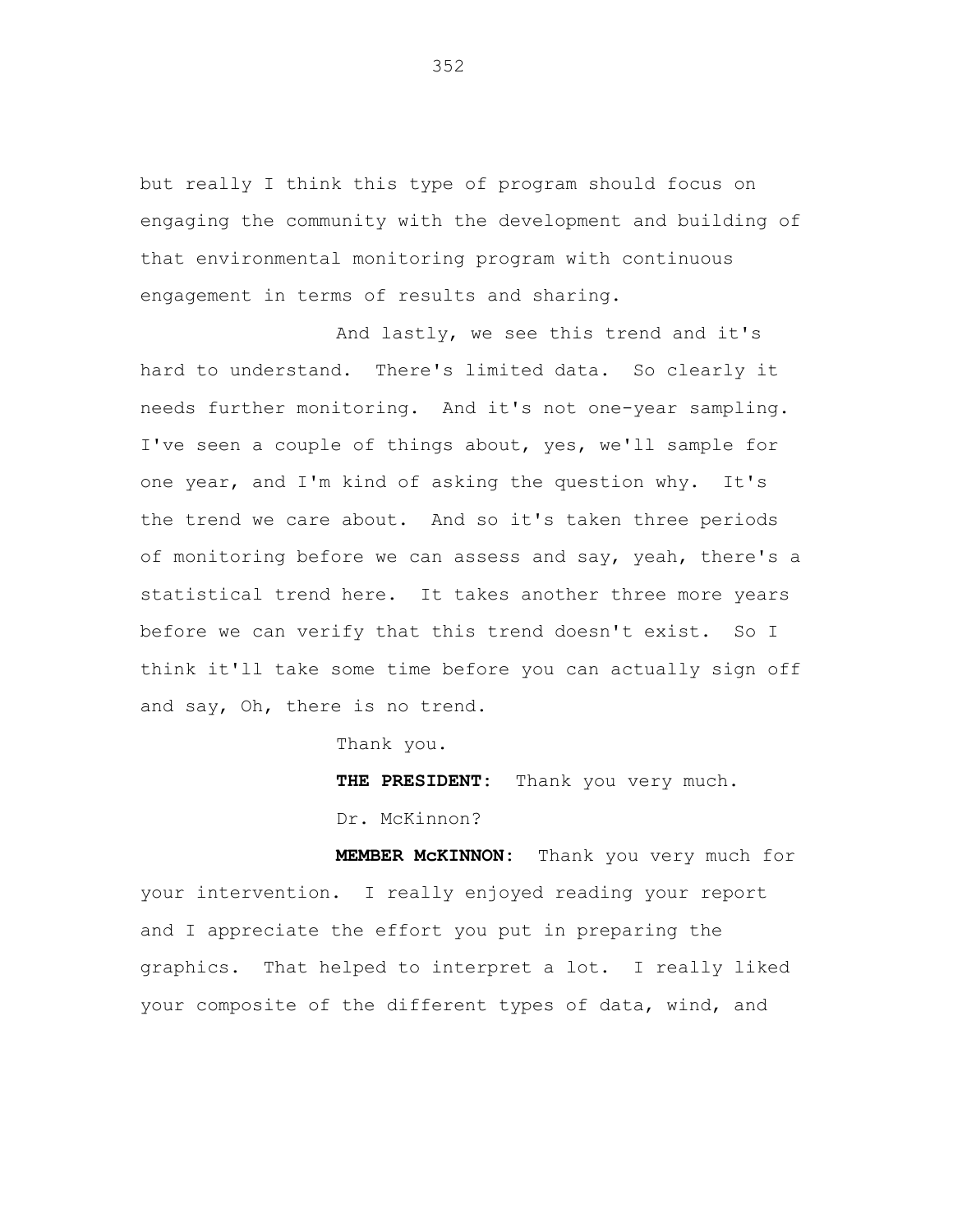the locations.

And I completely agree with you. You know, the monitoring is very important and to have sufficient robust data to make, you know, reliable interpretations.

And so one word stood out a lot. It was "representivity." You know, how representative of what is really happening with the contaminant levels are these samples? And you know, there are many, many factors that will be influencing the soil concentrations. One was mentioned earlier which I was interested in, which was the time of year. You know, that can affect how dry the soil is, how it may have been leached with water, how the rainfall has been at different times, the depth at which the soil is sampled, the type of soil that is there at any given point and how that may vary over a site, what the surface use is, how that soil is becoming compacted and how permeable it might be -- many, many factors involved, you know, all of which can lead to uncertainty, which would be amplified when you have a small number of points.

So you made me look more carefully at the data which is published on the CNSC website. And of the data set for the soil beryllium, for example, which we've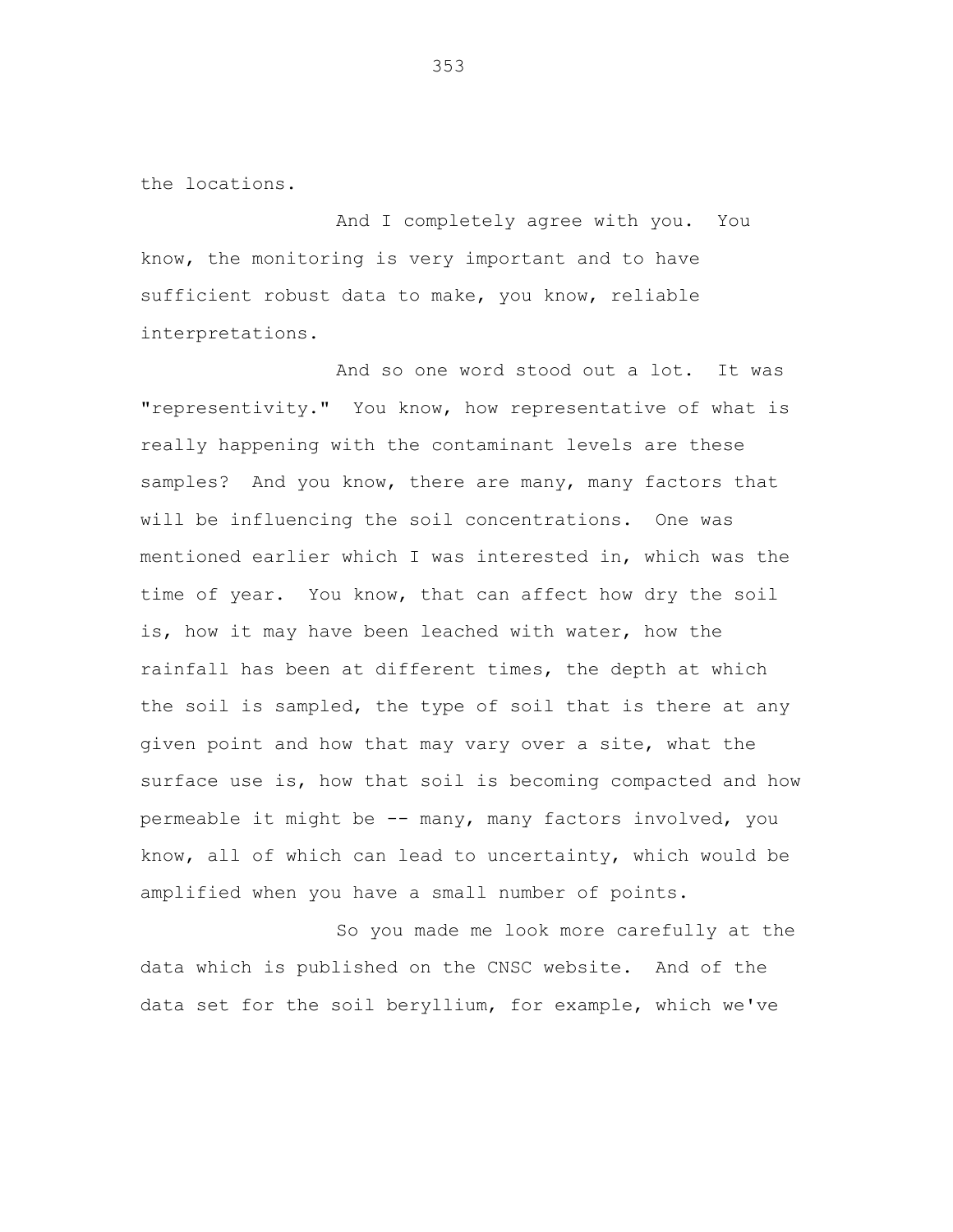focused very much on -- and I could refer to slide 30 on CNSC's presentation, which shows that graph. So here we see the points are fairly -- they show a trend just by eye. As soon as you look at that, you can see a trend, and there's an outlier. However, if you look at the individual data points, the sampling points, there are seven locations which were sampled in all years, and those are 2014, 2018, 2019. Five sites show an increasing trend, and two are decreasing. So it's not always -- it's not that clear when you start to dig.

So considering all of the factors, what struck me is again getting back to this representivity, is how deeply can we interpret that data? Are we trying too hard to interpret that with too little, considering all the factors?

So the question I would like to address to CNSC about this is, you know, when we do detailed data analysis, we might put error bars on, although that hasn't been done, and there's not a lot. But considering all those other factors, what is your estimate of the noise that might be contained in these, and are we trying too hard to see a trend, and how could we improve that? **MS SAUVÉ**: Kiza Sauvé, for the record.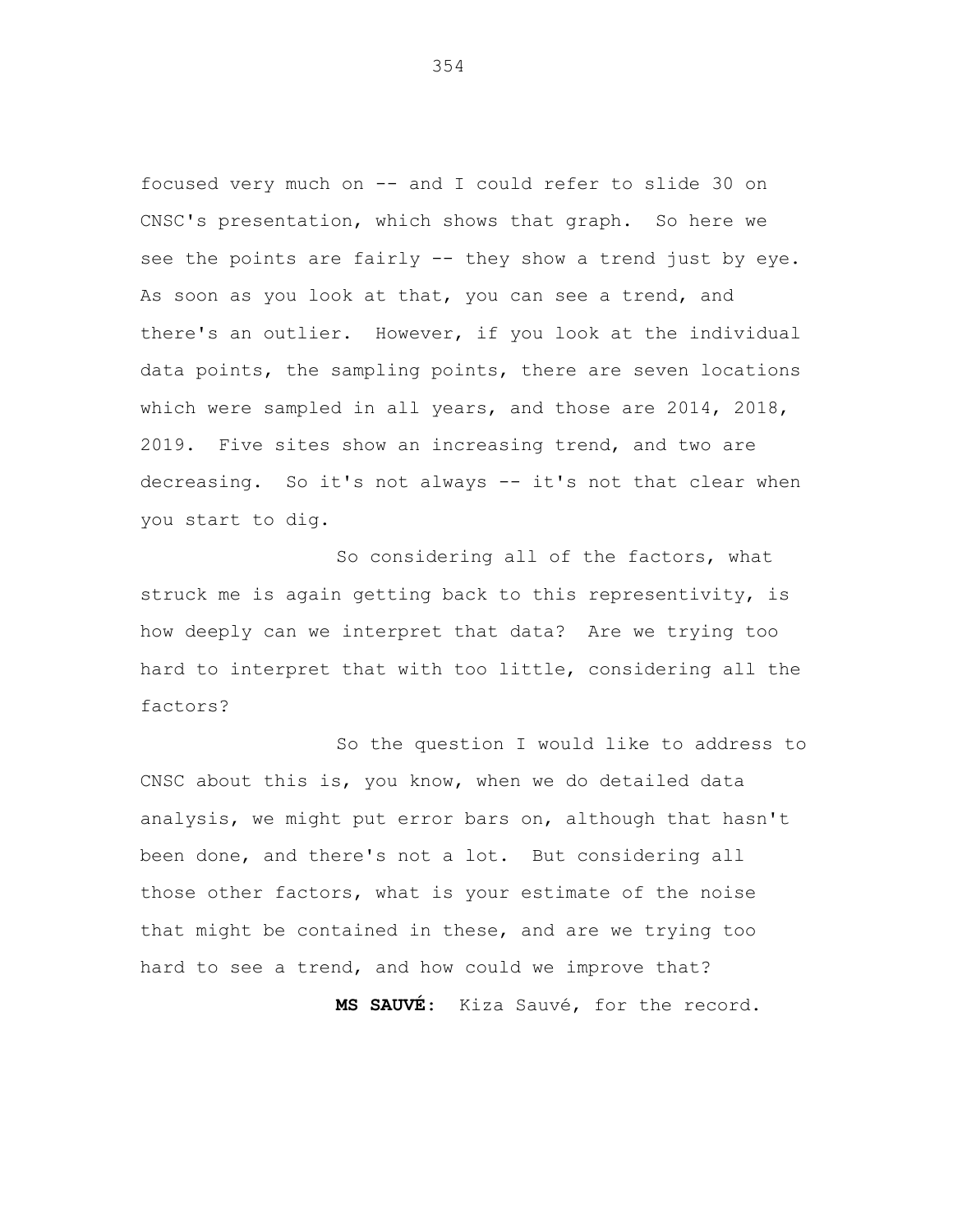So I'll start and talk about the error bars. We have from the lab their analytical uncertainty, and we've put that on the slide. And so as the lab improves on their analysis of beryllium, that uncertainty has gone down.

So we actually tried with that graph to make it as public-friendly as possible and not make it an error-bar chart, because we've had feedback before, actually, that when the public sees that it's very confusing. So we try to include the uncertainty on the slide.

But in terms of improvements, we'll pass that on.

**MEMBER McKINNON:** Before you go, I'm not talking only about the analytical uncertainty and the error bars in that. I'm talking about the cumulative errors and all the many other factors with sampling of soil, considering that it's a, you know, real, highly variable material and all of the factors that will effect the uranium concentration in it. Yeah.

**MR. McALLISTER:** Andrew McAllister, director of the Environmental Risk Assessment Division. I'll key on your point about, you know,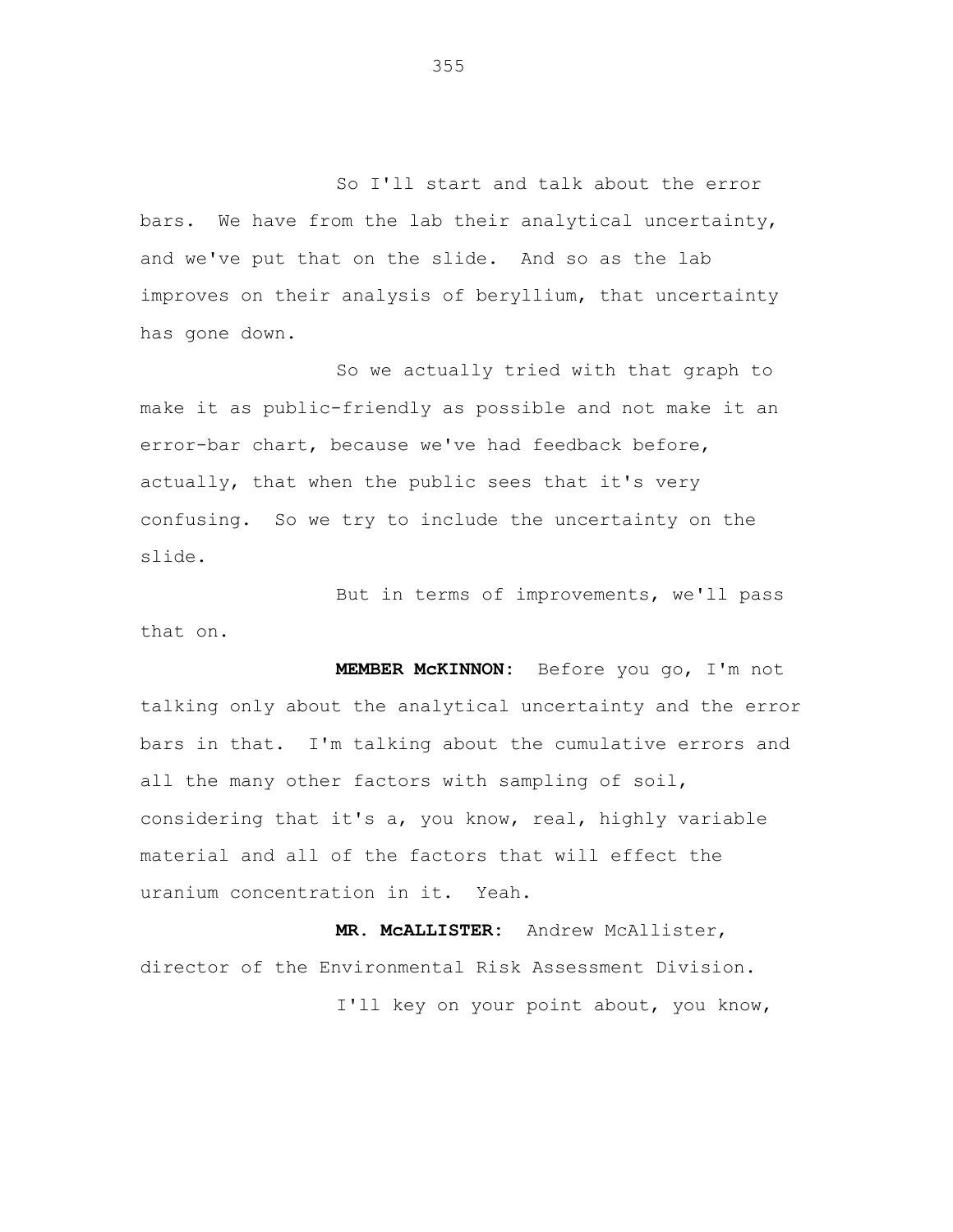are we trying to interpret too much into this data. And I'll use the intervenor's submission to help illustrate some points.

For example, he had -- the intervenor had put together the wind rose of predominant wind directions and overlaid the sites on that. What's interesting in that is one of the sites, the school site specifically, does not sit within a predominant wind direction. So here's where we get to the notion of how much interpretation do we do into the data.

Then we look at a reference site. The reference site of 1.25 milligrams per kilogram falls within the range of most of the other sites, and we'll park the school site as being the exception.

So likewise, and I want to echo what the intervenor says, there is a trend. We do care about the trend. But we're not equating the same level terms like "high risk" in those sorts of aspects. We're seeing results that are within background.

It's not the CNSC that's come up with the background number. It's a Ministry of Environment Standard that is used, that looks -- that is derived from areas not impacted by point sources, and it represents a sort of an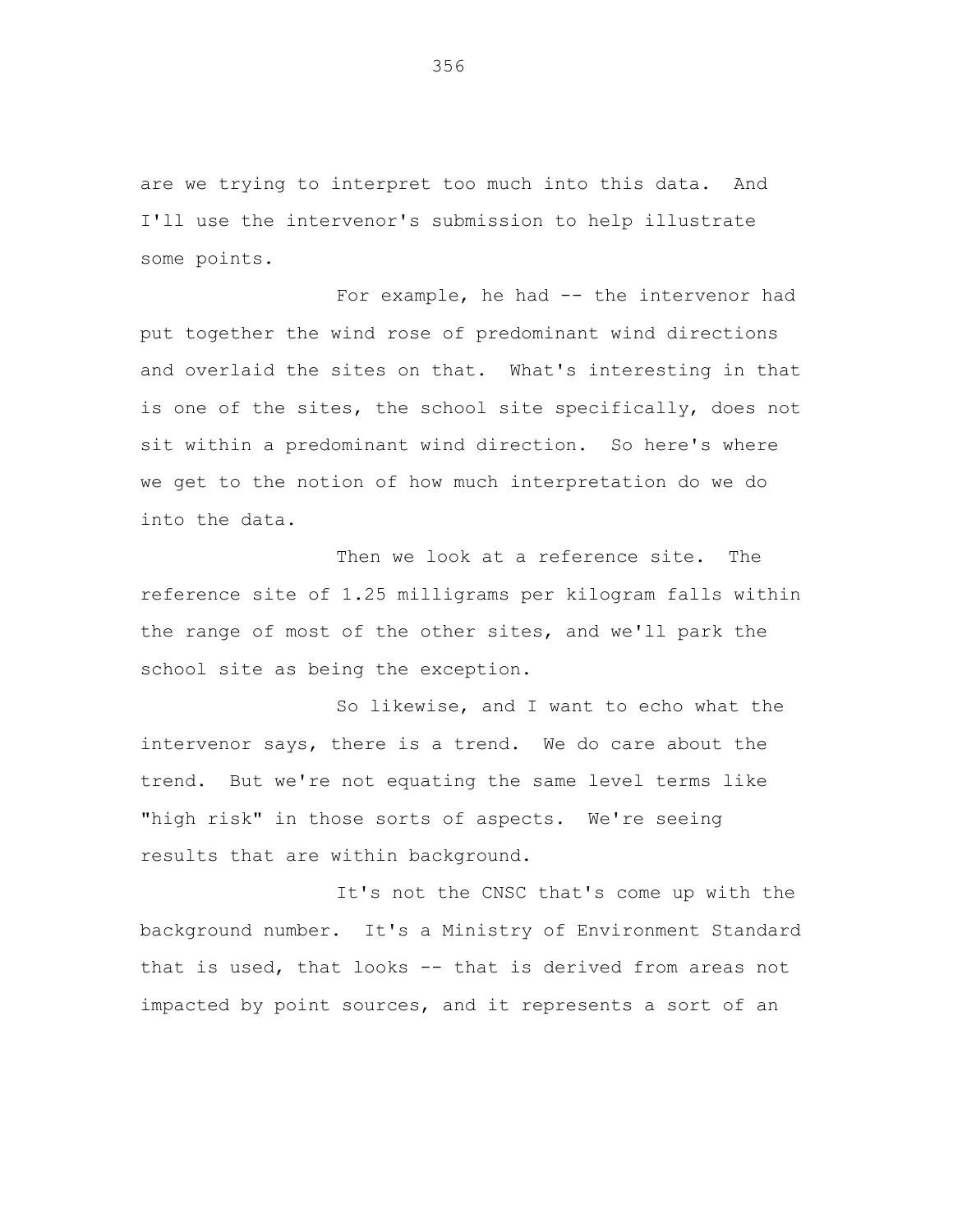upper typical range.

And from CNSC's perspective, when we're looking at soil results that are below that range, it's we're viewing it as background. If something were to be above that, then one might be able to infer it's being affected by some sort of point source.

So those are just some initial --

**THE PRESIDENT:** I'm so sorry to cut you  $off$   $--$ 

**MR. McALLISTER:** Yeah.

**THE PRESIDENT:** -- Mr. McAllister. We do have a hard end at 10:00.

**MR. McALLISTER:** Fair enough.

**THE PRESIDENT:** We're going to lose some very critical people at 10 --

**MR. McALLISTER:** So -- okay.

**THE PRESIDENT:** So we'll continue with the questioning tomorrow, and you can continue with your response. Because I do want to give Ms Griffin a chance to make her --

**MR. McALLISTER:** Okay, sorry.

**THE PRESIDENT:** -- presentation. And

you've raised a whole lot of questions which we will ask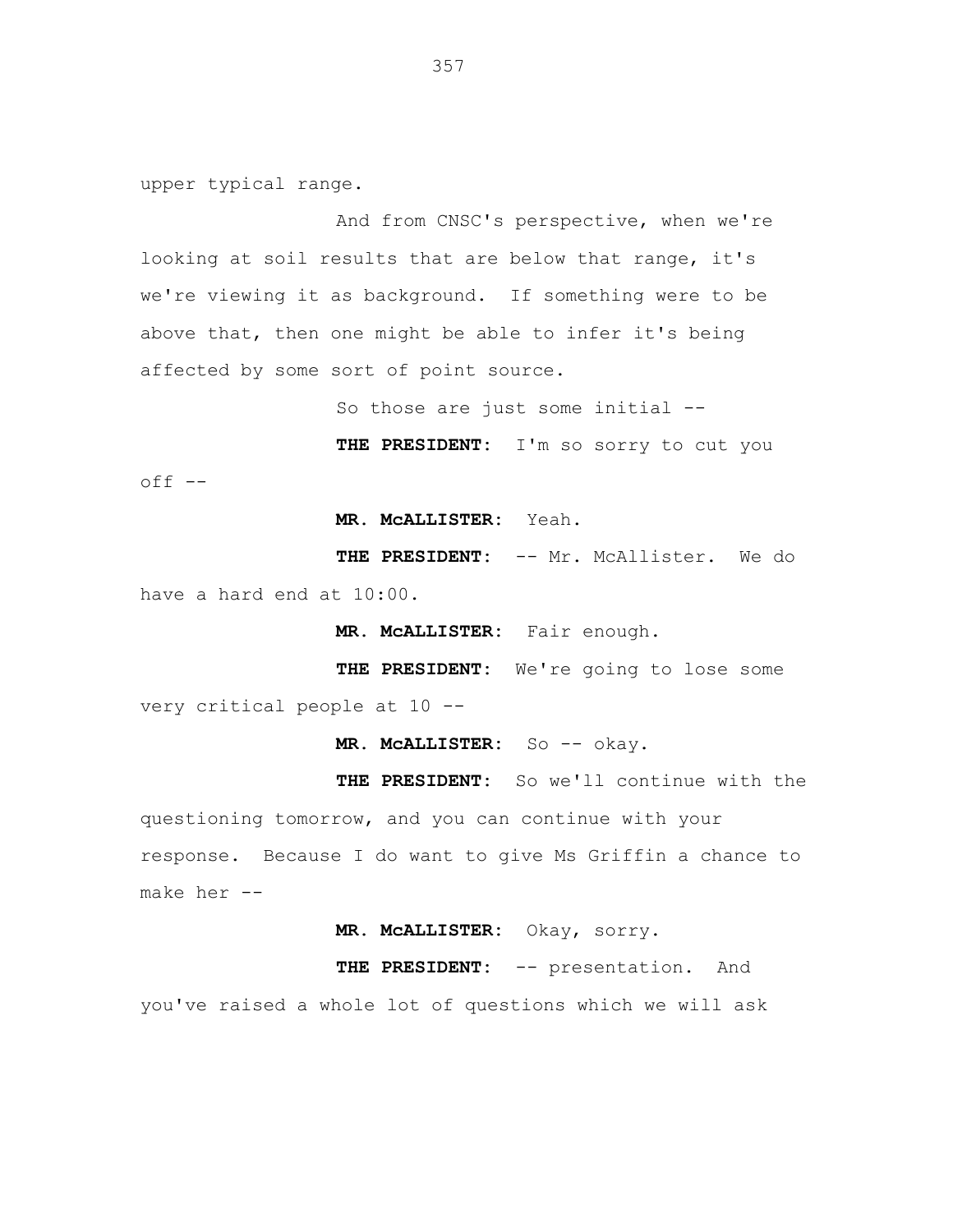tomorrow.

**DR. AHERNE:** Can I just make one comment? It's very unusual that the uncertainties go in one direction. So yes, I mean, it's a lot of variability. And it's really, really hard to see that trend. I mean, I've looked at a lot of soil data over the years, and it's very unusual to see this trend. So you know, there's something there that's odd. Yes, we all know that one site's an outlier but anyway.

Thanks.

THE PRESIDENT: Thank you very much.

Our next and our last presentation for today is by Ms Lara Griffin, as outlined in CMD 20-H2.82. Ms Griffin, the floor is yours.

**CMD 20-H2.82**

**Oral presentation by Lara Griffin**

**MS GRIFFIN:** Thank you. Good evening, President Velshi and Committee Members.

I'm here to present my objection to BWXT's licence application to conduct pellet production in Peterborough.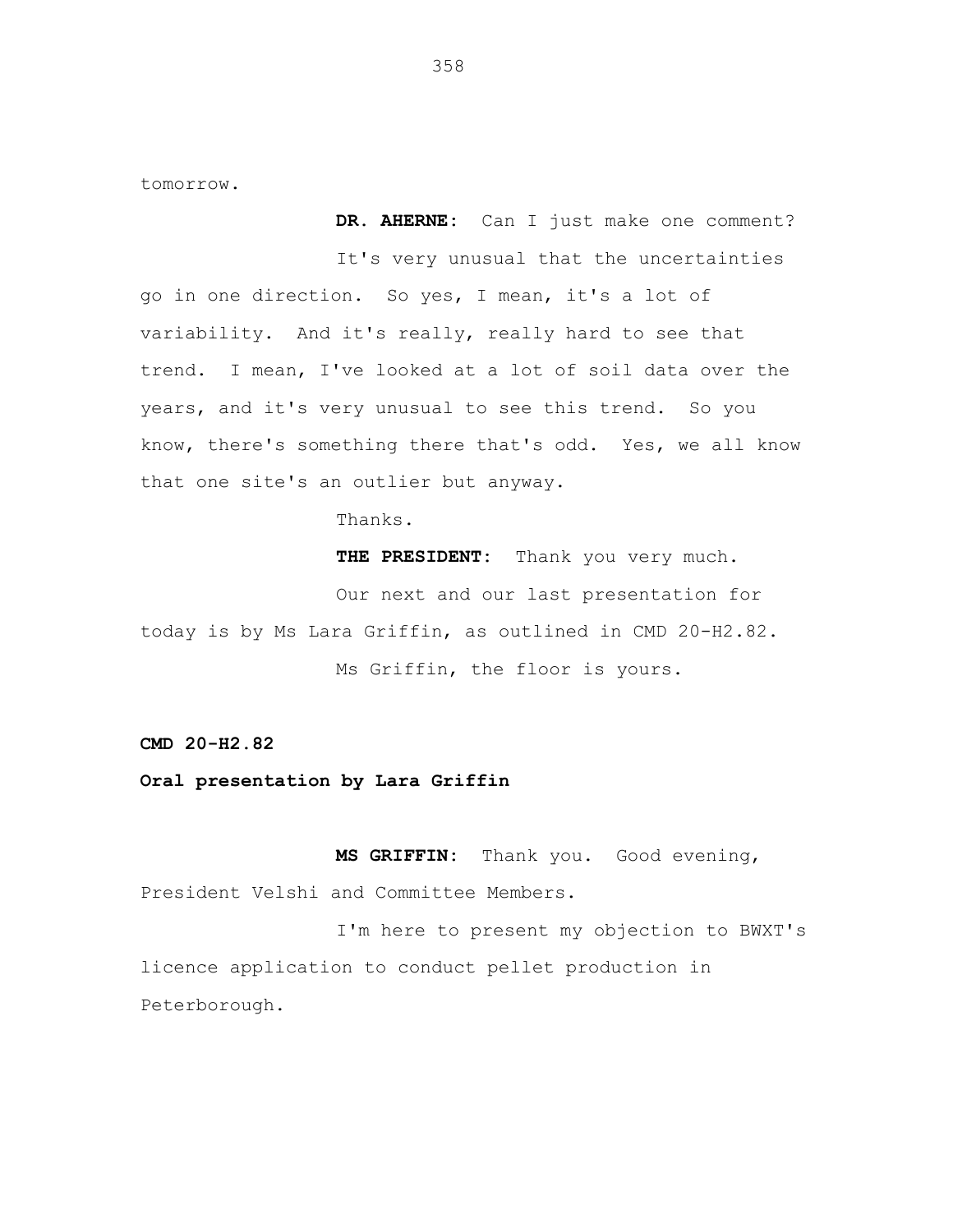According to the CNSC regulatory fundamentals, it is the CNSC's responsibility as regulator to prevent unreasonable risk. Due to the location of the BWXT site -- which is, as you know, 30 metres away from an elementary school and many homes -- the proposed activity poses significant and unreasonable risks to the health and safety of Peterborough citizens. The proposed activity is not appropriate for this location as there is no buffer zone if something were to go wrong.

I contacted the CNSC and BWXT to request the emergency response plan for the Peterborough facility. I was told that the documents are not provided to the public and that summaries of the plans were posted on the company website on March 1st. It is unfortunate that this information was not posted prior to the deadline for intervenors in January.

The document details the roles of BWXT staff in declaring an emergency and communicating with staff and emergency responders. It is entirely focused on emergencies occurring within their facility. There is only sentence that pertains to emergencies affecting the community, which is referred to as a "site area emergency": "A site area emergency is an incident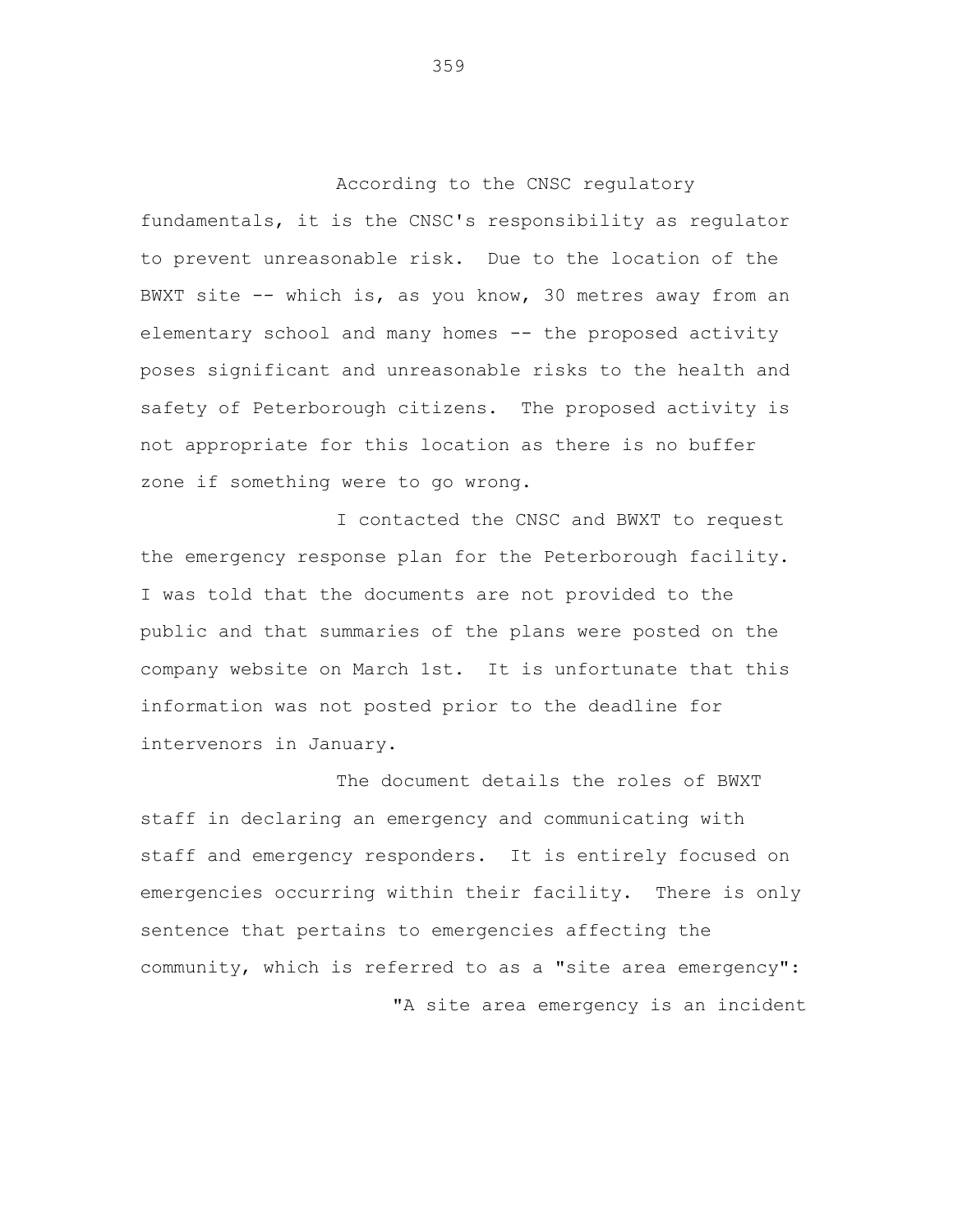that has led or could lead to a significant release to the environment of radioactive or other hazardous material and that could have off-site consequences requiring response by an off-site organization to protect persons off site." (as read)

Notably, there are no roles or responsibilities tasked to BWXT in that sentence, only that an off-site organization will need to protect persons off site. The only instruction provided in the plan is that the CNSC must be notified within 15 minutes of declaring the emergency.

This leaves me with a lot of unanswered questions about what will happen after that phone call. For example, who decides if the students and staff at Prince of Wales Public School need to be evacuated? Where would they go and how would they get there? How will these instructions be provided to the school? Will the kids need to practise evacuation drills?

How will residents be notified? I live in the community. How will people let me know that an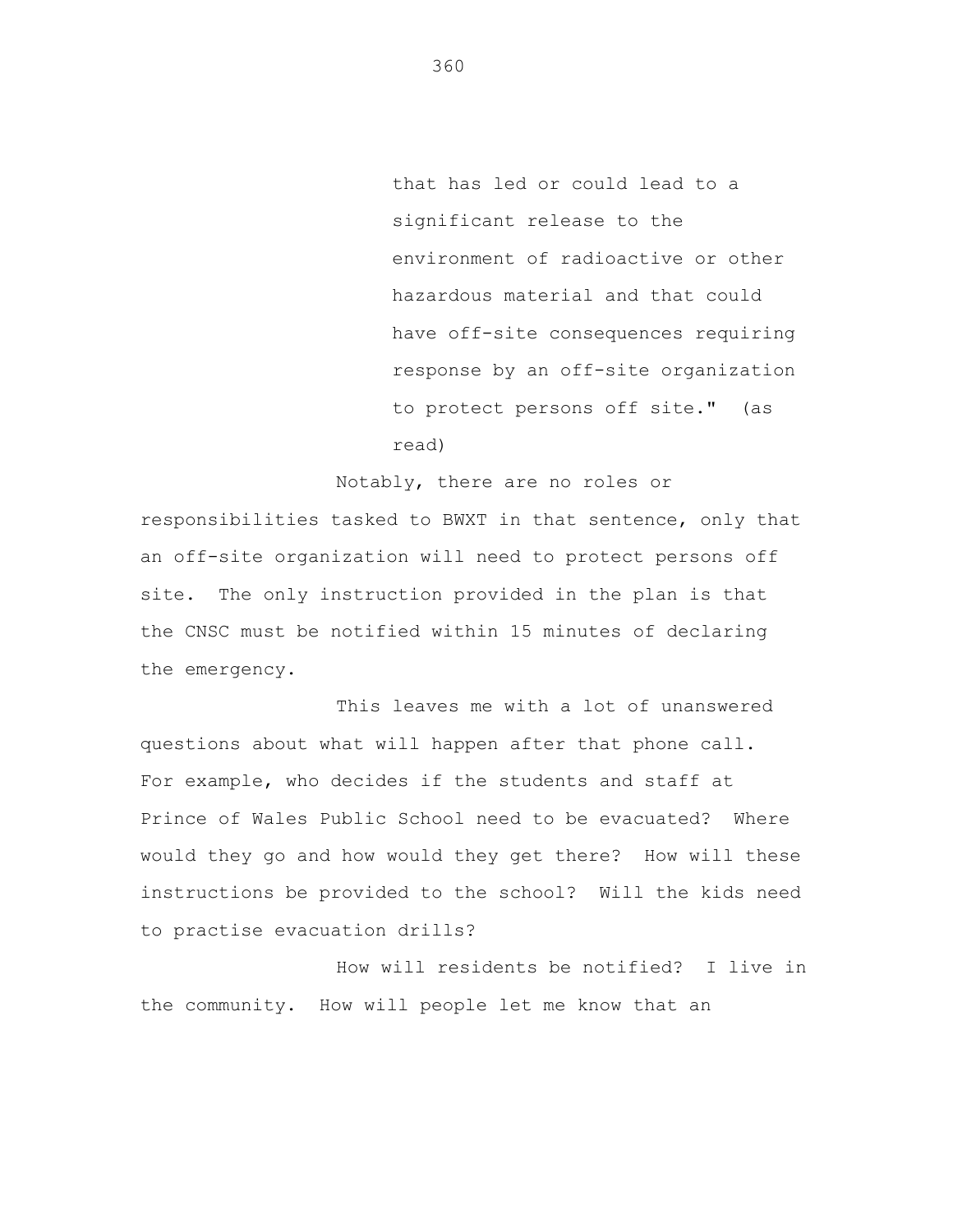emergency off-site event has occurred? How will it be determined whether it is safe to return?

How will contamination be cleaned up? Would removal of topsoil be required? What radius from this facility would need to be evacuated? Would it depend on wind direction and speed? Who would be responsible for remediating the neighbourhood and who would pay for it - if remediation is even possible.

These are a lot of questions, but they're valid questions.

We've been told to rest assured that there is no risk to the community. But I don't understand how you've arrived at the conclusion that the risks to the community are acceptable.

So in order to evaluate the acceptability of the risk to the community, one needs to identify the worst-case scenario and describe its consequences. So far we've been told that as long as everything goes as planned, we should be fine. But what if things don't go according to plan? I would like to know what worst-case scenarios were considered. How can we have confidence in the regulator and the licensing process if this risk assessment is not publicly shared? We are the people who would be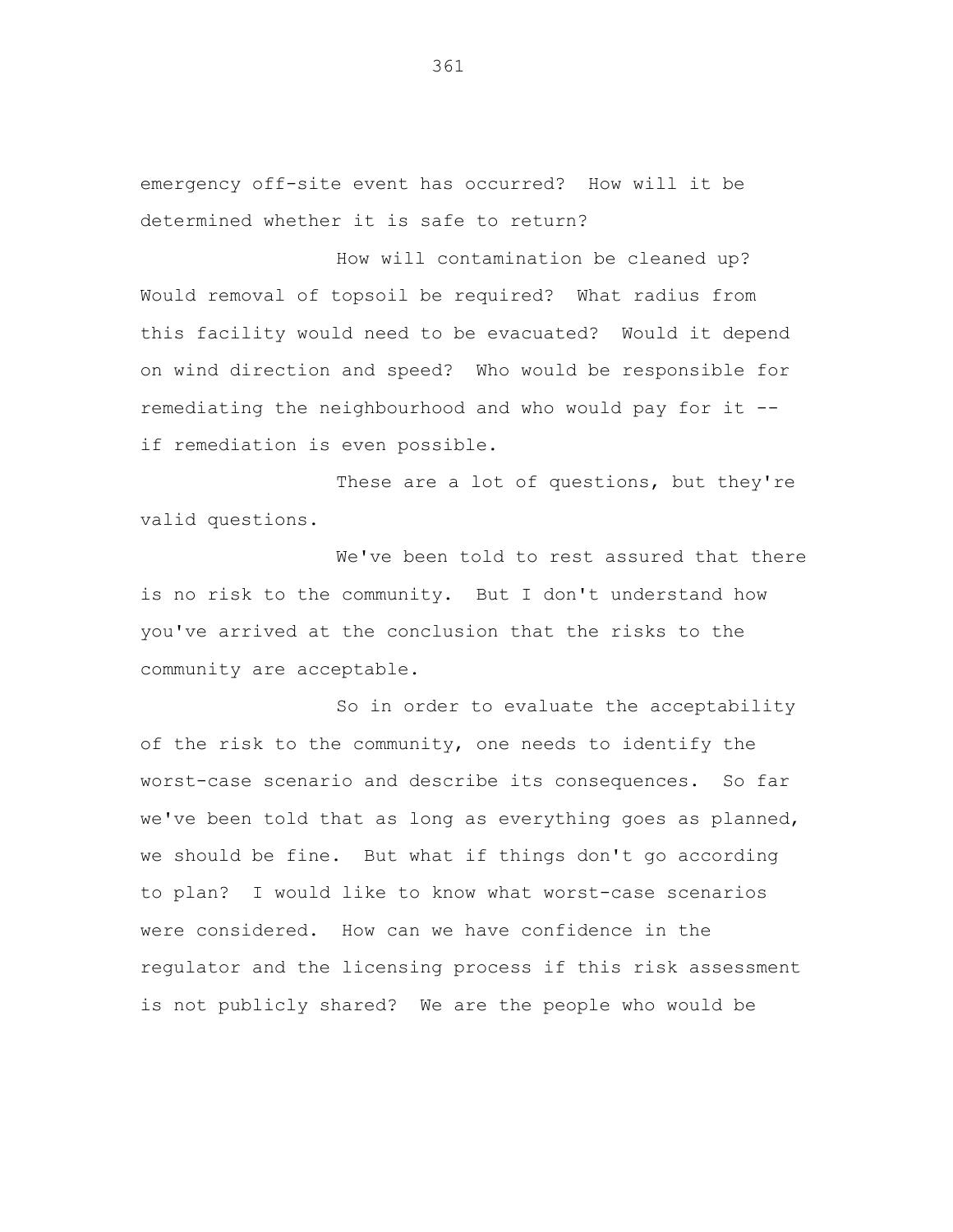affected by the consequences of an emergency, but we have been excluded from the conversation. The documents are not provided publicly.

In terms of financial costs of an accident, obviously there are immediate costs of evacuation, short-term costs of relocation, cleanup, testing, long-term costs of monitoring ongoing exposures and health indicators. These costs must be multiplied by the number of people affected.

Does the CNSC know how many people live within two kilometres of the site? How many people go to school an work within that radius? Some estimate the number at 12,000 people. I don't know what the number is. But if the CNSC does not know with accuracy how many people live and work within that two kilometres of BWXT, how can you calculate the financial costs of a catastrophic event?

I read that BWXT has a \$48 million financial guarantee and wondered if that money could be used for accidents as well as decommissioning. The CNSC response to intervenors states the money set aside for decommissioning cannot be used for other purposes. So if that's the case, what funds are available to cover the costs of responding to an accident? This is not mentioned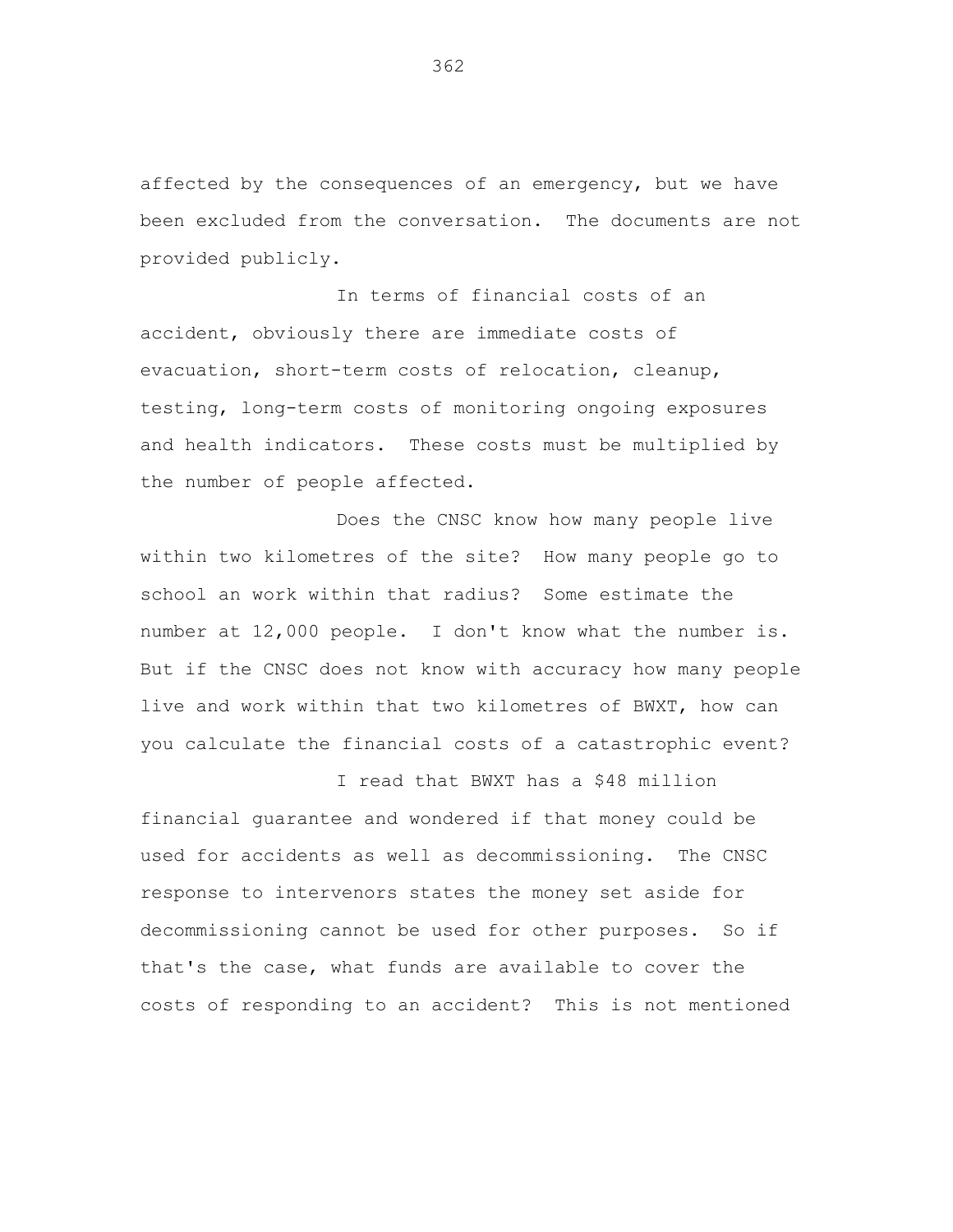in the emergency response plan. It states that an off-site organization will respond to protect persons off site. So I'm wondering how the CNSC can be sure that citizens and government will not be left to cover these costs as has happened historically.

The dominant messaging from BWXT and CNSC is that emissions will be within allowable levels and will be monitored. Monitoring provides no reassurance. Telling me after my exposure that the levels were exceeded or that in retrospect the levels were not safe will not help me. Impacts to our health cannot be reversed and contaminated soil and water cannot be fully restored. The time to employ the precautionary principle is now.

We've had a major problem with flooding in the city of Peterborough in recent years and may experience more frequent and more intense flood events with climate change. As rainwater leaves the site, both overland and through underground drains, contaminants will leave the site in that rainwater and flow into Little Lake where children swim at Beavermead Beach. Extreme weather events are likely to significantly increase the amount of uranium powder that leaves the site beyond the monitored emissions through air and water.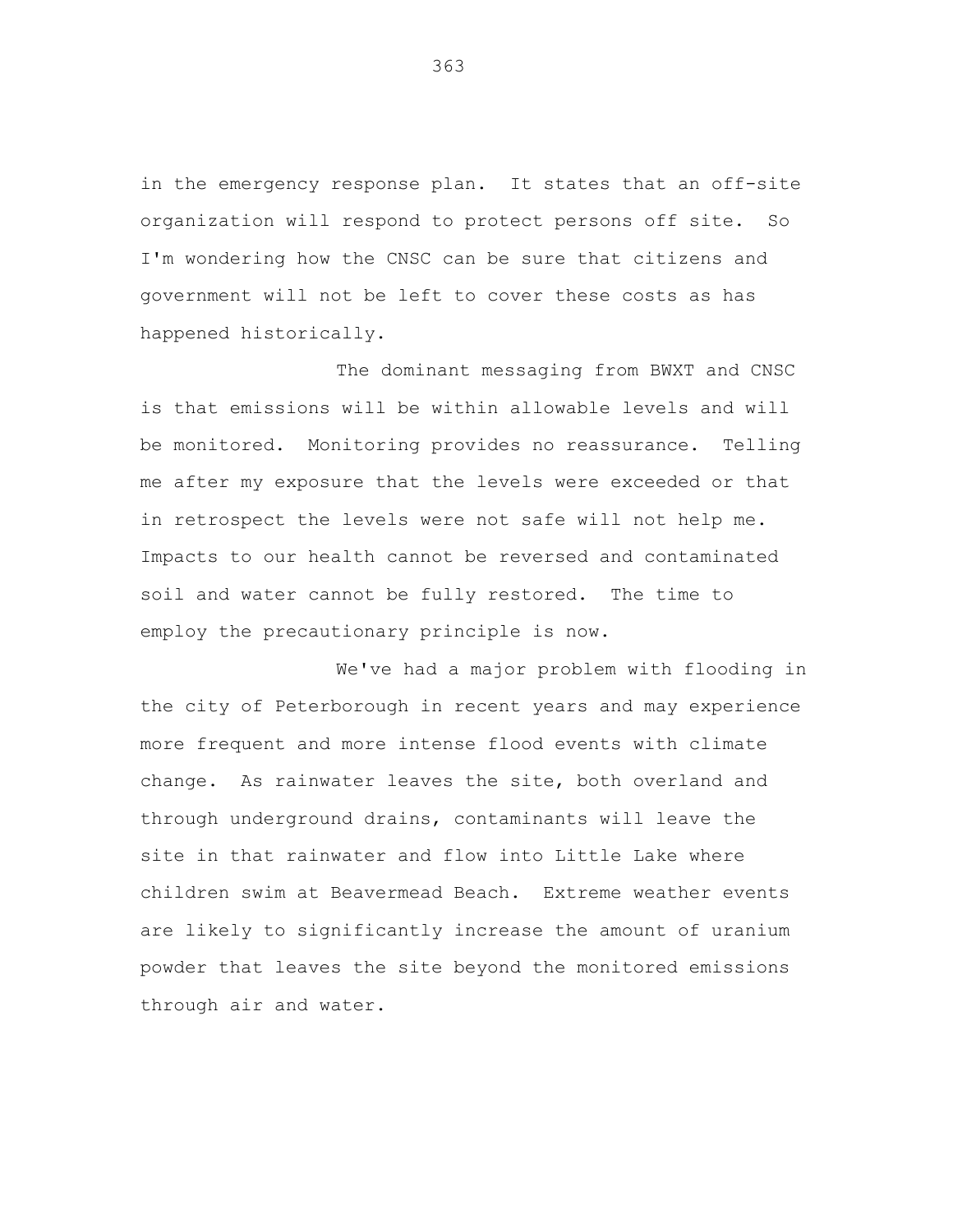In 2018, thousands of times more uranium went into the sewers from the Toronto facility than from the Peterborough facility. This indicates that a significantly larger amount of uranium enters the watershed through the act of pelleting. Have downstream communities been consulted by BWXT about this proposal? These stand to be impacted by contaminated drinking water.

To conclude, I'd like to return to the CNSC's responsibility to prevent unreasonable risk. If the equivalent federal regulator in United States does not permit pelleting facilities to be located in residential areas, how is it reasonable to do so here? In response to an intervenor who asked whether the CNSC uses IAEA safety guides when reviewing applications, "specifically when siting nuclear facilities," the response provided was yes, the CNSC considers those safety guides, "both facilities have been in operation since 1965."

In reading this, I'm wondering does the response mean that because the site is already in operation that the CNSC does not see itself as being involved in the siting of the proposed pelleting activity? Because the CNSC is in fact making a local land use decision here, because the City has no approval role given the historic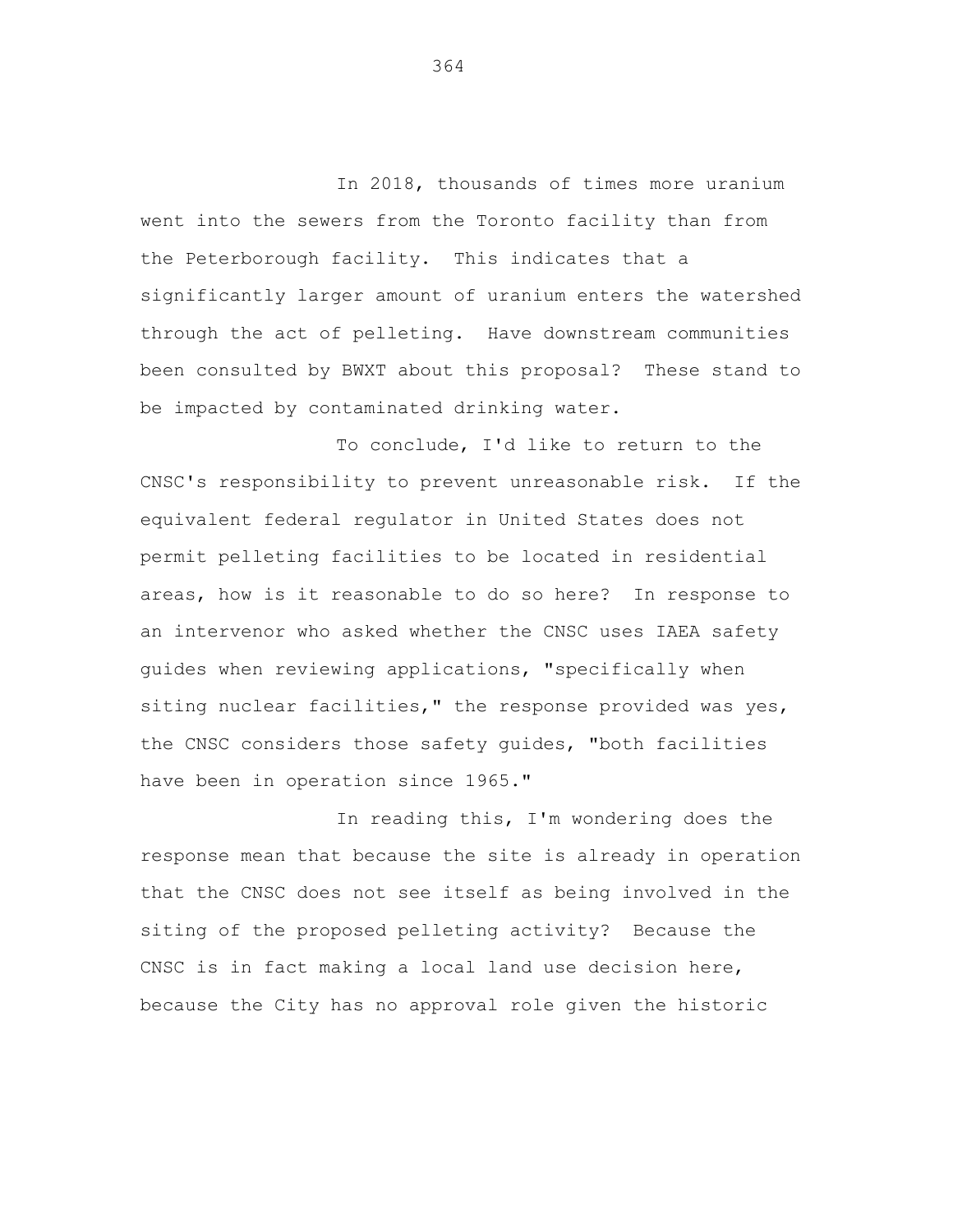zoning designation from 1892. The BWXT site would not qualify for the zoning required for the proposed activity if considered today. Manufacturing nuclear fuel is not a compatible land use in a residential neighbourhood.

While BWXT's operations may be guided by safety protocols for handling hazardous materials, accidents happen. If they do, the consequences will be severe for many people in this neighbourhood and for the city as a whole. Approval of pelleting at this location would present unreasonable risk to the community.

I encourage the CNSC to deny the request for pelleting in the licence application and in future I encourage the CNSC to require a more accessible consultation process to take place that is informed by independent studies of emission levels of this activity and the impacts on human health and to look at international studies of appropriate buffer distances.

Thank you.

**THE PRESIDENT:** Thank you very much for your intervention.

We do have the Peterborough fire chief or his staff coming here tomorrow evening as well as Friday morning, and so questions around emergency preparedness,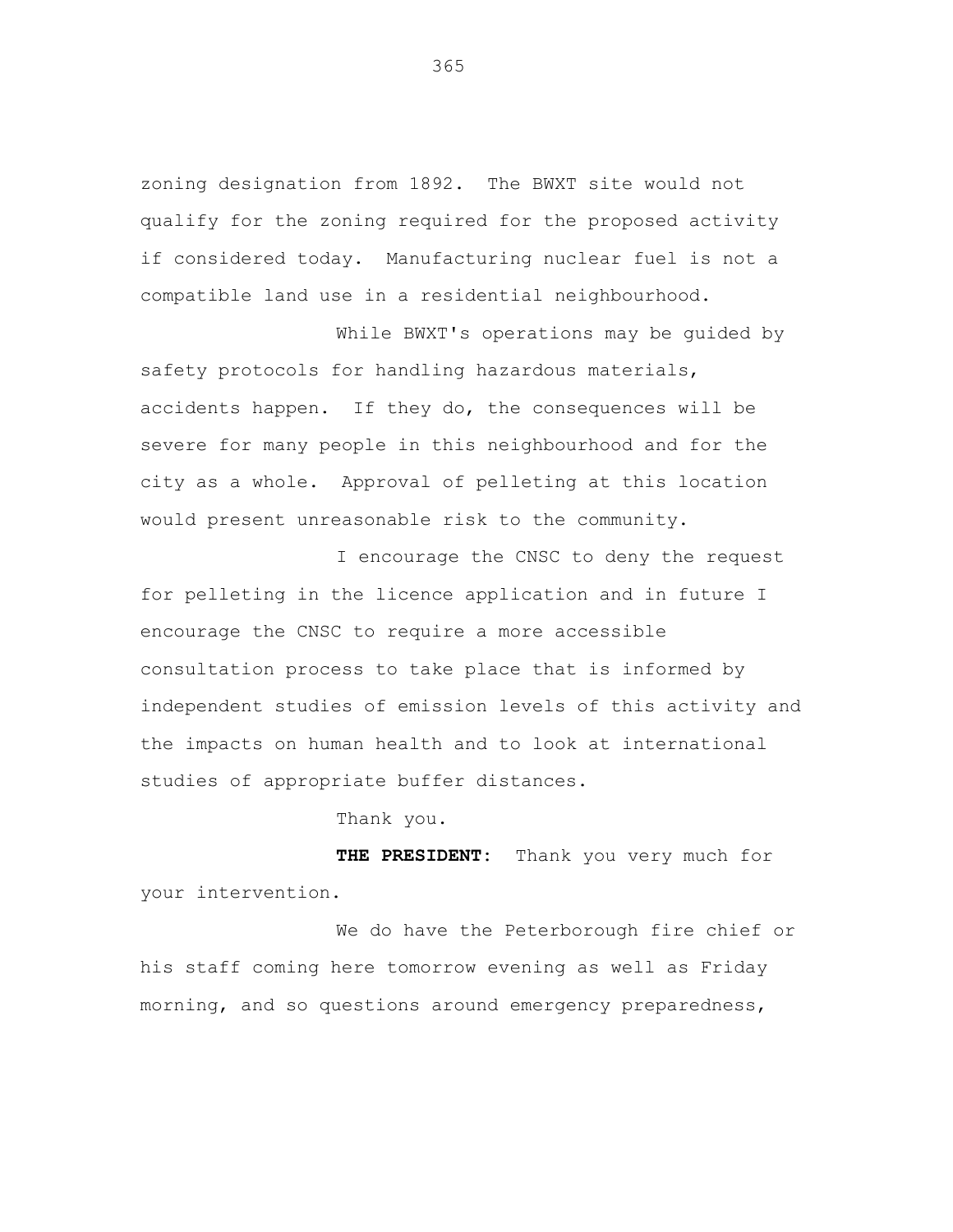emergency response, we kind of save it 'til then.

BWXT in their presentation did talk about the worst-case scenario, and if I recall it was a catastrophic fire and maybe a structural collapse. And we'll get into that.

They talked about insurance, but we'll cover that again as to what's covered and what kind of protection do residents have.

And we'll also get into the siting requirements and what does that mean for adding the pelleting to this and how does that compare with international standards.

So we will do a quick round of questions, but we'll save some of those for either tomorrow or Friday. So why don't we start with Dr. Demeter.

**MEMBER DEMETER:** In the essence of the time, I'll let you know what questions I will be asking, because they're going to take some considerable discussion.

The question I'm going to ask is about overland flooding and whether contamination from the site can go through the sewer, combined sewer, the effects on Little Lake. So that's one of the things that I picked up from your intervention that I will be following up on, but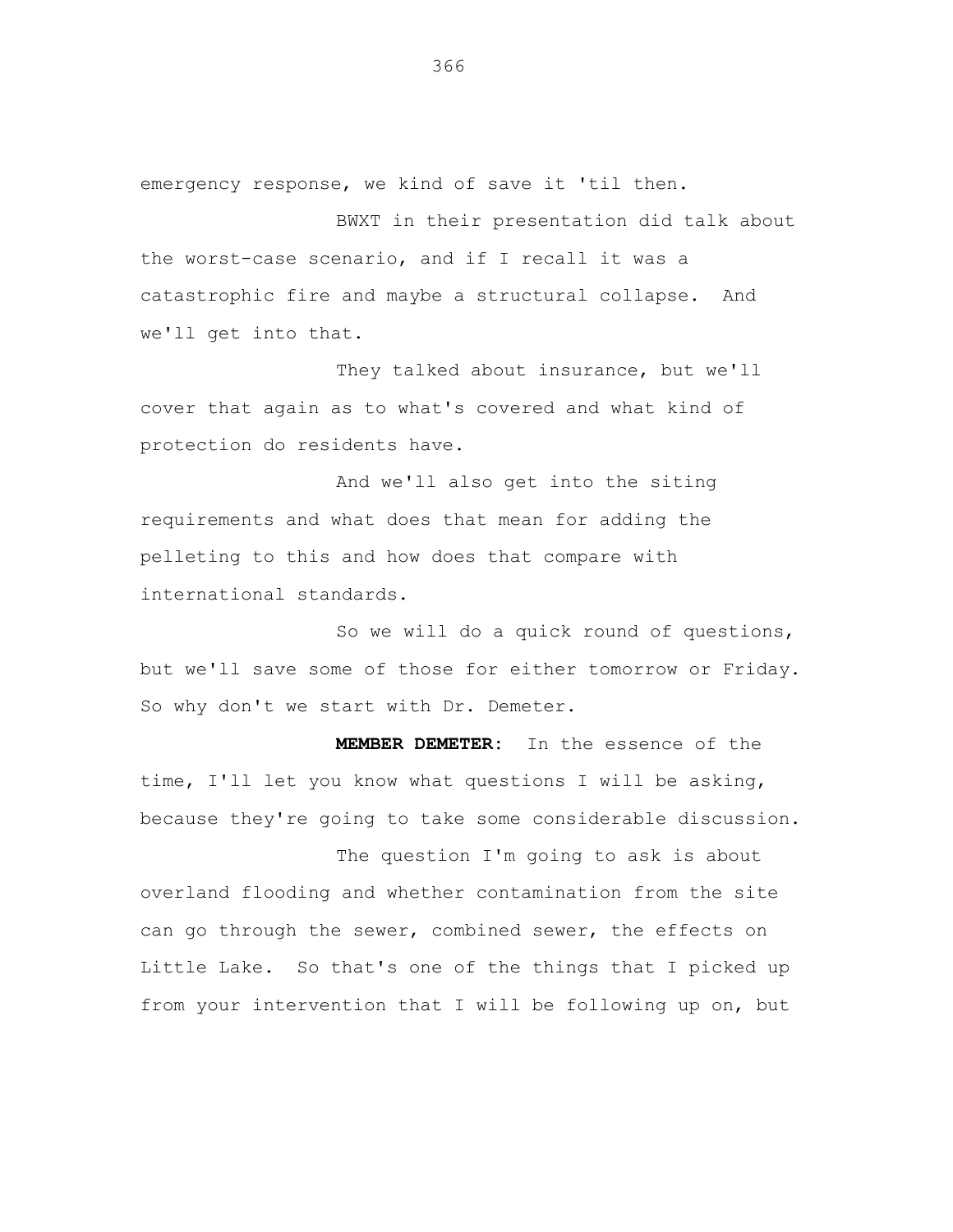it will take a considerable amount of discussion.

## **THE PRESIDENT:** Dr. Berube?

**MEMBER BERUBE:** All my questions are probably best addressed to the municipal authorities that are going to be around tomorrow too, fire, other agencies that would best respond to some of the questions that you have.

## **THE PRESIDENT:** Dr. Lacroix?

Dr. McKinnon?

**MEMBER McKINNON:** Quickly, quick question. You mentioned that monitoring doesn't provide any real reassurance. And an earlier intervenor mentioned that a problem with monitoring is it tells you what has already happened. So it made me think about the processes in the plant. So I was curious for a question for the company.

Is there any link between monitoring and perhaps automated shut-off of any processes in the plant?

**MR. SNOPEK:** Dave Snopek, for the record.

Just a clarification. Are you talking about environmental monitoring, stack emissions, that sort of thing?

**MEMBER McKINNON:** Yes, I was more thinking of the stack emissions or something like that, but it could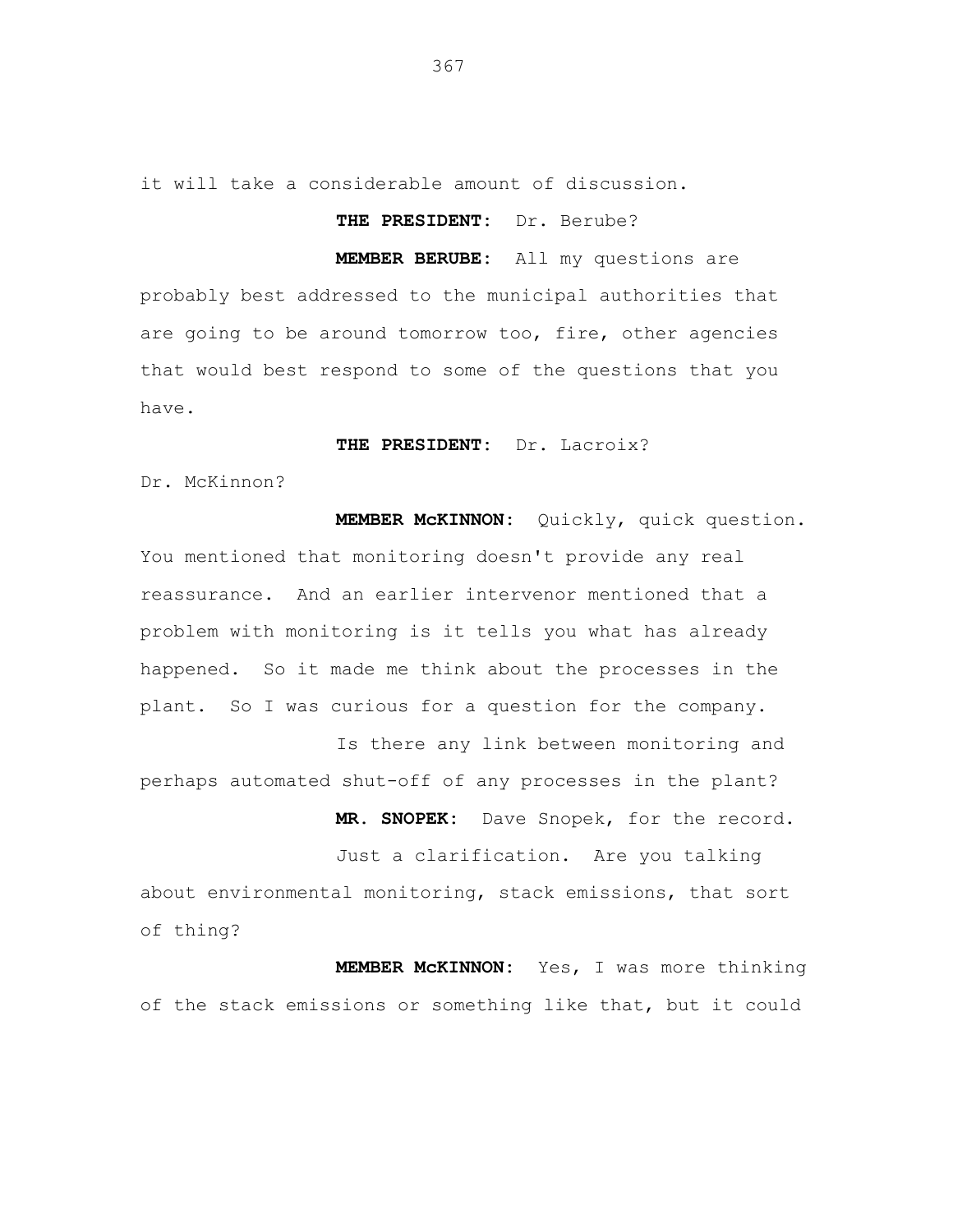really be any monitoring. But the most immediate would be the stack emissions, which would be linked to some internal process that, you know, something's happened, there's been a spike in a reading.

Perhaps you can't respond quickly enough, but I'm just curious, are there any automated shut-off systems in the plant?

**MR. SNOPEK:** There's not -- Dave Snopek, for the record.

There's not automatic interlocks, I think is what you're talking about, between, let's say, a uranium emissions stack and the operation. However, we do monitor frequently.

In Peterborough, we monitor on a weekly basis. In Toronto, we monitor on a daily basis, so that's our opportunity to interject quickly.

**MR. MacQUARRIE:** I'll just add to that that, I mean, there are some sort of immediate signs that things are not working.

So for example, in the room where we vaporize the beryllium to coat the zirconium strips, if the -- if the ventilation isn't working, the lights won't come on in that room so we'd be in the dark. It'd be